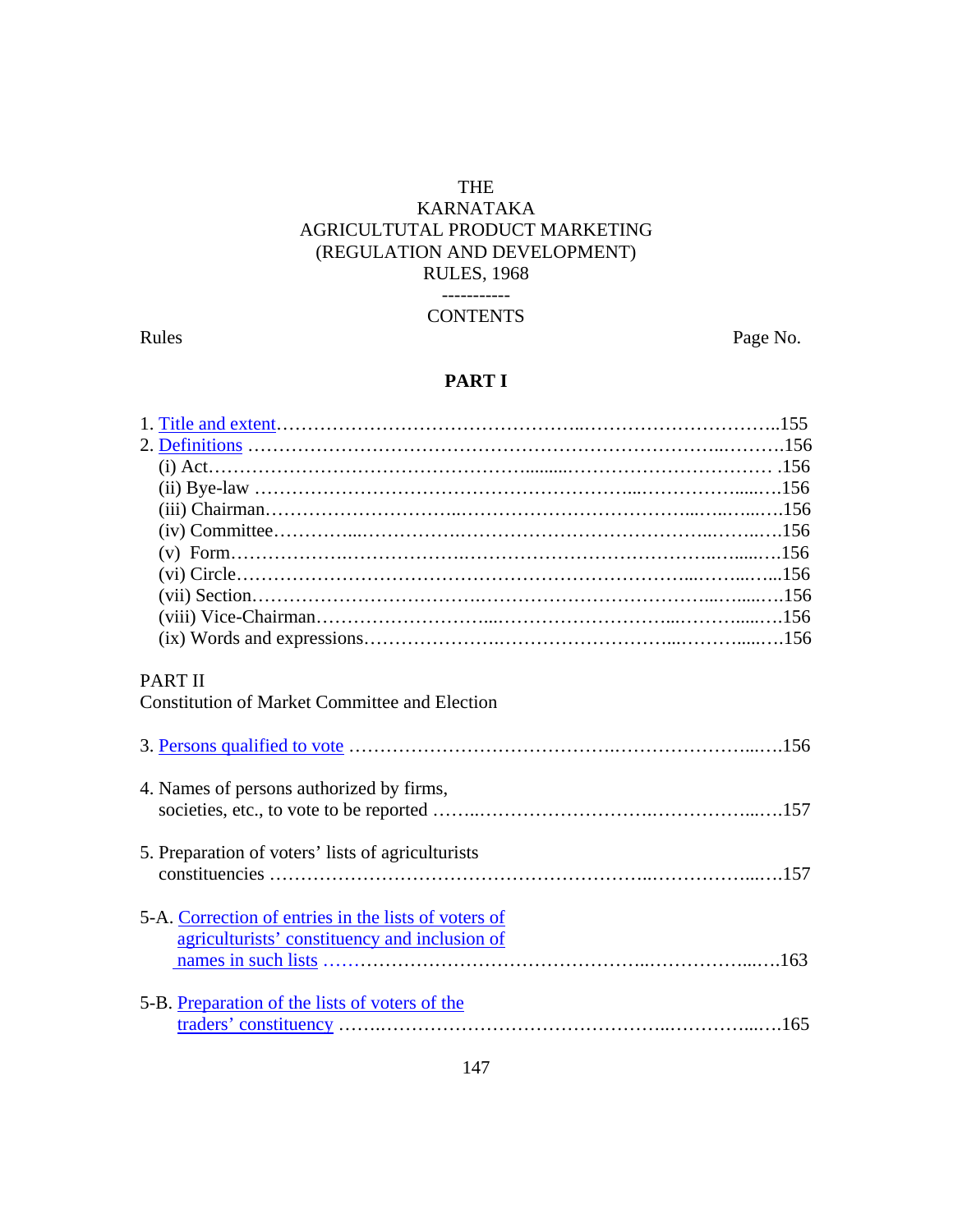148

| Rules<br>Page No.                                          |  |
|------------------------------------------------------------|--|
| 5-C. Maintenance of list of names of the members           |  |
| of the managing committee of Co-operative                  |  |
| Marketing Societies and Agricultural Co-operative          |  |
|                                                            |  |
| Calling upon constituencies and Co-operative<br>6.         |  |
| Marketing Societies and Agricultural Co-operative          |  |
|                                                            |  |
|                                                            |  |
|                                                            |  |
|                                                            |  |
|                                                            |  |
|                                                            |  |
| 12. Disposal of objections and rejection of nominations170 |  |
|                                                            |  |
|                                                            |  |
|                                                            |  |
|                                                            |  |
|                                                            |  |
|                                                            |  |
|                                                            |  |
|                                                            |  |
|                                                            |  |
|                                                            |  |
|                                                            |  |
|                                                            |  |
|                                                            |  |
|                                                            |  |
|                                                            |  |
|                                                            |  |
|                                                            |  |
|                                                            |  |
|                                                            |  |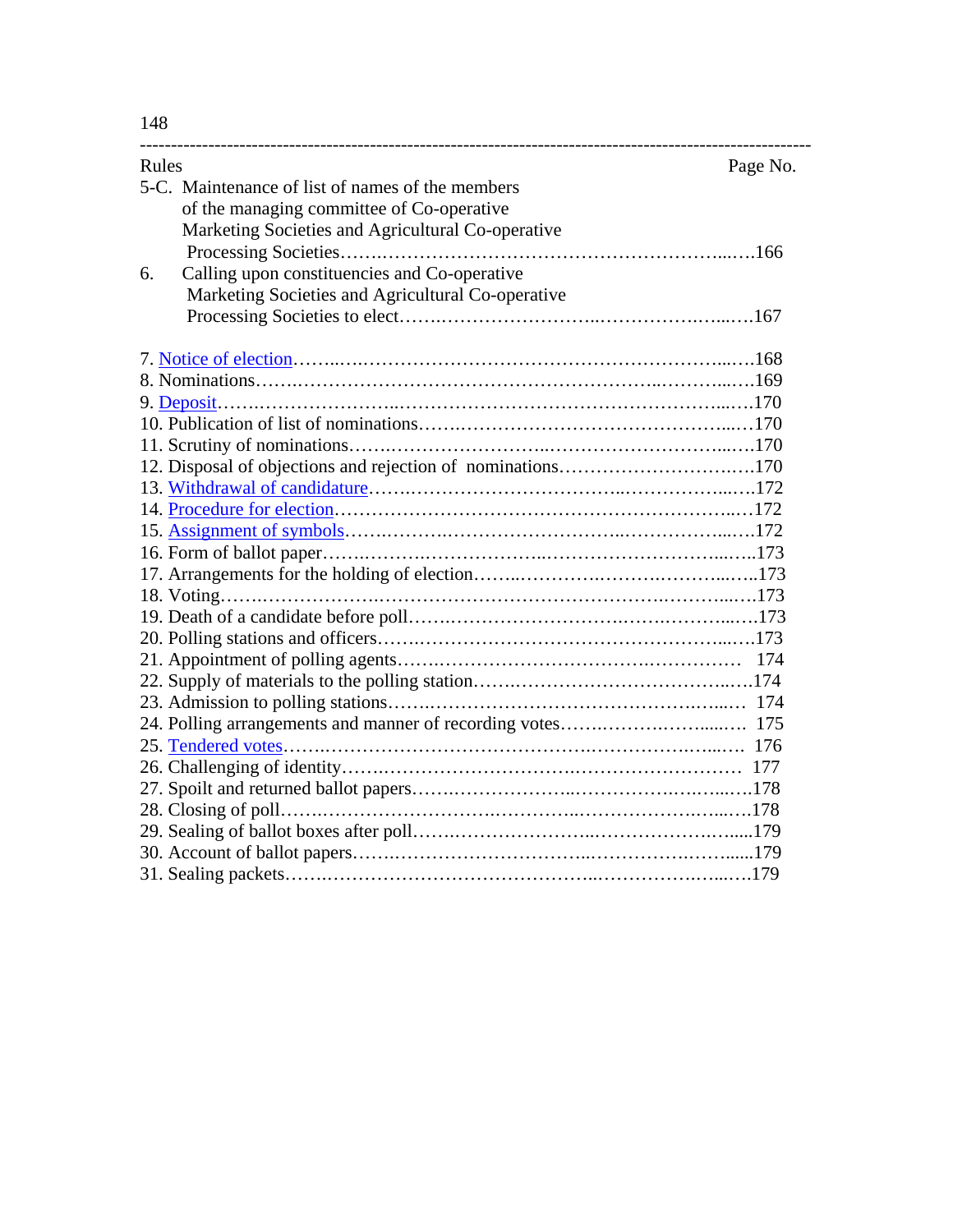| Rules<br>Page No.                                                                                                                       |
|-----------------------------------------------------------------------------------------------------------------------------------------|
|                                                                                                                                         |
|                                                                                                                                         |
| 34. Fresh poll in the case of destruction, etc., of                                                                                     |
|                                                                                                                                         |
|                                                                                                                                         |
|                                                                                                                                         |
|                                                                                                                                         |
|                                                                                                                                         |
|                                                                                                                                         |
| 40. Election papers to be forwarded to Deputy                                                                                           |
| 41. Election of the Representative of the<br><b>Co-operative Marketing Societies and</b><br><b>Agricultural Co-operative Processing</b> |
|                                                                                                                                         |
|                                                                                                                                         |
|                                                                                                                                         |
| 44-B. Procedure on receipt of nomination paper                                                                                          |
|                                                                                                                                         |
| 44-E. Procedure in contested and uncontested                                                                                            |
|                                                                                                                                         |
|                                                                                                                                         |
|                                                                                                                                         |
|                                                                                                                                         |
|                                                                                                                                         |
| 44-J.                                                                                                                                   |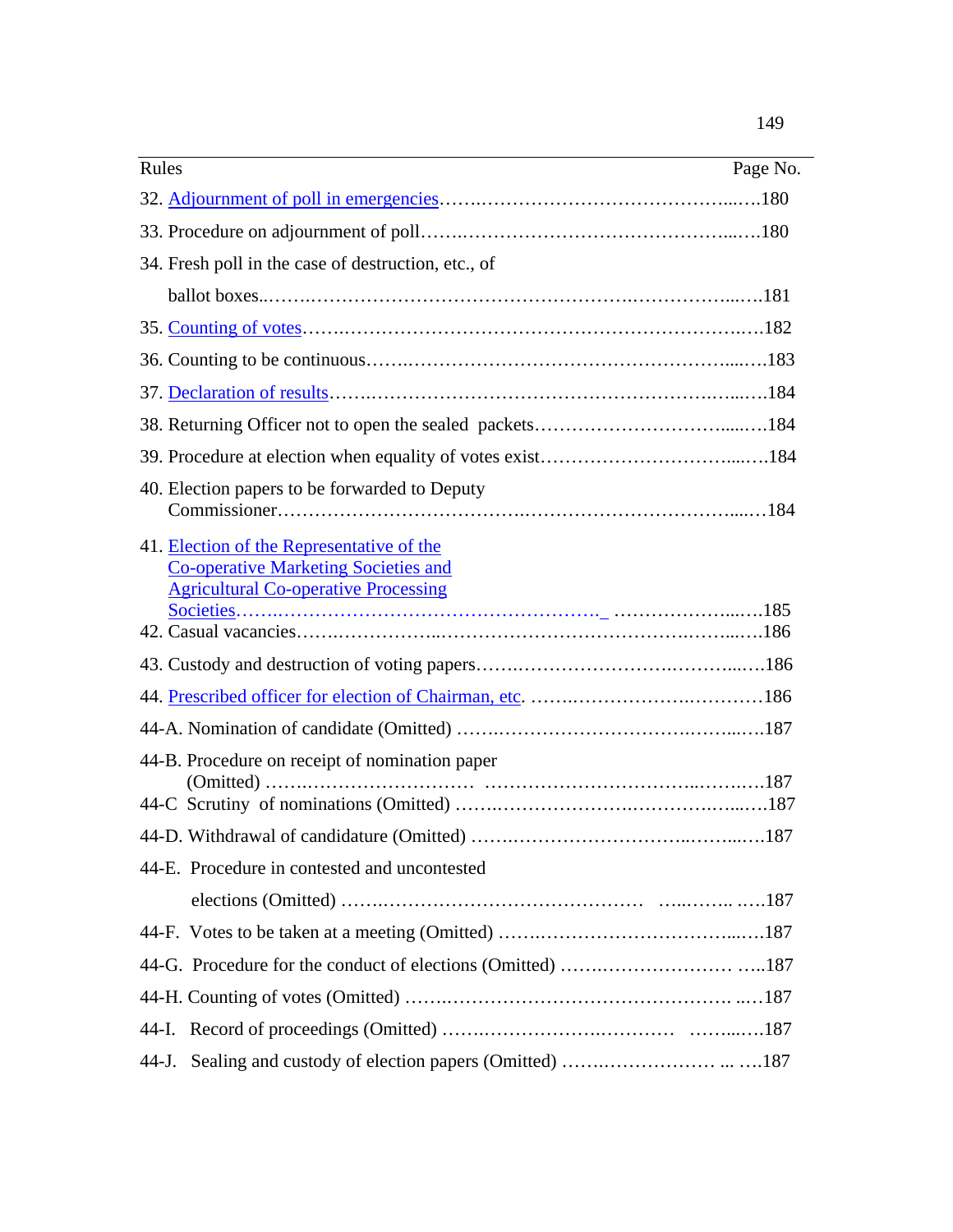#### **PART III**

------------------------------------------------------------------------------------------------------------

## **Chairman, Vice-Chairman, Officers and Servants of the Committee, their Functions and Powers**

| 46. Assumption of charge by Chairman or Vice-Chairman 188 |  |
|-----------------------------------------------------------|--|
| 46-A Honorarium to the Chairman and Vice-Chairman of      |  |
|                                                           |  |
| 47. Casual vacancy in the office of the Chairman or Vice- |  |
|                                                           |  |
| 48. Term of office of Chairman, Vice-Chairman elected to  |  |
|                                                           |  |
| 49. Motion of no-confidence against Chairman or Vice-     |  |
|                                                           |  |
|                                                           |  |

### **PART IV Conduct of Business**

| 53. Copies of documents or entries in the books of the |  |
|--------------------------------------------------------|--|
|                                                        |  |
|                                                        |  |
|                                                        |  |
|                                                        |  |
|                                                        |  |
|                                                        |  |
| 59. Appeal against an order of the committee and       |  |
|                                                        |  |

### **PART V Market Fund, Expenditure and Accounts**

| 60-A Short-term advance to the producer-seller |  |
|------------------------------------------------|--|
| 60-B Grant of loans to the Co-operative        |  |
| <b>Marketing Societies and Agricultural</b>    |  |
| <b>Co-operative Processing Societies</b>       |  |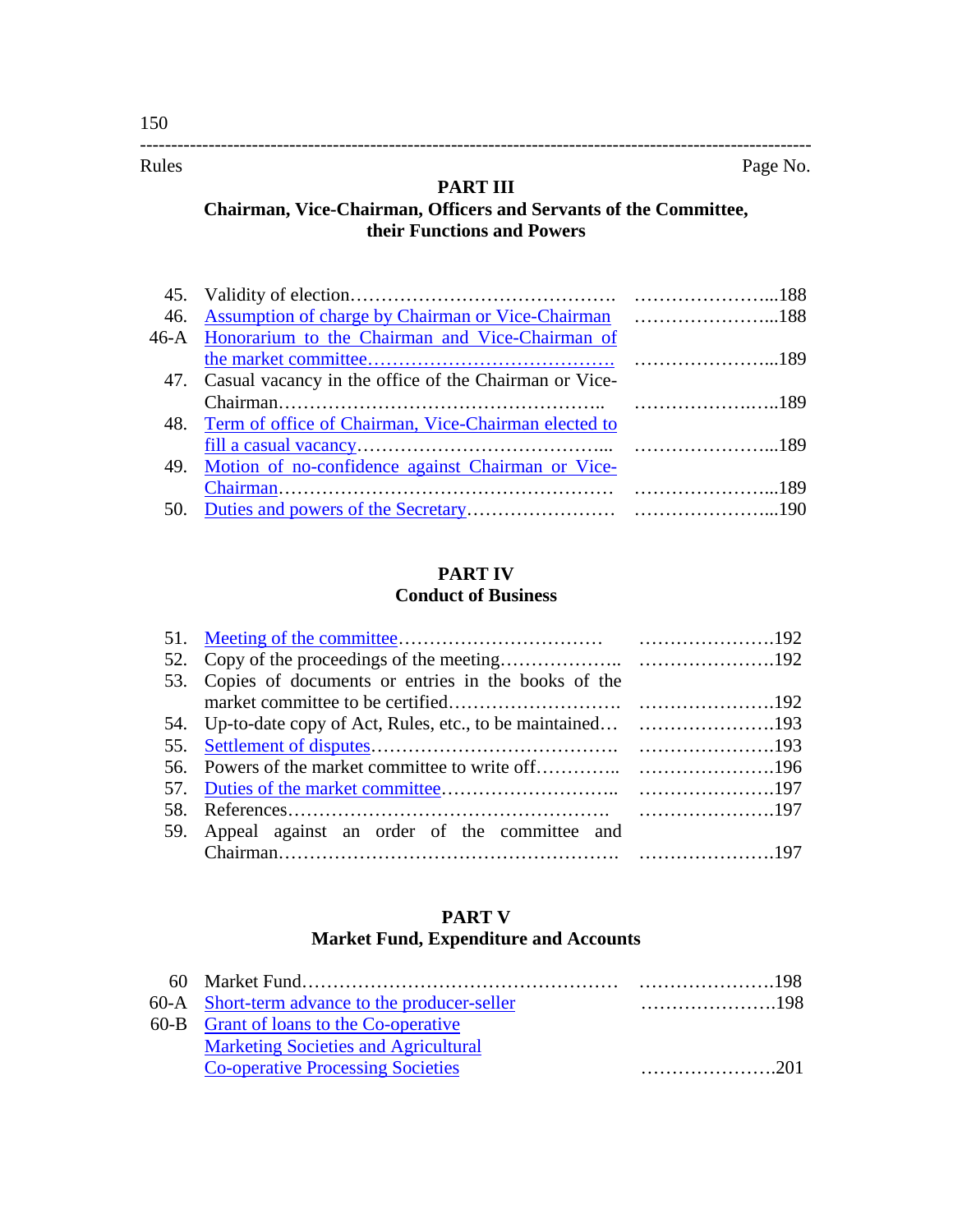|                                                    | Page No. |
|----------------------------------------------------|----------|
| 60-C. Providing infrastructural facilities outside |          |
| the Market Yard, Sub-Market Yard and Market        |          |
|                                                    |          |
|                                                    |          |
|                                                    |          |
| Pass Book.                                         |          |
|                                                    |          |
|                                                    |          |
|                                                    |          |
|                                                    |          |
|                                                    |          |
| Auditor to report material impropriety or          |          |
|                                                    |          |
|                                                    |          |
|                                                    |          |
| Contribution to the State Agricultural             |          |
|                                                    |          |
|                                                    |          |
|                                                    |          |
|                                                    |          |
|                                                    |          |

# **PART VI**

# **Levy and collection of fees**

| 77. Disqualifications for obtaining a license to |  |
|--------------------------------------------------|--|
|                                                  |  |
| 78. Disqualification for obtaining license to    |  |
|                                                  |  |
| 79. Licensed weighmen, measures,                 |  |
|                                                  |  |
|                                                  |  |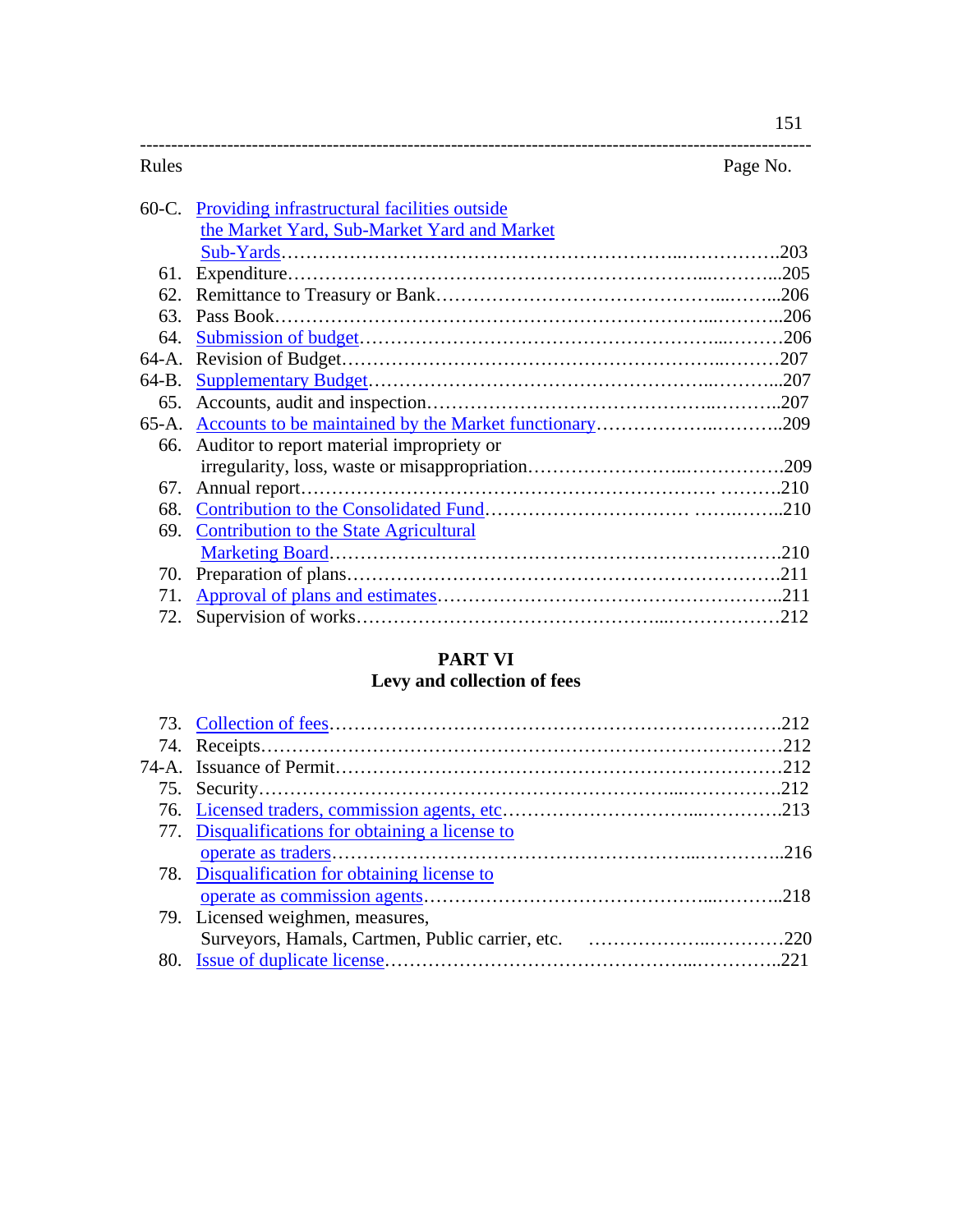| Rules |                                                             | Page No. |
|-------|-------------------------------------------------------------|----------|
| 81    | Refusal, cancellation or suspension of license to be        |          |
|       | 82 Prohibition of brokers from acting on behalf of both the |          |
| 83    | Commission agents, etc., not to receive fees other than     |          |
| 84 -  | Trader, etc., not to solicit brokerage or charges for       |          |
| 85    |                                                             |          |
| 86    | Reports and returns by traders and commission agents223     |          |
| 87    | Reports by market functionaries other than traders and      |          |
|       |                                                             |          |

## **PART VI-A**

### **Establishment of private market yards, direct purchase centers and farmer – consumer markets etc.**

| $87 - B$ | Grant of license for establishment of private market                                                        |  |
|----------|-------------------------------------------------------------------------------------------------------------|--|
| $87-C$   | Grant of license for direct purchase of agricultural                                                        |  |
| $87-D$   |                                                                                                             |  |
| 87-E     |                                                                                                             |  |
| $87-F$   |                                                                                                             |  |
| $87-G$   | Levy of charges, fees by a private market yard licensee                                                     |  |
| $87-H$   | Duties and responsibilities of private market yard<br>licensee, direct purchase centre licensee and farmer- |  |
| $87-I$   | Powers of the Director of Agricultural Marketing to                                                         |  |
| $87 - J$ |                                                                                                             |  |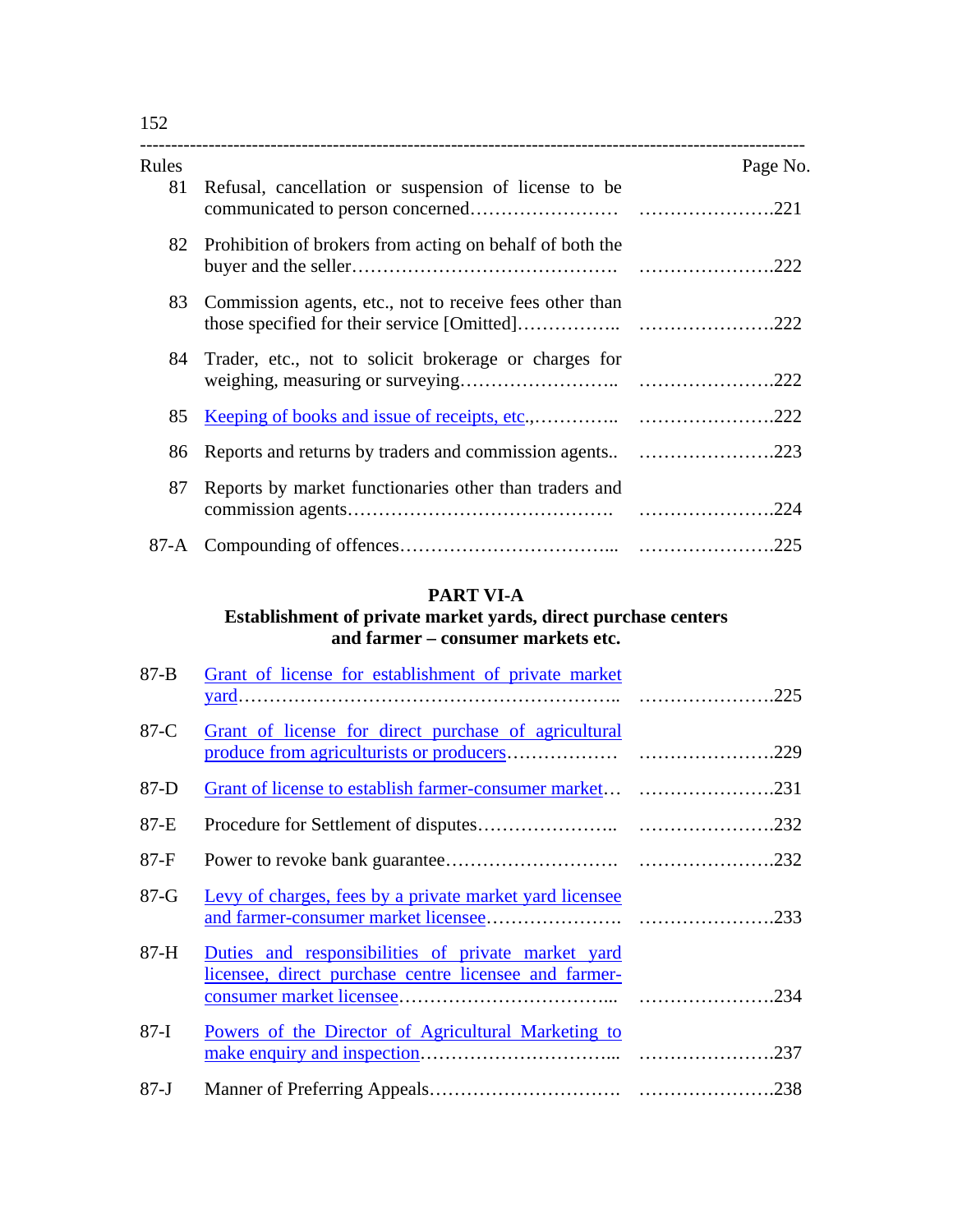| <b>Rules</b> | Page<br>e No. |
|--------------|---------------|

# **PART VII**

## **Karnataka State Agricultural Marketing Board**

|     | 88. Election of a Member to the State Marketing   |  |
|-----|---------------------------------------------------|--|
|     |                                                   |  |
|     |                                                   |  |
|     |                                                   |  |
|     |                                                   |  |
|     | 88-D. Procedure in contested and uncontested      |  |
|     |                                                   |  |
|     |                                                   |  |
|     |                                                   |  |
|     |                                                   |  |
|     |                                                   |  |
|     | 88-I. Publication of names of the elected members |  |
|     |                                                   |  |
| 89. |                                                   |  |
| 90. |                                                   |  |
| 91. |                                                   |  |

## **PART VII-B**

# **Contract Farming**

| 91-B. Purchase of Produce under Contract Farming            |  |
|-------------------------------------------------------------|--|
|                                                             |  |
| 91-C. Contract Farming Sponsor prohibited from raising      |  |
| permanent structure of Contract Farming Producers'          |  |
|                                                             |  |
|                                                             |  |
|                                                             |  |
| 91-F. Recovery of loans and advances given by the Contract  |  |
|                                                             |  |
| 91-G. Submission of Annual Accounts by Contract Farming     |  |
|                                                             |  |
|                                                             |  |
| 91-I. Appeal against the decision of the Dispute Settlement |  |
|                                                             |  |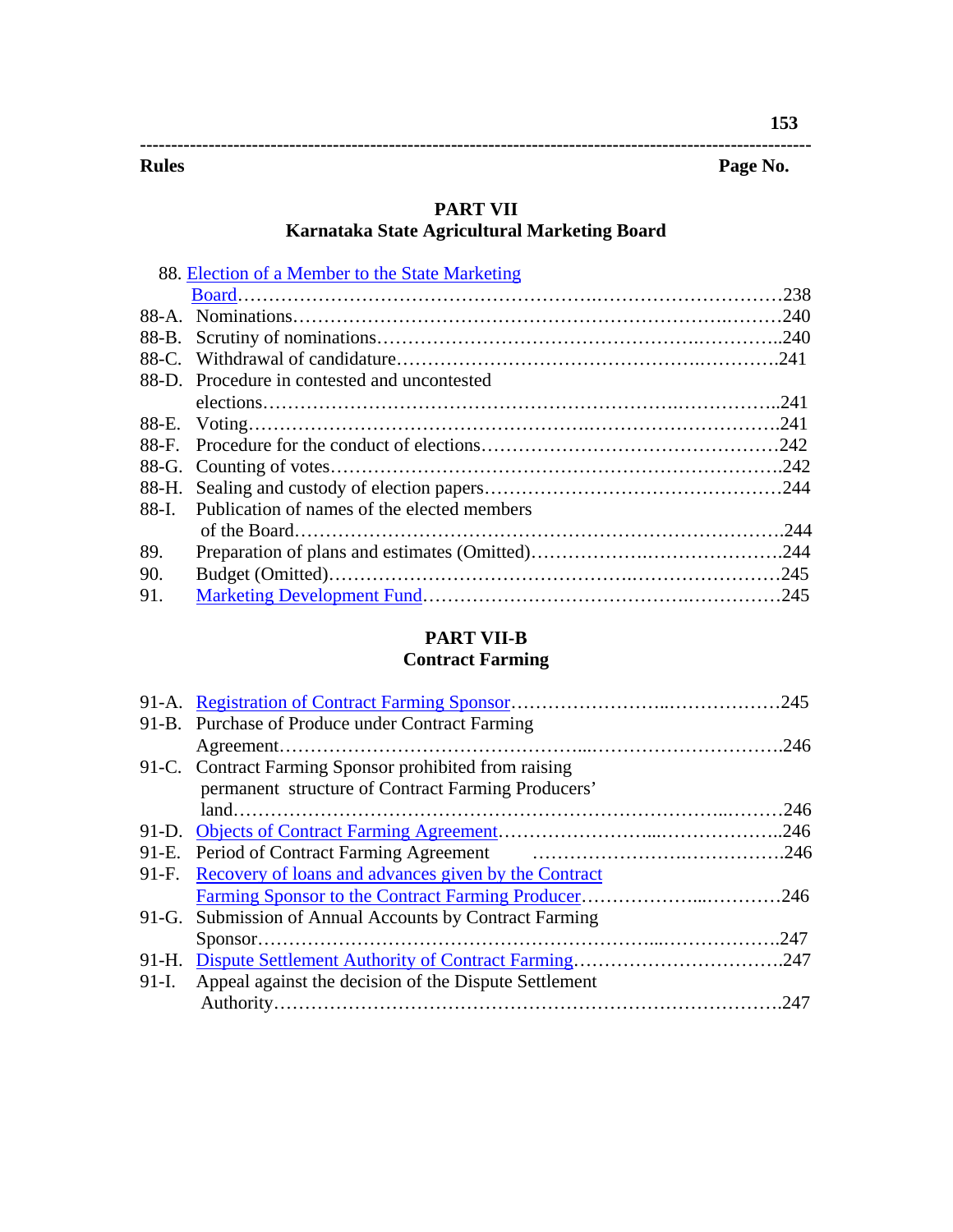# **PART-VII-C**

## **E-Trading – Spot Exchange**

| 91-N. Powers of the Director of Agricultural Marketing to |  |
|-----------------------------------------------------------|--|
|                                                           |  |

# **PART VIII**

## **Miscellaneous**

| 92. Powers and duties of the Panchayats |  |
|-----------------------------------------|--|
|                                         |  |
|                                         |  |
|                                         |  |
|                                         |  |
|                                         |  |

### FORMS

| 2.                                                              |      |
|-----------------------------------------------------------------|------|
| 3.                                                              |      |
| 4.                                                              |      |
| .5.                                                             |      |
| 6.                                                              |      |
| 7.                                                              |      |
| 8.                                                              |      |
| 9.                                                              |      |
|                                                                 |      |
| 11. Notice of hearing of an objection to particulars in an      |      |
|                                                                 |      |
|                                                                 |      |
|                                                                 |      |
| 14. Application for inclusion of name in the Voters' List for a |      |
|                                                                 | .267 |
|                                                                 |      |
|                                                                 | .269 |
|                                                                 | 269  |
|                                                                 | .270 |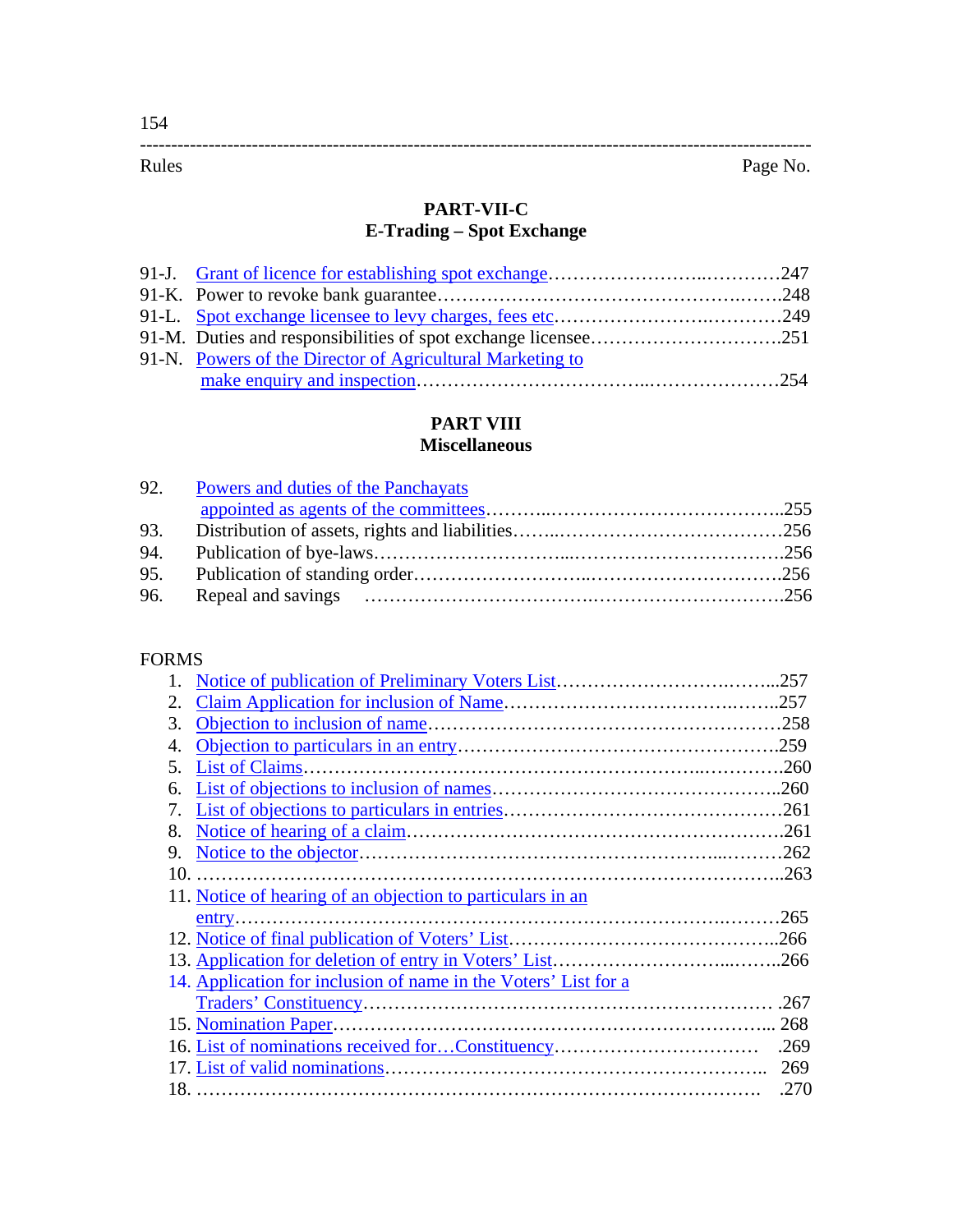| 25. APMC Election for the office of the Chairman & Vice Chairman274 |       |
|---------------------------------------------------------------------|-------|
|                                                                     |       |
|                                                                     |       |
|                                                                     |       |
|                                                                     |       |
|                                                                     |       |
| 27-D. Application Form for Loans to the Agricultural Co-operative   |       |
| <b>Marketing Society/Agricultural Co-operative Processing</b>       |       |
| Society for the purpose of Purchase/sale/processing of              |       |
|                                                                     | . 277 |
|                                                                     | 280   |
|                                                                     | 281   |
|                                                                     | 286   |
| 30. Statement showing details of establishment for the year         | 287   |
| 31. Statement showing details of public works to be executed        |       |
|                                                                     | 287   |
| 32. Details of loans sanctioned to the market committee             | 287   |
| 33. Contributions and other dues payable to Govt Dept by the        |       |
|                                                                     | 288   |
|                                                                     |       |
|                                                                     |       |
|                                                                     |       |
|                                                                     |       |
|                                                                     |       |
|                                                                     |       |
| 37-A. Application for obtaining license for operating in more than  |       |
|                                                                     | 293   |
|                                                                     |       |
| 38. Election to the membership of the Karnataka State Agricultural  |       |
| Marketing Board.                                                    |       |
|                                                                     |       |
|                                                                     |       |
| 41. Form of application for Grant/Renewal of Traders/Comm.Agents/   |       |
| Brokers/Exporters/Importers/Stockists/Warehousemen/Ginners/         |       |
|                                                                     |       |
|                                                                     |       |
|                                                                     |       |
|                                                                     |       |
| 44. Application for Grant of License of Weighmen/Measurers/         |       |
|                                                                     | 304   |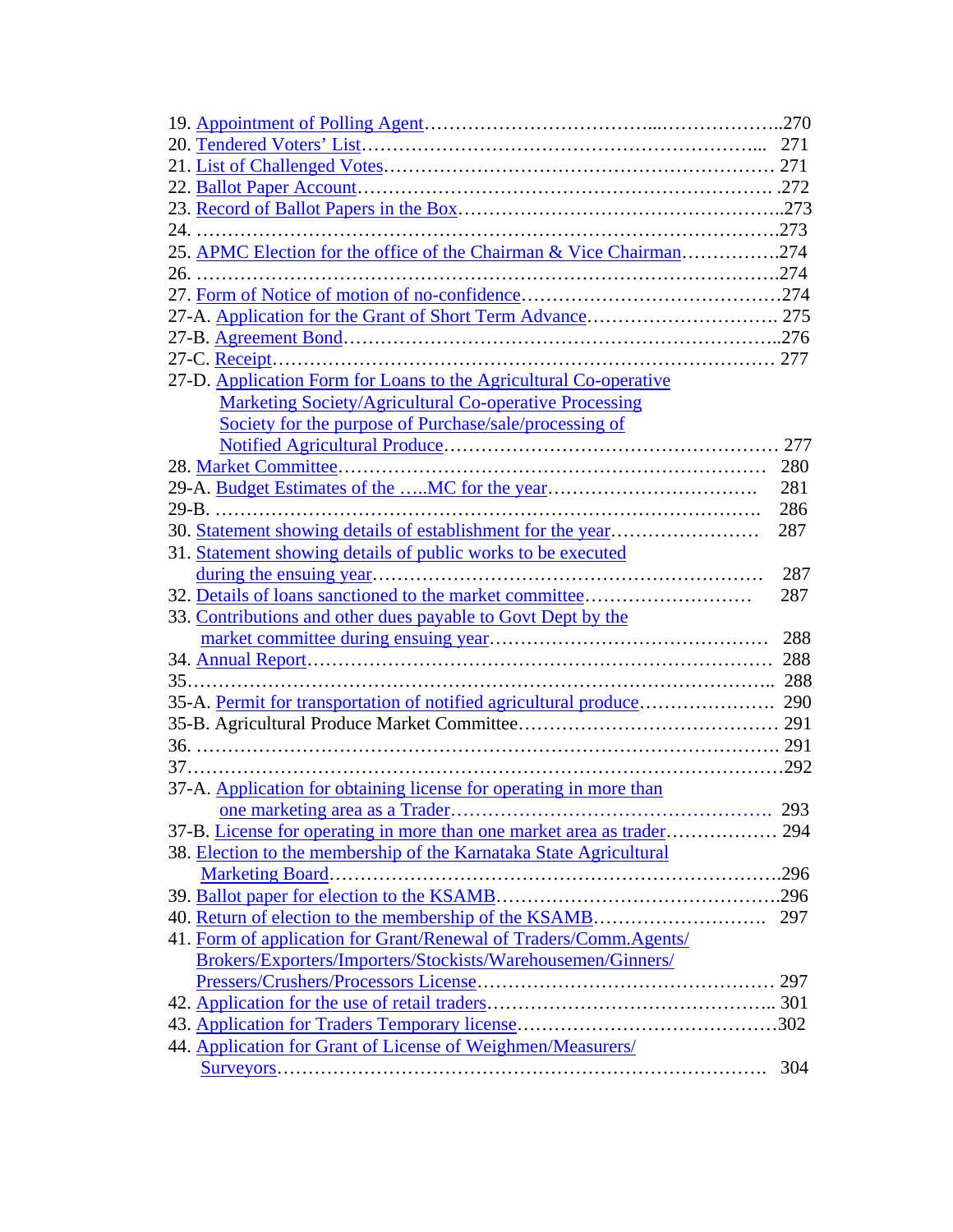| 45. Application for grant/renewal of Hamal's/Cartmen's/owner of            |     |
|----------------------------------------------------------------------------|-----|
|                                                                            | 305 |
| 46. Application for grant of license for establishment private market      |     |
| yard/farmer-consumer market                                                | 306 |
| 47. Register of license holders for establishment of private market yard,  |     |
|                                                                            | 308 |
| 48. Grant of license for establishment of private market yard,             |     |
|                                                                            | 308 |
| 49. Application form for the renewal of license of private market yard/    |     |
| direct purchase center/farmer consumer market under Sec.72-c310            |     |
| 50. Application for obtaining license for direct purchase of               |     |
|                                                                            | 311 |
|                                                                            | 312 |
| 52. Name of centers to be opened by direct marketing for                   |     |
| purchase of agricultural produce after obtaining license                   | 313 |
| 53. Register for recording and details of cash security/                   |     |
|                                                                            |     |
| 54. Application for Registration as Contract Farming sponsor314            |     |
|                                                                            |     |
|                                                                            |     |
|                                                                            |     |
|                                                                            |     |
|                                                                            |     |
|                                                                            |     |
| 60. Application for grant of license for establishment of Spot Exchange323 |     |
| 61. Grant of License for establishment of Spot Exchange325                 |     |
| 62. Certificate to be given in case of a Trader delivers Market Fee        |     |
|                                                                            |     |
| 63. Certificate of Market Fee paid Notified Agricultural                   |     |
|                                                                            | 327 |

------------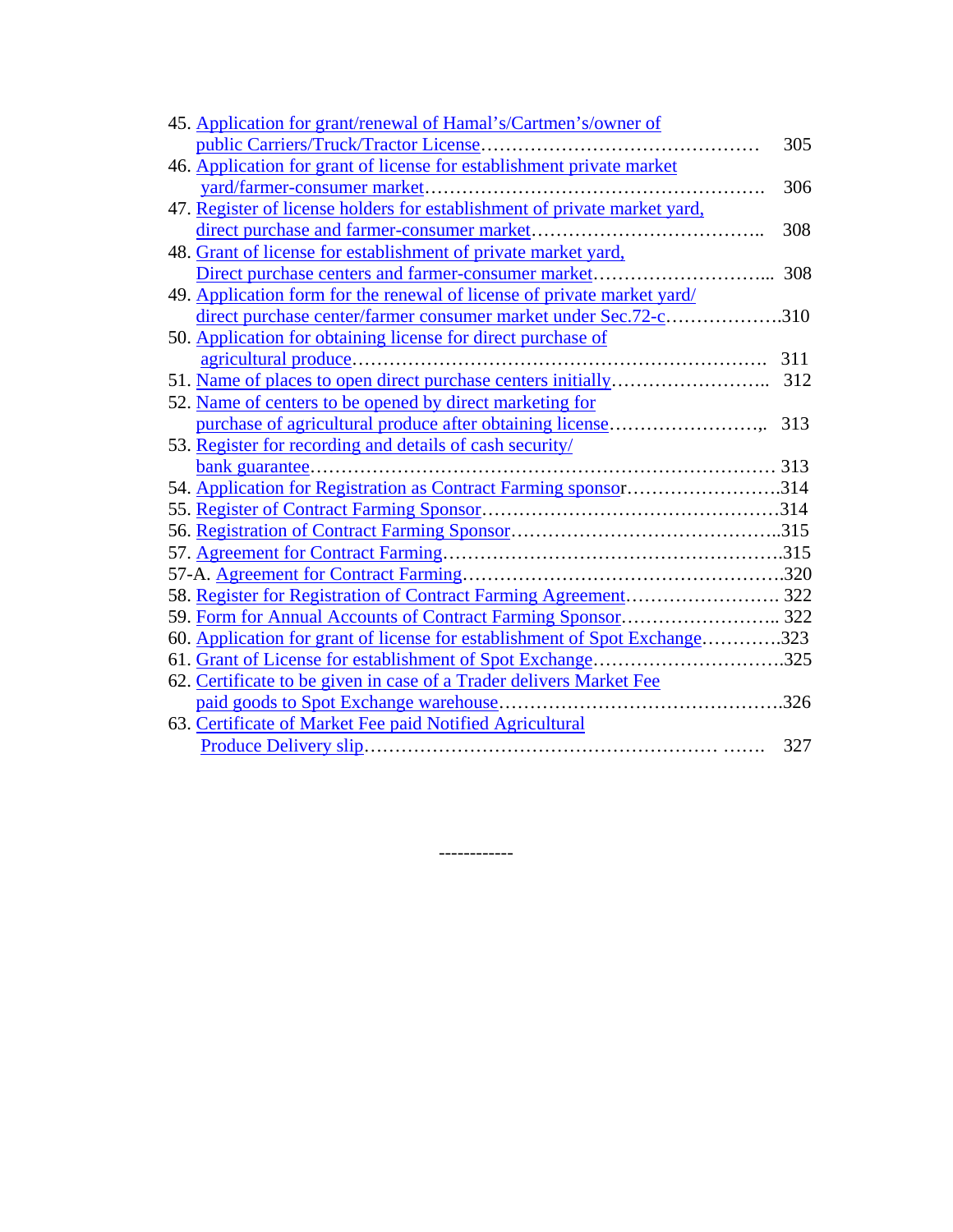### **THE KARNATAKA AGRICULTURAL PRODUCE MARKETING (REGULATION AND DEVELOPMENT) RULES, 1968**

**\_\_\_\_\_\_\_\_\_** 

(As amended by GSR 406, dated 22-11-1968; GSR 44, dated 3-2-1970: GSR 69, dated 26-2-1970; GSR 116, dated 20-3-1970, GSR 112, dated 60-4-1970; GSR 151, dated 8-4-1970; GSR 120, dated 14-4-1970; GSR 131, dated 20-4-1970, GSR 187, dated 16-5-1970; GSR 191, dated 25-5-1970; GSR 218, dated 16-6-1970; GSR 258, dated 7-7- 1970; GSR 74, dated 12-31971; GSR 104, dated 14-3-1974; GSR 343, dated 21-10-1976; GSR 332, dated 28-10-1977; SO 2627, dated 26-9-1978; GSR 30, dated9-1-1979; GSR 155, dated 15-5-1979; GSR 30, dated 12-12-1985; GSR 83, dated 7-3-1988; GSR 93, dated 7-4-1988; GSR 127, dated 25-5-1988; GSR 23, dated 30-1-1990; GSR 164, dated 8-11-1990; Notification No.CMW 174 MRE 91, dated 27-1-1996; Notification Nos.CMW 214 MRE97, dated 29-1-2001; Co-op 10 MRE 2001, dated 30-10-2001; CMW 15 MRD 99, dated 5-2-2002; CD 248 MRE 2003, dated 3-2-2004; CD 370 MRE 2003, dated 22-7-2004 and CD 229 MRE 2007, dated 19-3-2008.)

**GSR 102**.-In exercise of the powers conferred by Section 146 of the Karnataka Agricultural Produce Marketing 2[(Regulation and Development)] Act, 1966 (Mysore Act 27 of 1966), the Government of Karnataka hereby makes the following Rules, the draft of the same having been published as required by sub-section (1) of Section 146 of the said Act in Notification No.GSR 65 (DCP 257 CMD 65, dated 4th February, 1967) in the Karnataka Gazette (Extraordinary), dated 4th February, 1967, namely.-

#### **PART 1**

**1. Title and extent.-(1) These Rules may be called the Karnataka Agricultural Produce Marketing 3[(Regulation and Development)] Rules, 1968.** 

------------------------------------------------------------------------------------------------------------

(2) They shall extend to the whole State of Karnataka.

2. Substituted for the brackets and work "(Regulation)'' by Notification No. CD 229 MRE 2007, dated 19-3-2008, w.e.f. 20-3-2008

3. Substituted for the brackets and work "(Regulation)'' by Notification No. CD 229 MRE 2007, dated 19-3-2008, w.e.f. 20-3-2008

<sup>1.</sup> Published in the Karnataka Gazette, Extraordinary, dated 10-4-1968 vide Notification No.DPC 257 CMD 67, dated 3-4-1968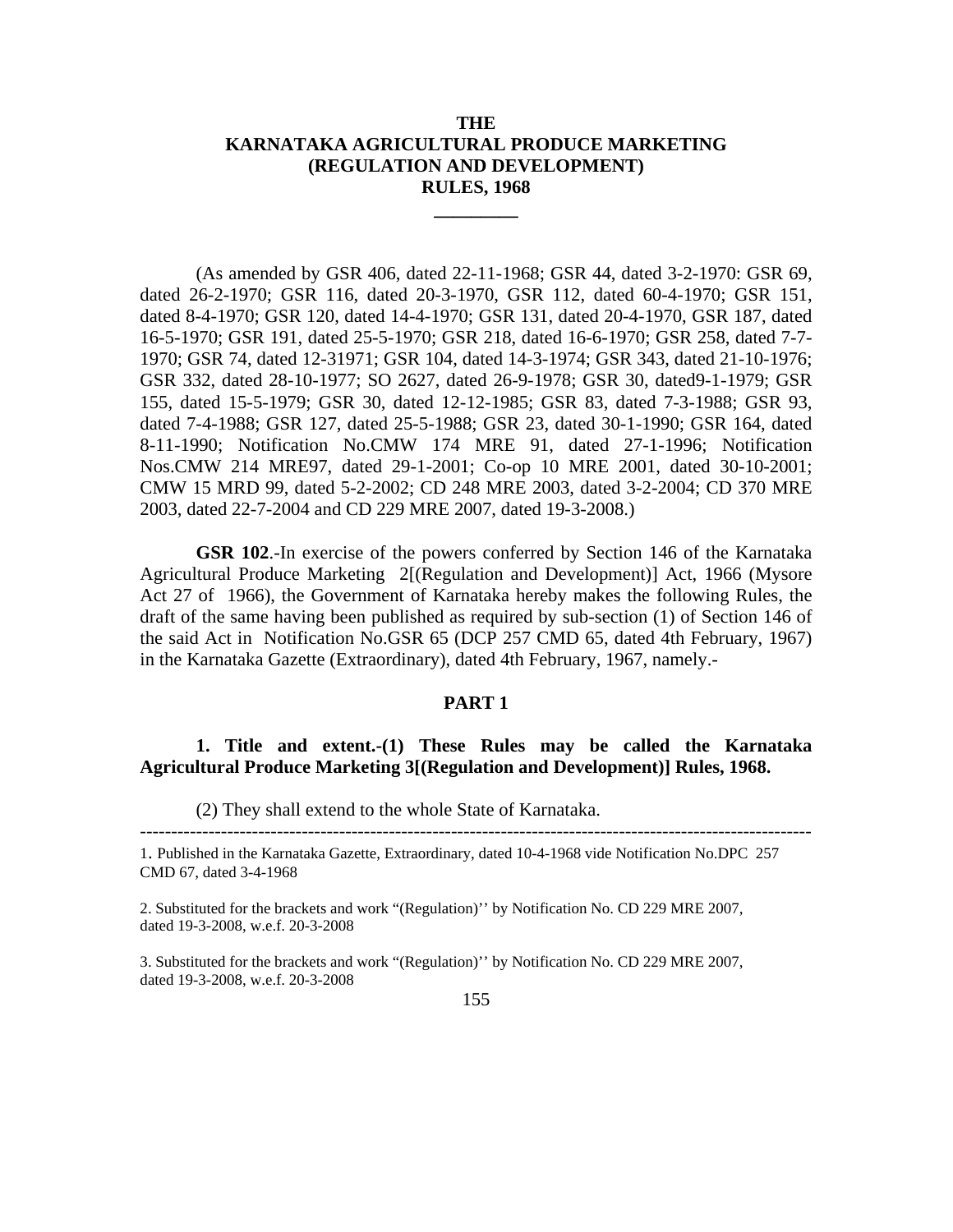------------------------------------------------------------------------------------------------------------ 2. **Definitions**.- In these Rules, unless the context otherwise requires.-

- (i) **"Act''** means the Karnataka Agricultural Produce Marketing [(Regulation and Development)] Act, 1966;
- (ii) **"Bye-law "** means a bye-law made under Sections 148 and 149 of the Act;
- (iii) **"Chairman "** means the Chairman of the committee;
- (iv) **"Committee"** means the market committee;
- (v) **"Form"** means a Form appended to these Rules;
- (vi) **"Circle"** means a revenue circle and shall have the same meaning as in the Karnataka Land Revenue Act, 1964;
- (vii) **"Section"** means a section of the Act;
- (viii) **"Vice Chairman"** means the Vice Chairman of the committee.

[(ix)] The words and expressions used in these rules but not defined herein shall have the same meaning as assigned to them in the Act.]

### **PART II Constitution of Market Committee and Election**

**3. Persons qualified to vote.**- [(1) All agriculturists in a market area who are not less than [eighteen years] of age on 1st January of the year in which the list of voters is prepared shall be entitled to have their names entered in the lists of voters of agriculturists' constituencies.]

 (2) No person shall be entitled to have his name entered in the list of voters for more than one agriculturists' constituency. If by mistake or otherwise his name is entered in two or more constituencies, he shall exercise his vote only in one constituency. If he exercises his vote in two or more constituencies, his votes in all the constituencies shall be deemed to be void.

 [(3) All traders other than retail traders in the market area shall be entitled to have their names entered in the list of voters of the traders' constituency.]

3. Sub-rule (1) substituted by GSR 44, dated 3-2-1970.

<sup>1.</sup> Substituted for the brackets and work "(Regulation)" by Notification No. CD 229 MRE 2007, dated 19-3-2008, w.e.f. 20-3-2008.

<sup>2.</sup> Clause (ix) inserted by Notification No.CD 229 MRE 2007, dated 19-3-2008, w.e.f 20-3-2008.

<sup>4.</sup> Substituted for the words "twenty-one years" by GSR 164, dated 8-11-1990.

<sup>5.</sup> Sub-rule (3) substituted by GSR 23, dated 30-1-1990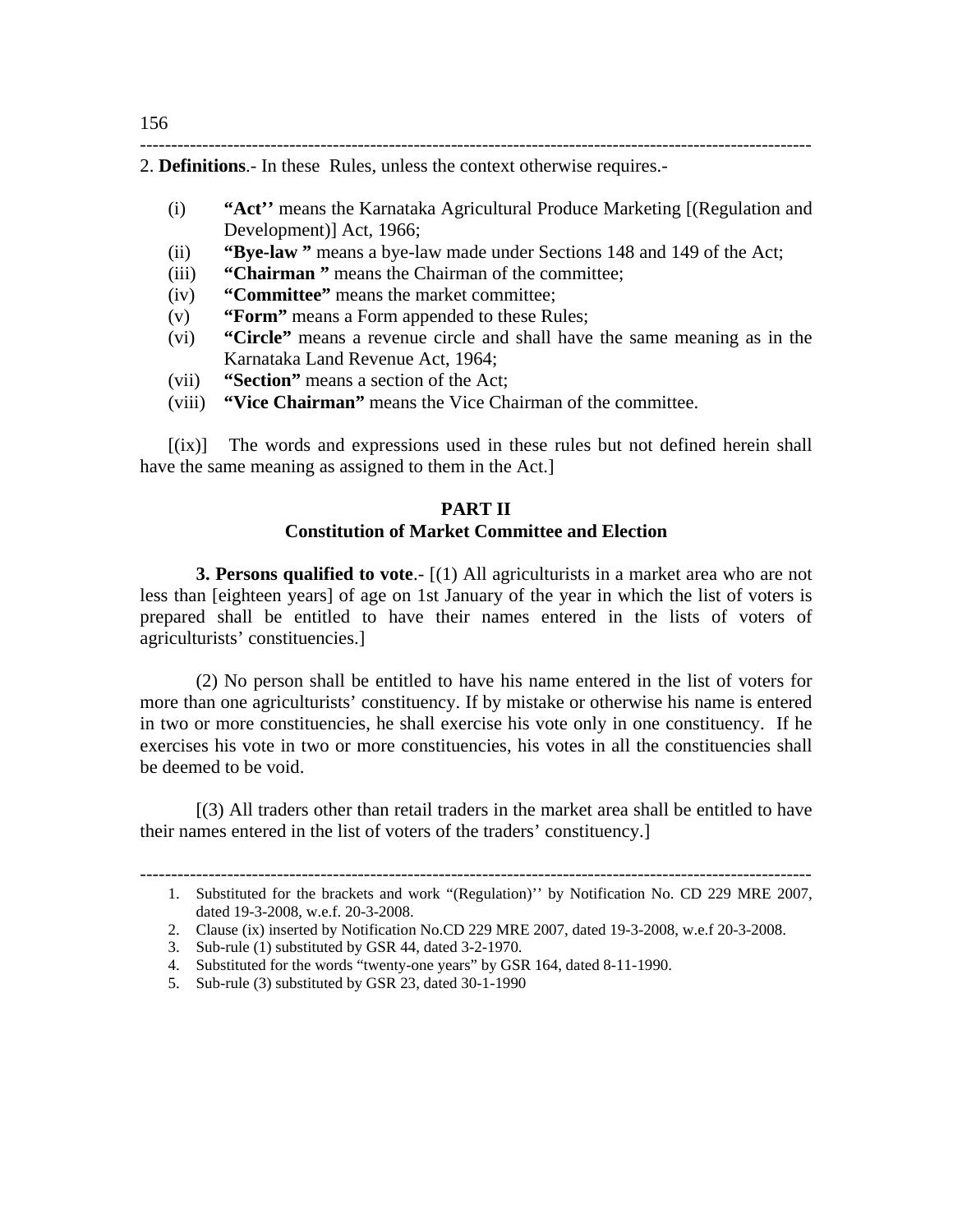#### $[(4)$  x x x x x.]

(5) No person shall at any election vote in the same constituency more than once notwithstanding that his name might have included in the list of voters for that constituency more than once, and if he votes more than once, all his votes in that constituency shall be deemed to be void.

------------------------------------------------------------------------------------------------------------

**4. Names of persons authorized by firms, societies, etc., to vote to be reported.**-Every firm or corporation or co-operative society qualified to vote in a traders' constituency [x x x x x.] under these Rules shall nominate a person to vote on its behalf and intimate in writing the name of the person so nominated to the committee or [and the Deputy Commissioner or any officer authorized by him in this behalf] not later than the date fixed in this behalf by the Deputy Commissioner.

**[5. Preparation of voters' lists of agriculturists' constituencies**.-(1) The Deputy Commissioner or any officer authorized by him in this behalf hereinafter in this rule referred to as authorized officer] shall cause to be prepared in Kannada and also in such other language or languages as he deems necessary, lists of voters entitled to have their names entered in the lists of voters or agriculturists' constituencies.

(2) The lists shall be divided into convenient parts, each part consisting of voters in a village or group of contiguous villages which shall be numbered consecutively. The number of names included in any part shall not ordinarily exceed eight hundred.

(3) The names of voters in each part of the lists shall be arranged according to survey number or sub-division of a survey number of the land cultivated in a village by each agriculturist and where any agriculturist cultivates more than one survey number or sub-division of a survey number, his name shall be entered only once in respect of all such lands. All voters in each part of the list shall be numbered, so far as practicable, consecutively with a separate series of number beginning with Number 1.

|  | (4) The Deputy Commissioner or the authorized officer shall         |  |  |  |  |  |
|--|---------------------------------------------------------------------|--|--|--|--|--|
|  | prepare a preliminary voters' list consisting of the voter's        |  |  |  |  |  |
|  | name, surname if any, his age and the survey number or sub-division |  |  |  |  |  |

<sup>1.</sup> Sub-rule(4) omitted by Notification No.CMW 174 MRE 91, dated 27-1-1994.

<sup>2.</sup> The words "or in a commission agent's constituency" omitted by Notification No.CMW 174 MRE 91, dated 27-1-1994.

<sup>3.</sup> Substituted for the words "or its authorized agents" by GSR 44, dated 3-2-1970.

<sup>4.</sup> Rules 5, 5-A and 5-B substituted by GSR 44, dated 3-2-1970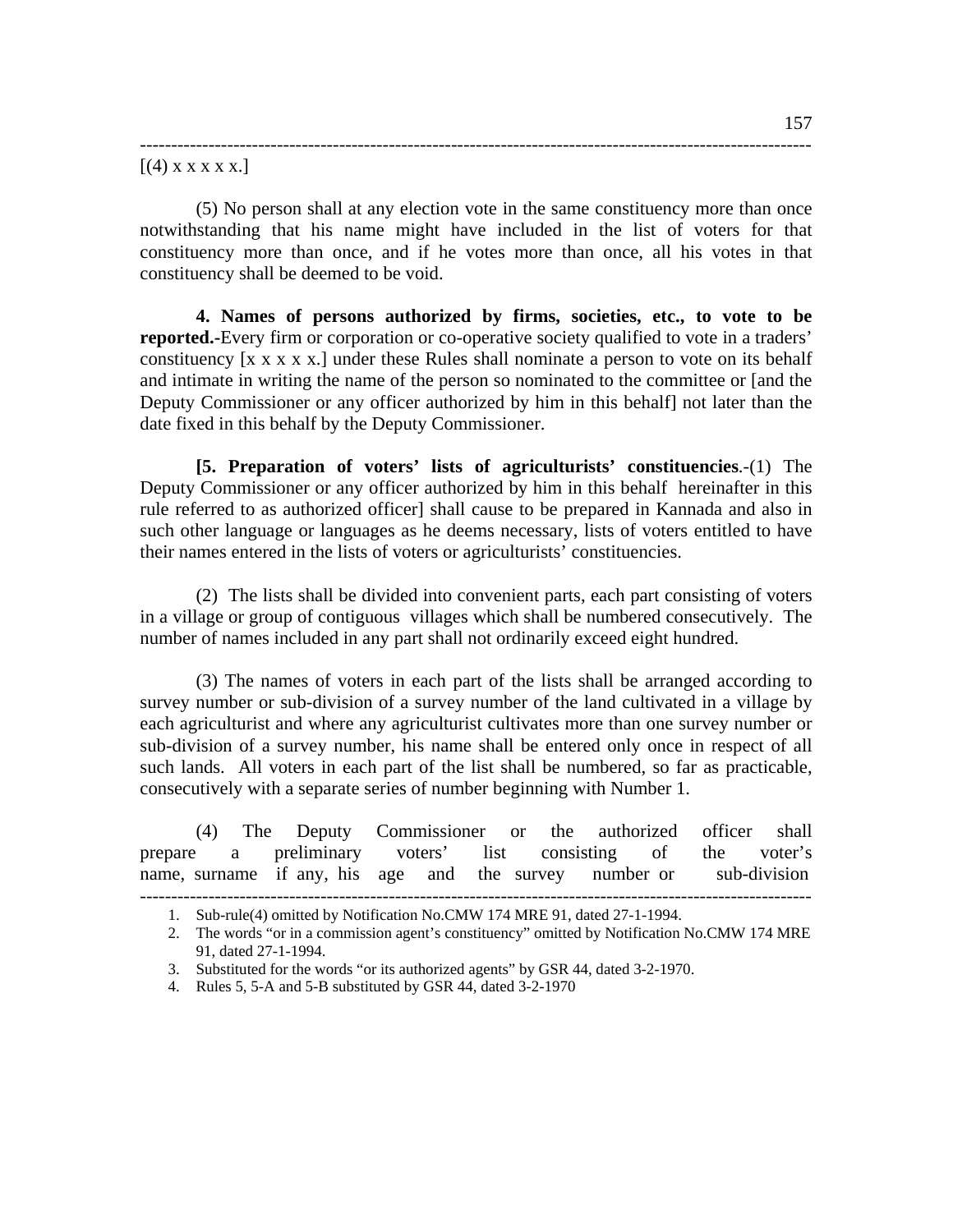----------------------------------------------------------------------------------------------------------- number of a survey number of the land cultivated by him in a village, on the basis of the entries in the Record of Rights in Form 16 maintained under the Karnataka Land Revenue Act, 1964 (Karnataka Act 12 of 1964), or any other record maintained by or on behalf of the State Government containing the particulars of persons cultivating agricultural lands:

 Provided that if in respect of any village no record containing the relevant particulars is available, the preliminary voters' lists shall be prepared after ascertaining the names and ages of the persons cultivating agricultural lands as occupants or as tenants of occupants.

 (5) As soon as the preliminary voters' list is ready, the Deputy Commissioner or the authorized officer shall publish it by making a copy thereof available or inspection and displaying a notice in Form 1.-

- (i) at his office, and
- (ii) at such other places in the market area as may be specified by him for the purpose.

He shall also.-

(a) make copy of each separate part of the list together with a copy of the notice in Form 1 available for inspection at a specified place accessible to the public and in or near the area to which that part relates;

(b) give such further publicity to the notice in Form 1 as he may consider necessary.

(6) Every claim for the inclusion of a name in the voters' list and every objection to an entry therein shall be lodged within a period of thirty days from the date of publication of the " preliminary voters' list" under sub-rule (5):

 Provided that the [Director of Agricultural Marketing] may, by notification in the Official Gazette, extend the period.

(7)(a) Every claim shall be.-

- (i) in Form 2;
- (ii) signed by the person desiring his name to be included in the voters' list; and

------------------------------------------------------------------------------------------------------------

(iii) Substituted for the expression " Chief Marketing Officer" by GSR 127, dated 25-5-1988

158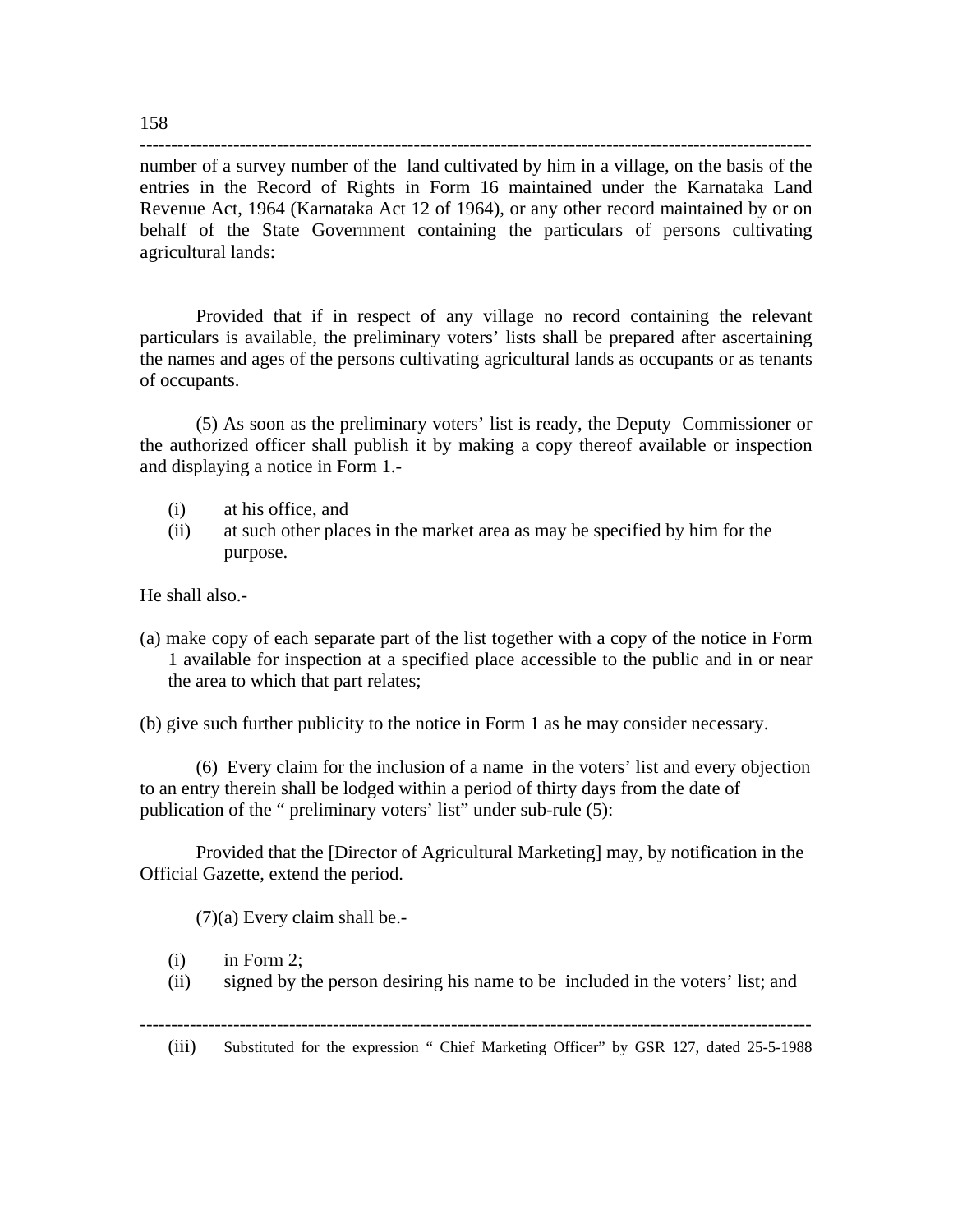------------------------------------------------------------------------------------------------------------

- (iii) countersigned by any other person whose name is already included in that part of the voters' list in which the claimant desires his name to be included.
- (b) Every objection to the inclusion of a name in the voters' list shall be.-
	- (i) in Form 3;
	- (ii) preferred only by a person whose name is already included in the voters' list; and
	- (iii) countersigned by any other person whose name is already included in that part of the voters' list in which the name objected to appears.
- (c) Every objection to any particular or particulars in an entry in the voters' list shall be.-
	- (i) in Form 4, and
	- (ii) preferred only by the person to whom that entry relates.
	- (8) Every claim or objection shall.-
		- (i) either be presented to the Deputy Commissioner or the authorized officer; or
		- (ii) be sent by registered post to the Deputy Commissioner or the authorized officer.
	- (9) The Deputy Commissioner or the authorized officer shall.-
- (a) maintain in duplicate a list of claims in Form 5, a list of objections to the inclusion of names in Form 6, and a list of objections to particulars in Form 7; and
	- (b) keep exhibited one copy of each such lists on a notice board in his office.

(10) Any claim or objection which is not lodged within the period, or in the form and manner herein specified, shall be rejected by the Deputy Commissioner or the authorized officer.

(11) If the Deputy Commissioner or the authorized officer is satisfied as to the validity of any claim or objection, he may allow it without further inquiry after the expiry of one week from the date on which it is entered in the lists exhibited by him under clause (b) of sub-rule (9):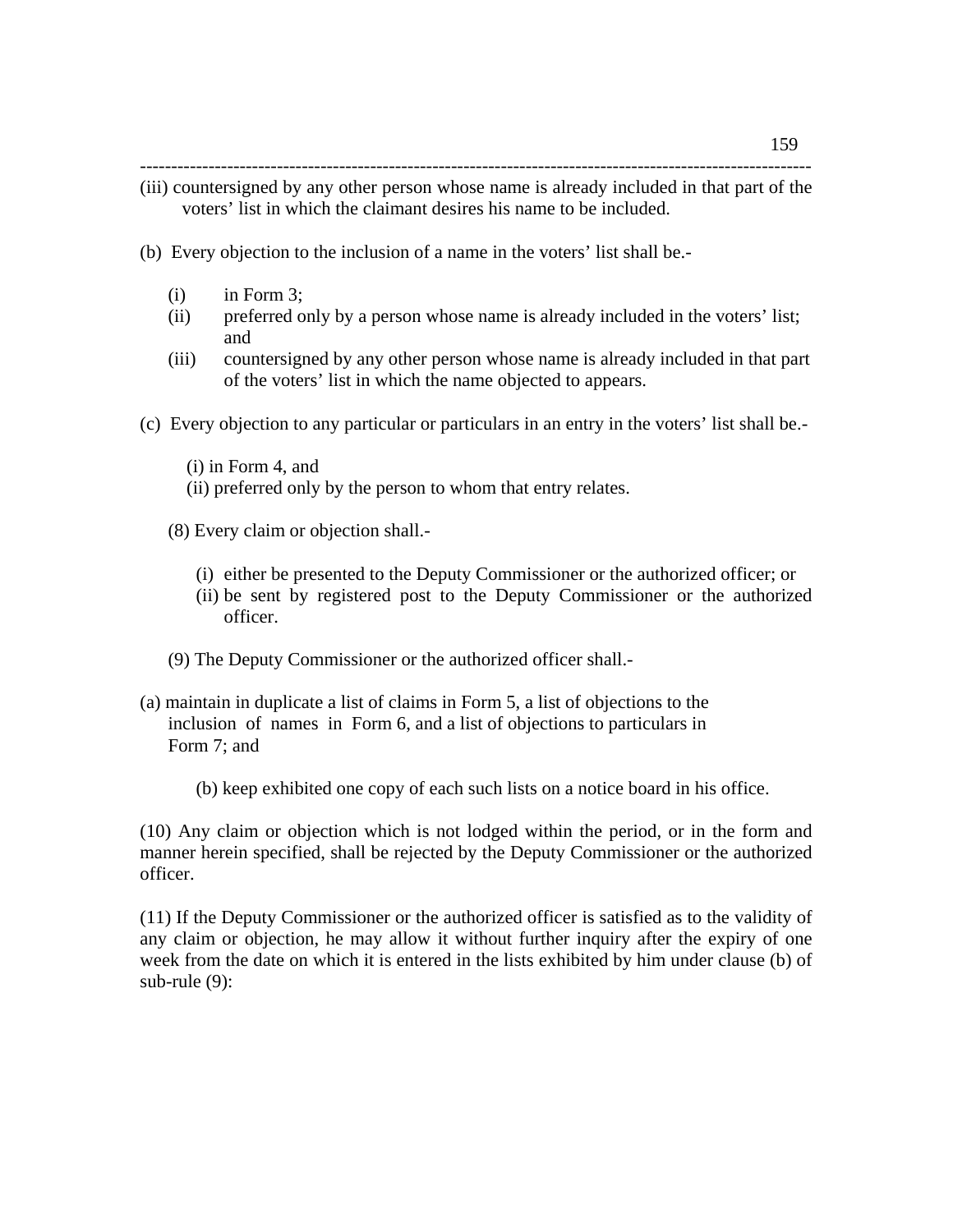Provided that where before any such claim or objection has been allowed, a demand for inquiry has been made in writing to the Deputy Commissioner or the authorized officer by any person, it shall not be allowed without further inquiry.

------------------------------------------------------------------------------------------------------------

 (12) Where a claim or objection is not disposed of under sub-rule (10) or sub-rule (11), the Deputy Commissioner or the authorized officer shall.-

(a) specify in the lists exhibited by him under clause (b) of sub-rule (9) the date, time and place of hearing for the claim or objection; and

(b) give notice of the hearing.-

- (i) in the case of acclaim, to the claimant in Form 8;
- (ii) in the case of an objection as to the inclusion of a name, to the objector in Form 9, and to the person objected to in Form 10; and
- (iii) in the case of an objection to a particular or particulars in an entry, to the objector in Form 11. A notice under this sub-rule may be given either personally or by registered post or by affixing it to the person's residence or last known residence in the market area.
- (13)(a) The Deputy Commissioner or the authorized officer shall hold a summary inquiry into every claim or objection in respect of which notice has been given under sub-rule (12) and shall record his decision thereon
	- (b) At the hearing, the claimant or, as the case may be, the objector and the persons objected to and any other person who, in the opinion of the Deputy Commissioner or the authorized officer, is likely to be of assistance to him, shall be entitled to appear and be heard.
	- (c) The Deputy Commissioner or the authorized officer may, in his discretion, require any claimant, objector or person objected to, to appear in person before him.

(14) If it appears to the Deputy Commissioner or the authorized officer that owing to inadvertence or error during preparation, the names of any voters have been left out in the lists of voters and that remedial action should be taken under this sub-rule, the Deputy Commissioner or the authorized officer shall.-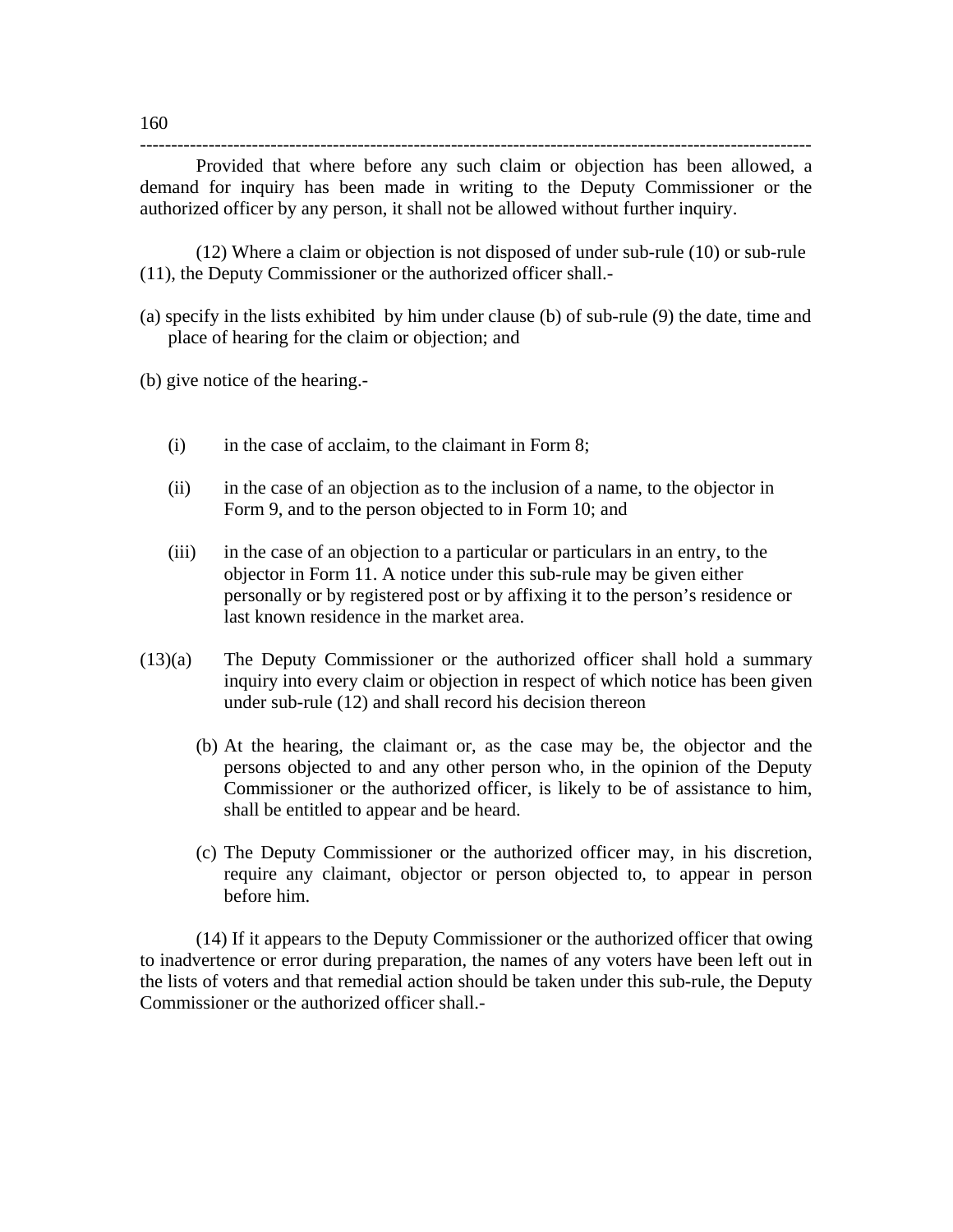(a) prepare a list of the names and other details of such voters;

------------------------------------------------------------------------------------------------------------

- (b) exhibit on the notice board of his office, a copy of the list together with a notice as to the time and place at which the inclusion of these names in the list will be considered, and also publish the list and the notice in such other manner as he may think fit; and
- (c) after considering any verbal or written objection that may be preferred, decide whether all or any of the names should be included in the lists of voters.

(15)(a) The Deputy Commissioner or the authorized officer shall thereafter.-

- (i) prepare a list of amendments to carry out his decisions under sub-rules (11), (13) and (14) and to correct any clerical or printing errors or other inaccuracies subsequently discovered in the voters' lists; and
- (ii) publish the voters' together with the list of amendments, by making a complete copy thereof available for inspection and displaying a notice in Form 12 at his office.
- (b) On such publication, the voters' lists together with the list of amendments shall be the lists of voters of the agriculturists' constituencies.
- (16)(a) An appeal shall lie from any decision of the Deputy Commissioner or the authorized officer under sub-rule (13) or sub-rule (14) to [the Director of Agricultural Marketing]:

 Provided that an appeal shall not lie where the person desiring to appeal has not availed himself of the right to be heard by, or to make representations to the Deputy Commissioner or the authorized officer on the matter which is the subject of appeal.

(b) Every appeal under clause (a) shall be.-

(i) in the form of a memorandum signed by the appellant; and

<sup>1.</sup> Substituted for the words " the Divisional Commissioner" by Notification No.CD 248 MRE 2003, dated 3-2-29004, w.e.f 16-2-2004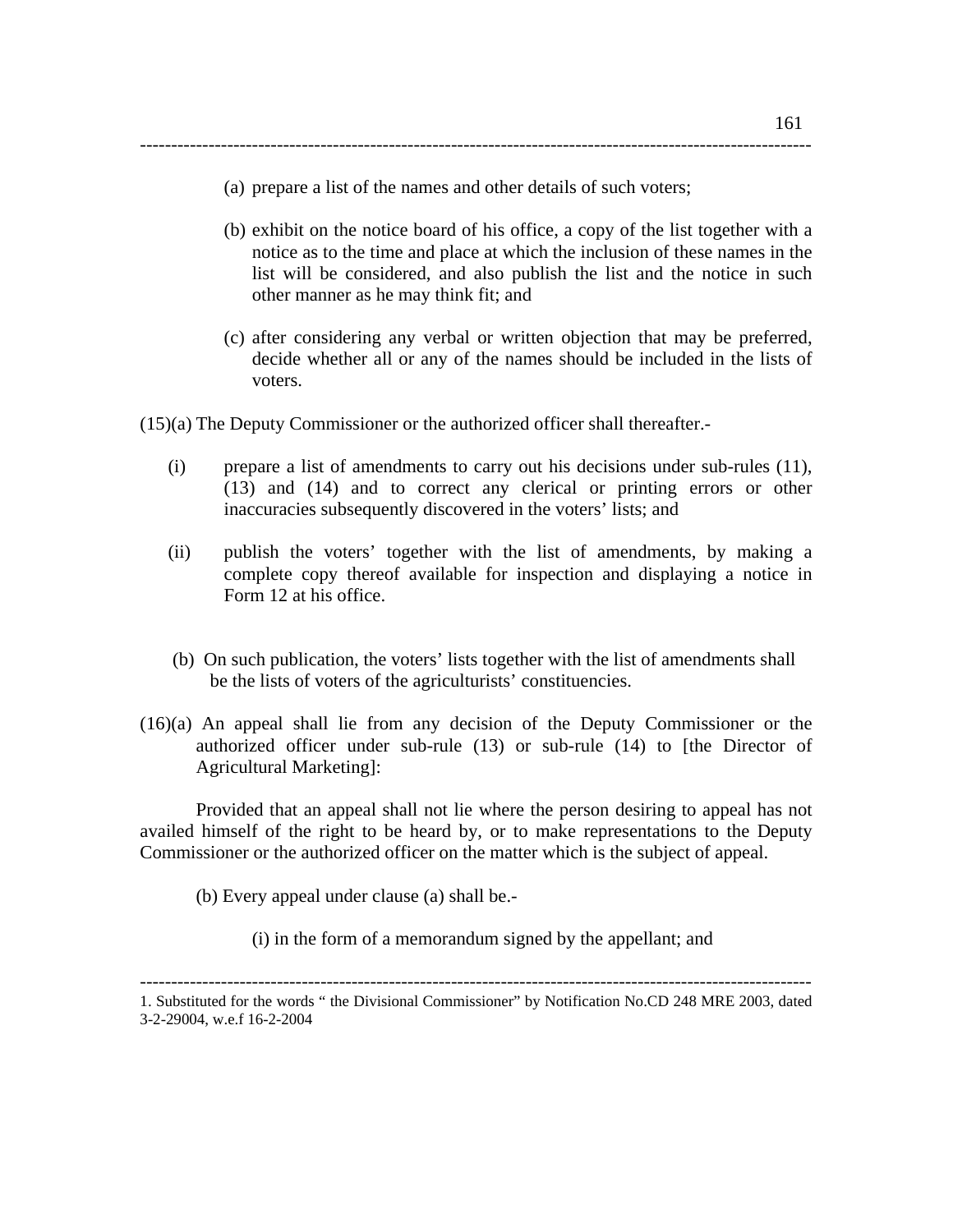### (ii) presented to the appellate officer within a period of fifteen days from the date of announcement of the decision or sent to that officer by registered post so as to reach him within that period.

------------------------------------------------------------------------------------------------------------

- (c) The presentation of an appeal under this sub-rule shall not have the effect of staying or postponing any action to be taken by the Deputy Commissioner or the authorized officer under sub-rule (15);
- (d) Every decision of the appellate officer shall be final, but in so far as it reverses or modifies a decision of the Deputy Commissioner or the authorized officer shall take effect only from the date of the decision in appeal;
- (e) The Deputy Commissioner or the authorized officer shall cause such amendments to be made in the lists of voters as may be necessary to give effect to the decisions of the appellate officer under this sub-rule.
- (17) (a) The lists of voters shall be revised at any time either intensively or summarily or partly intensively and partly summarily, as the [Director of Agricultural Marketing] may direct;
	- (b) Where the lists of voters or any part thereof is to be revised intensively at any time, it shall be prepared afresh and the preceding sub-rules shall apply in relation to such revision as they apply in relation to the first preparation of the lists of voters;
	- (c)When the lists of voters or any part thereof is to be revised summarily at any time, the Deputy Commissioner or the authorized officer shall cause to be prepared a list of amendments to the relevant parts of the lists of voters on the basis of such information as may be readily available and publish the lists of voters together with the list of amendments in draft and the provisions of sub-rules (3) to (16) shall apply in relation to such revision as they apply in relation to the first preparation of the lists of voters;
	- (d) Where at any time between the publication of any draft of the revised lists of voters under clause (b) or of the lists of voters and the list of amendments under clause (c) and

---------------------------------------------------------------------------------------------------

 <sup>1.</sup> Substituted for the expression "Chief Marketing Officer" by GSR 127, dated 25-5-1988, w.e.f 25-5-1988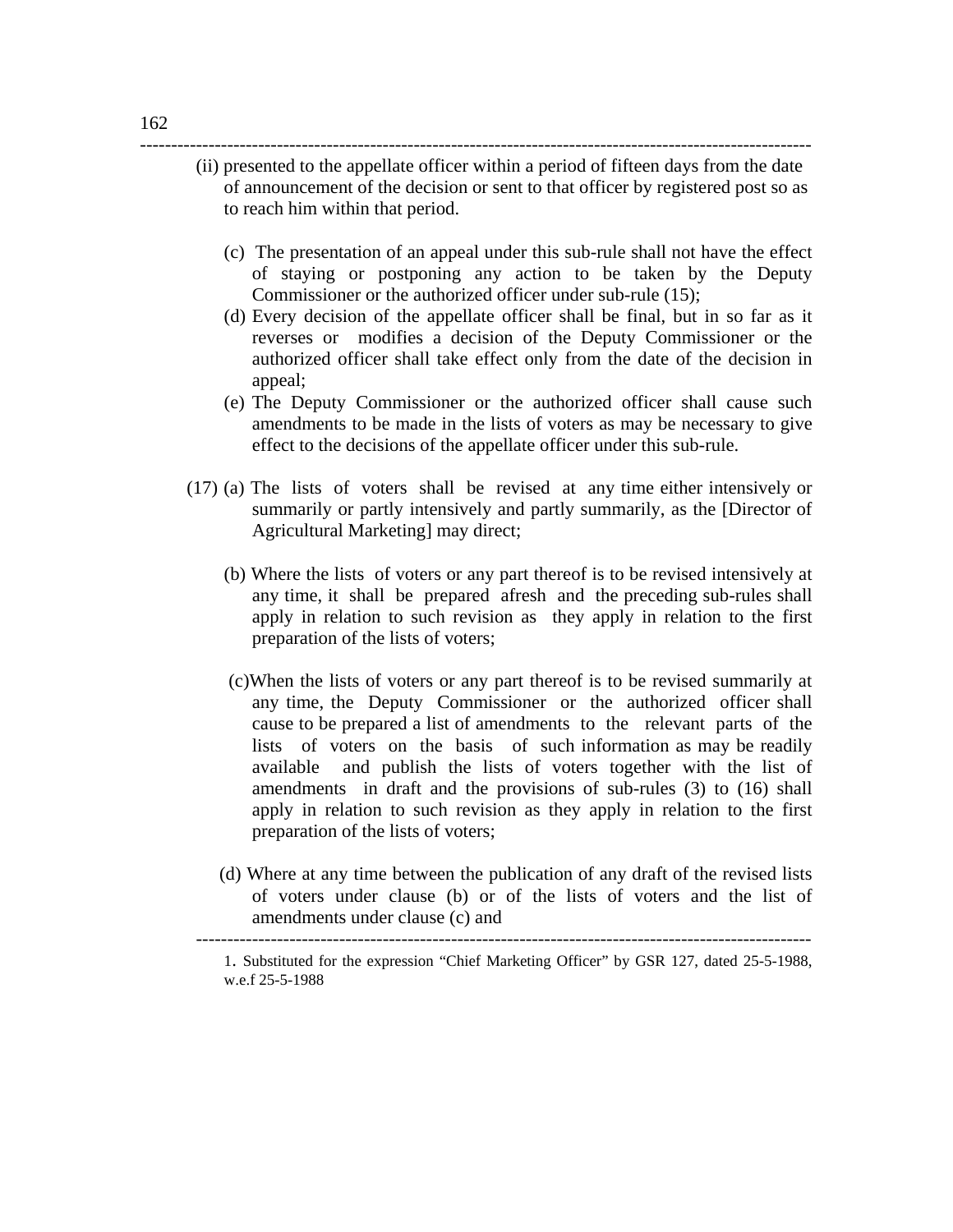the final publication of the same under sub-rule (15), any names have been directed to be included in the lists of voters for the time being in force under sub-rule (16), the Deputy Commissioner or the authorized officer shall cause the names to be included also in the revised lists of voters unless there is, in his opinion, any valid objections to such inclusion.

**5-A. Correction of entries in the lists of voters of agriculturists' constituency and inclusion of names in such lists**.- (1) If the Deputy Commissioner or any officer authorized by him in this behalf (hereinafter in this Rule referred to as the authorized officer), on application made to him or on his own motion, is satisfied after such inquiry as he thinks fit, that any entry in the list of voters of an agriculturists' constituency.-

------------------------------------------------------------------------------------------------------------

- (a) is erroneous or defective in any particular, or
- (b) should be deleted on the ground that the person concerned is dead or has ceased to be an agriculturist in the constituency or is otherwise not entitled to be registered in that list, the Deputy Commissioner or the authorized officer, shall subject to such general or special directions, if any, as may be given by the [Director of Agricultural Marketing] in this behalf, amend or delete the entry:

Provided that before taking any action on any ground under clause (a) or any action under clause (b) on the ground that then person concerned has ceased to be an agriculturist in any constituency or that he is otherwise not entitled to be registered in the list of voters of that constituency, the Deputy Commissioner or the authorized officer shall give the person concerned a reasonable opportunity of being heard in respect of the action proposed to be taken in relation to him.

- (2)(a) Any person whose name is not included in the list of voters of an agriculturists' constituency may apply to the Deputy Commissioner or the authorized officer for the inclusion of his name in that list;
	- (b) The Deputy Commissioner or the authorized officer shall, if satisfied that the agriculturist is entitled to be registered in the list of voters, direct his name to be included therein;

<sup>1.</sup> Substituted for the expression " Chief Marketing Officer" by GSR 127, dated 25-5-1988.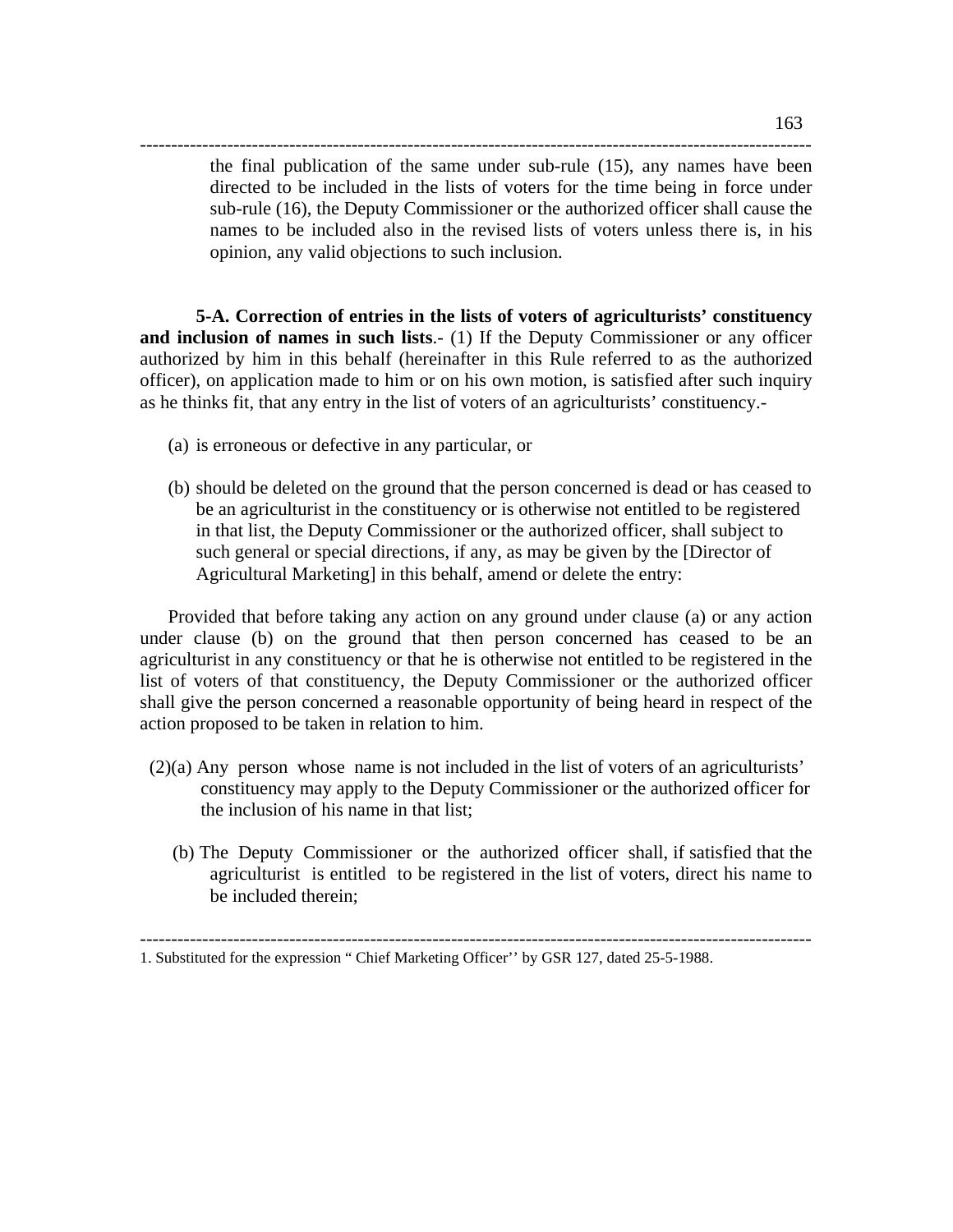(c) No amendment or deletion of any entry shall be made under sub-rule (1) and no direction for the inclusion of a name in the list of voters of a constituency shall be given under this sub-rule after the last date for making nominations for an election in that constituency and before the completion of that election.

------------------------------------------------------------------------------------------------------------

- (3)(a) Every application under sub-rule (1) or clause (a) of sub-rule (2) shall be made in duplicate in such of the Forms 2, 4 and 13 as may be appropriate;
	- (b) The Deputy Commissioner or the authorized officer shall, immediately on receipt of such application, direct that one copy thereof be posted in some conspicuous place in his office together with a notice inviting objections to such application with in a period of seven days from the date of such posting.
	- (c) The Deputy Commissioner or the authorized officer shall, as soon as may be after the expiry of the period specified in clause (b), consider the objections, if any, received by him and shall, if satisfied that the applicant is entitled to be registered in the lists of voters, direct his name to be included therein:

 Provided that when an application is rejected by the Deputy Commissioner or the authorized officer, he shall record in writing a brief statement of his reasons for such rejection.

- (4) (a) Any person aggrieved by any order made under sub-rule (1) or sub-rule (2) may appeal to [the Director of Agricultural Marketing] within a period of fifteen days from the date of the order appealed from.
	- (b) Every appeal under clause (a) shall be.-
- (i) in the form of a memorandum signed by the appellant;
- (ii) accompanied by a copy of the order appealed from; and
- (iii) presented to [the Director of Agricultural Marketing] or sent by registered post so as to reach him within the period specified in clause (a).

<sup>1.</sup> Substituted for the words " the Divisional Commissioner" by Notification No.CD 248 MRE 2003, dated 3-2-29004, w.e.f 16-2-2004

<sup>2.</sup> Substituted for the words " the Divisional Commissioner" by Notification No.CD 248 MRE 2003, dated 3-2-29004, w.e.f 16-2-2004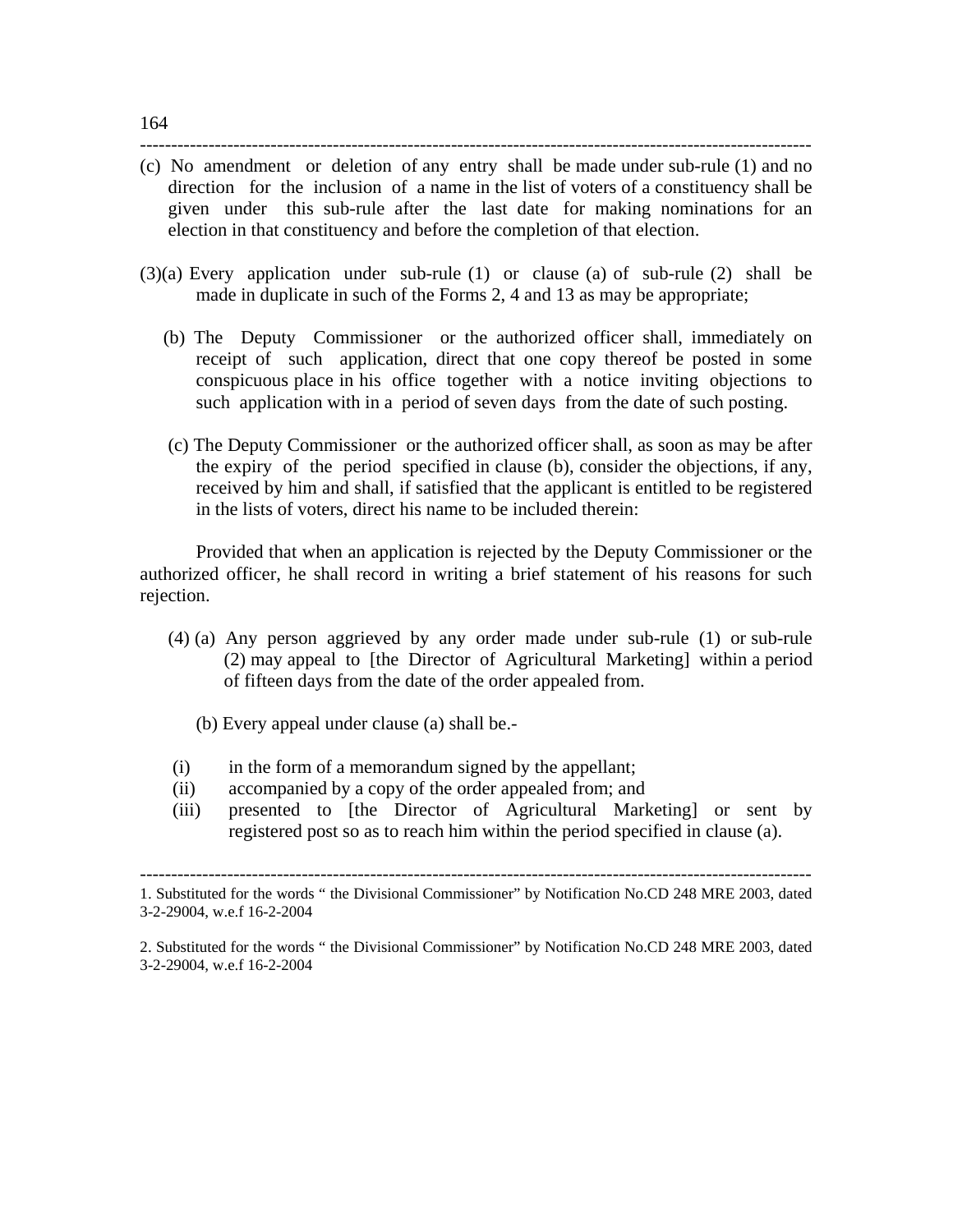(c) For the purposes of clause (b) an appeal shall be deemed to have been presented to [the Director of Agricultural Marketing], when the memorandum of appeal is delivered by, or on behalf of the appellant to [the Director of Agricultural Marketing] himself or to any other officer appointed by him in this behalf.

------------------------------------------------------------------------------------------------------------

(d) The provision of clauses (d) and (e) of sub-rule (16) of Rule 5 and of clause (c) of sub-rule (2) of this rule shall mutatis mutandis be applicable to an order passed in appeal under this sub-rule.

#### ------------------------------------------------------------------------------------------------------------ **COMMENTS**

#### **Synopsis**

------------------------------------------------------------------------------------------------------------

*1. Applicant should be a licensed trader* 

*2. Seven clear days notice*

*1. Applicant should be a licensed trader* 

**Rules 5-A(2) & 5-B(3) proviso & Form 14.-** On the date of the application for inclusion in the voters' list the applicant should be a licensed trader – *Chandrashekar B.S. v Tahsildar,* **1976(1) Kar.L.J.38:ILR 1976 Kar.256**.

#### *2. Seven clear days notice*

**Rule 5-A(3)(b**).- A person who is interested in raising any objection to the application for inclusion in the voters' list must have seven clear days notice-*Chandrashekar B.S v Tahsildar***, (1976)1 Kar.L.J.38: ILR 1976 Kar.256.**

------------------------------------------------------------------------------------------------------------

**5-B. Preparation of the lists of voters of the traders' constituency [x x x x x].**- (1) The Deputy Commissioner or any officer authorized by him in this behalf (hereinafter in this Rule referred to as the authorized officer), shall maintain in his office [list] of voters containing the name, father's/husband's name, residence, age, address and licence number of [traders other than

<sup>1.</sup> Substituted for the words " the Divisional Commissioner" by Notification No.CD 248 MRE 2003, dated

<sup>3-2-29004,</sup> w.e.f 16-2-2004.

<sup>2.</sup> Substituted for the words " the Divisional Commissioner" by Notification No.CD 248 MRE 2003, dated 3-2-29004, w.e.f 16-2-2004

<sup>3.</sup> The words "and the Commission Agent's Constituency'' omitted by Notification No. CMW 174 MRE 91, dated 27-1-1994

<sup>4.</sup> Substituted for the words "two lists'' by Notification No.CMW 174 MRE 91, dated 27-1-1994

<sup>5.</sup> Substituted for the letters and words " 'A' class, 'B' class and 'C' class traders" by GSR 23, dated 30-1-1990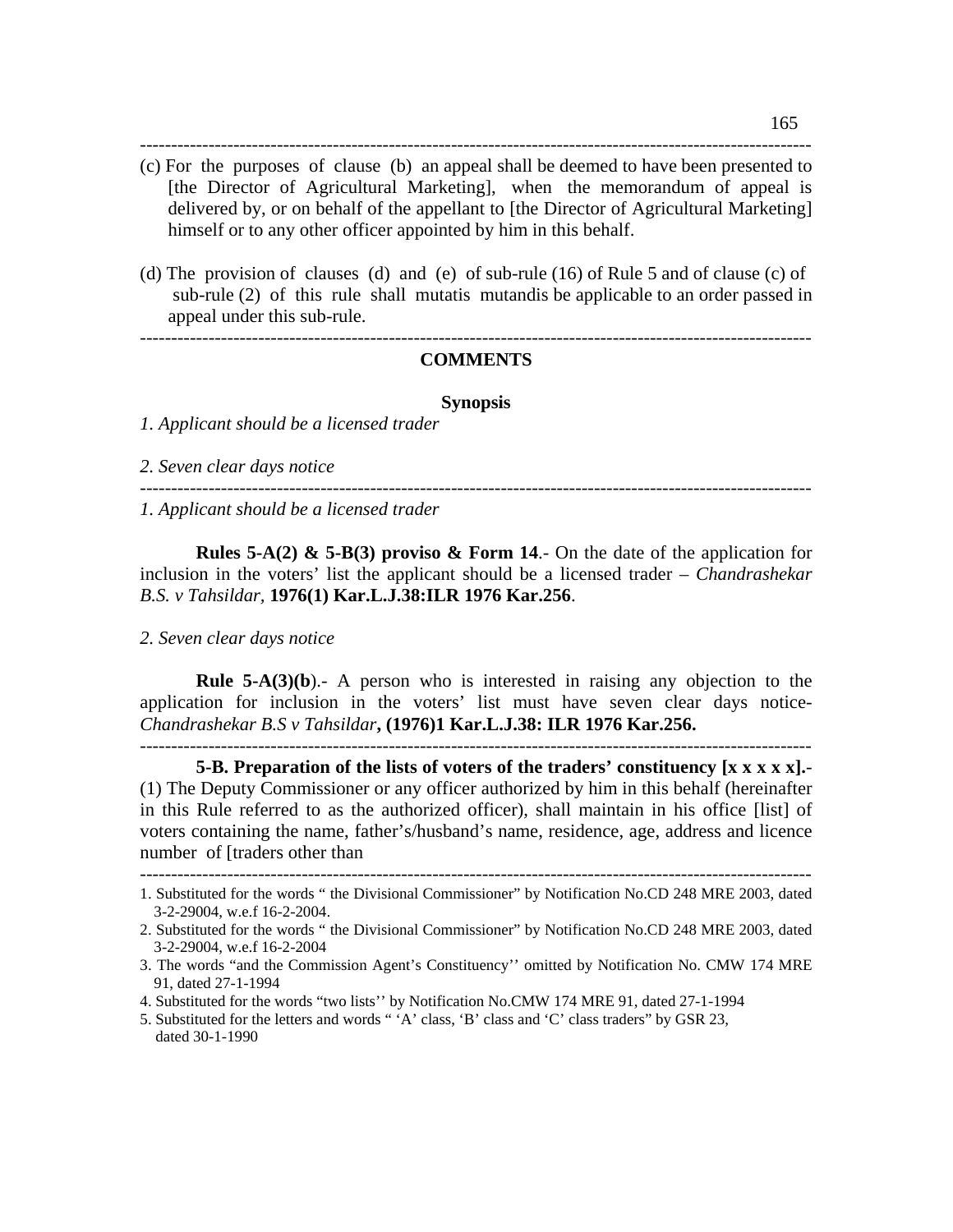retail traders] licensed by the market committee  $[x x x x x]$  to operate in the market area.

------------------------------------------------------------------------------------------------------------

 (2) In order to enable the Deputy Commissioner or the authorized officer to maintain the lists of voters in sub-rule(1) corrected up-to-date, the Secretary of every market committee shall immediately inform the Deputy Commissioner or the authorized officer about every change in the lists of licensed traders  $[x x x x x]$ ; and the Deputy Commissioner or the authorized officer shall, on receipt of the information, strike off from the relevant lists of voters the names of persons who have ceased to be, and include therein the names of persons who have become licensed traders  $[x x x x x]$ .

 (3) The provisions of Rule 5-A shall apply in relation to the lists of voters of the traders' constituency  $[x \times x \times x]$  as they apply in relation to the lists of voters of agriculturists' constituencies:

Provided that an application for the inclusion of a name shall be in Form 14:

 Provided further that where an application under sub-rule (1) or clause (a) of subrule (2) of Rule 5-A is received by the Deputy Commissioner or the authorized officer, he shall refer such application to the Secretary of the market committee concerned and on receipt of information in relation thereto from the said Secretary, the Deputy Commissioner or the authorized officer shall act in accordance with sub-rule (2).]

**[5-C. Maintenance of list of names of the members of the managing committee of [Co-operative Marketing Societies and Agricultural Co-operative Processing Societies].-(**1) The Deputy Commissioner or any officer authorized by him in this behalf (hereinafter in this rule referred to as the authorized officer) shall, in respect of the [Co-operative Marketing Societies and Agricultural

2. The words "and Commission Agents" omitted by Notification No.CMW 174 MRE 91, dated 27-1-1994

6. Substituted for the words "Taluk Marketing Societies" by Notification No.CMW 174 MRE 91, dated 27- 1-1994

<sup>------------------------------------------------------------------------------------------------------------ 1.</sup> The words "and of Commission Agents holding licences issued by the market committee"omitted by Notification No.CMW 174 MRE 91, dated 27-1-1994.

<sup>3.</sup> The words "or licensed commission agents" omitted by Notification No.CMW 174 MRE 91, dated 27-1- 1994.

<sup>4.</sup> The words "and commission agents constituency" omitted by Notification No.CMW 174 MRE 91, dated 27-1-1994

<sup>5.</sup> Rule 5-C inserted by GSR 191, dated 25-5-1970

<sup>7.</sup> Substituted for the words "Taluk Marketing Societies" by Notification No.CMW 174 MRE 91, dated 27- 1-1994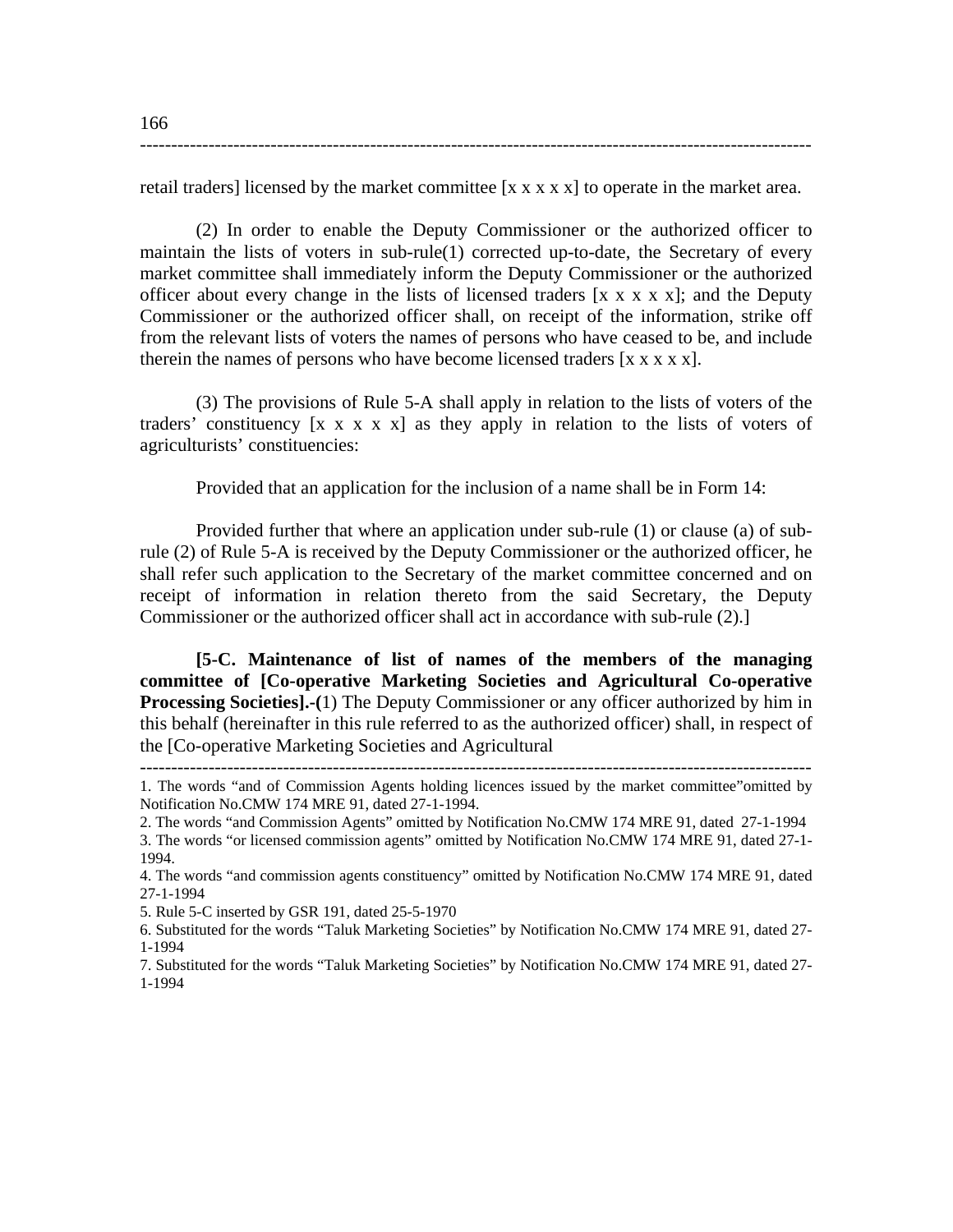Co-operative Processing Societies]  $[x x x x]$  referred to in  $[x x x x x]$  sub-section (1) of Section 11, maintain in his office a list of all the members of the managing committee of each of such classes of societies.

------------------------------------------------------------------------------------------------------------

(2) In order to enable the Deputy Commissioner or the authorized officer to maintain the list of the members referred to in sub-rule (1) corrected up-to-date, the Manager or the Secretary of every such society shall immediately inform the Deputy Commissioner or the authorized officer of every change in the names of the members of the managing committee of such societies and the Deputy Commissioner or the authorized officer on receipt of information, strike off the names of the persons who have ceased to be and include therein the names of persons who have become members of the managing committee of such societies.

(3) The provisions of Rule 5-A shall apply mutatis mutandis in relation to the list of names of the members of the managing committee of each of the societies referred to in  $[x x x x x]$  sub-section (1) of Section 11:

Provided further where an application under sub-rule (1) or clause (a) of sub-rule (2) of Rule 5-A is received by the Deputy Commissioner or the authorized officer, he shall refer such application to the Manager or Secretary of the Society concerned and on receipt of information in relation thereto from the said Manager or Secretary shall act in accordance with sub-rule (2).]

**[6. Calling upon the constituencies [and [Co-operative Marketing Societies and Agricultural Co-operative Processing Societies]] to elect.—(1)** For the purpose of constituting a market committee as required by Section 154-A or after the expiry of the term of a market committee constituted under Section 10 or for the purpose of filling the vacancies arising by efflux of time in the office of the members of a market committee, or after the period of supersession under Section 127 or after the period for which an Administrator is appointed under Section 130, the Deputy

<sup>1.</sup> The words "and producer societies" omitted by GSR 23, dated:30-1-1990

<sup>2.</sup> The words "the third proviso to" omitted by Notification No.CMW 174 MRE 91, dated 27-1-1994

<sup>3.</sup> The words "the first proviso to" omitted by Notification No.CMW 174 MRE 91, dated 27-1-1994

<sup>4.</sup> Rule 6 substituted by GSR 44, dated 25-5-1970

<sup>5.</sup> Inserted by GSR 191, dated 25-5-1970

<sup>6.</sup> Substituted for the word "Institutions" by Notification No.CMW 174 MRE 91, dated 27-1-1994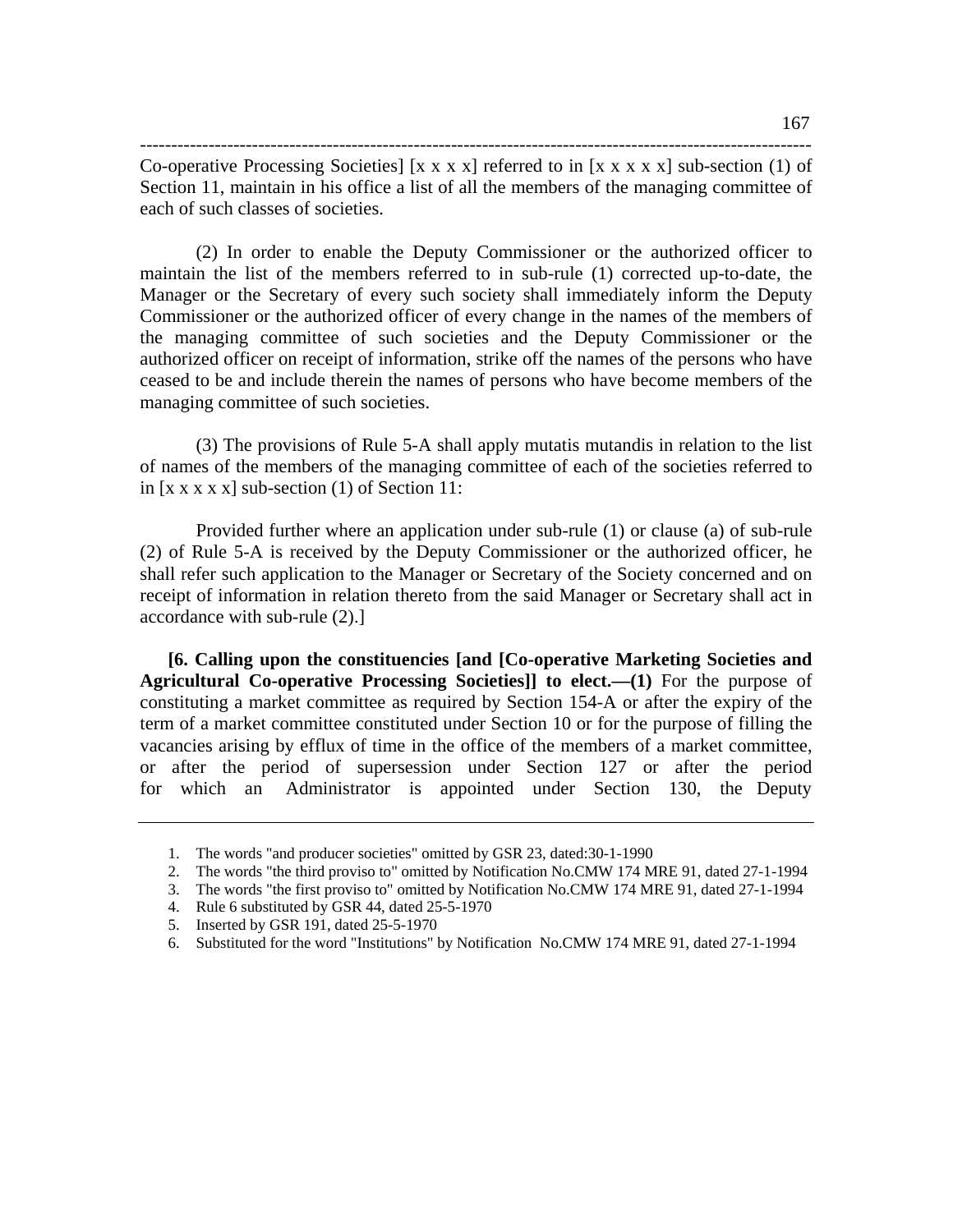Commissioner shall by order call upon the constituencies [and [Co-operative Marketing Societies and Agricultural Co-operative Processing Societies]] to elect members in accordance with the provisions of the Act, these rules and of the order made under the Act or these rules.

------------------------------------------------------------------------------------------------------------

Provided that no order under this sub-rule shall be issued more than three months prior to the date on which the term of office of the retiring members [or the period of appointment of the Administrator] is due to expire.

(2) When the seat of a member elected to a market committee becomes vacant or is declared vacant or his election to the committee is declared void, the Deputy Commissioner shall by order call upon the constituency or the [Co-operative Marketing Societies and Agricultural Co-operative Processing Societies] concerned to elect a person for the purpose of filling the vacancy so caused before such date as may be specified in the order, and the provisions of the Act, these rules and of the orders made under the Act or these rules shall apply, as far as may be, in relation to the election of a member to fill such a vacancy.]

**[7. Notices of Election**. – Not less than twenty days before the date for the election the Deputy Commissioner shall cause a notice in Kannada to be published in a Kannada news paper having wide circulation in the market area and at the places specified in subrule  $(5)$  of Rule 5 stating.  $-$ 

- (a) The number of persons to be elected in each constituency and by the cooperative marketing societies and Agricultural Co-operative processing societies referred to in sub-section (1) of Section 11.
- (b) The last date fixed for making nominations which shall be the seventh day after the date of publication of the notification or if the day is public holiday.
- (c) The date for the scrutiny of nominations which shall be the day immediately following the last date of making

- 4. Substituted for the word "Institutions" by Notification No.CMW 174 MRE 91, dated 27-1-1994
- 5. Rule 7 substituted by Notification No.CD 229 MRE 2007, dated 19-3-2008, w.e.f. 20-3-2008

<sup>1.</sup> Inserted by GSR 191, dated 25-5-1970

<sup>2.</sup> Substituted for the word "Institutions" by Notification No.CMW 174 MRE 91, dated 27-1-1994

<sup>3.</sup> Inserted by GSR 191, dated 25-5-1970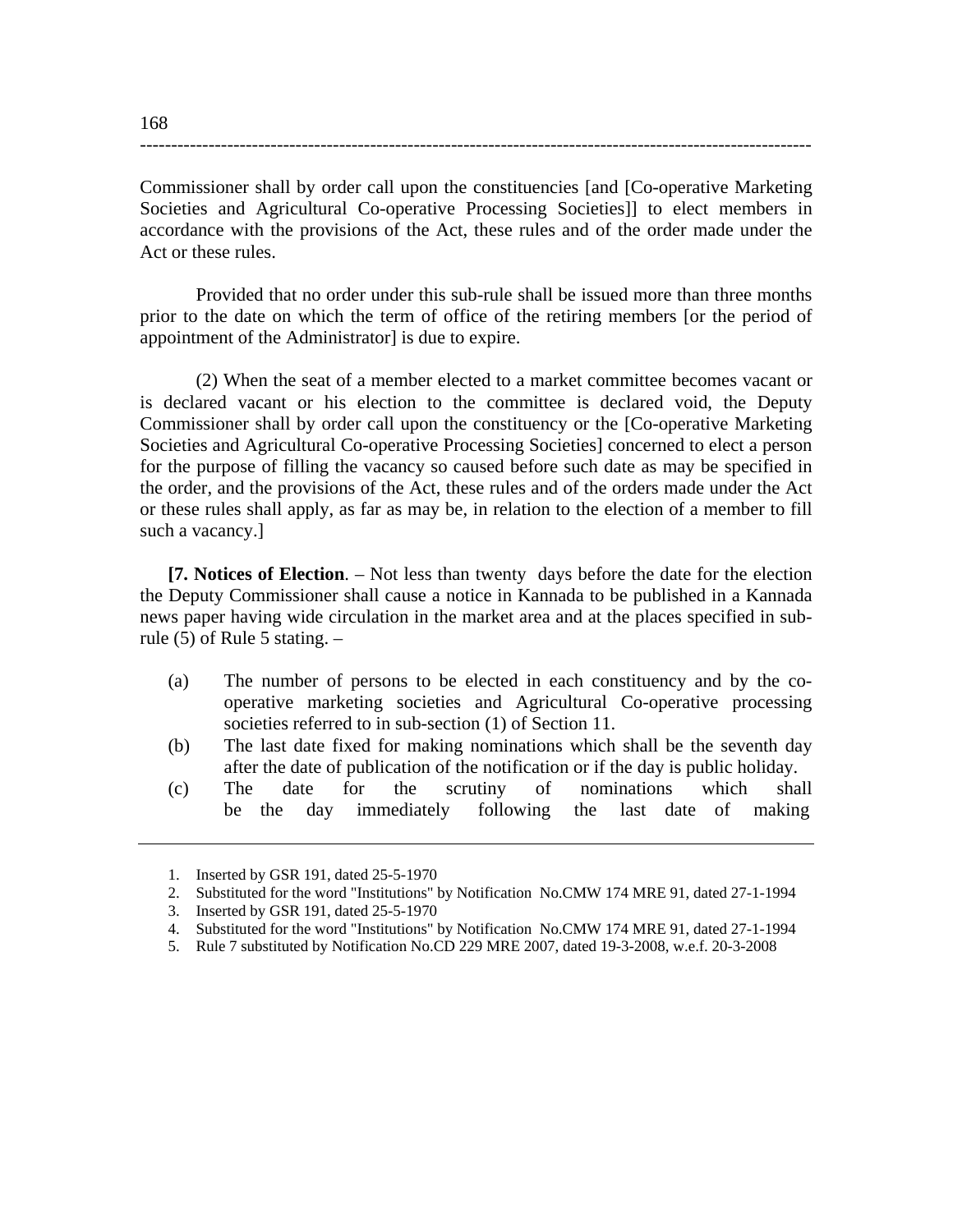nominations or if that day is public holiday the next succeeding day which is not a public holiday.

(d) The last date for withdrawal of candidatures which shall be the second day after the date for the scrutiny of nominations or if that day is public holiday the next succeeding day which is not public holiday.

------------------------------------------------------------------------------------------------------------

- (e) The date on which a poll shall if necessary be taken which shall be a date, not earlier than the tenth day after the last date for the withdrawal of candidatures and the hours during which poll shall not be less than eight hours.
- (f) The date for counting of votes shall not be more than two days after the date of polling.
- (g) The date before which election shall be completed.]

**8. Nominations**. – (1) on or before the date and time appointed under clause (b) or Rule 7 each candidate shall, either in person or by his proposer, deliver to an officer specially authorized by the Deputy Commissioner in this behalf (hereinafter in this chapter referred to as the Returning Officer) a nomination paper completed in [Form 15] and signed by the candidate and by a voter as proposer.

(2) The same person may sign as proposer as many nomination papers as there are vacancies to be filled. Each candidate shall be nominated by a separate nomination paper.

(3) Where any person has signed as proposer, a larger number of nomination papers than there are vacancies to be filled, only those of the nomination papers so signed which have been first received upto the number of vacancies to be filled shall be deemed to have been accepted.

(4) The Returning Officer shall, on receiving a nomination paper enter in the nomination paper its serial number, the date on which and the hour at which the nomination paper has been delivered to him and shall verify the names and numbers of the proposer and the candidate with the list of voters.

(5) Nomination papers received after the date and the time appointed under clause (b) of Rule 7 shall be rejected.

1. Substituted for the word and figure "Form 1" by GSR 44, dated 3-2-1970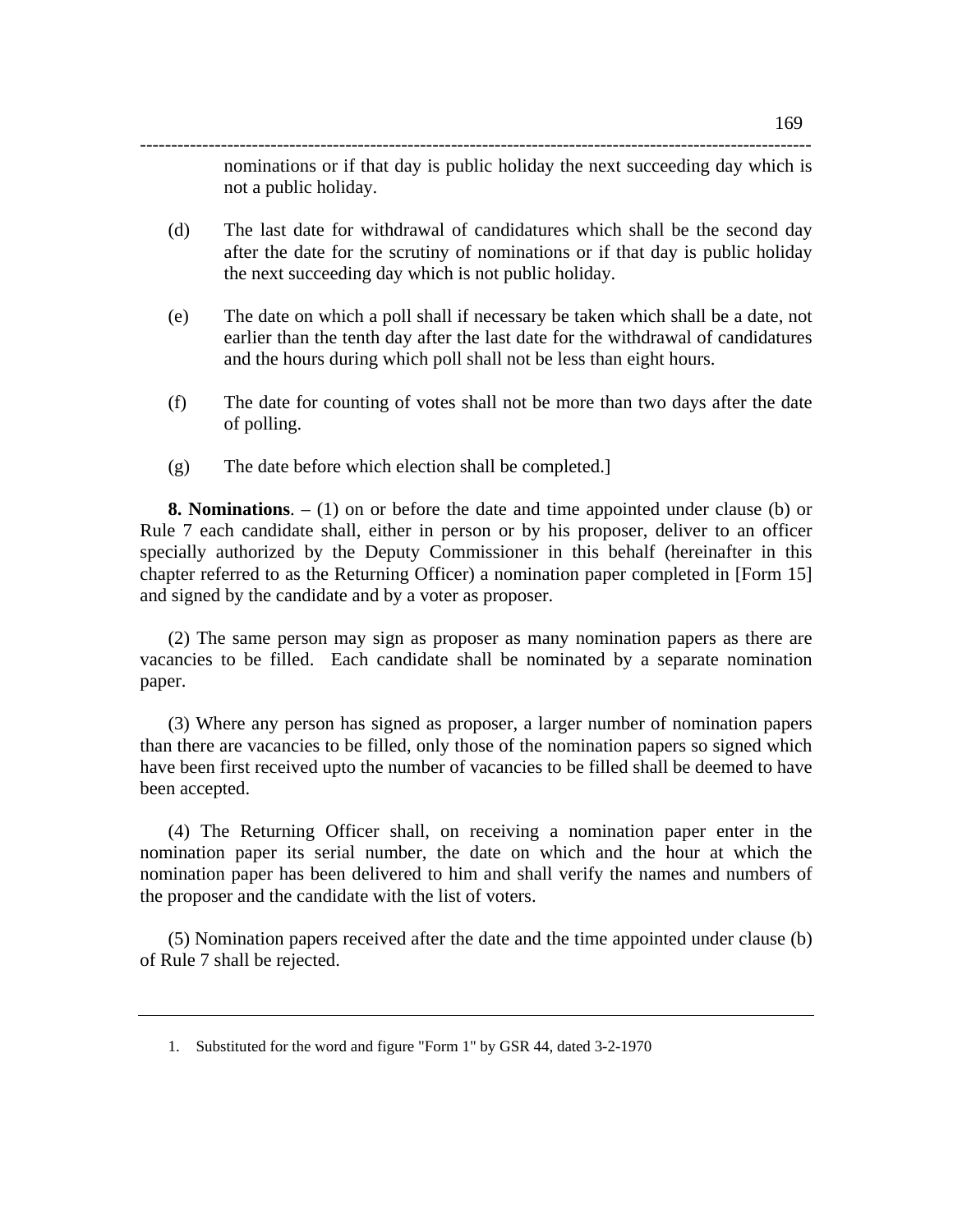**9. Deposit**. – (1) No candidate shall be deemed to be duty nominated for election from a constituency unless he deposits or causes to be deposited with Returning Officer a sum of fifty rupees at the time of delivery of nomination paper. Receipt shall be passed in the name of the depositor:

------------------------------------------------------------------------------------------------------------

[Provided that in respect of a candidate belonging to Scheduled Castes or Scheduled Tribes the amount to be deposited shall be twenty-five rupees only.]

(2) The deposit made under sub-rule (1) shall be returned to the candidate or his nominee if he withdraws his candidature in the manner and within the time specified in clause (d) of Rule 7 or if the nomination is rejected under Rule 12 or if he dies before the commencement of the poll or if it is not forfeited under sub-rule(4).

(3) Every candidate shall appoint a nominee for the purpose of sub-rule (2) at the time of making deposit.

(4) The deposit made under sub-rule (1) shall be forfeited to Government if the valid votes polled by the candidate does not exceed one-eighth of the total number of valid votes polled by all the candidates divided by the number of members to be elected. 10. Publication of list of nominations. – As soon as may be, after the expiry of the time fixed for making nominations [the Returning Officer, shall publish] in the office of the Committee and in such other manner as he may deem fit a list in [Form 16] of all the nominations received with a notice that the nomination papers shall be scrutinized on the date appointed under clause (c) of Rule 7 at the place and hour specified in the notice.

**10. Publication of list of nominations.** – As soon as may be, after the expiry of the time fixed for making nominations [the Returning Officer, shall publish] in the office of the Committee and in such other manner as he may deem fit a list in [Form 16] of all the nominations received with a notice that the nomination papers shall be scrutinized on the date appointed under clause (c) of Rule 7 at the place and hour specified in the notice.

**11. Scrutiny of nominations. –** On the fixed under clause (c) of Rule 7 for the scrutiny of nominations, the candidates and one of their agents duly authorized in writing by each candidate may attend at such time and place as the Returning Officer may appointed and Returning Officer shall give them all reasonable facilities for examining the nomination paper of all candidates.

**12. Disposal of objections and rejection of nomination.** – (1) The Returning Officer shall then examine the nomination papers and shall decide all the objections which may be made at the time of scrutiny of any nomination and may, either on such objection, or on his own motion, after such summary enquiry, if any, as he deems

<sup>1.</sup> Proviso to sub-rule (1) inserted by GSR 30, dated 12-12-1985

<sup>2.</sup> Inserted by GSR 218, dated 16-6-1970

<sup>3.</sup> Substituted for the word and figures "Form 11" by GSR 44, dated 3-2-1970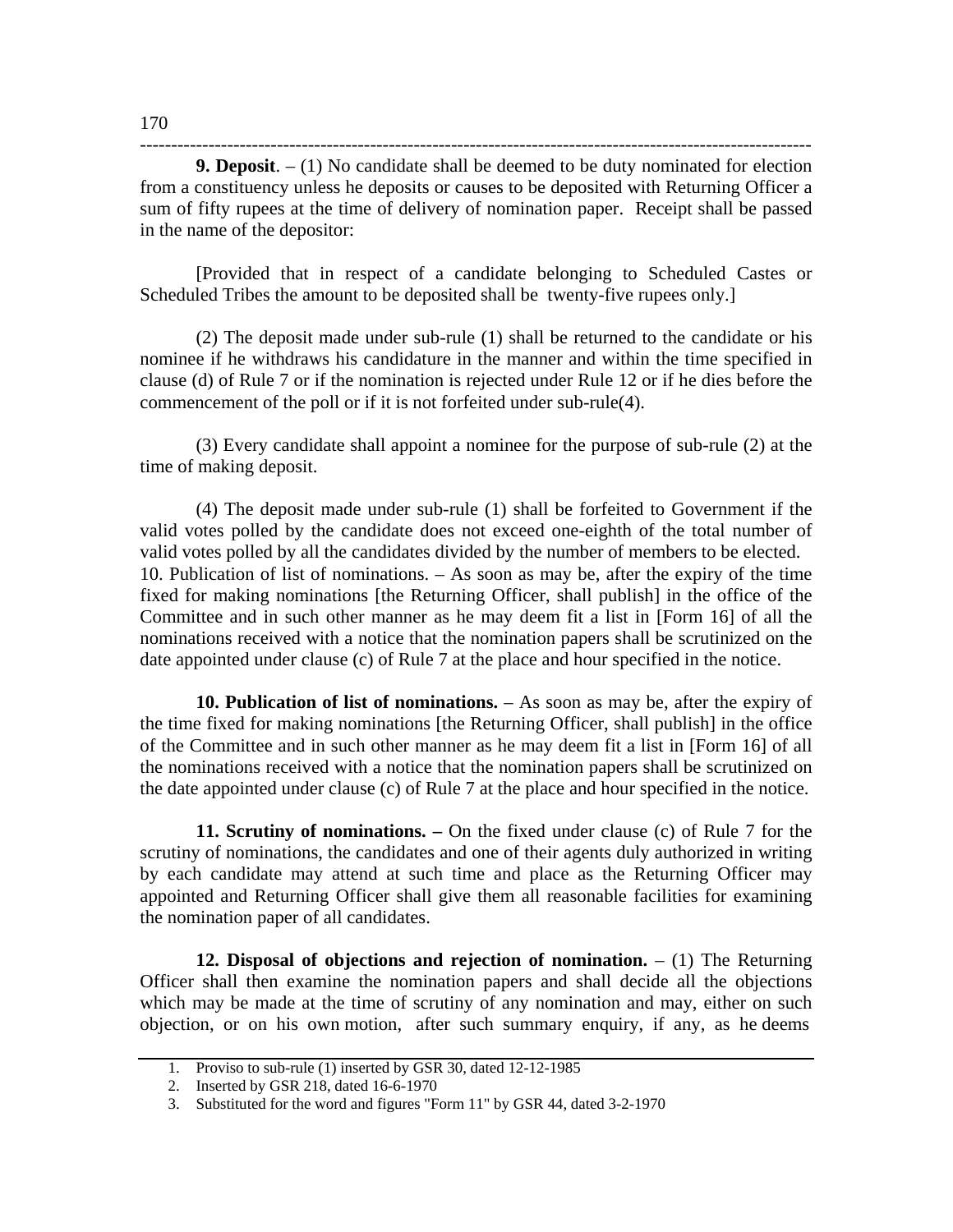----------------------------------------------------------------------------------------------------------- necessary, reject any nomination on any of the following grounds. –

- (i) that on the date fixed for the scrutiny of nominations, the candidate is either not qualified or is disqualified from being chosen to fill the seat under Section 15 or 16;
	- (ii) that the signature of the candidate or the [proposer] on the nomination paper is not genuine;
	- (iii) that the proposer is a person whose name is not found in the list of voters; or
	- (iv) that there has been failure to comply with any of the provisions of Rule 8 or Rule 9  $[x x x x]$

(2) The Returning Officer shall not reject any nomination paper on the ground of any defect which is not of a substantial character.

**Explanation.** – For the purpose of this sub-rule a failure to appoint a nominee under sub-rule (3) of Rule 9 shall not be deemed to be a defect of a substantial character.

(3) The Returning Officer shall endorse on each nomination paper his decision accepting or rejecting the same and if the nomination paper is rejected, shall record in writing a brief statement of his reasons for such rejection.

(4) [The] Returning Officer shall complete the scrutiny on the day fixed in this behalf under clause (c) of Rule 7 and shall not adjourn scrutiny on any ground except when such proceedings are interrupted or obstructed by riot or by causes beyond his control.

(5) On the same day immediately after the scrutiny of nomination papers the Returning Officer shall prepare a list of validly nominated candidates and publish it by affixture on the notice board of the Committee and his office.

#### **COMMENTS**

#### *The mistake can questioned by a person*

**Rule 12.** – Spelling mistake in the name is not a defect of substantial nature. The power to correct the voters' list is exclusively of the Deputy Commissioner. The mistake can be questioned by a person only at the

<sup>1.</sup> Substituted for the word "proposal" by GSR 218, dated 16-6-1970

<sup>2.</sup> The words "of the Act" omitted by GSR 44, dated 3-2-1970

<sup>3.</sup> Read for the word "This by GSR 218, dated 16-6-1970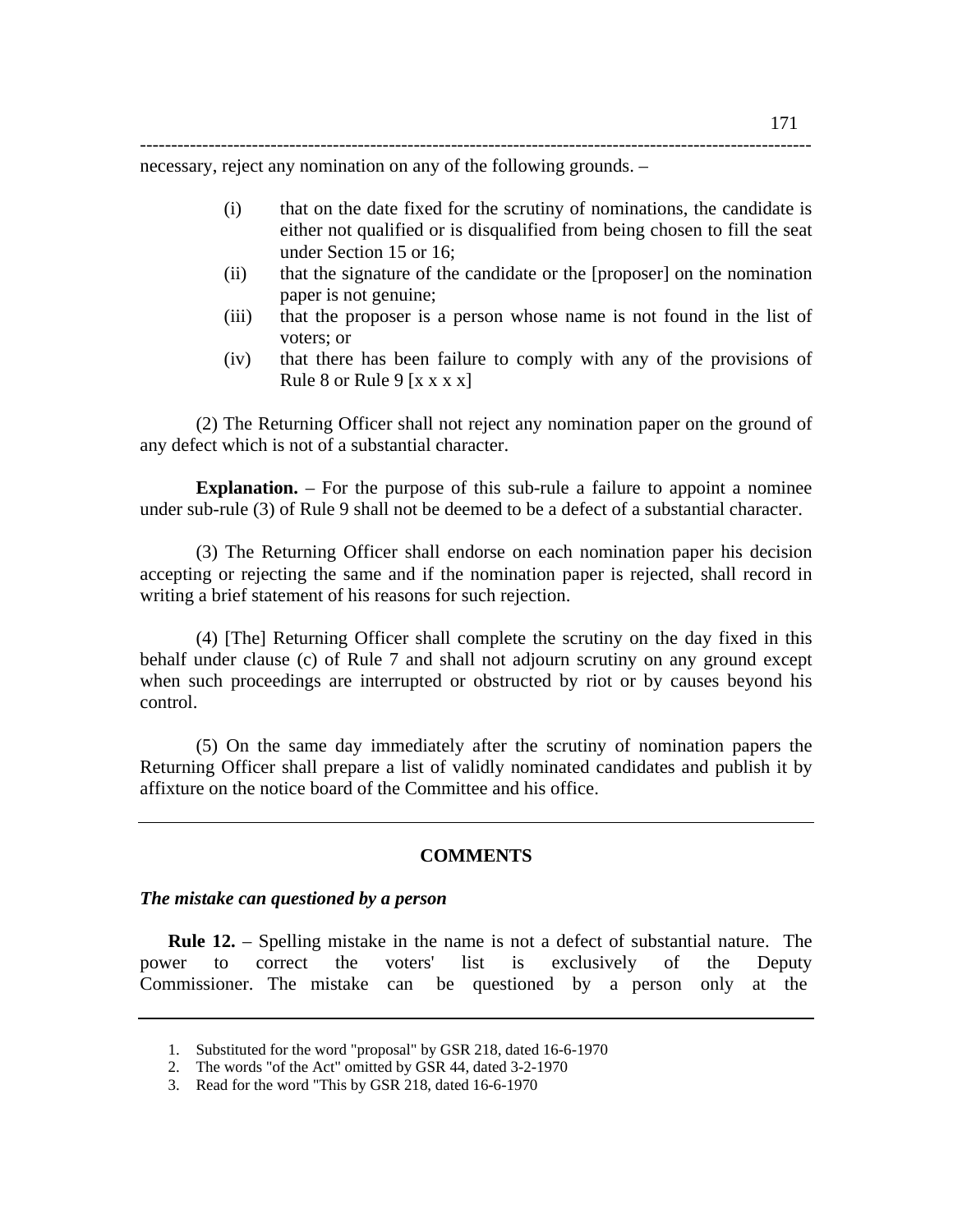stage of the draft voters' list – *Dungerchand Jain v Tahsildar and Returning Officer, APMC,* **1984(1) KLC Sh. No.33.** 

------------------------------------------------------------------------------------------------------------

**------------------------------------------------------------------------------------------------------------**

**13. Withdrawal of candidature**. – (1) Any candidate may withdraw his candidature by notice in writing subscribed by him and delivered by him and delivered by him in person or by his proposer of the Returning Officer within the date fixed under clause (d) of Rule 7, and on receipt of such notice the Returning Officer shall note thereon the date and time at which it was delivered and by whom it was delivered.

(2) Immediately after the expiry of the period within which candidatures may be withdrawn under sub-rule (1), the Returning Officer shall prepare [in Kannada in alphabetical order] in [Form 17] a list of candidates whose [nominations are] in order and who have not withdrawn their candidature and cause it to be affixed on the notice board of his office and the office of the Committee.

**14. Procedure of Election.** – (1) If the number of candidates who are duly nominated and who have not withdrawn their candidature in the manner and within the time specified in sub-rule(1) of Rule 13 exceeds that of the vacancies to be filled, there shall be an election by ballot.

(2) If the number of candidates duly nominated are equal to or less than the number of vacancies to be filled, all such candidates shall be declared to be duly elected.

**15. Assignment of symbols.** – Where a poll becomes necessary, the Returning Officer shall assign to each candidate any one of the following symbols and his decision in this behalf shall be final. –

| 1.  | Cow         | 2. Scales                                         |
|-----|-------------|---------------------------------------------------|
| 3.  | Horse       | 4. Sun                                            |
| 5.  | Umbrella    | $6.$ Dog                                          |
| 7.  | <b>Bird</b> | 8. Goat                                           |
| 9.  | Lamb        | 10. $\begin{bmatrix} x & x & x & x \end{bmatrix}$ |
| 11. | Flower      | 11. $\begin{bmatrix} x & x & x & x \end{bmatrix}$ |
|     |             |                                                   |

<sup>1.</sup> Read for the words "in Kannada alphabetical order" by GSR 218, dated 16-6-1970

<sup>2.</sup> Substituted for the word and figure "Form III" by GSR 44, dated 3-2-1970

<sup>3.</sup> Read for "nominations or" by GSR 218, dated 16-6-1970

<sup>4.</sup> The word "Wheel" omitted by Notification No.CMW 174 MRE 91, dated 27-1-1994

<sup>5.</sup> The word "Hand" omitted by GSR 30, dated 9-1-1979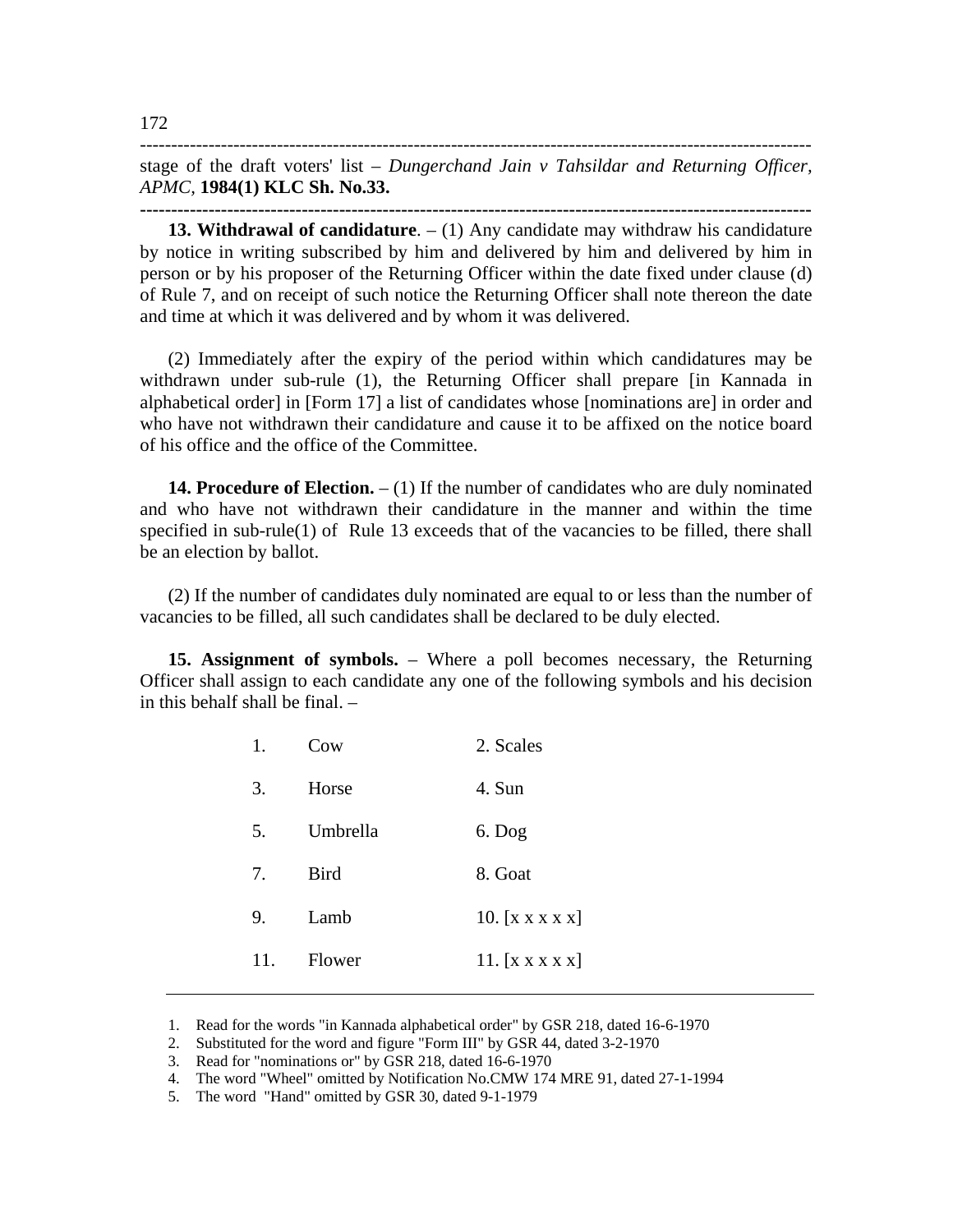13. A twig with tow leaves 14. Elephant

15. Man

Provided that if the number of symbols falls short of the number of contesting candidates, the Returning Officer may in his discretion assign any other symbol.

**16. Form of ballot paper.** – Every ballot paper shall be in [Form 18] and shall contain the names of the candidates in Kannada in same order in which they appear in [Form 17]

**17. Arrangements for the holding of election.** – The Deputy Commissioner or the Returning Officer shall make such arrangements as may be necessary for manufacture of ballot boxes for holding and supervision of the election, for the scrutiny of the ballot paper and for declaration of the results of the election.

**18. Voting.** – Every person whose name is included in the list of voters shall have as many votes as there are members to be elected on behalf of the constituency, but he shall not give more than one vote to any candidate.

**19. Death of a candidate before poll.** – If, after the taking of a poll has become necessary and before the poll is taken, a candidate who has been duly nominated dies, the Deputy Commissioner shall upon being satisfied of the fact of the death of the candidate, countermand the poll and all proceedings with reference to the election shall be commenced a new in all respects as if for a new election:

Provided that no fresh nomination shall be necessary in the case of a person who was a contesting candidate at the time of the countermanding of the poll.

**20. Polling stations and officers.** – (1) The Returning Officer shall provide sufficient number of polling stations for each constituency and he shall appoint a Presiding Officer and one or more Polling Officers for each polling station. He shall also, if necessary, appoint one or more officers to assist the Polling Officers in the identification of the voters:

Provided that if a Polling Officer is absent from the polling station, the Presiding Officer may appoint any officer as a Polling Officer who is present at the polling station.

<sup>1.</sup> Substituted for the word and figures "Form IV" by GSR 44, dated 3-2-1970

<sup>2.</sup> Substituted for the word and figures "Form III" by GSR 44, dated 3-2-1970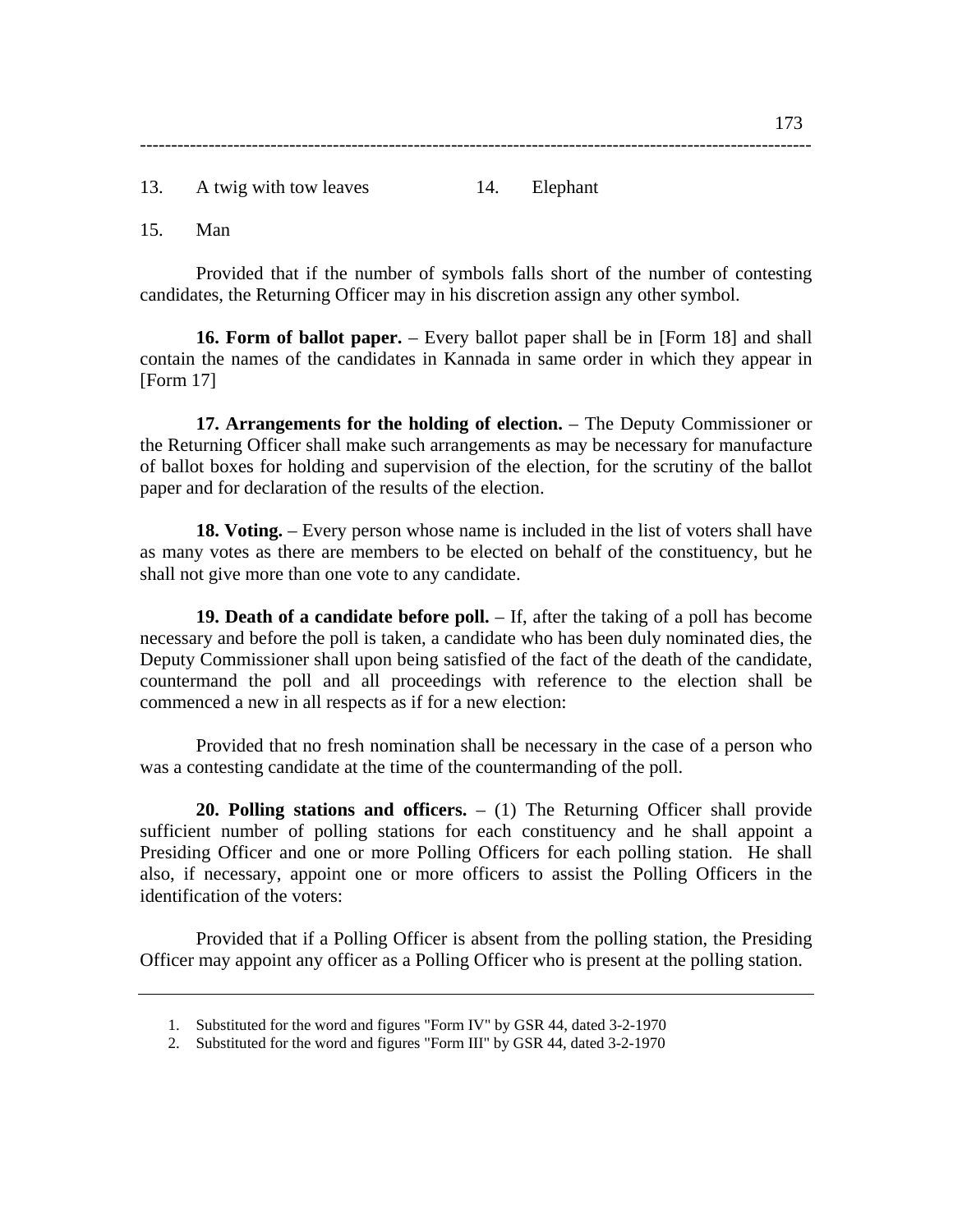(2) A Polling Officer shall, if so directed by the Presiding Officer, perform all or any of the functions of a Presiding Officer.

(3) If the Presiding Officer, owing to illness or other unavoidable cause, is absent from the polling station, his functions shall be performed by such Polling Officer as may be authorized in this behalf by the Returning Officer.

(4) The Presiding Officer shall be in general charge of all arrangements at the polling station and may issue orders as to the manner in which the persons shall be admitted to the polling station and generally for preservation of peace and order at or in vicinity of the polling station. It shall be the duty of the Polling Officer in the performance of his duties.

**21. Appointment of Polling Agents.** – (1) A contesting candidate may appoint in [Form 19] one polling agent and two relief agents and the order of appointment shall be made over to the polling agents for production at the polling station.

(2) No polling agent shall be admitted into the polling station unless he has delivered to the Presiding Officer, the instrument of his appointment under sub-rule (1) after duly completing and signing before the Presiding Officer the declaration contained therein.

**22. Supply of materials to the Polling Station**. – The Returning Officer shall provide for each polling station necessary number of ballot boxes, a sufficient number of ballot papers, three copies of list of voters, a list of the nominations and such other paper, stationery and Forms as may be necessary.

**23. Admission to Polling Stations.** – The Presiding Officer shall regulate the number of electors to be admitted at any one time inside the polling station and shall exclude therefrom all persons other than. –

- (a) Polling Officers;
- (b) Public servants on duty in connection with the election;
- (c) Persons authorized by the Deputy Commissioner;
- (d) Candidates and their polling agents;
- (e) A child in arms accompanying an elector;

<sup>1.</sup> Substituted for the word and figure "Form V' by GSR 44, dated 3-2-1970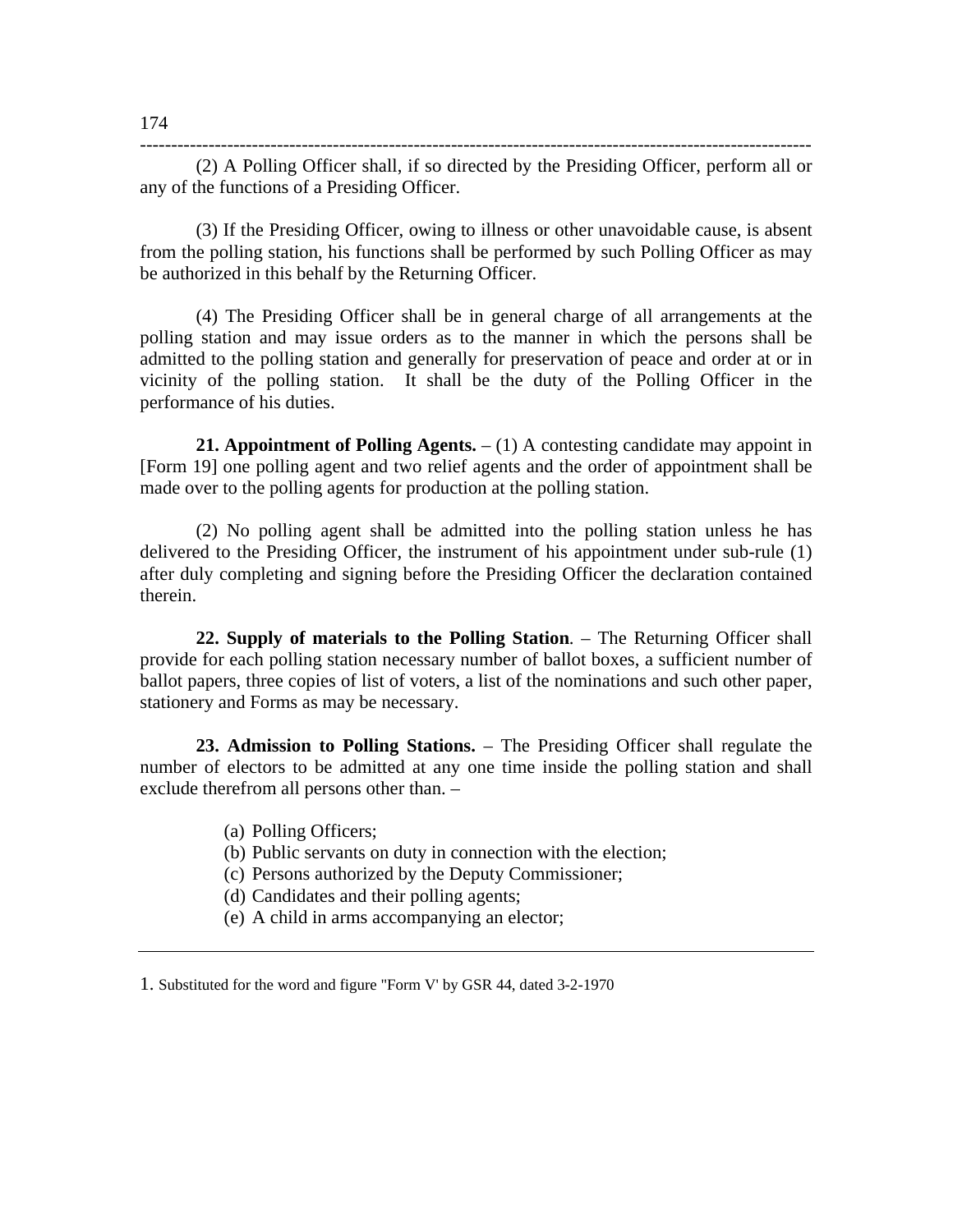- (f) A person accompanying a blind or infirm elector who cannot move without help; and
- (g) Such other persons as the Returning Officer or the Presiding Officer may employ under sub-rule (1) of Rule 20.

**24. Polling arrangements and manner of recording votes.** -- (1) Outside each polling station there shall be displayed prominently. –

------------------------------------------------------------------------------------------------------------

- (a) a notice specifying the polling area, the voters of which are entitled to vote at the polling station; and
- (b) a copy of the list of contesting candidates.

(2) At such polling station there shall be set up two or more polling booths in which voters can record their votes screened from observation.

(3) Immediately before the commencement of the poll, the Presiding Officer shall demonstrate to such candidates, their agents or persons as may be present at the polling station that ballot box is empty and shall then. –

- (a) affix a lable to the box marked with.
	- (i) the serial number, if any, and the name of the constituency;
	- (ii) serial number and name of the polling station;
	- (iii) serial number of the box; and
	- (iv) date of poll.
- (b) lock it and seal it with his seal and seals of such candidates or their agents as may be present and desirous of affixing the same. The seal shall be affixed in such manner that it is not possible to open it without breaking it.

(4) The sealed box shall be placed in full view of the Presiding Officer and the agents of the candidate.

(5) As each voter enters the polling station the Presiding Officer or Polling Officer authorized by him shall check the name and other particulars of every voter with relevant entry in the list of voters.

[(5-A) In the case of a firm, corporation or co-operative society qualified to vote in a traders' constituency  $[x x x x x]$ , the person nominated by it to vote on its behalf who produces the necessary

<sup>1.</sup> Sub-rule (5-A) inserted by GSR 44, dated 3-2-1970

<sup>2.</sup> The words "or a commission agents' constituency " omitted by Notification No.CMW 174, MRE 91, dated 27-1-1994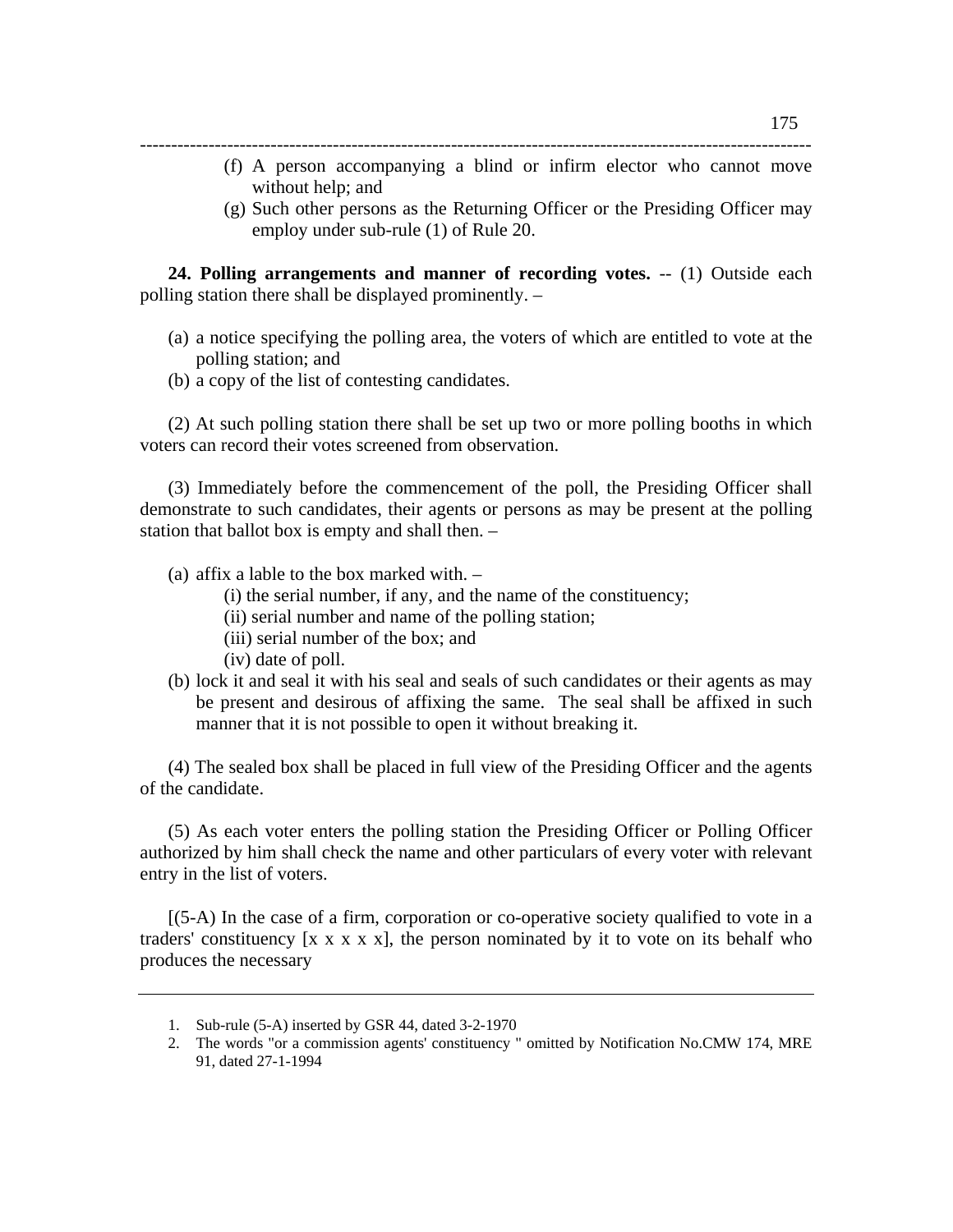authority containing the seal, if any, of the firm, corporation or society, may be permitted to vote on its behalf.]

------------------------------------------------------------------------------------------------------------

(6) In deciding the right of a person to obtain a ballot paper the Presiding Officer or Polling Officer, as the case may be, shall overlook merely clerical or printing errors in an entry in the list of voters if he is satisfied that such person is identical with the voter to whom such entry relates.

(7) Vote shall be given by ballot and in person and no vote shall be received by proxy.

(8) Every voter whishing to vote shall be furnished with a ballot paper in [Form 18] and before a ballot paper is handed over the Polling Officer shall. –

- (i) initial it on the back;
- (ii) enter the voter's number in the voters' list in the counterfoil of the ballot paper, and
- (iii) affix his initials against the voter's fold the ballot paper and insert into the ballot box.

(9) The voter on receiving the ballot paper, shall forthwith [proceed to one of the polling booths set up in the polling station and there make a mark on the ballot paper with the instrument supplied for the purpose] against the name of the candidate or candidates for whom he desires to vote, fold the ballot paper and insert into the ballot box.

(10) If the voter is blind or infirm or is unable to recognize the symbols on the ballot paper or to make thereon, the Presiding Officer shall record the vote on the ballot paper in accordance with the wishes of the voter and take his thumb impression and attest it. The Presiding Officer while acting under this sub-rule shall observe as much secrecy as is feasible and shall keep a brief record of each such instance without indicating the manner in which vote has been given.

(11) Special facilities, in accordance with the instructions, if any issued by the Deputy Commissioner in that behalf, may be accorded to women voters.

**25. Tendered Votes.** – (1) If a person representing himself to be particular voter applies for the ballot paper after another person has

<sup>1.</sup> Substituted for the word and figures "Form IV" by GSR 44, dated 3-2-1970

<sup>2.</sup> Substituted for the words "proceed to one of the polling booths and there put a 'X' mark seal "by GSR 23, dated 30-1-1990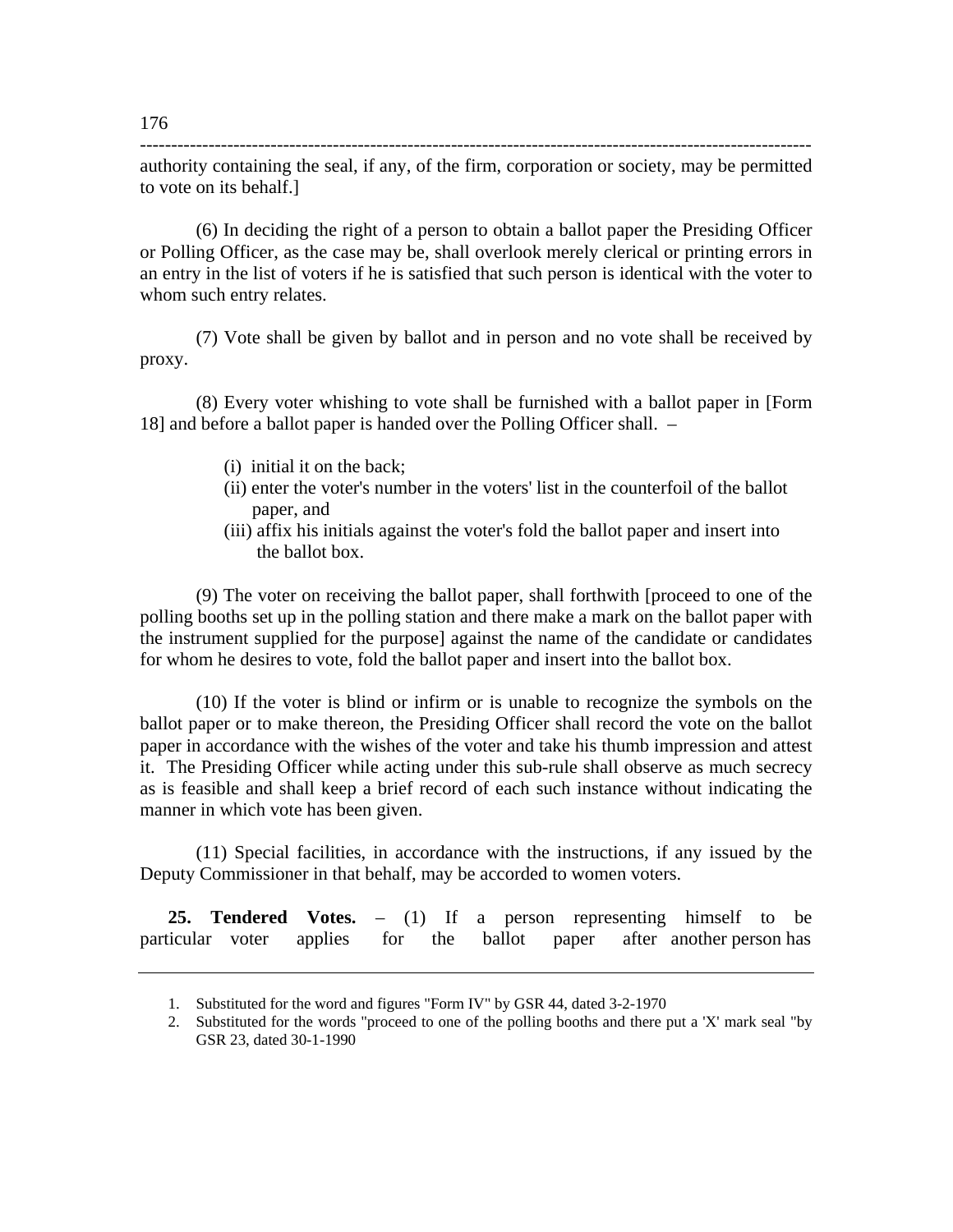already voted as such voter, he shall, on satisfactorily answering such questions relating to his identity as the Presiding Officer may ask, be entitled, subject to the following provisions of this Rule, to make a ballot paper (hereinafter in these Rules referred to as a "tendered vote") in the same manner as any other voter.

------------------------------------------------------------------------------------------------------------

(2) Every such person shall, before being supplied with a tendered vote, sign his name against the entry relating to him in a list in [Form 20].

(3) A tendered vote shall be the same as the other ballot papers used at the polling except that it shall be. –

- (a) serially the last I the bundle of ballot papers issued for use at the polling station; and
- (b) endorsed on the back with the words "tendered vote" by the Polling Officer in his own hand and signed by him.

(4) The voter, after making a tendered vote and folding it, shall instead of putting it into the ballot box, give it to the Presiding Officer, who shall place it in a cover specially placed before the office for the purpose.

**26. Challenging of identity.**  $- (1)$  Any polling agent may challenge the identity of a person claiming to be a particular voter by first depositing a sum of two rupees in cash with the Presiding Officer for each such challenge.

(2) On such deposit being made, the Presiding Officer shall. –

- (a) warn the person challenged of the penalty for the personation;
- (b) read the relevant entry in the voters' list in full and ask him whether he is the person referred to in that entry;
- (c) enter his name and address in the list of challenged votes in [Form 21]; and
- (d) require him to affix his signature in the said list.

(3) The Presiding Officer shall thereafter hold a summary inquiry into the challenge and may for that purpose. –

(a) require the challenger to adduce evidence in proof of the challenge and the person challenged to adduce evidence in proof of his identity;

<sup>1.</sup> Substituted for the word and figures "Form VI" by GSR 44, dated 3-2-1970

<sup>2.</sup> Substituted for the word and figures "Form VII" by GSR 44, dated 3-2-1970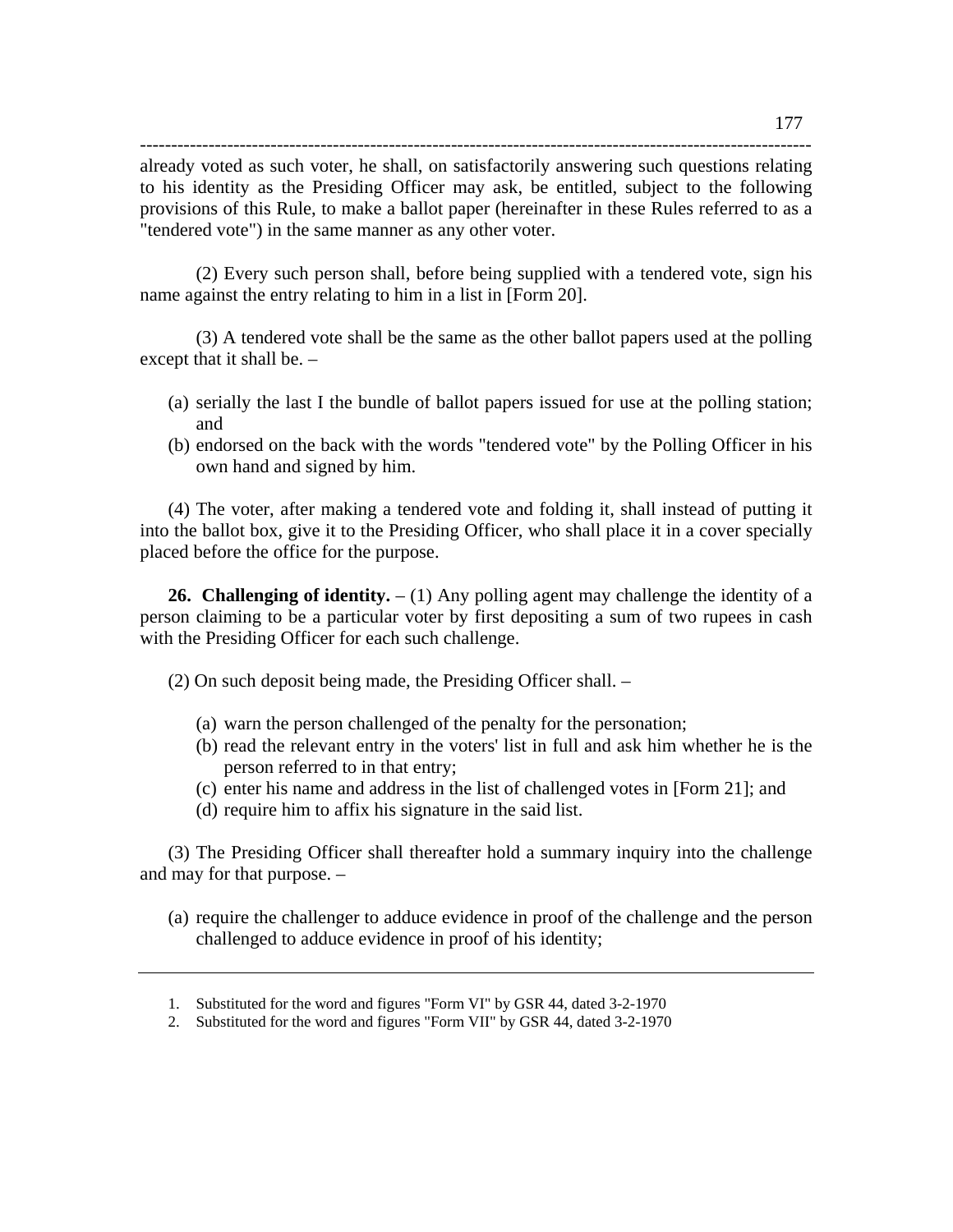(b) put to the person challenged any questions necessary for the purpose of establishing his identity and require him to answer them on oath; and

------------------------------------------------------------------------------------------------------------

(c) administer an oath to the person challenged and any other person offering to give evidence.

(4) If, after the inquiry, the Presiding Officer considers that the challenge has not been established, he shall allow the person challenged to vote; and if he considers that the challenge has been established, he shall debar the person challenged from voting.

(5) If the Presiding Officer is of the opinion that the challenge is frivolours or has not been made in good faith, he shall direct that the deposit made under sub-rule (1) be forfeited to Government, and in any other case, he shall return it to the challenger at the conclusion of the inquiry.

**27. Spoilt and returned ballot paper.** – (1) A voter who has inadvertently dealt with his ballot paper in such manner that it cannot be conveniently used as a ballot paper may, on returning it to the Presiding Officer and on satisfying him of the inadvertence, be given another ballot paper, in place of the spoilt one and the ballot paper so returned together with its counterfoil shall be marked "Spoilt-Cancelled" by the Presiding Officer.

(2) If a voter after obtaining a ballot paper decides not to use it, he shall return it to the Presiding Officer and the ballot paper so returned shall be marked as "Returned Cancelled" by the Presiding Officer.

(3) All ballot paper cancelled under sub-rules (1) and (2) shall be kept in a separate packet.

**28. Closing of poll.**  $- (1)$  The Presiding Officer shall close a polling station at the hour fixed in that behalf under clause (e) of Rule 7 and shall not thereafter admit any voter into the polling station:

Provided, that all voters present at the polling station before it is closed shall be allowed to cast their votes.

(2) If any question arises whether a voter was present at the polling station before it was closed, it shall be decided by the Presiding Officer and his decision shall be final.

(3) If for any reason, it is not possible to open a polling station at the fixed hour or if by reason of disorder at the polling station or for any other sufficient reason, polling for a certain time has to be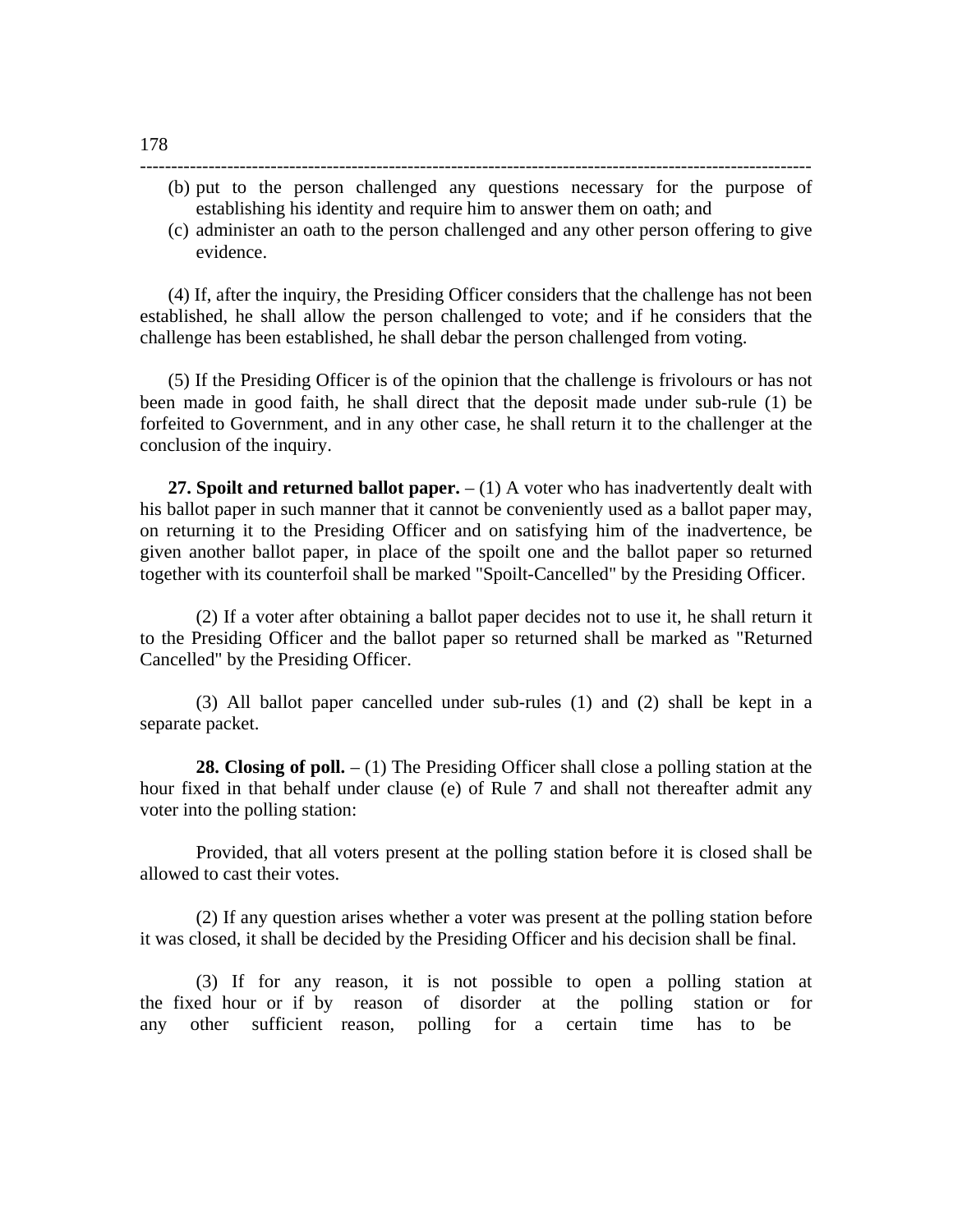----------------------------------------------------------------------------------------------------------- stopped, the Presiding Officer shall after recording the reasons and informing the same to the candidates or their agents, if any, keep the polling station open for a further period equal to that which lapsed between the hour appointed for the opening of the polling station and the hour at which it was actually opened or the time during which the polling was stopped, as the case may be.

**29. Sealing of ballot boxes after poll.**  $- (1)$  As soon as practicable after the closing of the poll, the presiding officer shall close the slit of the ballot box, and where the box does not contain any mechanical device for closing the slit, he shall seal up the slit and also allow any polling agent present to affix his seal.

(2) The ballot box shall thereafter be sealed and secured.

(3) Where it becomes necessary to use a second ballot box by reason of the first ballot box getting full, the first box shall be closed, sealed and secured as provided in sub-rule (1) before another ballot box is put into use.

**30. Account of ballot papers.** – The Presiding Officer shall at the close of the poll, prepare a ballot paper account in [Form 22] and enclose it in a separate cover with the words "Ballot Paper Account" superscribed thereon.

**31. Sealing packets.** – (1) The presiding officer shall then make into separate packets. –

- (a) the keys of the ballot boxes;
- (b) the unused ballot papers;
- (c) spoilt ballot papers;
- (d) returned ballot papers;
- (e) tendered votes;
- (f) tendered voters' list;
- (g) list of challenged votes;
- (h) marked copies of electoral roll;
- (i) ballot paper account,
- (j) counterfoils of the ballot papers; and
- (k) any other papers directed by the Returning Officer to be kept in a sealed packet.

1. Substituted for the word and figures "Form VII" by GSR 44, dated 3-2-1970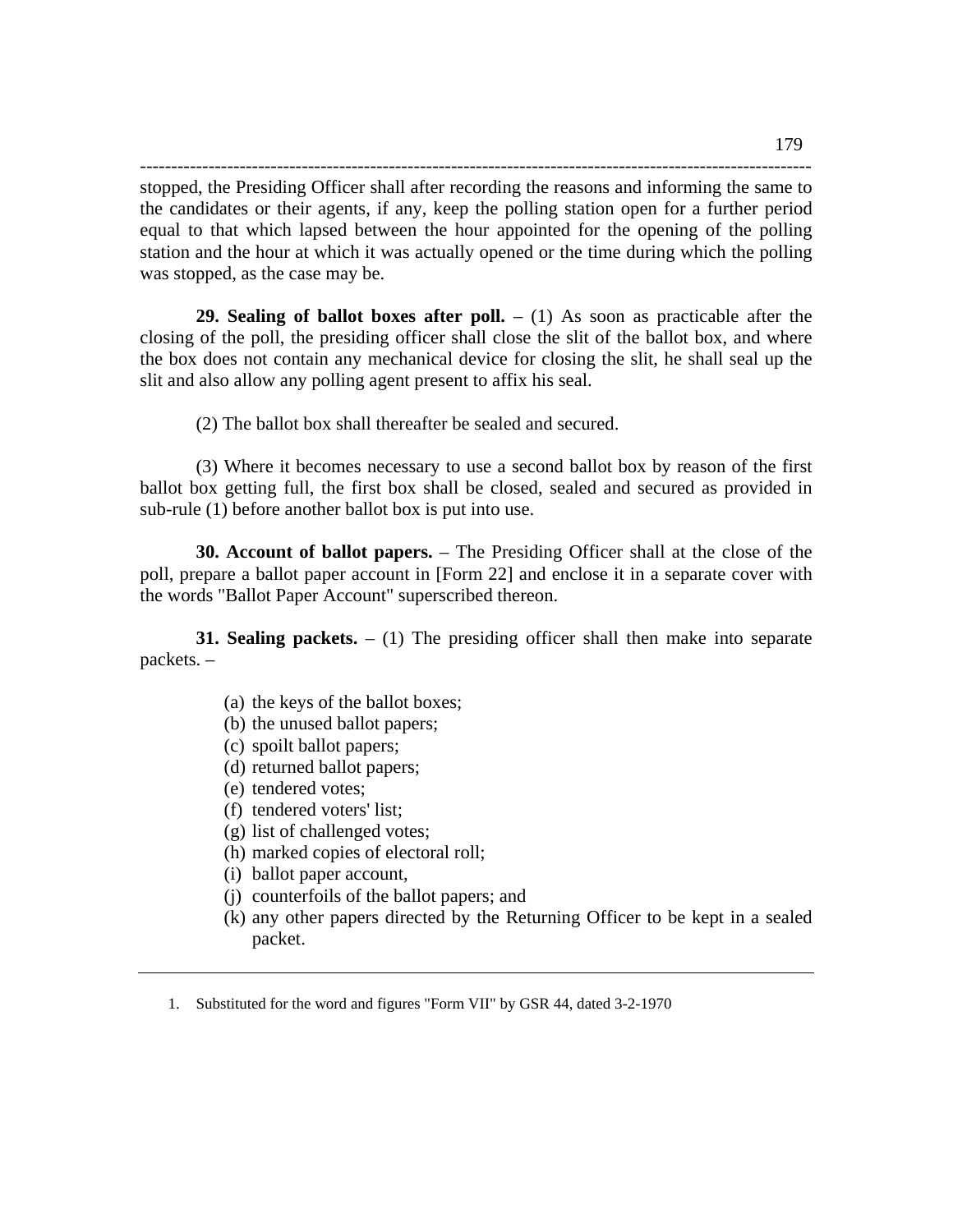------------------------------------------------------------------------------------------------------------

(2) Each such packet shall be sealed with the seals of the Presiding Officer and of those candidates or polling agents present who may desire to affix the seals thereon.

(3) The Presiding Officer then shall deliver to the Returning Officer the Packets referred to in sub-rule (1) along with the ballot box accompanied by a statement. Each packet shall be numbered and shall bear a note as to its contents.

**32. Adjournment of poll in emergencies.**  $- (1)$  If at an election the proceedings at any polling station are interrupted or obstructed by any riot or open violence, or any other sufficient cause, the Presiding Officer for such polling station or the Returning Officer shall inform the candidates or their agents in writing about the same and announce an adjournment of the poll to a date to be notified later, and where the poll is so adjourned by a Presiding Officer, he shall forthwith inform the Returning Officer concerned.

(2) Whenever a poll is adjourned under sub-rule (1) the Returning Officer shall immediately report in writing the circumstances to the Deputy Commissioner and the [Director of Agricultural Marketing] and the candidates concerned and shall as soon as may be, appoint the date on which the poll shall re-commence and fix the polling station at which and the hours during which the poll will be taken and shall not count the votes cast at such election until such adjourned poll shall have been completed.

(3) In every such case as aforesaid, the Returning Officer in such manner as he may deem fit shall notify the date, place and hours of polling fixed under sub-rule (2).

### **COMMENTS**

*Power given under Section 61* 

**Rule 32.** – The Rule does not affect the power given under Section 61 – *Virupakshappa v APMC*, **1979 (1) Kar. L.J.Sh.N.5.** 

**33. Procedure on adjournment of poll.**  $- (1)$  If the poll at any polling station is adjourned under Rule 32, provisions of Rules 29 to

180

<sup>1.</sup> Substituted for the expression "Chief Marketing Officer" by GSR 127, dated 25-5-1988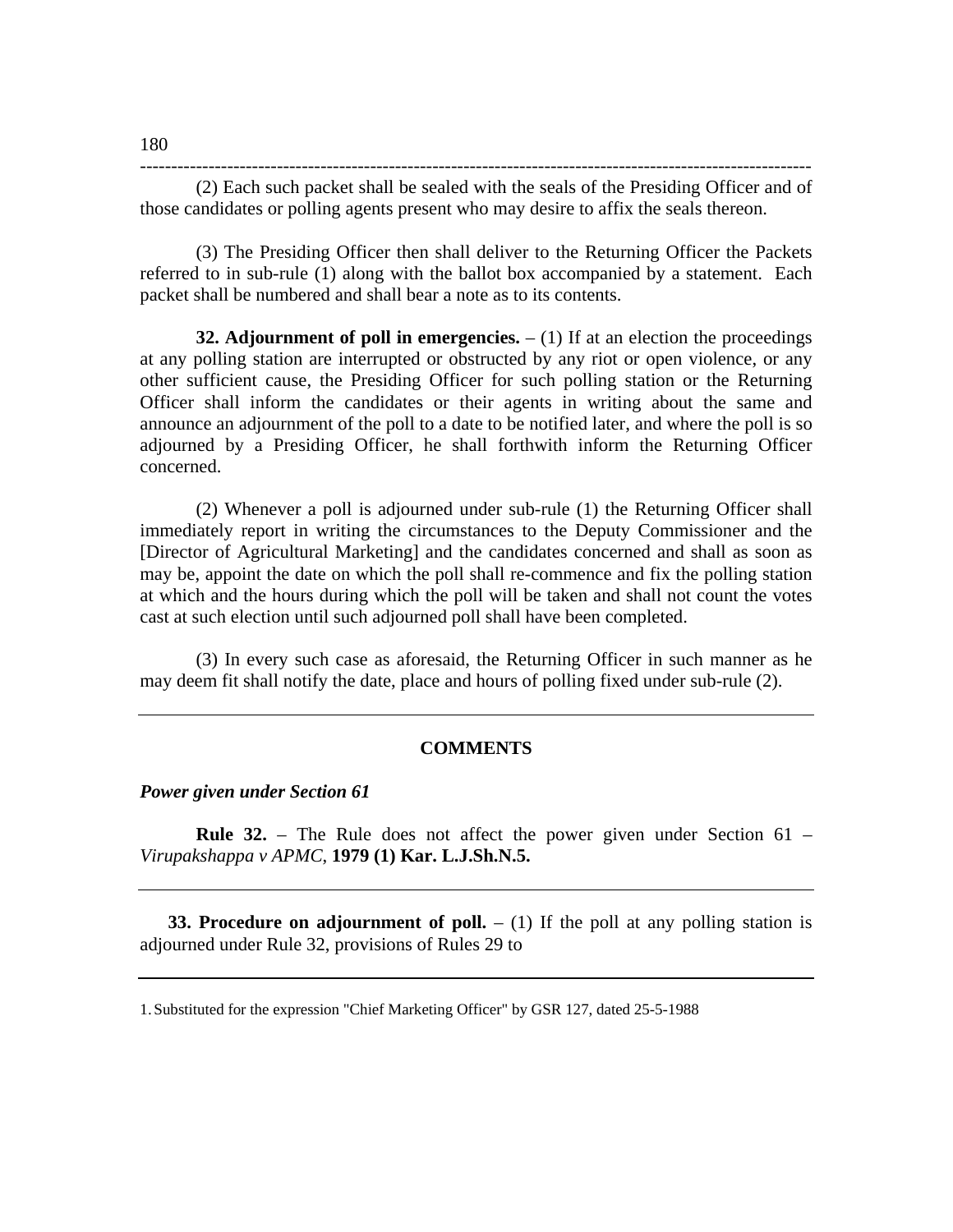(2) When an adjourned poll is recommended under sub-rule (2) of Rule 32, the voters who have already voted at the poll so adjourned shall not be allowed to vote again.

(3) The Returning Officer shall provide the Presiding Officer at the polling station at which such adjourned poll is held, with the sealed packet containing the marked copy of the list of the voters and a new ballot box.

(4) The Presiding Officer shall open the sealed packet in the presence of the polling agents present and use the marked copy of the list of voters for recording the serial numbers of the ballot papers issued to voters at the adjourned poll.

(5) The provision of the Act and these Rules shall apply to every such recommended poll as they apply to the original poll.

**34. Fresh poll in the case of destruction, etc., of ballot boxes.**  $- (1)$  If at any election.—

- (a) any ballot box used at a polling station is unlawfully taken out of the custody of the a Presiding Officer or the Returning Officer or is accidentally or intentionally destroyed or lost, or is damaged or tampered with, to such an extent, that the result or the poll at that polling station or place cannot be ascertained, or
- (b) any such error or irregularity in procedure as is likely to vitiate the poll is committed at a polling station, the Presiding Officer shall forthwith report the matter to the Returning Officer.

(2) Thereupon, the Returning Officer, shall after taking all material circumstances into account, either;

- (a) declare the poll at that polling station to be void, appoint a day, fix the hours for taking a fresh poll at that polling station and notify the day so appointed and the hours so fixed in such manner as he may deem fit, or
- (b) if satisfied that the result of a fresh poll at that polling station will not, in any way, affect the result of the election of that the error or irregularity in procedure is not material, issue such directions to the Presiding Officer under intimation to the candidate or his agents as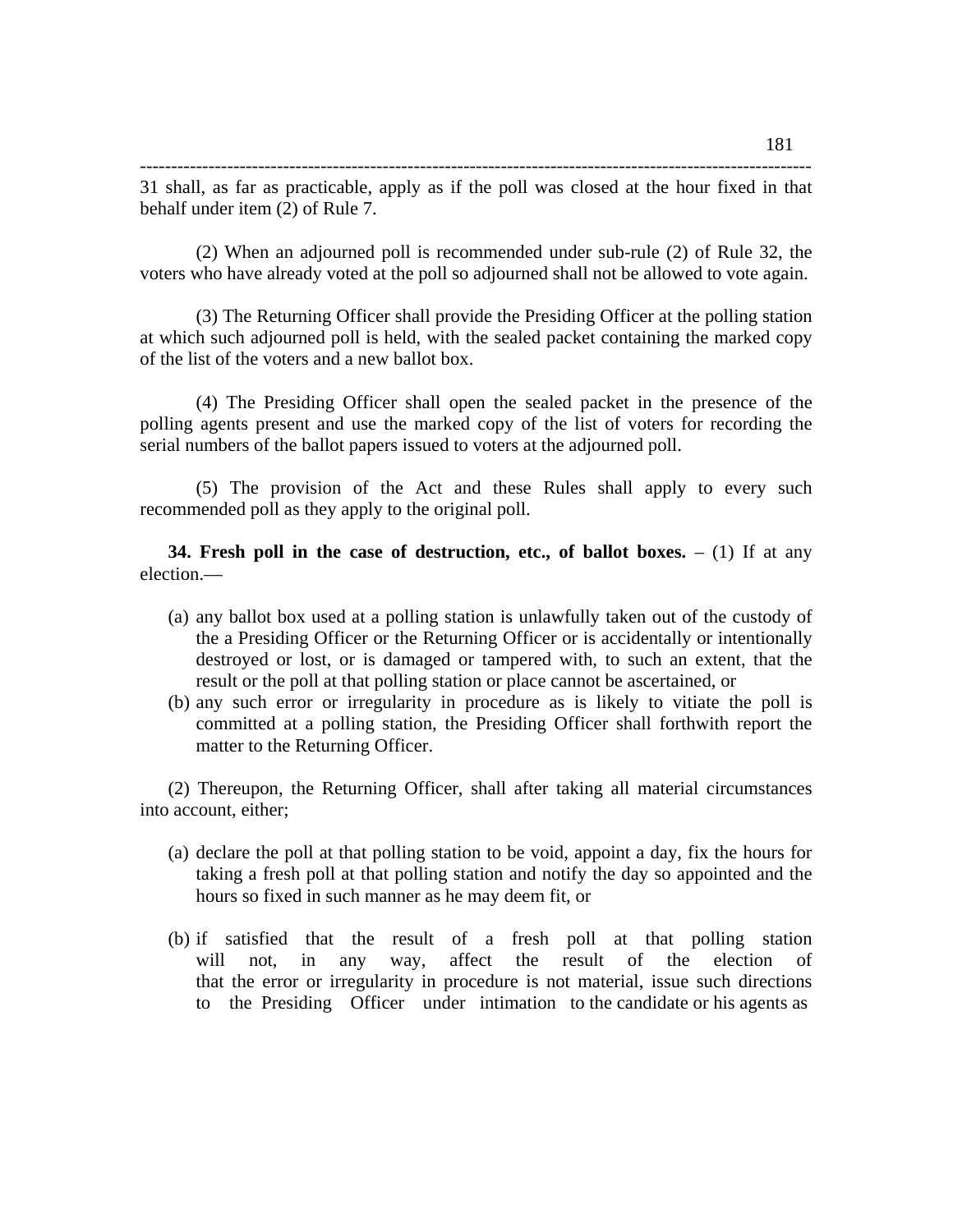------------------------------------------------------------------------------------------------------------

he may deem proper for the further conduct and completion of the election.

(3) The provision of the Act and these rules shall apply to every such fresh poll as they apply to the original poll.

**35. Counting of votes.** – On the day and at the place and time fixed under clause (f) of Rule 7 for the counting of votes and in the presence of candidates and their agents present, the Returning Officer shall proceed as follows. –

(1) Before any ballot box is opened at a counting table, the candidate or their agents shall be allowed to inspect the paper seal or such other seal as might have been affixed thereon and to satisfy themselves that it is intact.

(2) The Returning Officer shall satisfy himself that none of the ballot boxes has in fact been tampered with.

(3) If the Returning Officer is satisfied that any ballot box has in fact been tampered with, he shall not count the ballot papers contained in the box and shall follow the procedure laid down in Rule 34.

(4) The ballot box or boxes relating to each polling station shall be opened one after another in the order of the number assigned to the polling booths and the Returning Officer shall take out the ballot papers therefrom, count them or cause them to be counted and record the number thereof in a statement in [Form 23].

(5) The Returning Officer shall reject a ballot paper. –

(a) if it bears any mark or writing by which the voter can be identified, or

[(b) if it bears no mark at all to indicate the vote or bears a mark made otherwise than with the instrument supplied for the purpose; or

(bb) if the mark indicating the vote thereon is placed in such a manner as to make it doubtful to which candidate the vote has been given; or

- (c) if votes are given on it in favour of more than the number of candidates for whom votes should be given; or
- (d) if it is a spurious ballot paper; or

<sup>1.</sup> Substituted for the word and figures "Form IX" by GSR 44, dated 3-2-1970

<sup>2.</sup> Substituted for clause (b) by GSR 44, dated 3-2-1970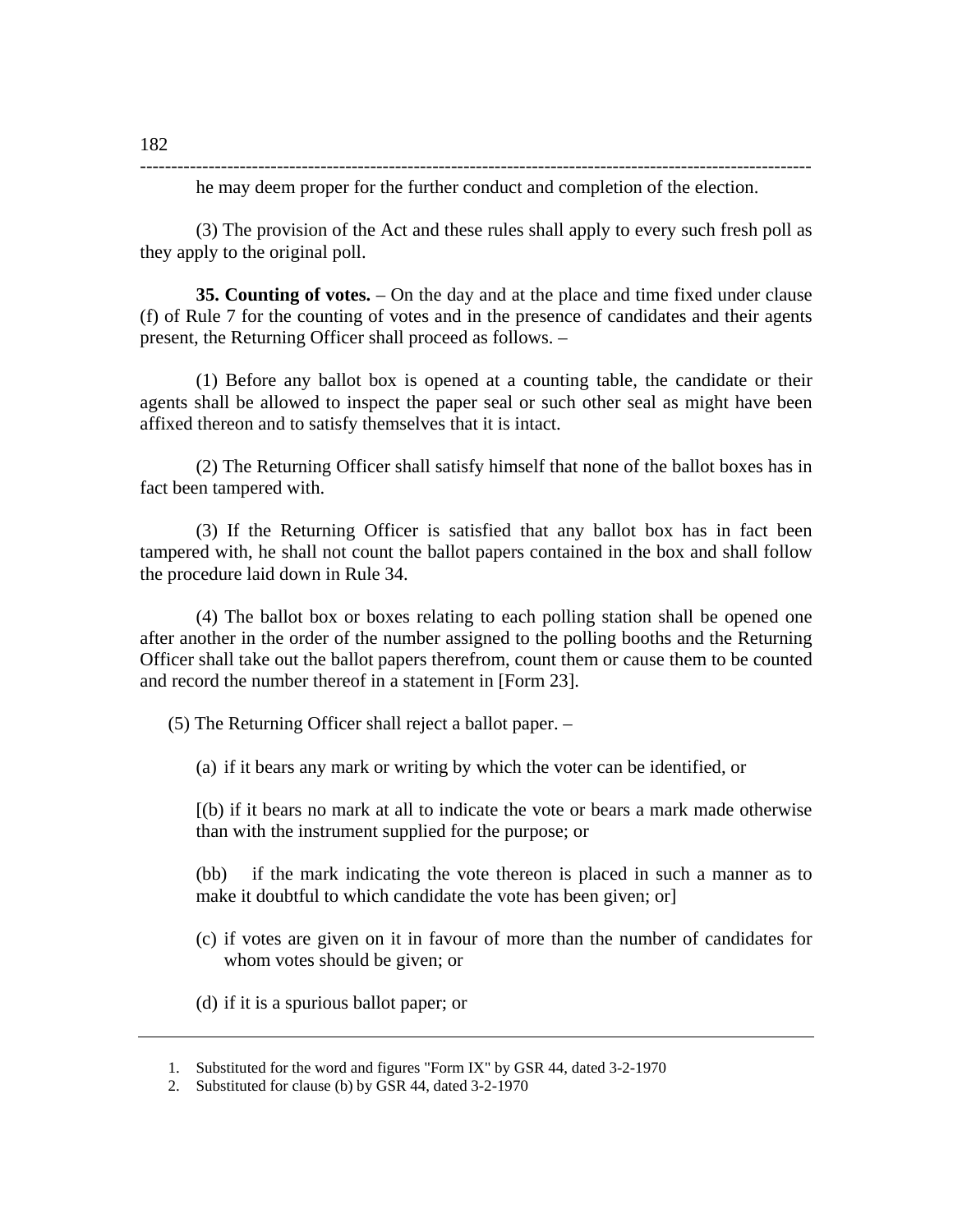------------------------------------------------------------------------------------------------------------ (e) if it is so damaged or mutilated that its identity as a genuine ballot paper cannot be established; or

- (f) if it bears a serial number, or is of a design different from the serial numbers or as the case may be, design of the ballot papers, authorized for use at the particular polling station; or
- (g) if it does not bear the initials of the polling officer:

Provided that where the Returning Officer is satisfied that any such defect as is mentioned in clause (f) or clause (g) has been caused by any mistake or failure on the part of a Presiding Officer or Polling Officer, the ballot paper shall not be rejected merely on the ground of such defect:

Provided further that a ballot paper shall not be rejected merely on the ground that the mark indicating a vote is indistinct or made more than once, if the intension that the vote shall be for a particular candidate clearly appears from the way the paper is marked.

(6) Before rejecting any ballot paper under sub-rule (5), the Returning Officer shall allow the candidate or his agent present a reasonable opportunity to inspect the ballot paper but shall not allow him to handle it or any other ballot paper.

(7) The Returning Officer shall record on every ballot paper which he rejects the word "Rejected" and briefly record the ground for rejection.

(8) All ballot papers rejected under this Rule shall be bundled together.

(9) The votes recorded on every ballot paper which is not rejected under sub-rule (5) shall be counted:

Provided that no cover containing tendered votes shall be opened and no such paper shall be counted.

(10) A vote recorded on a valid ballot paper shall be rejected if the mark indicating the vote or votes thereon is placed on the ballot paper in such a manner as to make it doubtful to which candidate the vote or votes, has or have been given:

Provided that where a voter has more votes than one, the vote or votes other than the rejected votes shall be duly counted.

**36. Counting to be continuous.** – The Returning Officer shall, as far as practicable, proceed continuously with the counting of votes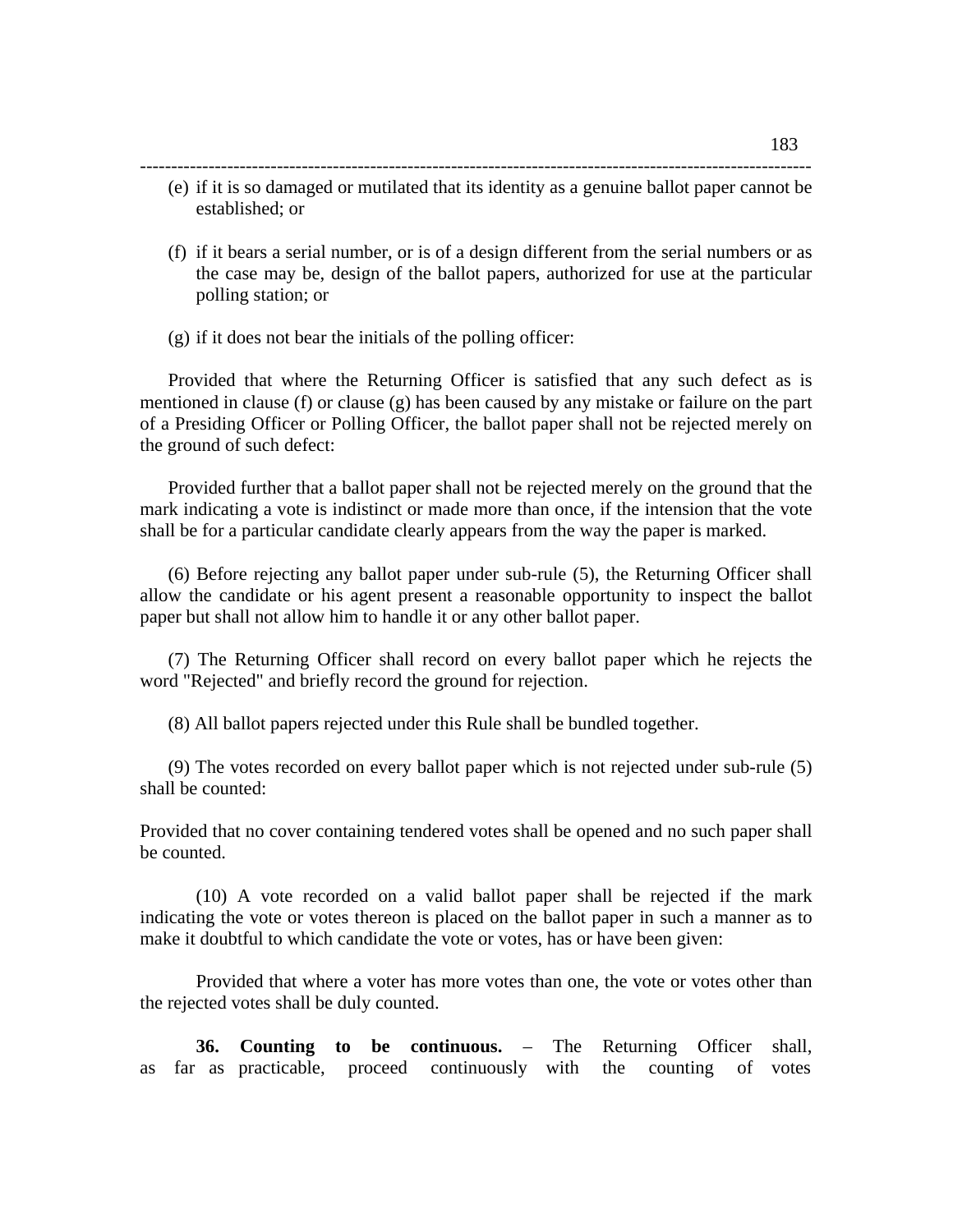----------------------------------------------------------------------------------------------------------- and shall, during any necessary interval when the counting has to be suspended, place the ballot papers, packets and all other documents relating to the election under his own seal and seals of such candidates or their agents as may desire to affix them; and shall take adequate precaution for safe custody of said articles.

**37. Declaration of results.** – (1) After completing the scrutiny and counting of votes, the Returning Officer shall prepare a return of the result of the election in [Form 24] verify the totals of the votes with the figures in [Forms 22 and 23] declare such number of candidates equal to the number of seats in that constituency as have secured the highest number of votes in the descending order to be duly elected.

(2) Any candidate or his agent shall, on application be permitted to take a copy or an extract of the return in [Form 24].

**38. Returning Officer not to open the sealed packets.** – The Returning Officer shall not open the sealed packets containing the tendered ballot papers or the marked copies of the electoral roll or the counterfoils of the ballot papers.

**39. Procedure at election when equality of votes exists. –** If, when a poll has been taken at an election an equality of votes is found to exist between any two or more candidates and the addition of one vote will entitle any of the candidates to be declared elected, the Returning Officer shall after intimation to the candidates, forthwith decide between those candidates, by lot in such manner as the Returning Officer may determine to and proceed as if the candidate on whom the lot falls had received an additional vote.

**40. Election papers to be forwarded to Deputy Commissioner.** – (1) The Returning Officer shall in separate sealed packets forward to the Deputy Commissioner all papers relating to election including.—

- (a) the ballot papers counted as valid;
- (b) the ballot papers rejected as invalid;
- (c) the unused ballot papers;
- (d) counterfoils of ballot papers;

184

<sup>1.</sup> Substituted for the word and figure "Form X" by GSR 44, dated 3-2-1970

<sup>2.</sup> Substituted for the word and figures "Form VIII and IX" by GSR 44, dated 3-2-1970

<sup>3.</sup> Substituted for the word and figure "Form IX" by GSR 44, dated 3-2-1970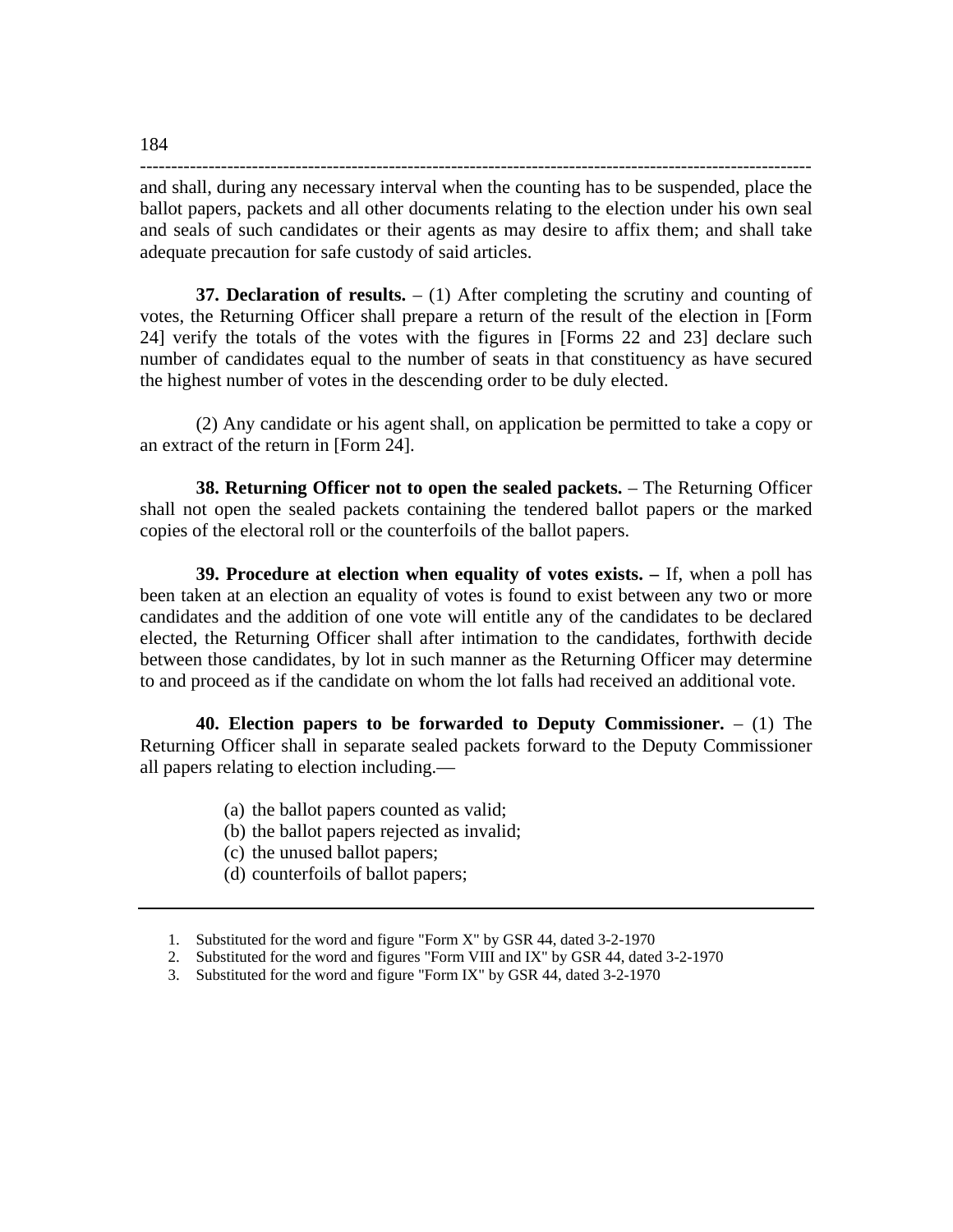(e) the spoiled ballot papers; (f) tendered ballot papers; (g) the returned ballot papers; (h) tendered voters' list;

(i) account of ballot papers;

(j) list of challenged votes; and

(k) the marked copy of the electoral roll.

(2) Each packet shall bear a note as to its contents.

# **41. Election of the Representative of [the Co-operative Marketing Societies and Agricultural Co-operative Processing Societies**.- [(1)xxxxx.]

------------------------------------------------------------------------------------------------------------

[(1-A) The member of the committee of management of Co-operative Marketing Societies and Agricultural Co-operative Processing Society operating within the Market area shall elect one representative each o their behalf to serve on the market committee before the date fixed by the Deputy Commissioner in this behalf:

Provided that, where there is more than one Co-operative Marketing Society or Agricultural Co-operative Processing Society operating in the market area, all the members of the committee of management of both classes of societies shall elect one representative each to serve on the market committee before the date fixed by the Deputy Commissioner in this behalf.]

 $[(2)$ xxxxx.]

 $[(3)$ xxxxx.]

# COMMENTS

*Synopsis* 

- *1. Election of a representative*
- *2. Boards should return the candidates within the prescribed date*
- *3. Authorised institutions to nominate their representatives at their meeting*

<sup>1.</sup> Substituted for the word "Institutions" by Notification No. CMW 174 MRE 91, dated 27-1-1994.

<sup>2.</sup> Sub-rule(1) omitted by GSR 23, dated 30-1-1990

<sup>3.</sup> Sub-rule (1-A) including the proviso inserted by Notification No. CMW 174 MRE 91, dated 27-1-1994.

<sup>4.</sup> Sub-rule (2) omitted by GSR 23, dated 30-1-1990

<sup>5.</sup> Sub-rule (3) omitted by GSR 23, dated 30-1-1990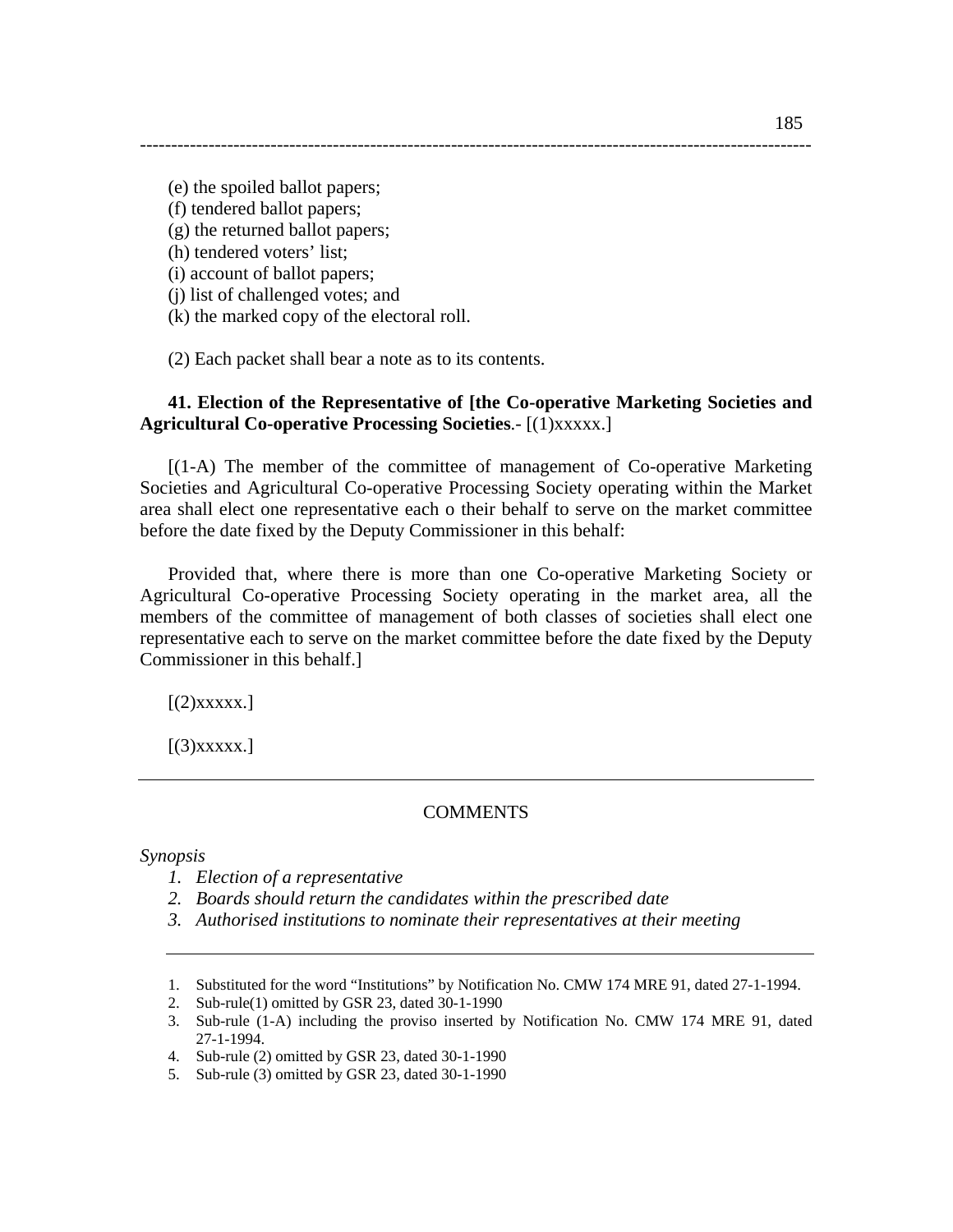#### *1. Election of a representative*

**Rule 41.**- Challenge as to election of a representative under Rule 41 of Karnataka Agricultural Produce Marketing (Regulation) Rules, 1968, is within the purview of Section 20 – Not open to challenge under Article 226 of Constitution – *Venkatamuniyappa v Kolar Agricultural Produce Marketing Committee & Others,* **1989(1) Kar.L.J.110**.

------------------------------------------------------------------------------------------------------------

#### *2. Boards should return the candidates within the prescribed date*

**Rule 41**.- The rule can only be read as stating that Co-operative Societies, Taluk Development Boards and the Local Authorities should return the candidates within the prescribed date – *Service Co-operative Society, Chilkapur v D.C., Bidar*, 1975(2) Kar.L.J.420.

*3. Authorises institutions to nominate their representatives at their meeting* 

**Rule 41**.- Authorizes institutions to nominate their representatives at their meeting. Elections need not be held. See Karnataka Agricultural Produce Marketing Regulation Aft, Section 11(1), **(1977) 1 Kar.L.J.168.** 

**42. Casual vacancies**.- The provision for the election of or nomination of members of the Committee shall mutatis mutandis be applicable for the purpose of filling up of casual vacancies of members of the committee.

**43. Custody and destruction of voting papers**.- (1) Subject to the provisions of sub-rule(2) the Deputy Commissioner shall keep in safe custody the packets forwarded to him under [Rule 40] and all other papers relating to the election.

(2) On the expiry of three months from the date of publication of the names of elected members of the Committee under Section 27 or one month after the disposal of election petition or appeal, if any, whichever is later, all the papers relating to the election shall be destroyed in the presence of the Chairman or Vice-Chairman or such Officer as the Committee may appoint in this behalf, on the date fixed by the Deputy Commissioner or any other Officer authorized by the Deputy Commissioner in this behalf.

**[44. Prescribed officer for election of Chairman**, etc.- [(1)] For purposes of Section 41, the Tahsildar of the Taluk in which the

<sup>1.</sup> Substituted for the word and figure "Rule 39" by Notification No. CMW 174 MRE 91, dated 27-1-1994

<sup>2.</sup> Rule 44 substituted by GSR 343, dated 21-10-1976 and shall be deemed to have come into force w.e.f. 22-6-1976.

<sup>3.</sup> Rule 44 re-numbered as sub-rule(10 thereof by GSR 23, dated 30-1-1990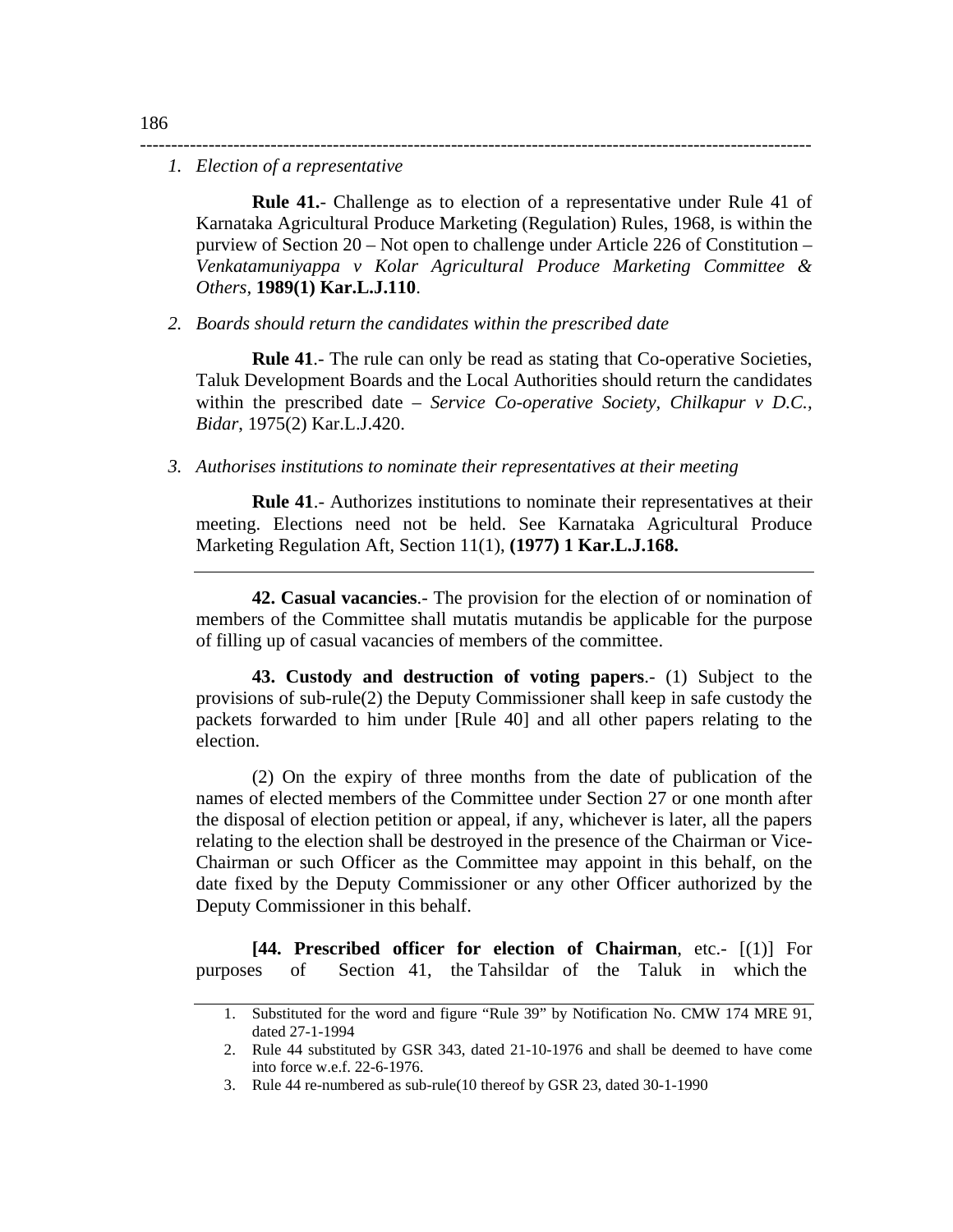----------------------------------------------------------------------------------------------------------- market yard is situated shall be the Prescribed Officer and he shall be the Presiding Officer also.]

[(2) Every member who wishes to vote shall be supplied with a ballot paper in Form 25.]

### **COMMENTS**

*Election cannot be cancelled* 

**Rule 44(3) Section 27**.- The calendar of events for election cannot be cancelled after the election process has commended – *Tahsildar v Shivaji Rao*, **1976(1) Kar.L.J. 272 : AIR 1976 Kant. 233 : ILR 1976 Kar. 629.** 

**[44-A. Nomination of candidate**.-xxxxx.

**44-B. Procedure on receipt of nomination paper**.-xxxxx.

**44-C. Scrutiny of nominations**.-xxxxx.

**44-D. Withdrawal of candidature**.-xxxxx.

**44-E. Procedure in contested and uncontested elections**.-xxxxx.

**44-F. Votes to be taken at a meeting**.-xxxxx.

**44-G. Procedure for the conduct of elections**.-xxxxx.

**44-H.Counting of votes**.-xxxxx.

**44-I. Record of proceedings**.-xxxxx.

**44-J. Sealing and custody of election papers**.-xxxxx.

## **COMMENTS**

*Nomination of candidate* 

**Rule 44-A**.- Omission to mention the occupation and place of residence of the candidate in the nomination paper is not a defect of substantial character justifying the rejection of the nomination paper.

 The High Court will not refuse to exercise jurisdiction under Article 226, Constn., if an order complained of is *ex facie* erroneous or without jurisdiction – *Jayarao v Tahsildar,* **1975(2) Kar.L.J. Jr. 33 Sh. N. 60** 

<sup>1.</sup> Sub-rule (2) inserted by GSR 23, dated 30-1-1990.

<sup>2.</sup> Rules 44-A to 44-J omitted by GSR 343, dated 21-10-1976 and shall be deemed to have come into force w.e.f. 22-6-1976.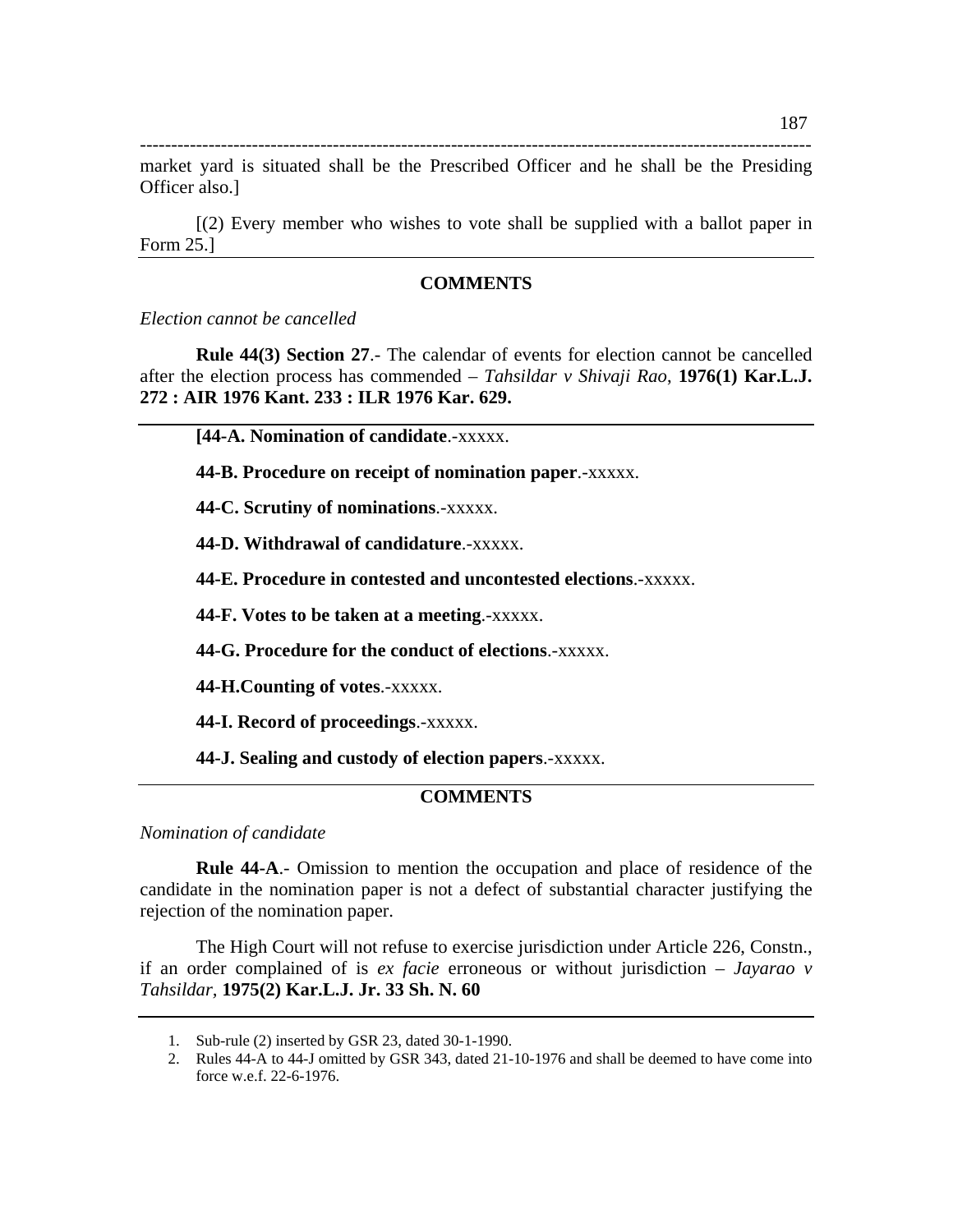## **PART III Chairman, Vice-Chairman, Officers and Servants of the Committee, their Functions and Powers**

------------------------------------------------------------------------------------------------------------

**45. Validity of election**.- (1) Any member of the committee may challenge the validity of the election of the Chairman or the Vice-Chairman, as the case may be, within seven days from the [declaration of the result of election under Section 41] by filing an election petition, containing a concise statement of materials on which he relies together with a deposit of two hundred rupees as security for costs.

(2) The District Judge shall, after such enquiry as he deems necessary, and after giving the parties an opportunity of being heard in the matter pass an order (i) dismissing the petition, or (ii) declaring the election of the returned candidate to be void, or (iii) declaring the election of the returned candidate to be void and the petitioner or any other candidate to have bee duly elected.

(3) The procedure provided in the Code of Civil Procedure, 1908 in regard to suits shall be followed by the District Judge as far as it can be made applicable in the trial and disposal of an election petition.

(4) If the District Judge sets aside the election of the Chairman or the Vice-Chairman he shall forthwith communicate the facts by sending a copy of his order to the [Director of Agricultural marketing] who shall issue necessary instruction for holding a fresh election as early as possible.

**46. Assumption of charge by Chairman or Vice-Chairman**.- The member elected as Chairman or the Vice-Chairman, as the case may be, shall enter upon his duties immediately after the [declaration of the result of election under Section 41.]

## **COMMENTS**

*Fees becomes exigible* 

**Rules 46 & 47**.- Under Rule 47 fees becomes exigible as soon as the commodity is brought into the market area and not when the sale takes place – *Ravi Vegetable 7 Oil Industries v R.M.C*., (**1972)2 Mys. L.J. 295.**

<sup>1.</sup> Substituted for the words, brackets and figures "publication of the result of election under sub-rule (8) of Rule 44-H" by GSR 23, dated 30-1-1990.

<sup>2.</sup> Substituted for the expression "Chief Marketing Officer" by GSR 127, dated 25-5-1988.

<sup>3.</sup> Substituted for the words, brackets and figures "publication of the result of election under sub-rule (8) of Rule 44-H" by GSR 23, dated 30-1-1990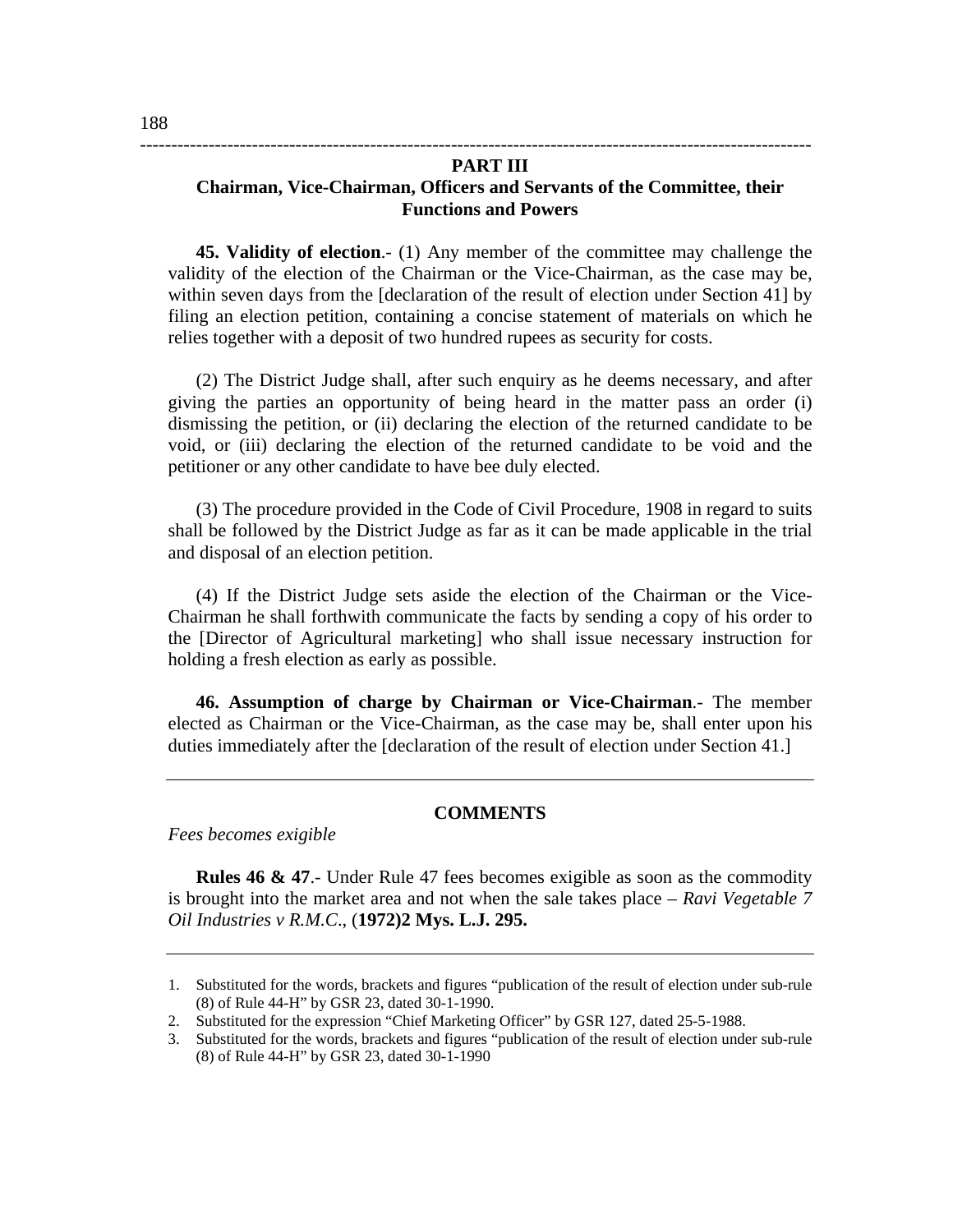**[46-A. Honorarium to the Chairman and Vice-Chairman of the market committee**.- The Chairman and the Vice-Chairman of a market committee shall be paid an honorarium at the rates specified below.

------------------------------------------------------------------------------------------------------------

 The market committee whose average Gross Receipts by way of Market fees and license fees during the preceding three years is:

|     |                                          | Chairman | Vice Chairman     |
|-----|------------------------------------------|----------|-------------------|
| (a) | <b>Below</b><br>five<br>twenty<br>rupees | Rs.1000  | Rs.500 per month  |
|     | lakhs.                                   |          |                   |
| (b) | Rupees twenty five lakhs and   Rs.1500   |          | Rs.750 per month  |
|     | above but below rupees fifty             |          |                   |
|     | lakhs                                    |          |                   |
| (c) | Rupees fifty lakhs and above             | Rs.2500  | Rs.1250 per month |
|     | but below one crore.                     |          |                   |
| (d) | Rupees one crore and above               | Rs.3000  | Rs.1500 per month |

 Provided that the honorarium payable to the Chairman and the Vice-Chairman of a newly constituted Market Committee under Section 10 shall be Rs.1000/- and Rs.500/- per month respectively during the first year and thereafter on the basis of Gross Annual Income of the preceding year up to the completion of the term of the said committee.]

**47. Casual vacancy in the office of the Chairman or Vice-Chairman**.- The provisions for the election of Chairman or Vice-Chairman of the committee shall *mutatis mutandis* be applicable for the purposes of holding election under sub-section (3) of Section 41.

**48. Term of Office of Chairman, Vice-Chairman elected to fill a casual vacancy.-** Every Chairman or Vice-Chairman of the market committee elected to fill a casual vacancy, shall hold office so long only as the Chairman or Vice-Chairman [xxxx] in whose place he is elected would have held it, if the vacancy had not occurred.

**49. Motion of no-confidence against Chairman or Vice-Chairman**.- (1) Notice of a motion of no-confidence against the Chairman or Vice-Chairman of the committee shall be in writing

<sup>1.</sup> Rule 46-A substituted by Notification No. CD 229 MRE 2007, dated 19-3-2008, w.e.f. 20-3-2008.

<sup>2.</sup> The words "or member" omitted by GSR 44, dated 3-2-1970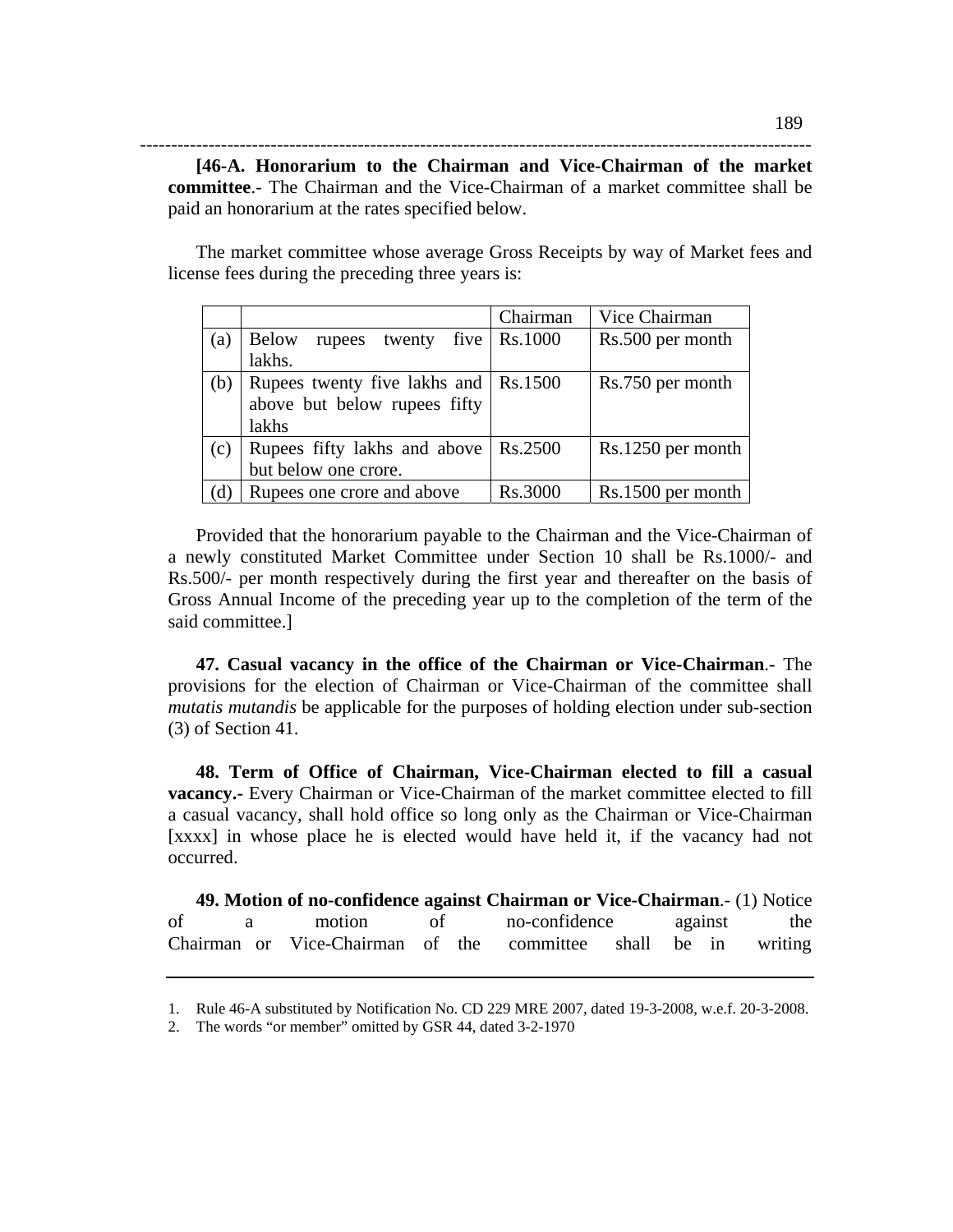addressed to the Secretary in [Form 27] signed by the member of the committee who intends to move the motion and shall contain the signatures of not less than one-thirds of the total number of members of the committee supporting the notice. In case the motion of no-confidence is against both the Chairman and Vice-Chairman, separate notices, one in respect of the Chairman and the other in respect of the Vice-Chairman shall be given in the manner aforesaid.

------------------------------------------------------------------------------------------------------------

(2) On receipt of the [notice] under sub-rule (1) the Secretary shall intimate the same to the [Director of Agricultural Marketing.]

(3) In the meeting of the committee in which a motion of no-confidence is for consideration, while such motion is being considered.-

- (i) The Vice-Chairman if the motion of no-confidence is against the Chairman;
- (ii) The Chairman if the motion of no-confidence is against the Vice-Chairman; and
- [(iii) the Director of Agricultural Marketing or an Officer authorized by him, if a motion of no-confidence is moved both against the Chairman and the Vice-Chairman; shall preside.]

(4) Save as otherwise provided in the Act, a meeting convened for the purpose of considering a motion under this Rule shall not for any reason be adjourned.

(5) The Secretary shall communicate forthwith to the [Director of Agricultural Marketing], the decision taken by the committee on any motion of no-confidence together with the names of all the members of the committee present at the meeting and number of votes given in favour of or against such motion. He shall also forward at the same time to each member present at the meeting a copy of the motion and the result of the voting thereon.

|                                                                   |  |  |  |  | <b>50. Duties and powers of the Secretary.</b> (1) Subject to the |  |
|-------------------------------------------------------------------|--|--|--|--|-------------------------------------------------------------------|--|
| provisions of the Act, the Secretary shall be the Chief Executive |  |  |  |  |                                                                   |  |

<sup>1.</sup> Substituted for the word and figures "XIII" by GSR 44, dated 3-2-1970

<sup>2.</sup> Substituted for the word "note" by GSR 44, dated 3-2-1970

<sup>3.</sup> Substituted for the expression "Chief Marketing Officer" by GSR 127, dated 25-5-1988

<sup>4.</sup> Clause (iii) of sub-rule (3) substituted by Notification No. CMW 174 MRE 91, dated 27-1-1994

<sup>5.</sup> Substituted for the expression "Chief Marketing Officer" by GSR 127, dated 25-5-1988, w.e.f. 25-5-1988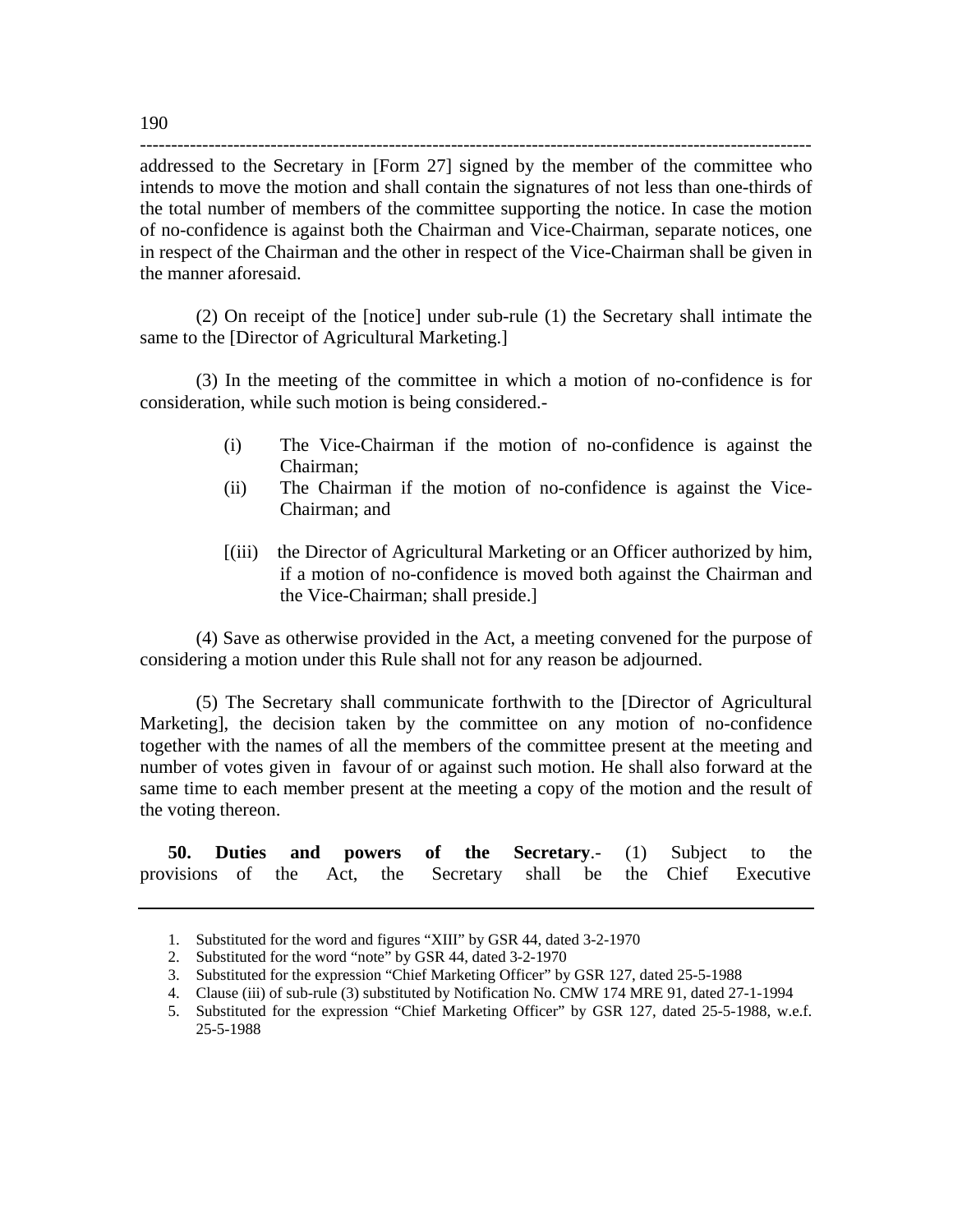officer of the committee and shall carry out the resolutions and the directions of the committee from time to time.

(2) The Secretary shall maintain proper accounts of all moneys received or expended for or on behalf of the committee.

[(2-A) The Secretary may execute contracts or agreement on behalf of the Market Committee where the amount or value of such contract or agreement does not exceed one lakh rupees regarding matters in respect of which he is generally or specially authorized to do so by a resolution of the market committee.]

(3) The Secretary shall conduct all correspondence of the committee and attend to office work.

(4) The Secretary shall main records of all disputes which come up for decision before the arbitrators and the Disputes Committee in the form prescribed in the bye-laws.

(5) The Secretary shall be responsible for proper wieghment, delivery, payment and all other matters relating to marketing of agricultural produce within the market area,

(6) The Secretary shall have power to sanction casual leave and earned leave for a period not exceeding thirty days at a time to all officers and servants of the committee. Earned leave exceeding thirty days and all other kinds of leave will have to be sanctioned by the [Assistant Director of Agricultural Marketing] or such other officer as may be authorized by the [Director of Agricultural Marketing] in this behalf.

(7) The Secretary shall advise the committee and its Chairman in the light of the provisions of the Act, rules and bye-laws and the previous decisions or directions of the committee.

(8) The Secretary shall supervise all construction works in the market yard in addition to the technical supervision by the engineering staff, if any.

(9) If any decisions of the committee or the directions of the Chairman or Vice-Chairman are found to be contrary to the Act, rules and bye-laws the Secretary, before giving effect to the same, shall refer the matter for orders to the [Director of Agricultural Marketing] or such other officer authorized by him. The [Director

<sup>1.</sup> Sub-rule (2-A) inserted by Notification No. CMW 174 MRE 91, dated 27-1-1994.

<sup>2.</sup> Substituted for the expression "District Marketing Officer" by GSR 127, dated 25-5-1988

<sup>3.</sup> Substituted for the expression "Chief Marketing Officer" by GSR 127, dated 25-5-1988

<sup>4.</sup> Substituted for the expression "Chief Marketing Officer" by GSR 127, dated 25-5-1988

<sup>5.</sup> Substituted for the expression "Chief Marketing Officer" by GSR 127, dated 25-5-1988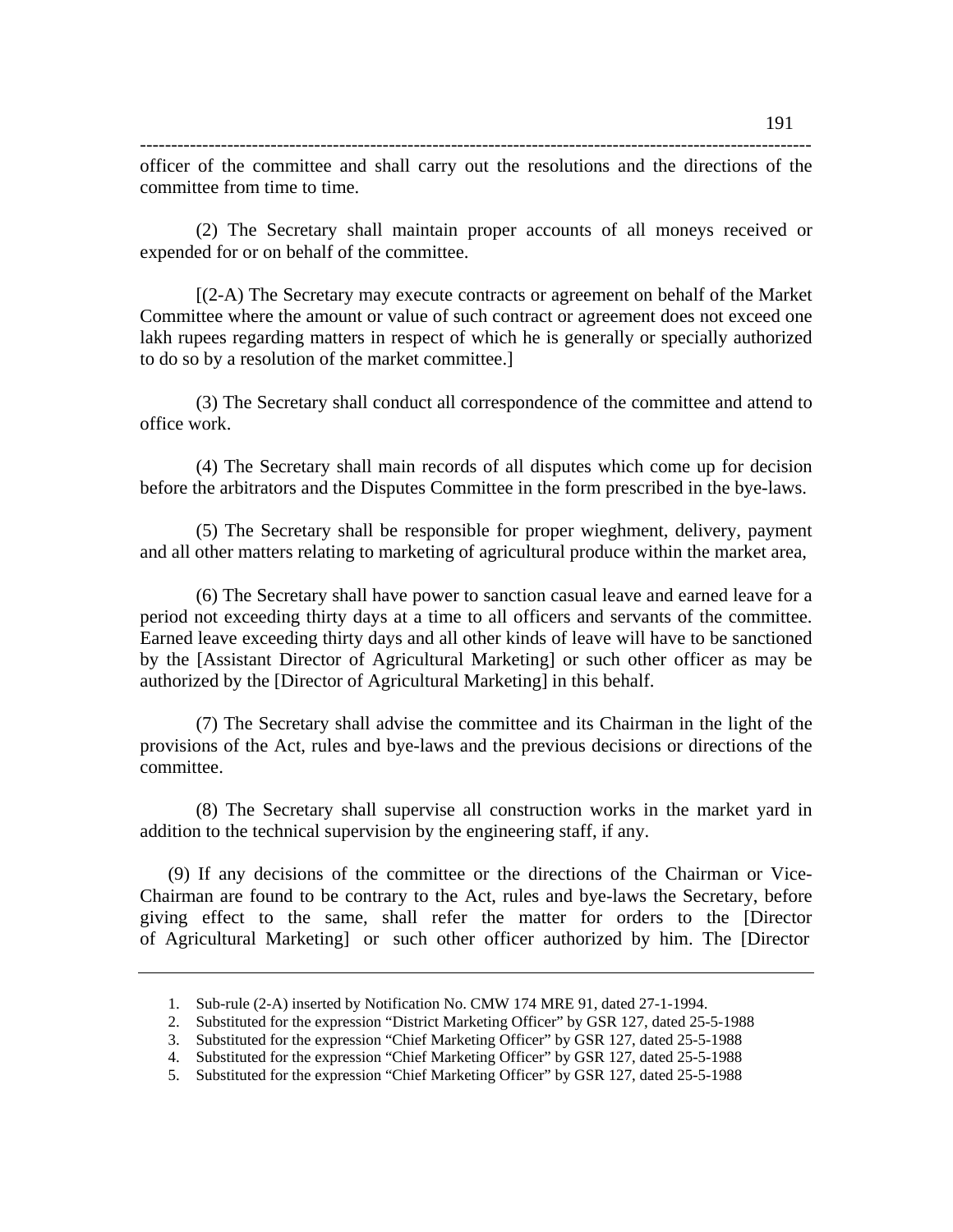of Agricultural Marketing] or such other officer after giving an opportunity to the committee or Chairman or Vice-Chairman to the heard, shall give a decision and such decision shall be final.

------------------------------------------------------------------------------------------------------------

[(10) The Secretary shall be the *ex officio* Secretary of the Disputes Committee.

(11) The Secretary shall furnish to the committee particulars of contraventions, if any, of the provisions of the Act, the rules or the bye-laws by a market functionary and the action, if any, taken thereon as soon as may be after such contravention.]

## **PART IV Conduct of Business**

**51. Meeting of the committee**.- (1) Every meeting of the committee, other than those referred to in Rule 49 shall be convened as laid down under Section 48.

(2) A copy of the notice convening every meeting shall be sent to the [Director of Agricultural Marketing] or any other officer authorized by him in this behalf.

(3) The [Director of Agricultural Marketing] or any officer authorized by him shall be entitled to attend any meeting to the committee, but he shall have no right to vote.

**52. Copy of the proceedings of the meeting**.- A copy of the proceedings of every meeting of the market committee shall be forwarded to the [Director of Agricultural Marketing] or any officer authorized by him in this behalf and to the members of the committee within fifteen days from the date of meeting.

**53. Copies of documents or entries in the books of the market committee to be certified**.- Copies of documents or entries in the books of the committee, which are not of confidential nature certified by the Secretary, under the seal of the committee shall be granted on payment of [such fees as specified below.-

(a) for copying and comparing hundred words or part thereof 50 paise

<sup>1.</sup> Sub-rules (10) and (11) substituted by GSR 44, dated 3-2-1970

<sup>2.</sup> Substituted for the expression "Chief Marketing Officer" by GSR 127, dated 25-5-1988

<sup>3.</sup> Substituted for the expression "Chief Marketing Officer" by GSR 127, dated 25-5-1988

<sup>4.</sup> Substituted for the expression "Chief Marketing Officer" by GSR 127, dated 25-5-1988

<sup>5.</sup> Substituted for the words "such fees as may be specified in the bye-laws" by GSR 44, dated 3-2-1970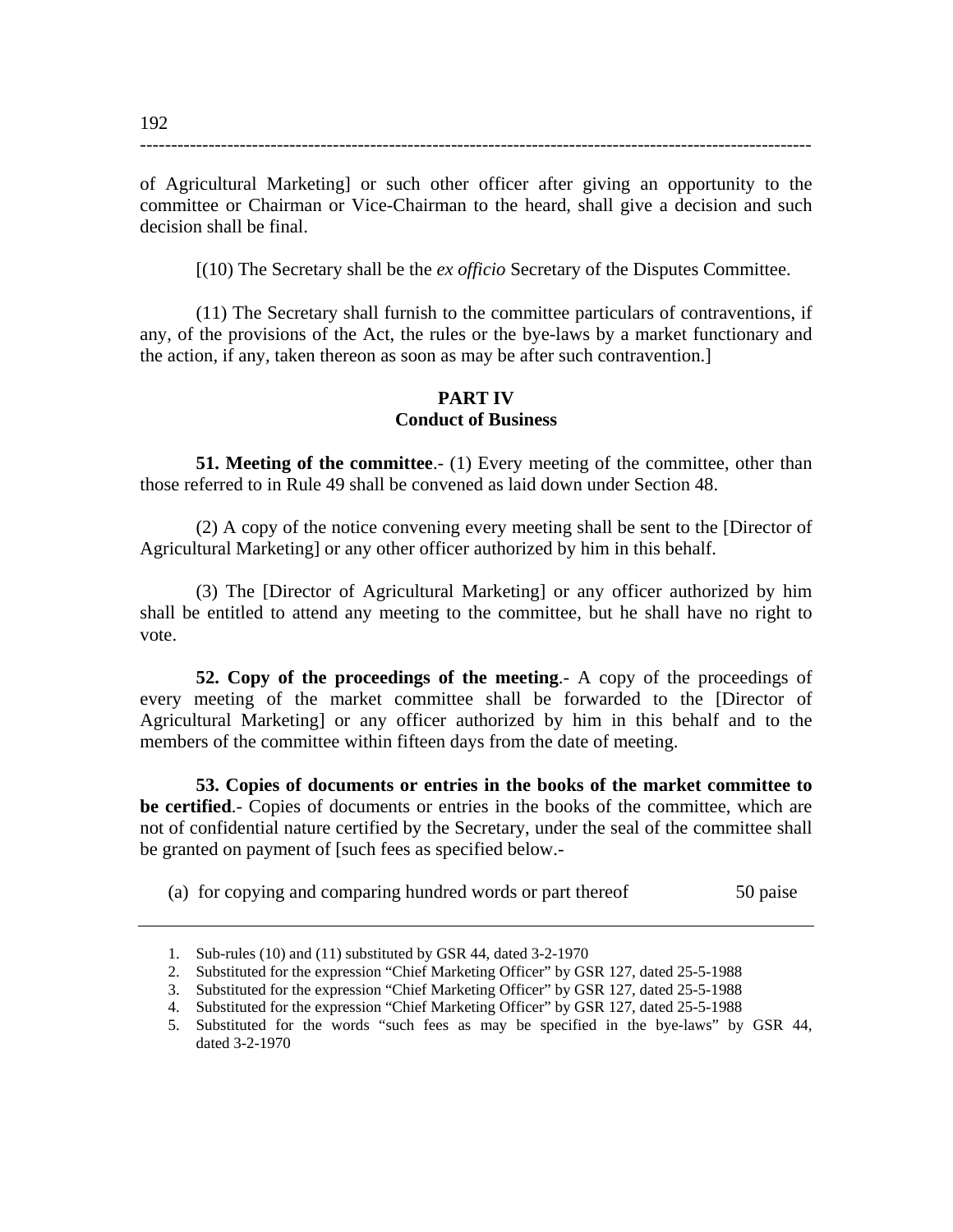| (b) for copying and comparing every folio or |                         |
|----------------------------------------------|-------------------------|
| part thereof, of documents in tabular forms  | 55 paise                |
| (c) for copies granted in printed form       | 10 paise per            |
|                                              | folio or part thereof.] |

**[54. Up-to-date copy of Act, Rules, etc., to be maintained**.- (1) Every committee shall maintain an up-to-date copy of the Act, rules, bye-laws and notifications issued hereunder in the office of the committee and make them available to the public for perusal.

(2) Printed copies of the bye-laws shall be sold at such reasonable price as may be fixed by the Committee shall grant certified copies of the amendments thereto on payment of fees of thirty paise for every hundred words or part thereof.]

**55. Settlement of disputes.-** [(1)(a) The panel of arbitrators appointed under subsection (1) of Section 84 shall consist of not more than forty persons and as far as possible, fifty per cent of them shall be agriculturists, twenty-five per cent shall be traders, and twenty-five per cent shall be commission agents. The appointment shall be for a period of one year, but the panel shall continue until the next panel of arbitrators are appointed:

Provided that the committee may at any time for reasons to be recorded in writing remove any person from the panel and appoint another person in his place for the unexpired term of the person so removed.

(b) The committee shall appoint a Disputes Committee consisting of.-

- (i) the Vice-Chairman of the committees;
- (ii) three representative of agriculturists other than the Chairman;
- (iii)one representative of traders;
- (iv)one representative of commission agents; and
- (v) one representative of co-operative societies.]

(2) The Vice-Chairman of the committee shall be the *ex officio*  Chairman of the Disputes Committee. In the absence of the

<sup>1.</sup> Rule 54 substituted by GSR 44, dated 3-2-1970

<sup>2.</sup> Sub-rule(1) substituted by GSR 44, dated 3-2-1970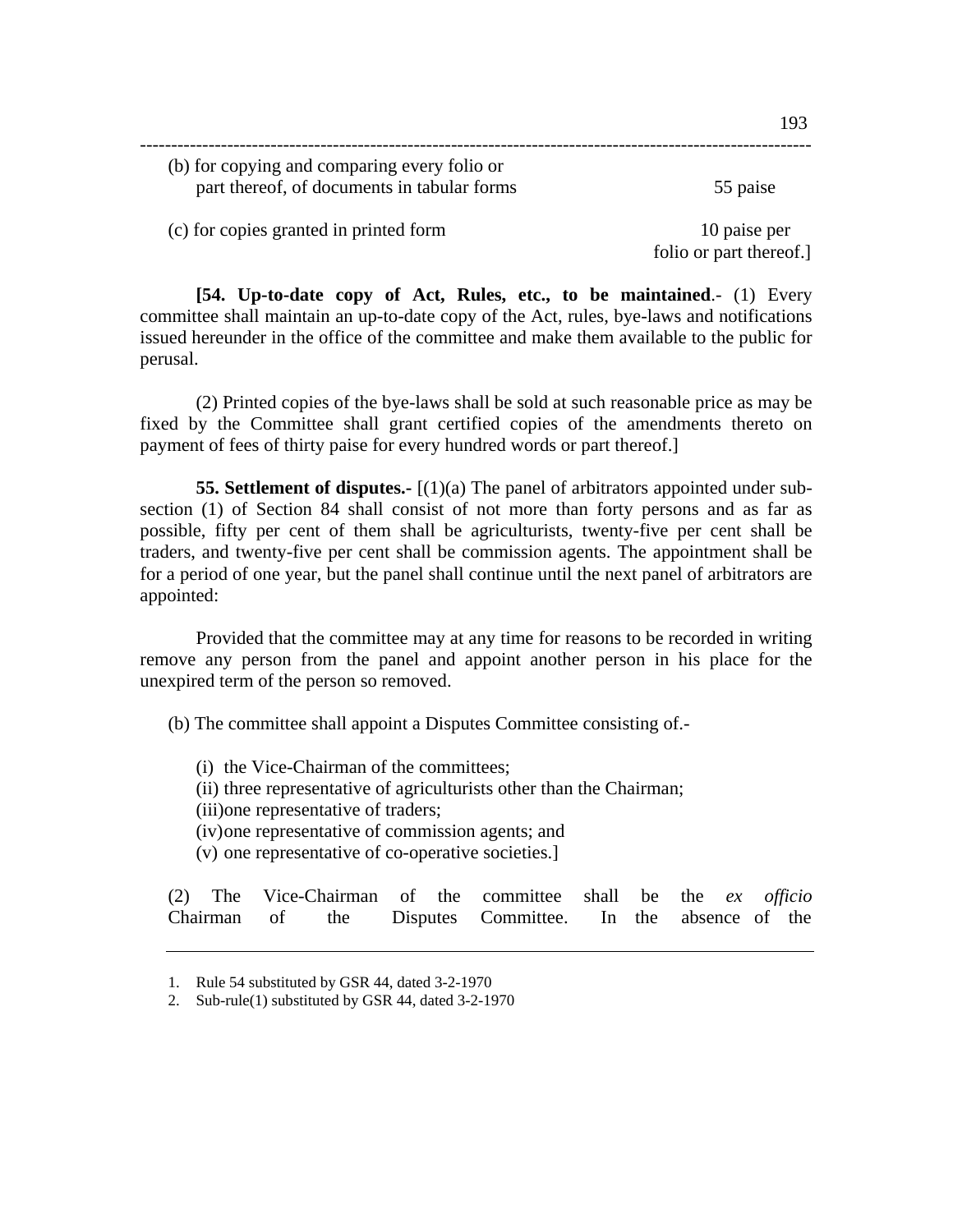------------------------------------------------------------------------------------------------------------

Vice-Chairman [a person selected by the Disputes Committee from among themselves] shall preside over the meetings.

- $[(3)(i)$  When a dispute refereed to in sub-section  $(1)$  of Section 84 arises, the Secretary shall, by mediating ascertain whether the parties can mutually arrive at a settlement of the dispute and if they so arrive at a settlement, the same shall be reduced into writing which shall be signed by the parties.
- (ii) If the parties cannot mutually arrive at a settlement, the complaining party shall credit to the committee such fee, within such period after the date of service of notice by the Secretary I that regard, as may be specified in the bye-laws. If he fails to credit the fees within the specified time his claim shall be deemed to have been require the parties to the dispute by a notice in writing to select within such time as may be specified in the bye-laws one arbitrator each from the panel of arbitrators who is an willing to act as such.
- (iii) If either of the selected arbitrators neglects or refuses to ac, or has become incapable of acting or dies, the Secretary shall require the party who selected such arbitrator to select within such time as may be specified in the bye-laws, a new arbitrator who is ready and willing to act as such in his place.
- (iv) Save as provided in clause (vii) if one party to the dispute fails to select an arbitrator, either originally or by way of substitution as aforesaid within the time specified for the purpose in the bye-laws.-
	- (a) if such party happens to be the complaining party, his claim shall be deemed to have been rejected;
	- (b) if such party happens to be the opposing party and the complaining party has selected the arbitrator within the time specified for the purpose in the bye-laws, the arbitrator selected by the complaining party shall act as sole arbitrator and

<sup>1.</sup> Substituted for the words "a Member of the Committee other than the Chairman selected by the Disputes Committee" by GSR 44, dated 3-2-1970.

<sup>2.</sup> Sub-rule(3) substituted by GSR 44, dated 3-2-1970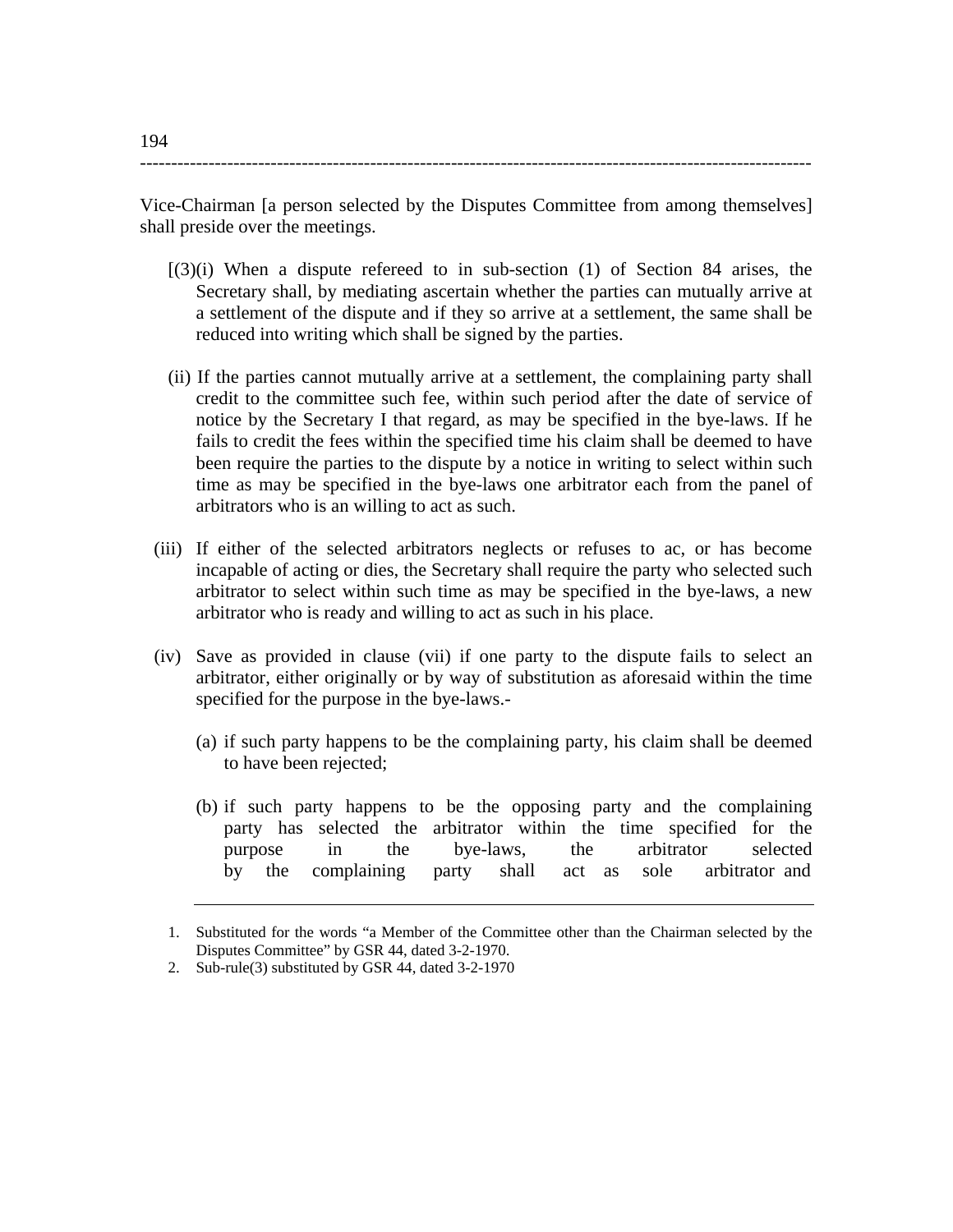his award shall be binding o both parties as if he had been appointed by consent.

(v) The arbitrator or arbitrators selected by the parties shall be informed of the dispute by the Secretary and he or they shall make an award within such time as may be specified in the bye-laws and subject to clause (vi) the award so made shall be final.

------------------------------------------------------------------------------------------------------------

- (vi) An appeal shall lie against the award of the arbitrator or arbitrators to the Disputes Committee and shall be filed within a period of seven days from the date of communication of the award to the parties
- (vii) A dispute shall be referred to the Disputes Committee by the Secretary if.-
	- (a) either of the disputants reports to the Secretary within the time specified in the bye-laws for the selection of arbitrators, that he is unable to select an arbitrator who is ready and willing to act as such; or
	- (b) if the arbitrators fail to make an award within the time specified in the byelaws; or
	- (c) if the arbitrators inform the secretary in writing that they cannot agree.
- (viii) If a member of the Disputes Committee is a party to the dispute or is interested in any of the parties to a dispute before the Disputes Committee, he shall not participate in the proceedings relating t the said dispute. For the purpose of the said dispute, the Committee may appoint another person as a member of the Disputes Committee.
- (ix) The Disputes Committee shall make their award within such time as may be specified I the bye-laws. If no award is made within such time or if the Disputes Committee is of opinion that the parties may be directed to approach a Court of law to establish their respective rights, the Secretary shall report the matter to the Committee which shall accord sanction to the parties to approach a Court of law.
- (x) An award made by the sole arbitrator, the arbitrators or the Disputes Committee, as the case may be, shall provide for costs of the proceedings and shall be prepared in quadruplicate. All copies of the award made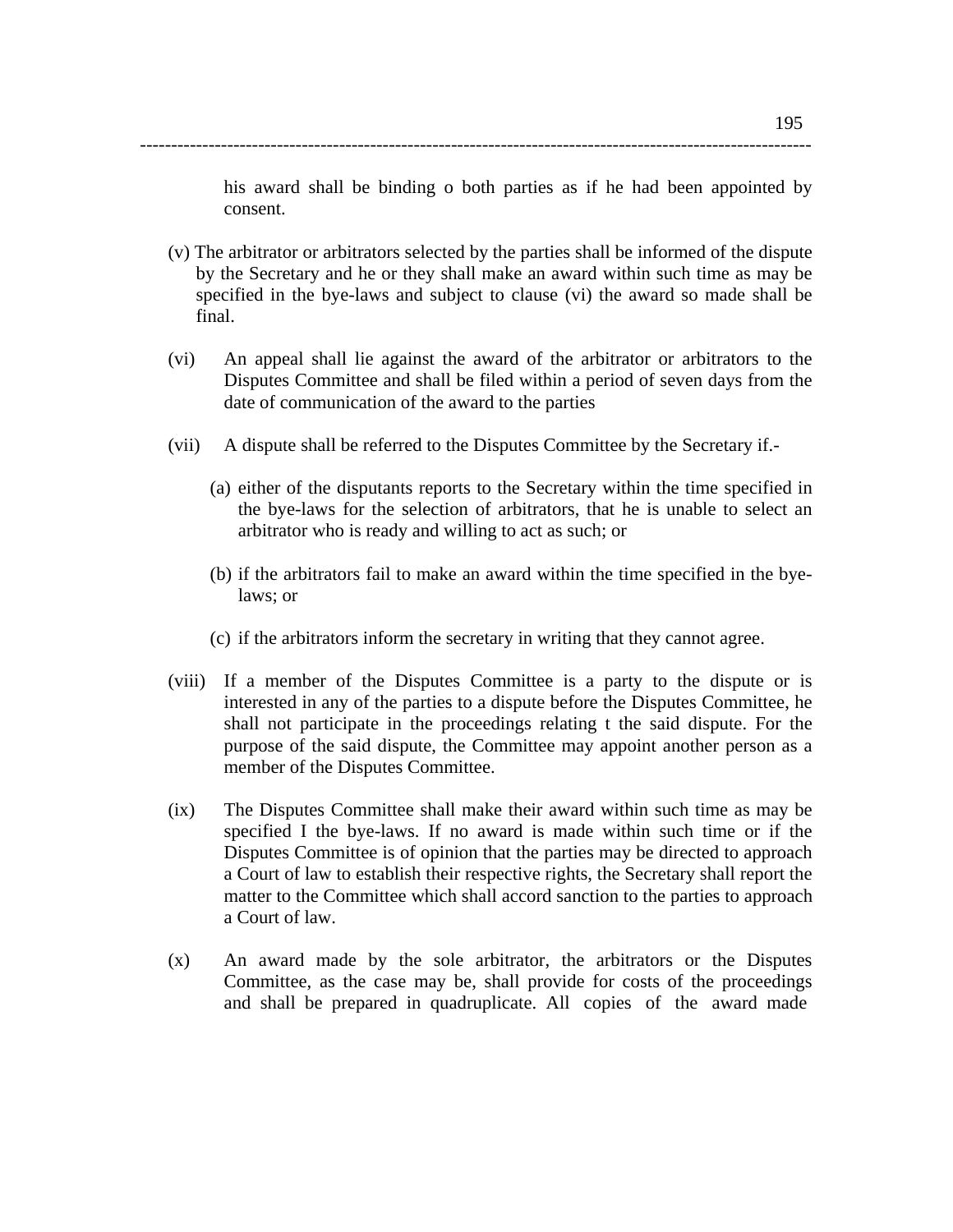by the sole arbitrator or the arbitrators, as the case may be, shall be signed by the sole arbitrator or the arbitrators, as the case may be. All copies of the award made by the Disputes Committee shall be signed by the Chairman or the member, as the case may be, presiding over the meeting or meetings of the Disputes Committee at which the dispute was settled. One copy each shall be sent to the parties to the dispute and the remaining copies shall form part of the record.]

(4) No business shall be transacted at a meeting of Disputes Committee unless there be present at least three members.

------------------------------------------------------------------------------------------------------------

(5) All questions which may come up before the Disputes Committee at a meeting shall be decided by a majority of votes of the members present and voting. In case of equality of votes, the Chairman of the Disputes Committee or the member presiding over the meeting, as the case may be, shall give an additional or casting-vote.

(6) The decision of the Disputes Committee shall be final.

 $[(7)$  The provisions of Sections 14, 15, 16, 17, 18, 41 and 43 of the Arbitration Act, 1940(Central Act X of 1940) shall, as far as they are not inconsistent with the provisions of the Act, these rules and the bye-laws, apply to arbitrations under Section 84.]

**56. Powers of the market committee to write off**.- The committee shall before writing off any fee or other amount whatsoever due to it, obtain the sanction of.-

- (i) The [Director of Agricultural Marketing], if such fee or amount exceeds one hundred rupees but does not exceed five hundred rupees, and
- (ii) The Government if such fee or amount exceeds rupees five hundred.

**57. Duties of the market committee**.- The committee shall furnish all information which the [Director of Agricultural Marketing], or any other officer duly authorized by him in this behalf may require. In addition to the duties prescribed by the Act the committee shall also be responsible for.-

<sup>1.</sup> Sub-rule (7) inserted by GSR 44, dated 3-2-1970

<sup>2.</sup> Substituted for the expression "Chief Marketing Officer" by GSR 127, dated 25-5-1988

<sup>3.</sup> Substituted for the expression "Chief Marketing Officer" by GSR 127, dated 25-5-1988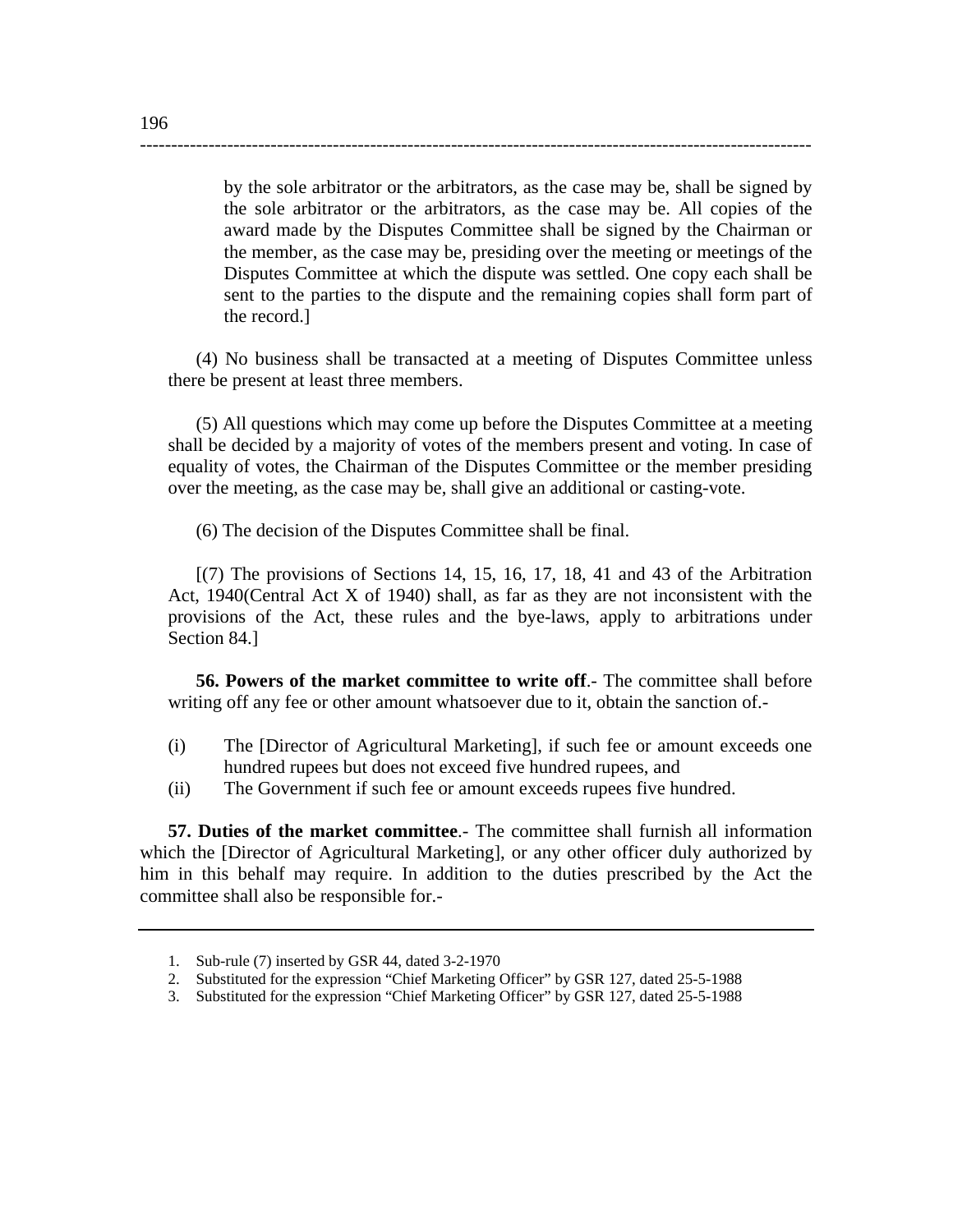(1) the maintenance of proper checks on all receipts and payments by its Officers;

------------------------------------------------------------------------------------------------------------

- (2) the proper execution of all works chargeable to the market committee funds;
- (3) maintaining register of arrivals into the market;
- (4) maintaining a register of fees collected;
- (5) taking security from its Officers and Servants;
- (6) providing persons authorized to collect fees, a money box and counterfoil receipt books;
- (7) providing badges to weighmen, hamals, cartmen and peons;
- (8) having plans and estimates prepared for works;
- (9) keeping accounts in such forms as may be directed by the [Director of Agricultural Marketing], or the Officer authorized by him;
- (10) publishing a statement of assets and liabilities;
- (11) securing check on receipts and expenditure;
- (12) regulating expenditure according t budget;
- (13) preparing and adopting budget for the ensuing year;
- (14) providing Marketing information;
- (15) arranging for temporary storage or stocking of notified crops; and
- (16) doing all such other things as may from time to time be necessary for the efficient working of the committee.

**58. References**.- All correspondence by the committee with the Government shall be made through the [Director of Agricultural Marketing]

**59. Appeal against an order on the committee and Chairman**.- Appeal under sub-section (2) of Section 89 shall be made within thirty days from the date of communication of such order.

<sup>1.</sup> Substituted for the expression "Chief Marketing Officer" by GSR 127, dated 25-5-1988

<sup>2.</sup> Substituted for the expression "Chief Marketing Officer" by GSR 127, dated 25-5-1988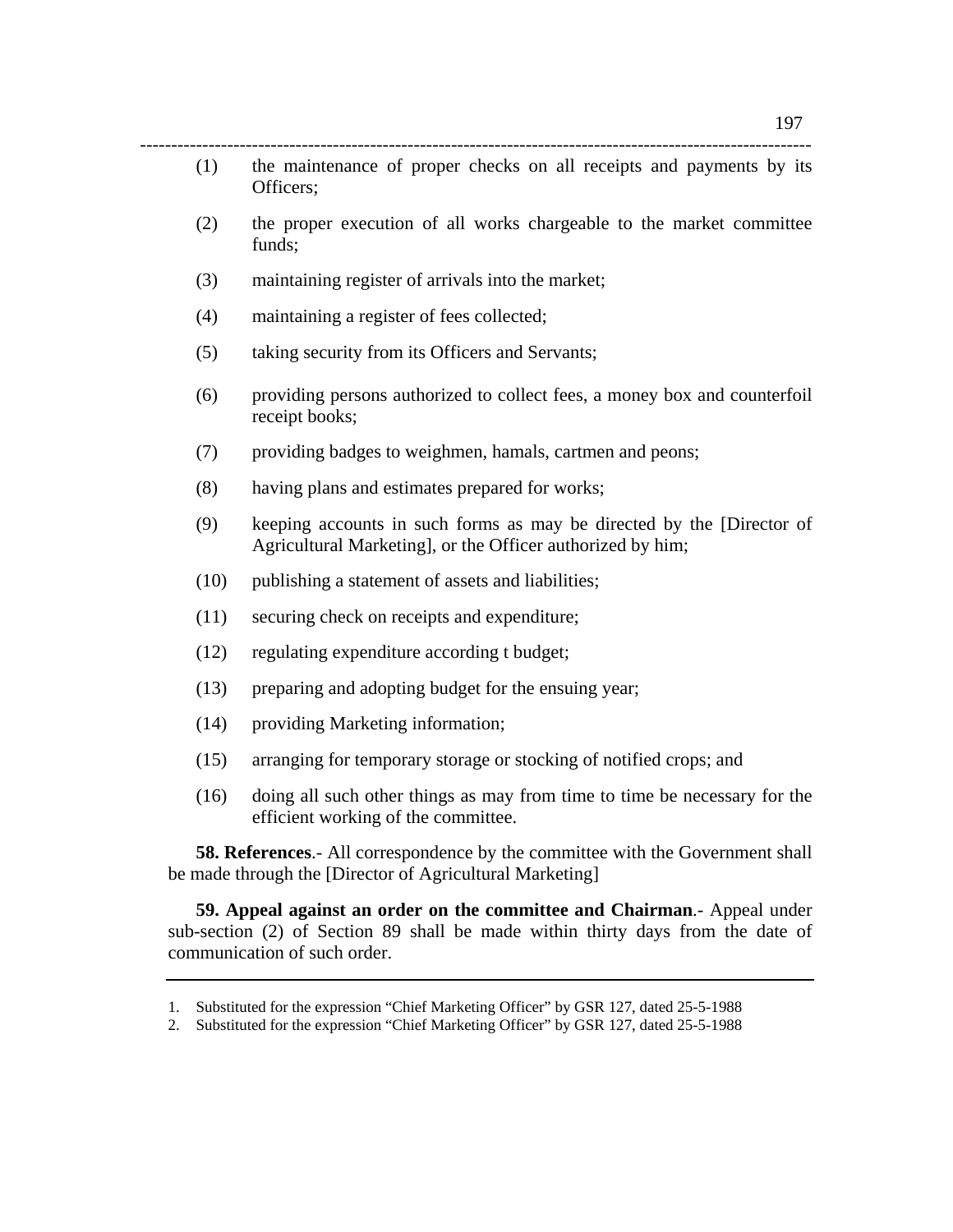## **PART V Market Fund, Expenditure and Accounts**

------------------------------------------------------------------------------------------------------------

**60. Market Fund.**- All expenditure incurred by the committee under or for the purposes of this Act shall be defrayed out of the Market Fund and any surplus remaining at the close of each Market Year after such expenditure has been met shall be credited to the permanent fund of the committee within three months of the close of the year and it shall be used only towards incurring the expenditure of a permanent nature, such as, construction of buildings, acquisition of lands or purchase of sites or such other purposes as the [Director of Agricultural Marketing], may specify, subject to the provisions of Section 90(3) of the Act.

**[60-A. Short-term advance to the producer-seller**.- (1) A Market Committee having an annual income exceeding rupees five lakhs by way of market fee and license fee, and having ratproof, rodentproof, leakproof and dampproof godown facilities of its own, may provide short-term advances to the producer-sellers under sub-clause (x) of clause (b) of sub-section (2) of Section 63:

 Provided that the Market Committee shall, before implementing the scheme of short-term advance referred to in sub-rule (1), apply to the Director of Agricultural Marketing for his approval, who shall after satisfying himself that such market committee has required fund and possesses godown facilities, may give approval to such market committee.

(2) The Market Committee shall, before the start of every market year obtain from the Assistant Executive Engineer, Market Development Project a certificate regarding fitness of its godown for storing goods.

(3) The amount which maybe earmarked by a market committee for giving such advance during a market year shall not exceed ten per cent of its income by way of market fee and license fee realized during the previous year. The amount so earmarked shall be kept in a separate account called "Fund for short-term advance to producer-sellers". No amount from this fund shall be utilized for a purpose other than for payment of short-term advances to the producer-sellers.

<sup>1.</sup> Substituted for the expression "Chief Marketing Officer" by GSR 127, dated 25-5-1988

<sup>2.</sup> Rules 60-A, 60-B and 60-C inserted by Notification No. CMW 174 MRE 91, dated 27-1-1994.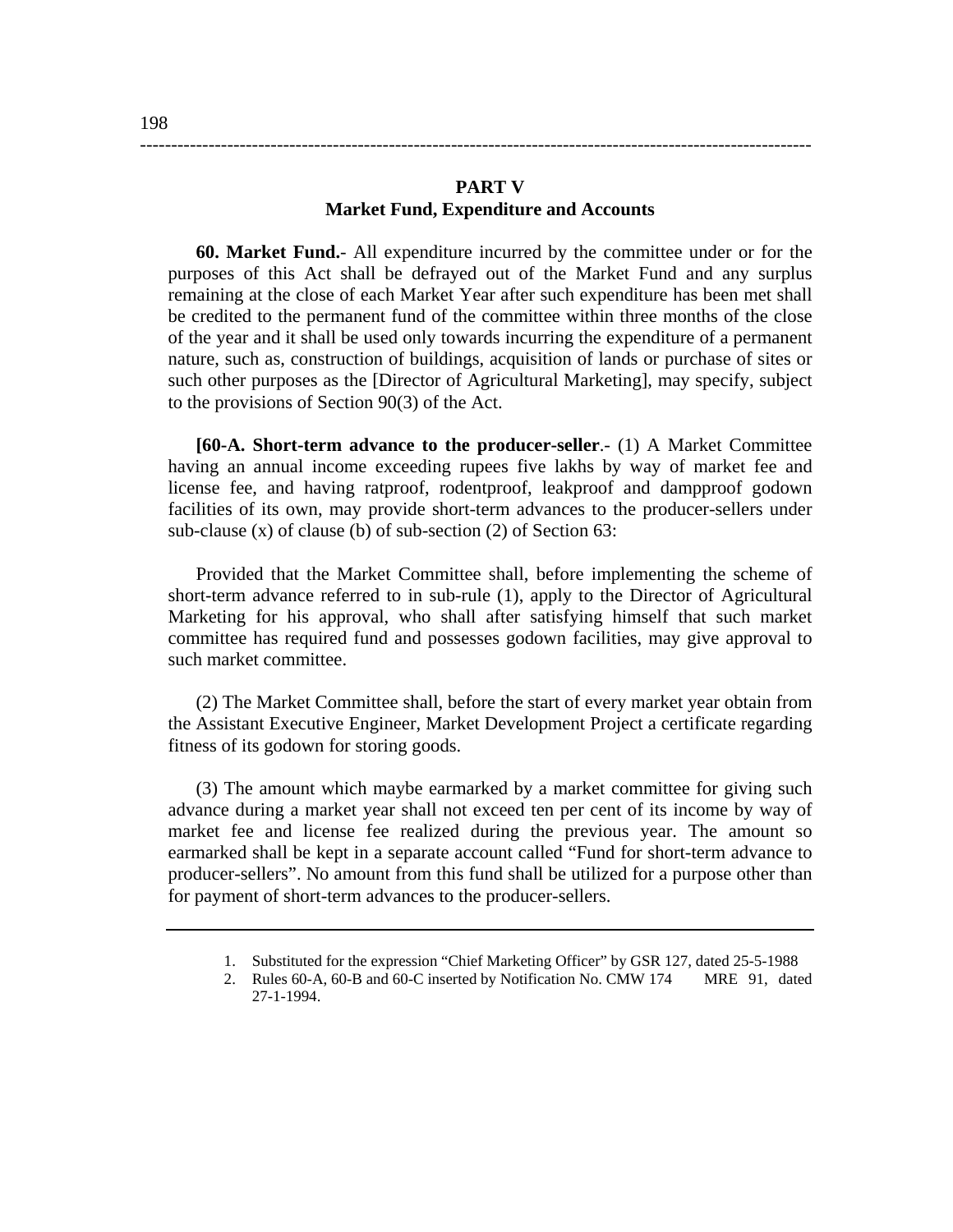(4) Every producer-seller intending to avail the advance under this rule shall make an application in Form 27-A along with [the agricultural credit pass book issued under Section 4 of the Karnataka Agricultural Credit Pass Book Act, 1984 (Karnataka Act 2 of 1985).]

------------------------------------------------------------------------------------------------------------

## [Note.- xxxxx]

 $[(5)$  The amount of advance shall not exceed sixty per cent of the prevailing market value of the produce pledged in favour of the Market Committee, subject to a maximum of rupees two lakhs in each case.]

(6) A register of advances shall be maintained and every advance made under this rules shall be recorded in that Register quoting the order of the Loan Sanctioning Authority.

(7) The Market Committee shall, while giving advance under this rule give preference to small and marginal farmers who are identified as such by the Revenue Authority or Zilla Parishads.

[(8) The period of advance shall not exceed one eighty days from the date of pledging of the produce.]

[(9) No interest shall be charged on the advance for a period of first ninety days from the date of disbursement of the advance under sub-rule (1), and thereafter interest shall be charged at the rate specified in the table below till the date of release or disposal of the produce under sub-rule(10) or (16).

| Sl. | Amount                                         | <b>Rate of Interest</b> |
|-----|------------------------------------------------|-------------------------|
| No. |                                                |                         |
|     | Up to $Rs.25,000-00$                           | 4 per cent per annum    |
| 2.  | Rs.25,000-00 and above but below Rs.50,000-    | 6 per cent per annum    |
|     | 00                                             |                         |
| 3.  | Rs.50,000-00<br>below<br>but<br>and<br>above   | 8 per cent per annum    |
|     | Rs.1,00,000-00                                 |                         |
| 4.  | Rs.1,00,000-00<br>below<br>above<br>and<br>but | 10 per cent per annum]  |
|     | Rs.2,00,000-00                                 |                         |

## **TABLE**

<sup>1.</sup> Substituted for the words "a certificate obtained from the concerned Revenue Authority regarding bona fide ownership of the produce sought to be pledged" by GSR 49, dated 8-2-1996.

<sup>2.</sup> Note omitted by GSR 49, dated 8-2-1996.

<sup>3.</sup> Sub-rule (5) substituted by Notification No.CD 229 MRE 2007, dated 19-3-2008, w.e.f. 20-3-2008

<sup>4.</sup> Sub-rule (8) substituted by Notification No.CD 229 MRE 2007, dated 19-3-2008, w.e.f 20-3-2008

<sup>5.</sup> Sub-rule (9) substituted by Notification No.CD 229 MRE 2007, dated 19-3-2008, w.e.f 20-3-2008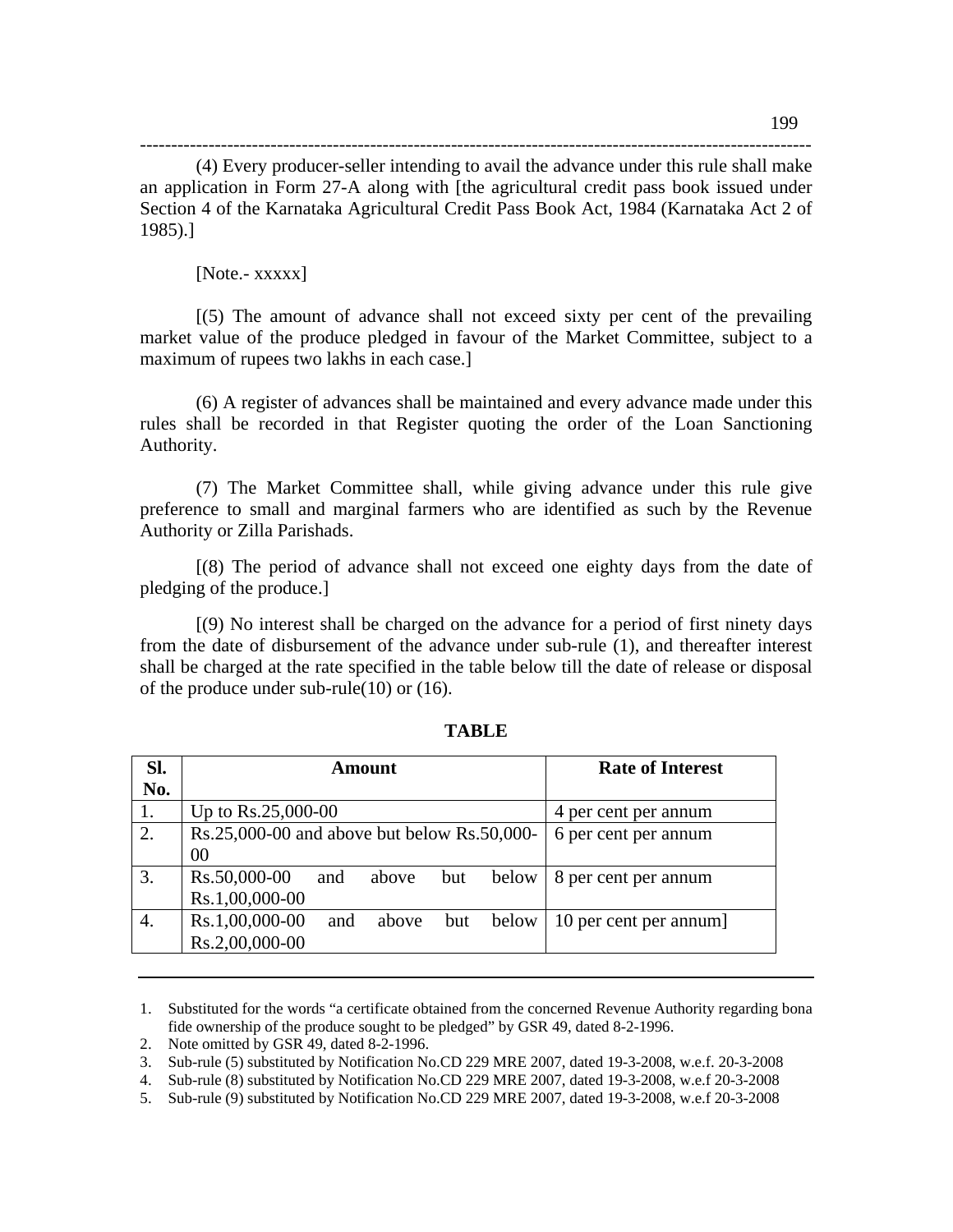------------------------------------------------------------------------------------------------------------

[(9-A) For the purpose of providing advance under this Rule the Market Committee may with the prior approval of the Director of Agricultural Marketing borrow money from any scheduled Bank or District Central Co-operative Banks for which the Karnataka State Agricultural Marketing Board shall stand guarantee:

 Provided that in the case of money borrowed from scheduled Banks or District Central Co-operative Banks, the Karnataka State Agricultural Produce Marketing Board shall bear the difference of interest between the prevailing Bank rate of interest and the rate of interest as specified in sub-rule (9).]

 (10) The producer-seller who has pledged the produce shall, within ninety days of the pledge get the produce released after repaying the advance with interest thereon, failing which the market committee may sell the produce by auction or by tender and pay the sale proceeds to the producer-seller after deducting the advance amount and the interest payable thereon and other expenses, if any.

 (11) The Market Committee shall allow driage allowances, if any, at the same rate at which it is given by the State Warehousing Corporation and Central Warehousing Corporation.

(12) The amount of advance sanctioned shall on execution of an agreement by the applicant in Form 27-B and verification of the stock of the pledged produce, be disbursed to the applicant by Cheque.

(13) The Market Committee shall insure at its cost the produce pledged under this rule. The Producer-seller who has pledged the produce shall not be liable to pay godown rent, fumigation expenses and such other expenses incurred in connection with storage.

(14) The Secretary or any other officer or servant authorized by him shall be incharge of the godown. The person in-charge of the godown shall draw two representative samples weighing 250 gms each of the produce brought for storage and seal the samples in the presence of the producer-seller and also obtain his signature on the sample bag or container, which shall be attended by the Secretary. The sealed sample shall be kept in the custody of the secretary or any other officer authorized by him.

<sup>1.</sup> Sub-rule (9-A) inserted by GSR 49, dated 8-2-1996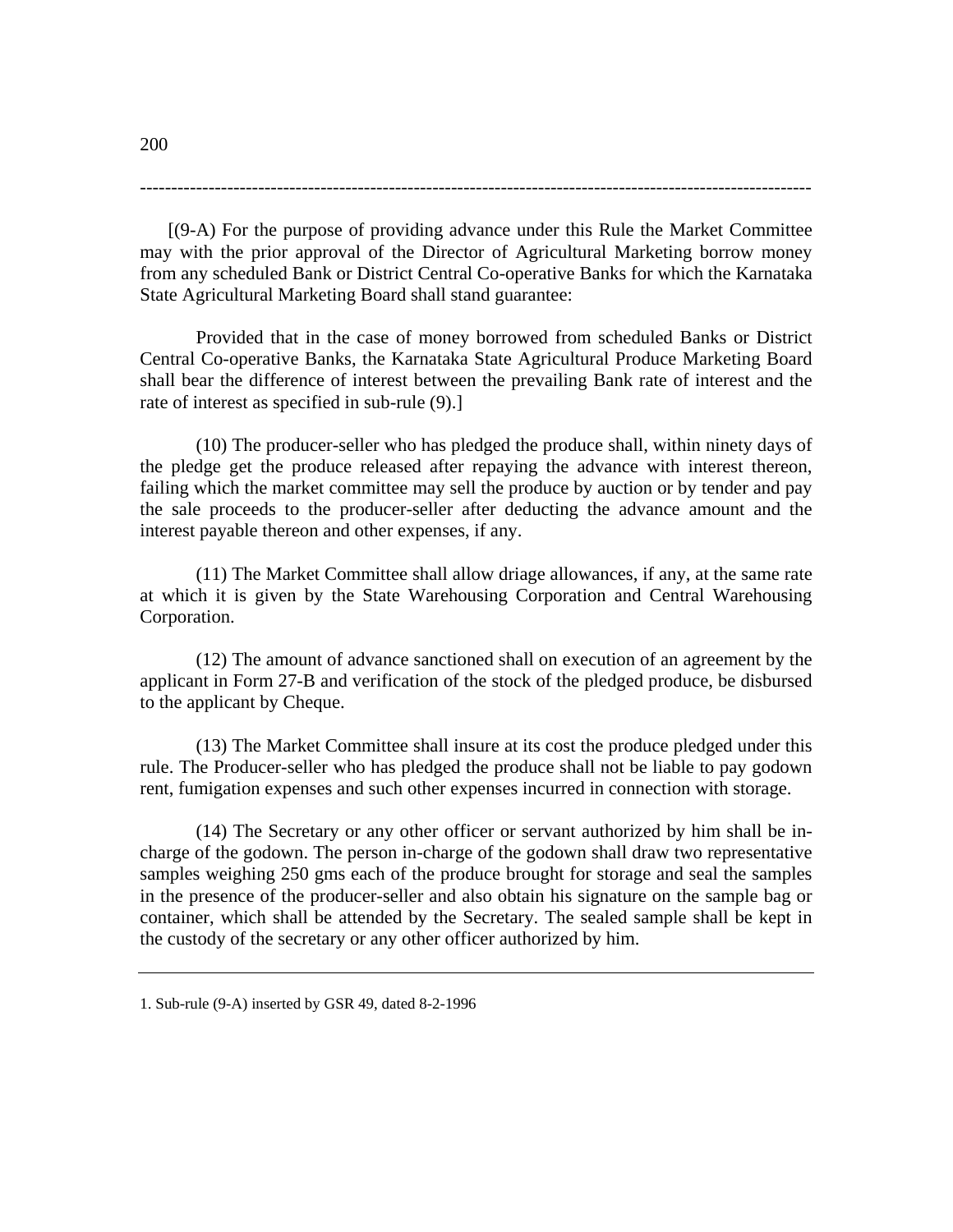------------------------------------------------------------------------------------------------------------

(15) The Secretary shall after due verification of the produce deposited in the godown issue a receipt in Form 27-C to the producer-seller

(16) Where a producer-seller requests a Market Committee to arrange for sale of his produce either directly or through any commission agent selected by his it shall arrange for sale accordingly and pay the sale proceeds to him after deducting the amount due to it.

(17) No second advance shall be sanctioned to any producer-seller unless the previous advance together with interest if any, has been repaid.

(18) The Market Committee shall take adequate steps to safeguard the pledged produce against fire, theft and such other risks, and arrange for periodical fumigation at the cost of the Market Committee.

[(19) The market committee may also accept warehouse receipts issued to a producer-seller by the Karnataka State Warehousing Corporation or Central Warehousing Corporation or Taluka Agricultural Produce Co-operative Marketing Societies (TAPCMS) or organizations like Malanadu Arecanut Marketing Co-operative Society Limited (MAMCOS), Central Arecanut and Coca Marketing and processing Co-operative Society Limited (CAMPCO) or such other Co-operative Societies as notified by Director of Agricultural Marketing from time to time and grant short term advance on the pledge of such receipt to an extent of sixty percent of the market value of the produce pledged subject to a maximum of rupees two lakhs in each case.]

(20) If any dispute arises between a Market Committee and a producer-seller in respect of grant of short-term advance or any matter connected therewith shall be referred to the Director of Agricultural Marketing or any officer authorized by him in this behalf and the decision of the Director of Agricultural Marketing or the Officer so authorized shall be final.

 **60-B. Grant of loans to the Co-operative Marketing Societies and Agricultural Co-operative Processing Societies-** (1) The Market Committee may grant loans under sub-clause (viii-a) of clause (b) of sub-section (2) of Section 63 to the co-operative

<sup>1.</sup> Sub-rule (19) substituted by Notification No.CD 229 MRE 2007, dated 19-3-2009, w.e.f. 20-3-2009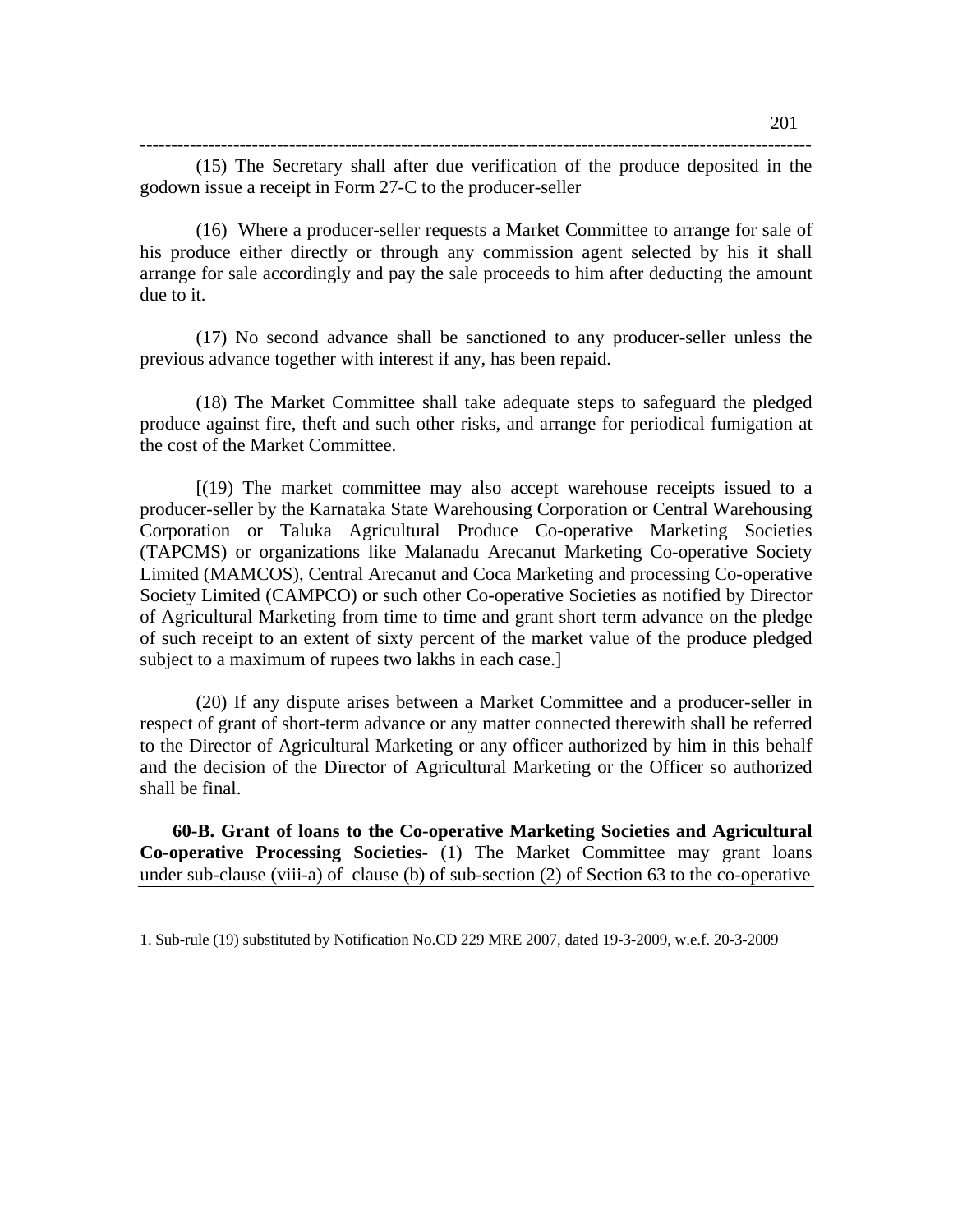Marketing Societies and Agricultural Co-operative Processing Societies not exceeding three times the Net Disposable Resources (NDR) of such societies, but subject to a maximum of five percent of the income of the Market Committee by way of market fee and licence fee realized during the preceding market year. The term of the loan shall not exceed one year.

**Explanation:** For the purpose of sub-rule(1), Net disposable resources shall be computed from the particulars furnished in the latest balance sheet or audit report of the Society in the following manner:

| <b>Internal Resources</b>                 | <b>Commitments</b>                          |
|-------------------------------------------|---------------------------------------------|
| 1) Paid-up capital (including Government  | 1. Minimum cash and bank balances.          |
| share capital contribution. In case       |                                             |
| Government share capital contribution is  | 2. Permanent Security deposits.             |
| meant only for acquiring fixed assets, it |                                             |
| should not be included in the interest    | 3. Investments in shares of the Bank and    |
| resources of the society)                 | other Co-operative Institutions.            |
|                                           |                                             |
| 2) Revenues.                              | 4. Investment out of own resources in fixed |
|                                           | assets.                                     |
| 3) Deposits, if any.                      |                                             |
|                                           | 5. Intangible assets, if any.               |
| 4) Surplus, if any, in profit and loss    |                                             |
| account.                                  | 6. Accumulated losses, if any.              |
| Total<br>A                                | B<br>Total                                  |

Net Disposable Resources (NDR)=(A)-(B)

(2) Application for a loan under that rule shall be made in Form 27-D accompanied by following documents, namely:-

- (a) The latest audit report on the accounts of the society audited by the Director of Co-operative Audit or any authority authorized by him.
- (b) The latest audited balance sheet, trading and profit and loss accounts:
- (c) A summary of the financial turnover and turnover of stocks in the precious co-operative year in respect of the

202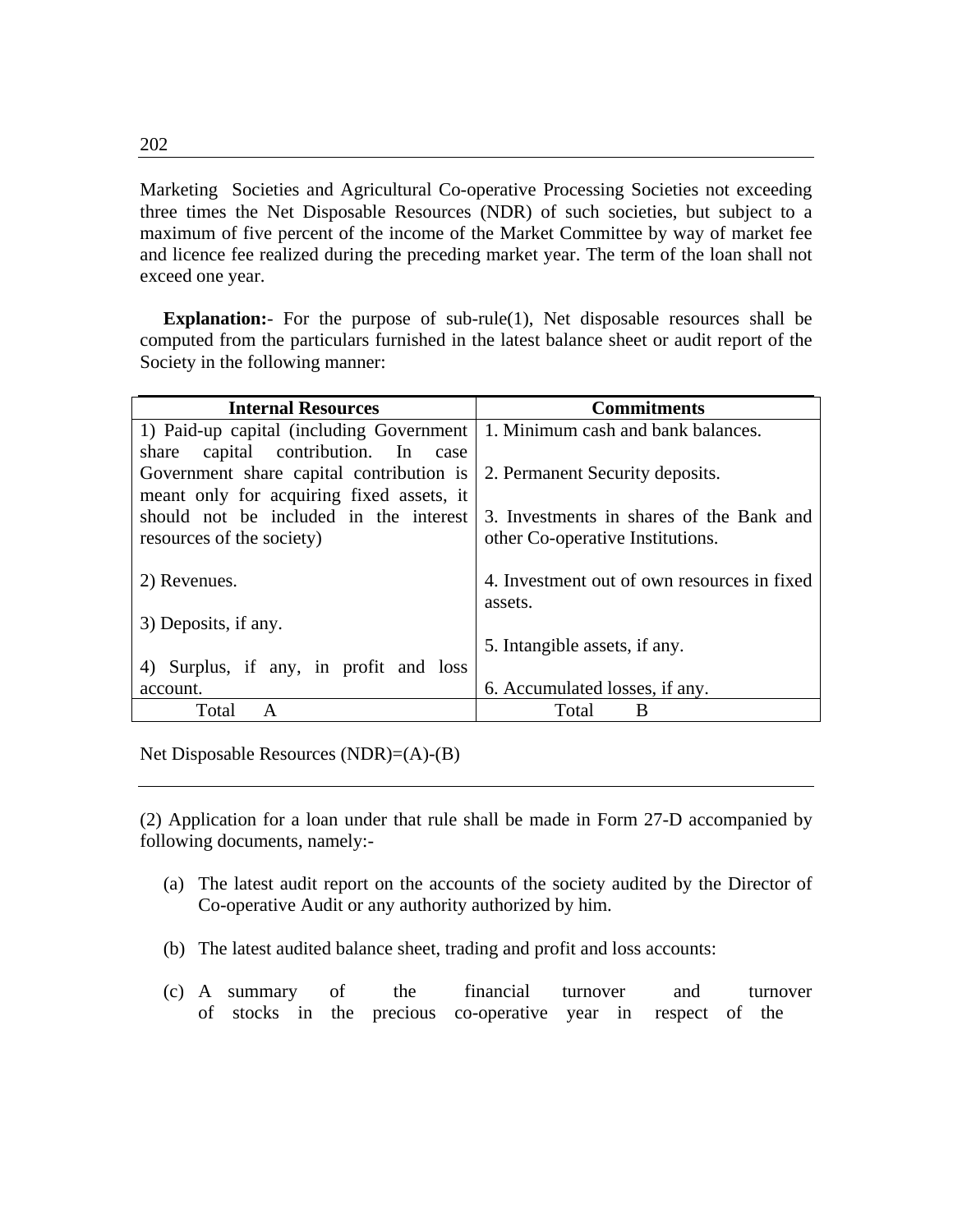notified agricultural produces dealt with by the Co-operative Marketing Society and Agricultural Co-operative Processing Society.

(d) A summary of the latest stock position in respect of each notified agricultural produce dealt with by the society.

 (3) Market Committee may charge interest on loans at the rates not exceeding the rate of interest charged by the District Central Co-operative Bank and the Karnataka State Co-operative Apex Bank on working capital sanctioned by them to co-operative marketing or processing societies.

(4) If there is a default in repayment of loan, a penal interest shall be levied at the rate of two percent over and above the rate of interest charged under sub-rule (3) .

 (5) Where a loan sanctioned under this rule is found to have been used for a purpose other than the purpose for which it is sanctioned, the Market Committee may recall the entire loan amount with interest.

 (6) Market Committee shall not sanction loan under this rule unless the society seeking such loan mortgages in favour of the Market Committee its property worth the amount which shall not be less than the loan amount plus an amount equal to forty percent over and above the loan amount:

 Provided that the Market Committee may grant loan under this rule without insisting for mortgage of the property of a society, if repayment of such loan together with interest is guaranteed by the State Government

 (7) No second advance shall be granted unless the previous advance is fully repaid.

**60-C. Providing infrastructural facilities outside the market year, submarket yard and market sub-yards:-** The Market Committee may provide the following infrastructural facilities in the market area:

- (1) Approach road to market yard, sub-market yard and market sub-yard:
- (2) Construction of covered auction platform or sale platforms:
- (3) Drying platform in the rural markets:
- (4) Drinking water facility in the rural markets;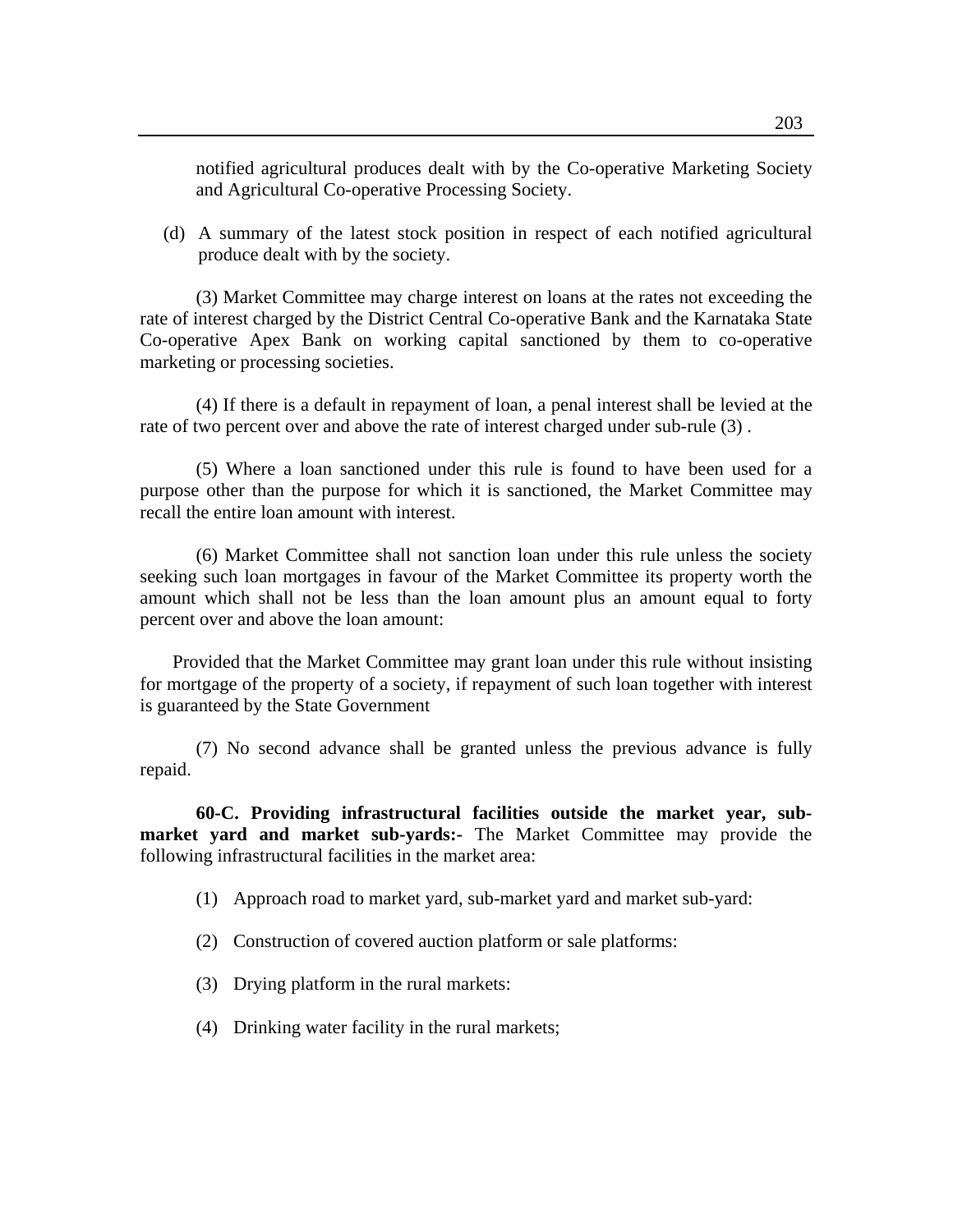- (5) Godowns in the market area:
- (6) Providing peg stones for cattle in rural markets:
- (7) Common facility centers for housing machinery for cleaning; grading and other post-harvest operations:]

[(8) Development and maintenance of all rural roads in the market area other than the roads belonging to public works Department, Zilla Panchayats and Taluk Panchayats, Grama panchayats, City Municipal Corporations, Municipal Council and Town Panchayats:

 Provided that the Market Committee may develop link road upto five kilometers within the city, town or a village limits leading to the yard.

 (9) Subject to the provision of sub-clause (viii-d) of clause (b) of sub-section(2) of Section 63, a Market Committee may spend the maximum amount to the extent specified in the table below, for the purpose of development of rural roads identified by it under clause (8) [ and infrastructural facilities identified under clause (1) to (7)]

| Categories of market committee                  | The maximum amount of estimate |  |
|-------------------------------------------------|--------------------------------|--|
|                                                 |                                |  |
| Market committee whose annual income in         |                                |  |
| the preceding market year by way of             |                                |  |
| market fee and licence fee is                   |                                |  |
| $(i)$ above Rs.5.00 crores                      | Rs.60 lakhs per annum          |  |
| (ii) above $Rs.3.50$ crores and upto $Rs.5.00$  | Rs.50.00 lakhs per annum       |  |
| crores                                          |                                |  |
| (iii) above $Rs.2.50$ crores and upto $Rs.3.50$ | Rs.40.00 lakhs per annum.      |  |
| crore                                           |                                |  |
| (iv) above $Rs.1.50$ crores and upto $Rs.2.50$  | Rs.30.00 lakhs per annum.      |  |
| crore.                                          |                                |  |

## **TABLE**

<sup>1.</sup> Clauses (8) and (9) inserted by Notification No.CMW 214 MRE 97, dated 29-1-2001, w.e.f. 31-1- 2001.

<sup>2.</sup> Inserted by Notification No.CD 229 MRE 2007, dated 19-3-2009, w.e.f.20-3-2008

<sup>3.</sup> Table and Explanation substituted by Notification No.CD 229 MRE 2007, dated 19-3-2008, w.e.f. 20-3-2008.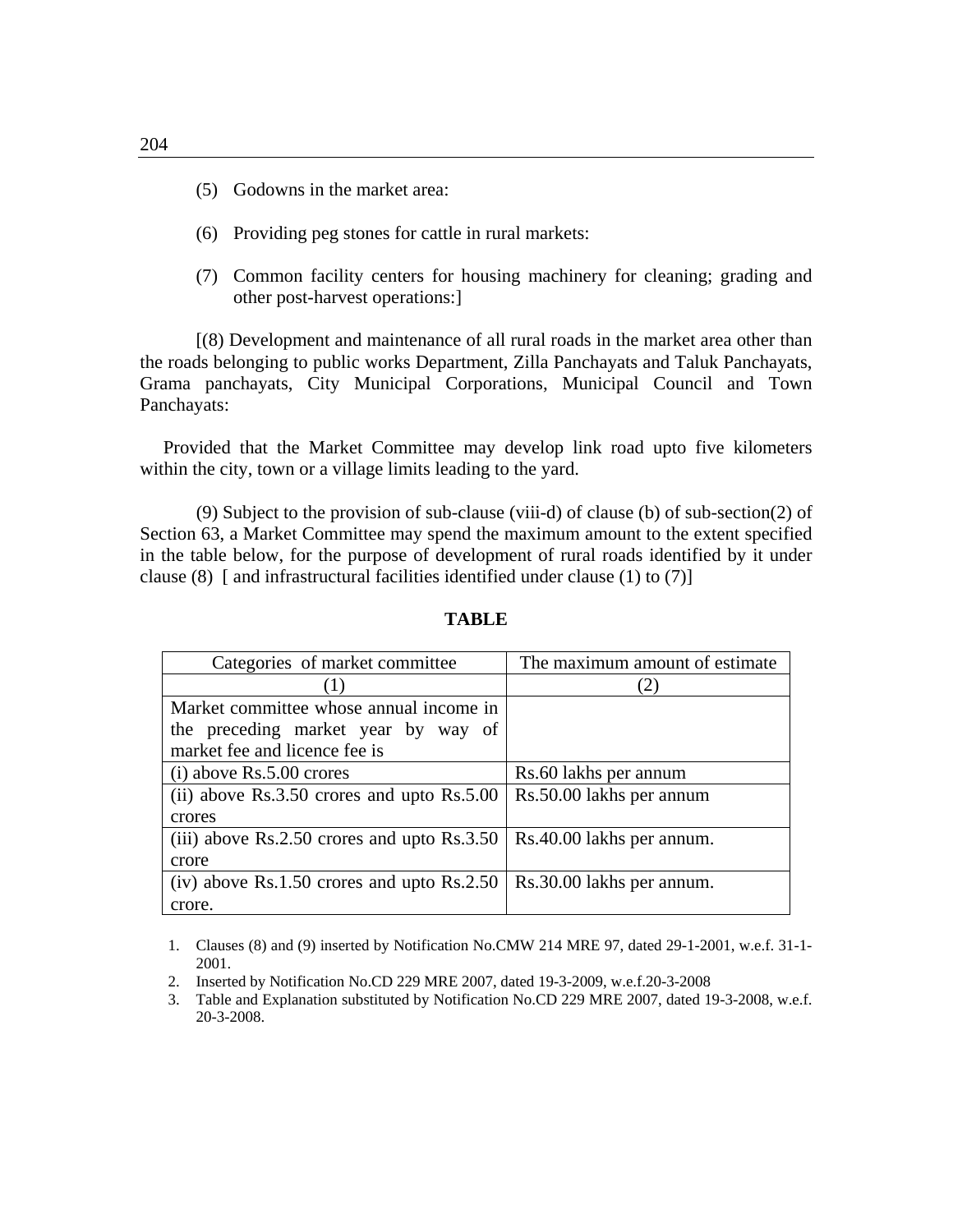| (v) above Rs.1.00 crore and upto Rs.1,50   Rs.15.00 lakhs per annum   |              |
|-----------------------------------------------------------------------|--------------|
| crore                                                                 |              |
| (vi) above Rs.50.00 lakhs and upto Rs.1.00   Rs.10.00 lakhs per annum |              |
| crore                                                                 |              |
| (vii) above Rs.20.00 lakhs and upto Rs.5.00 lakhs per annum           |              |
| Rs.50.00 lakhs                                                        |              |
| (viii) Rs.20.00 lakhs and below                                       | No provision |

**Explanation:**- (1) A market committee shall spend thirty percent of the amount specified in the table above for the purpose of maintenance of roads developed by it.

 2) Estimated cost of each road work shall not be less than rupees on lakh and the work has to be undertaken by following tender process.]

**61. Expenditure:-** (1) All payments except from imprest shall be made by cheques.

 [(2) Cheques of the value of five hundred rupees and below shall be signed jointly by the Accountant or Accounts Clerk and the Secretary and all other cheques shall be jointly signed by the Secretary and the Chairman or by the Vice-Chairman in the absence of the Chairman:]

Provided that where the Secretary is a Gazetted Officer, the Accountant and the Secretary shall be competent to sign cheques up to the value of [ twenty-five thousand rupess $[$  [X X X X X].

 (3) Every payment charged to the Market Fund shall be supported by a bill and an order to pay the amount which shall be expressed both in figures and words and every such order to pay shall be signed by the Secretary after it has been approved by the committee, except-

(i) for payment of salary and allowances of officers and servants of the committee:

 Provided that where the Secretary is a Gazetted Officer, he shall be competent to draw not only his salary but also the salary of the entire establishment of the committee.

<sup>1.</sup> Second paragraph of sub-rule(1) numbered as sub-rule (2) by CSR 44, dated 3-2-1970

<sup>2.</sup> Substituted for the words " one thousand rupees' by Notification No.CD 229 MRE 2007, dated 19-3-2009, w.e.f. 20-3-2008

<sup>3.</sup> The words 'Jointly cheques up to the value of one thousand rupees" omitted by GST 44, dated 3-2-1970.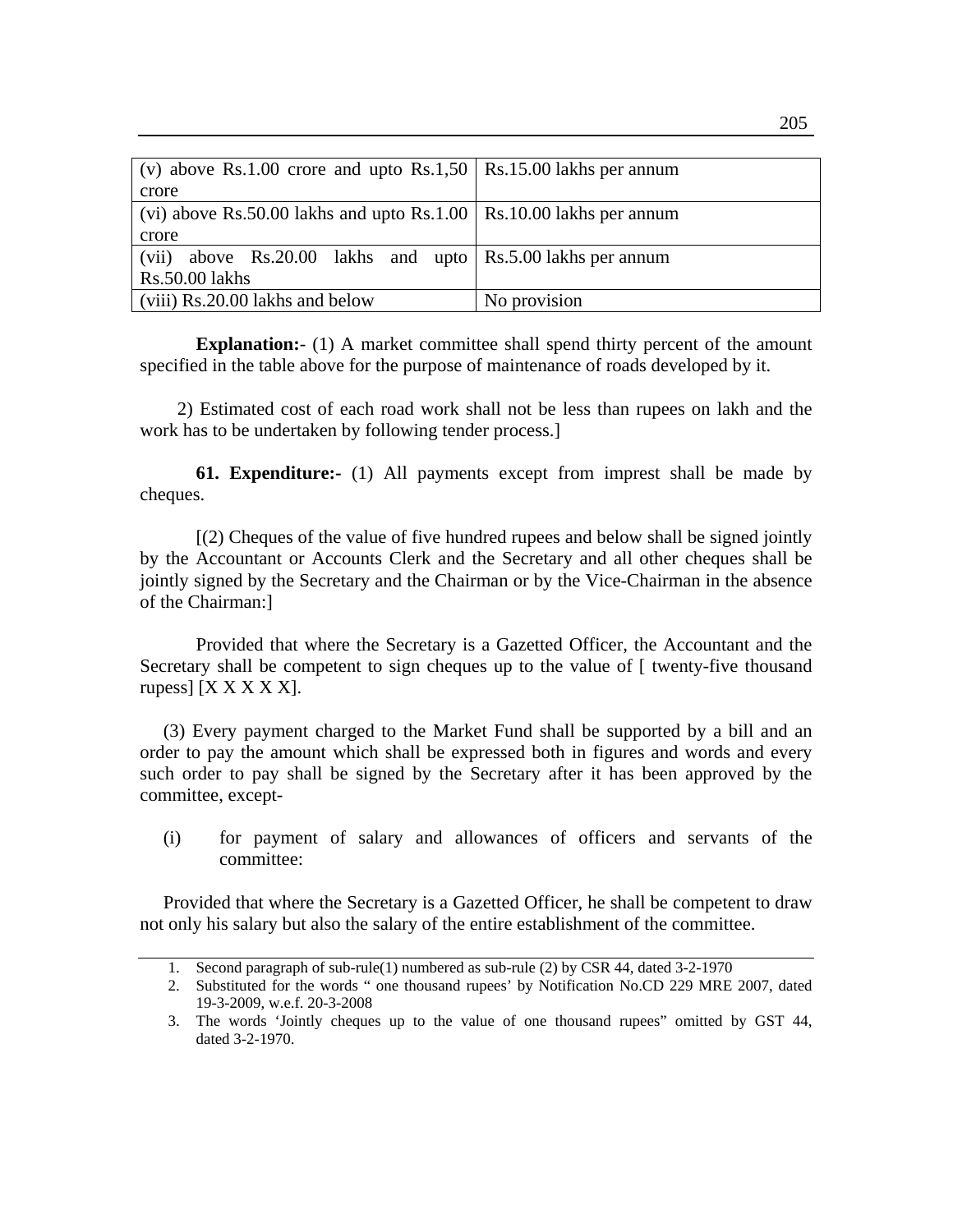- (ii) for the payment of works and repairs which have been duly sanctioned by the [Director of Agricultural Marketing]
- (iii) for meeting urgent expenditure not exceeding two hundred rupees for which there is budget provision

62. **Remittance to Treasury of Bank**:- All remittances to the Treasury or Bank shall be accompanied by challans or deposit slips in duplicate along with remittance register in [Form 28] The monthly or periodical statements of accounts furnished by the treasury or bank, as the case may be, shall be regularly filed and made available for audit and inspection.

63**. Pass book**: The pass book shall be got written up-to-date at least once a month by the Treasury or the Bank at which the account is kept.

[64. **Submission of Budget**:- (1) An annual budget estimate of the income and expenditure of the committee for the ensuing market yard shall be prepared in Forms 29- A and 29-B by the Secretary and placed before the committee. The committee shall meet before  $15<sup>th</sup>$  January each year to consider the budget. After consideration and approval of the budget, the committee shall forward the same to the Director of Agricultural Marketing or the officer authorized by him for approval before the end of January every year.

(2) The budget shall be accompanied by the following statements:-

- (a) A statement in Form 31 showing the details of the estimated expenditure on works proposed to be undertaken during the year already approved by the Director of Agricultural Marketing in the annual action plan. A statement in Form 32 showing the loans obtained, the Balance outstanding under each loan and the amount to be discharged during the budget year on account of repayment of principal and payment of interest;
- (b) A statement in Form 33 showing the fixed contribution (to the Consolidated Fund) payable by the committee.
- 1. Substituted for the expression " Chief Marketing Officer" by CSR 127, dated 25-5-1988
- 2. Substituted for the word and figures "Form XVI' by GSR 44, dated 3-2-1970
- 3. Rule 64 substituted by Notification No.CD 299 MRE 2007, dated 19-3-2009, w.e.f. 20-3-2008.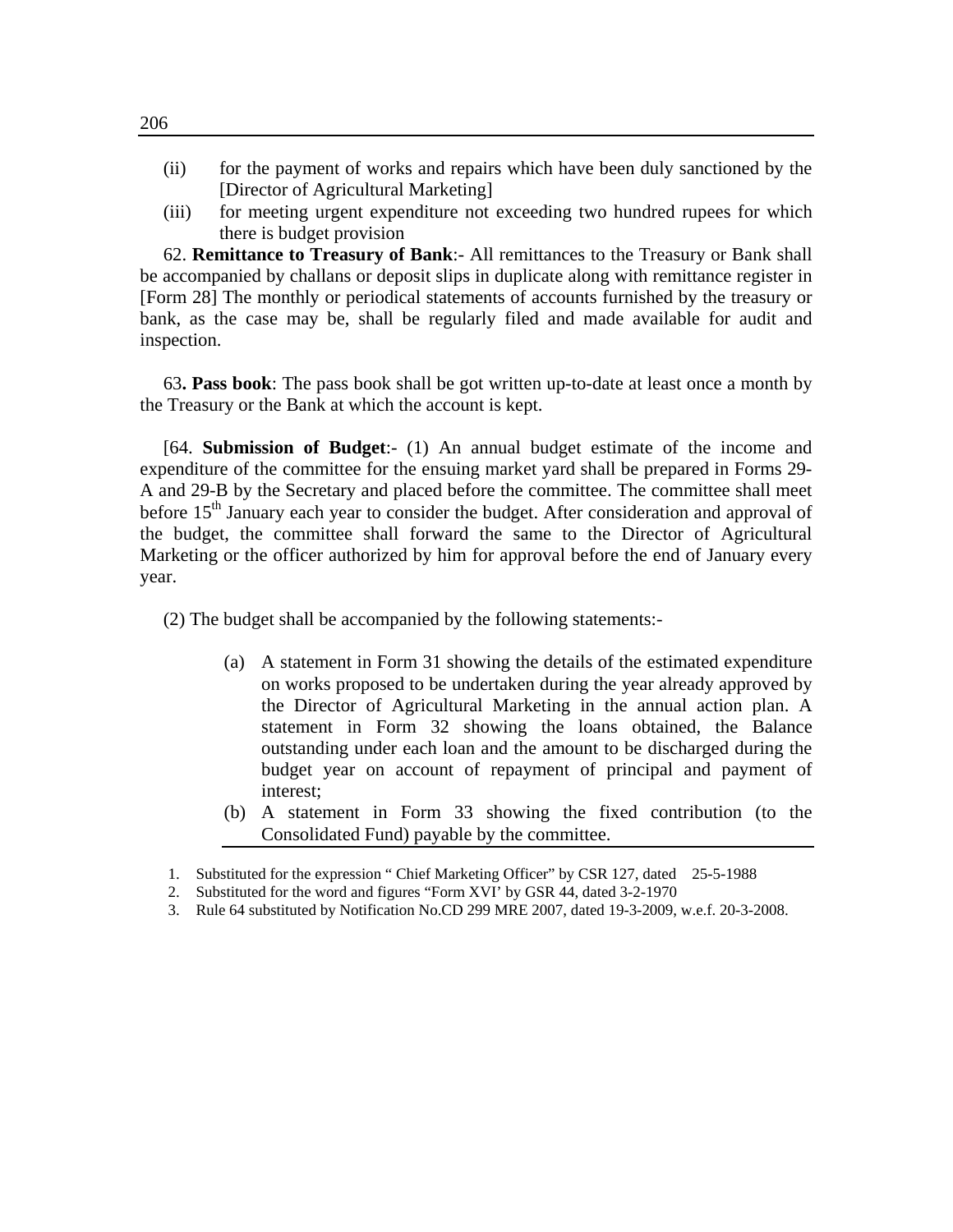(c) If the committee fails to adopt the budget estimates and forward it to the Director of Agricultural Marketing or the officer authorized by him on or before the time specified under sub-rule (1) the Secretary shall prepare and forward the budget with statements referred above to the Director of Agricultural Marketing or the officer authorized by him and it shall be deemed to have been duly adopted by the committee:

 Provided that in case the budget is not received back by the Committee duly sanctioned by the Director of Agricultural Marketing or any other officer authorized by him before the commencement of the market year, it shall be deemed to have been duly approved.]

 [64-A. **Revision of budget**- If in the course of market year, the market committee finds it necessary, to modify the provisions made in the budget with regard to the receipts or to the distribution of the amounts to be expended on different heads it may make such modifications and submit for sanction of Director of Agricultural Marketing or the officer authorized by him.

 64-B. **Supplementary Budget**:- The market committee where budget has been approved by the Director of Agricultural Marketing or the authorized officer in the current financial year cause a supplementary budget to be prepared and submit to the appropriate authority for sanction before  $15<sup>th</sup>$  of December of the current year.]

 65. Accounts, audit and inspection- (1) The accounts and records of the committee shall be kept in the forms appended to these rules in Kannada or English but not in any other language.

 (2) The accounts of the committee shall be audited each year by the Auditors of the Department of Marketing.

 (3) At the time of audit, the Secretary or any other person authorized by the Chairman in this behalf shall cause to be produced all accounts, registers, documents and other relevant papers which may be called for by the Audit Officer for the purposes of audit. Any explanation called for by such auditor for the settlement of any discrepancy shall also be immediately furnished to him.

1. Rules 64-A and 64-B inserted by Notification No. CD 229 MRE 2007, dated 19-3-2009, w.e.f. 20-3-2008.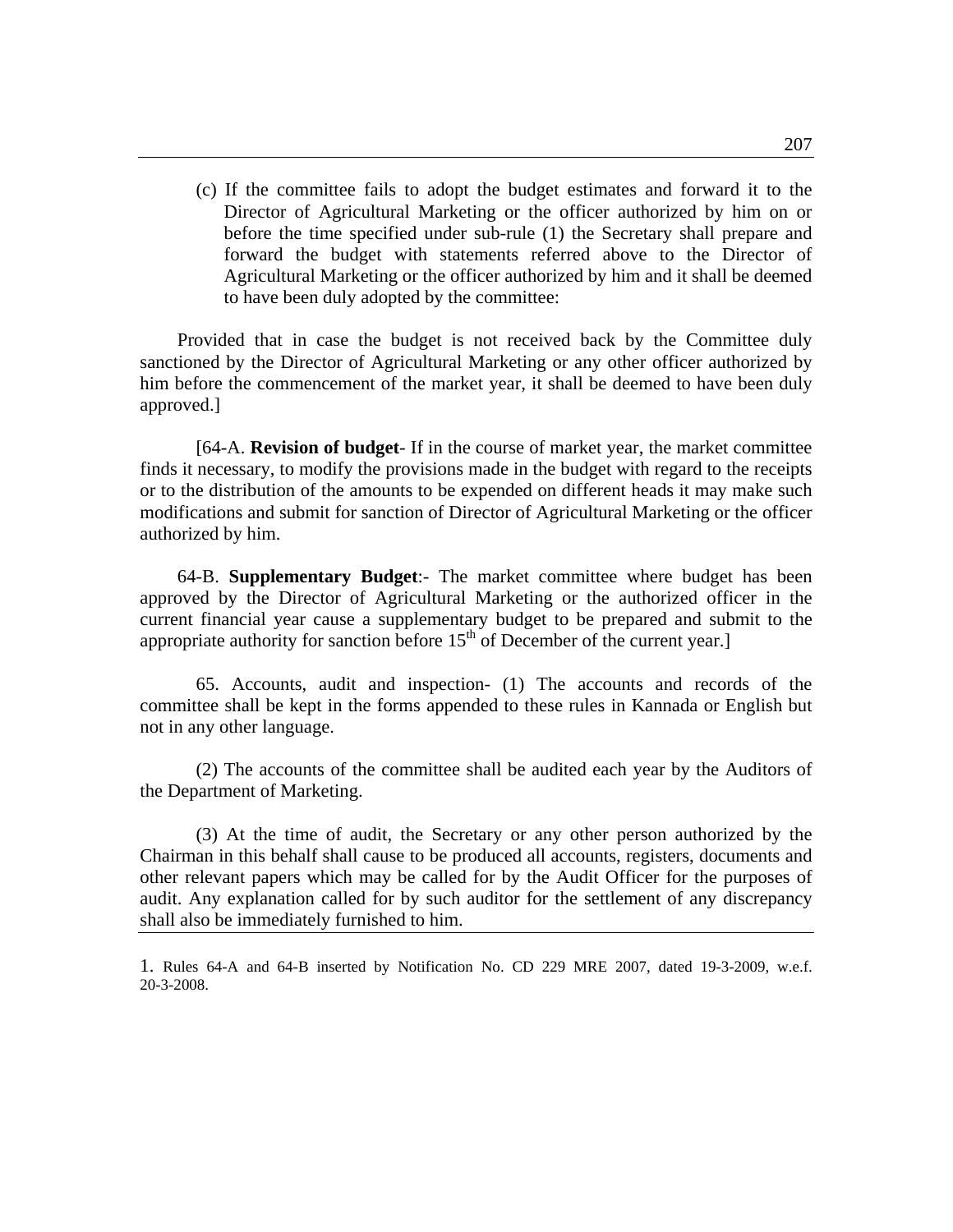(4 ) On receipt of audit report, the committee shall either remedy the defects or irregularities which may have been pointed out in the report and send to the [Director of Agricultural Marketing] or the officer authorized by him in this behalf, within three months, a report of having done so or any explanation in regard to such defects or irregularities as it may wish to give.

 (5) On receipt of such report or explanation, the [Director of Agricultural Marketing] or the authorized officer may in respect of all or any of the matters discussed in the audit report:-

- (a) accept the report or explanation given by the committee and order the withdrawal of objection; or
- (b) direct that the matter be re-investigated at the time of next audit or at any earlier date; or
- (c) direct that the defects or irregularities pointed out in the audit report or any of them shall be removed or remedied by the committee.

(6) The committee shall pay audit charges at the rate fixed by the [Director of Agricultural Marketing] from time to time.

(7) As soon as the audit of accounts of the committee for each year is completed the [Director of Agricultural Marketing] shall intimate the amount of audit charges payable by the committee. Within the period of thirty days from the date of receipt of such intimation, [the Secretary of the market committee shall:-

- (i) in places where there are Banking treasuries, make payment by means of a crossed cheque drawn in favour of the Manager of the Bank for adjustment by credit to the Consolidated Fund of the State; and
- (ii) in other places, remit the charges in cash to the Treasury; under intimation to the [Director of Agricultural Marketing]

<sup>1.</sup> Substituted for the expression "Chief Marketing Officer" by GSR 127, dated 25-5-1988

<sup>2.</sup> Substituted for the expression "Chief Marketing Officer" by GSR 127, dated 25-5-1988

<sup>3.</sup> Substituted for the expression "Chief Marketing Officer" by GSR 127, dated 25-5-1988

<sup>4.</sup> Substituted for the expression "Chief Marketing Officer" by GSR 127, dated 25-5-1988

<sup>5.</sup> Substituted for the words " the Secretary of the committee shall make payment by means of a crossed cheque drawn the favour of the Treasury Officer for adjustment by credit to the consolidated fund of the State under intimation to the Chief Marketing Officer" by GSR 332, dated 28-10-1977

<sup>6.</sup> Substituted for the expression "Chief Marketing Officer" by GSR 127, dated 25-5-1988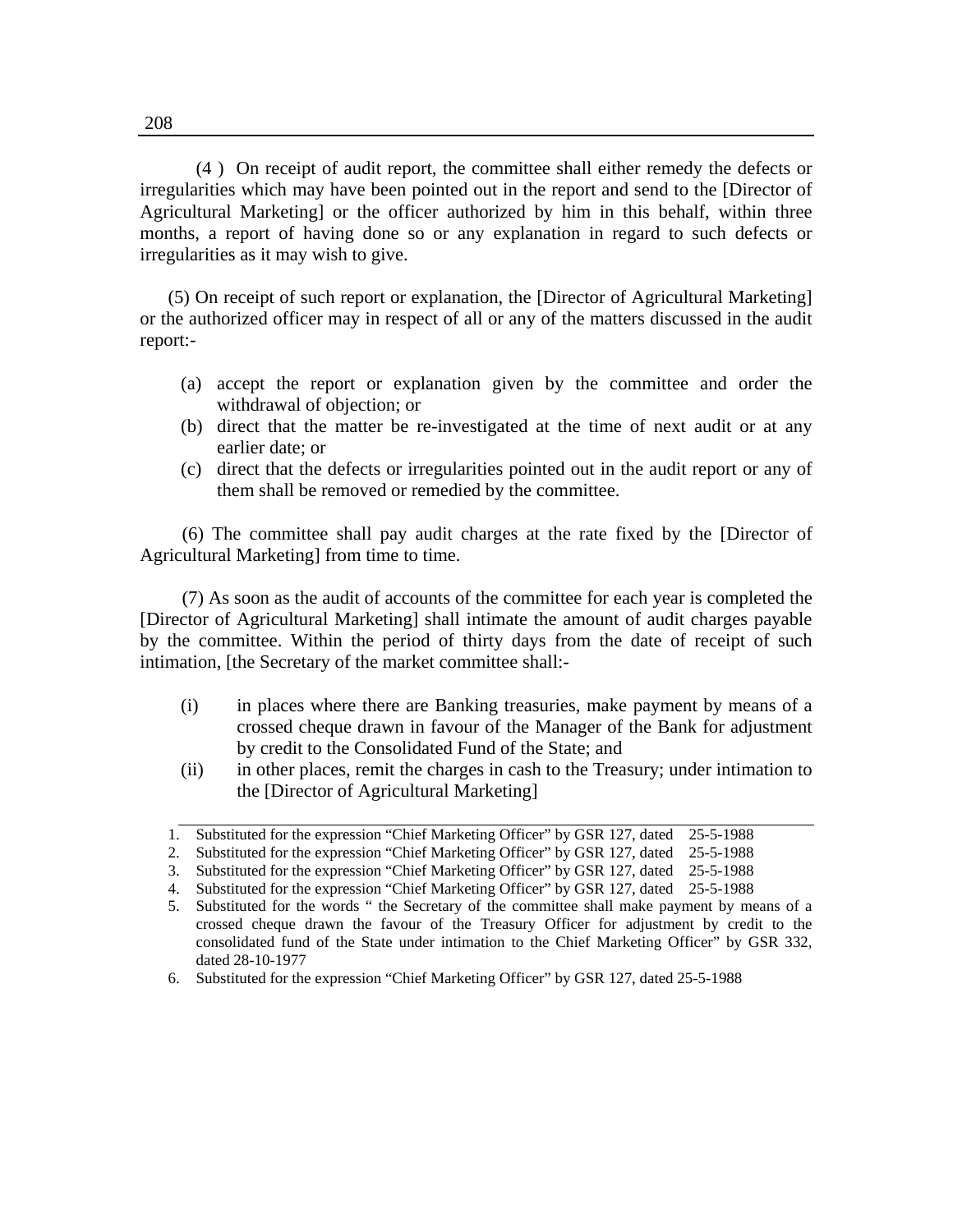**[65-A. Accounts to be maintained by the Market functionary:-** (1) Every market functionary shall keep and maintain true and correct accounts either in Kannada or in English only relating to his business, showing the goods purchased, produced, processed, sole, imported or exported and value thereof separately together with the vouchers and bills.

 (2) Every market functionary shall keep separate purchase and sales accounts in respect of each agricultural produce held by him. He shall likewise maintain separate accounts in respect of each of the agricultural produce in respect of sales or purchase in the course of export or import.

 (3) Every market functionary shall keep current books of accounts at the place or places of business entered in licence. Every purchase and every sale shall be brought into account immediately as soon as purchase and sale is effected.

 (4) Every Commission Agent, Trader, Importer, Exporter, Stockist, shall maintain day to day stock accounts in respect of each and every agricultural produce dealt with by him. The stock account shall contain the particulars of purchases and receipts, sales, deliveries and balance of stock.

 (5) Every processor, Ginner, Presser and manufacturer of agricultural produce shall maintain daily production account showing quantitative details of various raw materials used and quantitative details of agricultural produce manufactured or processed.

 (6) The accounts maintained by the market functionaries together with all vouchers, bills, way bills and transport permits relating to stock delivers, purchases, output and sales shall be preserved by them till the assessment for the year to which they relate become final and shall be kept at business premises mentioned in licence.

 (7) Accounts so maintained by the market functionary shall be open for inspection at all reasonable time of the working dates.]

**66, Auditor to report material impropriety or irregularity, loss, waste or misappropriation:-** (1) The auditor shall:-

| (a) | report to |  |  | the committee any material defect or                   |  |
|-----|-----------|--|--|--------------------------------------------------------|--|
|     |           |  |  | irregularity which he may observe in he expenditure or |  |

1. Rule 65-A inserted by Notification No. CD 229 MRE 2007, dated 19-3-2008, w.e.f. 20-3-2008.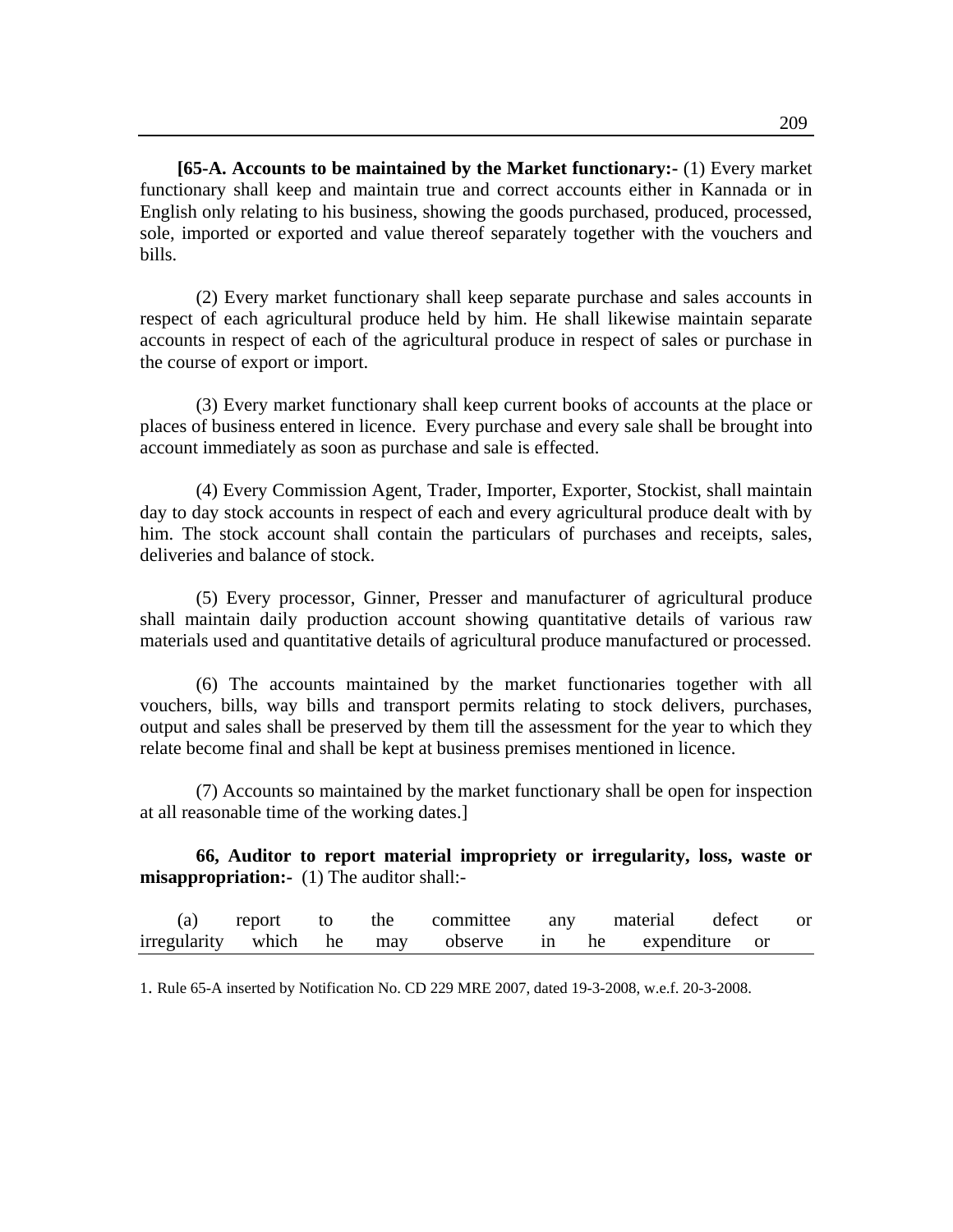in the recovery of moneys due to the committee [XXX] or in the accounts of the committee.

- (b) report to the committee any loss, waste or misappropriation of money or other property owned by or vested in the committee, if such loss, waste or misapplication is a direct consequence of neglect or misconduct with the names of person or persons directly or indirectly responsible for such loss, waste or mis-application.
- (2) The Secretary shall forthwith remedy the defects or irregularities, if any.

**67. Annual report**:- At the end of each market year, the committee shall prepare an annual report in [Form 34] and submit copies of it to the [Director of Agricultural Marketing] and to such other officers as may be directed by the [Director of Agricultural Marketing] in this behalf.

**68. Contribution to the Consolidated Fund**:- Every committee shall remit before  $15<sup>th</sup>$  of every month to the consolidated Fund of the State, such percentage of its gross receipt during to preceding month as may be fixed by the [Director of Agricultural Marketing] under Section 91(2) and send a duplicate challan to the 6[Director of Agricultural Marketing]

 **69. Contribution to the state Agricultural Marketing Board**- (1) Every committee in the State shall, under intimation to Agricultural Marketing Board before 15<sup>th</sup> of every month five percent of its gross receipts during the previous month.

 (2) Every Committee shall maintain a separate register showing the gross receipts of every calendar month by way of market fee and licence fee and remittances made to the State Agriculture Marketing Board every month under sub-rule(1)

 $[(3)X$  X X X X X  $]$ 

<sup>1)</sup> The words " of moneys due to the Committee" omitted by GSR 44, dated 3-2-1970.

<sup>2)</sup> Substituted for the word and figure " Form X" by GSR 44, dated 3-2-1970

<sup>3)</sup> Substituted for the expression "Chief Marketing Officer" by GSR 127, dated 25-5-1988.

<sup>4)</sup> Substituted for the expression "Chief Marketing Officer" by GSR 127, dated 25-5-1988.

<sup>5)</sup> Substituted for the expression "Chief Marketing Officer" by GSR 127, dated 25-5-1988.

<sup>6)</sup> Substituted for the expression "Chief Marketing Officer" by GSR 127, dated 25-5-1988.

<sup>7)</sup> Substituted for the expression "Chief Marketing Officer" by GSR 127, dated 25-5-1988.

<sup>8)</sup> Sub-rule(3) omitted by GSR 44, dated 3-2-1970.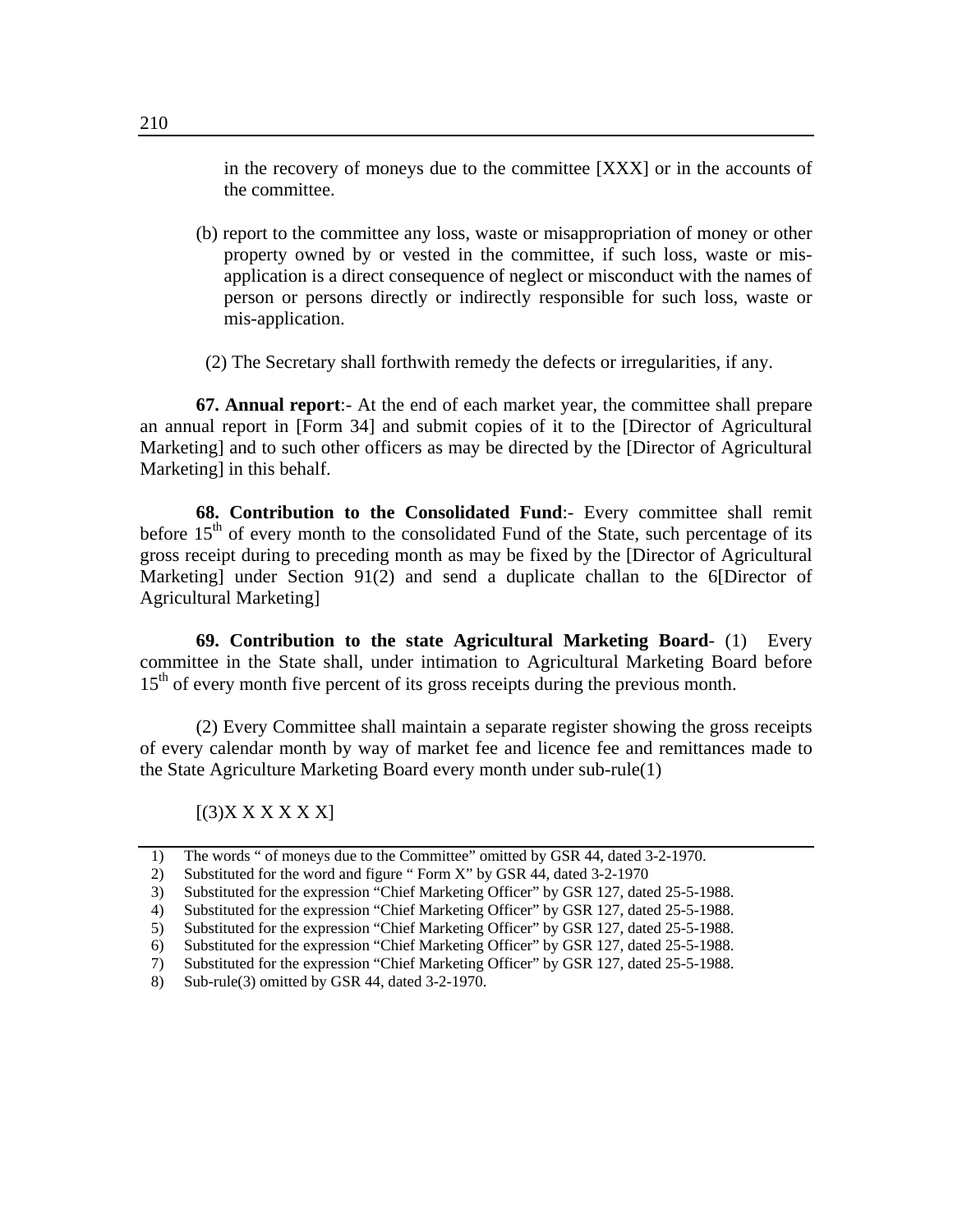[70.Preparation of plans:- (1) Annual action plan in respect of the works to be undertaken during the ensuing year shall be prepared and submitted by the market committee before November of every year. After scrutiny, the Director of Agricultural Marketing shall communicate appropriate approval before December of the current year. The preparation of plans and estimates for works proposed to be undertaken at the expense of the market committee will be attended by the Engineering cell of Department of Agricultural Marketing. However the market committee may consult an Architect or an Engineer for the preparation of Plans and Estimates.

 (2) The Market Committee while preparing the General Fund Budget shall reserve 5% of the capital cost of the building of the Market Committee for maintenance and repairs. Maintenance and annual repairs be completed before December of every year. Separate approval of Director of Agricultural Marketing is not necessary for taking up these works.]

 [71. **Approval of plans and estimates**:- (1) Plans and Estimate for works as approved by Director of Agricultural Marketing under the Annual Action Plan under Rule 70 shall be technically examined by the competent officer of the Engineering Cell of the Department and the Engineering cell shall technically scrutinize and sanction the plans and estimates received from the market committee within thirty days from the receipt.

 (2) The Plans and estimates for works which are of urgent nature, the estimated cost of which does not exceed the maximum amount specified in column (2) of the table below, may be sanctioned by the market committee after getting the plans and estimates technically examined and approved by the Assistance Executive Engineer, Engineering Cell of the Agricultural Marketing Department.

|                                            | Categories of Market committee whose The Maximum amount of estimated cost of the              |  |  |  |
|--------------------------------------------|-----------------------------------------------------------------------------------------------|--|--|--|
| annual income in the preceding market year | works                                                                                         |  |  |  |
| by way of market fee and licence fee is    |                                                                                               |  |  |  |
| Below Rupees twenty-five lakhs             | Rs.25000/- for each work subject to a maximum                                                 |  |  |  |
|                                            | of Rs.2,00,000/- per annum                                                                    |  |  |  |
|                                            | Rupees twenty-five lakhs and above but $\vert$ Rs.50,000/- for each work subject to a maximum |  |  |  |
| below Fifty lakhs                          | of $Rs.4,00,000/$ - per annum                                                                 |  |  |  |
| Rs. Fifty lakhs and above                  | $Rs.1,00,000/$ - for each work subject<br>to<br>- a                                           |  |  |  |
|                                            | maximum of Rs, 8,00,000/- per annum.                                                          |  |  |  |

### **TABLE**

1. Rule 70 substituted by Notification No. CD 229 MRE 2007, dated 19-3-2008, w.e.f. 20-3-2008

2. Rule 71 Substituted by Notification No. CD 229 MRE 2007, dated 19-3-2008, w.e.f. 20-3-2008.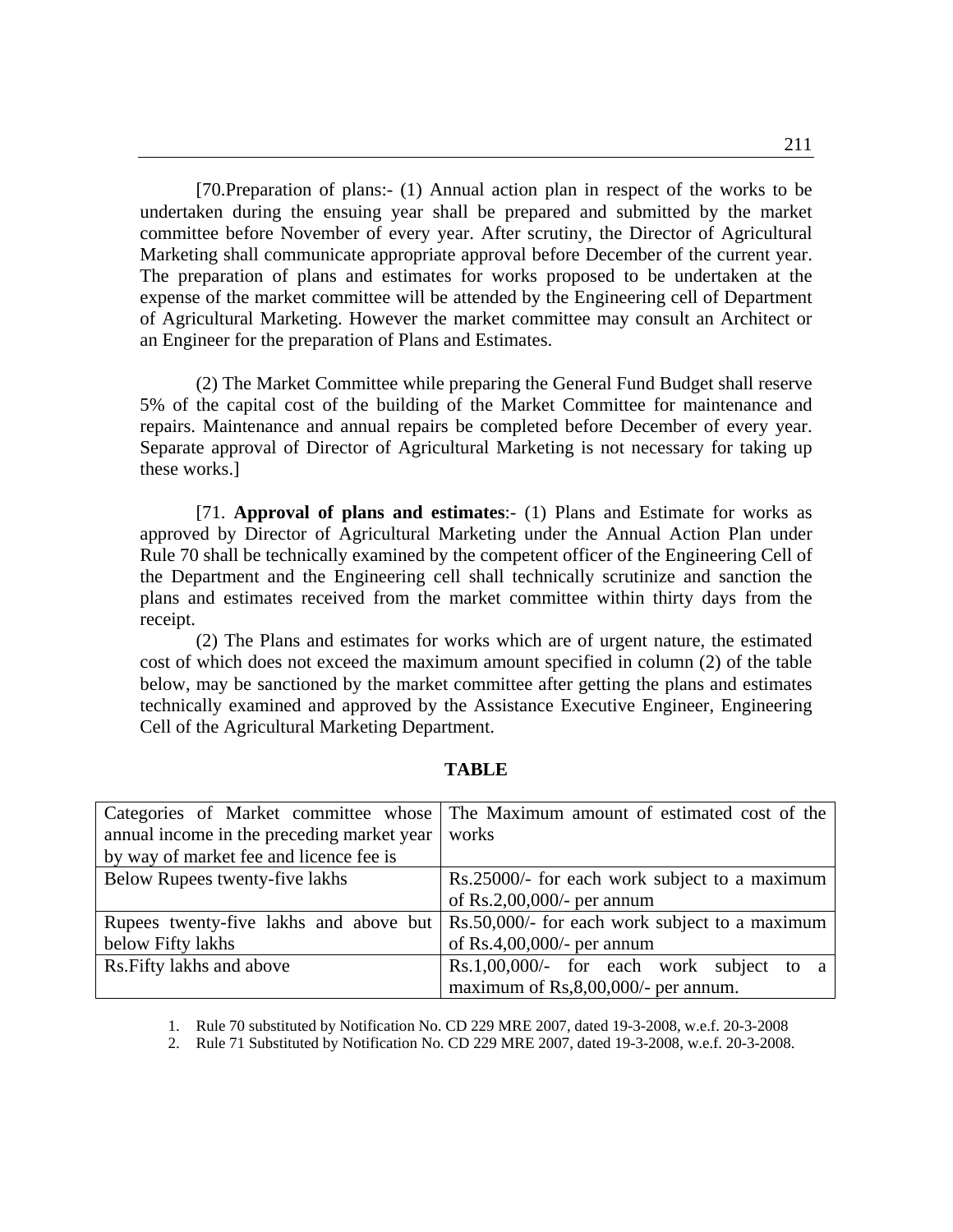The market committee shall before taking up execution of the works under this sub-rule send copies of the plan and estimate to the Director of Agricultural Marketing for authorized officer with a report regarding necessity of the work taken up. Provided that the expenditure incurred under this rule shall be included in the supplementary budget and got approved]

**72. Supervision of works**:- All works shall be carried out under the supervision of the Secretary and Chairman of the committee.

### **PART VI**

#### **Levy and collection of fees**

**73. Collection of fees:**- All fees to which committee is entitled shall be collected by [any market functionary if so required by the Secretary or any other officer, servant or agent of the committee duly authorized by the committee in this behalf. The receipt shall be given to the party making the payment and carbon copy retained for office use.

**74. Receipts**: (1) All moneys received on behalf of the committee shall be acknowledged by a receipt in carbon duplicate in [Form 35] by the Secretary or any other officer, servant or agent of the committee duly authorized by committee in this behalf. The receipt shall be given to the party making the payment and carbon copy retained for office use.

 [74-A. Issuance of Permit: (1) Every exporter, trader or other market functionary while transporting the goods outside the market area, shall issue a permit in triplicate in Form No.35-A. one copy of the permit shall be handed over to the buyer or agent which shall accompany the goods while in transit and the same shall be produced for inspection in the check post or to the officer authorized to exercise powers under Section 66 and 67 of the Act. Market Committee having due control over the area within forty-eight hours of the issue of permit. The third copy shall be retained by the market functionary which shall be produced at the time of assessment or during inspection.

3. Rule 74\_A substituted by Notification No.CD 229 MRE 2007, dated 19-3-2008, w.e.f. 20-3-2008.

<sup>1.</sup> Substituted for the words " the paid servants or agents" by GSR 44, dated 3-2-1970

<sup>2.</sup> Substituted for the word and figures " Form XXI" by GSR 44, dated 3-2-1970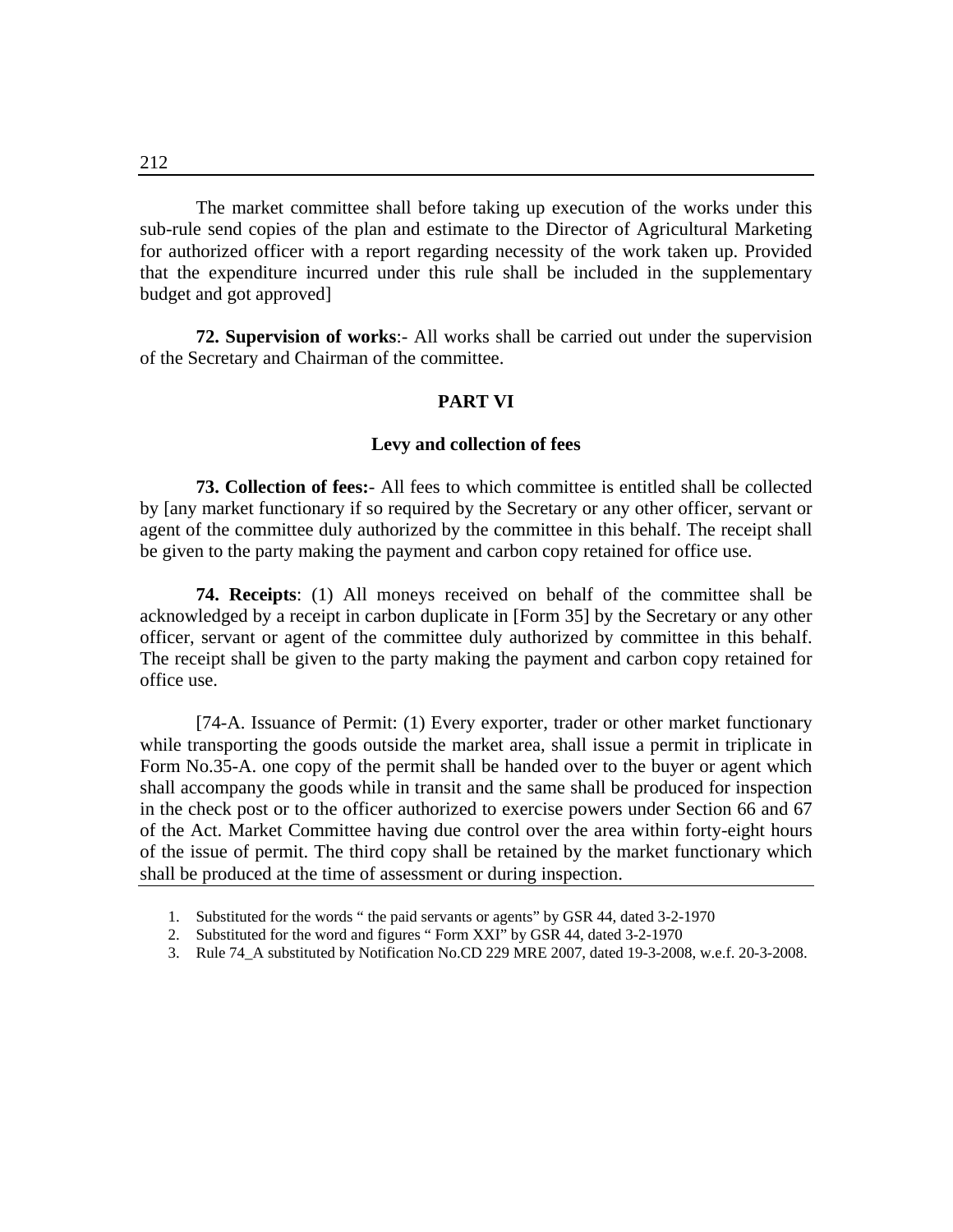(2) In addition to the above, the owner or the driver or the person in charge of the vehicle shall:

- (a) Carry with him a goods, vehicle record, a trip sheet or a log book as the case may be:
- (b) Carry with him Bill of Sale or such other documents.

 (3) A market functionary who wants to claim exemption under Section 65 of the Act shall produce a certificate in Form 35-B by him before the market committee, where he claims exemption.]

**75. Security:** Every committee shall take such security as it thinks necessary from its employees who are required to handle cash.

**76. Licensed traders,** 1[Commission agents, etc.]:- (1) No person shall operate in the market area as a [trader, commission agent, broker, processor, exporter, importer, ginner, presser, crusher, stockiest, [warehousemen] or retail trader] in notified agricultural produce except under and in accordance with a licence granted by the committee under this Rule.

 [1-A) No person who is in the service of another person of a firm whether holding any licence granted by the committee or not shall be eligible to hold a licence as a broker. If any licensed broker enters service or does business other than that for which he holds a licence, he shall be deemed to have committed a breach of the conditions of the licence.]

 [[(2) Every application for grant or renewal of a licence to operate in the market are:-

- (i) as a trader, commission agent, broker, exporter, importer, stockist, warehouseman, ginner, presser, crusher or processor shall be in Form 41;
- (ii)as a retail trader shall be in Form 42; and
- (iii) as a temporary trader shall be in Form 43, and shall be accompanied by such fees as may be specified in the bye-laws. The fees paid shall be returned to the applicant, if the committee refuses to grant or renew licence.]

- 5. Sub-rules (2) and (3) substituted by GSR 93, dated 7-4-1988
- 6. Sub rule (2) substituted by Notification No.CMW 174 MRE 91, dated 27-1-1994.

<sup>1.</sup> Substituted for the words " and commission agents" by GSR 93, dated 7-4-1988

<sup>2.</sup> Substituted for the words " trader or commission agent" by GSR 93, dated 7-4-1988

<sup>3.</sup> Inserted by Notification No.CMW 174 MRE 91, dated 27-1-1994

<sup>4.</sup> Sub-rule (1-A) inserted by GSR 93, dated 7-4-1988.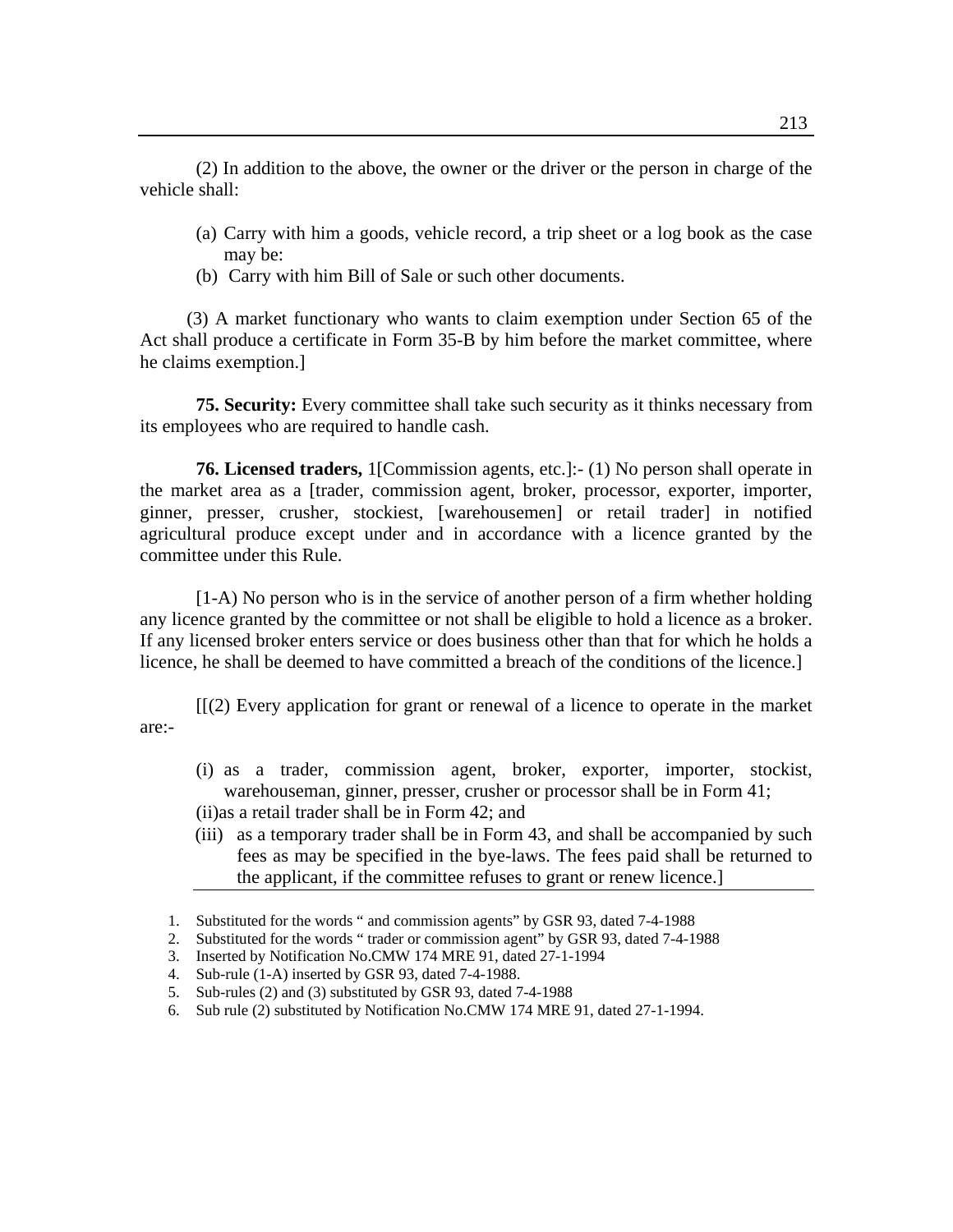(3) The maximum [licence fees] payable for a licence to operate as a trader, commission agent, broker, processor, exporter, importer, ginner, presser, crusher, [stockist, warehouseman or retail trader] specified in column (2) of the Table below shall be as specified in the corresponding entries in column (3) thereof]

| SL.            | Category         | Maximum fees       |
|----------------|------------------|--------------------|
| No.            |                  | leviable per annum |
|                |                  | Rs.                |
| (1)            | (2)              | (3)                |
| 1              | Trader           | 200                |
| $\overline{2}$ | Commission agent | 200                |
| 3              | <b>Broker</b>    | 100                |
| $\overline{4}$ | Processor        | 100                |
| 5              | Exporter         | 100                |
| 6              | Importer         | 100                |
| 7              | Ginner           | 100                |
| 8              | Presser          | 100                |
| 9              | Crusher          | 100                |
| 10             | Stockist         | 100                |
| 11             | Retail trader    | 25                 |
| 12             | Warehousemen     | 1001               |

#### **TABLE**

**Explanation:** A person who has applied for grant of a licence in respect of two or more categories specified in column (2) of the Table above, may be granted a composite licence in respect of all such categories on payment of a separate fee for each such categories.]

 (4) On receipt of such application the committee after making such enquiries, as may be considered necessary may if it finds no ground to refuse the licence asked for grant him the licence applied for in [Form 36] On the grant of such licence, the applicant shall

<sup>1.</sup>Substituted for the words " licence fee" GSR 95, dated 16-4-1988, w.e.f. 16-4-1988

<sup>2.</sup> Substituted for the workds "stockist or retail trader" by Notification No.CMW 174 MRE 91, dated 27-1-1994

<sup>3.</sup> Serial No.12 inserted by Notification No.CMW 174 MRE 91, dated 27-1-1994

<sup>4.</sup> Substituted for the word and figures " From XXII' by GWR 44, dated 3-2-1970.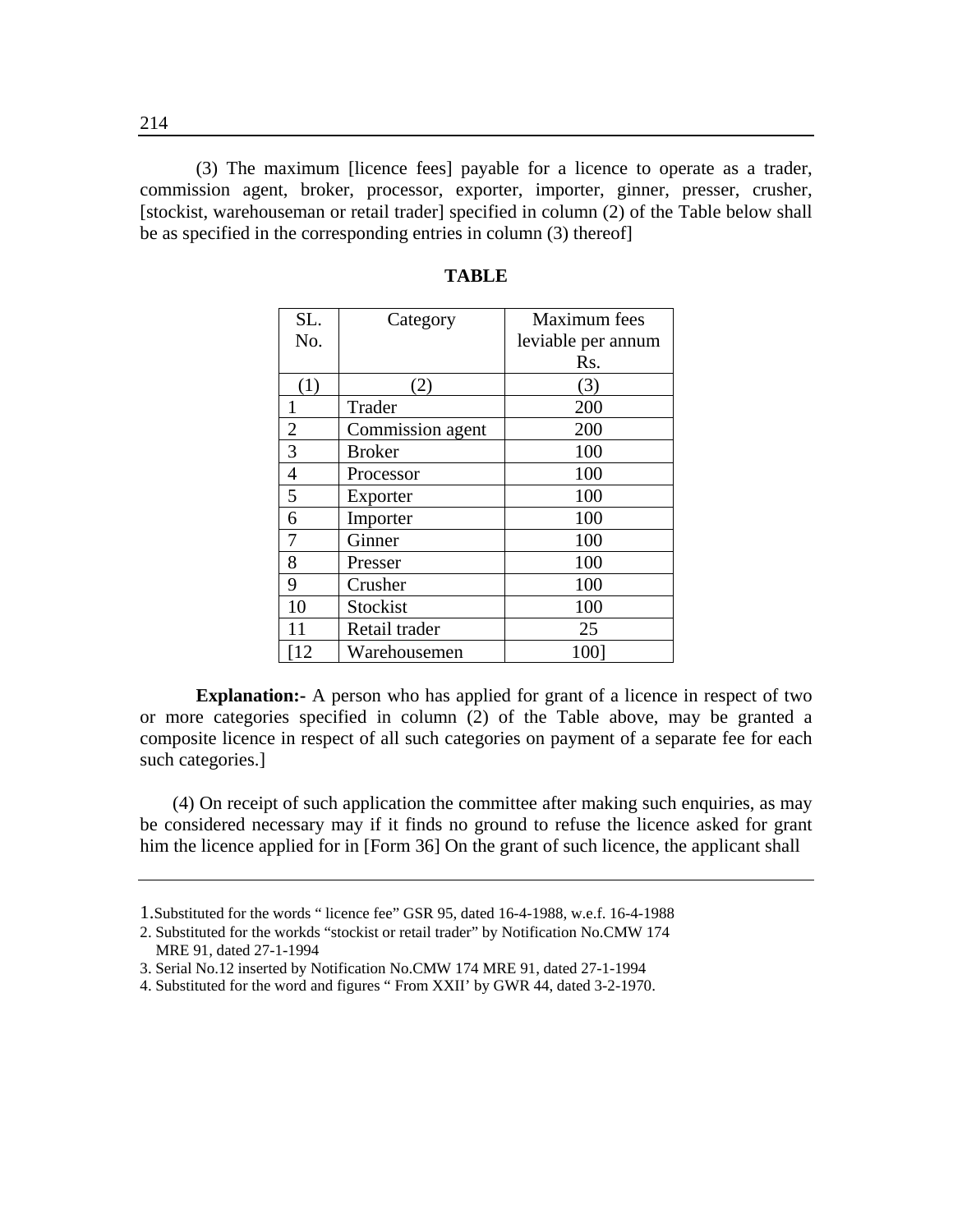execute an agreement in such form as the committee any determine, agreeing to conform with these rules and the bye-laws.

 (5) The committee may, after giving the applicant an opportunity of being heard for reasons to be recorded in writing refuse to grant a licence to any person who is either not solvent or otherwise. [disqualified] under the Act, rules or bye-laws, or whose operations in the market area are not likely to further the efficient working of the market under the control of the committee.

 [(6) A licence granted under sub-rule (4) shall, unless renewed remain in force till the end of tenth market year including the year in which it has been granted.]

 (7) Every application for renewal of a licence shall be made one month before the expiry of its period.

- (8) If the application for renewal is made in accordance with sub-rule (7), the applicant shall be deemed to be duly licensed until orders are passed on the application.
- (9) The names of all licensed 3[traders, commission agents, brokers, processors, exporters, importers, ginners, pressers, crushers, stockists and retail traders] shall be entered separately in a register to be maintained for the purpose:

 [ Provided also that where a trader licensed in one Market Committee desires to effect purchase or sale in the jurisdiction of another Market Committee, he may apply to the Director of Agricultural Marketing for licence in Form 37-A with information mentioned in the said form along with fees of Rs.200/- (Rupees Two Hundred only) per market area. Director of Agricultural Marketing on receipt of such application together with required information and fees may grant licence to the applicant for carrying out trade in more than one market area in Form 37-B. Afterwards, the licence fee so received shall be sent to the concerned Market Committee and shall have to pay the market fee on the purchases of agricultural produce made in the respective market area to the concerned Market Committee as per the provision of the bye-law.]

- 1. substituted for the word "disgratified" by GSR 44, dated 3-2-1970
- 2. Sub-rule (6) substituted by Notification No.CD 229 MRE 2007, dated 19-3-2008, w.e.f. 20-3- 2008.
- 3. Substituted for the words "traders and commission agents" by GSR 93, dated 7-4-1988.
- 4. Proviso inserted by Notification No.CD 229 MRE 2007, dated 19-3-2008, w.e.f. 20-3-2008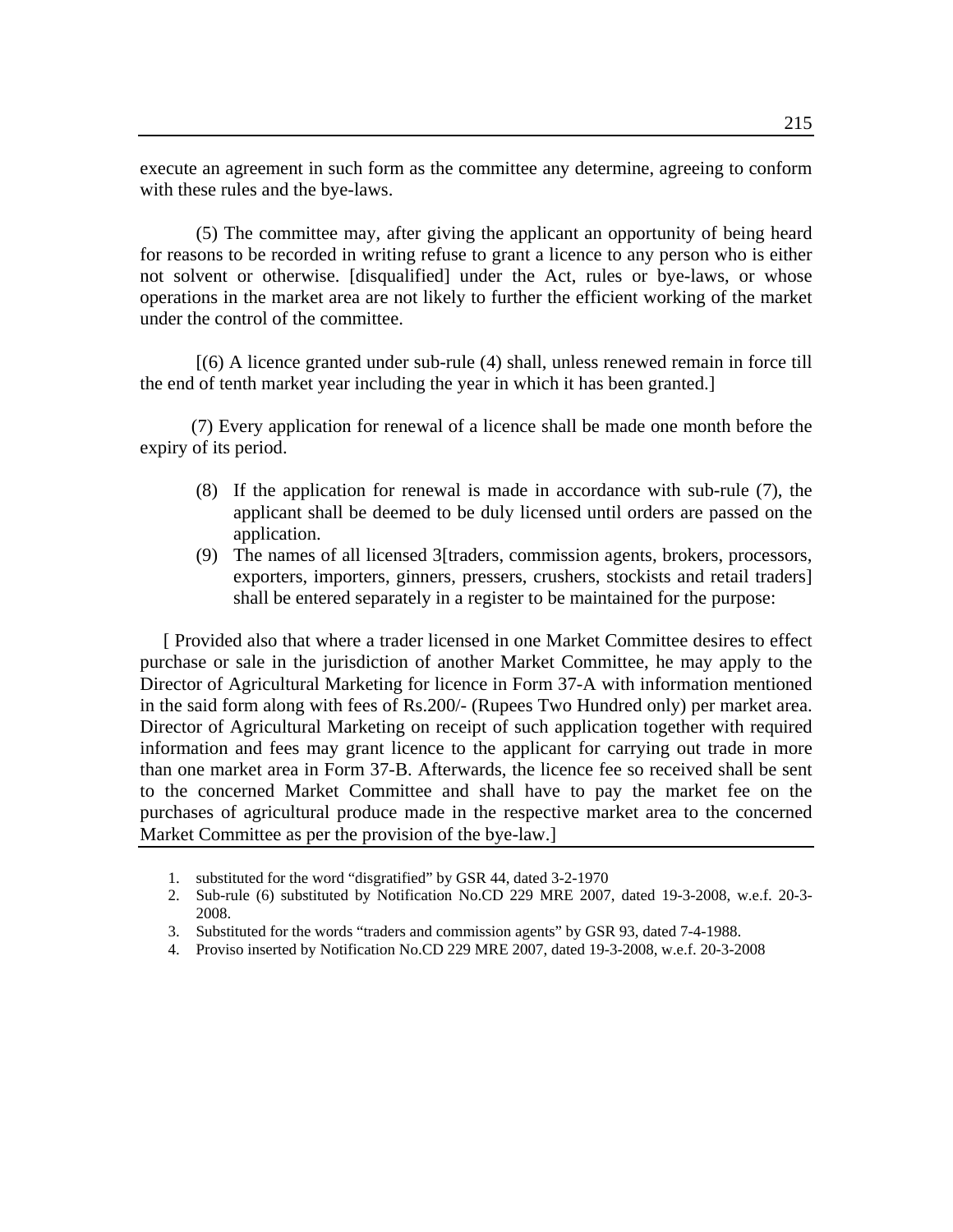## ------------------------------------------------------------------------------------------------------------ **COMMENTS**

*Repugnant to the provision* 

**Rule 76:-** The rule is repugnant to the provisions of Section 8(1) (b) proviso (ii)(b) of the Act. To that extent the rule is invalid- *K.N.Marularadhya V State,* **(1969) 1 Mys.L.533: AIR 1970 Mys.114.**

**77. Disqualification for obtaining a licence to operate as traders**:- (1) No person shall be granted a licence and no person's licence shall be renewed or continued by the committee, to operate as a trader in the market area unless it is satisfied after such inquiry as may be provided in the bye-laws, that the person;

- (i) is solvent;
- (ii) owes no outstanding or overdue debts, relating to his business to any producer or to any commission agent; and
- (iii) has deposited with or furnished to the committee the cash security or a bank guarantee under sub-section (2) of Section 85 of the Act and the byelaws.

 (2) The Committee may refuse to grant or to renew a licence to a person to operate as a trader in the market area, if after such inquiry as may be provided in the byelaws, it is satisfied that:-

- (i) his licence had been cancelled sometime back and that six months have not elapsed since the date of such cancellation.
- (ii) he has been guilty of any offence or misconduct in any regulated market;
- (iii) he is partner with any person to whom a licence is refused.
- (iv) he has neglected or refused to submit to, abide by and carry out 1[any award of the Arbitrator or Arbitrators] or decision or order of the Disputes Committee;
- (v) he has refused to fulfill trade contracts for no valid reasons; or has failed to pay in due time to the committee any fee, fine or other sum payable to it by him or has failed to deposit with or furnish to it the cash security or

<sup>1.</sup> Substituted for the words " any award" by GSR 44, dated 3-2-1970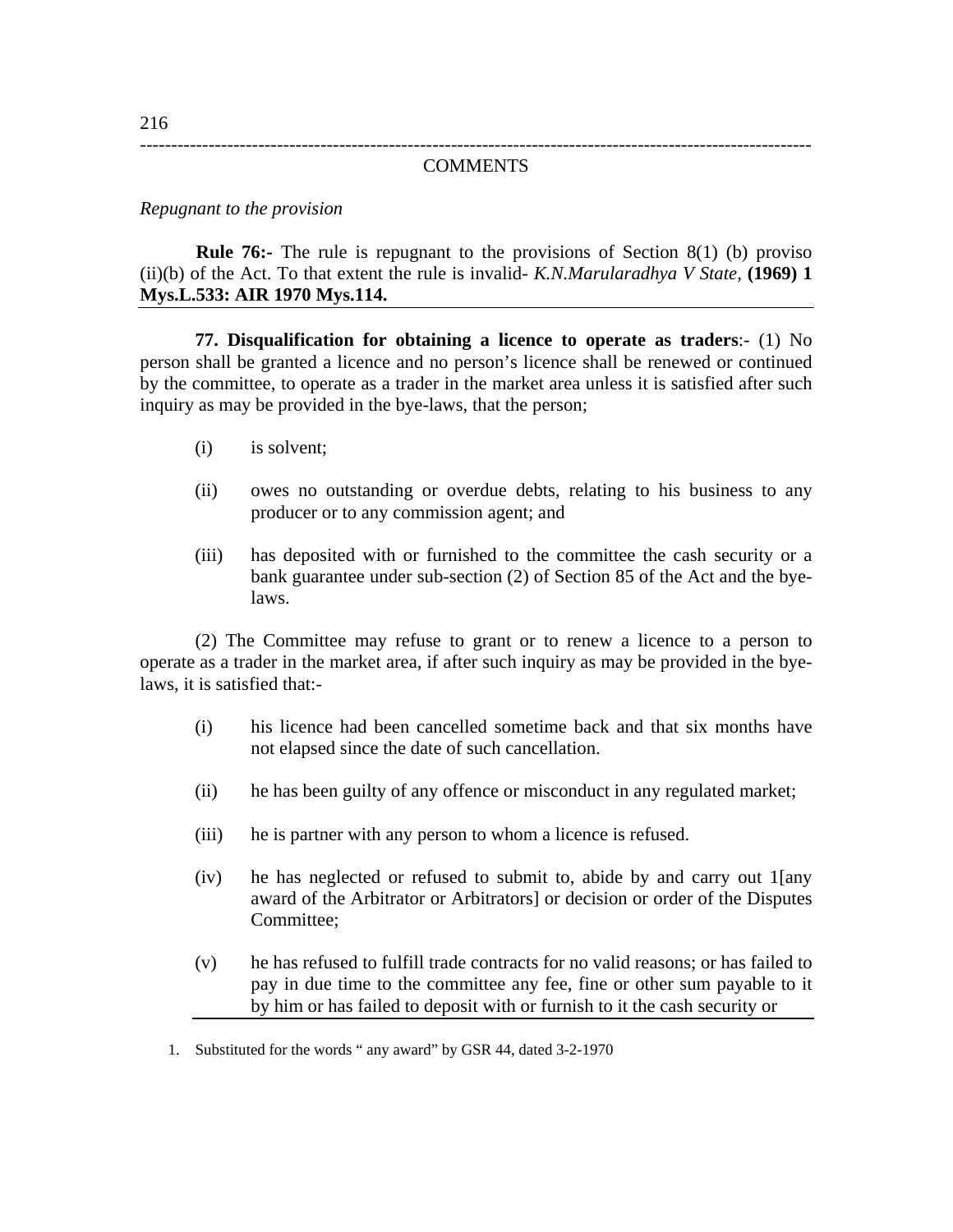the bank guarantee as provided in the bye-laws in due time.

- (vi) he has refused to submit his accounts books for the inspection of the committee, or to the sub-committee or any of its officers authorized in that behalf or has failed to comply with any notice given or request made to attend any meeting of the committee.
- (vii) he has failed to submit the reports or returns of statements to the committee in due time, in the manner laid down in these rules and byelaws or as may be specified in the orders of the committee.
- (viii) he is found to have set up or instigated to set up directly or indirectly any strikes or boycotts against the smooth working of the market or the enforcement of the provisions of the Act, rules or the bye-laws.
- (ix) he has over-traded:
- (x) he has habitually violated the provisions of the Act, the rules or the byelaws or the lawful directions given by the committee;
- (xi) his previous conduct is such as would disturb the maintenance of a stable and healthy market or is found to have entered into any disreputable or fraudulent transaction with any person: or
- (xii) he has not transacted any business in the notified agricultural commodities during the period of his licence, and he is not a genuine trader but obtained a licence only to avail of advantages accruing therefrom.

## **COMMENTS**

## *Unreasonable restriction on the fundamental right to carry on any trade or business as guaranteed.*

**Rule 77(2) (iii):**- Violative of Article  $19(1)(g)$  of Constitution Clause (iii) of subrule (2) of Rule 77 imposes unreasonable restriction on the fundamental right to carry on any trade or business as guaranteed under  $Art.19(1)(g)$  of the Constitution. Normally the operation of such clauses prescribing disqualifications is limited to a specified period. Even in the very Act itself, Section 17, which deals with disqualification for becoming a member, specifies several grounds of disqualification: but at the same time it also provides as to when those disqualification would cease to operate. In case of disqualification falling under  $CI.(iii)$  of sub – rule (2)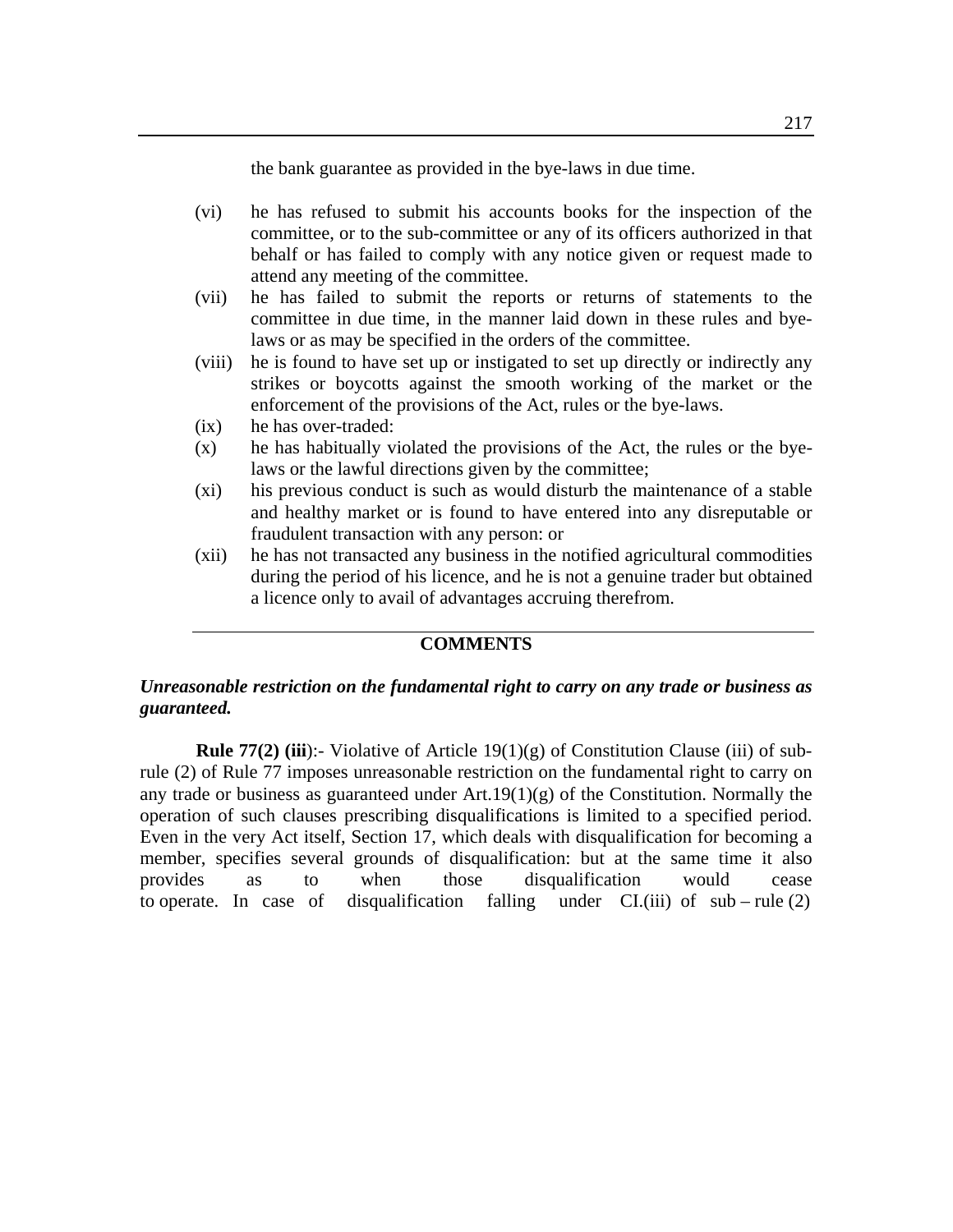of RI.77 of the Rules and in respect of similar such disqualifications under sub-rule (2) of RI.77 it is necessary to limit the operation; as otherwise the applicant will not be entitled to carry on the trade or business for all time to come even though it is one of the fundamental rights guaranteed under  $Art.19(1)(g)$  of the Constitution. The contention of the Government is that the clause in question is intended to safeguard the finances of the market committee to enable it to recover the market fee. There is no doubt that one of the objects of CI(iii) of sub-rule (2) of RI.77 of the Rules is to ensure prompt payment of market fee by a market functionary. But the court cannot ignore to take note of the evil consequences of such a provision.

 It is true that a provision which enables the market committee to recover the market fee should in all probability be upheld. But if such provision comes under the teeth of Art.19(1)(g) of the Constitution, in spite of its laudable object, it is not possible to save it. Sub-rule (2) of RI.77 of the Rules, not only specifies the ground of arrears of payment of market fee on the basis of which the licence is refused to the another partnership firm of which the applicant if he is an individual or a partner of the applicant if it is a partnership, is a partner of such firm, but it also specifies several other grounds on which the grant of renewal of the licence may be refused. Unless such provisions are limited in their operation, in other words such disqualifications cease to operate after a specified therein, they cannot be free from the vice of unreasonableness. No such provision is made in RI.77 of the Rules. There is no provision in the Rules or in the Act limiting the consequence of sub-rule (2) of RI.77 of the Rules. The fact that the Rule has been in force for the last 20 years, will only persuade the Court to grant some time to the State Government to amend the Rule suitably in the light of the observations made in this order, failing which the Rule shall stand struck down.

 Accordingly, the State Government is granted time till the end of December, 1988, to amend RI.77(2) of the Rules suitably in the light of the observations made in this order. In the event the State Government fails to amend RI.77(2) of the Rules within the aforesaid period, CI.(iii) of sub-rule(2) of RI.77 of the Rules shall stand struck down as unconstitutional with effect from 1-1-1989. *M/s Raitbandu Gramdyoga v/s APMC*, *sagar and others,* **1989(1) Kar.L.J.sh.N.11,0.10: ILR 1989 Kar.1371**.

 **78. Disqualification for obtaining licence to operate as commission agents** (1) No person shall be granted a licence and no person's licence shall be continued or renewed by the committee, to operate as a commission agent in the market area unless it is satisfied, after such inquiry as may be provided in the bye-laws, that the person:-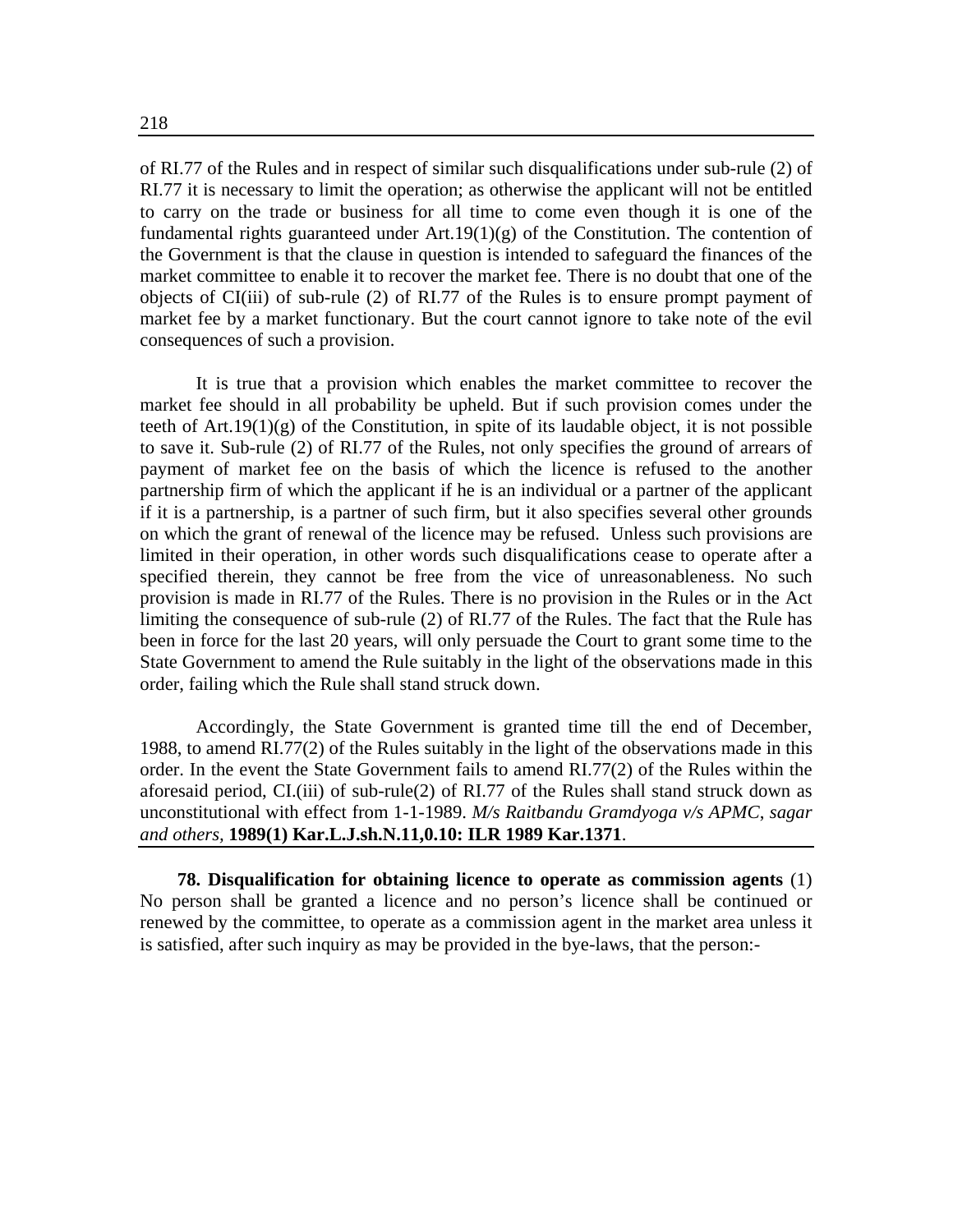(i) is solvent;

- (ii) is not a defaulter in paying to any of his principals the price of his produce after its sale, when demand for such payment was made by the principal; and
- (iii) has deposited or furnished to the committee the cash security or the bank guarantee as may be provided in the bye-laws.

 (2) The committee may refuse to grant or to renew licence to a person to operate as a commission agent in the market area, if after such inquiry as may be provided in the byelaws, it is satisfied that.-

- (i) his licence has been cancelled some time back and that the period of six months has not elapsed since the date of such cancellation;
- (ii) he has been guilty of any offence or misconduct in any regulated market;
- (iii) he is a partner with any person to whom a licence is refused;
- (iv) he has neglected or refused to submit to or abide by and carry out  $\frac{1}{1}$  (any award of the Arbitrator or Arbitrators) or decision or order of the Disputes Committee;
- (v) he has failed to pay in due time to the committee any sum due to it from him or has failed to deposit with or furnish to it the cash security or the bank guarantee provided in the bye-laws;
- (vi) he has refused to submit his account books for the inspection of the committee or to any of its officers authorized in that behalf or has failed to comply with any notice given or request made to attend any meeting of the committee;
- (vii) he has failed to submit the reports or returns or statements to the committee in due time, in the manner laid down in these rules or bye-laws or as may be specified by the committee;
- (viii) he is found to have setup or instigated to setup directly or indirectly any strikes against the smooth working of

<sup>1.</sup> Substituted for the words "any award " by GSR 44, dated 3-2-1970.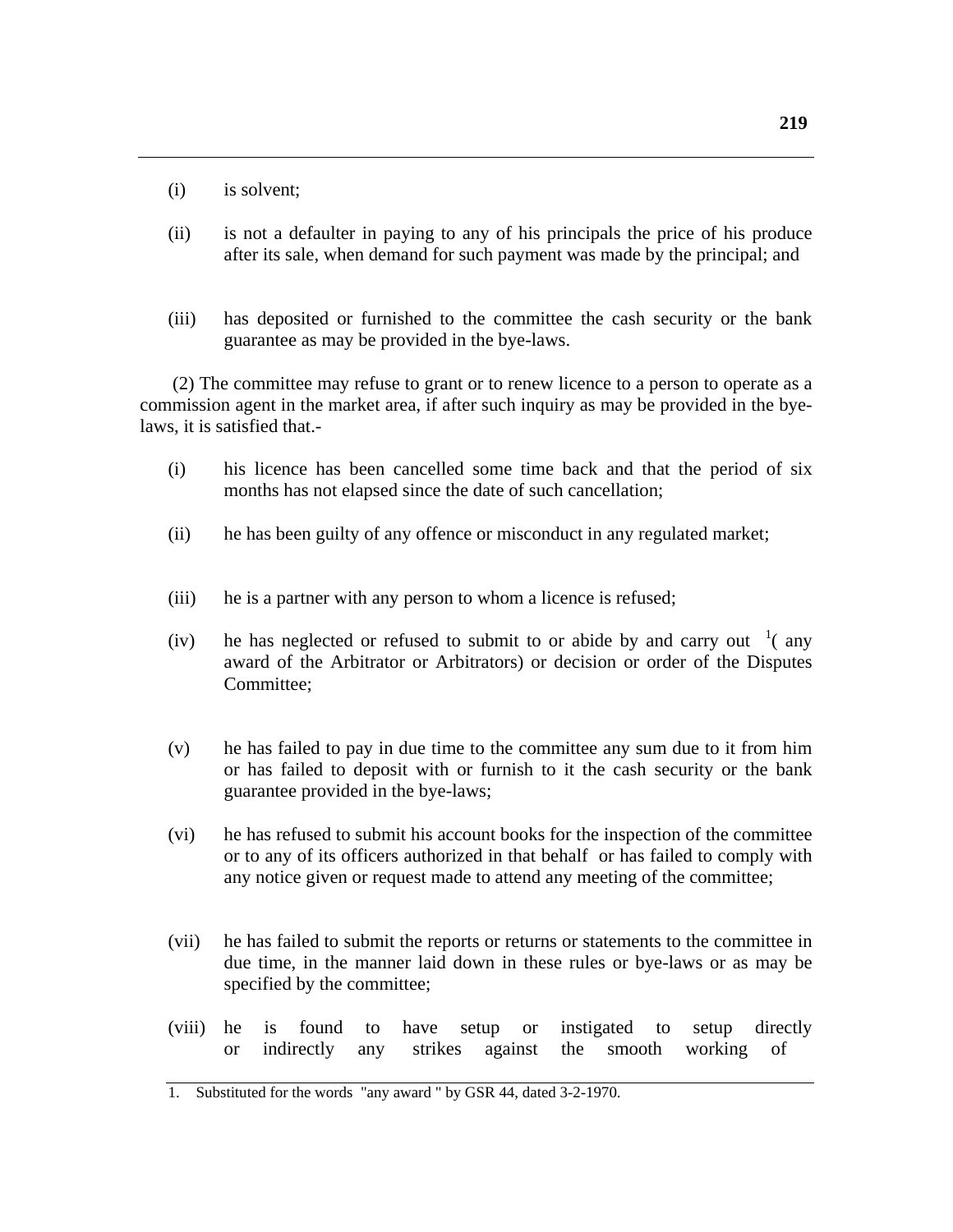the market or the enforcement of the provisions of the Act, rules or the byelaws;

- (ix) he has habitually violated provisions of the Act, the rules or the bye-laws or the lawful directions given by the committee;
- (x) he is found to have entered into any disreputable or fraudulent transaction with any person;
- (xi) he has not transacted any business in the notified agricultural commodities during the period of his licence and he is not a genuine Commission Agent but obtained licence only to avail of advantages accruing therefrom.

79. **(Licenced Weighmen, measurers, surveyors, hamals, cartmen, public carrier, etc.)** – ((1) No person shall operate as a weighmen, measurer, surveyor, hamalis, cartment, owner of public cariier or as any other market functionary in any market area except under a licence in Form 37 granted by the Market Committee.

- (2) Any person desires to hold a licence to operate in the market area as a.-
	- (i) Weighmen, measurer, surveyor shall apply in Form 44;
	- (ii) Hamal, cartman, owner of public carrier or as any other market functionary shall apply in Form 45.

and shall also pay such fee not exceeding rupees one hundred as may be specified in the bye-laws. On receipt of such application the market committee may, if it finds no grounds to refuse, grant or renew the licence in Form 37. On the grant of such licence the applicant shall execute an agreement in such form as the market committee may determine, agreeing to comply with these rules and the bye-laws of the Market Committee.]

(3) The licence granted under sub-rule (2) shall, unless renewed, remain in force till the end of the market year in which it has been granted.

(4) No person shall be entitled [to do business as a market functionary] other than that for which he holds a licence.

<sup>1.</sup> Substituted for existing heading by Notification No. CMW 174 MRE 91, dated 27-1-1994

<sup>2.</sup> Sub-rules (1) and (2) substituted by Notification No. CMW 174 MRE 91, dated 27-1-1994

<sup>3.</sup> Substituted for the words " to do business " by GSR 44, dated 3-2-1970.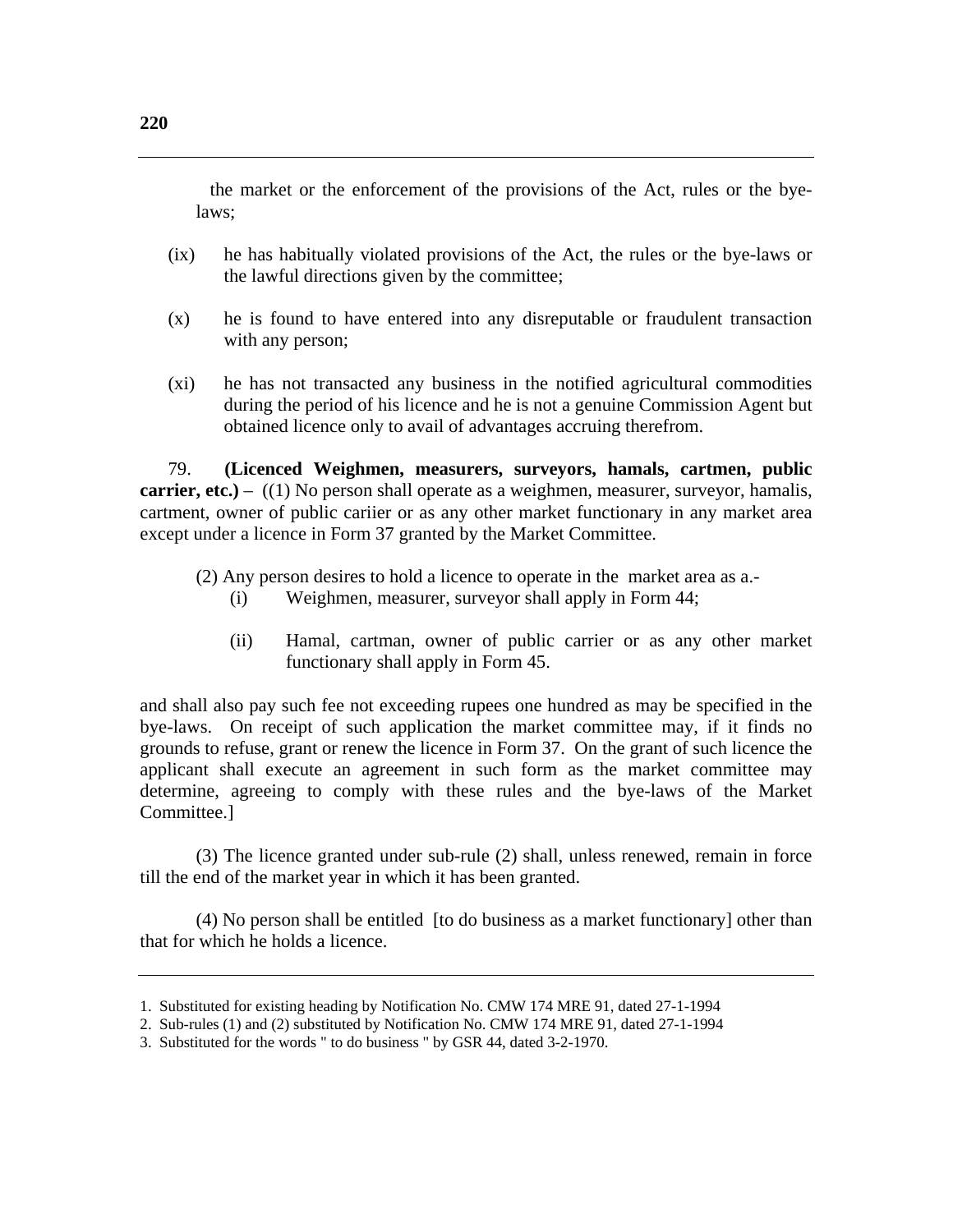(5) No person who is in the service of another person or firm whether holding any licence granted by the committee or not shall be eligible to hold a licence as a  $(x \times x \times x)$ weighman, measurer,  $(x \times x \times x)$  If any licensed  $(x \times x \times x)$  weighman, measurer  $(x \times x \times x)$ x x) enters service or does business other than that for which he holds a license, he shall be deemed to have committed a breach of the conditions of the licence.

(6) The committee may after giving the applicant an opportunity of being heard, for reasons to be recorded in writing refuse to grant or renew a licence to any person, if the committee is satisfied that the applicant is not likely to further the efficient working of the market under the control of the committee or is otherwise not qualified or disqualified under the Act, rules or bye-laws.

### **COMMENTS**

*Application for licence is absolutely necessary* 

Rule 79(6). – Under Rule 79(6), personal hearing before rejecting the application for licence is absolutely necessary  $-$  M.S. Channabasappa & Brothers v Additional Chief Marketing Officer, 1974(1) Kar. L.J.Jr.52 Sh.N.189.

**80. Issue of duplicate licence**. – The Committee, if it is satisfied, after holding such enquiry as necessary, that a licence issued by it has been lost or accidentally destroyed may issue a duplicate licence on payment of fee of one rupee.

## **81. Refusal cancellation or suspension of licence to be communicated to person concerned. – (1) Whenever a committee.-**

- (a) refuses to grant a licence under sub-rule (2) of Rule 77 or sub-rule (6) of Rule 79; or
- (b) cancels or suspends a licence under Section 73 of the Act,

the committee shall communicate its decision or order, as the case may be, to the person concerned.-

<sup>1.</sup> The word " broker " omitted by GSR 93, dated 7-4-1988

<sup>2.</sup> The words " or survey or " omitted by GSR 93, dated 7-4-1988

<sup>3.</sup> The word "broker" omitted by GSR 93, dated 7-4-1988

<sup>4.</sup> The words " or survey or " omitted by GSR 93, dated 7-4-1988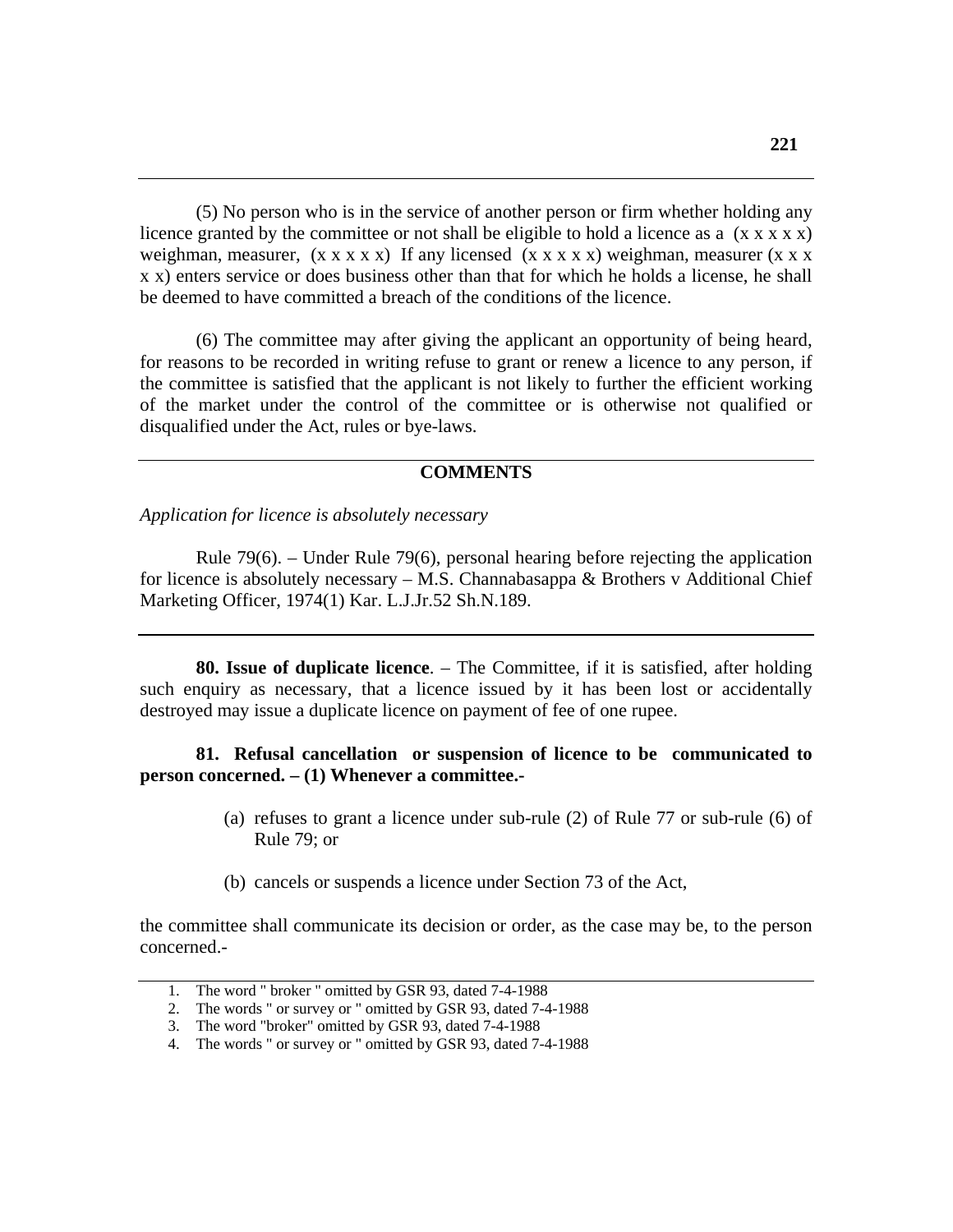- (i) by delivering or tendering to him personally a copy of such decision or order, as the case may be, or
- (ii) by sending the same to him by registered post acknowledgement due.

(2) Such decision or order, as the case may be, shall be deemed to have been communicated to the person concerned on the date on which a copy of it was delivered or tendered to him personally or if refused, on the date of refusal of the same or if sent by registered post on the date it was received or refused by him.

**82. Prohibition of brokers from acting on behalf of both the buyer and the seller.-** (1) No licensed broker shall act on behalf of both the buyer and the seller of agricultural produce in any transaction.

(2) Any licensed broker who commits a breach of the provisions of sub-rule (1) shall be deemed to have committed a breach of the conditions of his licence.

 **(83. Commission agents, etc., not to receive fees other than those specified**  for their service.  $- x x x x x$ )

**84. Trader, etc., not to solicit brokerage or charges for weighing, measuring or surveying.-** If any trader or his servant or agent acting on his behalf with his express or implied permission solicits or receives any amount either in cash or in kind, as brokerage or charges for weighing, measuring or surveying, he shall be deemed to have committed a breach of the condition of the licence.

**85. Keeping of books and issue of receipts, etc.** - Every market functionary operating in the market area and holding a licence from the committee in that regard, shall, as the committee may from time to time direct. –

- (i) keep and maintain such registers, documents and books in such from as may be prescribed in the bye-laws;
- (ii) issue receipts for the money and goods received under his own signature or the signature of his authorized representative and countersigned by the payer or the deliverer, as the case may be, or by the authorized representative of such person in such form as may be

1. Rule 83 omitted by GSR 44, dated 3-2-1970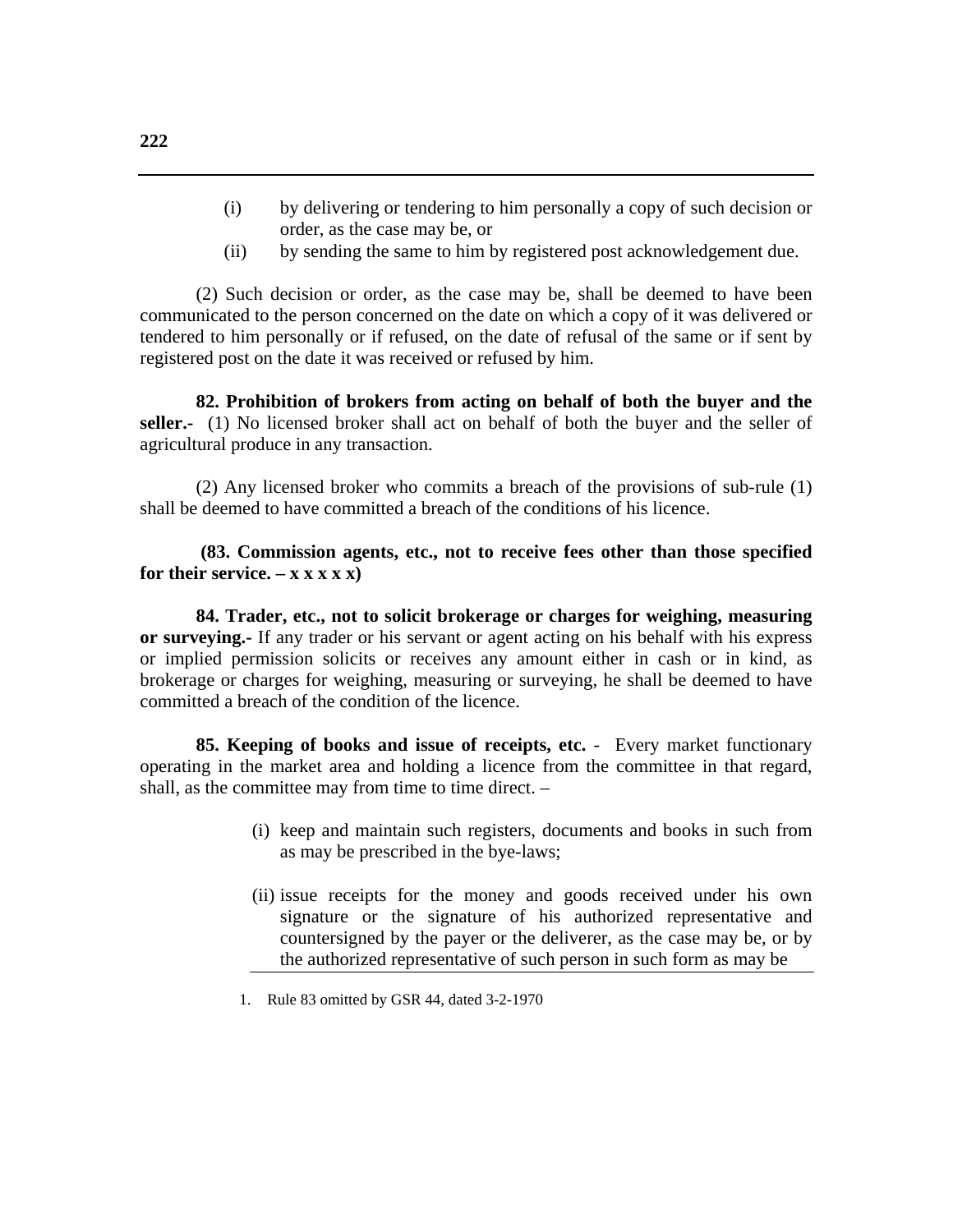prescribed in the bye-laws and maintain the carbon copies thereof.

**86. Reports and returns by traders and commission agents. –** Subject to the provisions of the Act and the bye-laws, every licensed trader and commission agent operating in the market area shall render to the committee or to the officer specified by the committee in this behalf, the reports and returns in respect of his business with such details, every day or at such intervals at such time and in such form as may be provided in the bye-laws or as may be required by the committee relating to.-

(a) The agreements of the sales or purchases entered into. –

- (i) in the market yard, market sub-yard or sub-yards and sub-market yard or sub-market yards];
- (ii) in the market and [sub-market or sub-markets] excluding market yard, market sub-yard, or sub-market yards; and
- (iii) in the market area excluding market and sub-market or submarkets.

(b) The agricultural produce given delivery of. -

- (i) in the market yard, [sub-market yard or sub-market yards] and submarket, sub-yard or yards;
- (ii) in the market and sub-market or sub-markets [excluding the market yard, market sub-yard or sub-yards and sub-market yard or submarket yards];
- (iii) in the market area excluding market and sub-market or submarkets;

(c) The agricultural produce taken delivery of.-

(i) in the market yard, market sub-yard or sub-yards and  $5$ (sub-market) yard or sub-market yards);

<sup>1.</sup> Item (i) of clause (a) substituted by GSR 44, dated 3-2-1970

<sup>2.</sup> Substituted for the words " sub-markets or sub-markets" by GSR 44, dated 3-2-1970

<sup>3.</sup> Substituted for the words " sub-market, sub-yard or yards" by GSR 44, dated 3-2-1970

<sup>4.</sup> Substitute for the words "excluding market yards, market sub-yards or sub-yards and submarket yards, sub-market yards" by GSR 4, dated 3-2-1970

<sup>5.</sup> Substituted for the words "sub-market yard or yards" by GSR 44, dated 3-2-1970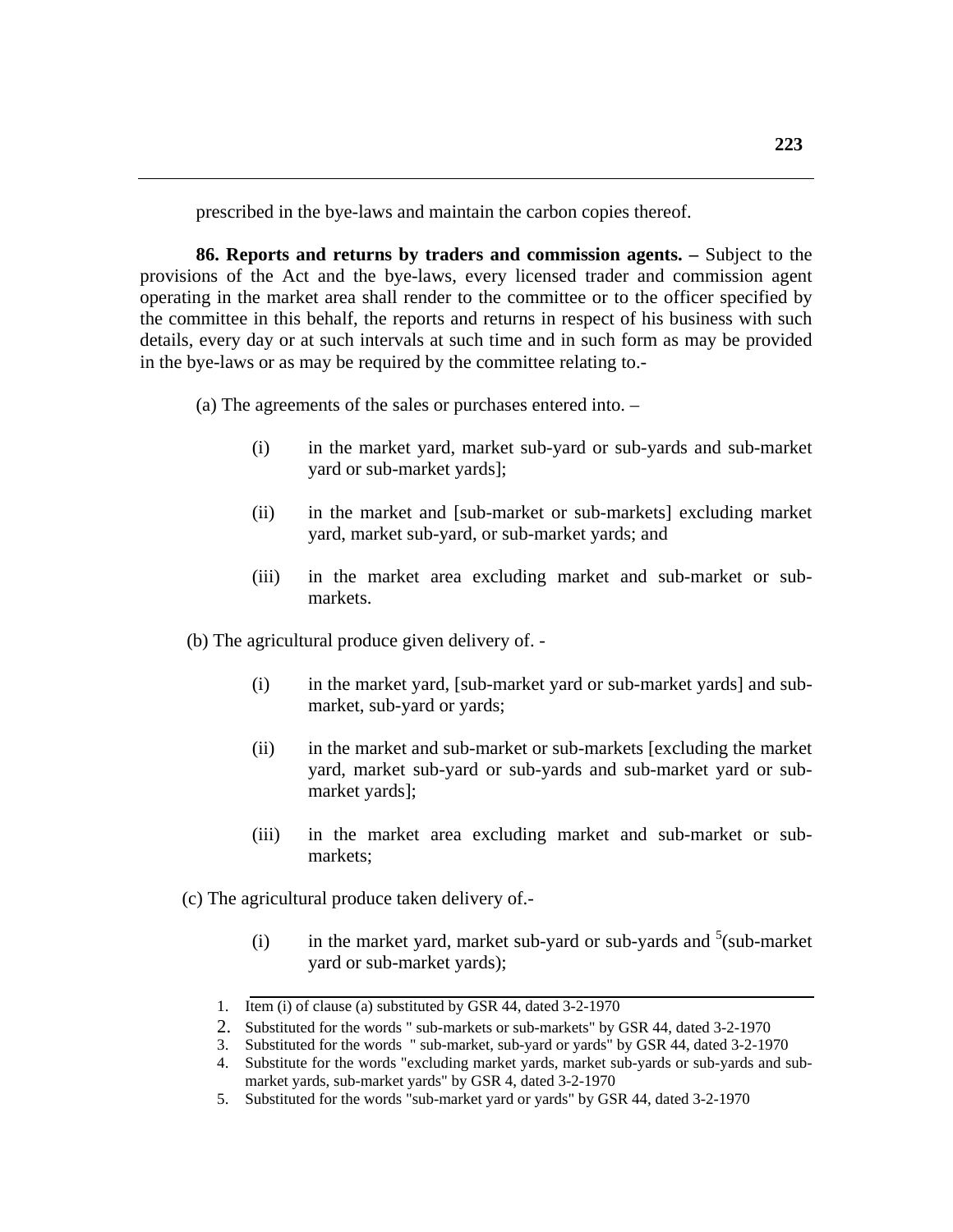- (ii) in the market and sub-market or sub-markets excluding market yard, [market sub-yard or sub-yards and] sub-market yard or submarket yards; and
- (iii) in the market area excluding market and sub-market or submarkets.
- (d) (i) The amounts due to him by any other market functionary; and
	- (ii) the amounts due by him to any producer or any market functionary, and outstanding beyond the period of credit permissible under the bye-laws of the committee;
- (e) The stock of agricultural produce with him;
- (f) The market fees due from him to the committee; and
- (g) Such other information, as may be deemed necessary, by the committee for enforcing the provisions of this Act, the rules and bye-laws of the committee.

 **87. Reports by market functionaries other than traders and commission agents.**- (1) Every licensed ginner, processor, presser, warehouseman, importer, exporter, stockist and every other market functionary other than a licensed trader and a commission agent, operating in the market area shall submit to that committee or to the officer specified by the committee in this behalf, such periodical returns, at such time and in such form as may be provided in the bye-laws or as the committee may from time to time direct.

(2) If any market functionary fails to submit reports and returns as required under sub-rule (1) and sub-section (1) of Section 83 the committee may authorize any officer to hold an enquiry. That officer shall enquire in detail giving the concerned market functionary an opportunity of being heard and submit a report to the committee regarding sufficiency or otherwise of the reasons for not producing the required returns and reports.

(3) The counterfoils or duplicate copies of all reports and returns submitted under sub-rule (1) shall be preserved by the market functionaries for a period of two years from the date of such submission and they shall be made available for inspection whenever required by the committee during that period.

<sup>1.</sup> Substituted for the words "market sub-yard or sub-yards" by GSR 44, dated 3-2-1970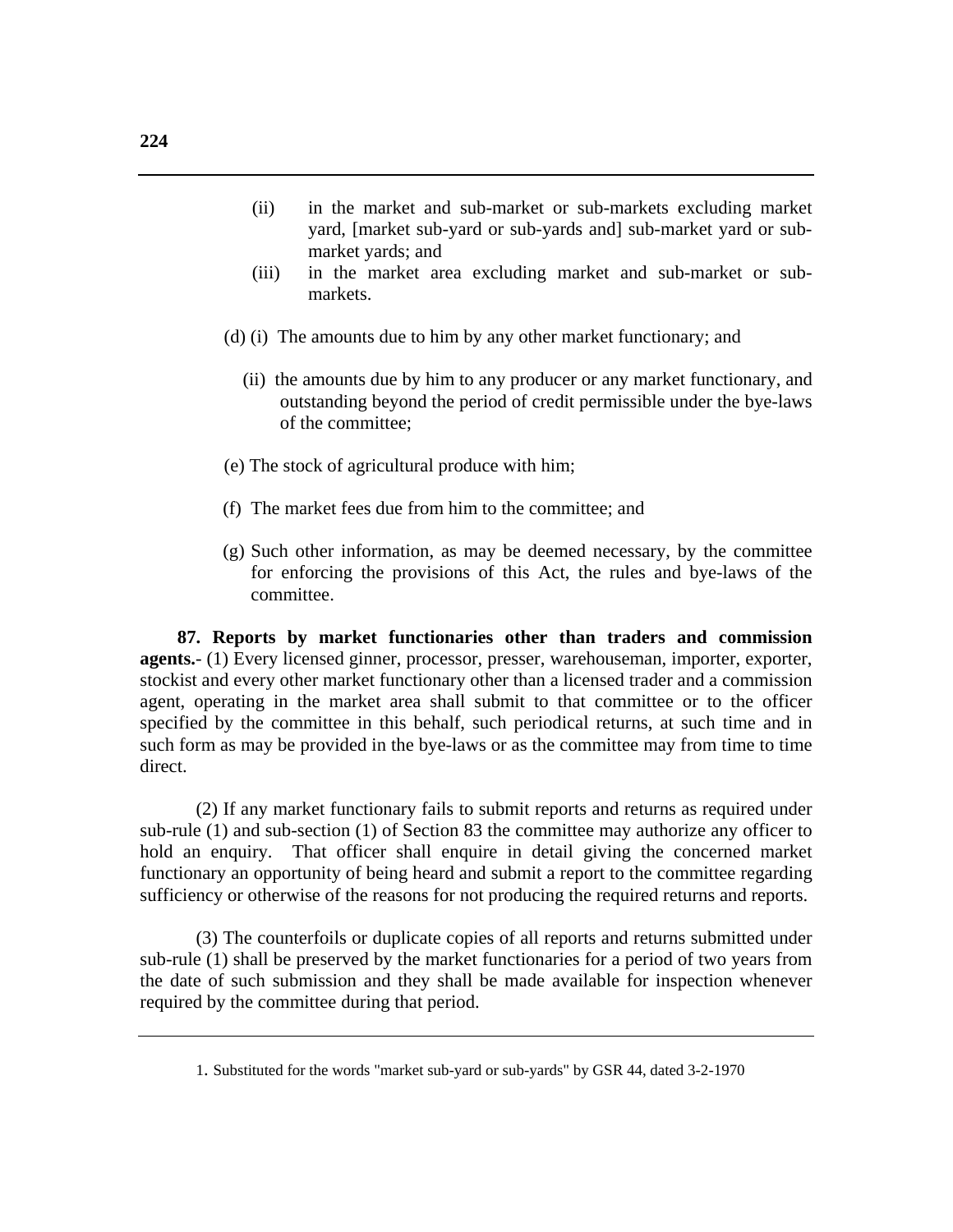**[87-A. Compounding of offences**. – No offence for contravention of the provisions of Sections 8, 79 and 80 shall be compounded under Section 70.]

### **[PART VI-A**

## **Establishment of private market yards, direct purchase centers and farmer – consumer markets etc.**

**87-B. Grant of licence for establishment of private market yard.** – (1) Subject to the provisions of Section 72-A and 72-C of the Act, any person who has already established the infrastructure or desiring to establish a private market yard in one or more market areas may submit an application in writing to the Director of Agricultural Marketing in Form 46 for grant of licence or renewal thereof, along with the documents. The Director of Agricultural Marketing may grant licence for establishment of private market yard or renew the same.-

Private Market Yard shall be three types, namely. –

(i) **Private market yard licensee develops, manages and controls the yard**.- (a) Private market yard licensee develops, manages and controls the yard by providing infrastructure facilities such as auction halls, sheds, shops, godowns, storages, precooling, cold storages, raitha bhavan, canteen, ripening chambers, laboratory facilities to evaluate quality of produce, grading and packaging facilities, loading and unloading site, electronic display of market rates, electronic weighbridges, internal roads, drinking water and sanitary facilities, etc., with an investment of not less than the amount as specified below excluding the cost of land.-

- (i) Rupees ten crores in Bangalore city.
- (ii) Rupees five crores in other district head quarters.
- (iii) Rupees two crores in other places.

(b) The Land earmarked for establishment of Private Market Yard shall bear a clear title or lease hold right by agreement for a period of not less than ten years with possession. The extent of such land for establishment of a Private Market Yard shall not be less than. –

<sup>1.</sup> Rule 87-A inserted by GSR 44, dated 3-2-1970

<sup>2.</sup> Part VI-A and Rules 87-B to 87-J inserted by Notification No.CD 229 MRE 2007, dated 19-3-2008, w.e.f.20-03-2008.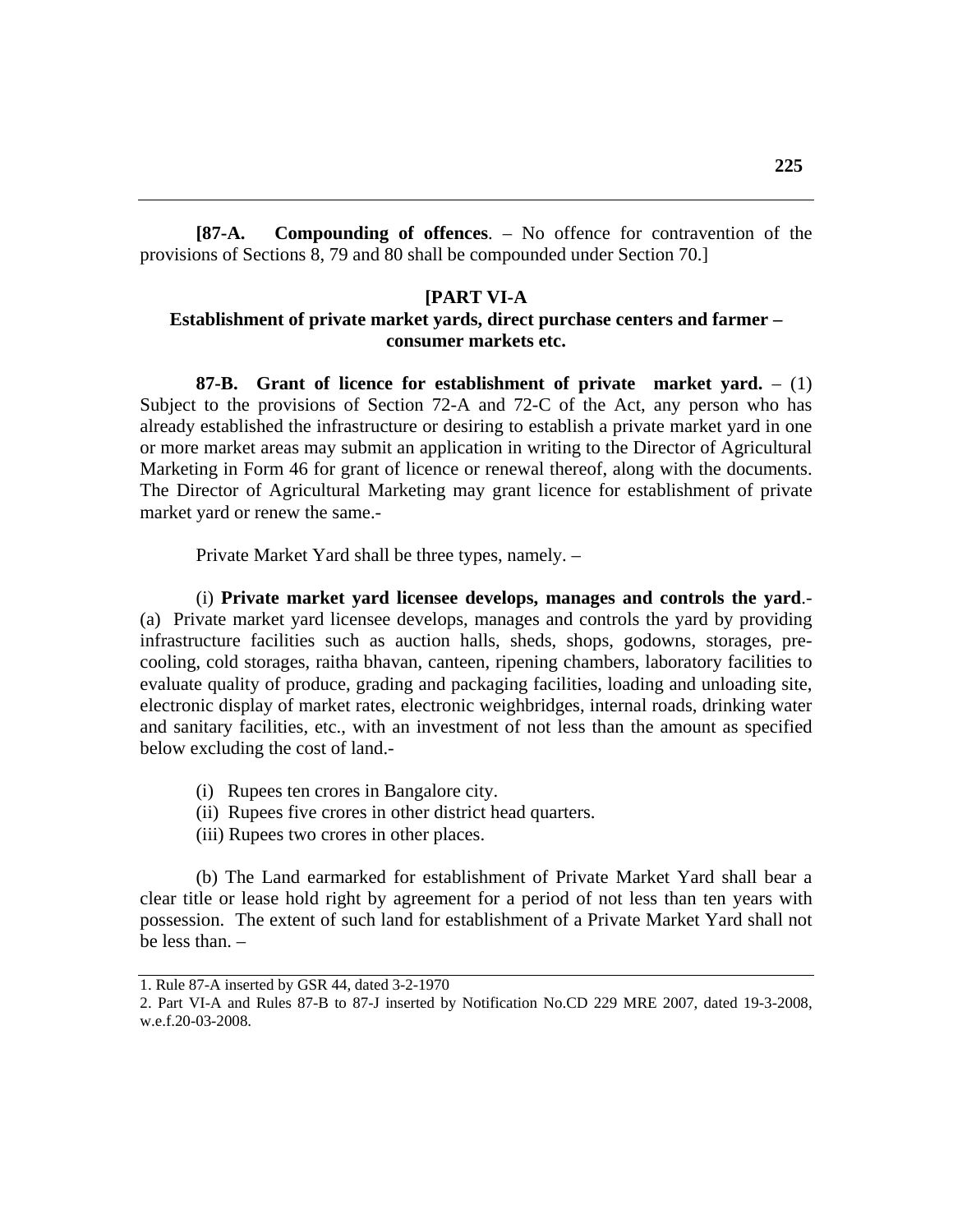- (i) ten acres in respect of City or Town situated in the district headquarters other than Bangalore; and
- (ii) five acres in respect of other places.

(c) No private market under this rule, except market relating to fruits, vegetables, flowers and such other perishable commodities as may be notified by Government from time to time, shall be established in Bangalore.-

- (i) Within a radius of 25 kilometers from the existing market committee; and
- (ii) the extend of land of such private market shall not be less than 50 acres."

(ii) **Private market yard licensee himself takes up buying or selling of notified agricultural produce on wholesale basis.** – (a) Private Market Yards where private market yard licensee himself takes up buying or selling of notified agricultural produce on wholesale basis. For this purpose, necessary infrastructural facilities required for such activity shall have been provided or shall be provided with an investment of not less than the amount specified below including the cost of land.

- (i) Rupees five crores in Bangalore city.
- (ii) Rupees three crores in other district head quarters.
- (iii) Rupees two crores in other places.

(b) The extent of land for a private market yard under this category shall not be less than the extent as specified below and the land shall bear a clear title or lease hold title agreement for a minimum period of thirty years with a peaceful possession.

- (i) Minimum of three acres of land in the city or town situated in the district head quarters.
- (ii) Minimum of two acres of land in other places.
- (iii) **Private Market setup with the assistance from Central or State Government** *etc.* **(herein after called Terminal Market).** – Private Markets set up with the assistance from Central Government or State Government or fully financed by the private entrepreneurs or on public private partnership model with establishment of main terminal market and collection centers for procurement of notified agricultural produce with a minimum investment of rupees twenty-five crores for the purpose.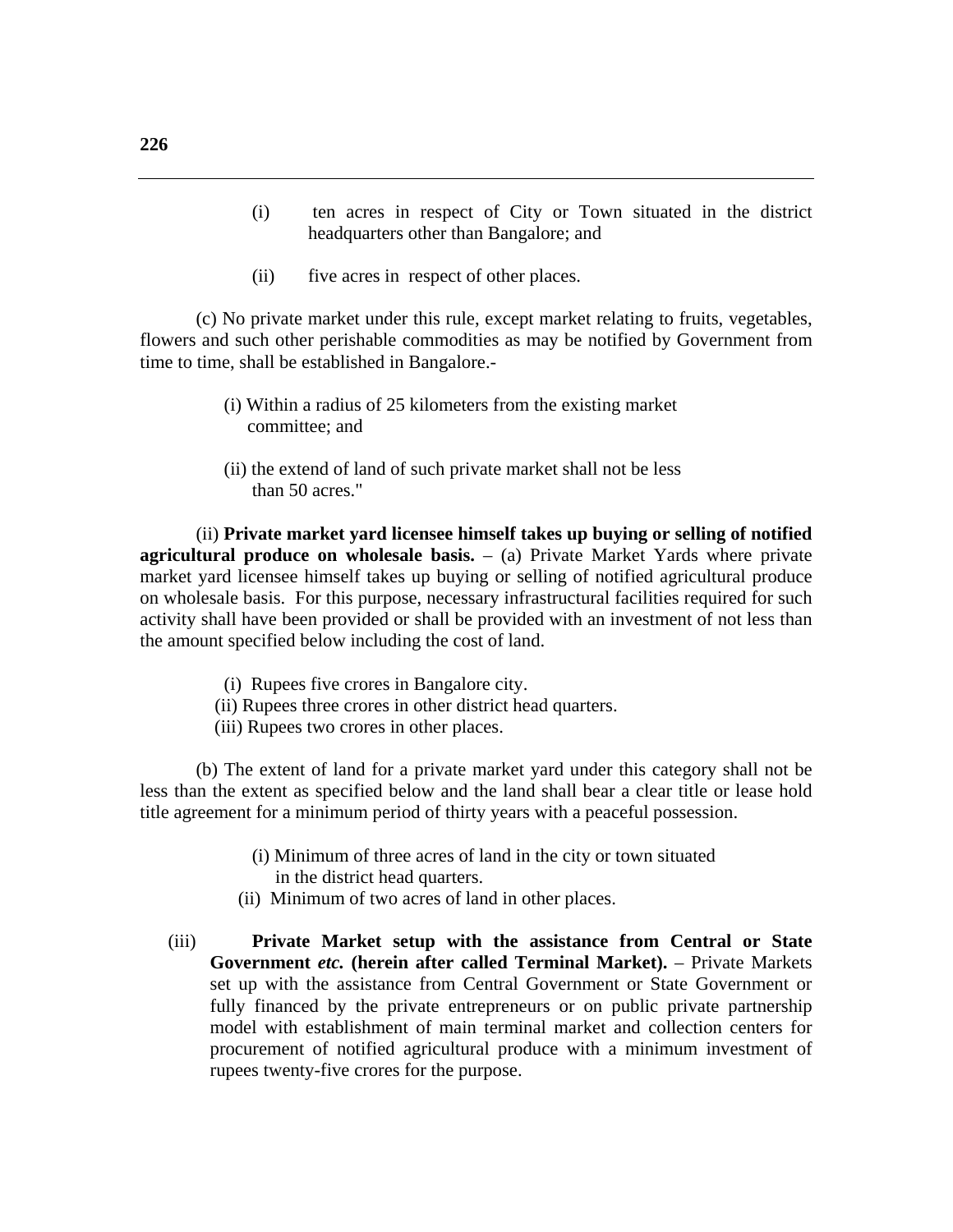(2) The applicants under the above categories shall specify the place and location of the establishment of private market yards for marketing of notified agricultural produce in market area.

(3) The licence fees payable for grant or renewal of licence per annum for each categories of private market yards shall be as specified below payable by demand draft in favour of the Director of Agricultural Marketing, Bangalore.

(i) Bangalore city – Rupees fifteen thousand

(ii) District Headquarters – Rupees five thousand.

(iii) Other places – Rupees two thousand.

Provided that the amount of licence fee paid by the applicant may be refunded if the licence is not granted or renewed for any reason after deducting ten per cent of the fees towards processing cost.

(4) The Director of Agricultural Marketing shall record the date of receipt of the application in the register maintained in From 47 and shall evaluate the project report. He may also in consultation with the person/persons as he deemed fit may suggest necessary measures for improving the efficiency of private market yard.

(5) The Director of Agricultural Marketing on the basis of the evaluation report may within sixty days from the date of submission of application issue. –

(i) A letter of permission for the commencement of the project specifying the period for completion which shall not be more than two years in case of new projects.

#### OR

 (ii) Refuse to issue permission letter for the reasons to be recorded in writing and communicated to the applicant.

Further that no letter of refusal under this rule shall be issued unless a reasonable opportunity of being heard is given to the applicant.

(6) In case of new projects, the applicant shall complete the project within the period specified in such permission letter and if the applicant could not complete the project within the specified period, he may apply to the Director of Agricultural Marketing explaining the reasons for extension of the period. The Director of Agricultural Marketing after inspection of the project may consider extension of time not exceeding one year.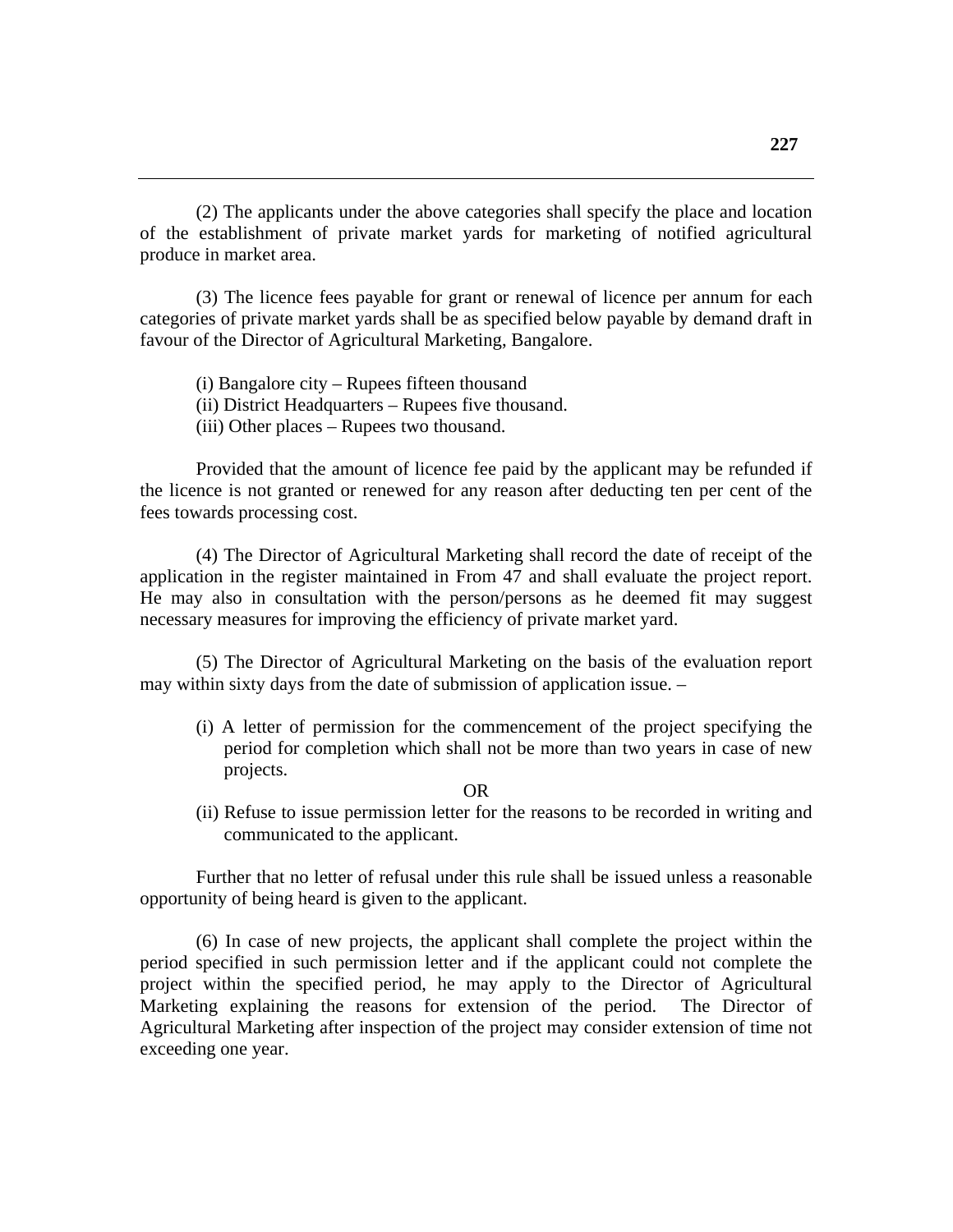(7) In case of new projects, after completion of the project and for existing projects at the time of application, the applicant shall give intimation to the Director of Agricultural Marketing. The Director of Agricultural Marketing after inspection and enquiry as are considered necessary and shall by a notification issued under Section 6 of the Act declare the private market yard for the regulation of marketing of notified agricultural produce specified in the notification.

(8) After the issue of notification under sub-rule (7), the Director of Agricultural Marketing may subject to the provisions of Section 72-C of the Act, grant licence in Form 48 for establishment of a private market yard subject to the conditions specified therein.

(9) Before commencement of marketing of agricultural produce the applicant shall deposit an irrevocable and continuous bank guarantee or cash security as specified below or a amount equal to two per cent of the annual turnover of the previous year whichever is more with Director of Agricultural Marketing.

(i) In Bangalore city – rupees fifty lakhs.

- (ii) In places of district head quarters rupees twenty-five lakhs.
- (iii) In other places rupees five lakhs.

Provided that the bank guarantee prescribed under this rule shall be fifty per cent to the Government organizations and co-operative institutions.

(10) The private market yard licensee shall submit application for renewal of licence in Form 49 to the Director of Agricultural Marketing. The Director of Agricultural Marketing after making such enquiries as he deemed fit, may renew the licence of the private market yard for marketing of notified agricultural produce.

(11) The Director of Agricultural Marketing, after giving the applicant an opportunity of being heard, for the reasons to be recorded in writing refuse to grant or refuse to renew the licence to the applicant who is either not solvent or otherwise disqualified under the Act and Rules;

Provided that no order under this sub-rule shall be made unless a reasonable opportunity of being heard is given to the applicant.

(12) A licence granted under sub-rule (8) shall, unless renewed remain in force till the end of tenth market year including the year in which it has been granted.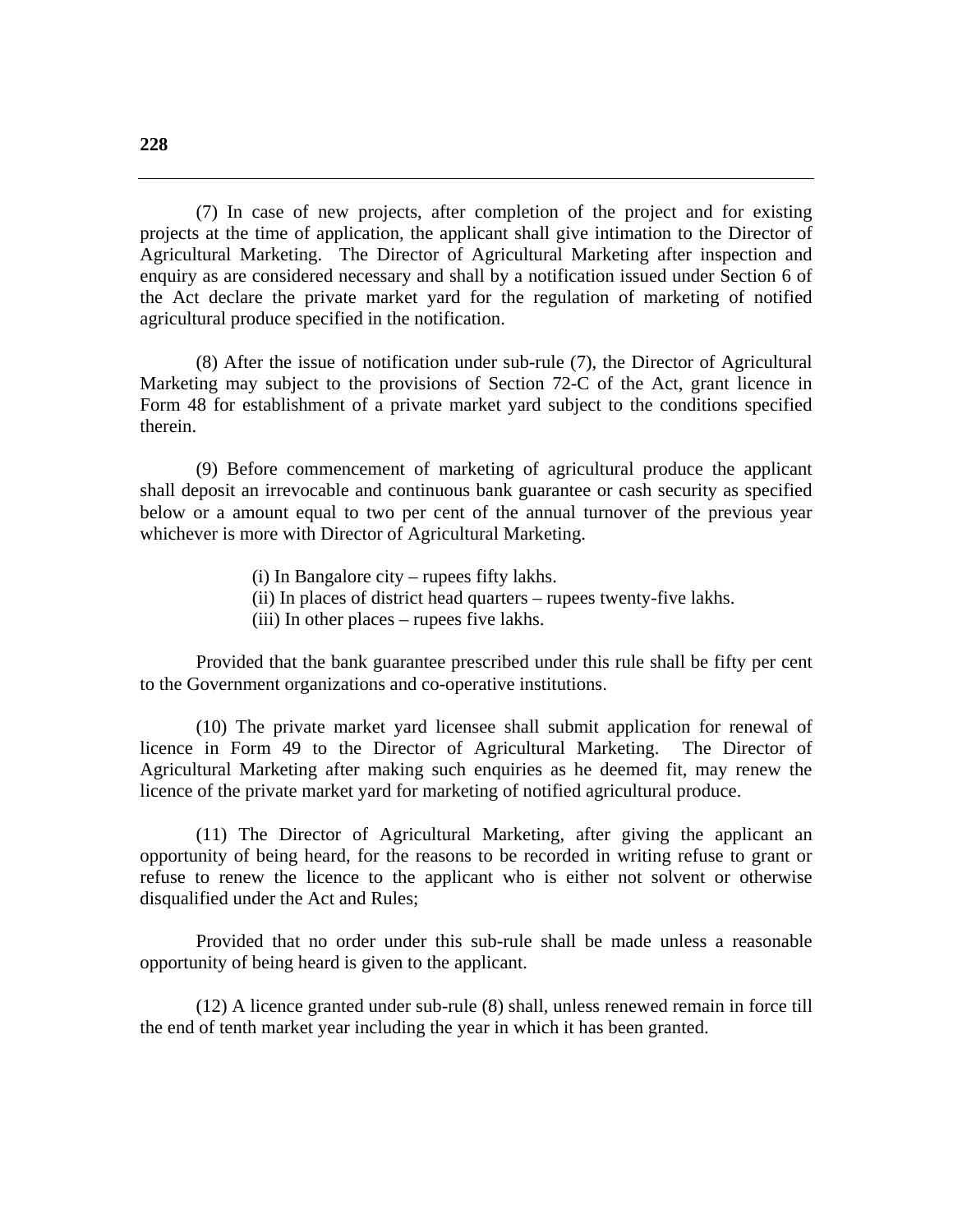(13) Every application for renewal of licence shall be made one month before the expiry of its period. The application for renewal of licence if is in accordance with the provisions of the Act and Rules, the applicant shall be deemed to be duly licensed until orders are passed on such application.

(14) The private market yard licensee who himself is a buyer or any person operating as a buyer in a private market yard shall pay market fee at the rates as specified under Section 65 of the Act.

**87-C Grant of licence for direct purchase of agricultural produce from agriculturists or producers.** – (1) Subject to the provisions of Section 72-A of the Act, any person desiring to purchase agricultural produce directly from the agriculturists or producer-sellers in one or more market areas may submit a application in writing to the Director of Agricultural Marketing in From 50 for grant of licence, along with the documents specified in the form subject to the following conditions.-

- (i) The applicant shall furnish details of direct purchase centers proposed to be opened initially in Form 51. He shall also submit the names of new centers likely to be opened in the course of his business in Form 52 before fifteen days of their opening.
- (ii) The applicant shall submit details of financial status, resources with supportive documents, bank statements, income tax returns, list of permanent assets and liabilities, memorandum and articles of association if it is a company and other documents showing the credibility of the applicant for direct purchase of notified agricultural produce from agriculturists, producer-seller.
- (iii) The applicant shall provide necessary infrastructure facilities for weighment, storage, shelter and other basic facilities as may be specified by the Director of Agricultural Marketing from time to time.

(2) The licence fees for grant or renewal of licence for establishment of a direct purchase centre shall be Rupees fifty thousand payable by demand draft in favour of the Director of Agricultural Marketing, Bangalore:

 Provided that the amount of licence fee paid by the applicant may be refunded if the licence is not granted or renewed for the reasons other than non compliance of requirements of the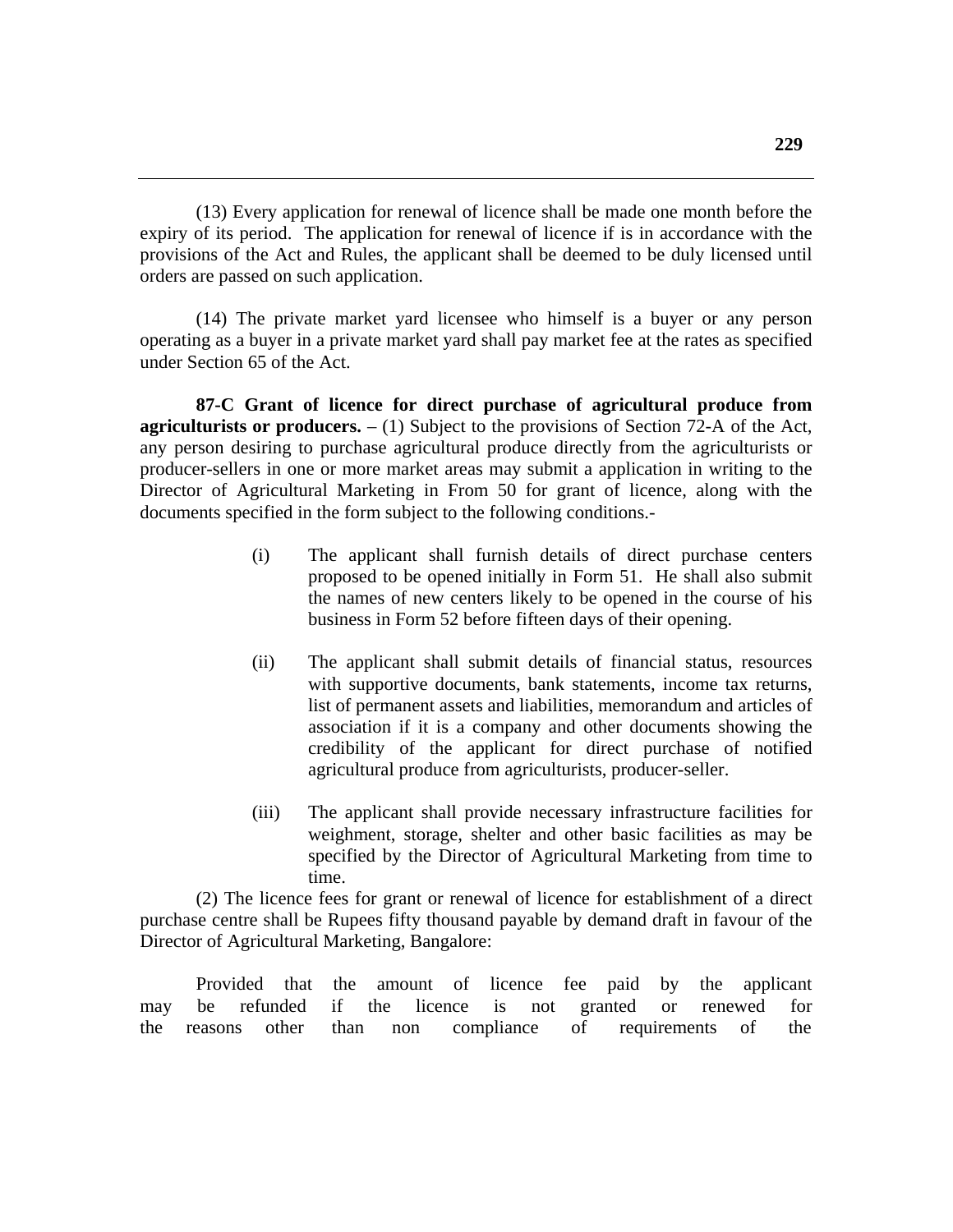conditions of licence after deducting ten per cent of the fees towards processing cost.

(3) The Director of Agricultural Marketing shall record the date of receipt of the application in the register maintained in From 47 and shall evaluate the proposal. He may also in consultation with the person/persons as he deemed fit suggest necessary measures for improvement of the activities of a direct purchase center.

(4) The Director of Agricultural Marketing may after satisfying himself that the arrangements made for purchasing of notified agricultural produce from the agriculturists in the direct purchase centre are sufficient to carry on the activities, grant licence in Form 48 to start business in such centre subject to the conditions specified therein.

(5) The applicant shall deposit an irrevocable continuous bank guarantee or cash security of Rupees fifty lakhs or an amount equal to two per cent of the annual turnover of the previous year whichever is more with the Director of Agriculture Marketing:

Provided that the bank guarantee specified under this rule shall be fifty percent to the Government organizations and co-operative institutions.

(6) The direct purchase licensee shall do cash and carry business in the direct purchase center and pay the seller in ash or cheque immediately.

(7) The Direct Purchase Centre licensee shall submit application for renewal of licence in Form 49 to the Director of Agricultural Marketing. The Director of Agricultural Marketing after making such enquiries as he deemed fit, may renew the licence of the Direct Purchase Centre for purchase of notified agricultural produce from agriculturist, producer-sellers.

(8) The Director of Agricultural Marketing after giving the applicant an opportunity of being heard, for the reasons to be recorded in writing refuse to grant, suspend or cancel licence to the applicant.

(9) A licence granted under sub-rule (4) shall, unless renewed remain in force till the end of tenth market year including the year in which it has been granted.

(10) Every application for renewal of licence shall be made one month before the expiry of its period. If the application applied for renewal of licence by the applicant is in accordance with the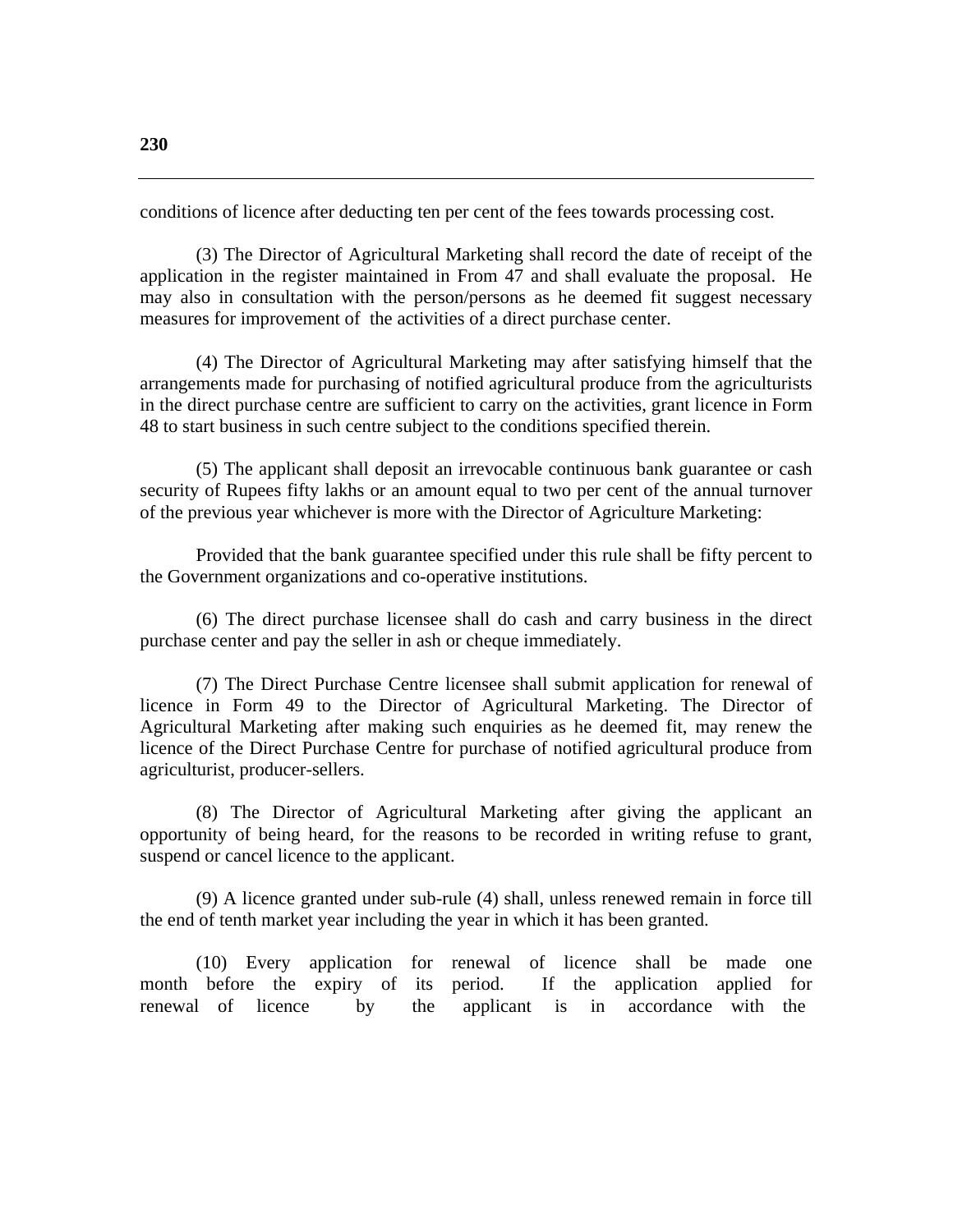provisions of the Act and Rules, the applicant shall be deemed to e duly licensed until orders are passed on the application.

(11) Subject to the provisions of the Act, Rules and the directios issued by the Director of Agricultural Marketing from time to time, the direct purchase center licensee shall operate in the area or place for which licence has been granted.

(12) Direct purchase licensee may sell his produce either in the market established by the market committee or private market yard or sell in retail or process such agricultural produce or may export by value addition through grading, packing etc.

**87-D. Grant of licence to establish farmer-consumer market. –**(1) Subject to the provisions of Section 72-B and 72-C of the Act, any person desiring to establish a farmer- consumer market in one or more market areas shall submit an application in writing to the Director of Agricultural Marketing or the Officer authorized by him in Form 46 for grant of licence or renewal thereof in Form 49 along with the documents specified in that Form subject to the conditions specified below. The Director of Agricultural Marketing or the Officer authorized by him shall record the date of receipt of such applications in the register maintained in Form 47.

(2) The Farmer-Consumer Market shall be established on a land with clear title or leasehold title having the lease agreement for a minimum period of five years with a peaceful possession.

(3) The applicant shall provide infrastructure facilities such as sheds, drinking water facilities, sanitary facilities, roads, storage facilities including stalls for the farmers/growers, shops for ancillary service such as booths for sale of seeds, fertilizers, fruits, vegetable, milk, etc.

(4) The licence fee for establishing a farmer-consumer market shall be rupees ten thousand.

(5) The Director of Agricultural Marketing or the Officer authorized by him shall verify the documents submitted by the applicant and after inspection of the proposed farmer-consumer market established by the applicant may grant licence in Form 48 within a period of thirty days from the date of receipt of the applications subject to the conditions specified therein.

(6) In the farmer-consumer market the farmer or the producer-seller shall not be permitted to sell more than the quantity of notified agricultural produce as may be specified by the Director of Agricultural Marketing from time to time.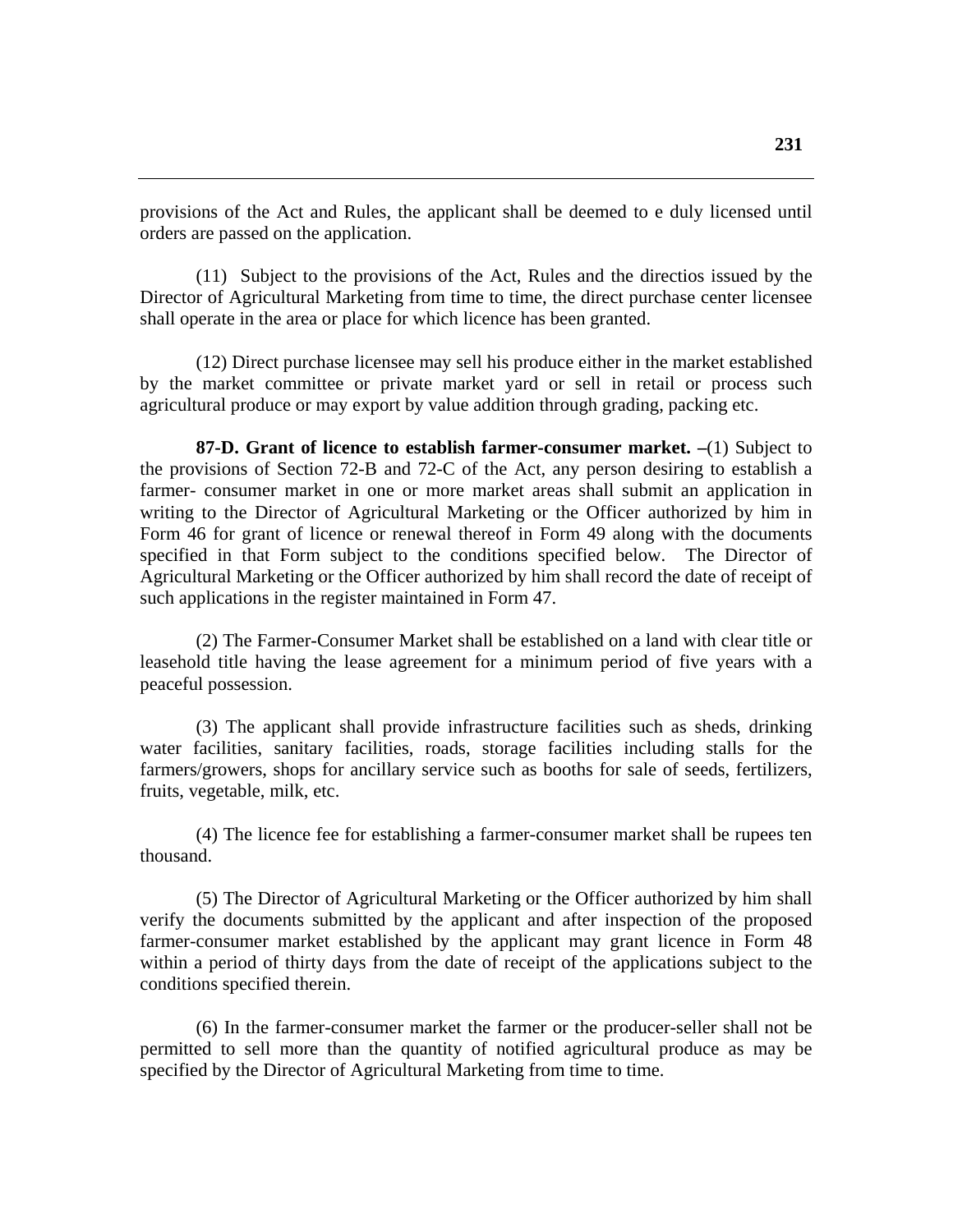**87-E. Procedure for Settlement of disputes.** – (1) Any dispute between the private market yard licensee, direct purchase centre licensee, farmer consumer market licensee and the market committee, agriculturist, trader, commission agent or a consumer shall be filed in writing by the complainant himself or his authorized representative to the Director of Agricultural Marketing or any subordinate officers authorized by him affixing necessary documents within a period of thirty days from the date of arising the dispute. (2) The Director of Agricultural Marketing or any subordinate officers authorized by him shall after giving an opportunity of being heard to the concerned parties and making necessary enquiry, give his decision within a period of sixty days from the date of receipt of the complaint.

The disputes may also include.-

- (i) Dispute regarding the payment to be made to the farmers for the purchase of agricultural produce from him while keeling in the direct marketing or private markets or farmer-consumer markets;
- (ii) Dispute as to the jurisdiction (Area of operation)
- (iii) Dispute regarding the weight of agricultural produce, price, charges, fees, taxes, etc.
- (iv) Any other dispute tenable under the Act and the rules made thereunder.

**87-F. Power to revoke bank guarantee.**  $- (1)$  The cash security or the bank guarantee deposited by the private market yard licensee, direct purchase centre licensee shall be recorded in Form 53 and maintained by the Director of Agricultural Marketing. (2) The Director of Agricultural Marketing shall have the power to revoke the bank guarantee furnished by the private market yard licensee, direct marketing licensee in the event of. –

- (i) failure to pay the sale proceeds to the agriculturists or producersellers or any other dues by the private market licensee or person operating in the private market yard for which they are liable to pay to the agriculturists or producer-sellers.
- (ii) failure to pay the sale proceeds to the agriculturists or producersellers or any other dues by the direct purchase licensee for which they are liable.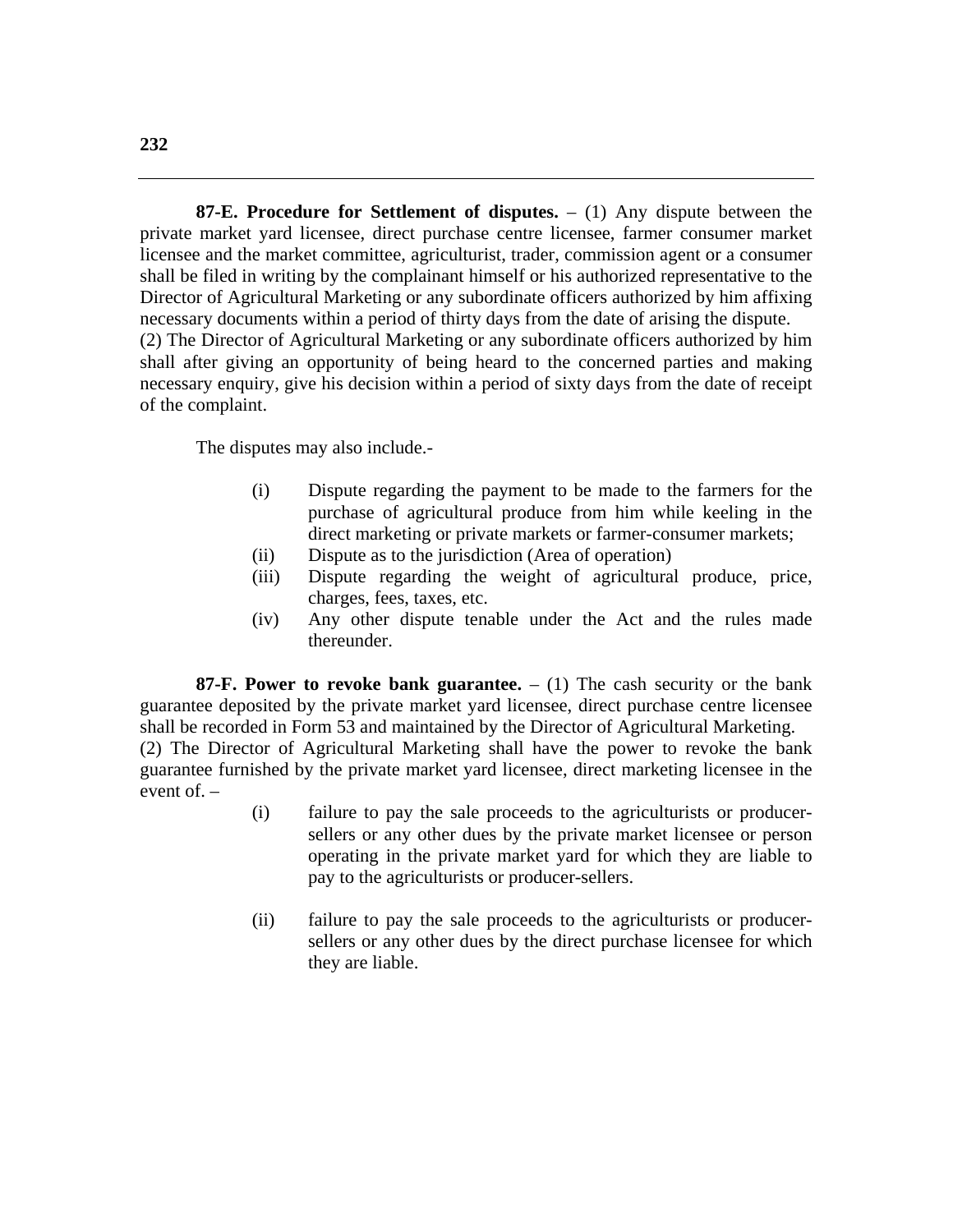(3) The Director of Agricultural Marketing shall have the right to forfeit the whole amount of bank guarantee if the dues to be paid by the licensee to the agriculturists or producer-seller is more than fifty per cent of the bank guarantee or if the licensee is continuously in default for more than three times in making payments or if the dues are more than ten per cent of the goods purchased in a month.

(4) The bank guarantee furnished by the licensee shall be unconditional and the amount guaranteed by the bank or part thereof as the Director of Agricultural Marketing on demand shall be payable. No other kind of bank guarantee shall be accepted.

(5) Subject to the provision of Act and Rules, the bank guarantee furnished by the licensee to the Director of Agricultural Marketing shall be refundable to him on ceasing to be a licensee if the Director of Agricultural Marketing is satisfied that there are no liabilities due by the licensee either to the agriculturists, producer-sellers, market committee or any other person in respect of the transactions for which the bank guarantee is furnished.

(6) The bank guarantee shall be deemed to be held in trust for the purpose for which it is made and shall not be used for or utilized for any purposes nor it shall be liable for levy of attachment or execution by any court or other authority for any other purposes.

(7) The licensee shall recoup the bank guarantee within a period of one month from the date of such forfeiture under sub-rule (2) or (3), failing which the licence of the private market yard, direct purchase licensee shall be cancelled.

(8) The cash security or bank guarantee furnished by the private market yard licensee or the direct purchase licensee shall be deposited in a scheduled bank situated at Bangalore as the licensee may specify. The amount of such security or bank guarantee shall be deemed to have been enhanced to the extent of the interest credited by the bank in respect of the security or guarantee held in deposit.

**87-G. Levy of charges, fees by a private market yard licensee and farmerconsumer market licensee**.- For the purpose of determining the registration fee and other charges under clause (b) of Section 64-A of the Act and after considering the facilities provided in the above said categories of private market yards and the proposal submitted by the licensee for fixation of the fees and other charges, the Director of Agricultural Marketing shall pass an order to determine the maximum rate of charges to be levied and collected by a private market yard licensee.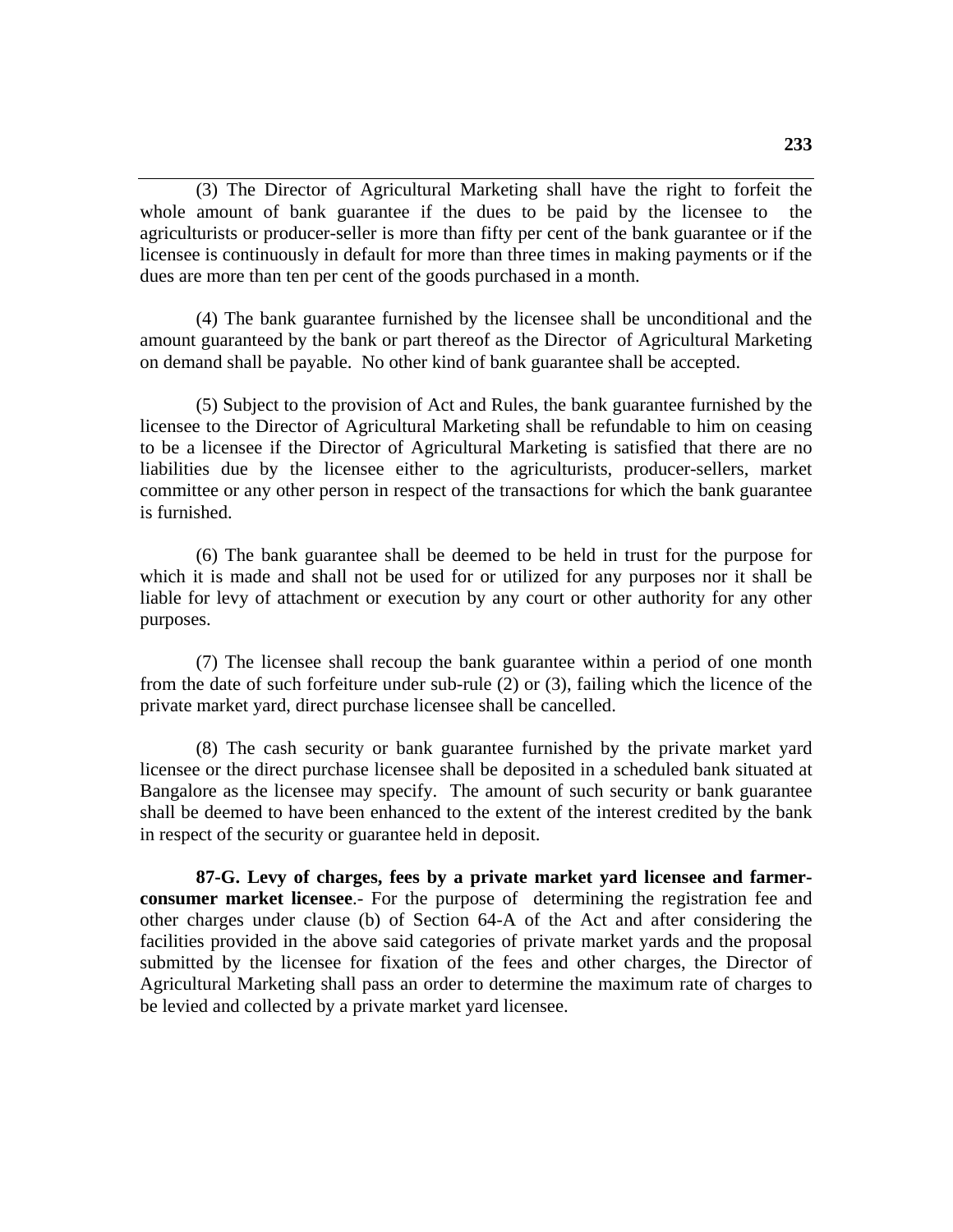**87-H. Duties and responsibilities of private market yard licensee, direct purchase centre licensee and farmer-consumer market licensee.-** (1) The private market yard licensee, farmer-consumer market licensee and direct purchase licensee shall. –

- i. frame the operational and working guidelines for the administration and regulation of trading activities in the categories of private market yards, direct purchase centre and farmerconsumer market and shall submit the draft of the same along with the application for licence. Such guidelines shall be in consonance with the provisions of the Act and the rules made thereunder.
- ii. furnish all the necessary information to the Director of Agricultural Marketing or the Officers authorized by him as he may require in this behalf.

(2) They shall also be responsible for. –

- a. keeping a copy of the operational and working guidelines open to inspection at its office by the Officers of the Department of Agricultural Marketing at all reasonable times;
- b. provide information of allotment of shops, godowns, sheds, plots or any other premises only for the purposes of sale and purchase of agricultural produce or such other purpose directly or indirectly connected with the sale and purchase of agricultural produce;
- c. maintain a register showing the fees and all other charges collected by them from the sellers and buyers;
- d. submit periodical reports and annual reports containing such information as may be directed by the Director of Agricultural Marketing or any Officer authorized by him;
- e. comply with the method of sale of the agricultural produce permitted by the Director of Agricultural Marketing or Officer authorized by him as provided under Section 76 of the Act;
- f. every price quotation made by a trader, buyer or agent in respect of any notified agricultural produce in direct purchase in private market yard shall always be exclusive of the container thereof;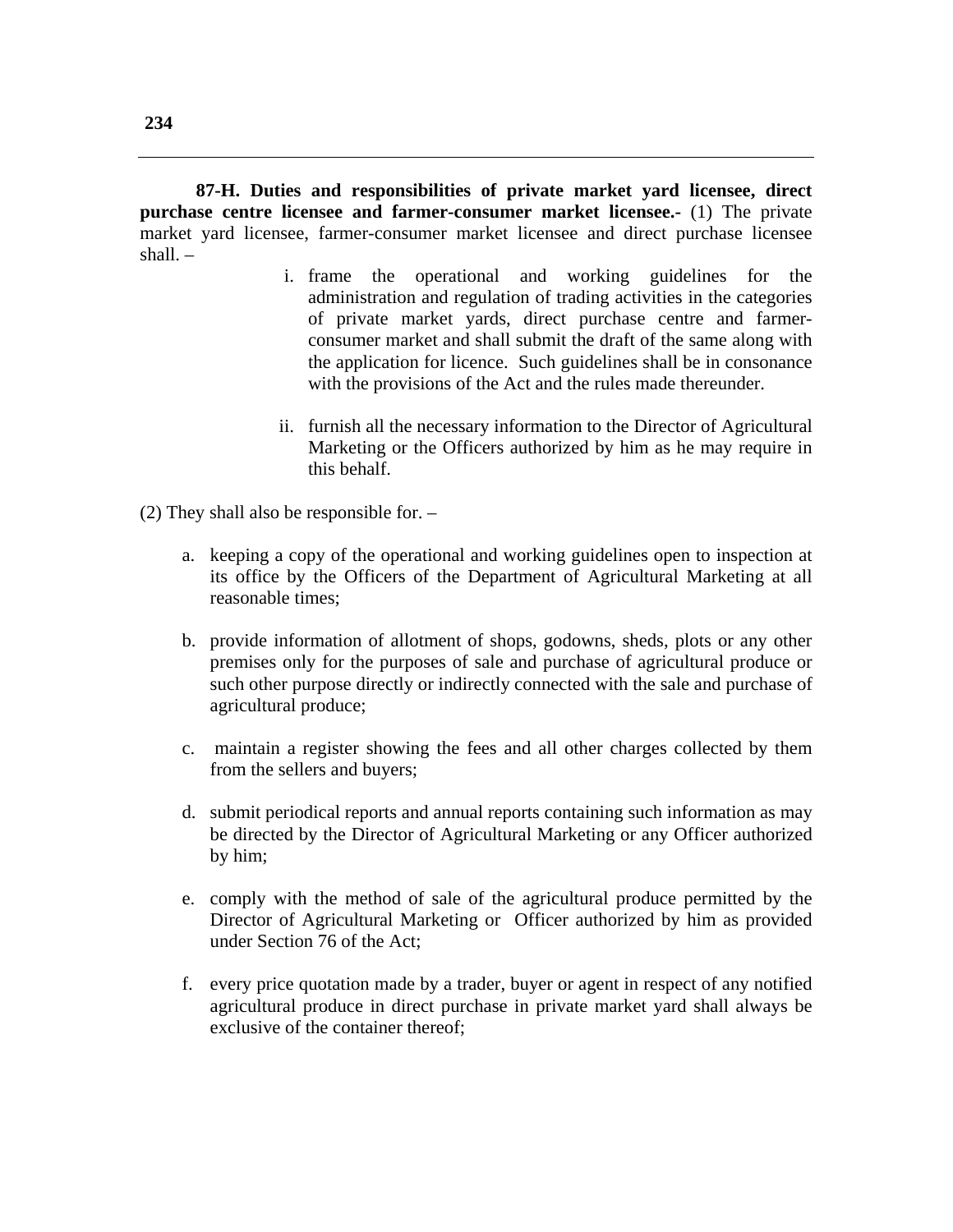(g) the direct purchase licensee and the private market yard licensee shall keep regular and proper accounts either manual or on electronic media of every purchase and sale transaction of a agricultural produce in a register specified by the Director of Agricultural Marketing in this behalf from time to time;

-------------------------------------------------------------------------------------

**Explanation:-** Making entries collectively relating to more than one transaction shall not be deemed to be keeping regular and proper accounts within the meaning of this sub-rule.

- (h) Every trader operating in a private market yard and the direct purchase licensee shall, immediately after weighment or measurement of the agricultural produce, issue a bill in the form as specified in the operational and working guidelines, furnishing details including price of all the agricultural produce purchase or sold by him. The trader operating in private market shall retain one copy of the bill with himself and submit one copy to the private market yard licensee, one copy to the purchaser or to the seller. The direct purchase licensee shall retain one copy of the bill with himself and give one copy of the same to the concerned Seller;
- (i) The private market yard licensee may grant registration to operate as the traders, commission agents, etc., on such terms and conditions provided in the operational and working guidelines made in this behalf;
- (j) The provisions of the Karnataka Weights and Measures (Enforcement) Act, shall be applicable to the direct purchase center, private market yard and farmerconsumer market yard;
- (k) Immediately after any agricultural produce is weighed or measured in the direct purchase centre or private market yard or farmer-consumer market, the purchaser shall settle the account and pay the seller or his agent, as the case may be, the sale proceeds of the produce so purchased:

 Provided that, under no circumstances payment of the Agricultural produce sold shall be withheld by a commission agent or purchaser either on deposit account or personal account or in any other account of a similar nature. The licensee of the private market yard, direct purchase center shall be held responsible for not arranging payment to the farmers, producer-sellers.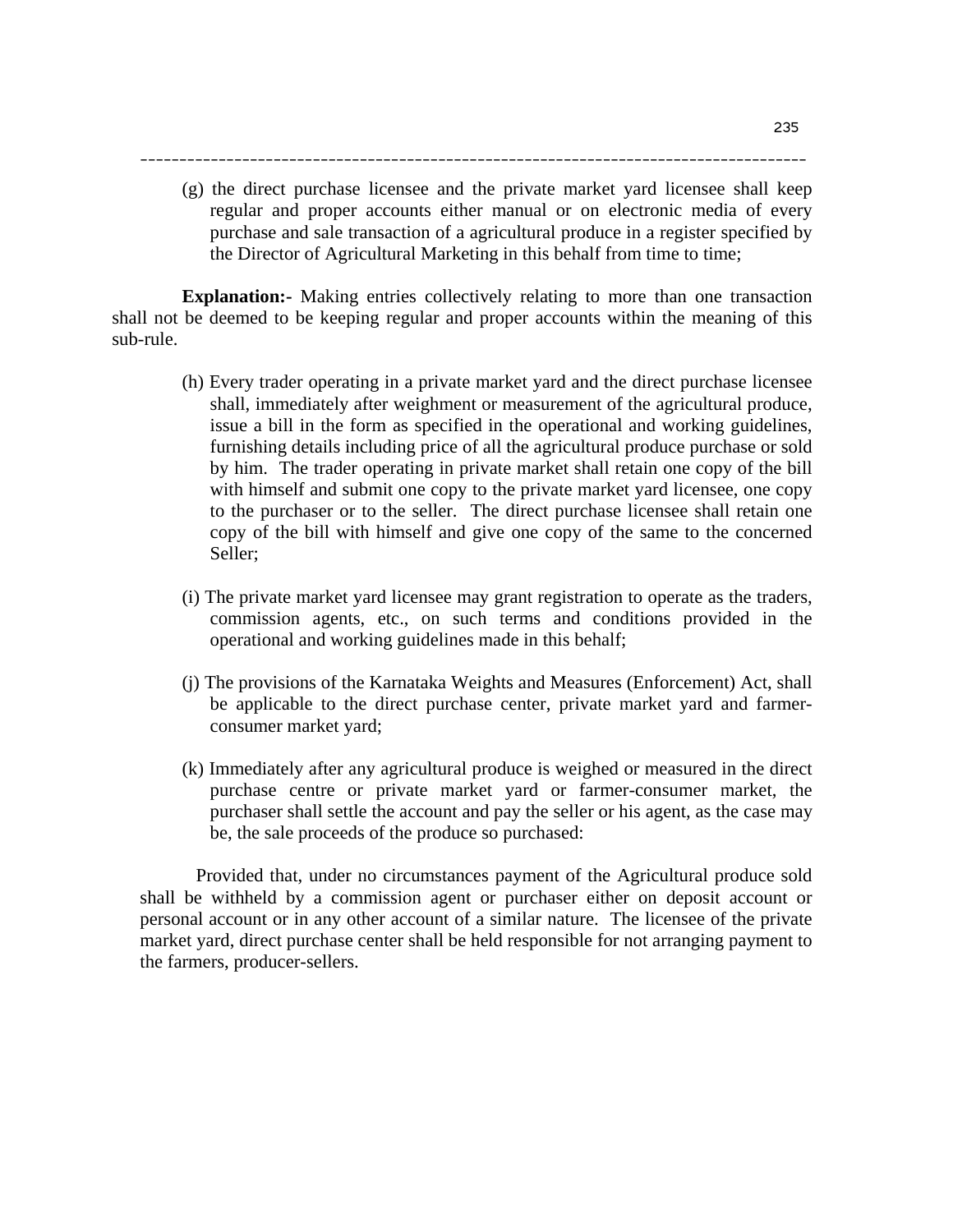(l) For the purpose of ascertaining that the payment for the agricultural produce sold in the private market yard, direct purchase centre is made to the farmer, producer-sellers as required by these rules, the private market yard licensee or the direct purchase centre licensee shall through it's Officer arrange for the periodical inspection of books of accounts of traders and commission agents operating in the said market center and shall make inquiry, as the case may be.

-------------------------------------------------------------------------------------

- (m) The charges payable to a licensed commission agent, broker, weighmen, measurer or surveyor, etc., in respect of his services, in the private market yard and farmerconsumer market as also other market charges if any shall be as may be specified in the operational and working guidelines, subject to the maximum rates as may be determined by the Government or the Director of Agricultural Marketing from time to time;
- (n) No person operating in any direct purchase centre, private market yard or farmerconsumer market shall adulterate any notified agricultural produce or shall cause such produce to be adulterated and it shall e the duty of every direct purchase licence holder, private market yard licensee and farmer-consumer market licensee to take adequate steps including power to take samples of such produce to see that the agricultural produce intended for marketing, processing, storage or export in the market area is not adulterated.

**Explanation**:- For the purpose of this sub-rule, adulteration of agricultural produce is assigned the same meaning as defined under the prevention of Food Adulteration Act, 1954(Central Act 37 of 1954)

(o) The private market yard licensee, direct purchase licensee and farmer-consumer market licensee shall arrange for the storage of agricultural produce brought by the agriculturist, producer-seller when it is not sold or when the producer-seller desires to store the agricultural produce till he obtains better price, in their godowns or godowns of the purchasers or processors or warehouseman. The private market yard licensee and the farmer-consumer market licensee may fix every year, the charges for such storages.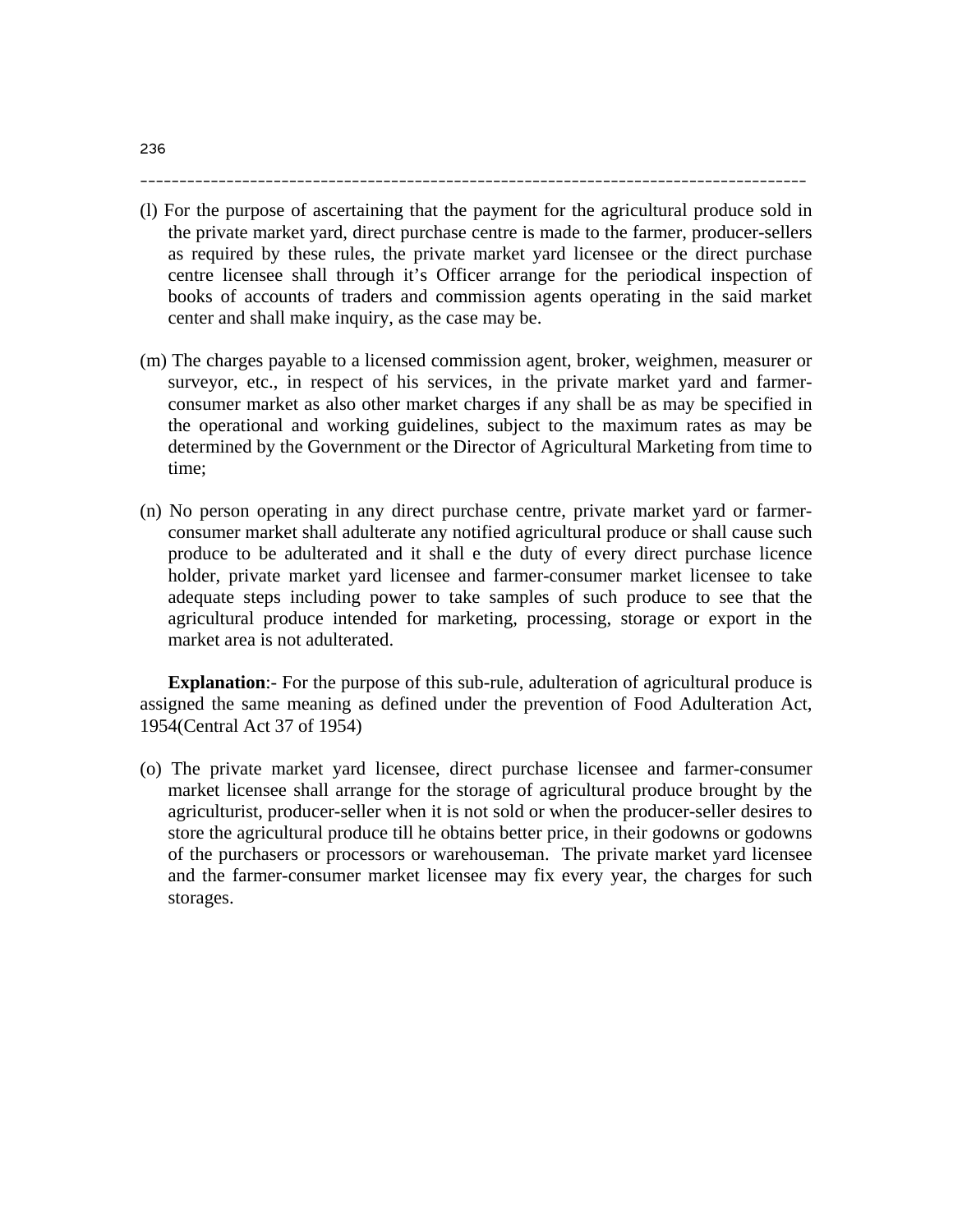------------------------------------------------------------------------------------------------------------

(p) The private market yard licensee and direct purchase licensee shall declare the details of address of warehouses, godowns and storage places where agricultural produce have been stocked/stored and shall submit monthly returns to the Director of Agricultural Marketing or the Officer authorized by him.

**87-I. Powers of the Director of Agricultural Marketing to make enquiry and inspection**:- (1) The Director of Agricultural Marketing shall have the power to enquire and inspect the affairs of private market yard, direct purchase center and farmerconsumer market, and may authorize any of his subordinate Officer for such enquiry or inspection. An order authorizing inquiry or inspection of Director of Agricultural Marketing or the Officer authorized by him shall, amongst other things contain the following:-

- a) The name of the persons authorized to conduct the inquiry or inspection;
- b) The name of the direct purchase license holder, private market yard license holder and farmer-consumer market license holder or whose affairs are to be inquired into or whose accounts and records are to be inspected;
- c) The specific point or points on which an inquiry or inspection is to be made, the period within which the inquiry or inspection is to be completed and report submitted to the Director of the Agricultural Marketing;
- d) Any other matter relating to the inquiry or inspection of the offices or any person operating in the private market yard, direct purchase center or farmer-consumer market.

(2) If the inquiry or inspection cannot be completed within the period specified in the order referred to in sub-rule(1), the person conducting the inquiry or inspection shall submit an interim report stating the reasons for not completing inquiry or inspection in time and the Director of Agricultural Marketing may grant such extension of time for the completion of the inquiry or inspection, he deems necessary or may withdraw the inquiry or inspection from the person to whom it is entrusted and hold the inquiry or inspection by himself or entrust it to such other person as he deems fit.

(3) On receipt of the order referred to in sub-rule (1), the person authorized to conduct the inquiry or inspection shall proceed to examine the relevant books of accounts and other documents in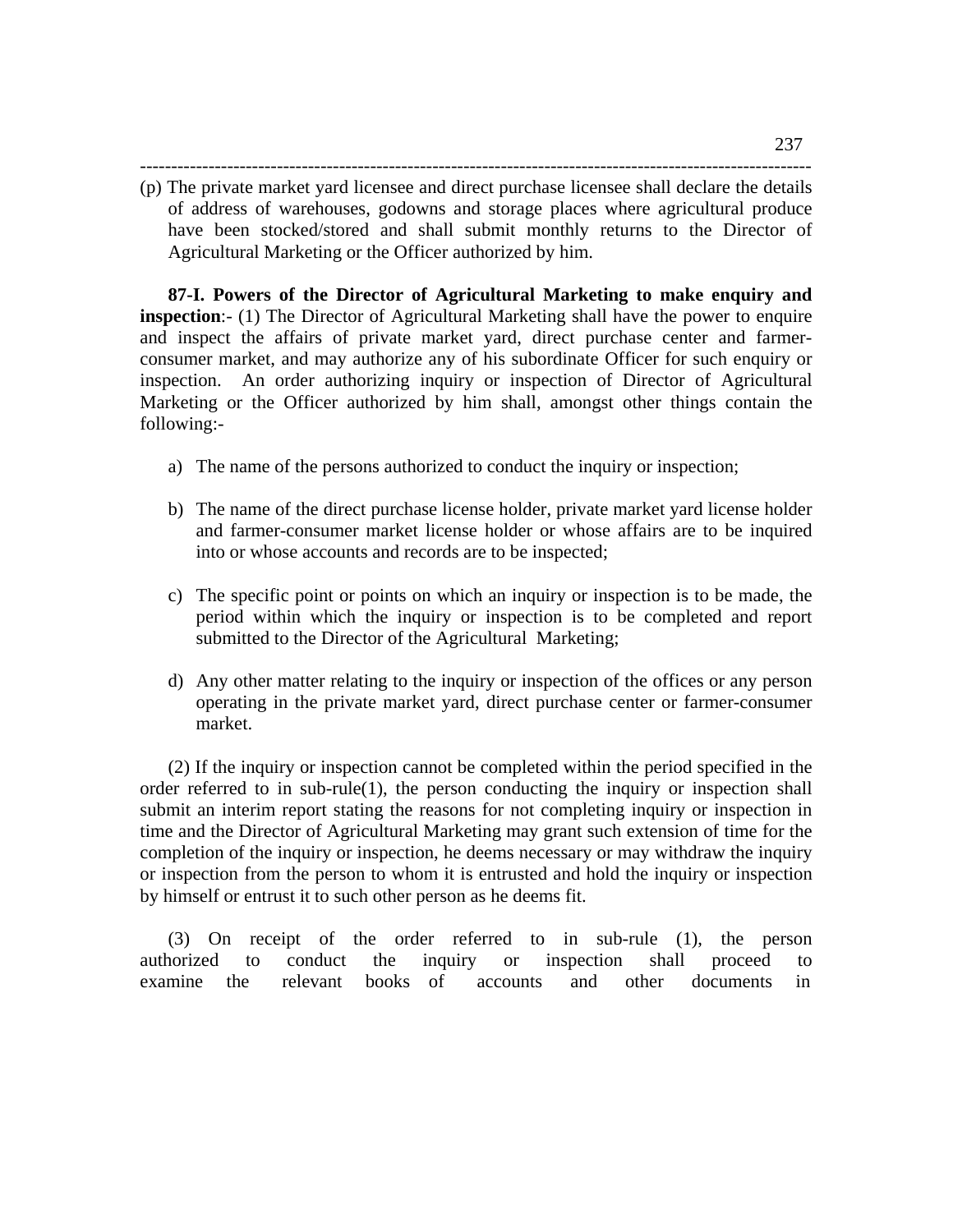----------------------------------------------------------------------------------------------------------- possession of the direct purchase license holder, private market license holder and farmer-consumer market license holder or any of its Officers, members, agents or servants or any person operating therein and obtain such information or explanation from any such persons in regard to the transactions and working of the respective markets,

centers as he deems necessary for the conduct of such inquiry or inspection.

(4) The person authorized to conduct an inquiry or inspection shall submit the report to the Director of Agricultural Marketing, on all the points mentioned in the order referred to in sub-rule (1) and the report shall contain his findings and the reasons therefore supported by such documentary or other evidences as recorded by him during the course of his inquiry or inspection. The Director of Agricultural Marketing may pass orders of suspension or cancellation of license as may be considered just and proper.

 Provided that before passing an order of suspension or cancellation of licence the Director of Agricultural Marketing shall give the persons including the private Market yard licensee, direct purchase centre licensee or farmer-consumer market licensee reasonable opportunity of being heard.

**87-J. Manner of Preferring Appeals**:- A person aggrieved by the orders of the Director of Agricultural Marketing may appeal under Section 72-E(1)(b) of the Act, by complying with the following requirements.-

- (i) The appeal memo should be in writing and duly signed and verified by the appellant;
- (ii) The certified copy of the decision or order should be accompanied with the appeal memo;
- (iii) The appeal should be properly stamped;
- (iv) The appellant shall, when so required by the appellate authority deposit a sum of money as may be directed by the appellate authority;
- (v) The appeal may be filed personally or through an advocate of the appellant.]

## **PART VII Karnataka State Agricultural Marketing Board**

**[88. Election of a Member to the State Marketing Board:-** (1) The electionof a member to the State Agricultural Marketing Board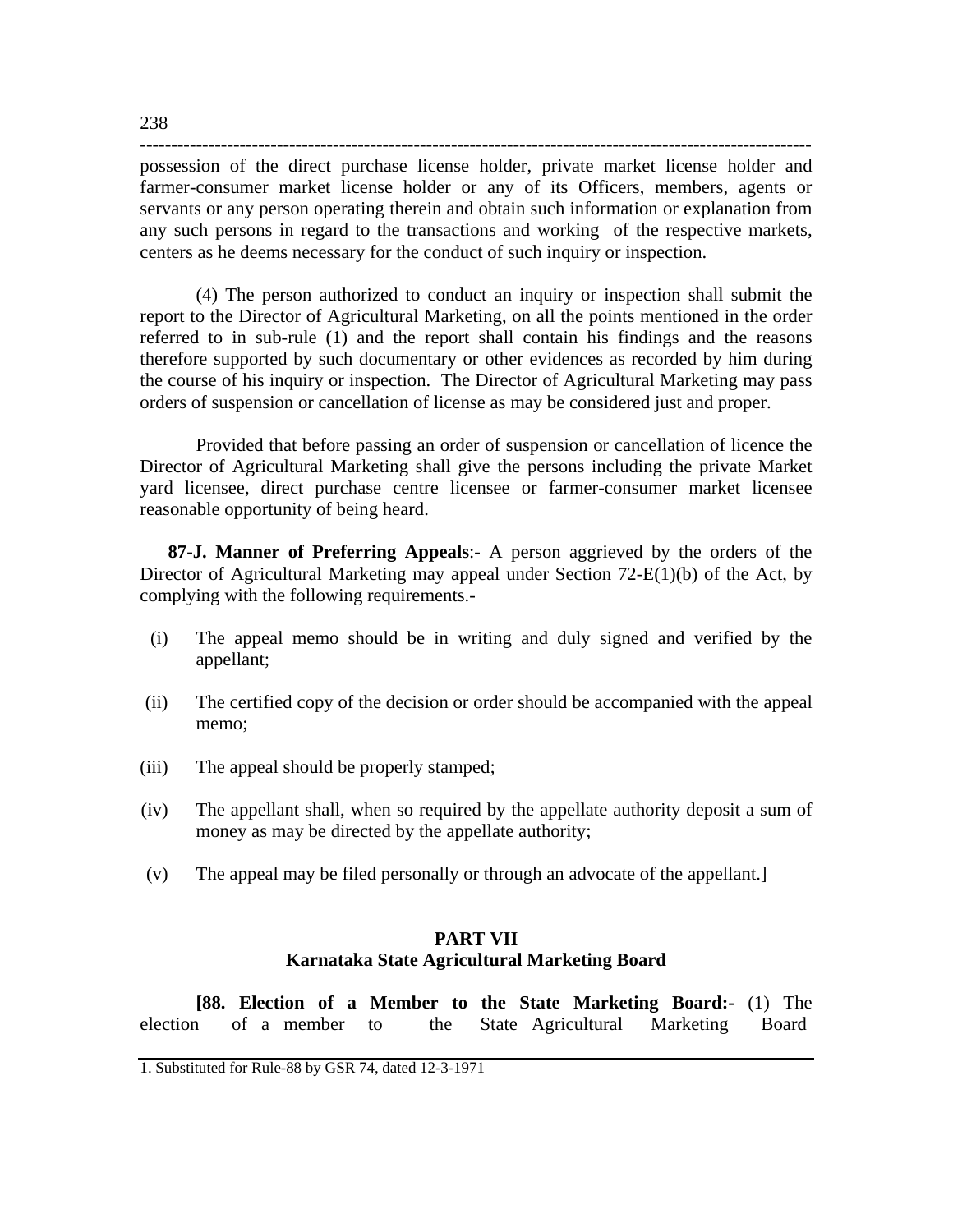239

------------------------------------------------------------------------------------------------------------

under clause (ii) of sub-section (1) of Section 101, shall be held in the manner hereinafter specified.

(2) For purposes of the said election, the [Assistant Director of Agricultural Marketing] of the revenue district shall be the Returning Officer.

(3) The Returning Officer shall maintain in his office a list of the Chairman of all the market committees in the district. In order to enable him to maintain such list corrected up-to-date, the Secretaries of all the market committees in the District shall furnish to the Returning Officer the name of the Chairman of their respective market committees and also inform immediately the Returning Officer of every change in the names of the Chairmen. The Returning Officer shall, on receipt of the information, strike out the names of persons who have ceased to be the Chairmen and include therein the names of persons who have become Chairman of such market committee.

(4) The provisions of Rule 5-A shall apply *mutatis mutandis* in relation to the list of names of Chairmen:

Provided that where an application under sub-rule (1) or clause (a) of sub-rule (2) of Rule5-A is received by the Returning Officer he shall refer such application to the Secretary of the market committee concerned and on receipt of information in relation thereto from the said Secretary, shall act in accordance with sub-rule(2).

(5) The Returning Officer shall, by order, call upon the electorate of Chairman of all the market committees in each revenue district to elect a member to the Board and fix the date of election, he shall publish a notice by affixing on the notice board of his office stating:-

- (i) The place at which and the time within which nomination shall be received and the last date for making nominations which shall not be less than seven days from the date of publication of the notice;
- (ii) The date of the scrutiny of nomination which shall be the second day after the last date for making nominations or if that day is a public holiday, the next succeeding day which is not a public holiday;

 <sup>1.</sup> Substituted for the expression "District Marketing Officer" by GSR 127, dated 25-5-1988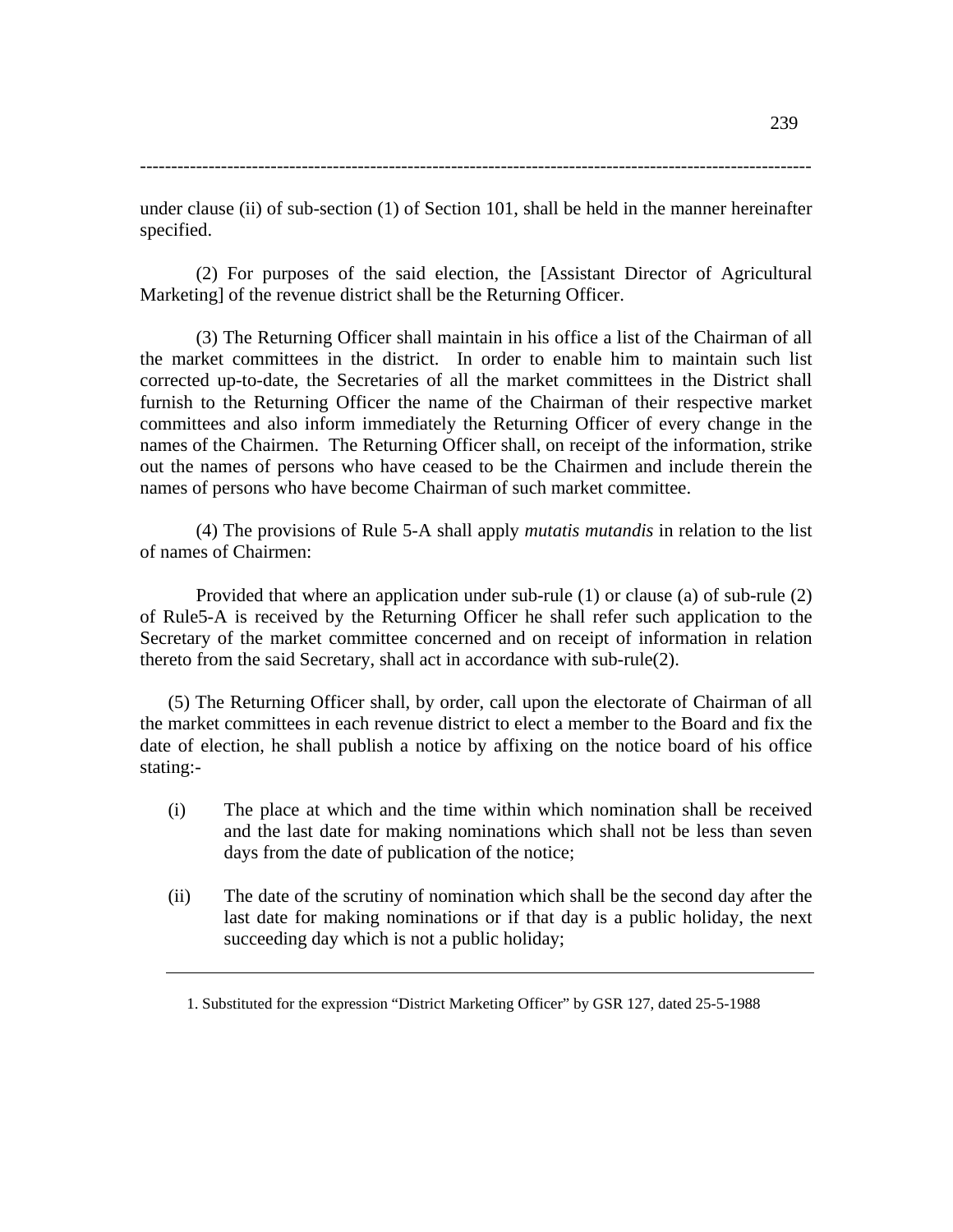------------------------------------------------------------------------------------------------------------

- (iii) The last day for withdrawal of nominations, which shall be third day after the date of scrutiny of nominations or if that day is public holiday, the next succeeding day which is not a public holiday;
- (iv) The date, which shall not be less than fifteen days from the date of publication of the notice, on which and the hours during which, poll shall, if necessary, be taken; and
- (v) The place and time for counting of votes.

(6) A copy of the notice referred to in sub-rule (5) shall be sent to the Chairman of all the market committees in each district by registered post immediately after its publication.

(7) In the case of a bye-election referred to in Section 105, the notice under sub-rule (5) shall be published as soon as may be after the occurrence of vacancy.

**88-A. Nominations**:-(1) Where in any revenue district, there are more than one market committees, and Chairman intending to contest for election to the Board, shall deliver his nomination paper to the Returning Officer in Form 38 between the hours of eleven o'clock in the forenoon and three o'clock in the afternoon at the place specified in this behalf in the notice referred to in sub-rule(5) of Rule 88.

(2) The Returning Officer shall, on receiving the nomination paper, enter in the nomination paper its serial number, the date on which and the hours at which the nomination paper has been delivered to him and shall verify the name and the number of the candidate with the list of Chairmen maintained in his office.

(3) Nomination papers received after the date and time appointed under clause (ii) of sub-rule (5) of Rule 88 shall be rejected.

(4) Nothing in this Rule shall prevent any candidate from filing more than one nomination paper for the same election.

**88-B Scrutiny of nominations**:- (1) The candidates and their agents, who shall not be more than one for each candidate, shall be entitled to be present at the time of scrutiny of nominations and the Returning Officer shall give them all reasonable facilities for examining nomination papers of all candidates.

(2) The Returning Officer shall then examine the nomination papers and decide all objections which may be made at the time of scrutiny to any nominations and may either on such objection or on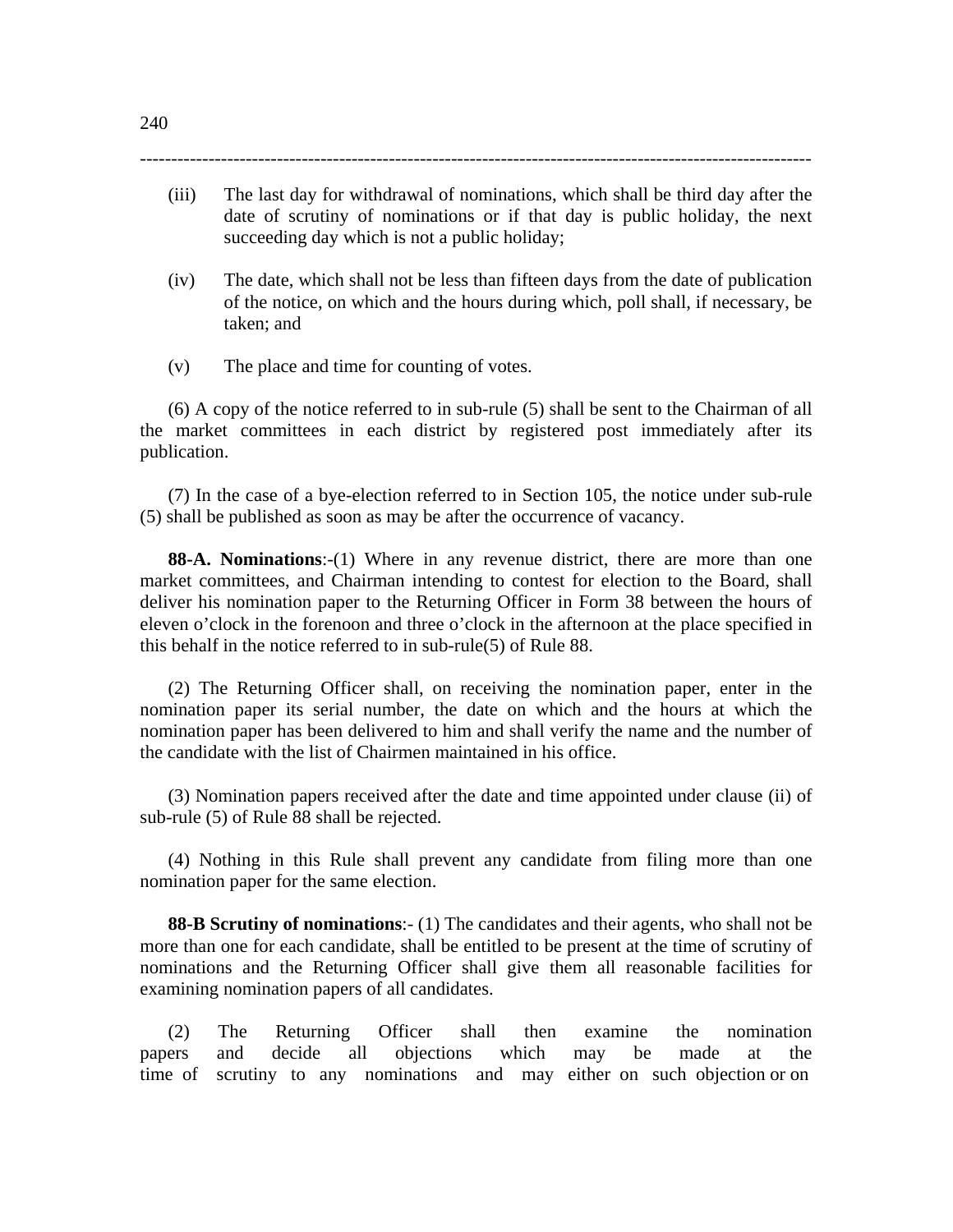-----------------------------------------------------------------------------------------------------------

his own motion and after such summary enquiry, if any, as he thinks necessary, reject the nomination paper on any of the following grounds, namely:-

- (a) that the signature of the candidate on the nomination paper is not genuine or has been obtained by fraud; or
- (b) that the nomination paper has not been duly completed and the defect or irregularity is of a substantial character.

(3) The Returning Officer shall endorse on each nomination paper his decision either accepting or rejecting it and if the nomination paper is rejected, shall record in writing a brief statement of his reasons for such rejection.

**88-C Withdrawal of candidature**:- (1) Any candidate may withdraw his candidature by a notice in writing subscribed by him and delivered in person to the Returning Officer before three o'clock in the afternoon on or before the date fixed under clause(iii) of subrule (5) of Rule 88. On receipt of the notice, the Returning Officer shall note thereon the date and the time at which it was delivered.

(2) No person who has given notice of withdrawal of his candidature under sub-rule (1) shall be entitled to withdraw or cancel the notice.

**88-D. Procedure in contested and uncontested elections**.- If after the expiry of the period within which candidature may be withdrawn:-

- a) there is only one candidate whose nomination is valid and who has not withdrawn his candidature, the Returning Officer shall forthwith declare such candidate to be duly elected to be a member of the Board; or
- b) the number of candidates who have been duly nominated but who have not withdrawn their candidature exceeds one, the Returning Officer shall except in the case falling under the proviso to sub-section (1) of Section 101, prepare a list of validly nominated candidates in alphabetical order and cause a copy of the list so prepared to be affixed to the notice board of his office.

**88-E Voting**:- Where votes of the Chairman are to be taken for the purpose of the election, the polling shall take place on the date and time appointed under clause (iv) of sub-rule (5) of Rule 88 at the office of the Returning Officer.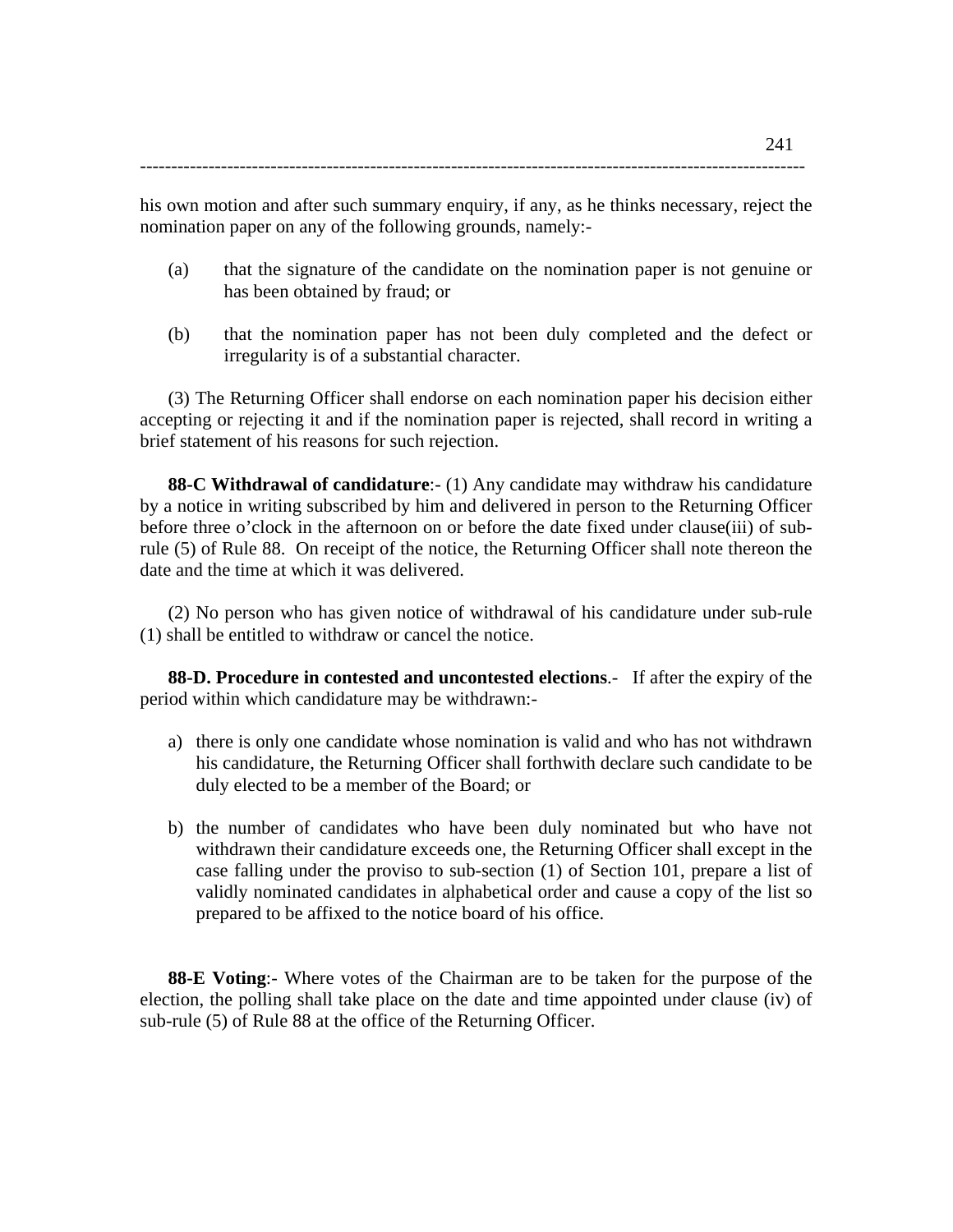**88-F. Procedure for the conduct of elections**:- (1) At the place set apart for voting, the Returning Officer shall provide a ballot box which shall be so constructed that the ballot papers can be introduced therein, but cannot be withdrawn there from without the box being opened.

------------------------------------------------------------------------------------------------------------

(2) The Returning Officer shall immediately before the votes are taken, show the ballot box empty to such Chairmen as amy be present, so that they may see that it is empty and then shall lock it up and place his seal upon it in such manner as to prevent it being opened without breaking such seal.

(3) Every chairman wishing to vote shall be supplied with a ballot paper in Form 39 bearing the seal of the office of the [Assistant Director of Agricultural Marketing] and the signature of the Returning Officer and on which names of all contesting candidates are printed, typed or written in English and Kannada. At the time of issuing a ballot paper to a Chairman, the Returning Officer shall record the serial number thereof against the entry relating to the Chairman in the list of Chairmen kept for the purpose.

(4) The Chairman to whom a ballot paper is issued under sub-rule (3) shall on receipt of the ballot paper proceed to the place set apart for the purpose and [affix seal with the instrument supplied] mark against the name of the candidate for whom he wished to vote. He shall then fold up the ballot paper so as to conceal his vote and insert it into the ballot box.

(5) A Chairman who has inadvertently dealt with his ballot paper in such manner that it cannot be conveniently used as a ballot paper may on returning it to the Returning Officer and on satisfying him of the inadvertence, be given another ballot paper and the ballot paper so returned shall be marked "spoilt-cancelled" by the Returning Officer. If a Chairman after obtaining a ballot paper decides not to use it, he shall return it to the Returning Officer and the ballot paper so returned shall be marked as "Returnedcancelled" by the Returning Officer. All such ballot papers cancelled under this clause shall be kept in a separate packet.

**88-G. Counting of votes**:- (1) After voting by all, the Chairmen present and wishing to vote, the Returning Officer shall open in the presence of the Chairmen present, the ballot box; count the number

<sup>1.</sup> Substituted for the expression "District Marketing Officer" by GSR 127, dated 25-5-1988

<sup>2.</sup> Substituted for the words "there make "X" " by Notification No. CMW 174 MRE 91, dated 27-1- 1994.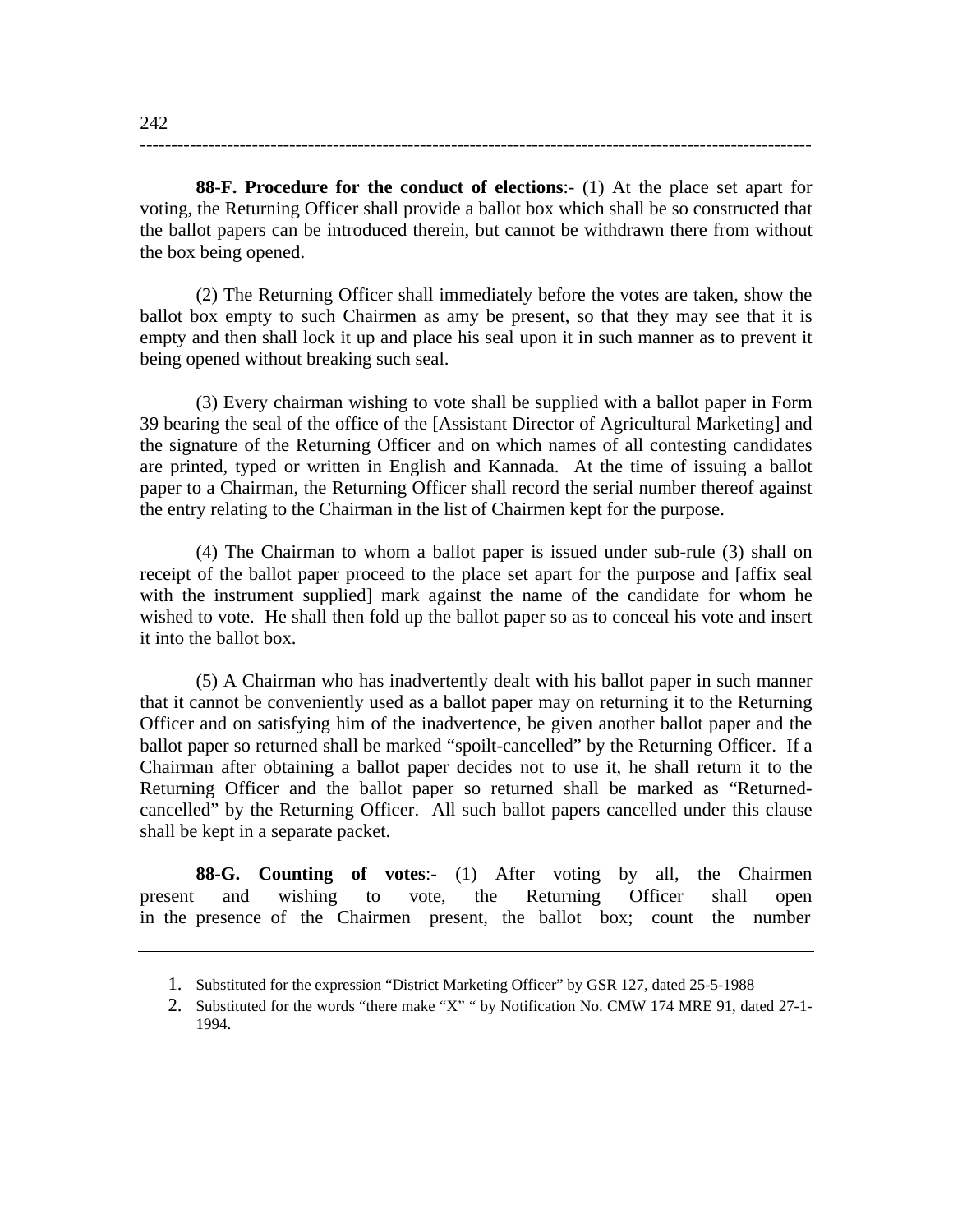of ballot papers and separate those which in his opinion are valid from those which in his opinion are invalid, endorsing on the latter, the work "rejected" and the ground of rejection and arrange all the valid ballot papers in the bundle.

------------------------------------------------------------------------------------------------------------

(2) The Returning Officer shall reject a ballot paper:-

- a) if it bears any mark or writing by which the elector can be identified; or
- b) if to indicate the vote it bears no mark at all; or
- c) if votes are given on it in favour of more than one candidate; or
- d) if the mark indicating the vote thereon is placed in such a manner as to make it doubtful to which candidate the vote has been given; or
- e) if it is a spurious ballot paper:

Provided that the ballot paper shall not be rejected merely on the ground that the mark indicating the vote is indistinct made more than once, if the intention that the vote shall be for a particular candidate, clearly appears from the way the paper is marked.

(3) Before rejecting any ballot paper under this Rule, the Returning Officer shall allow each candidate a reasonable opportunity to inspect the ballot paper but shall not allow him to handle it or any other ballot paper.

(4) Every ballot paper which is not rejected shall be counted as one valid vote. After the completion of the counting, the Returning Officer shall record in a statement the total number of votes polled by each candidate and announce the same.

(5) (i) After such announcement has been made, the Returning Officer may either on his own initiative or at the instance of any candidate recount the votes:

 Provided that nothing herein contained shall make it obligatory on the Returning Officer to recount the same votes more than once.

(ii) When a recount of votes is make under this sub-rule, the Returning Officer shall amend the statement referred to in sub-rule (4) to the extent necessary after such recount and announce the amendment so made by him.

(6) After the total number of votes polled by each candidate has been announced under sub-rule(4) or sub-rule (5), as the case may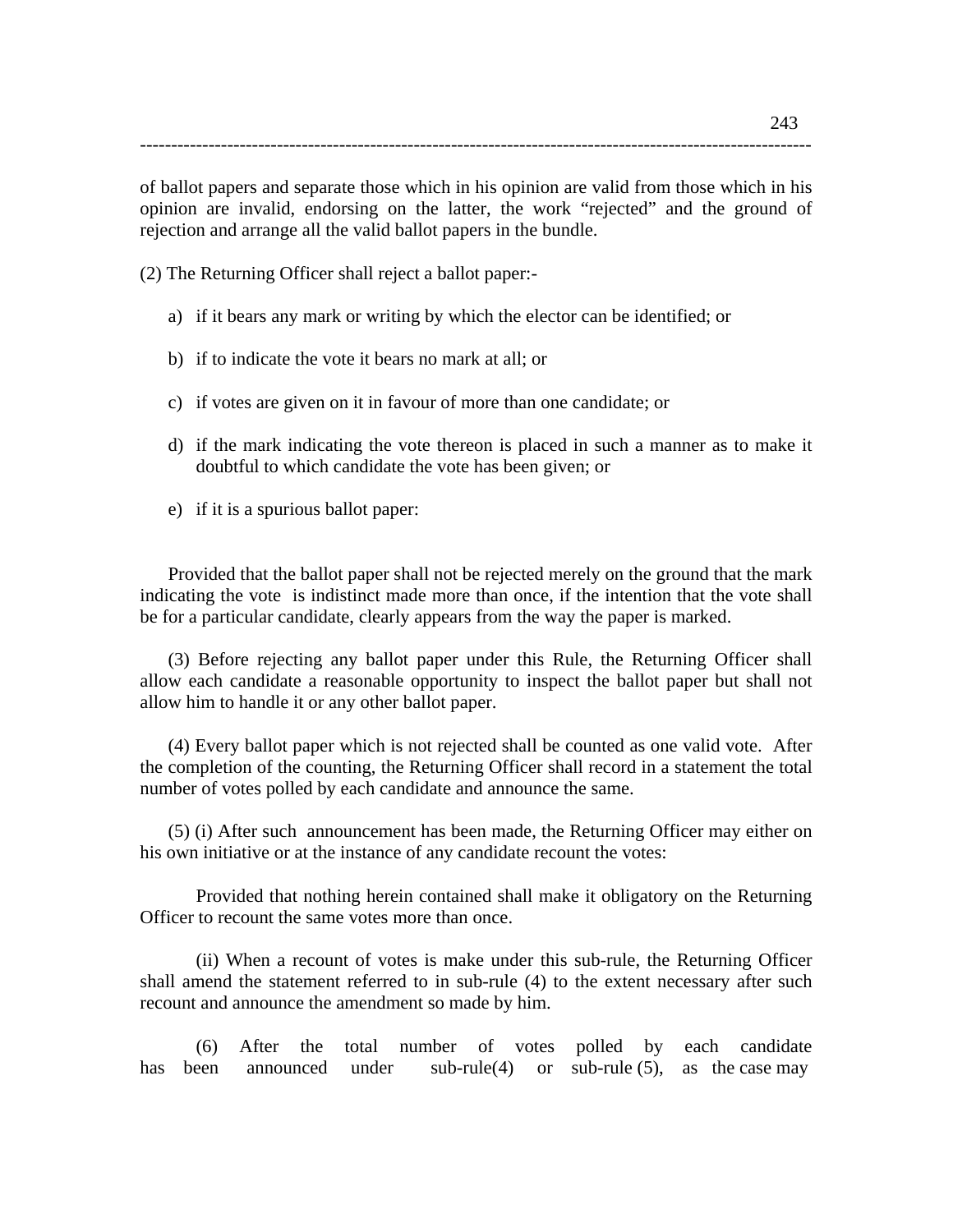be, the Returning Officer shall declare the candidate to whom the largest number of valid votes have been duly elected.

------------------------------------------------------------------------------------------------------------

(7) If, after the counting of the votes is completed an equality of votes is found to exist between any candidates and the addition of one vote will entitle any of those candidates to be declared elected, the Returning Officer shall forthwith decide, between those candidates by lot in such manner as he may determine and proceed as if the candidate on whom the lot falls had received an additional vote. He shall thereafter declare the candidate on whom the lot falls to have been duly elected.

(8) The Returning Officer shall then prepare and certify the election in Form 40 and forward a copy of the same to the [Director of Agricultural Marketing] immediately.

(9) The Returning Officer shall also forward to the [Director of Agricultural Marketing], the name of the Chairman who has been decided by lot drawn by him to represent the market committee in the district on the Board.

**88-H Sealing and custody of election papers:-** (1) The Returning Officer shall then make up into separate packets the marked copy of the list of Chairmen, the ballot papers relating to each candidate whether counted or rejected, seal up each packet and note thereon the description of its contents, the election to which it relates and date thereof.

(2) These packets shall not be opened and their contents shall not be inspected or produced before any person or authority except under the order of the District Judge under Section 103.

(3) The packet shall be retained in safe custody by the Returning Officer in his office for a period of two years from the date of declaration of the result of election and shall thereafter by destroyed unless a direction to the contrary is given by the District Judge or other competent Court or by the State Government.

**88-I. Publication of names of the elected members of the Board.-** The [Director of Agricultural Marketing] shall by notification, publish the names of all the members elected to the Board]

[89. Preparation of plans and estimates:-XXXXX.]

<sup>1.</sup> Substituted for the expression "Chief Marketing Officer" by GSR 127, dated 25-5-1988

<sup>2.</sup> Substituted for the expression "Chief Marketing Officer" by GSR 127, dated 25-5-1988

<sup>3.</sup> Substituted for the expression "Chief Marketing Officer" by GSR 127, dated 25-5-1988

<sup>4.</sup> Rule 89 omitted by GSR 44, dated 3-2-1970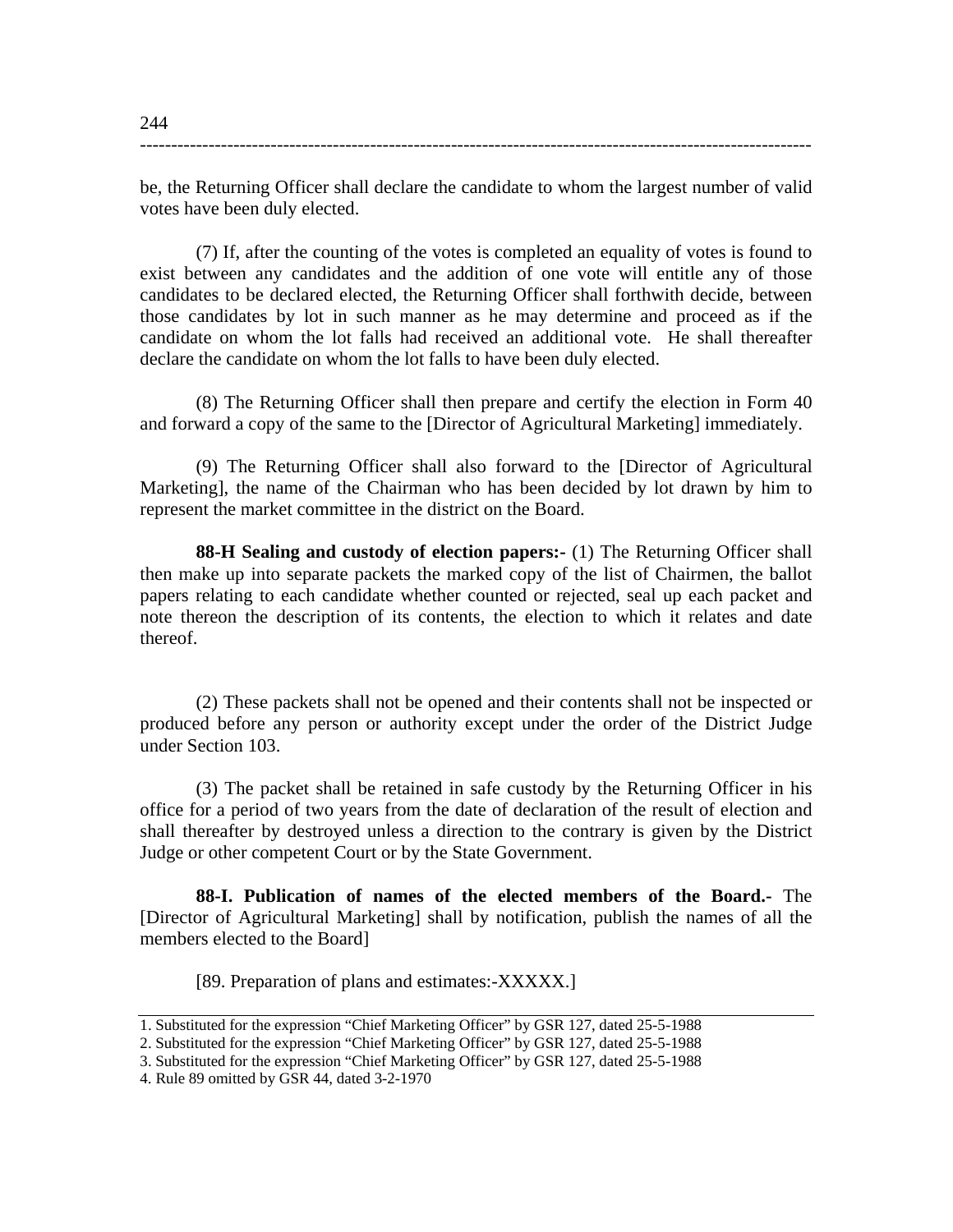**91. Marketing Development Fund:**- (1) All moneys received by the Board shall be kept or invested in Karnataka State Co-operative Apex Bank Limited [or in any of the Nationalized Banks] [or in Government Securities].

------------------------------------------------------------------------------------------------------------

(2) The Board may utilize the Marketing Development Fund for purposes enumerated in Section III, through the committees.

[(3) The Board may grant funds out of the Marketing Development Fund to such Advisory Committees or Institutions as are approved by it and which are imparting education in regulated marketing of agricultural produce or carrying on any work which is of general interest to regulated marketing of agricultural produce.]

### **PART VII-B Contract Farming**

**91-A. Registration of Contract Farming Sponsor**.- (1) As provided under subsection (1) of Section 131-C of the Act, the Contract Farming Sponsor for getting himself registered shall make an application in writing to the concerned Secretary of the market committee where the contract is being entered into which shall be called as Sponsor Registering Authority in Form 54 along with the documents specified in that Form, with a fee of rupees five hundred per year payable to the concerned market committee.

(2) On examination of the application made under Sub-rule (1) and after ascertaining the payment of necessary fees for registration, the Sponsor Registering Authority concerned shall record the particulars of such application in the register maintained in Form 55 and dispose of the application within a period of thirty days from the date of receipt of the application and the registration certificate shall be given in Form 56.

(3) The Contract Farming Agreement between the Contract Farming Producer and the Contract Farming Sponsor shall normally be in Form 57 or Form 57-A. However, the Contract Farming Producer and Contract Farming Sponsor shall be at liberty to mutually decide the terms and conditions of the Contract

<sup>1.</sup> Rule 90 omitted by GSR 44, dated 3-2-1970

<sup>2.</sup> Inserted by Notification No. CD 370 MRE 2003, dated 22-7-2004

<sup>3.</sup> Added by GSR 44, dated 3-2-1970

<sup>4.</sup> Sub-rule (3) inserted by GSR 104, dated 14-3-1974

<sup>5.</sup> Part VII-B, Part VII-C and Rules 91-A to 91-N inserted by Notification No. CD 229 MRE 2007, dated 19-3-2008, w.e.f. 20-3-2008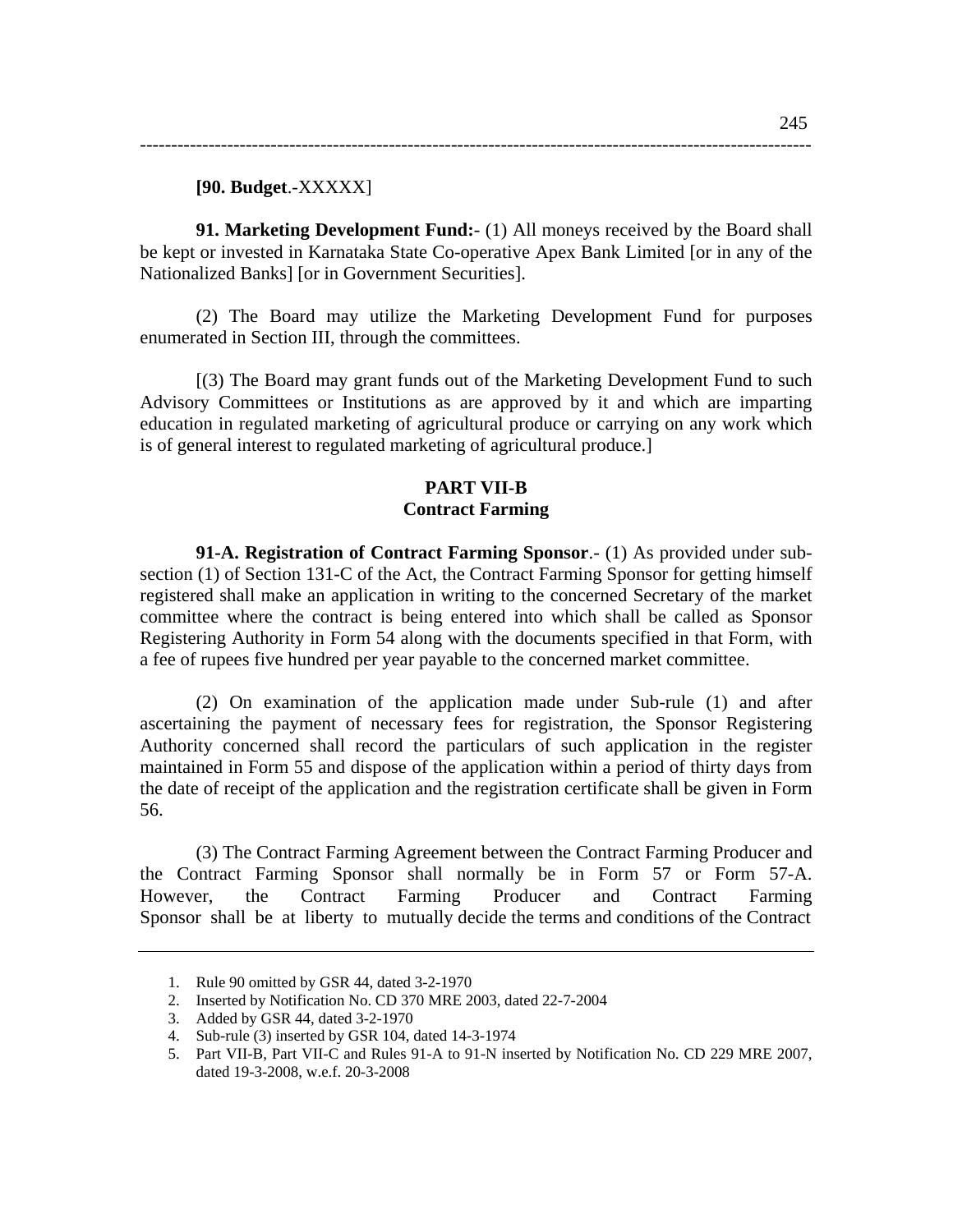Farming Agreement, which shall not be contrary to the provisions of the Act and the Rules and the same shall be informed to the registering authority.

------------------------------------------------------------------------------------------------------------

(4) Contract Farming Sponsor shall submit within fifteen days from the end of the month of execution of agreement, the original copy of the Contract Farming Agreement entered with the Contract Farming Producer for registration to the Secretary of the market committee to be called as Sponsor Registering Authority hereunder who shall acknowledge and record the same in Register maintained in his office in Form 58.

**91-B. Purchase of Produce under Contract Farming Agreement.-** The Contract Farming Sponsor on purchase of agricultural produce under the Contract Farming Agreement in the market area shall pay market fee as specified under Section 65 of the Act to the concerned market committee.

**91-C. Contract Farming Sponsor prohibited from raising permanent structure on Contract Farming Producers land.-** Notwithstanding anything contained in the Contract Farming Agreement, the Contract Farming Sponsor is prohibited from raising any permanent structure of any kind or creating any leasehold rights or charge of whatever nature on the land of the Contract Farming Producer.

**91-D. Objects of Contract Farming Agreement.-** The Contract Farming Agreement shall be entered by the Contract Farming Sponsor, exclusively, for the purchase of the agricultural produce from the Contract Farming Producer and it shall be constructed to mean only as such for all purposes.

**91-E. Period of Contract Farming Agreement.-** The minimum period of Contract Farming Agreement shall be for one crop season and the maximum period shall be as may be mutually decided between the sponsor and the producer which shall not be against the intention of Contract Farming Agreement.

**91-F. Recovery of loans and advances given by the Contract Farming Sponsor to the Contract Farming Producer.-** Loans and advances if any given by the Contract Farming Sponsors to the Contract Farming Producer shall be recovered only from sale proceeds of the agricultural produce and in no case by sale of the land regarding which the Contract Farming Agreement has been entered into.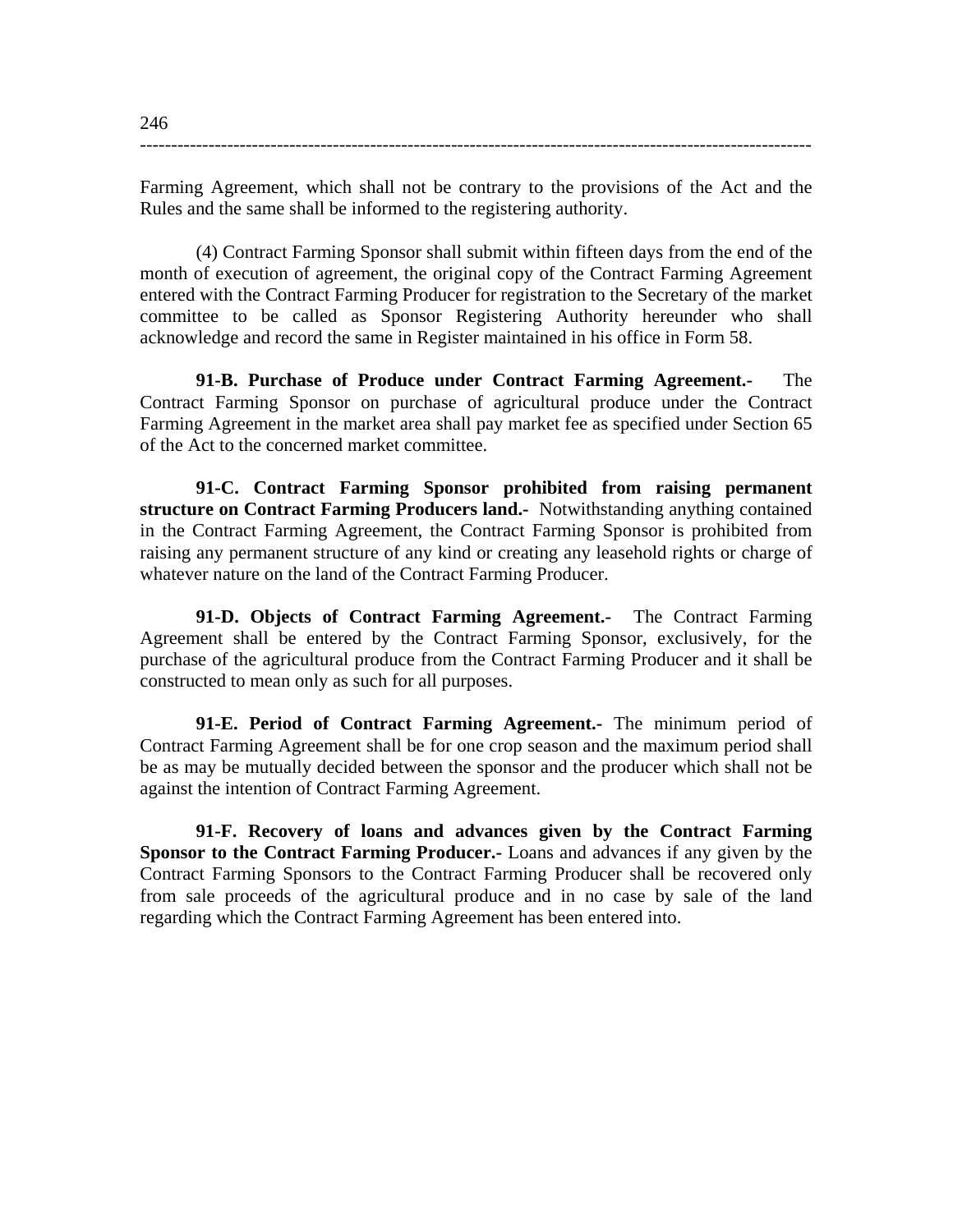**91-G. Submission of Annual Accounts by Contract Farming Sponsor.-** The Contract Farming Sponsor shall submit annual accounts in Form 59 before  $30<sup>th</sup>$  June every year, to the Sponsor Registering Authority in respect of all transactions undertaken by him during the previous market year.

------------------------------------------------------------------------------------------------------------

**91-H . Dispute Settlement Authority of Contract Farming.-** (1) Any dispute arising out of the Contract Farming Agreement shall be referred for settlement to the disputes committee constituted under Section 84 of the Act, by making an application in writing accompanied with a prescribed court-fee stamp for the purpose of settlement of dispute.

(2) The Dispute Settlement Authority, after verification of the documents and after giving reasonable opportunity of being heard to the concerned parties shall give its decision within a period of thirty days.

**91-I. Appeal against the decision of the Dispute Settlement Authority.-** (1) Any person who is aggrieved by the decision of the Dispute Settlement Authority under Rule 91-H may, within a period of thirty days from the date of such decision, file an appeal before the Director of Agricultural Marketing accompanied with a specified courtfee stamp and copy of such decision appealed against.

(2) The appellate authority, after giving reasonable opportunity of being heard to all the concerned parties and after verifying the records and documents, shall decide the appeal within a period of thirty days from the date of receipt thereof and the decision of the appellate authority shall be final.

### **PART VII-C E-Trading –Spot Exchange**

**91-J. Grant of license for establishing spot exchange.** (1) Subject to the provisions of Section 131-D of the Act, any person desiring to establish a Spot Exchange in one or more market areas may submit an application in writing to the Director of Agricultural Marketing in Form 60 for grant of license along with the documents mentioned in that form subject to the conditions specified below:-

- (i) The applicant shall specify the place and location of the proposed establishment of Spot Exchange in the market area.
- (ii) The applicant shall specify the place, location of proposed establishment of Spot Exchange, the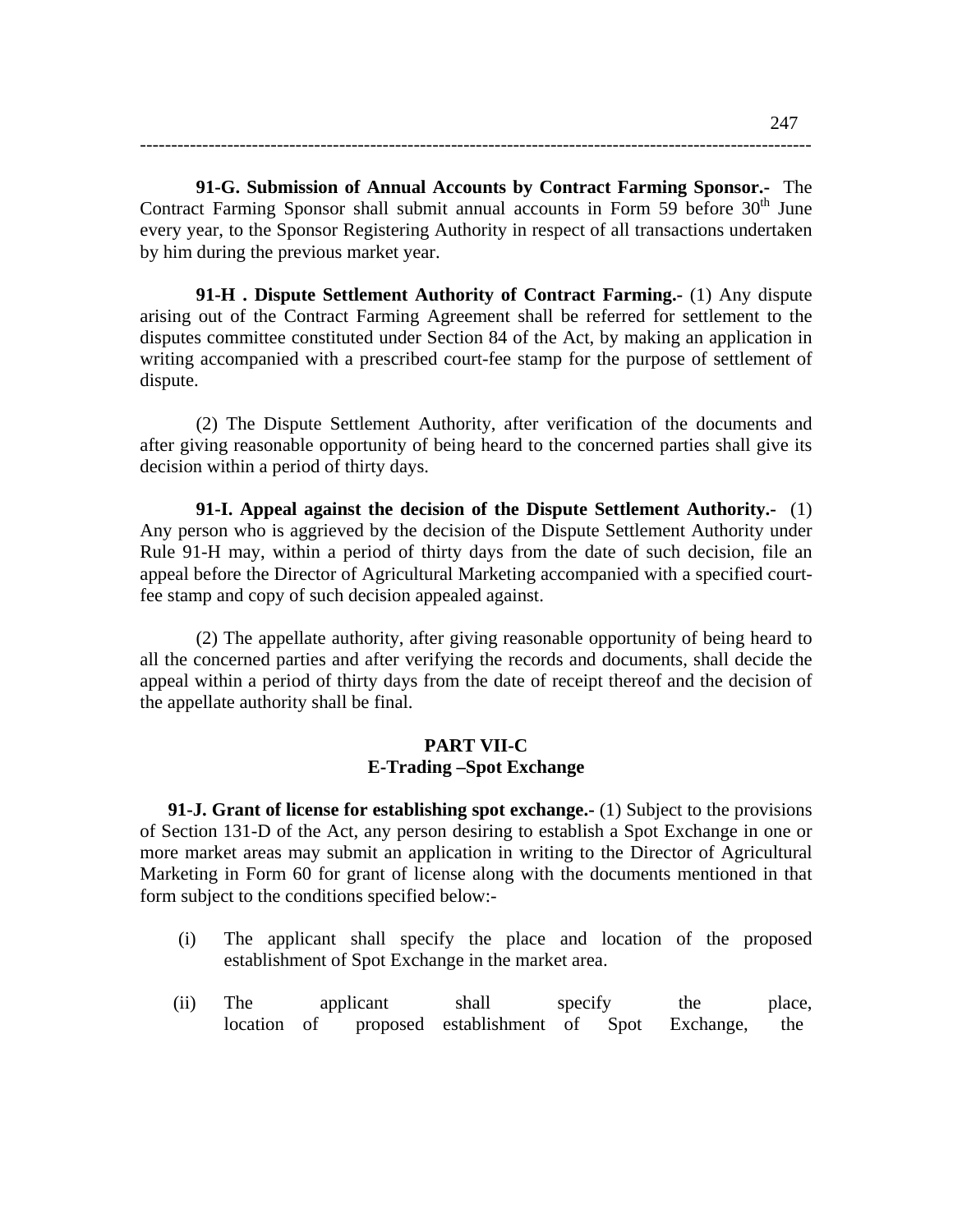commodities and respective delivery centers in which it proposes to launch spot trading.

(iii) The applicant shall submit a detailed project report of the Spot Exchange, the amount proposed to be spent for the project, operational and working guidelines as to how the Spot Exchange will be conducted, controlled and operated. The details of settlement guarantee fund to provide guarantee performance of all contracts executed on the spot exchange platform. Facilities proposed to be provided, financial status and resources with supportive documents, viz. Bank statements and income tax returns, list of permanent assets and liabilities, and other documents showing the credibility for establishment of a Spot Exchange.

------------------------------------------------------------------------------------------------------------

(2) The license fees payable for grant of license for each Spot Exchange shall be fifteen thousand by demand draft payable in favour of Director of Agricultural Marketing, Bangalore.

(3) The Director of Agricultural Marketing may after satisfying himself about the arrangements made in the spot exchange for conducting electronic spot trading in notified agricultural produce, grant license in Form 61 for establishment of spot exchange subject to the conditions specified therein.

(4) Before commencement of operation of the Spot Exchange, the applicant shall deposit a bank guarantee worth Rupees twenty-five lakhs.

(5) The Director of Agricultural Marketing after giving the applicant an opportunity of being heard, for the reasons to be recorded in writing refuse to grant the licence to the applicant who is either not solvent or otherwise disqualified under the Act and Rules:

 Provided that no order of refusal under this sub-rule shall be made unless a reasonable opportunity of being heard is given to the applicant.

**91-K. Power to revoke bank guarantee.:-** (1) The bank guarantee deposited by the spot exchange licensee shall be recorded and maintained by the Director of Agricultural Marketing or the Officer authorized by him.

(2) The Director of Agricultural Marketing or any Officer authorized by him shall have the power to invoke the bank guarantee furnished by the spot exchange licensee, in the event of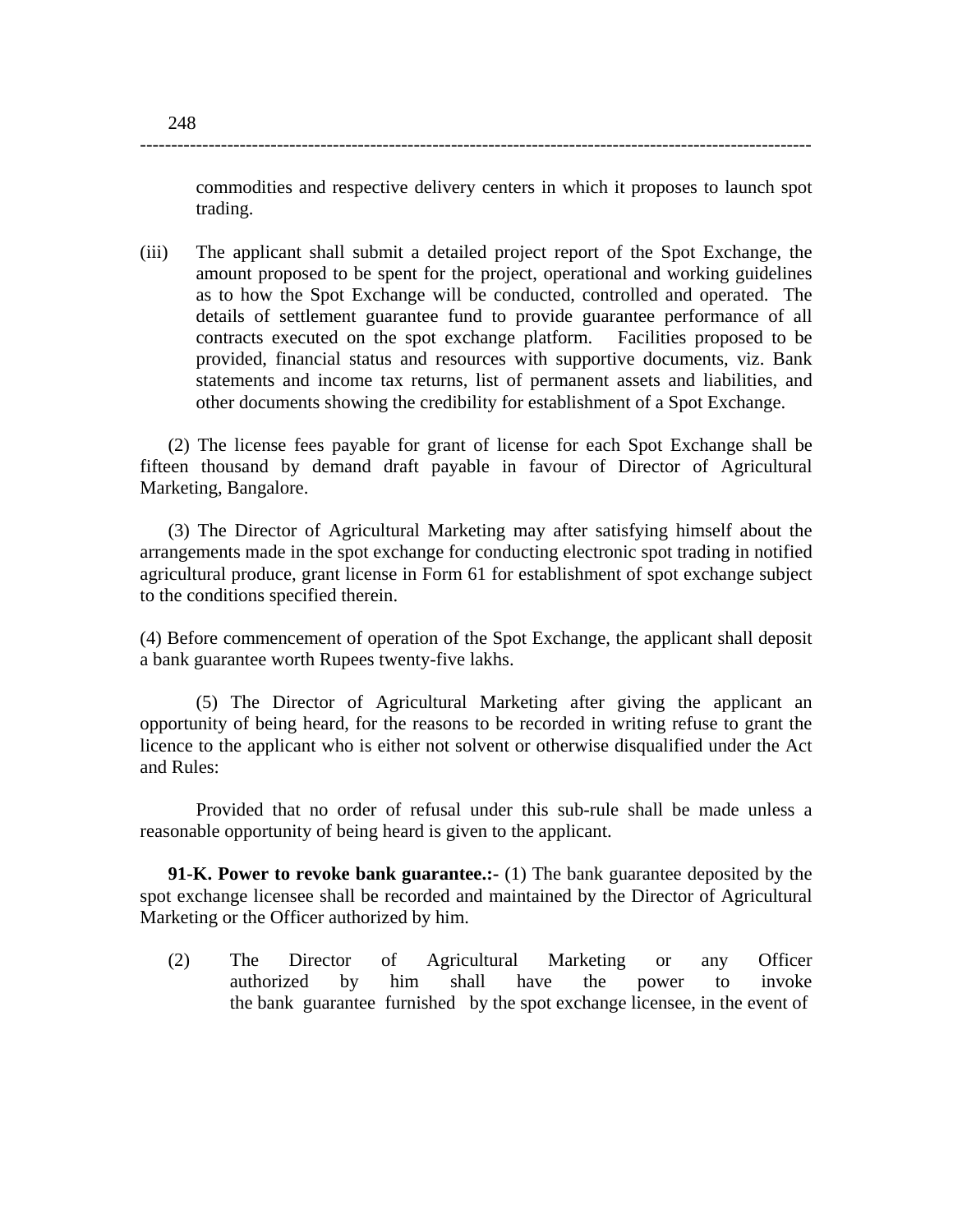failure to pay the sale proceeds to the agriculturists or sellers or any other dues by the spot exchange licensee, or person operating in the spot exchange for which they are liable to pay to the sellers.

(3) The Director of Agricultural Marketing or any Officer authorized by him shall have right to forfeit the whole amount of bank guarantee if the dues to be paid by the licensee to the agriculturists, or producer seller is more than fifty percent of the bank guarantee or if the licensee is continuously in default for more than three times in making payments or if the dues are more than ten percent of the goods purchased in a month.

------------------------------------------------------------------------------------------------------

- (4) The bank guarantee furnished by the licensee shall be unconditional and the amount guaranteed by the bank or part thereof as the Director of Agricultural Marketing or the Officer authorized by him may demand shall be payable. No other kind of bank guarantee shall be accepted.
- (5) Subject to the provision of this act and rules the bank guarantee furnished by the licensee to the Director of Agricultural Marketing or The Officer authorized by him shall be refundable to him on ceasing to be licensee, if the Director of Agricultural Marketing or the Officer authorized by him is satisfied that there are no liabilities due by the licensee either to the agriculturists, producer-seller, market committee or any other person in respect the transactions for which the bank guarantee is furnished.
- (6) The bank guarantee furnished shall be deemed to be held in trust for the purposes for which it is made and shall not be used for or utilized for any other purposes, nor it shall be liable to attachment in any execution by any court or other authority for any other purposes.
- (7) The licensee shall recoup the bank guarantee within a period of one month from the date of such forfeiture under sub-rule (3), failing which the license of the spot exchange licensee shall be cancelled.

**91-L. Spot exchange licensee to levy charges, fees,** *etc***.-** (1) The spot exchange licensee shall be competent to realize market fee as specified under Section 65 of the Act from the buyers of agricultural produce in the spot exchange and shall remit the same to the concerned market committee within the period as specified in the bye-laws of the market committee.

(2) It may also collect fees relating to membership, VSAT, annual subscription. *etc*., from its members.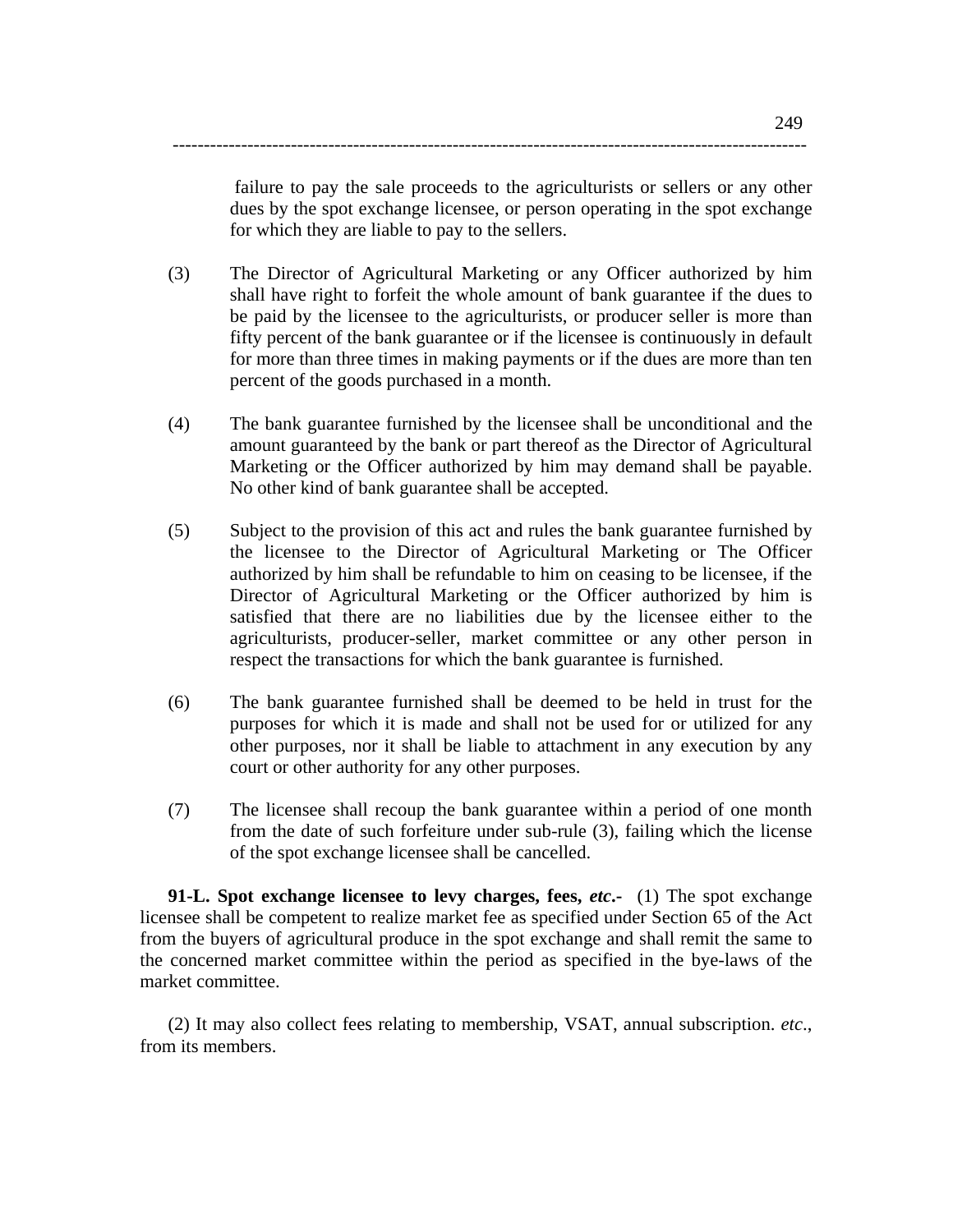(3) Manner of imposition of market fees, transaction charges and other fees:-

------------------------------------------------------------------------------------------------------------

- a) In respect of deliveries of notified agricultural produce on which market fee is not already paid, the Spot Exchange shall collect the market fee from the buyer at the rate of seventy percent of the market fees payable under Section 65(2) of the Act calculated on the basis of official clearing rate on the date of transaction. Spot Exchange shall maintain complete record of such rate of transaction, delivered quantity, market fees applicable, etc.
- b) The market fee as specified above shall be applicable only in such transactions, which result into deliveries and on which market fee is not already paid earlier.
- c) The spot exchange will introduce two separate types of contracts for a commodity to trade, namely:-
	- 1. Market fee unpaid farmers produce
	- 2. Market fee paid traders stock

# **All trade taking place in the Spot Exchange shall be based on physical delivery**.

- d) When a farmer will sell his produce on spot exchange platform, it will be the responsibility of the spot exchange to collect market fee from the buyer and to remit the same to the Market Committee. All such sale transactions will be executed in farmer's produce contracts. In respect of such transactions, spot exchange will maintain complete record of rate of transaction, delivered quantity, market fee applicable, etc.
- e) When a trader sells his stock on spot exchange, he will sell the same in Market fee paid traders stock contracts. Since market fee will not be applicable on such commodities again, spot exchange will maintain a complete check on delivery of such stock and the relevant records relating thereto so as to prove that market fee on such commodity was paid earlier. At the time of delivering such produce in its warehouse, spot exchange will insist for submission of specified form, in Form No.62, to be signed by a trader holding concerned Market Committee license.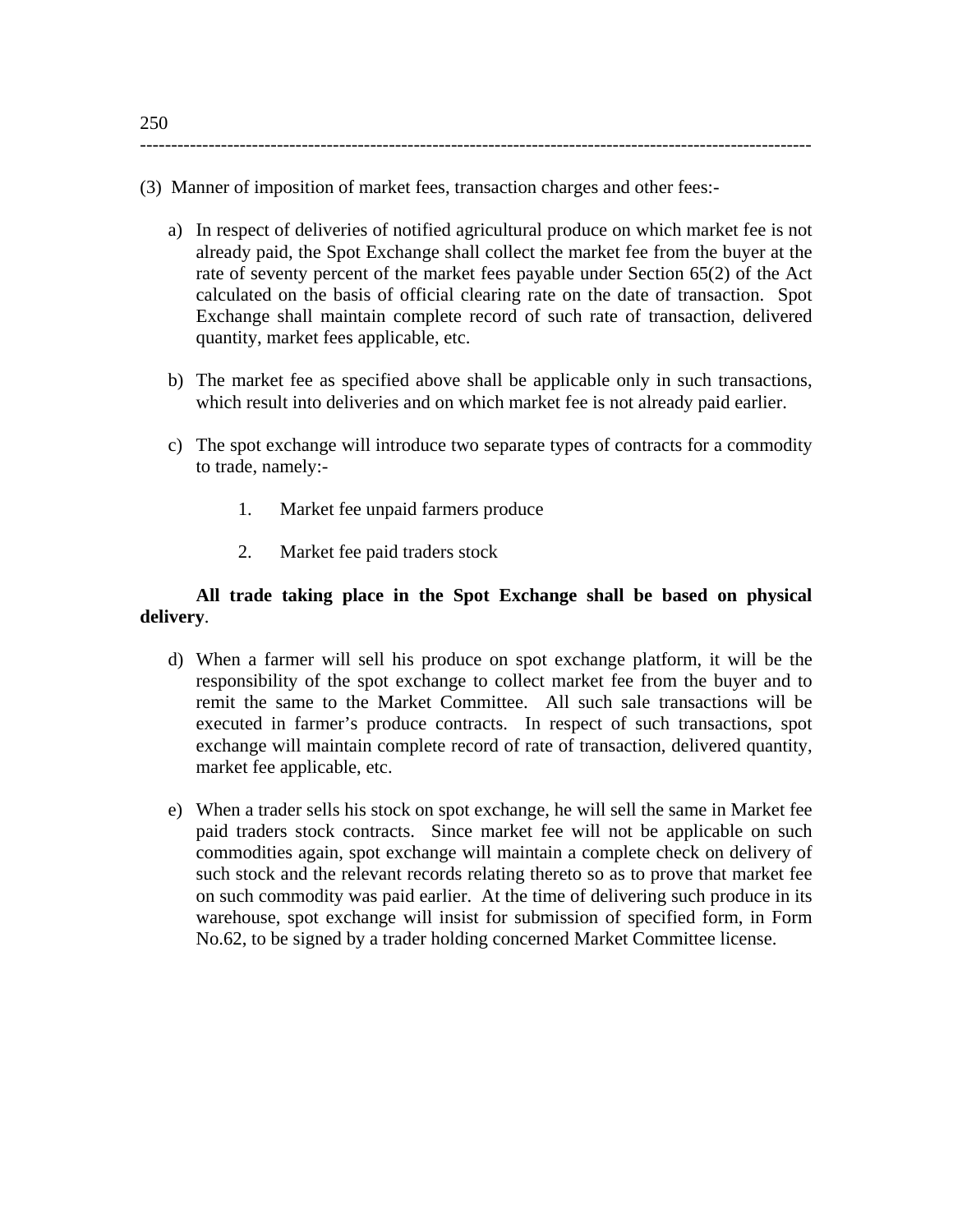(f) In accordance with the procedure specified above, spot exchange will be able to segregate the trades properly and keep track of all transactions, where market fee is required to be collected form the buyer.

------------------------------------------------------------------------------------------------------------

- (g) Spot Exchange will issue a certificate as per Form No.63 about payment of market fee on such goods at the time of discharge of produce from its warehouse. Such certificate shall be kept in the vehicle carrying the goods in the market area. Spot Exchange shall maintain complete record relating to issue of such certificate and the supporting evidence, which can be verified by the Director or any officer authorized by him or concerned Deputy/Assistant Director, Agricultural Marketing or Secretary, Market Committee at any point of time. Such certificate shall be sufficient proof of compliance with market fee, so far as the market committees or authorities are concerned.
- (h) The membership shall be available to all including farmers or their groups/cooperatives/companies. The membership fee for the farmers group/co-operatives shall be decided in consultation with the Director of agricultural marketing.

**91-M. Duties and responsibilities of spot exchange licensee.-** (1) The spot exchange licensee shall.-

- (i) provide the facilities and services as specified in Section 131-D(4).
- (ii) frame the operational and working guidelines as to how the spot exchange will be conducted, controlled operated and the details of trading, delivery, clearing, settlement, etc., and shall submit the draft of the same along with the application for licence. Such guidelines shall be in consonance with the provisions of the Act and the rules made thereunder.
- (iii) furnish all the necessary information to the Director of Agricultural Marketing or the Officers authorised by him and to the concerned market committee, as he may require in this behalf.
	- (iv) the spot exchange licensee shall also be responsible for:-
		- (a) keeping a copy of the operational and working guidelines open to inspection at its office by the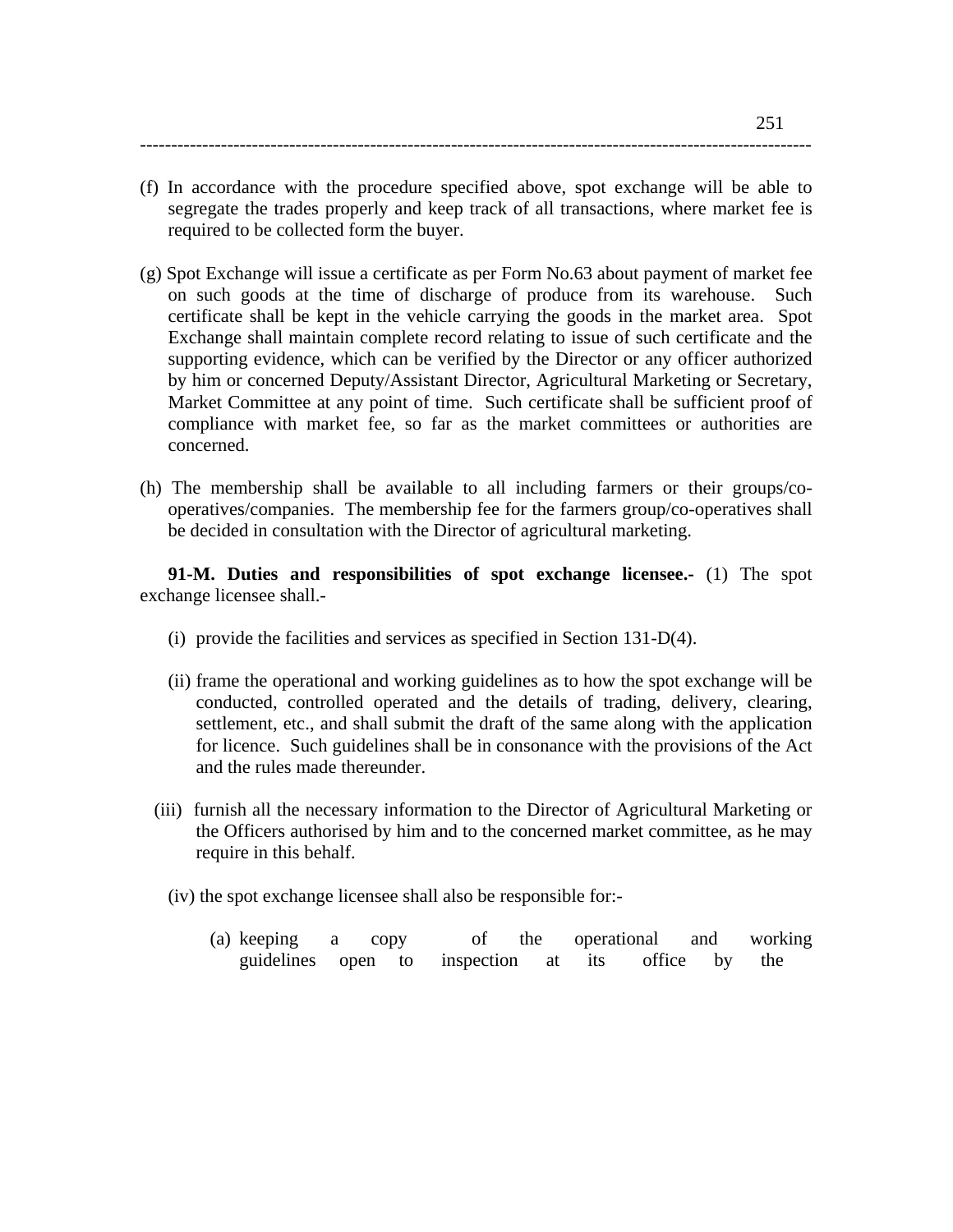-------------------------------------------------------------------------------------------------------

Officers of the Department of Agricultural Marketing at all reasonable times.

- (b) Maintain records electronically or in a register showing the fees and all other charges collected by them from the sellers and buyers.
- (c) Submission of periodical reports and annual reports containing such information as may be directed by the Director of Agricultural Marketing or any Officer authorised by him.
- (d) It shall have transparency in operations and decision making related to entire operations. It shall have system of well organised and capitalised brokerage houses, where members/ brokers with reasonable capital adequacy can participate .
- (e) The management running the exchange shall be reliable effective and impartial and also with experience in handling commodity markets. The ownership/management and members/brokers of exchange shall be separate persons/bodies.

(2) Every price quotation made by a trader, buyer or agent in respect of any notified agricultural produce on spot exchange shall always be as per the contract specification notified by the Exchange in advance.

(3) The spot exchange licensee shall keep regular and proper accounts of every etrading transaction of agricultural produce in an electronic form or in a register.

**Explanation.**- Making entries collectively relating to more than one transaction shall not be deemed to be keeping regular and proper accounts within the meaning of this sub –rule.

(4) The spot exchange licensee shall arrange for the storage of agricultural produce brought by the agriculturist, producer –seller when it is not sold or when the producerseller desires to store the agricultural produce till hew obtains better price, in theirs to store the agricultural produce till he obtains better price, in their godowns or godowns of the purchasers or processors or warehouseman. The spot exchange may fix every, the charges for such storages.

(5) The spot exchange licensee shall declare the details of address of warehouses, godowns, and storage places where agricultural produce have been stocked/stored and shall submit monthly returns to the Director of Agricultural Marketing or the Officer authorised by him.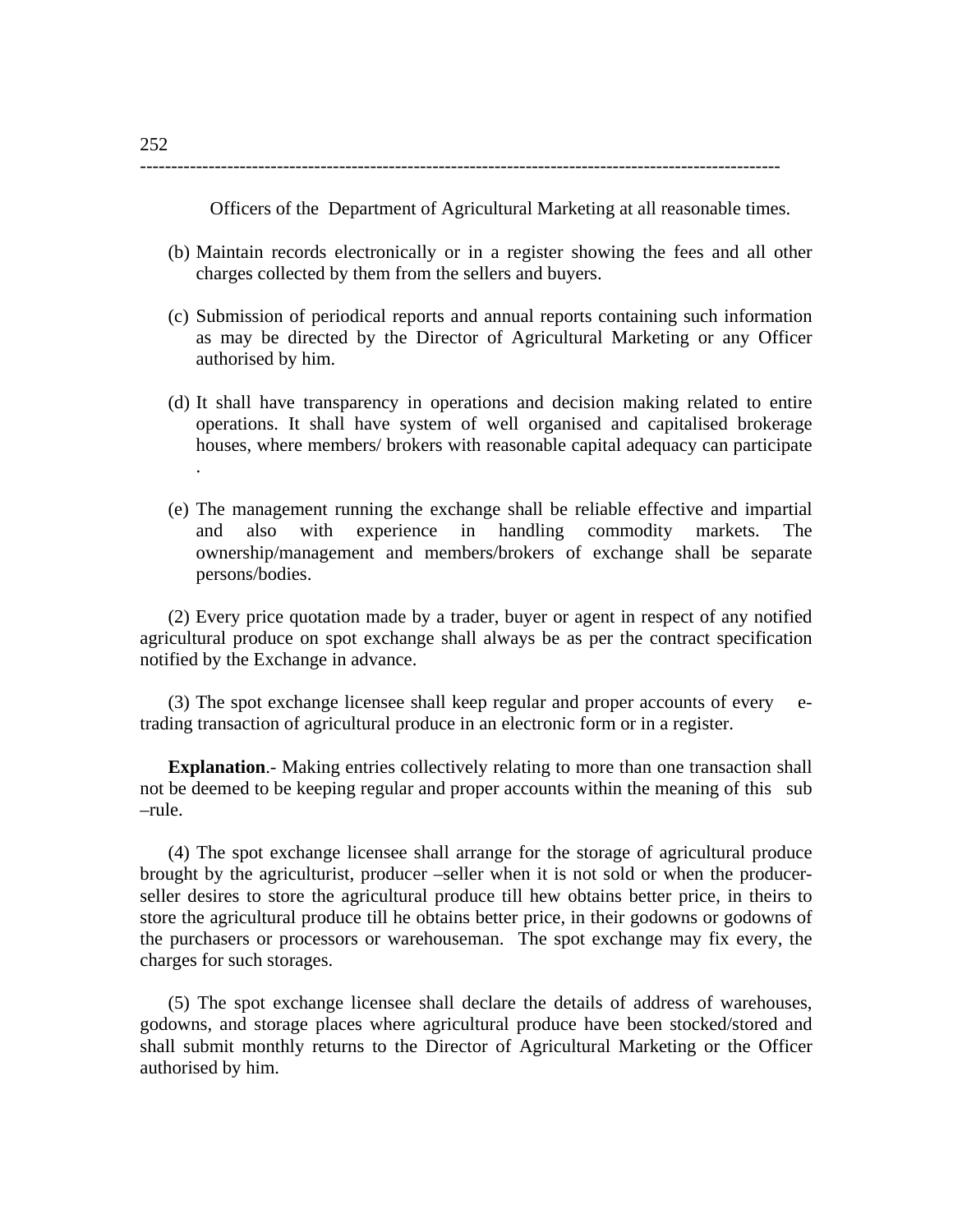(6) The spot exchange licensee shall not involve in any misconduct or misconduct or buying selling of notified agricultural produce on 9its own account. It shall provide periodical statement regarding total stock of various produce lying in its warehouses located in the State, so that the Government may check and monitor any intention to create artificial scarcity which may lead to rise in prices of such agricultural produce. If the licensee is found to be involved in any act of misconduct or failure in giving details, the Director of Agricultural Marketing shall take immediate legal action for suspending or cancelling the licence.

------------------------------------------------------------------------------------------------------------

(7) It shall provide real time price and trade related information on notified agricultural commodities in the market area, district, state and at national level and shall, as far as possible provide permanent electronic price display board at yards of the market committees in the area of its operation for which the Market Committee shall provide sufficient space, infrastructure, PC, power supply and manpower at its own cost, while the spot exchange shall provide its connectivity, software and real time price information free of cost.

(8) It shall ensure delivery of commodities sold by the agriculturists only after full payment by the buyers.

(9) Seller shall give physical delivery at the Exchange designated warehouse, or the godowns of the farmers which are approved by the spot exchange where grading and quality certification will be done and warehouse receipt will be issued to the agriculturist. After obtaining warehouse receipt, he can sell the same on spot exchange platform. In case he has kept his produce at the exchange designated warehouse earlier, he may sell the same any time through any member of the recognized spot exchange and tender warehouse receipt

(10) The prices quoted by the buyer shall be net payable to the farmer excluding the market fee, brokerage, charge, etc. The transport, cost and other miscellaneous costs delivered at warehouses shall be on the account of buyer and the buyer shall quote only the net payable price to the farmer.

(11) The Spot Exchange licensee shall grant registration to its members, subbrokers, franchisees and clients and other market functionaries, which will enable them to deal in agricultural produce at Spot Exchange. If they are registered with the exchange they need not have any license from concerned market committee. If such members or clients wish to participate in concerned market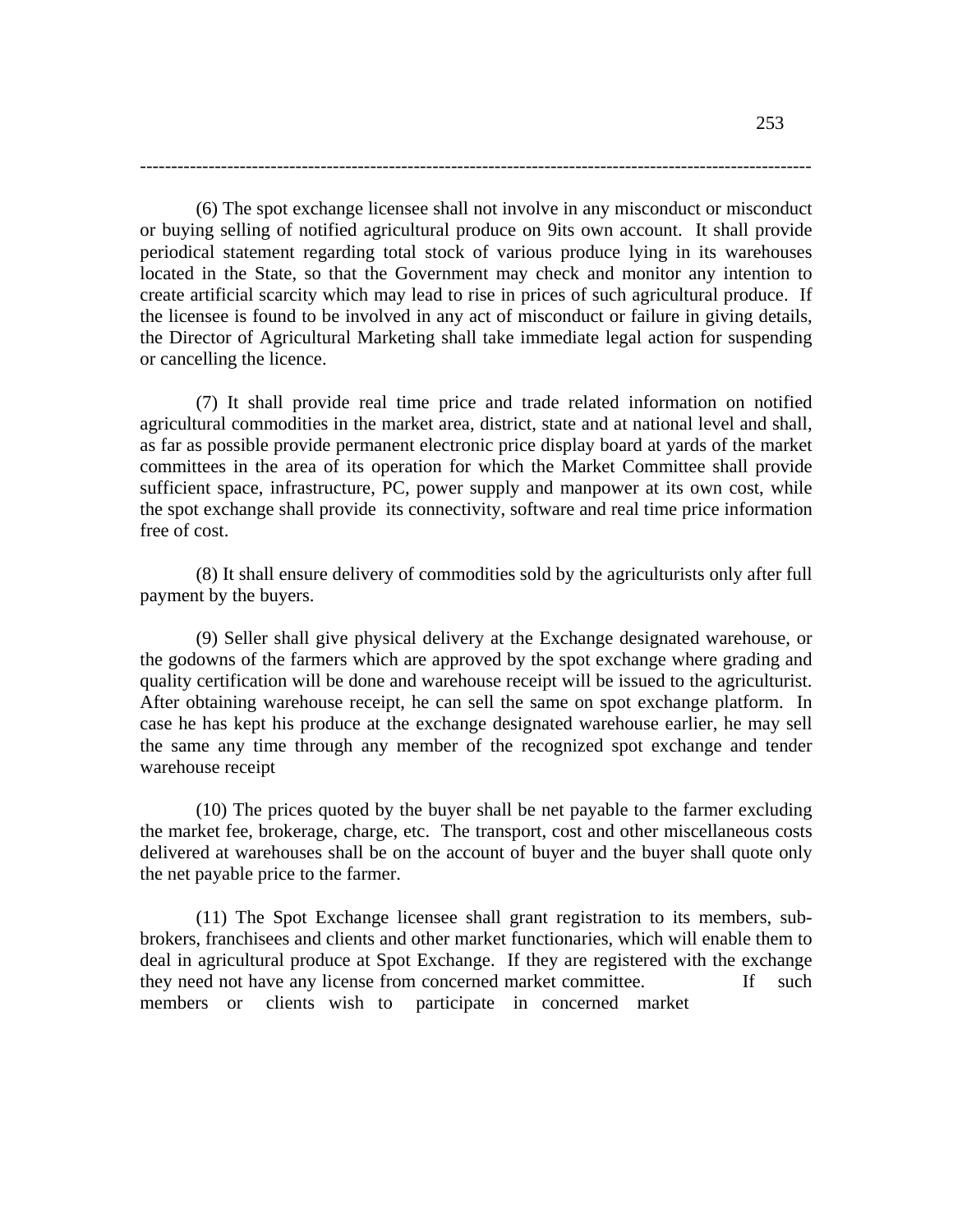------------------------------------------------------------------------------------------------------------

committee auction or to buy produce directly from agriculturists outside the exchange platform, they have to take relevant license from concerned market committee.

(12) It shall not be a mandatory for any agriculturist to be a member to sell his produce on the exchange platform. He will be entitled to sell his produce as a client through a member of exchange.

**91-N. Powers of the Director of Agricultural Marketing to make enquiry and inspection.**- (1) The Director of Agricultural Marketing shall have the power to enquire and inspect the affairs of spot exchange licensee and may authorize any of his subordinate Officer for such enquiry or inspection. An order authorizing inquiry or inspection by Director of Agricultural Marketing or the Officer authorized by him shall, amongst other things contain the following.-

- (i) The name of the persons authorised to conduct the inquiry or inspection.
- (ii) The name of the spot exchange licensee whose affairs are to be inquired into or whose accounts and records are to be inspected;
- (iii) The specific point or points on which an inquiry or inspections is to be made, the period within which the inquiry or inspection is to be completed and report submitted to the Director of Agricultural Marketing.
- (iv) Any other matter relating to the inquiry or inspection of the offices or any person operating in the spot exchange.

(2) If the inquiry or inspection cannot be completed within the period specified in the order referred to in sub-rule (1), the person conducting the inquiry or inspection shall submit an interim report stating the reasons for not completing inquiry or inspection in time and the Director of Agricultural Marketing may grant such extension of time for the completion of the inquiry or inspection, as he may deem necessary or may withdraw the inquiry or inspection from the person to whom it is entrusted and hold the inquiry or inspection himself or entrust it to such other person as he deems fit.

(3) On receipt of the order referred to in sub-rule (1), the person authorized to conduct the inquiry or inspection shall proceed to examine the relevant books of accounts and other documents in possession of the spot exchange licensee or any of its Officers, members, agents or servants or any person operating therein and obtain such information or explanation from any such persons in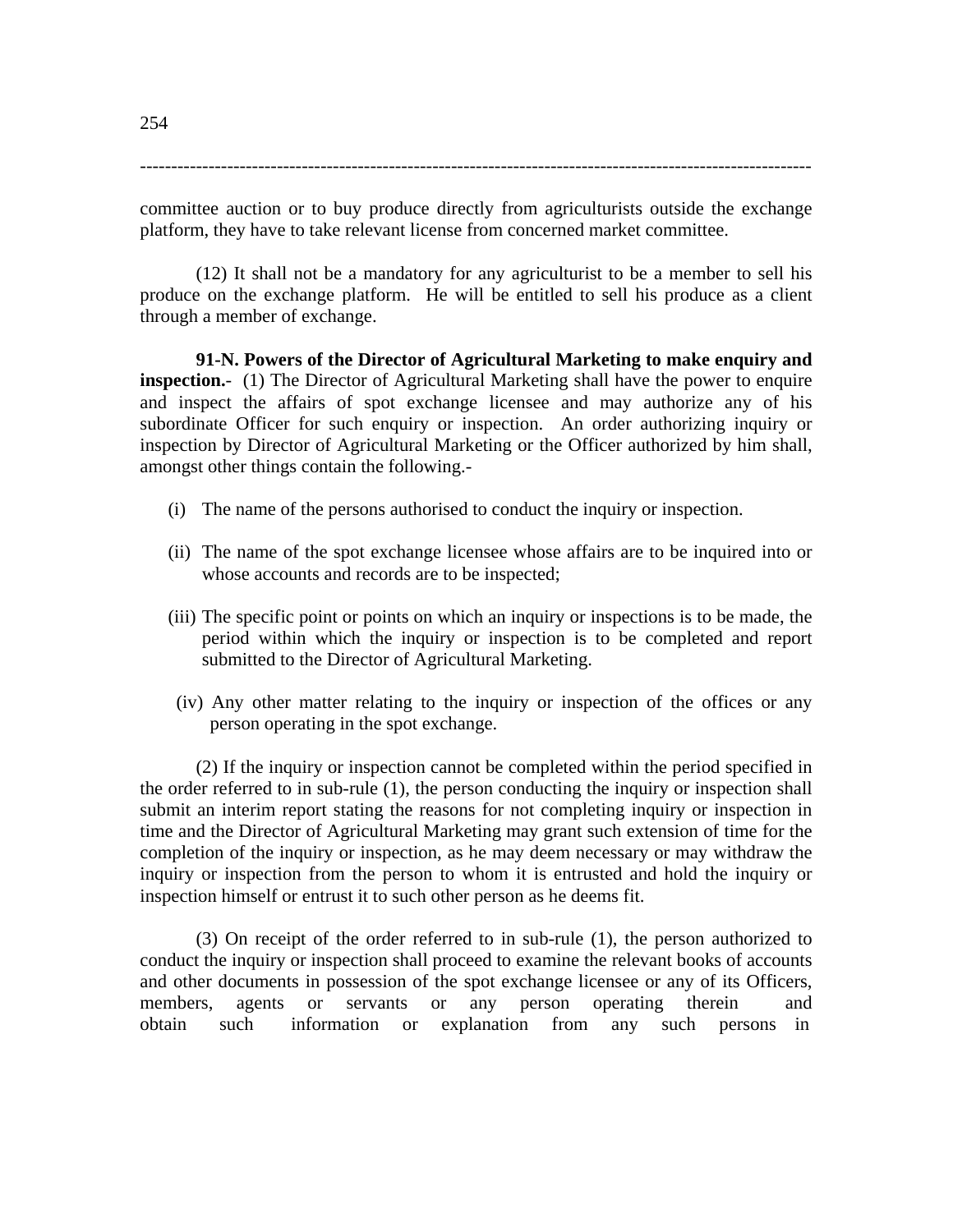regard to the transactions and working of the respective markets, centers as he deems necessary for the conduct of such inquiry or inspection.

------------------------------------------------------------------------------------------------------------

(4) The person authorized to conduct the inquiry or inspection shall submit the report to the Director of Agricultural Marketing, on all the points mentioned in the order referred to in sub-rule (1) and the report shall contain his findings and the reasons therefore supported by such documentary or other evidences as record by him during the course of his inquiry or inspection. The Director of Agricultural Marketing may pass orders of suspension or cancellation of licence as he may consider just and proper, after giving reasonable opportunity of being heard].

### **PART VIII Miscellaneous**

**92. Powers and duties of the Panchayats appointed as agents of the committees.-** (1) Panchayats appointed as agents of the committees under sub-section (1) of Section 97 of the Act, shall exercise powers and perform duties duties as specified below.-

- (i) It shall not allow any market functionary to operate in the area under its jurisdiction without obtaining the necessary licence from the committee.
- (ii) It shall have power to receive applications for grant or renewal of licence and to coll3ect the prescribed licence fee on behalf of the committee.
- (iii) It shall have power to specify the time and place of business in the area under its jurisdiction and to conduct and supervise the sale, weighment, delivery, payment and all other matters relating to marketing of notified agricultural produce .
- (iv) It shall collect market fee from the buyer in respect of the agricultural produce sold in the area under its jurisdiction at the rates specified in the bye –laws of the committee and issue receipts i8n the form prescribed.
- (v) The Chairman or the Secretary of the Panchayat, shall have power to examine and inspect the weight used in the sale and purchase of agricultural produce in the area under its jurisdiction.
- (vi) It shall have power to call for the periodical reports and returns to be furnished by the market functionaries under these Rules.
- (2) It shall be the duty of the Panchayat to.-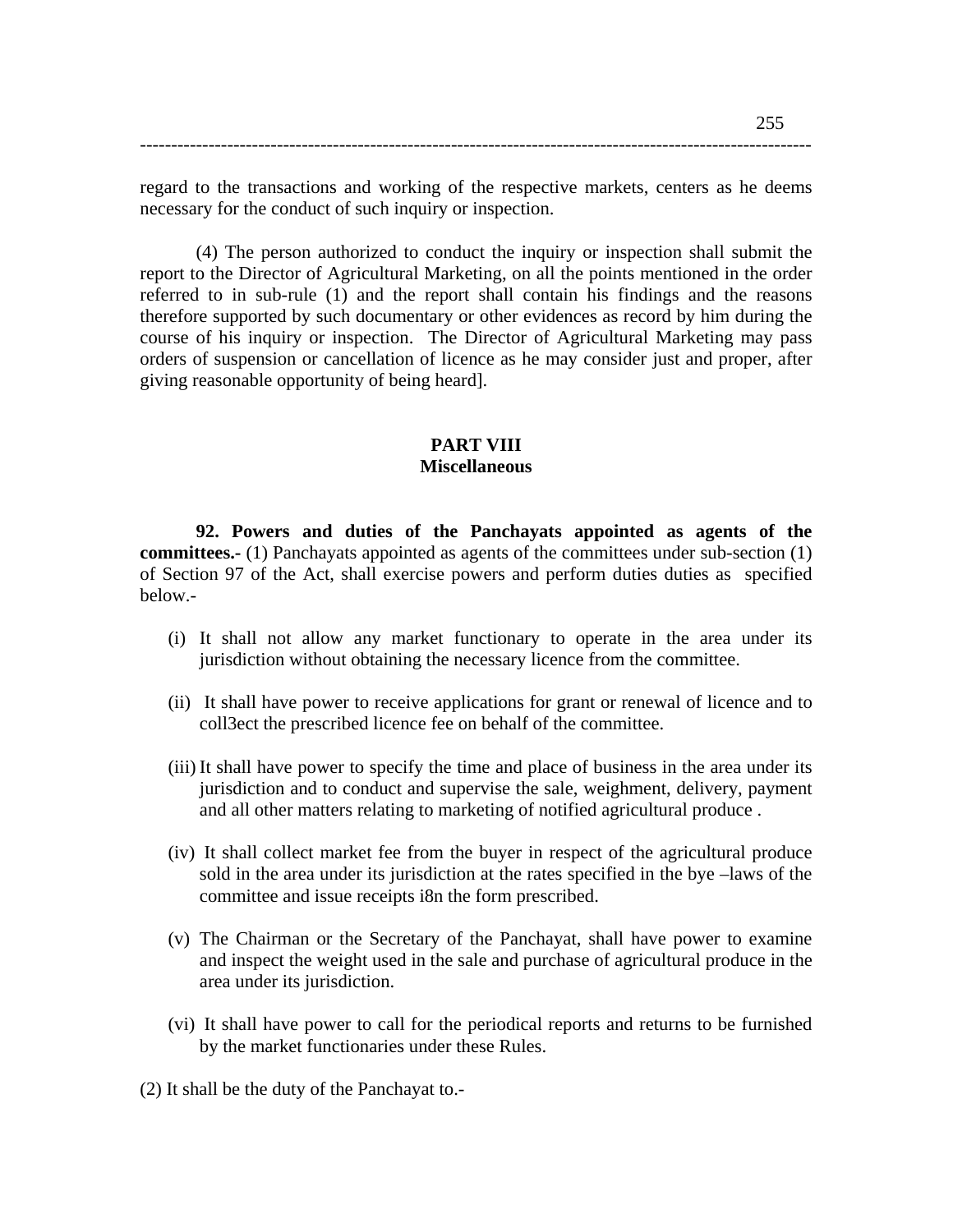(i) forward all applications for grant or renewal of licence together with the licence fee to the committee forward all applications for grant or renewal of licence together with the licence fee to the committee,

------------------------------------------------------------------------------------------------------------

- (ii) forward to the committee all periodical reports and returns received form the market functionaries, before 5th of succeeding month;
- (iii) provide necessary basic facilities for transacting business;
- (iv) receive and publish the market rates and other allied information on the notice board of the Panchayat for the benefit of all concerned.
- (v) do propaganda in regard to proper methods of preparation, storage, packing transportation and marketing of agricultural produce; and
- (vi) do all other functions entrusted to it by the committee for regulating the marketing of agricultural produce in the area under its jurisdiction.

(3) The powers exercised and the duties performed by the Panchayat in accordance with the Act, rules and bye-laws, [in the area under its jurisdiction] shall be deemed to have been exercised or performed by the committee.

**93. Distribution of assets, rights and liabilities**.- The assets, rights and liabilities of the dissolved committee shall be distributed among the new committees established in the area equitably [having regard to the income derived and expenditure incurred] in the respective areas.

**94. Publication of bye-laws**.- (1) The committee shall prepare bye-laws and publish the same by affixture on the notice board of the committee.

(2) The bye –laws prepared under Section 149 shall also be published by affixture on the notice board of the committee.

**95. Publication of standing order.-** Every standing order made by a committee under Section 151 shall be published by affixture on the notice board of the committee and Panchayats appointed as agents of the committee.

**96. Repeal and saving.**- Subject to the provisions of Section 154, all Rules corresponding to the foregoing Rules are hereby *repealed.* 

<sup>1.</sup> Substituted for the words " the area under its jurisdiction" by GSR 44, dated 3-2-1970

<sup>2.</sup> Substituted for the words " on the basis of approximate income derived and amenities" by SO 2627, dated 26-9-1978.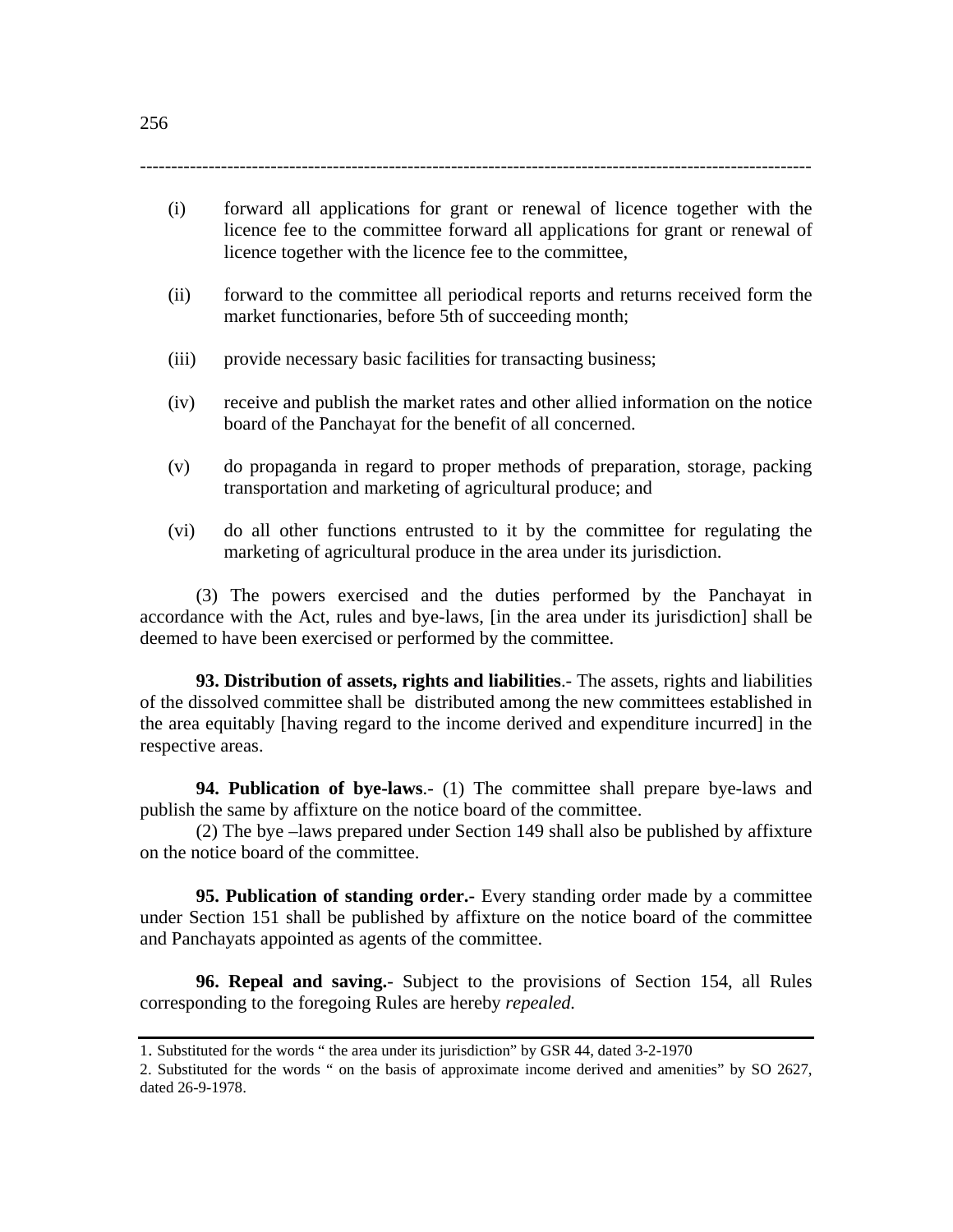### ------------------------------------------------------------------------------------------------------------ **[FORM 1**

### *[ See Rule 5(5)]* Notice of Publication of Preliminary Voters' List

To

The Voters of the ………………… [Village /Villages]

Notice is hereby given that the voters' list has been prepared in accordance with the Karnataka Agricultural Produce Marketing (Regulation) Rules, 1968, and a copy thereof is available for inspection at my office, and at …………….. during office hours.

 If there be any claim for the inclusion of name in the voters' list or any objection to the inclusion of a name or any objection to particulars in any entry, it should be lodged on or before the ……………19, in Form 2, 3 or 4 as may be appropriate.

Every such claim or objection should either be presented in my office to ………………or sent by post to the address given below so as to reach me not later than the aforesaid date.

> …………… Deputy Commissioner/ Authorised Officer,

#### $\overline{\phantom{a}}$ FORM 2

### [See Rule  $5(7)(a)$ ] Claim Application for inclusion of name

To

The Deputy Commissioner/Authorised Officer, ……………………………[Village / Villages /Constituency].

#### Sir,

 I request that my name be included in the voters' list for the above [Village/villages/Constituency] in Part No…………relating to…………

 $Mv$  name (in full)  $\ldots$   $\ldots$   $\ldots$   $\ldots$ My Father's/Mother's Husband's name ……………. Particulars of the agricultural land cultivated by me are.- …....................

<sup>(</sup>Address)…………… Date………………..

<sup>1.</sup> Form 1 to 14 inserted by GSR 44, dated 3-2-1970.

<sup>2.</sup> Substituted for the word" Constituency" by GSR112, dated 6-4-1970

<sup>3.</sup> Substituted for the word " Constituency" by GSR 151, dated 8-4-1970 shall be deemed to have come into force w.e.f. 8-4-1970.

<sup>4.</sup> Substituted for the word "Constituency" by GSR 151, dated 8-4-1970 and shall be deemed to have come into force w.e.f.. 8-4-1970.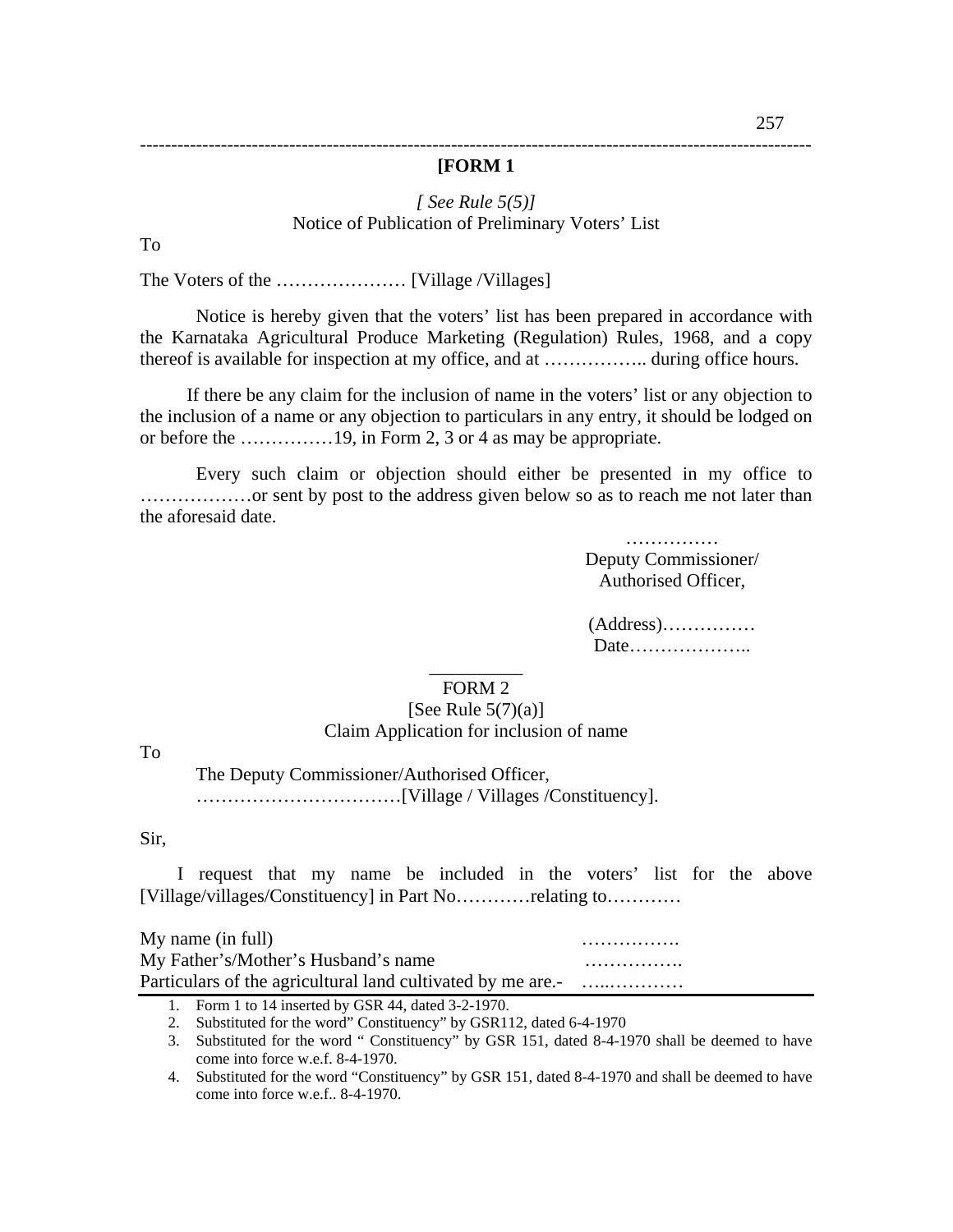| Survey/Sub-Division of | . |
|------------------------|---|
| Survey No. of the land | . |
| Village                | . |
| <b>District</b>        | . |

I hereby declare that to the best of my knowledge and belief.-

(i) that I am an occupant /tenant cultivating the agricultural land indicated above;

(ii) that may age is;

(iii) that I have not applied for the inclusion of my name in the voters' list for this or any other [Village /Villages / Constituency]:

or

that my name may have been included in the voters' list for the ……………[Village/Villages /Constituency] in ……….. and, if so, I request that the same may be excluded form voters' list.

| $Place$ | . |
|---------|---|
| Date    | . |
|         | . |

Signature or thumb impression of claimant.

 I am a voter included in the voters; list of the same part in which the claimant has applied for inclusion viz. Part No. ………….. relating to ………..my serial number therein is ……………I support this claim and countersign it.

> …………………… Signature of the Voter Name (in full)………….

### \_\_\_\_\_\_\_\_\_\_ **FORM 3**

[See Rule  $5(7)(b)$ ] Objection to inclusion of name

To

The Deputy Commissioner/Authorised Officer,

…………………[Village/Villages/Constituency].

<sup>1.</sup> Substituted for the word" Constituency" by GSR 151, dated 8-4-1970 and shall be deemed to have come into force w.e.f. 8-4-1970.

<sup>2.</sup> Substituted for the word " Constituency" by GSR 151, dated 8-4-1970 shall be deemed to have come into force w.e.f. 8-4-1970.

<sup>3.</sup> Substituted for the word "Constituency" by GSR 151, dated 8-4-1970 and shall be deemed to have come into force w.e.f.. 8-4-1970.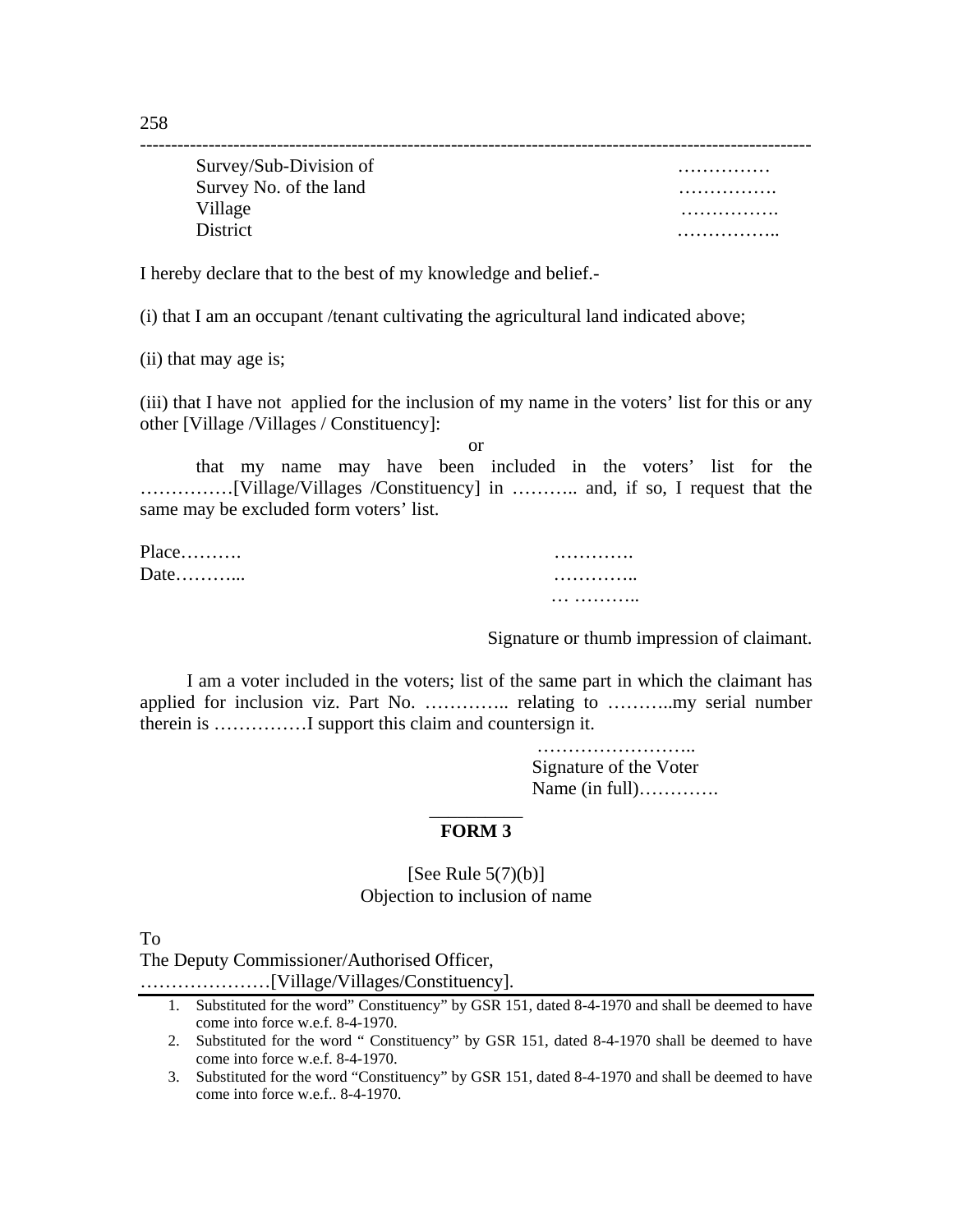Sir,

 I object to the inclusion of the name of ……………at Serial No. …… in Part …………. of the voters' list for the following reasons.-

-------------------------------------------------------------------------------------------------------

…………….. ……………. ………………

 I hereby declare that the facts mentioned above are true to the best of my knowledge and belief.

My name has been included in the voters' list for this constituency as follows.-

Name in full…………………… Serial No………………………. Part No…………………………

> …………………………………………… Signature/thumb impression of objector (full postal address) …………………………

Date……………..

 I am a voter included in the same part of the voters list in which the name is objected to appear, viz, Part No………….relating to ………..my serial number therein is …………….I support this objection and countersign it.

…………………………………………

Signature of the Voter Name ( in full )………………….

### **FORM 4**

 $\overline{\phantom{a}}$ 

### *[See Rule 5(7) (c)]*  **Objection to particulars in an entry**

**To** 

The Deputy Commissioner /Authorised Officer, ……………….[Village/Villages/Constituency]

1. Substituted for the word" Constituency" by GSR 151, dated 8-4-1970 and shall be deemed to have come into force w.e.f. 8-4-1970.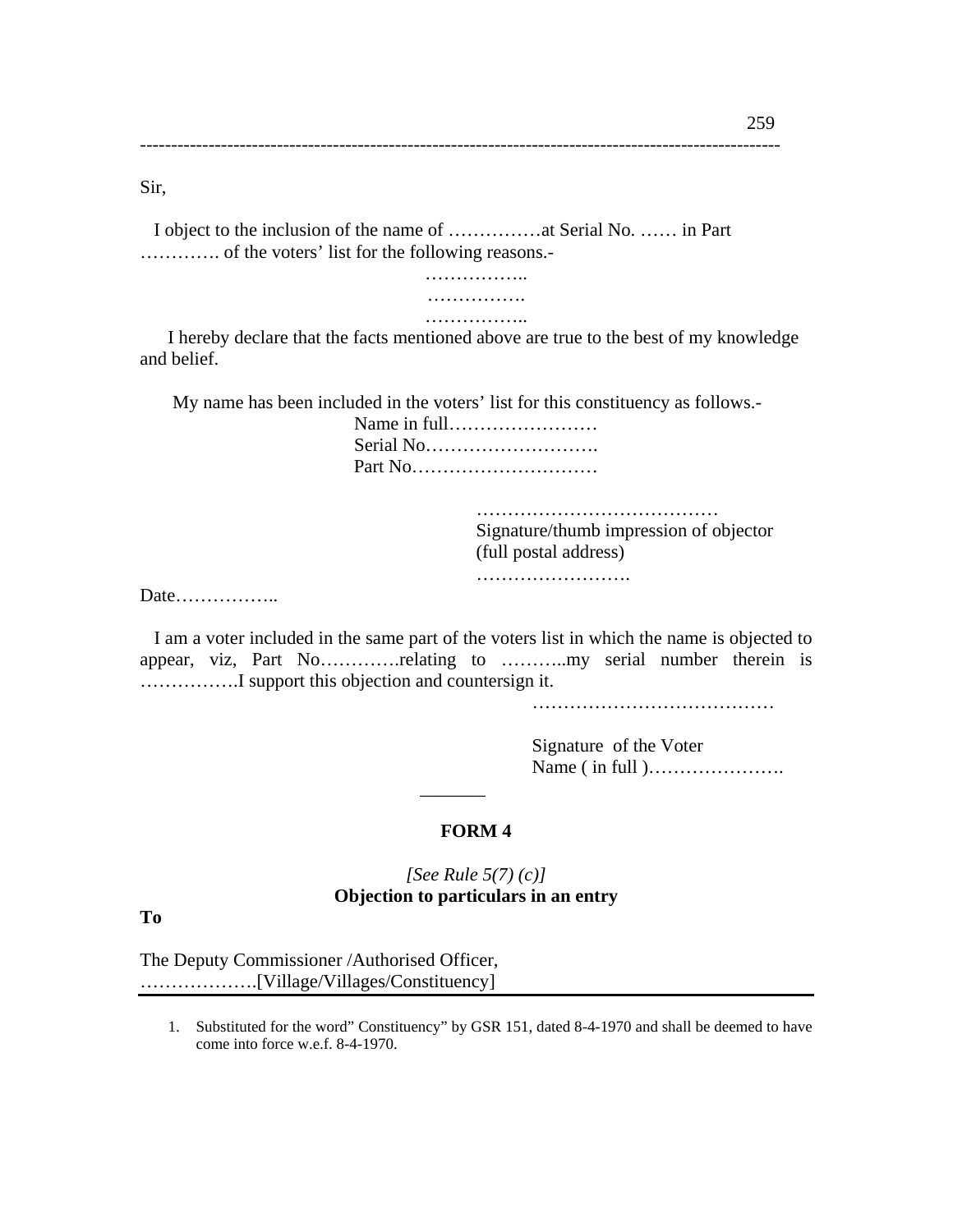------------------------------------------------------------------------------------------------------------ Sir,

 I submit that the entry relating to myself which appears at Serial No. ………….in Part ………..of the voters' list as………….is not correct. It should be corrected to read as follows.-

 "……. ……………………… ……………………………..."

………………………………….

Signature or thumb impression of the voter.

Place……………. Date……………….

# **FORM 5**

\_\_\_\_\_\_\_\_\_

[See Rule 5(9) (a)]

| List of claims  |                             |          |                        |                      |          |          |  |  |  |
|-----------------|-----------------------------|----------|------------------------|----------------------|----------|----------|--|--|--|
| Date of $\vert$ | Serial                      |          | Name of Name of father | Survey No.   Name of |          | Date,    |  |  |  |
| receipt         | number                      | claimant | /husband/mother        | sub-<br><b>or</b>    | village  | time and |  |  |  |
|                 |                             |          |                        | division<br>of       | and      | place of |  |  |  |
|                 |                             |          |                        | Survey No.           | taluk in | hearing  |  |  |  |
|                 |                             |          |                        | of                   | which    |          |  |  |  |
|                 |                             |          |                        | agricultural         | land is  |          |  |  |  |
|                 |                             |          |                        | land                 | situated |          |  |  |  |
|                 |                             |          |                        | cultivated by        |          |          |  |  |  |
|                 |                             |          |                        | claimant             |          |          |  |  |  |
|                 | $\mathcal{D}_{\mathcal{L}}$ | 3        | 4                      | 5                    | 6        | 7        |  |  |  |
|                 |                             |          |                        |                      |          |          |  |  |  |
|                 |                             |          |                        |                      |          |          |  |  |  |
|                 |                             |          |                        |                      |          |          |  |  |  |

### \_\_\_\_\_\_\_\_\_ **FORM 6**

*[See Rule 5(9) (a)]* 

### **List of objections to inclusion of names**

| Date of Serial |        |          |    |                                                              |      | Particulars of name objected   Reasons in   Date, | time |
|----------------|--------|----------|----|--------------------------------------------------------------|------|---------------------------------------------------|------|
| receipt        | number | Full     | to |                                                              |      | $\text{brief}$ for   and place of                 |      |
|                |        |          |    | objection<br>name of $\vert$ Part No. $\vert$ Sl.<br>Name in |      |                                                   |      |
|                |        | objector |    | N <sub>o</sub>                                               | full |                                                   |      |
|                |        |          |    |                                                              |      |                                                   |      |
|                |        |          |    |                                                              |      |                                                   |      |
|                |        |          |    |                                                              |      |                                                   |      |
|                |        |          |    |                                                              |      |                                                   |      |

260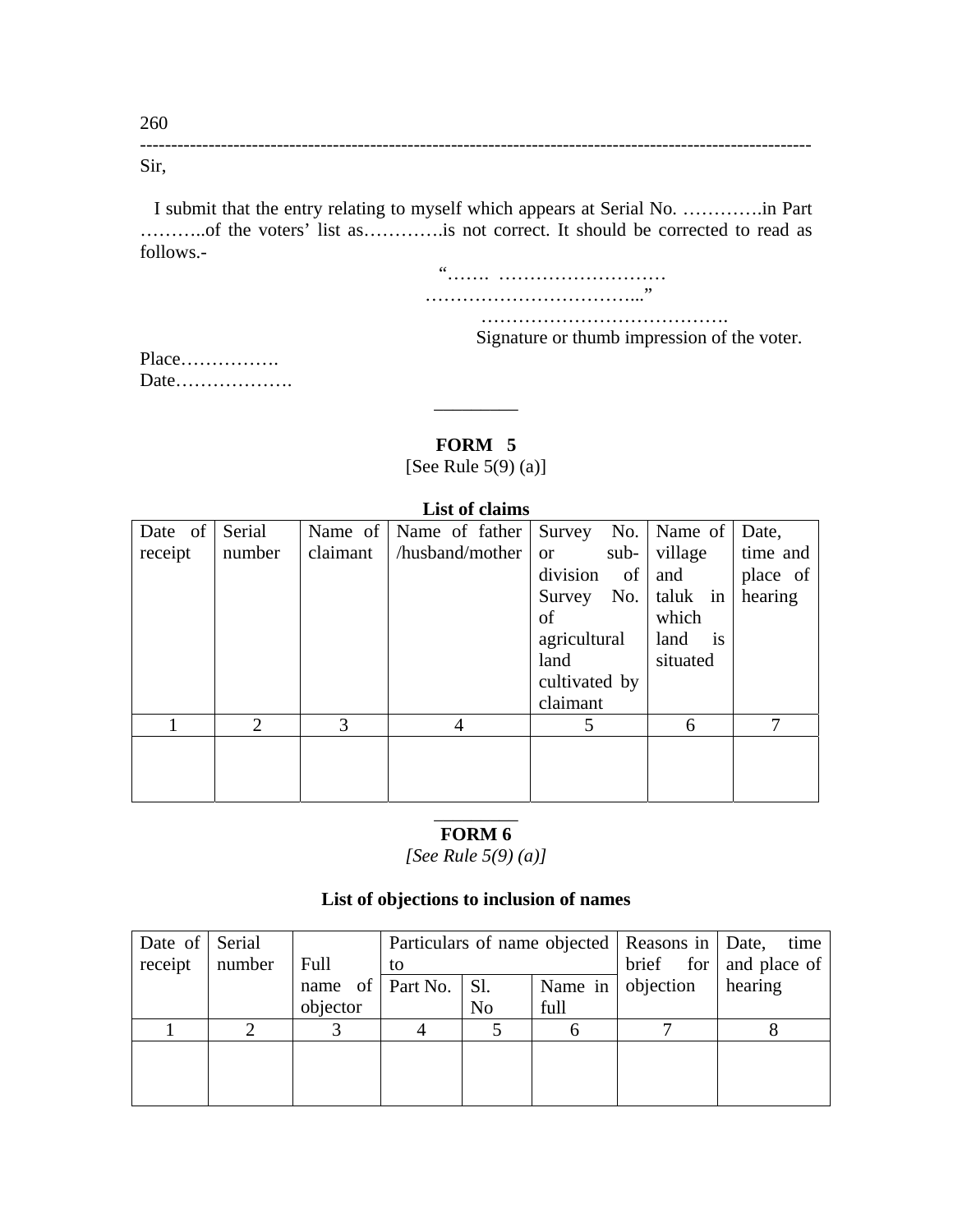#### **FORM 7**

-------------------------------------------------------------------------------------------------------

### [*See Rule 5(9) 9(a)]* **List of objections to particulars in entries.**

| Date of Serial |        |           | Name in full   Part No. and   Nature of   Date, time |              |
|----------------|--------|-----------|------------------------------------------------------|--------------|
| receipt        | number | of        | voter Serial No. of objection                        | and place of |
|                |        | objecting | entry                                                | hearing      |
|                |        |           |                                                      |              |
|                |        |           |                                                      |              |
|                |        |           |                                                      |              |
|                |        |           |                                                      |              |

#### **FORM 8**

*[See Rule 5(12) (b)(i)]* **(Office Copy) Notice of hearing of a claim** 

To

| (Full name and address) |  |
|-------------------------|--|
| of claimant)            |  |
| Reference: Claim No     |  |

 Take notice that your claim for the inclusion of your name in the voters' list will be heard at …………...(place) at ………..O' clock on the ……… day of ………...19……….. You are directed to be present at the hearing with such evidence as you may like to adduce.

Place……… Date………….. Deputy Commissioner/Authorised Officer.

#### ----------- **FORM 8**

*[See Rule 5(12) (b)(i)]* 

**Original (To be served on the claimant) Notice of hearing of a claim** 

| To                      |  |
|-------------------------|--|
| (Full name and address) |  |
| of claimant)            |  |
| Reference: Claim No     |  |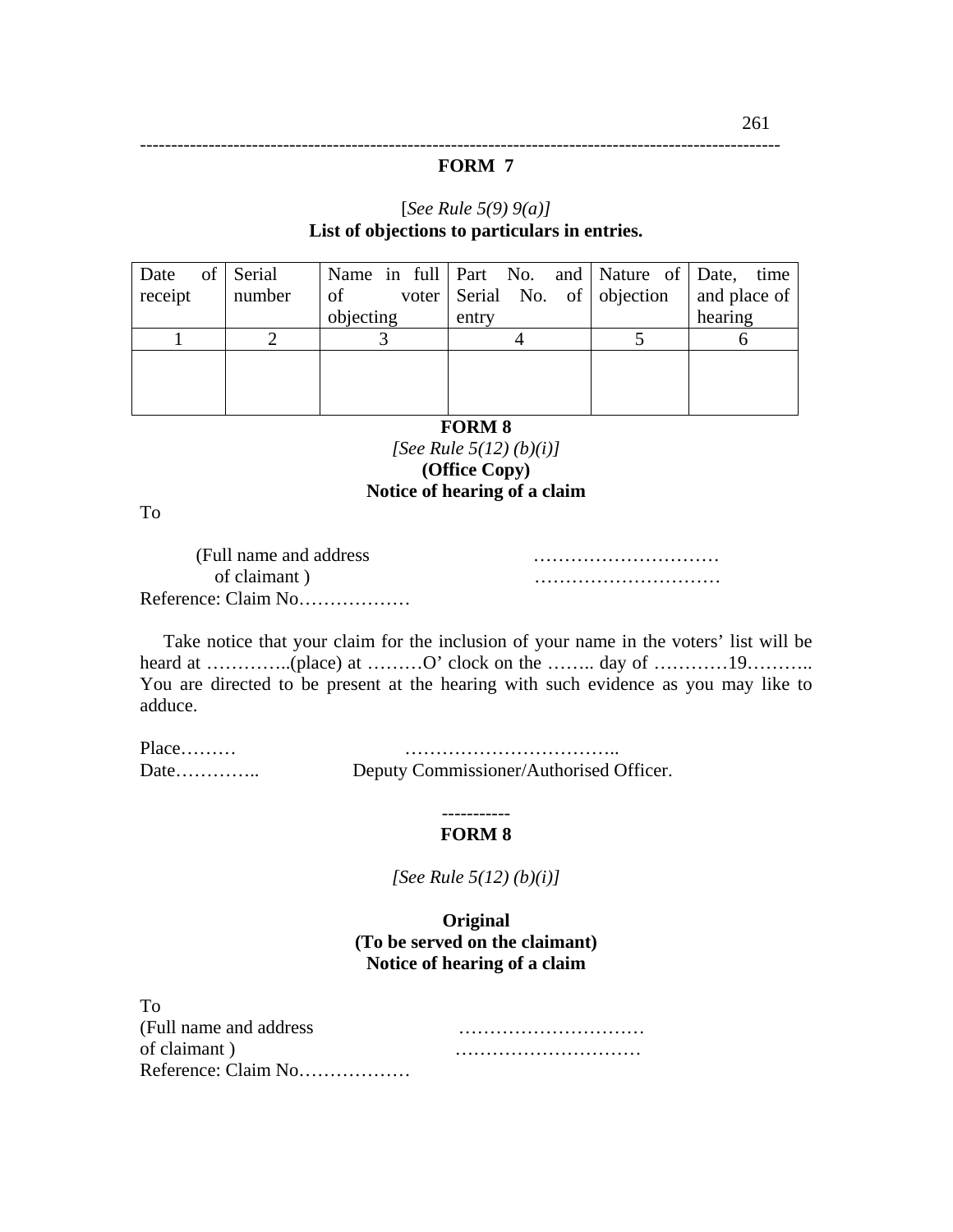262

 Take notice that your claim for the inclusion of your name in the voters' list will be heard at …………(place) at………O'clock on the ………day of ………19…… You are directed to be present at the hearing with such evidence as you may like to adduce.

-------------------------------------------------------------------------------------------------------

**Officer** 

Place………… ……………………… Date…………. Deputy Commissioner/Authorised

### **Certificate of Service of Notice Received notice of the date of hearing**

Date………………. …………………….. Claimant Certified that the notice on the claimant has been duly served by me this ……….. day of …………on(name)……… personally /by affixation on residence. Place ………….. Date…………… …………………..

Serving Officer

 **N.B**.- If this notice is served by post, attach the receipt here.

#### \_\_\_\_\_\_\_\_\_ **FORM 9**

*[See Rule 5(12) (b)(ii)]* **Duplicate (Office copy) Notice to the objector**

To

| (Full name address) |  |
|---------------------|--|
| of objector)        |  |
| Reference: Claim No |  |

Take notice that your objection to the inclusion of the name of –

…………………. ………………………

will be heard at……..(place)………O' clock on the………day of …….19…… You are directed to be present at the hearing with such evidence as you may like to adduce.

\_\_\_\_\_\_\_\_\_\_

| $Place$ |                                        |
|---------|----------------------------------------|
| Date    | Deputy Commissioner/Authorised Officer |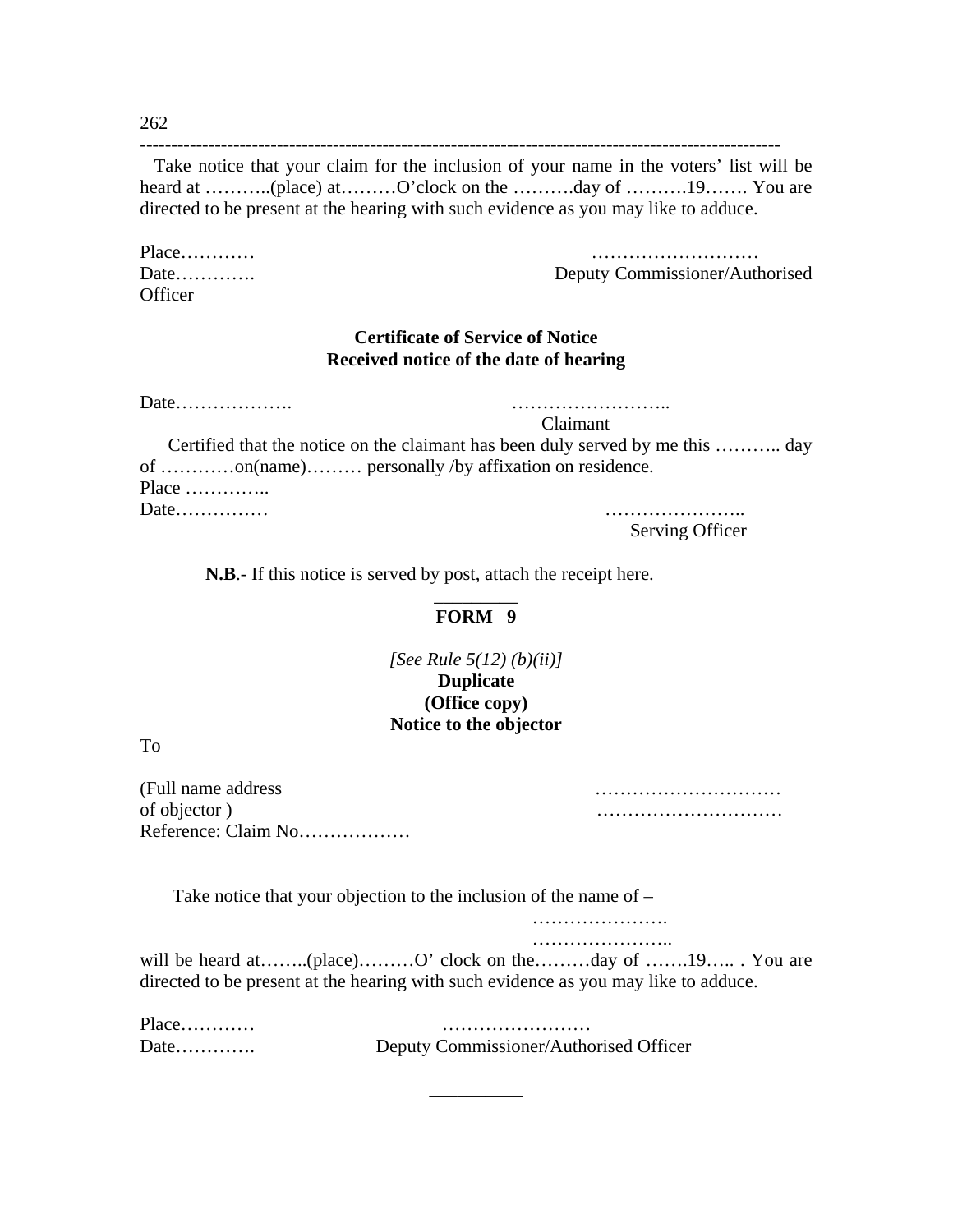| <b>FORM9</b>               |  |  |  |  |  |  |
|----------------------------|--|--|--|--|--|--|
| [See Rule $5(12)$ (b)(ii)] |  |  |  |  |  |  |

### **Notice to the objector Original**

To be served on the (Objector)

To

 (Full name and address ……………………… of objector ) ………………………

Reference: Objection No………………

 Take notice that your objection to the inclusion of the name of …………..will be heard at ………..(place) at……….. O' clock on the ………..day of………19…….. You are directed to be present at the hearing with such evidence as you may like to adduce.

| $Place$ |  |  |  |  |  |  |
|---------|--|--|--|--|--|--|
| Date    |  |  |  |  |  |  |

…………………… Deputy Commissioner/Authorised Officer

### **Certificate of service of notice Received notice of the date of hearing**

Date………. ………………..

 Objector Certified that the notice on the objector has been duly served by me this ……day of …….on (name)………. Personally /by affixation on residence.

Place………… ……………………

Date…………. Serving Officer

 **N.B**.—If this notice is served by post, attach the receipt here.

### \_\_\_\_\_\_\_\_\_\_ **FORM 10**  *[See Rule 5(12) (b)(ii)]* **Original**

(To be served on the person Objected to)

To

 (Full name and address of ……………………… person objected to ) with the set of the set of the set of the set of the set of the set of the set of the set of the set of the set of the set of the set of the set of the set of the set of the set of the set of the set o

Reference: Objection No………………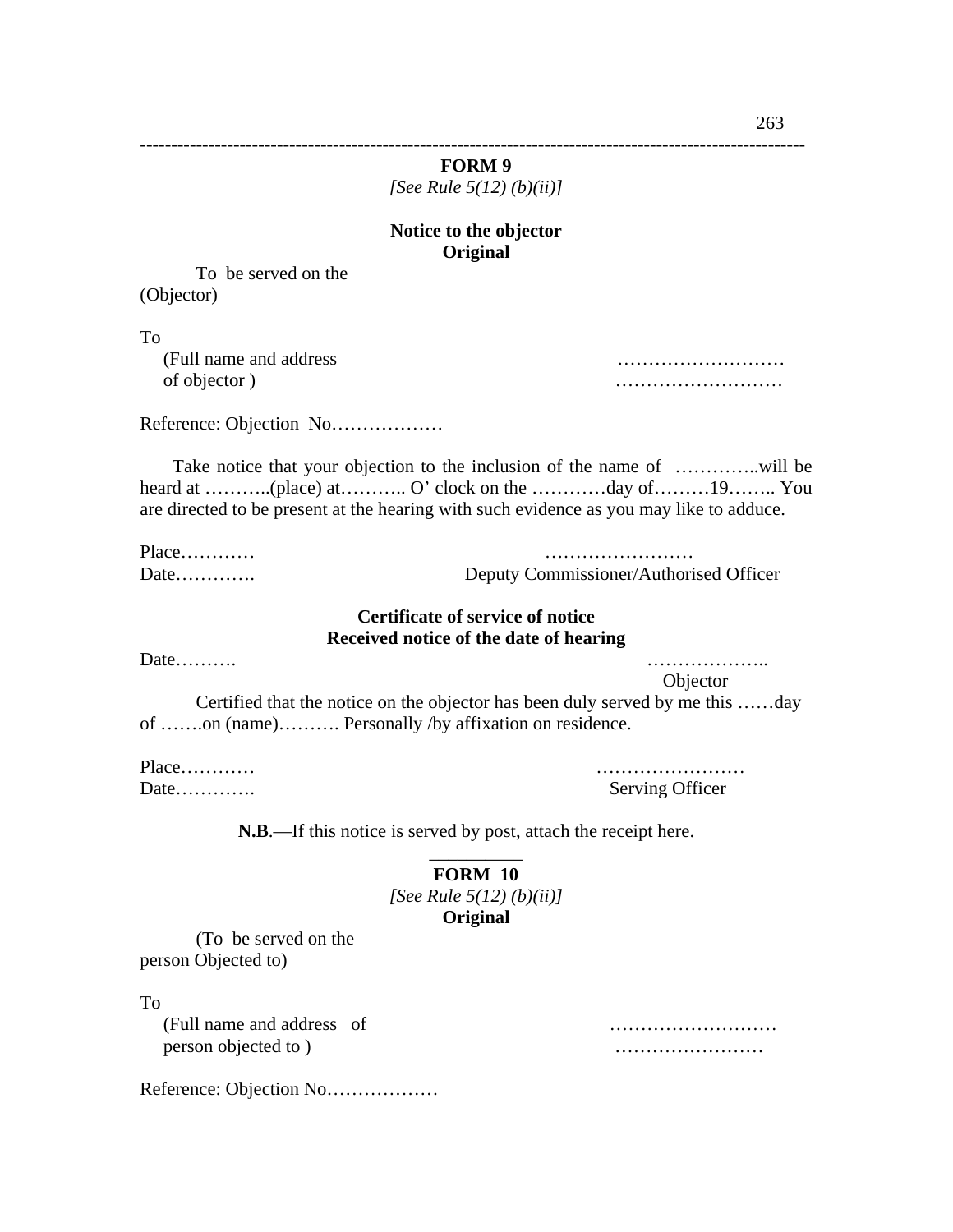264

| [Village/Villages/Constituency] filed by                                                 | Take notice that the objection to the inclusion of your name at Serial No.      |
|------------------------------------------------------------------------------------------|---------------------------------------------------------------------------------|
| (Full name and address)<br>of objector)                                                  | .                                                                               |
| as you may like to adduce. The grounds of objection (in brief) are.<br>(a)<br>(b)<br>(c) |                                                                                 |
| $Place$<br>Date                                                                          | Deputy Commissioner/Authorised Officer                                          |
| $T_{\Omega}$                                                                             | <b>FORM 10</b><br>[See Rule 5(12) (b)(ii)]<br><b>Duplicate</b><br>(Office Copy) |

To

 (Full name and address …………………… of person objected to ) …………………...

Reference: Objection No………………

Take notice that the objection to the inclusion of your name at Serial No. ......................... Part…………….. of the voters' list for…………….[Village/Villages/Constituency] filed by

(Full name and address ………………………..

of objector) ..……………………..

will be heard at …………(place) ……..at……….. O' clock on the ……………..day of …………… ..19……… You are directed to be present at the hearing with such evidence as you may like to adduce. The grounds of objection (in brief) are.-

(a) (b)

(c)

<sup>1.</sup> Substituted for the word" Constituency" by GSR 151, dated 8-4-1970 and shall be deemed to have come into force w.e.f. 8-4-1970.

<sup>2.</sup> Substituted for the word " Constituency" by GSR 151, dated 8-4-1970 shall be deemed to have come into force w.e.f. 8-4-1970.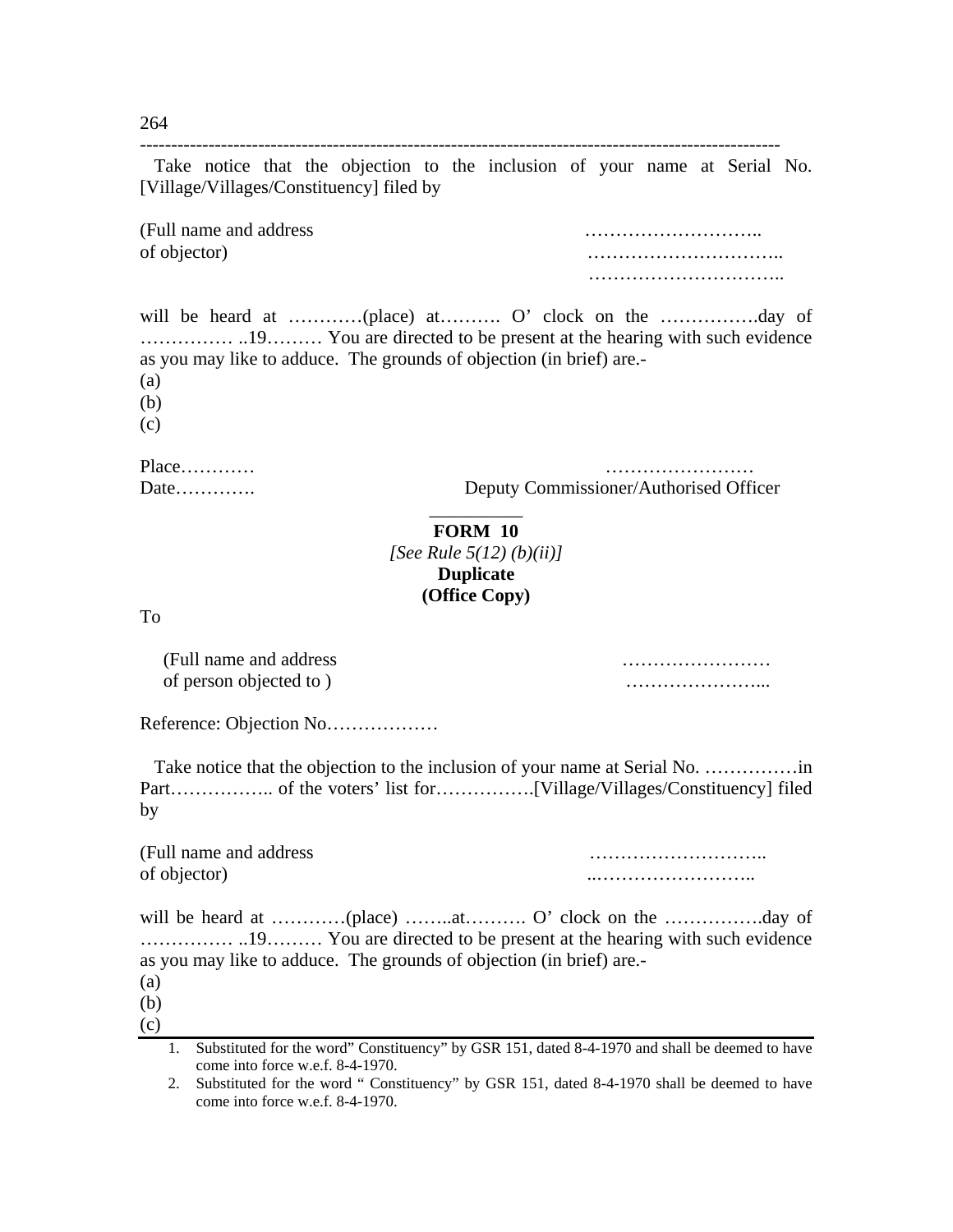| Place | .                                      |
|-------|----------------------------------------|
| Date  | Deputy Commissioner/Authorised Officer |
|       | Certificate of service of notice       |
|       | Received notice of the date of hearing |
|       |                                        |

person objected to

 Certified that the notice on the person, the entry relating to whose name has been objected to, has been duly served by me this……………day of ……..on(name) ………..personally/by affixation on residence.

Place………… ……………………

Date…………. Serving Officer

 **N.B.** – If this notice is served by post, attach the receipt here.

**FORM 11**  *[See Rule 5(12) (b)(iii)]* **Duplicate (Office Copy)** 

### **Notice of hearing of an objection to particulars in an entry**

To

 (Full name and address ………………………… of objector ) means and  $\mathbf{I}$  is a set of objector  $\mathbf{I}$  is a set of objector  $\mathbf{I}$ 

Reference: Objection No………………

 Take notice that the objection to certain particulars in the entry relating to you will be heard at ………….(place) at …………O' clock on the ………..day of …………19………You are directed to be present at the hearing with such evidence as you may like to adduce.

Place………… ……………………

Date…………. Deputy Commissioner/Authorised Officer

#### -------------- **FORM 11**

*[See Rule 5(12) (b)(iii)]*

# **Original**

# **(To be served on the objector)**

#### **Notice of hearing of an objection to particulars in an entry**

To

(Full name and address of objector ) ……………………

……………………

Reference: Objection No………………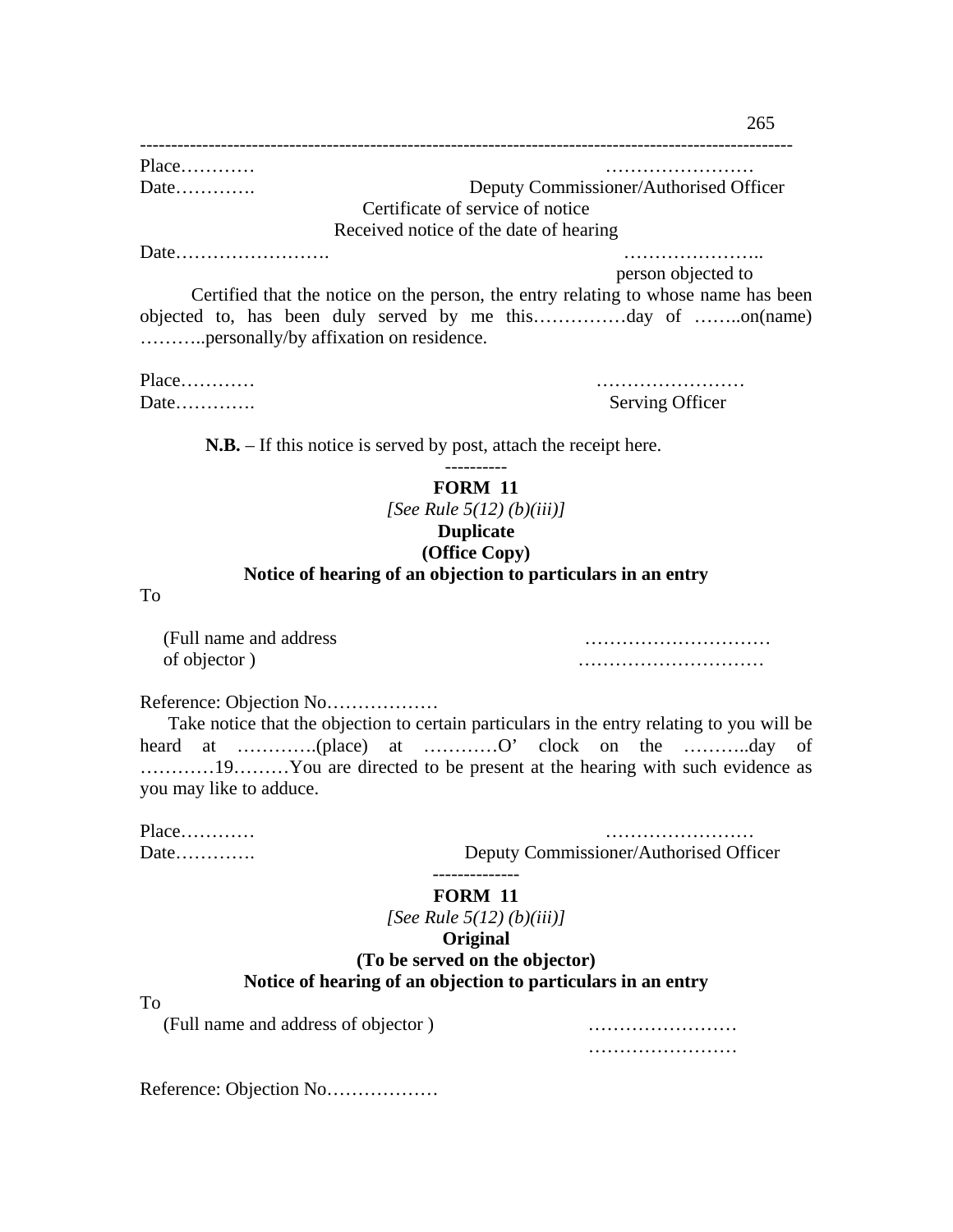-------------------------------------------------------------------------------------------------------

 Take notice that your objection to certain particulars in the entry relating to you will be heard at………………(place) at……………O' clock on the ………… .day of ………..19….. Your are directed to be present at the hearing with such evidence as you may like to adduce.

Place………… …………………… Date…………. Deputy Commissioner/Authorised Officer

### **Certificate of service of notice Received notice of the date of hearing**

Date………………… **Objector**  Certified that the notice on the Objector has been duly served by me this ……………day of ……….on (name)………….personally/by affixation on residence. Place………… …………………… Date…………. Serving Officer

**N.B**.- If this notice is served by post, attach the receipt here.

### **FORM 12**  *[See Rule 5(15) (a)(ii)]* **Notice of final publication of Voters' List**

\_\_\_\_\_\_\_\_\_\_\_\_

It is hereby notified for public information that the list of amendments to the draft voters' list for the…………………….[Village/Villages/Constituency] has been prepared in accordance with the Karnataka Agricultural Produce Marketing (Regulation) Rules, 1968, and a copy of the said list together with the said list of amendments has been published and will be available for inspection at my office.

> ……………………………… Deputy Commissioner /Authorised Officer Place…………… Address………………….

| Place |  |  |  |  |  |  |  |
|-------|--|--|--|--|--|--|--|
| Date  |  |  |  |  |  |  |  |

#### \_\_\_\_\_\_\_\_\_\_\_ **FORM 13**

### *[See Rule 5-A(3)(a)]* **Application for deletion of entry in Voters' List**

**To** 

**The Deputy Commissioner/Authorised Officer …………….[Village/Villages/Constituency]** 

266

<sup>1.</sup> Substituted for the word" Constituency" by GSR 151, dated 8-4-1970 and shall be deemed to have come into force w.e.f. 8-4-1970.

<sup>2.</sup> Substituted for the word " Constituency" by GSR 151, dated 8-4-1970 shall be deemed to have come into force w.e.f. 8-4-1970.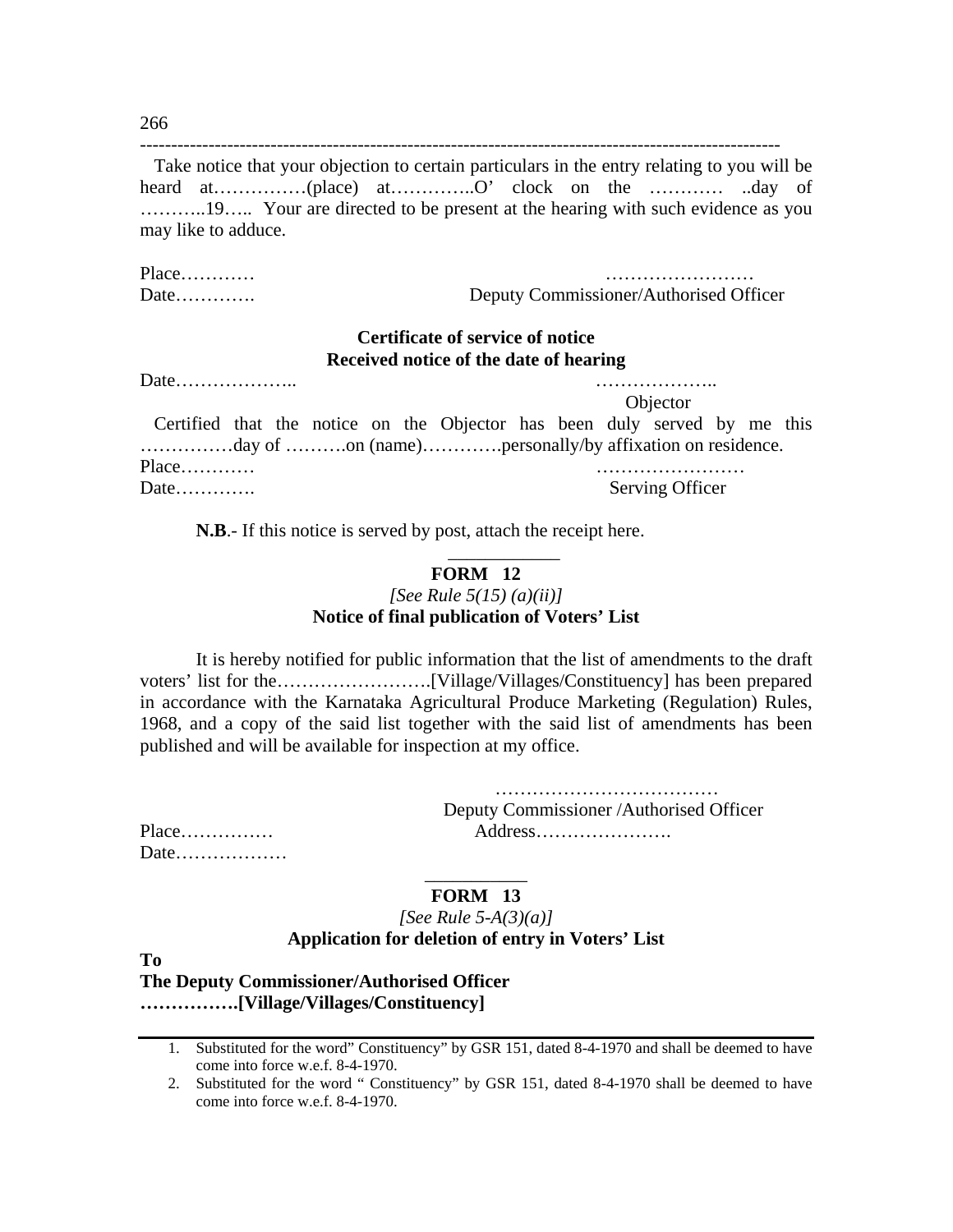Sir,

I submit that the entry at Serial No…………in Part No……….of the Voters' list for the above-mentioned [Village /Villages/Constituency] relating to \*Shri/smt……………..\*Son/Wife/Daughter of ………….. requires to be deleted as the said person is \* dead/is no longer an agriculturist in this locality/is not entitled to be registered in the voters' list for the following reasons.—

**------------------------------------------------------------------------------------------------------------** 

 **………………………… ………………………… …………………………** 

I hereby declare that the facts mentioned above are true to the best of my knowledge and belief.

I declare that I am a voter of this [Village /Villages/Constituency] being enrolled at Serial No……………in Part No…………………..of the list.

> Signature /Thumb impression of objector (Full Postal Address)……………….. **……………………………………….**

Date………….. Place………….. \*Strike out the inappropriate words.

### \_\_\_\_\_\_\_\_\_ **FORM 14**

### *[See Rule 5-B (3)]*

### **Application for inclusion of name in the Voters' List for a Traders' Constituency [xxxxx]**

To

The Deputy Commissioner/Authorised Officer ……………. Constituency.

Sir,

I am a [xxxxxx] Trader /[licensed]

 as such by the market committee. My licence No. is……………….….which was issued by the market committee …………………..…on……………………I am,

- 1. Substituted for the word" Constituency" by GSR 151, dated 8-4-1970 and shall be deemed to have come into force w.e.f. 8-4-1970.
- 2. Substituted for the word " Constituency" by GSR 151, dated 8-4-1970 shall be deemed to have come into force w.e.f. 8-4-1970.
- 3. The words" Commission Agents' Constituency'' omitted by Notification No. CMW 174 MRE 91, dated 27-1-1994
- 4. The letters and words "A' class 'B'class 'C' class ''omitted GSR 23, dated 30-1-1990.
- 5. Substituted for the words" Commission Agent licenced" by Notification No.CMW 174 MRE 91, date 27-1-1994.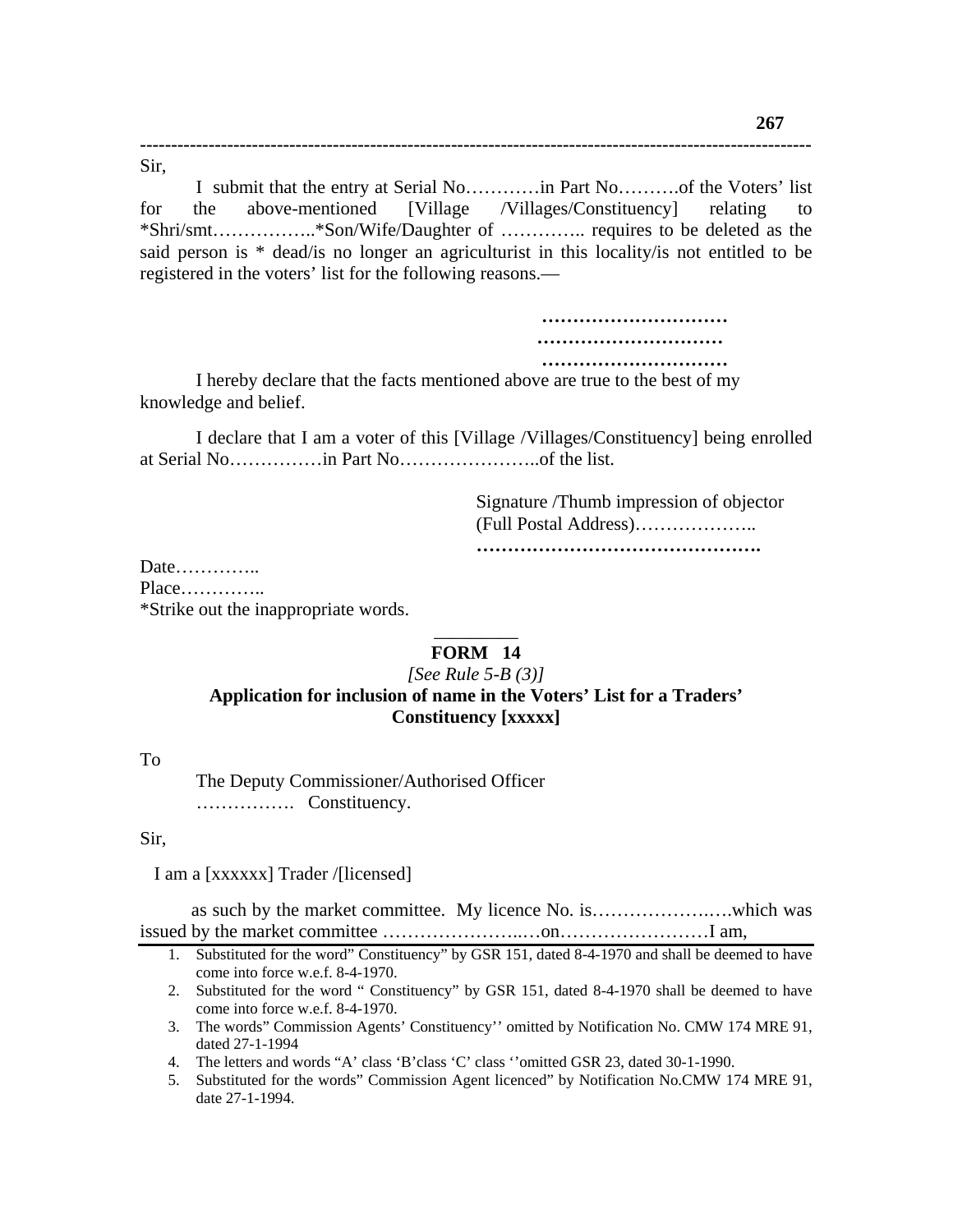**-------------------------------------------------------------------------------------------------------** 

therefore, entitled to be registered as a voter in the Traders' Constituency/[xxxx] in the voters' list thereof.

My address is:

..………………………… ………………………………

…………………………………… Yours faithfully]

### **\_\_\_\_\_\_\_\_\_\_ FORM 15**  *[See Rule 8(i)]*

### **Nomination Paper**

- 1. Name of the constituency [or co-operative Marketing Societies/Agricultural Co-operative Processing Societies]
- 2. Full name of candidate
- 3. Number of candidate in the list of voters
- 4. Fathers/husband's name
- 5. Age
- 6. Sex
- 7. Occupation and address
- 8. Full name of proposer
- 9. Number of proposer in the list of voters
- 10. Signature of the proposer

# Candidate's Declaration

I declare that I am willing to stand for election.

Signature of the Candidate

Certificate of delivery by the Returning Officer.

Serial No…………

This nomination paper was delivered to me by…………at …………was on………

Signature of the Returning Officer.

**268** 

**<sup>-------------------------------------------------------------------------------------------------------</sup>** 

<sup>1.</sup> The words "Commission Agents' Constituency omitted by Notification No. CMW 174 MRE 91, dated 27-1-1994

<sup>2.</sup> Forms I to XXIII renumbered as Forms 15 to 37 (including Forms 29-A and 29-B) by GSR 44, dated 3-2-1970

<sup>3.</sup> Inserted by Notification No. CMW 174 MRE 91, dated 27-1-1994.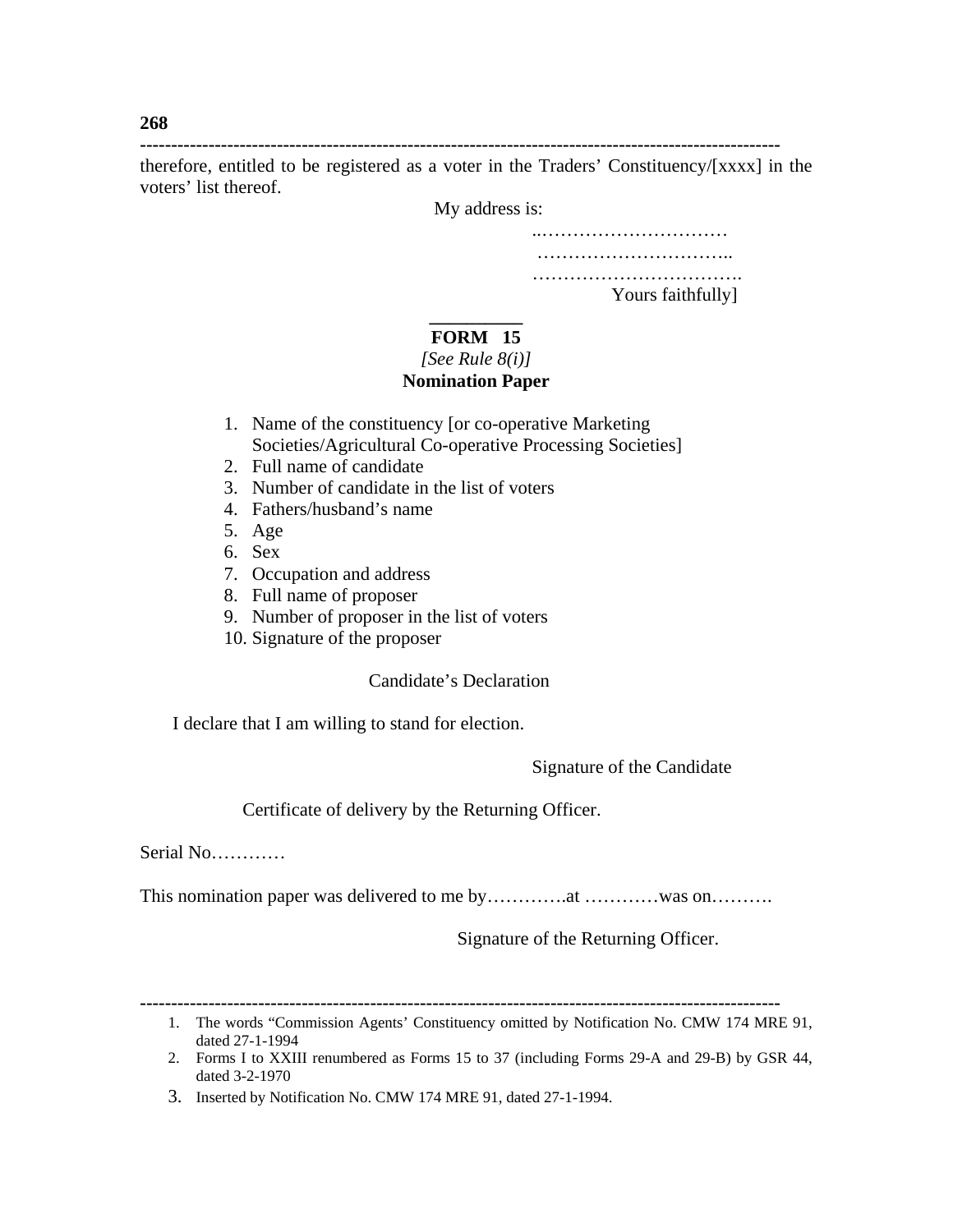# ------------------------------------------------------------------------- **FORM 16**

### (*See Rule 10*)

### **List of nominations received for .............................................Constituency**

| SI.<br>No. | Name of<br>Candidate | Name of<br><b>Father/Husband</b> | <b>Sex</b> | <b>Occupation and</b><br>address | Name of<br><b>Proposer</b> |
|------------|----------------------|----------------------------------|------------|----------------------------------|----------------------------|
|            |                      |                                  |            |                                  |                            |
|            |                      |                                  |            |                                  |                            |
|            |                      |                                  |            |                                  |                            |
|            |                      |                                  |            |                                  |                            |
|            |                      |                                  |            |                                  |                            |
|            |                      |                                  |            |                                  |                            |
|            |                      |                                  |            |                                  |                            |

Note : The nomination papers shall be taken up for scrutiny at ........am/pm the .................................day of ..................2009 at ......................(place)

### **Signature of the Returning Officer**

### **---------------------------- FORM 17** [(*See Rule 13(2)]* **List of valid nominations**

| Sl.<br>No. | <b>Name of Candidate</b> | <b>Sex</b> | <b>Address</b> |
|------------|--------------------------|------------|----------------|
|            |                          |            |                |
|            |                          |            |                |

**Note :** The poll shall be taken between ................and ....................at the Polling Stations already notified.

### **Signature of the Returning Officer**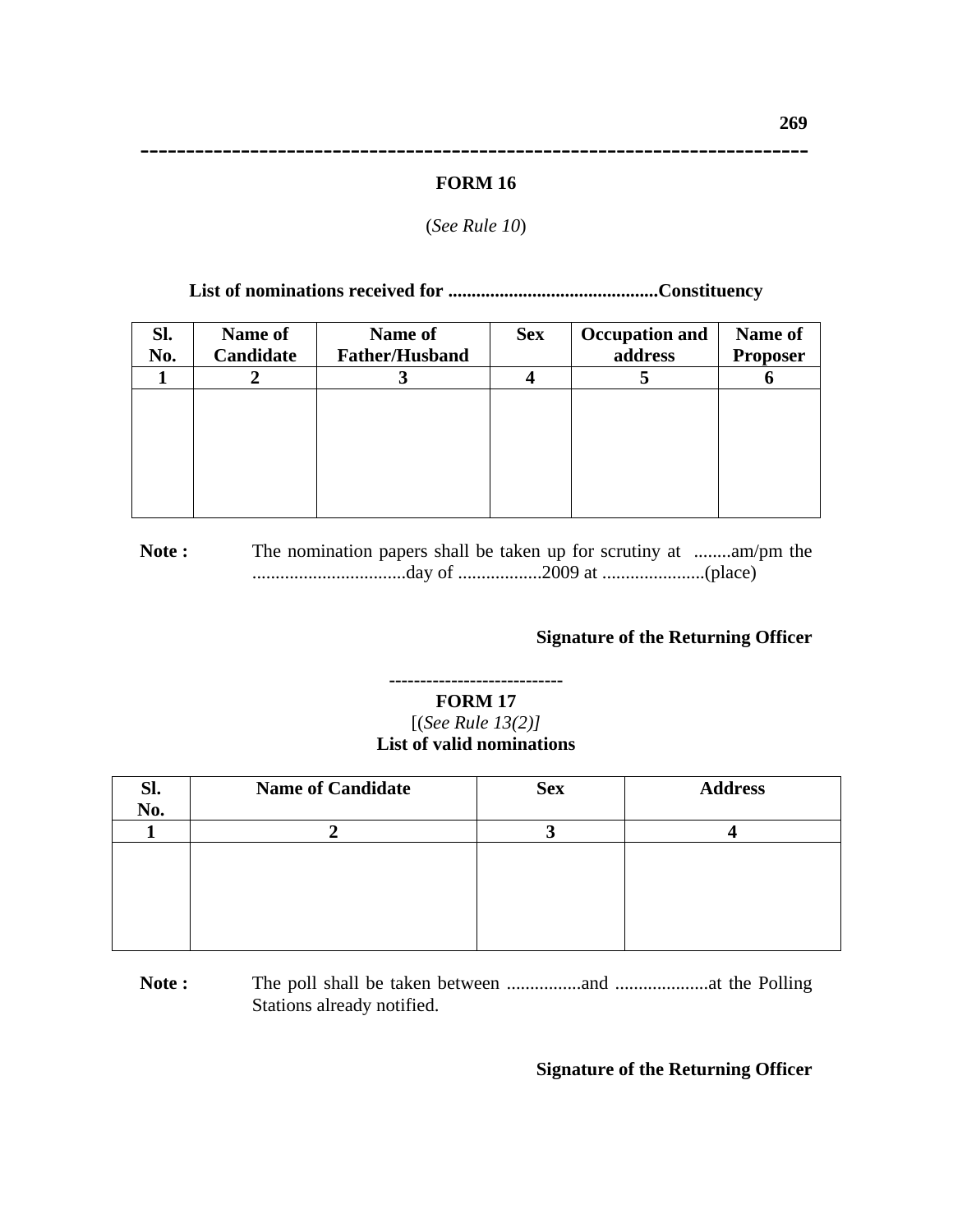|                                                                                                                                                                                           |          |            | <b>FORM 18</b><br>(See Rule 16)                                        |                                           |      |
|-------------------------------------------------------------------------------------------------------------------------------------------------------------------------------------------|----------|------------|------------------------------------------------------------------------|-------------------------------------------|------|
| Counterfoil                                                                                                                                                                               |          |            |                                                                        | Foil                                      |      |
| Voting Paper No.                                                                                                                                                                          |          |            |                                                                        | Voting Paper No.                          |      |
|                                                                                                                                                                                           |          | Sl.<br>No. | Name                                                                   | Candidate's Candidate's Voter's<br>Symbol | Mark |
| Voter's No. on the                                                                                                                                                                        | 1.       |            |                                                                        |                                           |      |
| list of voters                                                                                                                                                                            | 2.<br>3. |            |                                                                        |                                           |      |
| Voter's signature                                                                                                                                                                         | 4.       |            |                                                                        |                                           |      |
| or mark                                                                                                                                                                                   | 5.       |            |                                                                        |                                           |      |
|                                                                                                                                                                                           | 6.       |            |                                                                        |                                           |      |
| Please read this carefully before recording your vote(s).<br>$(2)$ Each vote is to be marked with the instrument supplied for the purpose.<br>(3) You may give one vote to one candidate. |          |            |                                                                        |                                           |      |
|                                                                                                                                                                                           |          |            | <b>FORM 19</b><br>[See Rule $2I(1)$ ]<br>*Appointment of Polling Agent |                                           |      |

Election to the \*\* .........................................

Place : .................................. Date : ................................... Signature of Candidate/Election Agent

I agree to act as such polling agent.

Place : ...........................

Date : ............................ Signature of the Polling Agent

### **Declaration of Polling Agent to be signed before Presiding Officer**

I hereby declare that at the above election, I will not do anything forbidden by the Act and Rules made thereunder, which I have read/has been read over to me.

**270** 

<sup>------------------------------------------------------------------------------------------------------------ 1.</sup> Item 2 substituted by GSR 23, dated 30.1.1990.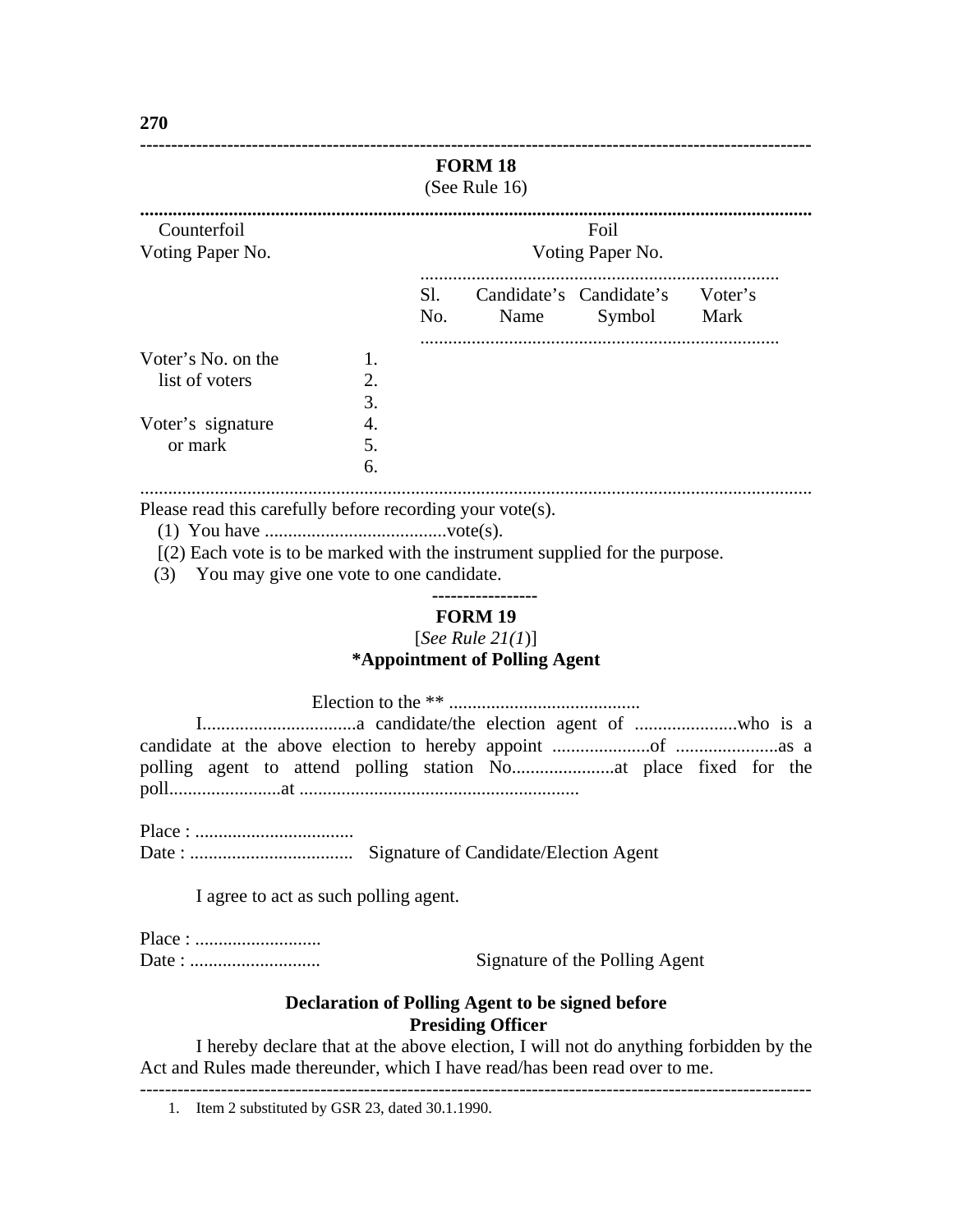|                  | Signature of Polling Agen, |
|------------------|----------------------------|
| Signed before me | <b>Presiding Officer</b>   |
|                  |                            |

\* To be handed over to the polling agent for production at the polling station or at the place fixed for the poll.

\*\* Here insert one of the following alternatives as may be appropriate –

- (1) Agriculturists' Constituency No. ................................
- (2) Traders' Constituency.
- (3) [Co-operative Marketing Society/Societies]
- **(4)** [(4) Agricultural Co-operative Processing Society/Societies.]

### **...................... FORM 20**  [*See Rule 25(2)]*

#### **Tendered Voters' List**

Election to the \* .....................from the .................constituency ............

Number and name of Polling Station ..............................

| <b>Part Number</b> | <b>Serial Number</b><br>and name of<br>elector | <b>Address of</b><br>elector | <b>Serial No.of</b><br>tendered ballot<br>paper | <b>Serial No.of</b><br>ballot paper<br>issued to the<br>person who<br>has already<br>voted |
|--------------------|------------------------------------------------|------------------------------|-------------------------------------------------|--------------------------------------------------------------------------------------------|
|                    | 2                                              |                              |                                                 |                                                                                            |
|                    |                                                |                              |                                                 |                                                                                            |

Date:.......................

Signature of Presiding Officer

\*Appropriate particulars of the election to be inserted here.

#### **----------------- FORM 21**

#### [*See Rule 26(2*)]

#### **List of Challenged Votes**

Election to the \* .....................from the .................constituency Polling Station .....................................................................................................

------------------------------------------------------------------------------------------------------------ 1. Substituted for the words "Commission Agents' Constituency" by Notification No.CMW 174 MRE 91, dated:27-1-1994.

2. Item (4) inserted by Notification No.CMW 174 MRE 91, dated : 27-1-1994.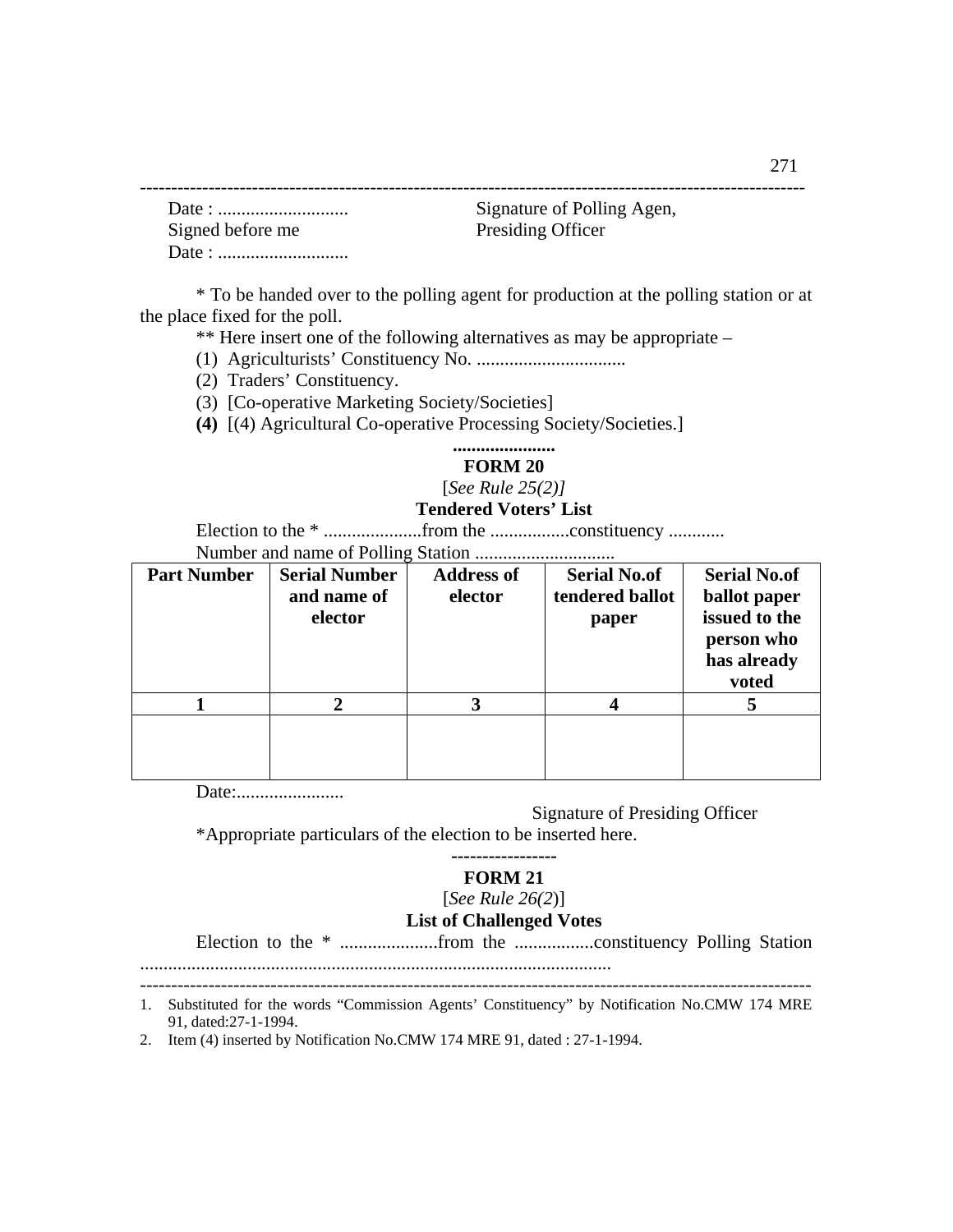| Serial No. of | Name of | Serial Number   | Elector's name | Signature or  |
|---------------|---------|-----------------|----------------|---------------|
| entry         | Elector | of Part of roll | in that part   | thumb         |
|               |         |                 |                | impression of |
|               |         |                 |                | the person    |
|               |         |                 |                | challenged    |
|               |         |                 |                |               |
|               |         |                 |                |               |
|               |         |                 |                |               |

| Address of the<br>person<br>challenged | Name of<br>identifier, if<br>any | Name of<br>challenger | Order of<br>Presiding<br>Officer | Signature of<br>challenger on<br>receiving<br>refund of<br>deposit |
|----------------------------------------|----------------------------------|-----------------------|----------------------------------|--------------------------------------------------------------------|
|                                        |                                  |                       |                                  |                                                                    |
|                                        |                                  |                       |                                  |                                                                    |

Date : ........................ Signature of the Presiding Officer

\* Appropriate particulars of the election to be inserted here.

#### **----------------- FORM 22**

[*See Rule 30*]

### **Ballot Paper Account**

Election to the ..............................from the ......................constituency No. and name of the Polling Station ......................................................

|    |                                | Serial<br>Number               | Total<br>Number |
|----|--------------------------------|--------------------------------|-----------------|
| 1. | Ballot papers received         |                                |                 |
| 2. | Ballot papers not used         |                                |                 |
| 3. | Ballot papers issued to voters |                                |                 |
| 4. | <b>Ballot</b> papers cancelled |                                |                 |
| 5. | No. of tendered votes cast at  |                                |                 |
|    | the polling stations           |                                |                 |
|    |                                | Signature of Presiding Officer |                 |

272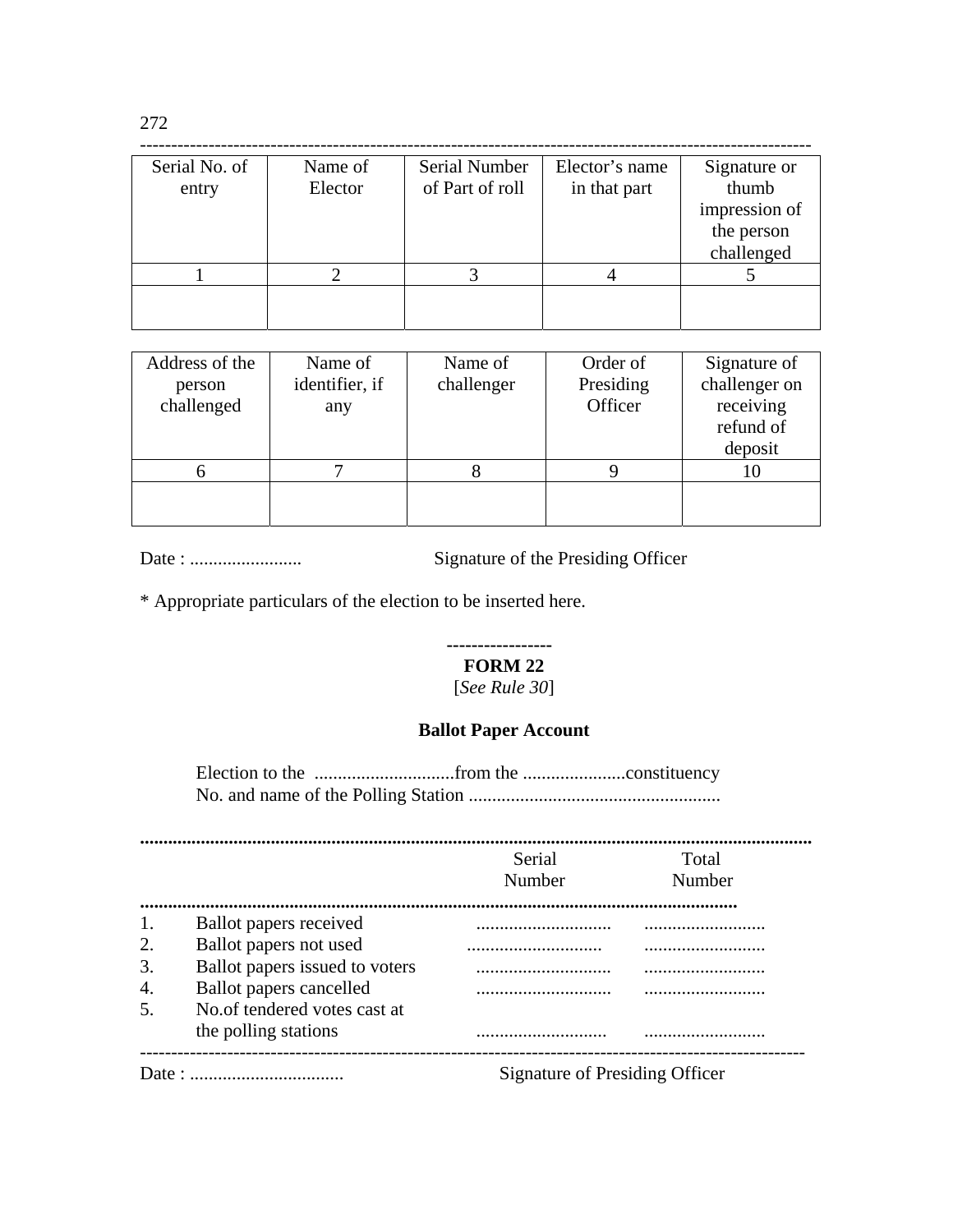| Name of the<br><b>Polling Station</b> | No.of<br><b>ballot</b> boxes | No.of ballot papers<br>in box |
|---------------------------------------|------------------------------|-------------------------------|
|                                       |                              |                               |
|                                       |                              |                               |
|                                       |                              |                               |
|                                       |                              |                               |

**------------------------------------------------------------------------------------------------------------** 

Signature of the Presiding Officer

**-----------------** 

**FORM 24** 

[See Rule 37(1)]

Return showing results of the Election for seats in the market committee at .........................................

Name of Candidate Number of Valid Votes  $(1)$  (2) A B C D

E

Total number of valid votes : Total number of invalid votes :

I do hereby declare that the candidates mentioned below have been duly elected for the ..........................constituency of the ........................market committee noted against them.

1. 2. 3. 4. Signature of the Presiding Officer **------------------------------------------------------------------------------------------------------------** 

1. Substituted for the brackets, words and figures "[See Rule 36(1)]" by GSR 23, dated 30.01.1990.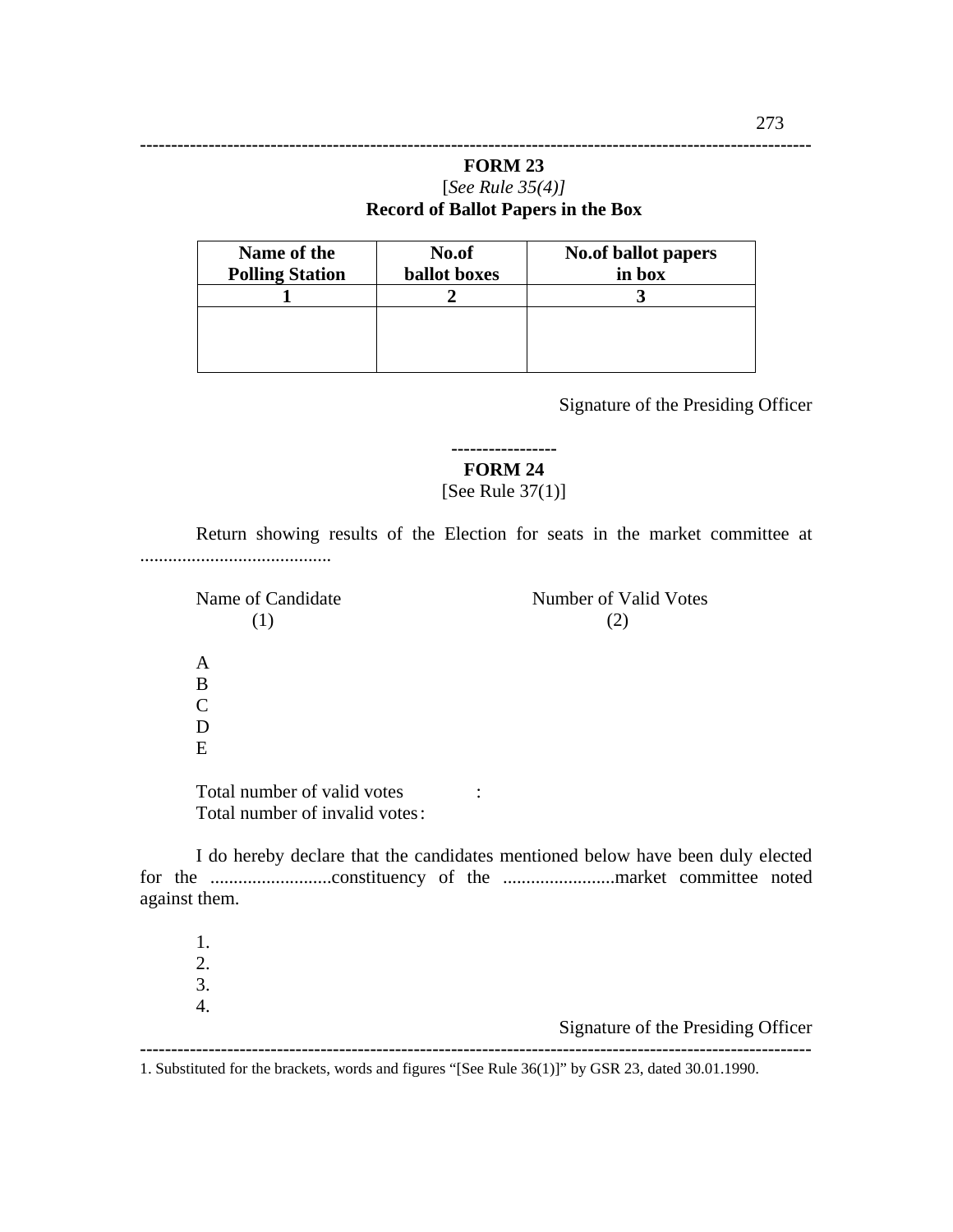#### **[FORM 24 - A. X X X X X ]**

------------------------------------------------------------------------------------------------------------

**----------------------** 

### **FORM 25**

[*See Rule 44(2)]* Agricultural Produce Market Committee Election for the office of the Chairman/Vice-Chairman

| Counterfoil          | Foil          |             |              |  |  |  |  |
|----------------------|---------------|-------------|--------------|--|--|--|--|
| Serial number of the | Sl. No.of the | Name of the | Voter's mark |  |  |  |  |
| ballot paper         | candidate     | candidate   |              |  |  |  |  |

Instruction to Electors.

- 1. You have only one vote.
- [2. Place a mark with the instrument supplied for the purpose clearly opposite to the name of the candidate to whom you wish to give the vote.]
- 3. You must not vote for more than one candidate.
- 4. The mark should be so placed as to indicate clearly and beyond doubt to which candidate you are giving your vote. If the mark is so place as to make it doubtful to which candidate you have given the vote, that vote will be invalid.

#### **---------------------- [FORM 26 X X X X X ]**

### **----------------------**

### **FORM 27**

[*See Rule 49(1*)]

Form of Notice of motion of no-confidence

#### To

The Secretary of the market committee,

......................................................................

- ------------------------------------------------------------------------------------------------------------ 1. Form 24-A omitted by GSR 343, dated 21-10-1976 and shall be deemed to have come into force w.e.f 22-6-1976.
- 2. Substituted for the brackets, words and figures "[See Rule 44(10)]"by GSR 23, dated 30- 1-1990.
- 3. Item 2 substituted by GSR 23, dated 30-1-1990.
- 4. Form 26 omitted by GSR 23, dated 30-1-1990.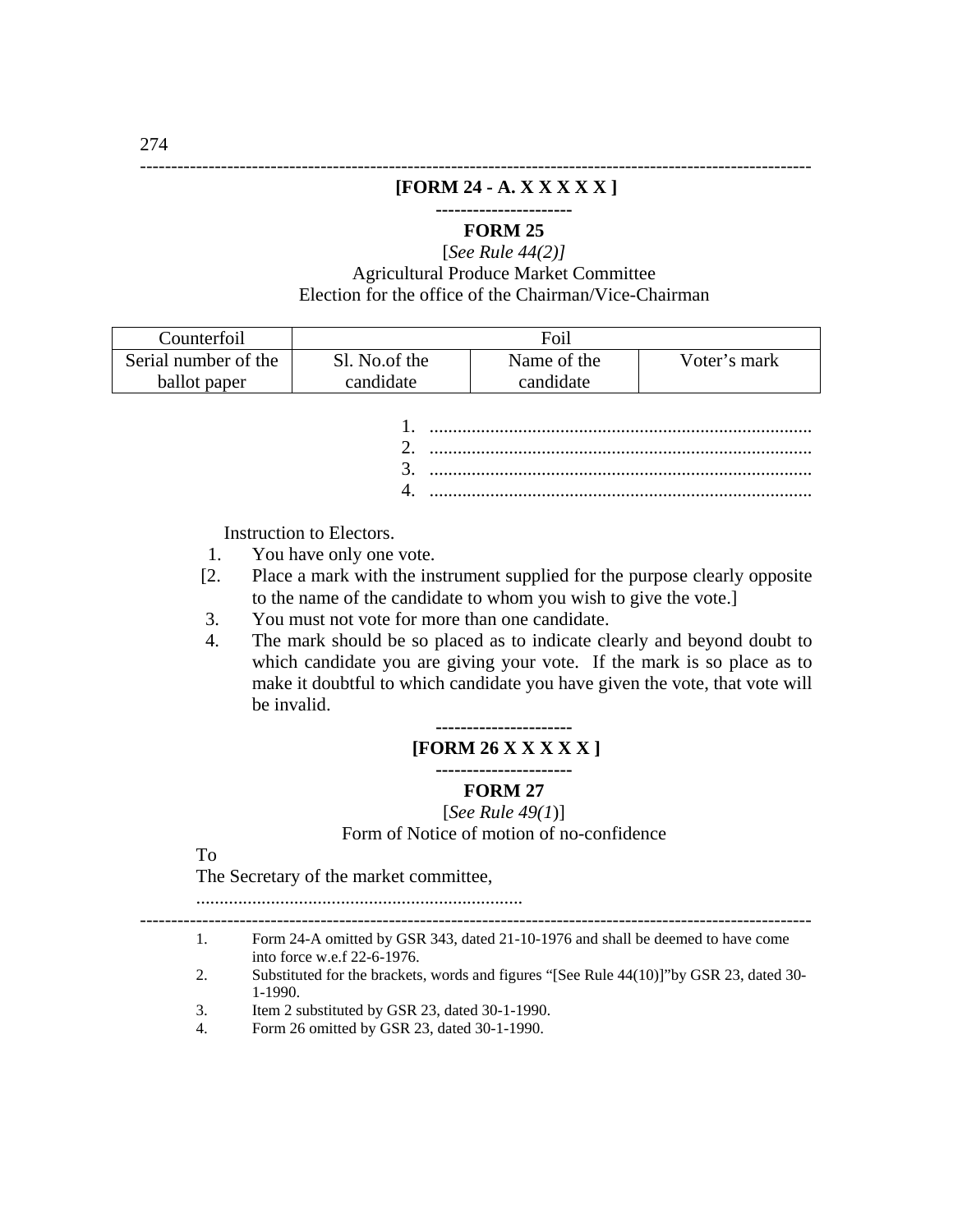------------------------------------------------------------------------------------------------------------ Dear Sir, I/We ....................................................Member/Members of the market committee .................................intend to move a motion of no-confidence against the Chairman/Vice-Chairman ...........................for the following reasons.

I/We declare that the facts stated above is/are true to the best of my/our information and knowledge.

We support the above notice,

...................................

(Signature/s)

.............................................

.............................................

-----------

**[FORM 27-A** 

[*See Rule 60-A(4*)]

### **APPLICATION FOR THE GRANT OF SHORT-TERM ADVANCE**

To, The Secretary, Agricultural Produce Market Committee, .........................................................................

Sir/Madam,

I/We request that a short-term advance of Rs..............against the pledge of ..............bags................may be sanctioned. My/Our particulars are given below :

- 1. Name
- 2. Father's Name of Applicant/s :
- 3. Age of the applicant/s:
- 4. Full address (residential) :
- 5. Land Particulars :
- 6. Extent of wet land / extent of dry Land/crops grown approximate Quality of each commodity.

 I shall abide by all the condition of grant of short-term advance and agree to all conditions as per the agreement bond.

 My address for service shall be as furnished in this application and I will inform any change in address.

I have not obtained any short-term advance previously.

 The short-term advance taken has been cleared and there are no dues to the Market Committee.

1. Forms 27-A, 27-B, 27-C and 27-D inserted by Notification No.CMW 174 MRE 91, dated 27.01.1994.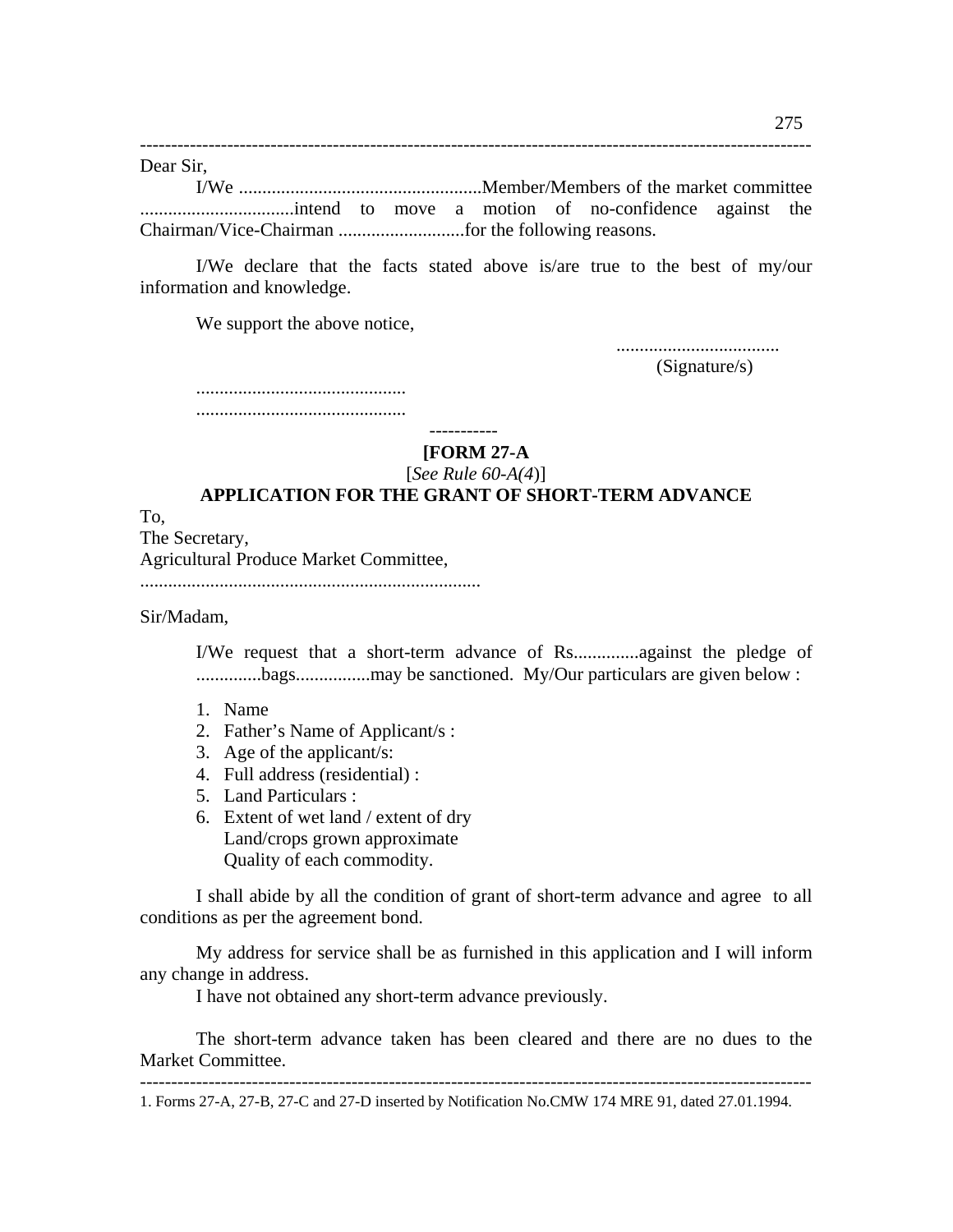Date : Signature of the Applicant.

#### **FORM 27-B**

--------------

### [*See Rule 60-A(12*)]

------------------------------------------------------------------------------------------------------------

#### **AGREEMENT BOND**

I/we ………………. S/o ………………… R/o …………. Obtained short-term advance of Rs. ……………. From the Agricultural Produce Market Committee ………………… on the pledge of ……. Bags ……..belongs to me on the following terms and conditions.

1. The produce which I have pledged to the Market Committee is my own and will remain in the custody of the Market Committee without any obstruction on my part.

2. The pledged stock shall be sold by me within ninety days and advance with interest shall be cleared from the sale proceeds before stocks are allowed to be lifted by the purchaser from the godowns of the Market Committee.

3. I shall pay interest at eight per cent per annum on the short term advance granted by the Market Committee from  $31<sup>st</sup>$  day of the date of release of the advance amount to the date of clearance of produce from the godown.

4. The Market Committee shall have the right to sell the produce on the ninetyfirst day from the date of storage of pledged stocks in the open auction or in the tender and pay the sale proceeds to me after deducting the advance together with the interest and other expenses, if any if the sale proceeds do not fully meet the loan due from me, interest thereon and other dues, I undertake to pay the balance so remaining with interest.

5. If after repaying the above short-term advance and interest any balance of stock or cash from the sale is left the same shall be handed over to me by the Market Committee.

6. I shall not in any way hold the Market Committee responsible for the weight, quality, conditions of the pledged produce kept under its custody.

7. In the even of my death the period of operation the balance of sale proceeds after recovery of all dues towards short-term advance shall be handed over to my successor or in case I am liable to pay any dues even after adjustment of the sale proceeds the same shall be collected from my successor.

8. In case of any dispute arising out of this agreement I/we bind myself to the decision the direction of Agriculture Marketing or an Officer authorized by him for the said purpose and undertake not to resort to any civil suit on the said decision.

| Place:    |                            |
|-----------|----------------------------|
| Date :    | Signature of the applicant |
| Witness · |                            |

Place :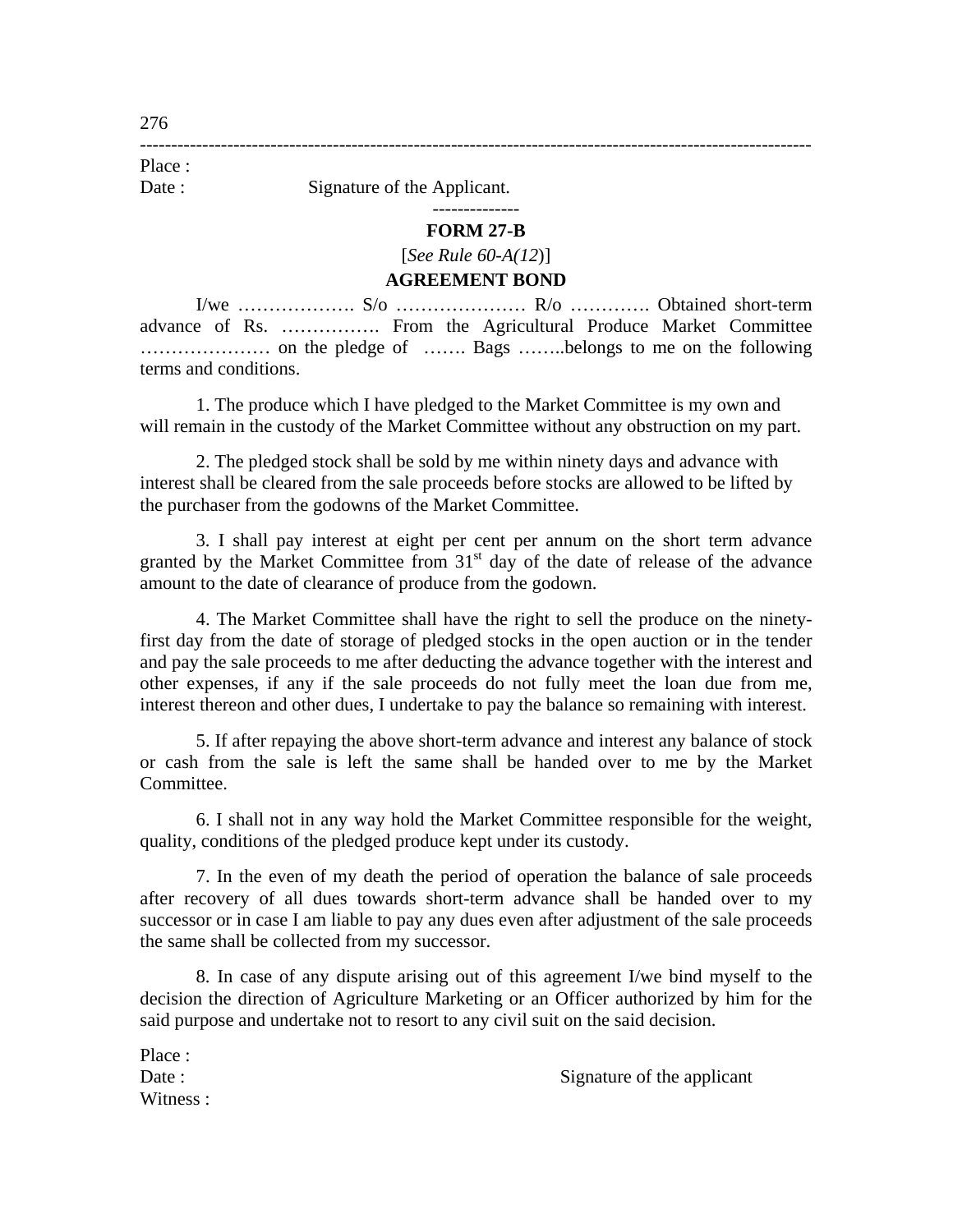- 1. Name ……………….… Address ………………. ………………………….
- 2. Name ……………….… Address ………………. ……………………………………

### ------------- **FORM 27-C**  [ *See Rule 60-A(15*)] **RECEIPT**

------------------------------------------------------------------------------------------------------------

 The following produce belonging to Sri. …………………. Son of Sri………………… Village /Town …………… Taluk ………..District ………… have been accepted for storage in the godowns of the Agricultural Produce Market Committee ……………… for providing short term advances against them.

| Description<br>of the<br>goods | Variety<br>&<br>grade | No. of<br>Packages/<br>bags,<br>quantity, etc.<br>with<br>distinguishing<br>markets if any | Measurement<br>weight | Market<br>Value | Total<br>value<br>of<br>goods | Amount<br>of<br>advance<br>made | Remarks |
|--------------------------------|-----------------------|--------------------------------------------------------------------------------------------|-----------------------|-----------------|-------------------------------|---------------------------------|---------|
| $\left(1\right)$               | (2)                   | 3)                                                                                         | (4)                   | (5)             | (6)                           | (7)                             | (8)     |
|                                |                       |                                                                                            |                       |                 |                               |                                 |         |

Place : Signature of Secretary Date : (Seal)

### \_\_\_\_\_\_\_\_\_ **FORM 27-D**

**[***See Rule 60-B(2)]* 

### **Application Form for Loans to The Agricultural Co-operative Marketing Society/Agricultural Co-operative Processing Society for the purpose of purchase/sale/processing of Notified Agricultural Produce**

1. Name of the Society :  $\cdot$ 2. Registration No.under Co-operative Societies Act : 3. K.S.T. and / or C.S.T. Registration No. :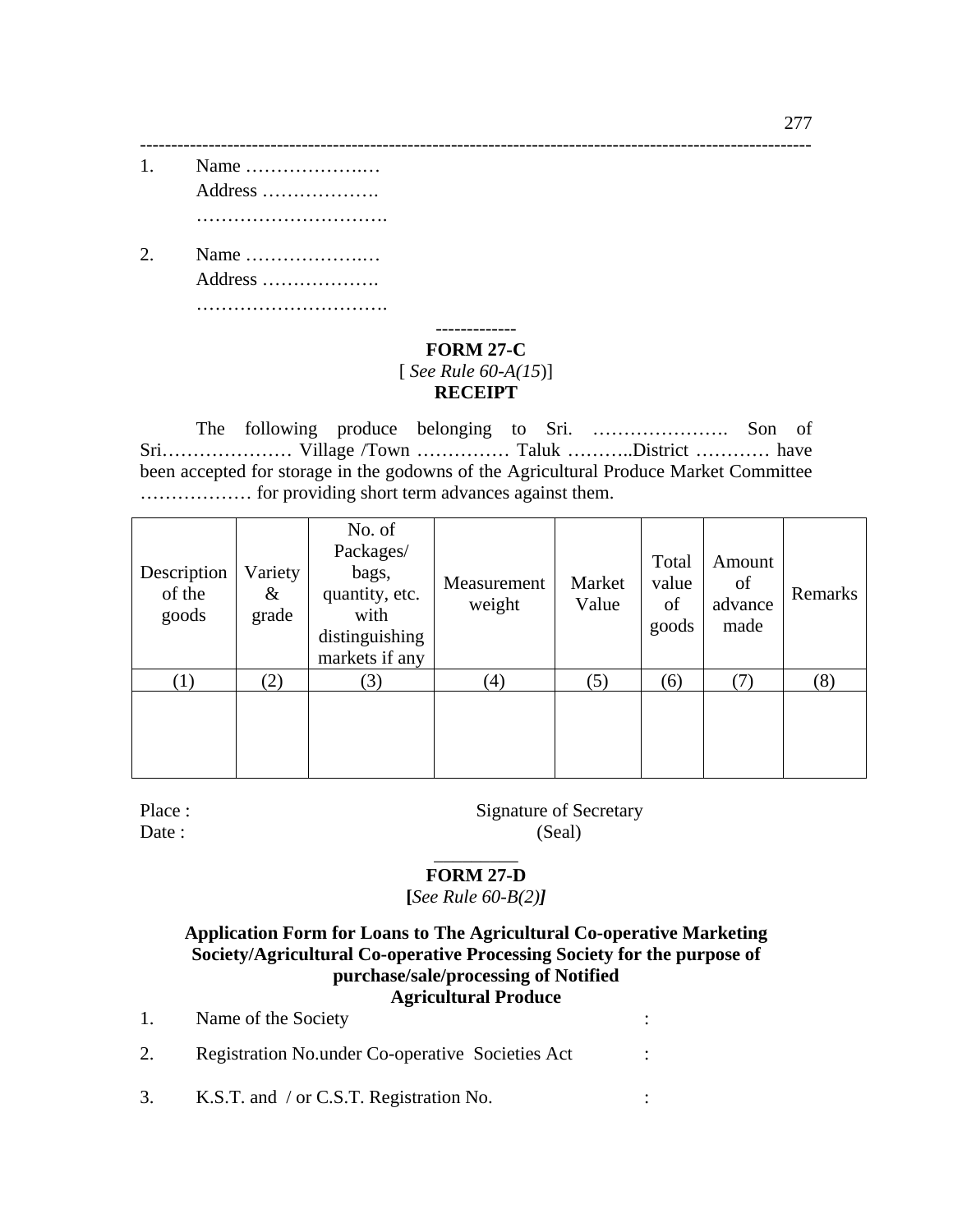| 4. Category of licence issued by the Market<br>Committee, their No's and validity of the licence.:                                                                                                                                                      |  |
|---------------------------------------------------------------------------------------------------------------------------------------------------------------------------------------------------------------------------------------------------------|--|
| 5. Date of Establishment of the Society                                                                                                                                                                                                                 |  |
| 6. Address of the Registered office and factory                                                                                                                                                                                                         |  |
| 7. Whether the Office/factory premises are<br>owned. If rented or on lease or on hire<br>purchase, furnish details of rental, lease/<br>hire-purchase, furnish details of rental,<br>lease/hire-purchase period, etc., (enclose<br>copies of documents) |  |
| 8. List of notified Agricultural Produce<br>dealt by the society be furnished                                                                                                                                                                           |  |
| 9. Details of processing of agricultural<br>produce be furnished. (Only in the case<br>of Agricultural Co-operative Processing<br>societies)                                                                                                            |  |
| 10. Amount of Market Fee remitted to the<br>Market Committee during last three years.                                                                                                                                                                   |  |
| 11. The purpose for which loan is required                                                                                                                                                                                                              |  |
| 12. The Quantum of loan is required                                                                                                                                                                                                                     |  |
| 13. The financial position of the society be<br>furnished with supporting documents<br>like last Audit Report, latest Audited<br>balance Sheet, Trading and Profit and                                                                                  |  |
| loss Account.                                                                                                                                                                                                                                           |  |
| <b>Internal Resources:</b><br>(A)<br>(i) Paid-up capital (including<br>Government share capital).<br>If the Government contribution<br>in the share capital is for acquiring<br>fixed assets, it should not be                                          |  |
| included in the internal resources                                                                                                                                                                                                                      |  |
| (ii) Reserves                                                                                                                                                                                                                                           |  |
| (iii) Deposits held, if any                                                                                                                                                                                                                             |  |
| (iv) Surplus, if any, in profit and                                                                                                                                                                                                                     |  |
| loss account                                                                                                                                                                                                                                            |  |
| Total                                                                                                                                                                                                                                                   |  |

 $\mathcal{L}_\text{max}$  and  $\mathcal{L}_\text{max}$  and  $\mathcal{L}_\text{max}$  and  $\mathcal{L}_\text{max}$  and  $\mathcal{L}_\text{max}$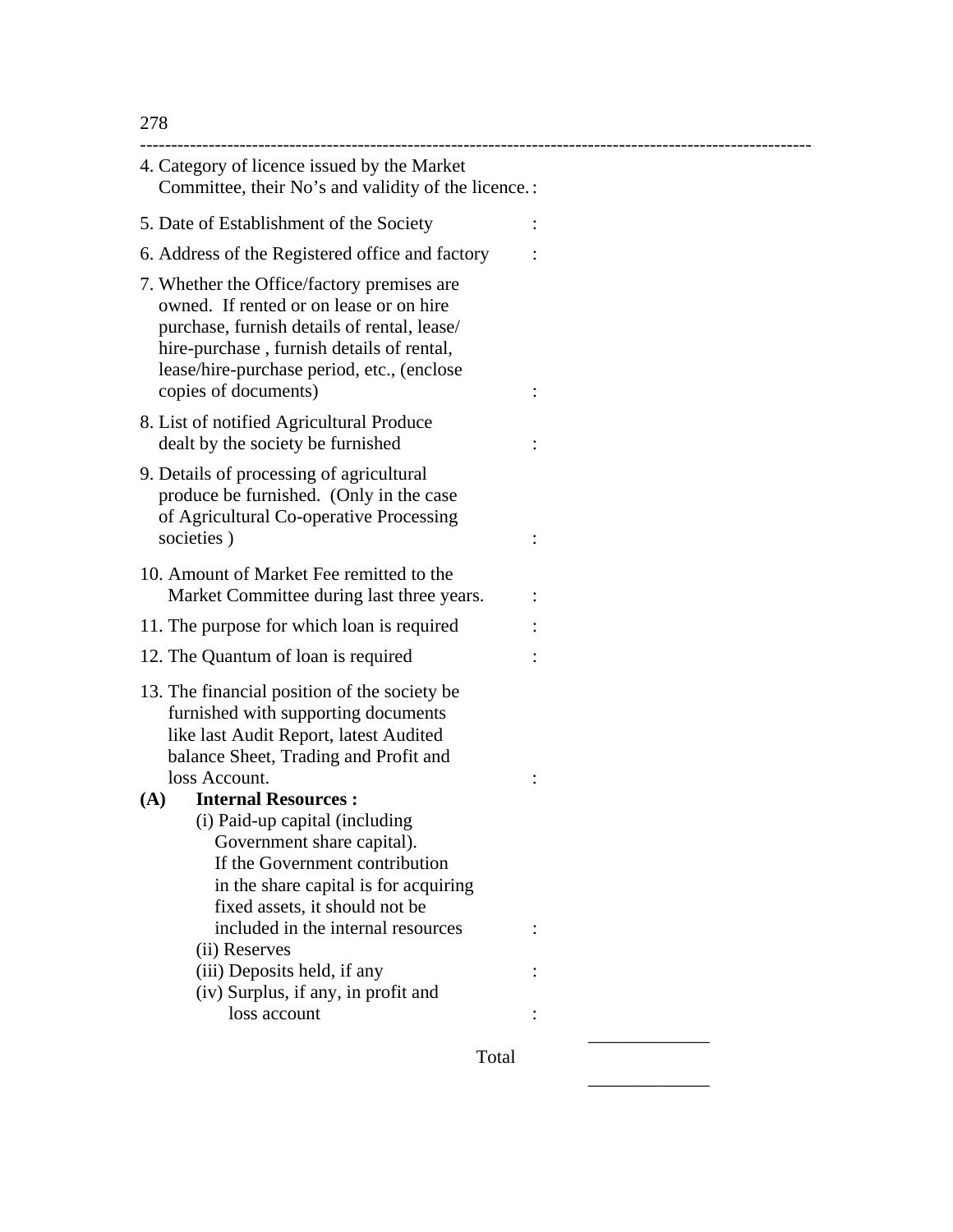\_\_\_\_\_\_\_\_\_\_\_\_\_\_\_\_\_\_

279

#### **(B) Commitments :**

- **(i)** Minimum cash and Bank balances.  $\qquad \qquad$  :
- **(ii)** Payment of Security Deposits. :
- **(iii)** Investments in Shares of the Bank and other Co-operative Institutions.  $\cdot$  :
- **(iv)** Investment out of own Resources in fixed assets :
- **(v)** Intangible assets, if any :
- **(vi)** Accumulated losses, if any :
- Total :

 $\mathcal{L}_\text{max}$  , which is a set of the set of the set of the set of the set of the set of the set of the set of the set of the set of the set of the set of the set of the set of the set of the set of the set of the set of

------------------------------------------------------------------------------------------------------------

#### **(C) Net Disposable Resources** :  $A - B$

- 14. A summary of financial turnover and turnover of stocks of notified agricultural Produce dealt by the society in the previous Co-operative year be furnished. :
- 15. A summary of latest stock position of notified Agricultural Produce held by the Society be furnished.  $\cdot$
- 16. The details of the movable / immovable property/properties the society proposes to mortgage in favour of the Market Committee. : The committee of the second service of the service of the service of the service of the service of the service of the service of the service of the service of the service of the service of the service of the s
- 17. Whether the society has obtained loans/ advances from any Bank or other institutions. If so, give the details of loan and outstanding balance and the details of the movable/ immovable properties the society has mortgaged.  $\qquad \qquad :$
- 18. Whether the society has already mortgaged the properties mentioned in Sl. No. 16 above. :
- 19. Resolution of the society seeking loan from the Agricultural Produce Market Committee be furnished. :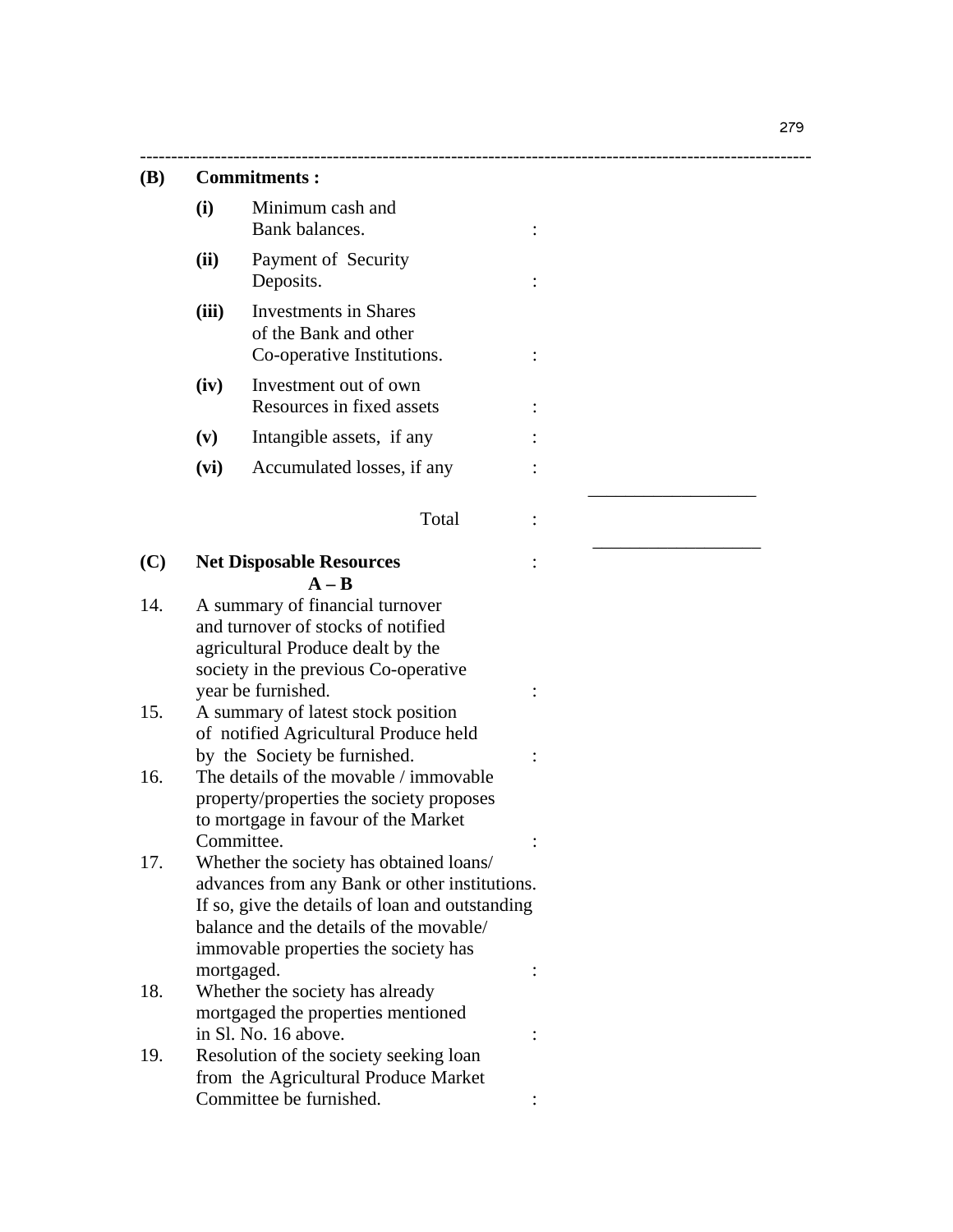280

------------------------------------------------------------------------------------------------------------ Signature. Signature Signature Signature Signature Signature Signature Signature Signature Signature Signature

Chairman, Secretary / Manager ……… Society ……… <br> ……… Society ………

# **FORM 28**

**-------------------------** 

**[**See Rule 62**]** 

# **Market Committee ………………..**  Register of Remittances made to the Treasury or Bank

| Date of remittance | Reference to folio number in<br><b>Office Cash Book</b> | On what account (Nature of the<br>tax or particulars of the amount<br>shall be furnished) |
|--------------------|---------------------------------------------------------|-------------------------------------------------------------------------------------------|
|                    |                                                         |                                                                                           |
|                    |                                                         |                                                                                           |

| Head of Credit in<br>the Treasury<br>Accounts | Amount | Signature of the<br>Treasurer | Signature of the Officer<br>in-charge of the Treasury<br>or Bank |
|-----------------------------------------------|--------|-------------------------------|------------------------------------------------------------------|
|                                               |        |                               |                                                                  |
|                                               | Rs. P. |                               |                                                                  |

**\_\_\_\_\_\_\_\_\_\_\_**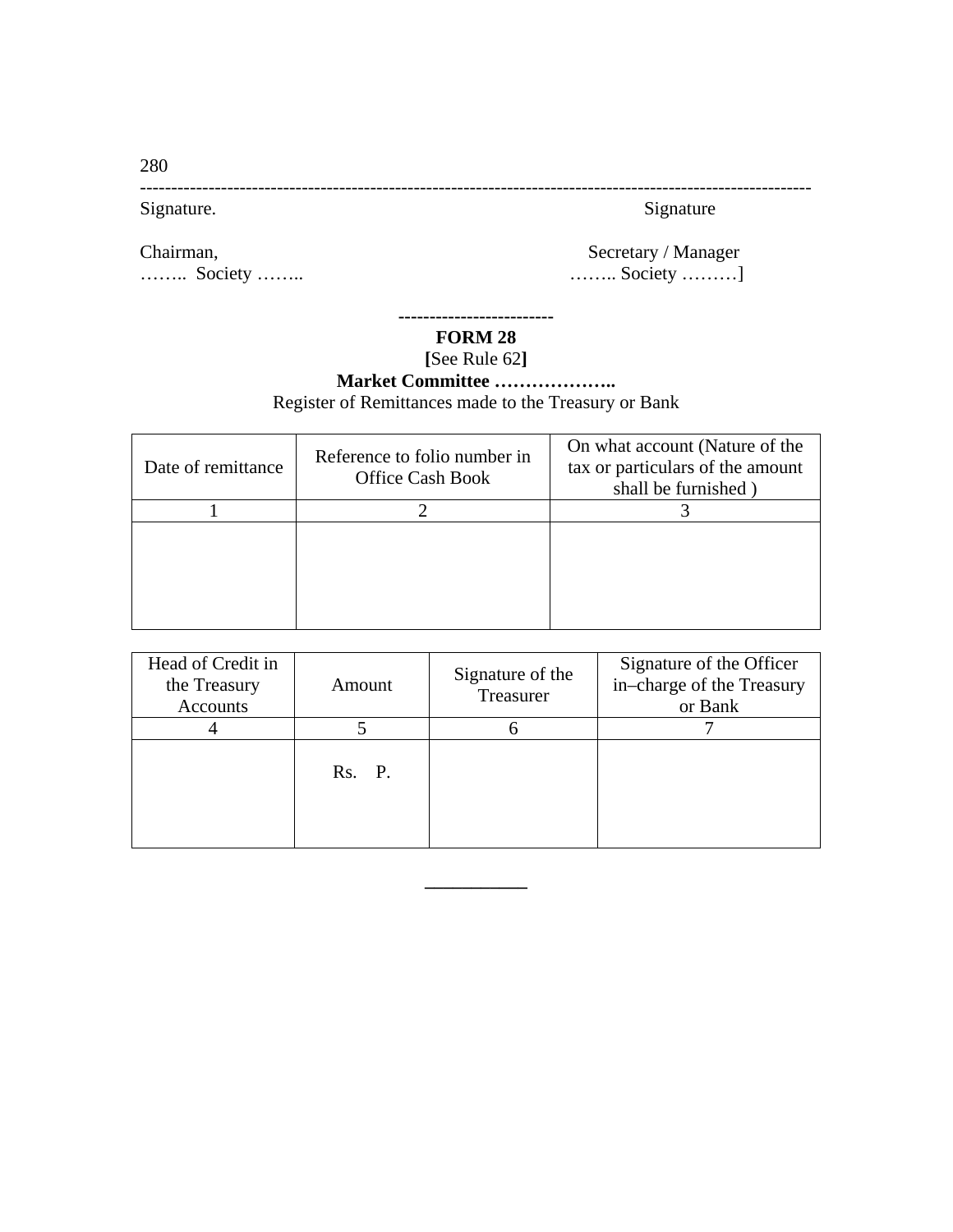#### **FORM 29-A**

**------------------------------------------------------------------------------------------------------------------------------------------------------------------** 

### [See Rule 64(1)]

### **Budget Estimates of the …….. Market Committee for the year …….**

### **INCOME**

|            |       |                                                | Actual                                  | Sanctioned                                                |                                            | Details of revised Estimates                         |                                    | Estimated                                           | Income                                                                         | Explanatory                    | Reference                                            |
|------------|-------|------------------------------------------------|-----------------------------------------|-----------------------------------------------------------|--------------------------------------------|------------------------------------------------------|------------------------------------|-----------------------------------------------------|--------------------------------------------------------------------------------|--------------------------------|------------------------------------------------------|
| Sl.<br>No. | Items | Average<br>ncome<br>For the<br>last 3<br>vears | Income<br>ΟÌ<br>the<br>previous<br>vear | <b>Budget</b><br>Estimates<br>for the<br>previous<br>year | Actual<br><i>n</i> come<br>for 9<br>months | Estimated<br><sub>1</sub> ncome<br>for $3$<br>months | Estimated<br>total for<br>the year | income of<br>market<br>committee<br>for the<br>year | estimated<br>by [Director]<br>ОŤ<br>Agricultural<br>Marketing]<br>for the year | note of<br>market<br>committee | to<br>explanatory<br>note of<br>sanctioned<br>budget |
|            | (2)   | (3)                                            | $\bf(4)$                                | (5)                                                       | (6)                                        |                                                      | (8)                                | (9)                                                 | (10)                                                                           | (11)                           | (12)                                                 |

--------------------------------------------------------------------------------------------------------------------------------------------------------------

**I.** Licence fees

[Traders Retail Traders]

II. Commission Agents.

III. Brokers.

- 1. Substituted by GSR 127, dated 25-5-1988.
	- 2. Substituted by GSR 23, dated 30-1-1990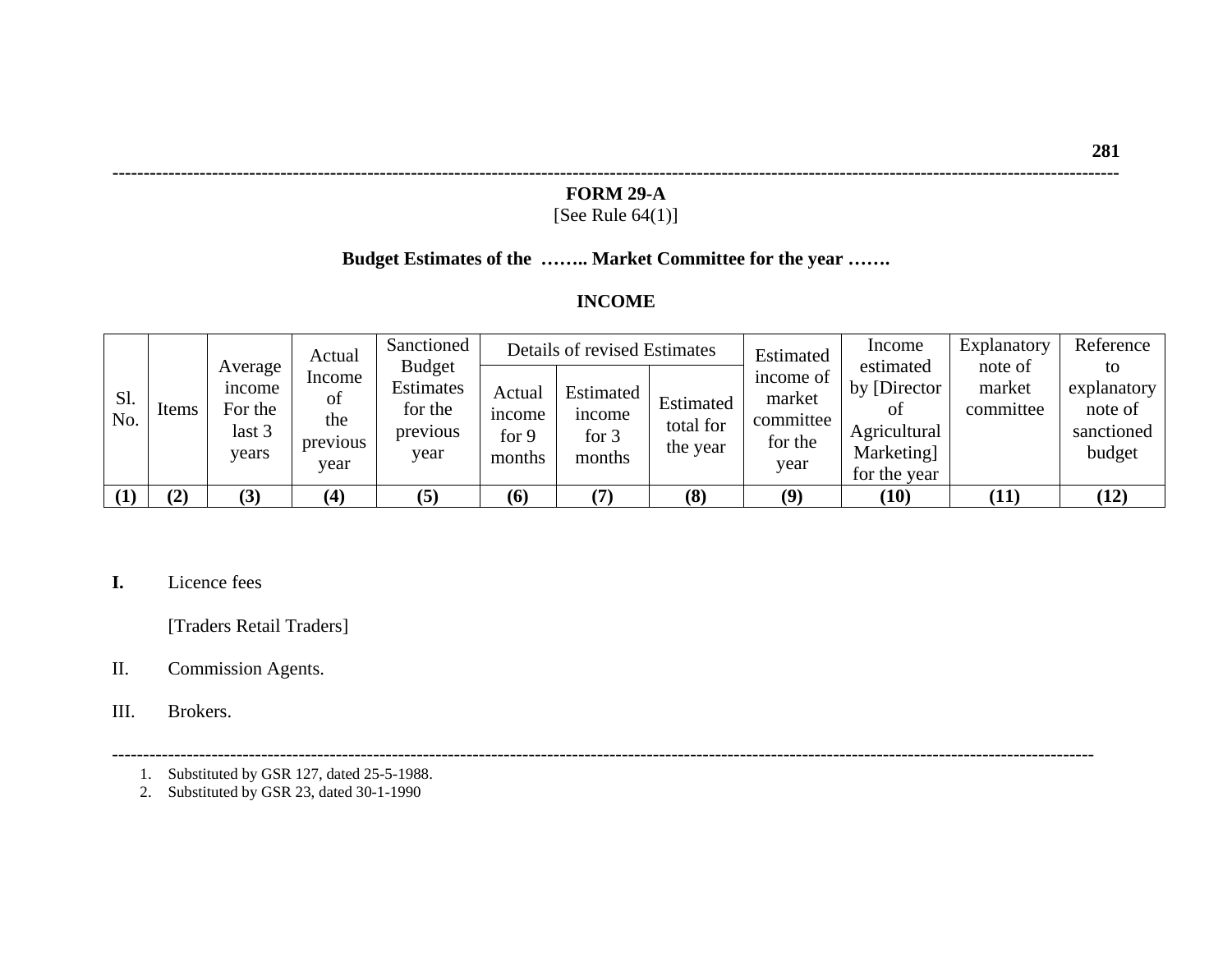282

#### Others :-

- (1) Cartman
- (2) Hamals
- (3) Processors
- (4) Truck owners
- (5) …………….
- (6) …………….

Market fees at  $\%$  on a likely turnover of Rs . . . . . . lakhs.

 **\_\_\_\_\_\_\_\_\_\_\_** 

 **\_\_\_\_\_\_\_\_\_\_\_** 

\_\_\_\_\_\_\_\_\_\_\_\_\_

 $\overline{\phantom{a}}$  . The contract of the contract of the contract of the contract of the contract of the contract of the contract of the contract of the contract of the contract of the contract of the contract of the contract of

**Total I to V** ...

------------------------------------------------------------------------------------------------------------------------------------------------------------------

# I. Registration fee<br>II. Sale of Books are

- Sale of Books and Forms
- III. Miscellaneous –
- (1) Interest on Deposits
- (2) Income from Property
- (3) . . . . . . . . . .
- $(4)$  . . . . . . . . . .
- $(5)$  . . . . . . . . . . .

Grand Total ..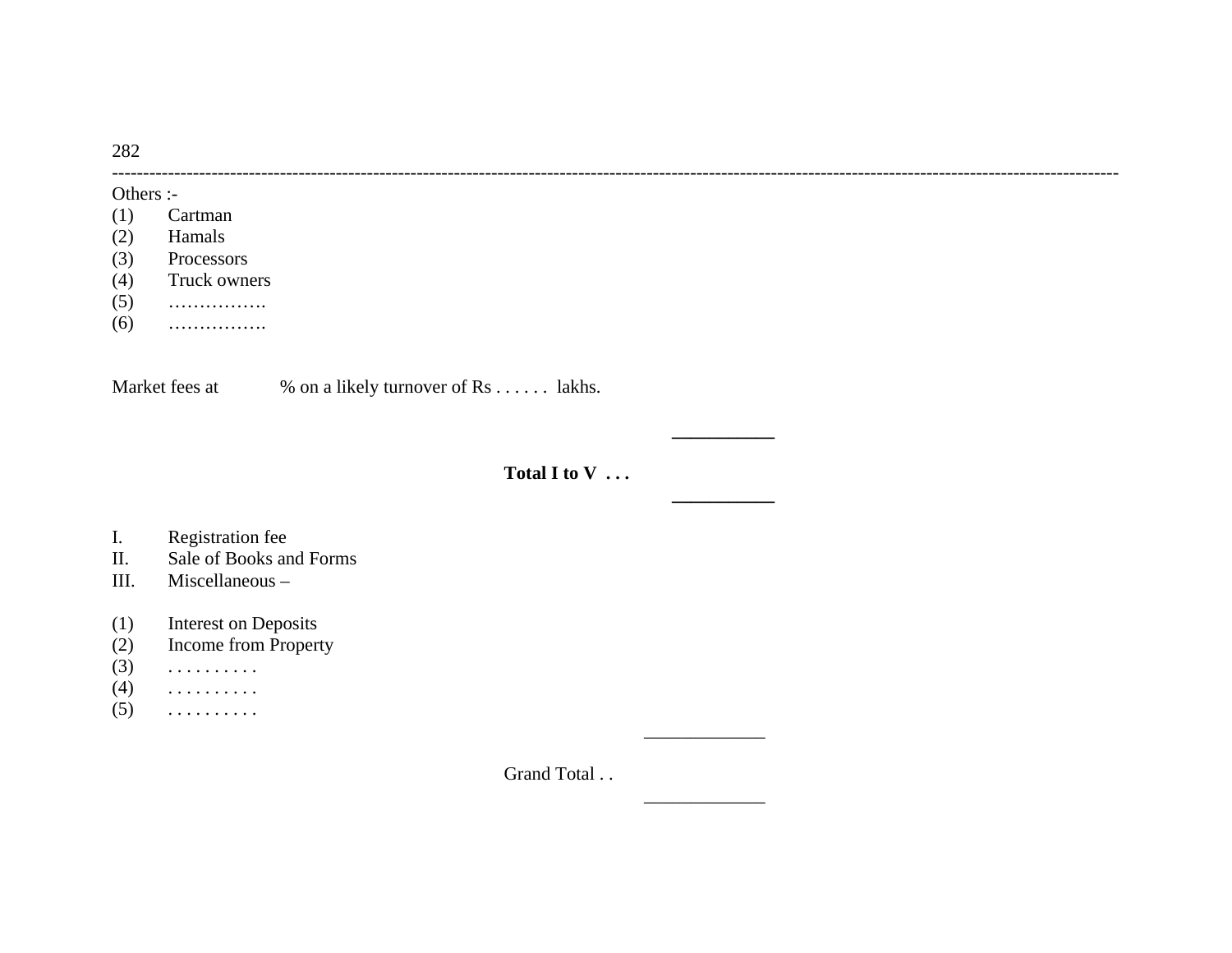|      | <b>EXPENDITURE</b> |              |             |                             |                  |                             |           |              |                            |           |           |
|------|--------------------|--------------|-------------|-----------------------------|------------------|-----------------------------|-----------|--------------|----------------------------|-----------|-----------|
|      |                    |              |             |                             |                  | Details of revised accounts |           |              |                            | Reference | Reference |
|      |                    | Average      | Actual      | Sanctioned<br><b>Budget</b> |                  |                             |           | Estimated    | Estimated                  | to Budget | to        |
| Sl.  |                    | expenditure  | Expenditure | Extimate                    | Actual           | Estimated                   |           |              | expenditure expenditure of | Notes of  | suppleme  |
| No.  | Items              | for the last | for the     | For the                     | expenditur       | expenditu                   | Estimated | of market    | [Director of]              | market    | ntary     |
|      |                    |              | previous    | Previous                    | $\epsilon$ for 9 | re for 3                    | Total     | committee    | Agricultural               | committee | note of   |
|      |                    | 3 years      | year        |                             | months           | months                      |           | for the year | <b>Marketing</b>           |           | sanctione |
|      |                    |              |             | year                        |                  |                             |           |              |                            |           | d Budget  |
| (13) | (14)               | (15)         | (16)        | (17)                        | (18)             | (19)                        | (20)      | (21)         | (22)                       | (21)      | (22)      |

------------------------------------------------------------------------------------------------------------------------------------------------------------------

283

- 1. Contributions :-
	- (1) To the Consolidated Fund of the State at % Of Gross Receipts.
	- (2) Contribution to State Marketing Board at 5% of receipts.

Total

 $\mathcal{L}_\mathcal{L}$  , and the contract of the contract of the contract of the contract of the contract of the contract of the contract of the contract of the contract of the contract of the contract of the contract of the cont

\_\_\_\_\_\_\_\_\_\_\_\_\_\_\_\_\_\_\_\_\_\_\_\_\_\_\_

Substituted by GSR 127, dated 25-5-1988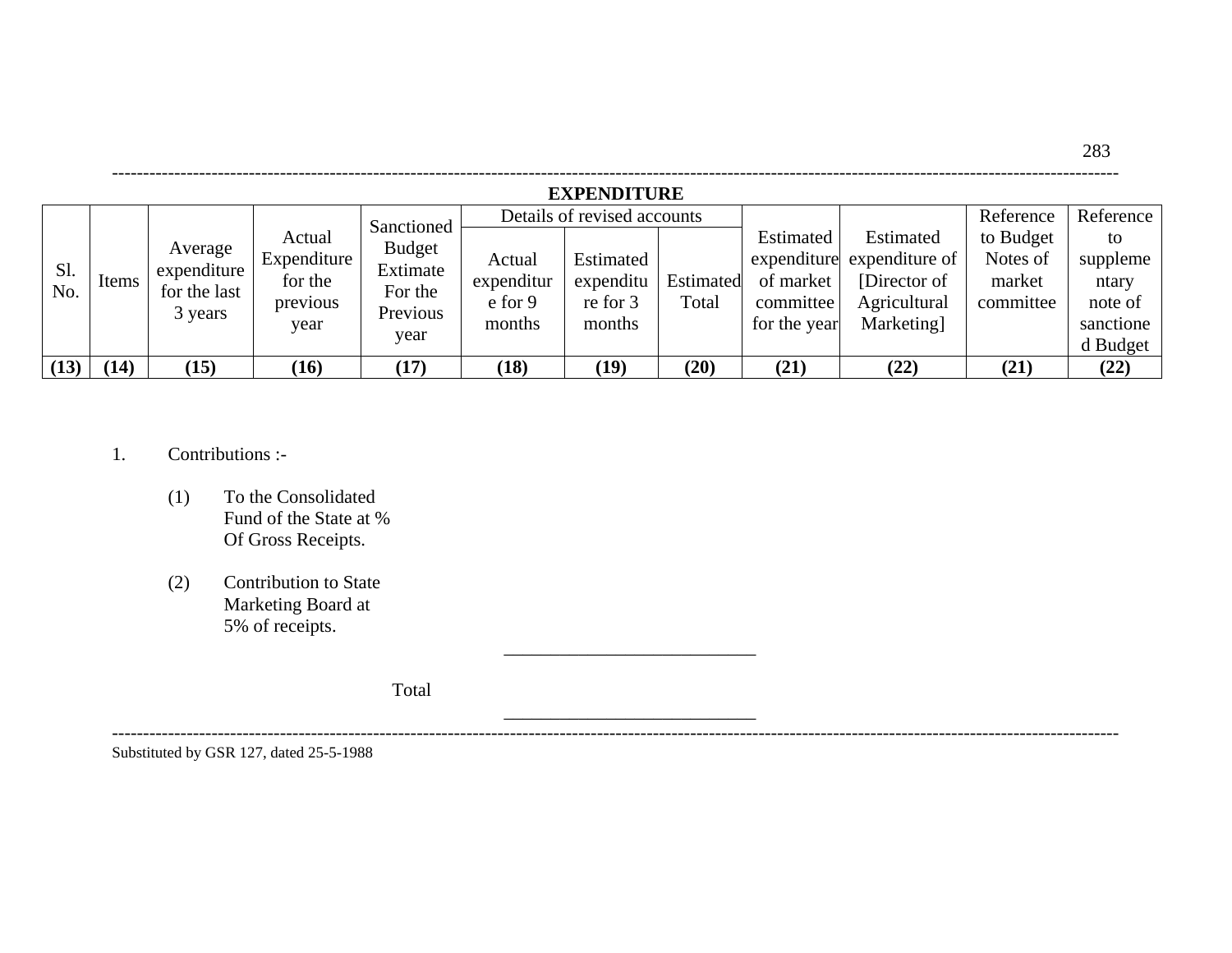II. Establishment :--

- 
- (a) Pay<br>(b)  $D.A$  $D.A.$
- (c) H.R.A.
- (d) Other allowances (as per detailed statement enclosed)

\_\_\_\_\_\_\_\_\_\_\_\_\_\_\_\_\_\_\_\_\_\_\_\_\_\_

\_\_\_\_\_\_\_\_\_\_\_\_\_\_\_\_\_\_\_\_\_\_\_\_\_

------------------------------------------------------------------------------------------------------------------------------------------------------------------

 $\overline{\phantom{a}}$  , and the contribution of the contribution of the contribution of the contribution of the contribution of the contribution of the contribution of the contribution of the contribution of the contribution of the

\_\_\_\_\_\_\_\_\_\_\_\_\_\_\_\_\_\_\_\_\_\_\_\_\_

**Total** 

III. Traveling Allowance :--

- (1) To Members
- (2) To Staff

Total

- IV. Printing and Stationary
- V. Contingency
- VI. Propaganda
- VII. Postages & Telegram charges

### VIII. Advertisement.

284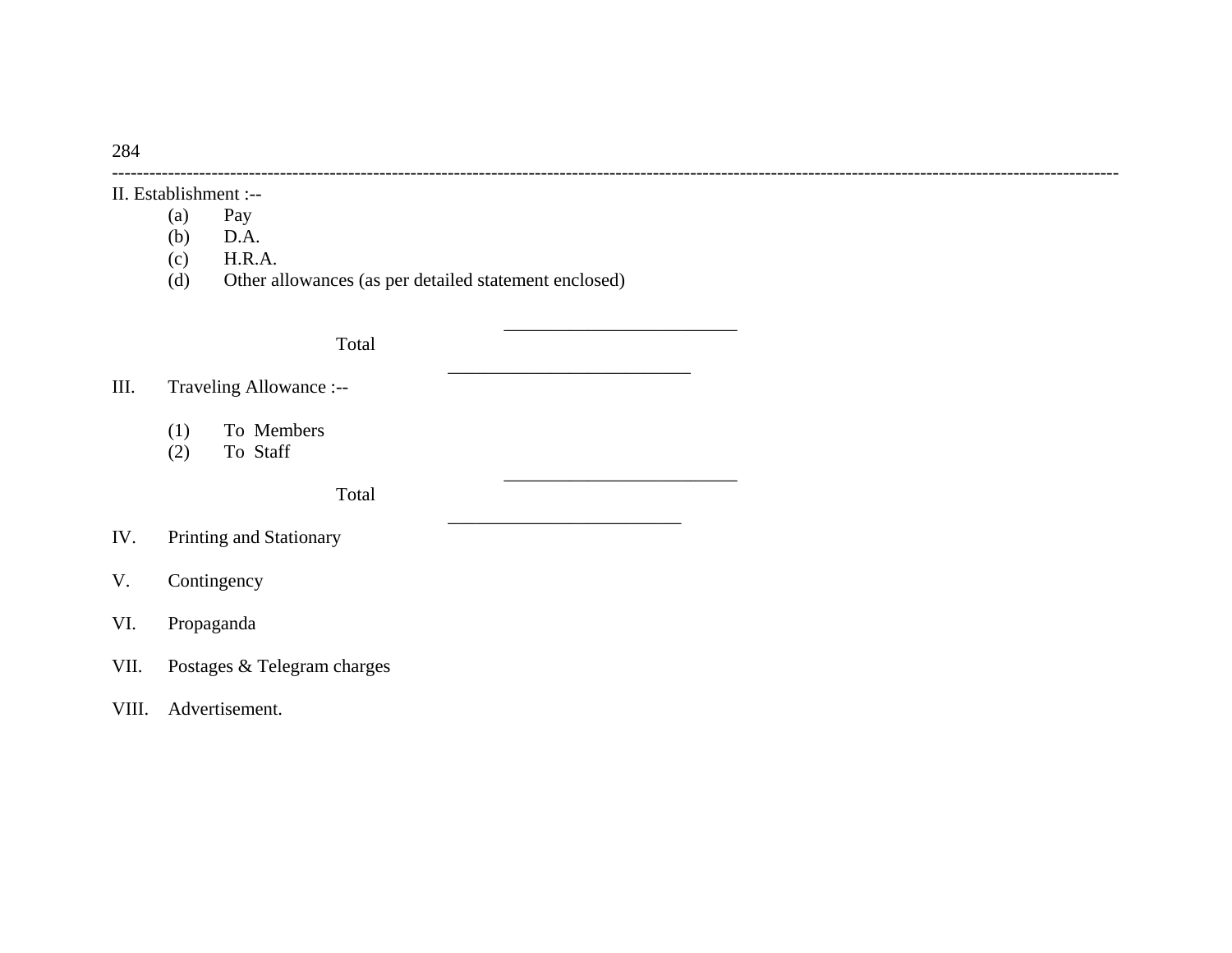285

- IX. Distinguished visitors.
- X. Rent, Rates and Taxes
- XI. Uniform Dresses
- XII. Attending to conferences, etc.

XIII. Jeep Expenses :--

(a) Repairs<br>(b) Petrol

Petrol

Total

 $\overline{\phantom{a}}$  . The contract of the contract of the contract of the contract of the contract of the contract of the contract of the contract of the contract of the contract of the contract of the contract of the contract of

------------------------------------------------------------------------------------------------------------------------------------------------------------------

\_\_\_\_\_\_\_\_\_\_\_\_\_\_\_\_\_\_\_\_

 $\overline{\phantom{a}}$  , and the contract of the contract of the contract of the contract of the contract of the contract of the contract of the contract of the contract of the contract of the contract of the contract of the contrac

------------------------------------------------------------------------------------------------------------------------------------------------------------------

- XIV. Maintenance of buildings, etc.<br>XV. Other Items
- XV. Other Items
	- $(a)$  . . . . . . . . . .
	- $(b)$  . . . . . . . . .
	- $(c)$  . . . . . . . . . .
	- $(d)$  . . . . . . . . . .

Total

 $\overline{\phantom{a}}$  . The contract of the contract of the contract of the contract of the contract of the contract of the contract of the contract of the contract of the contract of the contract of the contract of the contract of

Likely Surplus

Grand Total

1. Substituted by GSR 127, dated 25-5-1988.

2. Substituted by GSR 23, dated 30-1-1990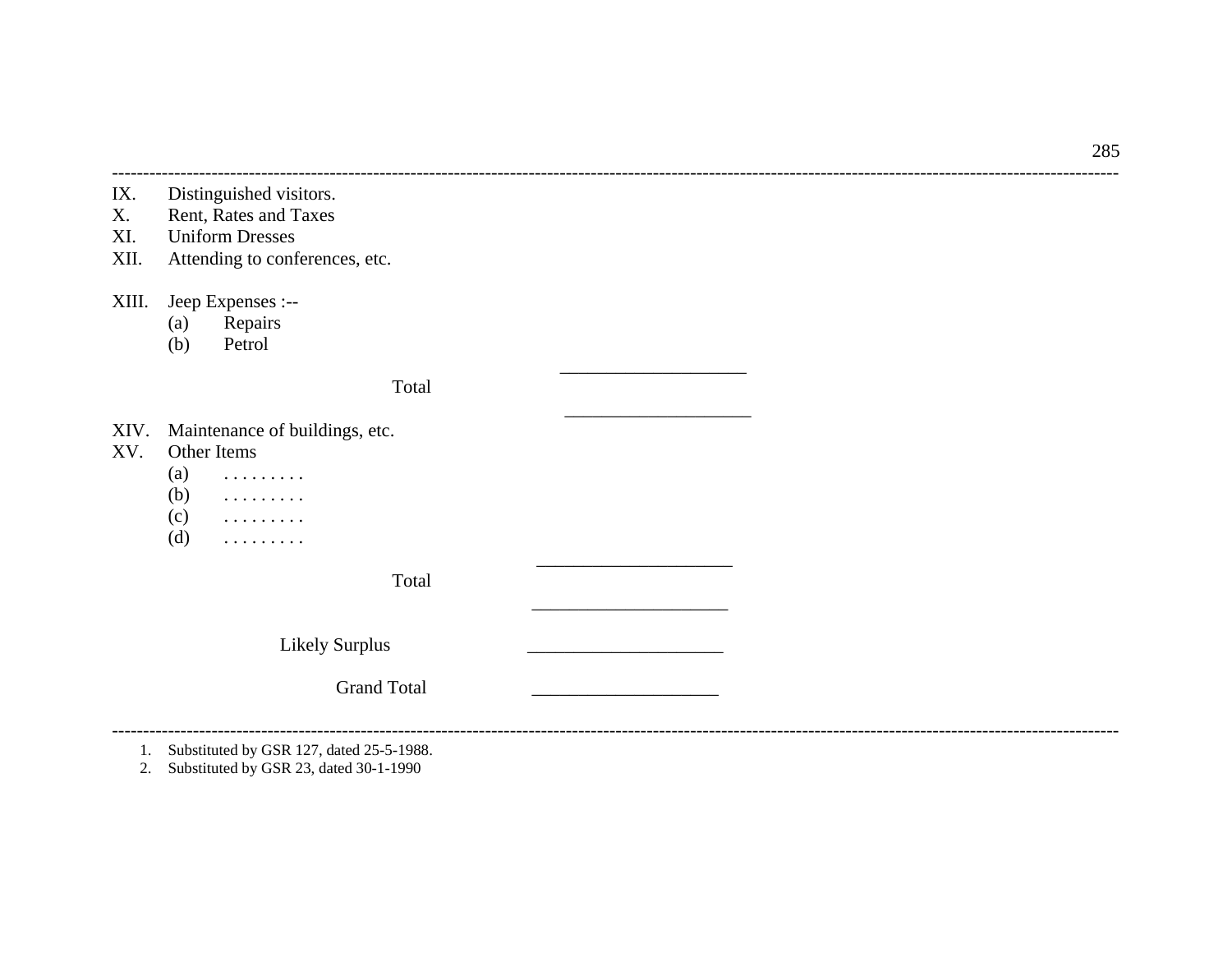|                                                                        | FORM $29 - B$ |                            |  |  |  |  |  |  |
|------------------------------------------------------------------------|---------------|----------------------------|--|--|--|--|--|--|
|                                                                        |               | [See Rule $64(1)$ ]        |  |  |  |  |  |  |
|                                                                        |               |                            |  |  |  |  |  |  |
|                                                                        |               |                            |  |  |  |  |  |  |
|                                                                        |               |                            |  |  |  |  |  |  |
|                                                                        |               |                            |  |  |  |  |  |  |
| I. Permanent Fund as it  Rs. P. Details of proposed Expenditure Rs. P. |               |                            |  |  |  |  |  |  |
| stood on $1[30-03-19]$                                                 |               | I. On Dead Stock           |  |  |  |  |  |  |
| II. Government Loan, if any II.                                        |               | Acquisition (details to be |  |  |  |  |  |  |
|                                                                        |               |                            |  |  |  |  |  |  |
| III. Probable Surplus                                                  |               | furnished)                 |  |  |  |  |  |  |
|                                                                        | III.          | Development of the         |  |  |  |  |  |  |
|                                                                        |               | Market yard                |  |  |  |  |  |  |
| IV. Less amount already                                                |               | (details to be furnished)  |  |  |  |  |  |  |
| Sanctioned but not still spent.                                        | IV.           | Buildings (details to be   |  |  |  |  |  |  |
|                                                                        |               | furnished)                 |  |  |  |  |  |  |
| Items Amount sanctioned.                                               |               |                            |  |  |  |  |  |  |
|                                                                        | V.            | Other items, if any $-$    |  |  |  |  |  |  |
| (a)                                                                    |               | (a)                        |  |  |  |  |  |  |
| (b)                                                                    |               | (b)                        |  |  |  |  |  |  |
| (c)                                                                    |               | (c)                        |  |  |  |  |  |  |
| (d)                                                                    |               | (d)                        |  |  |  |  |  |  |
| Balance available                                                      |               |                            |  |  |  |  |  |  |
|                                                                        |               | Net balance carried over.  |  |  |  |  |  |  |
| for expenditure                                                        |               |                            |  |  |  |  |  |  |
| Secretary                                                              |               | Chairman                   |  |  |  |  |  |  |
| Place                                                                  |               |                            |  |  |  |  |  |  |

### $\overline{\phantom{a}}$ **FORM 30**

[*See Rule 64(3)(a*)]

Statement showing details of the establishment for the year

|--|

| Sl.<br>No. | Head of<br>Account | Designation<br>Of the posts | No. of posts<br>sanctioned | No.and date of<br>Government Order or<br>other authority<br>sanctioning the post | Scale of pay<br>of the posts |
|------------|--------------------|-----------------------------|----------------------------|----------------------------------------------------------------------------------|------------------------------|
|            |                    |                             |                            |                                                                                  |                              |
|            |                    |                             |                            |                                                                                  |                              |

------------------------------------------------------------------------------------------------------------ 1. Substituted for the figures "30-06-19" by Notification No.CMW 174 MRE 91, dated 27-1-1994

Date …………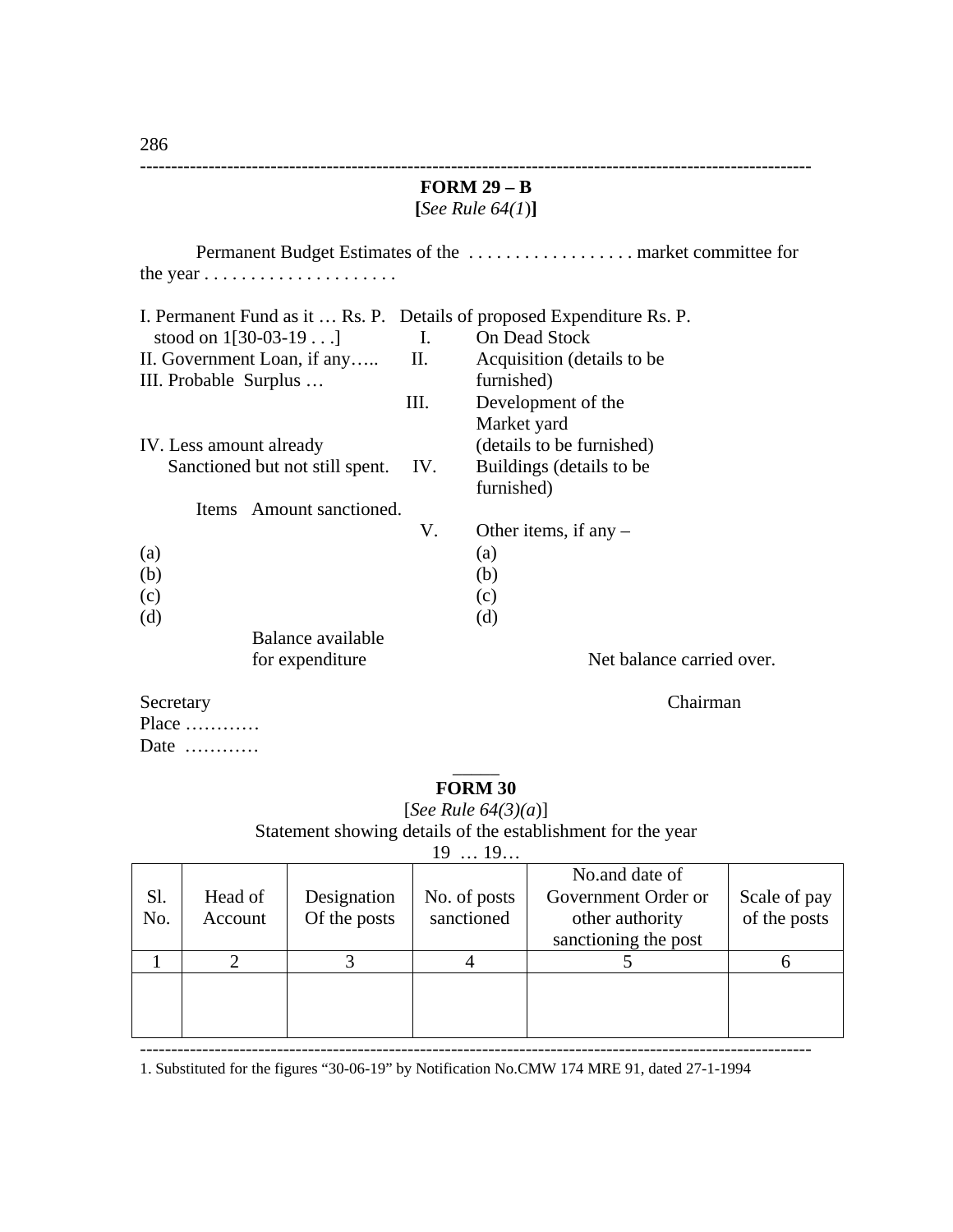| Name of the present incumbents of the posts and their pay and<br>allowances on the First April of the current year | Total anticipated               |      |                                     |                                                                     |  |
|--------------------------------------------------------------------------------------------------------------------|---------------------------------|------|-------------------------------------|---------------------------------------------------------------------|--|
| Name of<br>incumbent                                                                                               | Pay on the<br>First of<br>April | D.A. | Other allowances to be<br>specified | expenditure under the<br>head of account during<br>the ensuing year |  |
|                                                                                                                    |                                 |      | 10                                  |                                                                     |  |
|                                                                                                                    |                                 |      |                                     |                                                                     |  |

### **\_\_\_\_\_ FORM 31**

[*See Rule 64(3)(b)]*

# **Statement showing details of public works to be executed during the ensuing year**

| Sl.<br>No. | Head of<br>Account | Name of<br>Description<br>of the work | No. and date<br>of Govt.<br>Order or<br>other<br>authority<br>sanctioning<br>the work | Amount of<br>sanctioned<br>estimate | Outlay<br>incurred<br>on the<br>work so<br>far | Outlay<br>proposed to<br>be incurred<br>on the work<br>during the<br>ensuring year | Remarks |
|------------|--------------------|---------------------------------------|---------------------------------------------------------------------------------------|-------------------------------------|------------------------------------------------|------------------------------------------------------------------------------------|---------|
|            | $\mathfrak{D}$     | 3                                     |                                                                                       |                                     |                                                |                                                                                    | 8       |
|            |                    |                                       |                                                                                       |                                     |                                                |                                                                                    |         |
|            |                    |                                       |                                                                                       |                                     |                                                |                                                                                    |         |

### **FORM 32**

[See Rule 64(3)(c)]

# Details of loans sanctioned to the market committee

| Sl.<br>No. | No. and date of<br>order sanctioning | Purpose for<br>which the loan | Amount of loan | Amount of loan drawn by the<br>market committee |                |
|------------|--------------------------------------|-------------------------------|----------------|-------------------------------------------------|----------------|
|            | the loan                             | was sanctioned                | sanctioned     | Amount                                          | Date of drawal |
|            |                                      |                               |                |                                                 |                |
|            |                                      |                               |                |                                                 |                |
|            |                                      |                               |                |                                                 |                |
|            |                                      |                               |                |                                                 |                |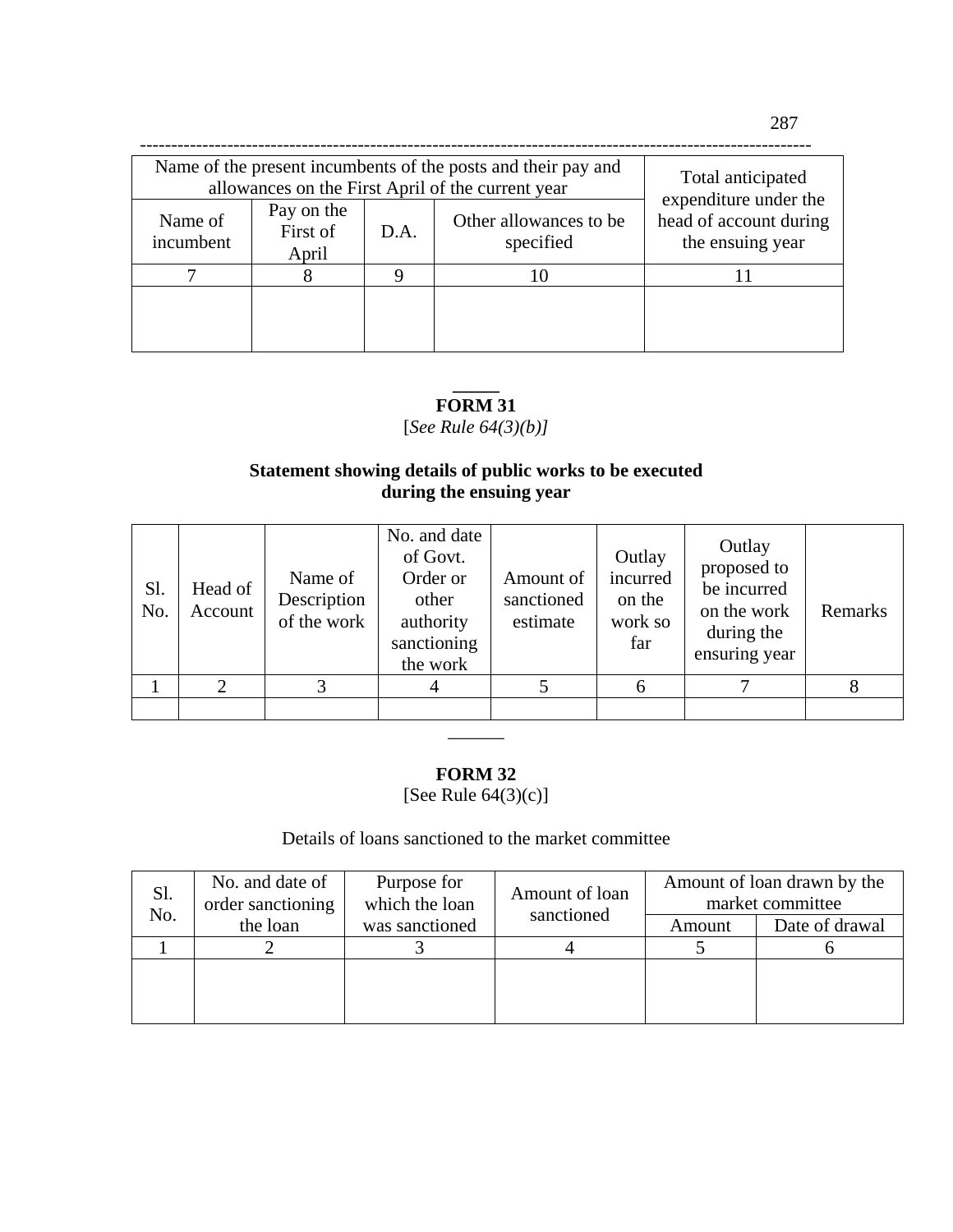| No. of instalments<br>in which the loan is<br>to be repaid and<br>period of each<br>instalment | Rate of  | Overdue amounts of loan and interest to<br>be repaid, if any | Remarks                       |  |
|------------------------------------------------------------------------------------------------|----------|--------------------------------------------------------------|-------------------------------|--|
|                                                                                                | interest | Overdue amount of<br>loan to be repaid                       | Amount of interest<br>overdue |  |
|                                                                                                |          |                                                              | 10                            |  |
|                                                                                                |          |                                                              |                               |  |

### **ABSTRACT**

------------------------------------------------------------------------------------------------------------

1. Total amount of loans raised by the market committee as on  $1<sup>st</sup>$  April…….

2. Amounts of loan repayments due to be made during the budget year ……..

3. Amounts of interest on loans due to be paid during the budget year ………

### $\overline{\phantom{a}}$ **FORM 33**

### [*See Rule 64(3)(d)]*

Contributions and other dues payable to Government Departments by the market committee during ensuing year

| Sl.<br>No. | Details of<br>contributions or<br>other dues<br>payable to<br>Government | Amount<br>payable | Number and date<br>of bill or letter in<br>which payment of<br>the contribution<br>or other dues to<br>Government has<br>been urged | Head of account<br>under which<br>provision for<br>payment of the<br>contribution or other<br>dues has been made | Remarks |
|------------|--------------------------------------------------------------------------|-------------------|-------------------------------------------------------------------------------------------------------------------------------------|------------------------------------------------------------------------------------------------------------------|---------|
|            | $\mathcal{D}_{\mathcal{L}}$                                              | 3                 |                                                                                                                                     | 5                                                                                                                | 6       |
|            |                                                                          |                   |                                                                                                                                     |                                                                                                                  |         |

### $\overline{\phantom{a}}$ **FORM 34**

# [See Rule 67]

### Annual Report

- 1. Introduction
- 2. Market area, Regulated Commodities.
- 3. Rainfall and acreage under Cultivation.
- 4. Licensed operators Licence fee (5 years)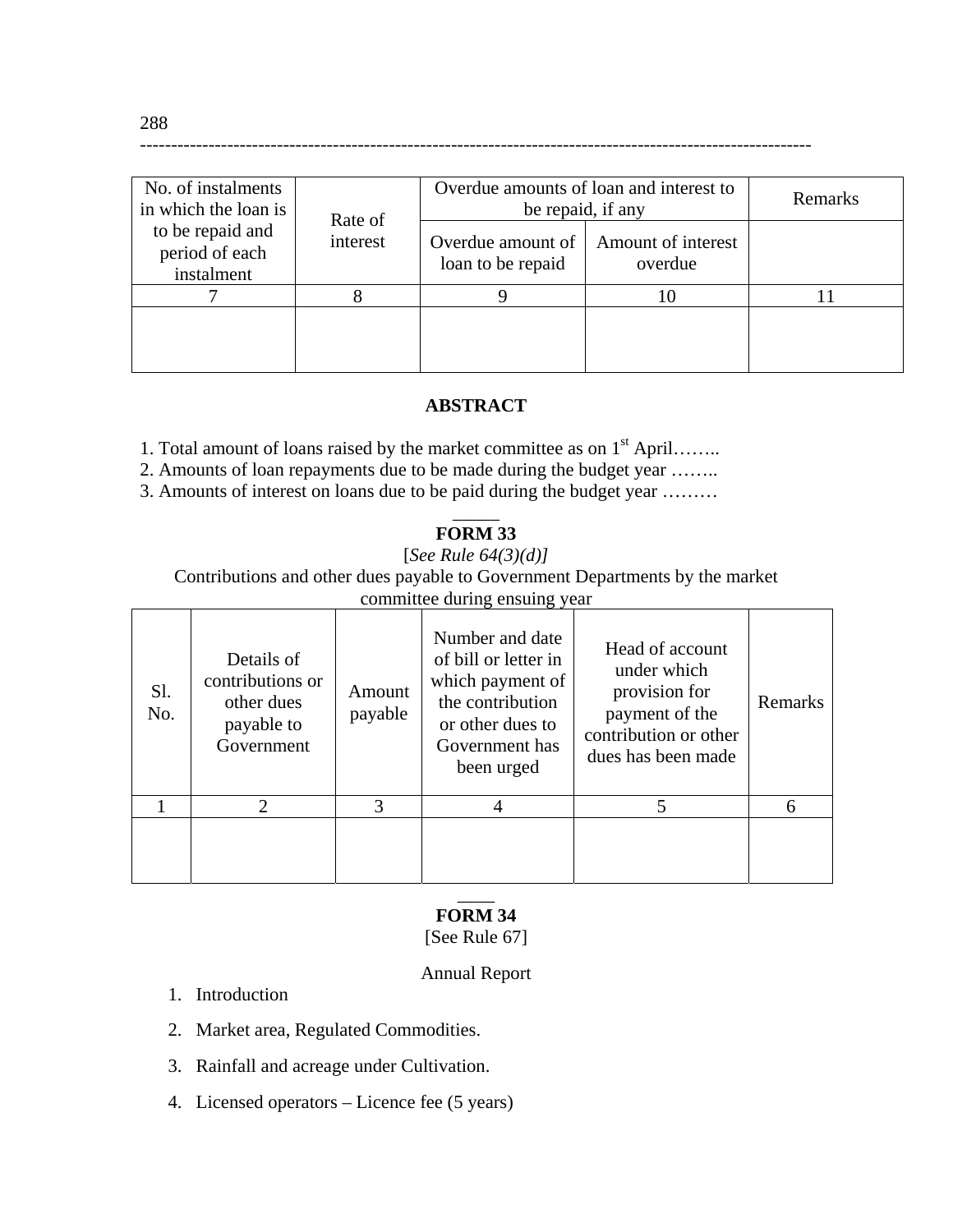------------------------------------------------------------------------------------------------------------ 5. Arrivals and Valuation - Monthly figures of important commodities (5 years.)

- 6. Annual Turnover (5 years)
- 7. Market Fee rate income (5 years)
- 8. Market prices monthly most common prices
- 9. Oil Mills and other processing concerns; their annual turnover
- 10. Sales through Co-operative Societies ratio with total turnover.
- 11. Marketing charges.
- 12. Movement of goods
- 13. Exports
- 14. Method of sale
- 15. Agreements
- 16. Additional commodities to be regulated
- 17. Extension of market area
- 18. Sale yards
- 19. Arrivals and sales in sub yards
- 20. Village sales and propaganda
- 21. Exhibitions and stalls
- 22. Court cases.
- 23. Cancellation of licences
- 24. Disputes
- 25. Amendments to bye laws
- 26. Meetings
- 27. Elections
- 28. Audit of accounts
- 29. Distinguished visitors
- 30. Conclusion

## $\overline{\phantom{a}}$ **FORM 35**

### [Rule 74]

Market committee . . . . . . . . . . . . . . . . . . . . . . . . . . . . . . . . . . .

## **General Receipt**

Book No. Receipt No. Date . . . . . . . . . . . . .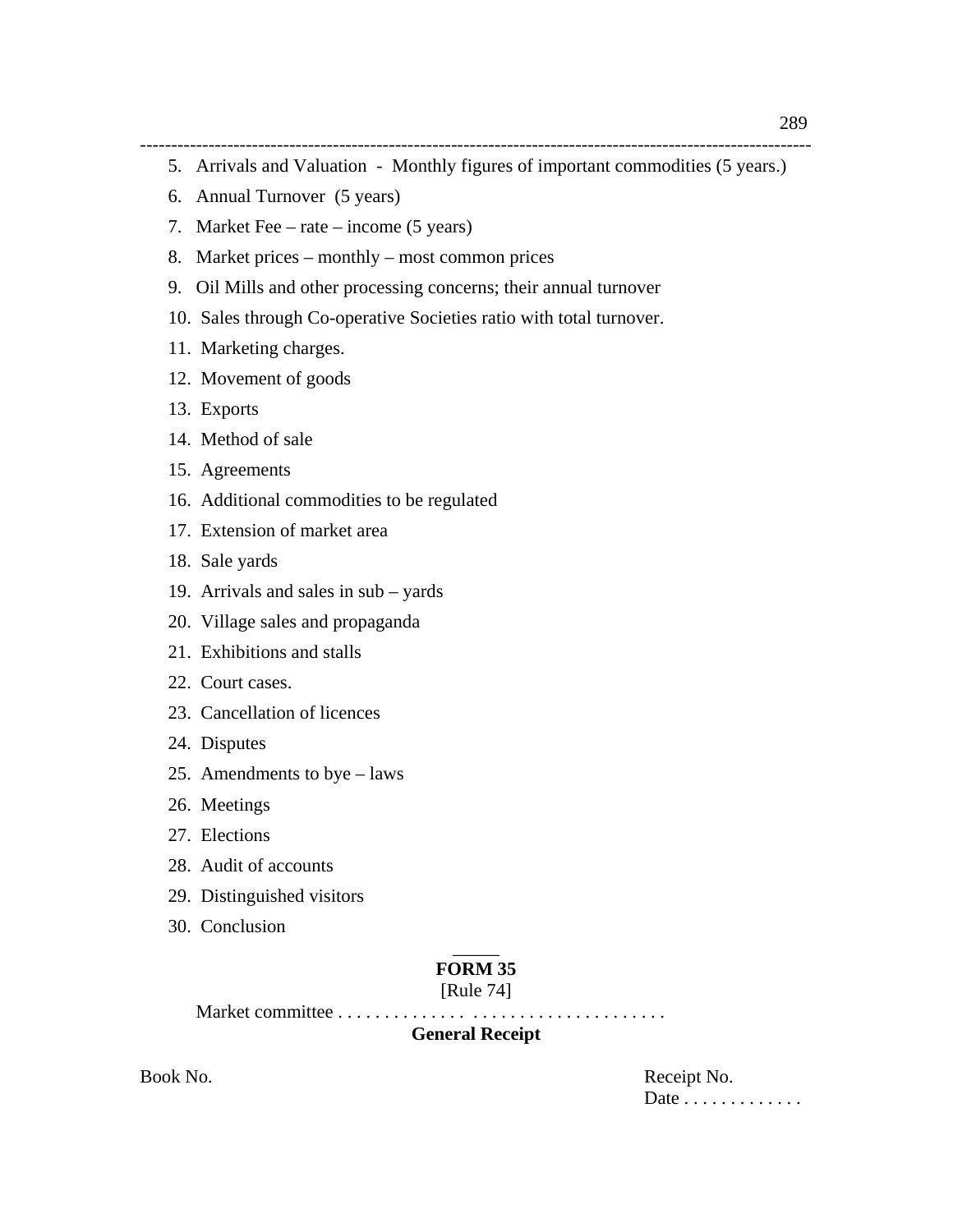## **Signature of the Secretary**

## $\overline{\phantom{a}}$ **FORM 35-A**

## **[***See Rule 74-A(1*)]

## **Permit for transportation of notified agricultural produce**

The Agricultural Produce Market Committee, ………

Permit No. Date : No. 2008. Date : No. 2008. Date : No. 2008. Date : No. 2008. Date : No. 2008. Date : No. 201

Book No. Licence No:

Timing:

- (1) Name and address of the Trader / Exporter.
- (2) Registration No. of the Vehicle / Lorry / Van etc.,
- (3) Purchased from whom with Address.
- (4) To whom transported with Address.
- (5) Description of the Agricultural Produce under Transit :
	- (a) Name of the Commodity :
	- (b) Quantity / Weight
	- (c) Value (in Rupees) :
- (6) Whether Market fee paid? Details. (Bill/Receipt No.and Date or) Purchase/Sale Bill No. and Date.

(7) Duration of the permit in force hours of the …………. Day of 200 to ………… Hours of ……… day of ………… 200 ………..

 I …………… declare that the information furnished above are true to the best of my knowledge and belief.

Signature of Trader/Exporter.

### **Terms and Conditions**

1. First copy of the transport permit (Original) shall accompany the vehicle in transit. Second copy of the permit shall be submitted within 48 hours of issue to the Secretary of the market committee where the agricultural produce is purchased. Third copy of the transport permit shall be retained by the trader / exporter for his use and the same shall produce for verification if the market committee desires.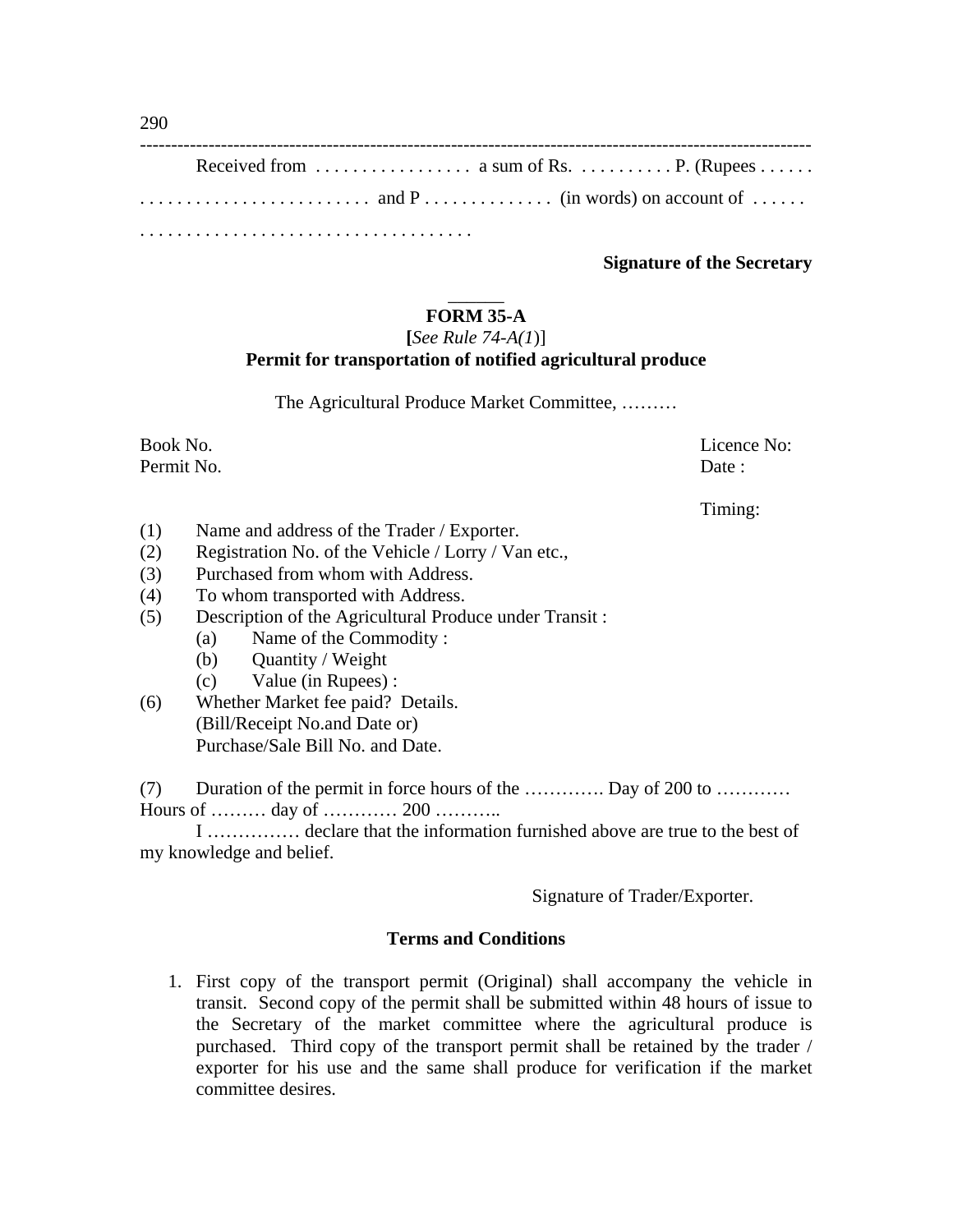2. Transport permit shall be shown to enforcement cell officials / other authorized officials and in the check post established in the market area for verification while in transit. The officer / staff who verify the transport permit shall sign and record the designation and time on each permit.

------------------------------------------------------------------------------------------------------------

3. This permit is valid for one time transportation and cannot be transferred for any reasons.

 $\overline{\phantom{a}}$ 

4. The duration time permit should not be modified without any valid reasons.]

# **[FORM 35-B**

# **[See Rule 74-A] Agricultural Produce Market Committee**

**……………………………….** 

**Certificate**

Book No…………

Date :

 This is to certify that the M/s. ……………… is a licensed Commission Agent or Trader of this market committee. He has paid the Market Fee of Rs. ……… towards the goods transported vide permit No……….. on ………… vide receipt No. …………….

> Secretary APMC.]

### $\overline{\phantom{a}}$ **[FORM 36**

### [See Rule  $76(4)$ ]

No…….

The Agricultural Produce Market Committee,

. . . . . . . . . . . . . . . . . . . . . . . . . . . . . . . . . . . . . . . . .

|               | As per Rule 76(4) of the Karnataka Agricultural Produce Marketing (Regulation) |
|---------------|--------------------------------------------------------------------------------|
|               |                                                                                |
|               |                                                                                |
| licensed as a |                                                                                |

| *Trader       |                         | Importer |  |
|---------------|-------------------------|----------|--|
|               | <b>Commission Agent</b> | Ginner   |  |
| <b>Broker</b> |                         | Presser  |  |
| Processor     |                         | Crusher  |  |
| Exporter      |                         | Stockist |  |
|               |                         |          |  |

1. Form 35-B inserted by Notification No.CD 229 MRE 2007, DATED 19-3-2008, W.E.F 20-3-2008

2. Form 36 substituted by GSR 93, dated 7-4-1988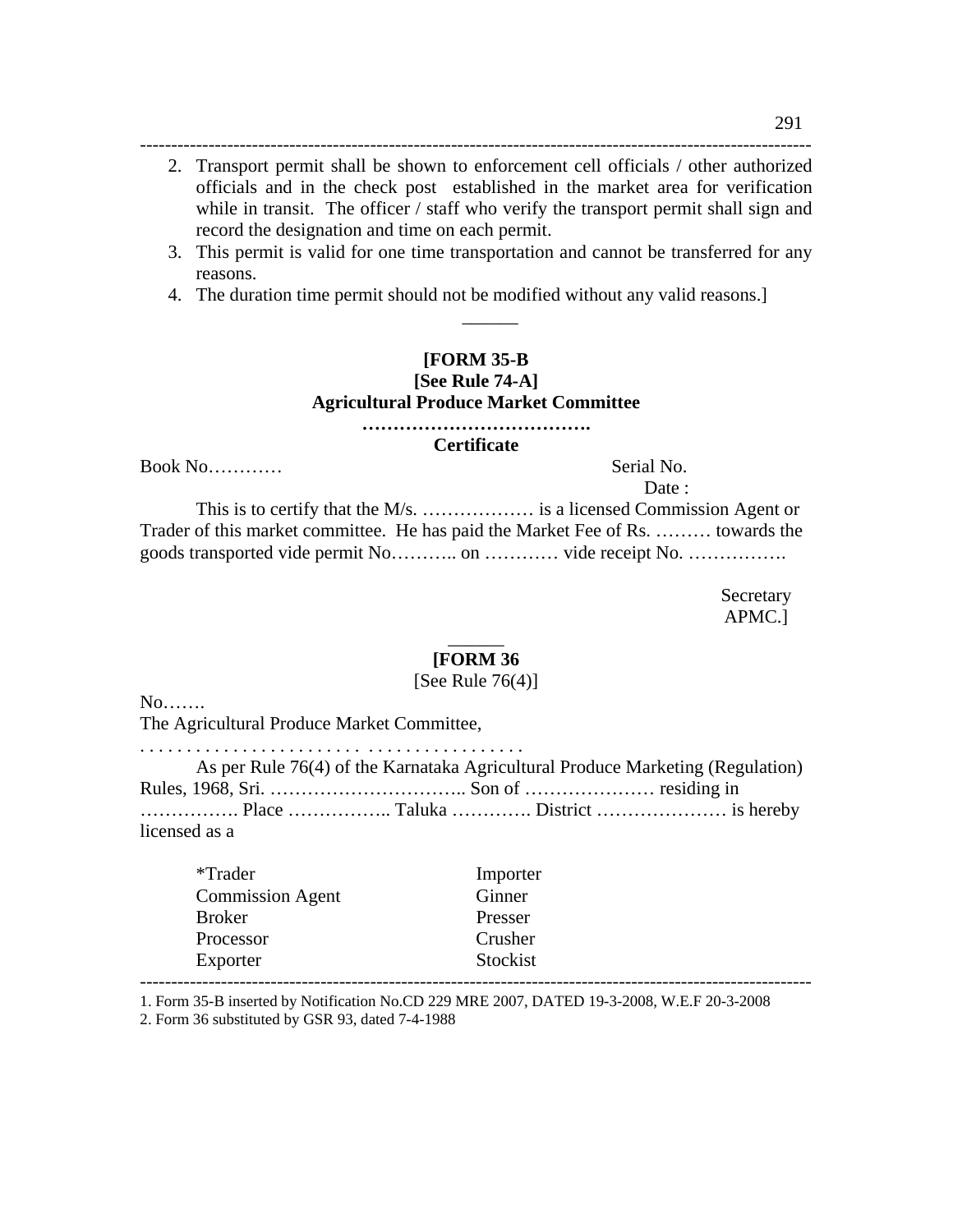# ------------------------------------------------------------------------------------------------------------ [Warehouseman] Retail Trader for the market year ending  $2[31<sup>st</sup> March, 19, . .]$ ...... subject to the conditions laid down in the Act, Rules and Bye-laws and such other conditions as may be laid down by the committee and the terms of agreement executed under sub-rule (4) of Rule 76.

Secretary Chairman

Seal : Dated :

> \*(Strike out which is not required)]  $\overline{\phantom{a}}$

## [FORM 37

### [See Rule 79(2)]

No ……………

The Agricultural Produce Market Committee . . . . . . . . . . .

 As per Rule 79(2) of the Karnataka Agricultural Produce Marketing (Regulation) Rules, 1968, Sri ……........ Son of …….. residing in ……… Place ……… Taluk ……… District ………… is hereby licensed as a

Weighman Cartman

Measurer Lorry Owner

Surveyor Owner of Public carrier

Hamal

for the market year ending  $31<sup>st</sup>$  March 19 . . . . subject to the conditions laid down by the committee and the terms of agreement executed under sub-rule (2) of Rule 79.

Secretary Chairman

Seal : Dated:

\*(Strike out which is not applicable)]

- 1. Inserted by Notification No. CMW 174 MRE 91, dated 27-1-1994
- 2. Substituted for the word and figures " $30<sup>th</sup>$  June, 19..." by Notification No.CMW 174 MRE 91, dated 27-1-1994.

 $\overline{\phantom{a}}$ 

3. Form 37 substituted by Notification No. CMW 174 MRE 91, dated 27-1-1994.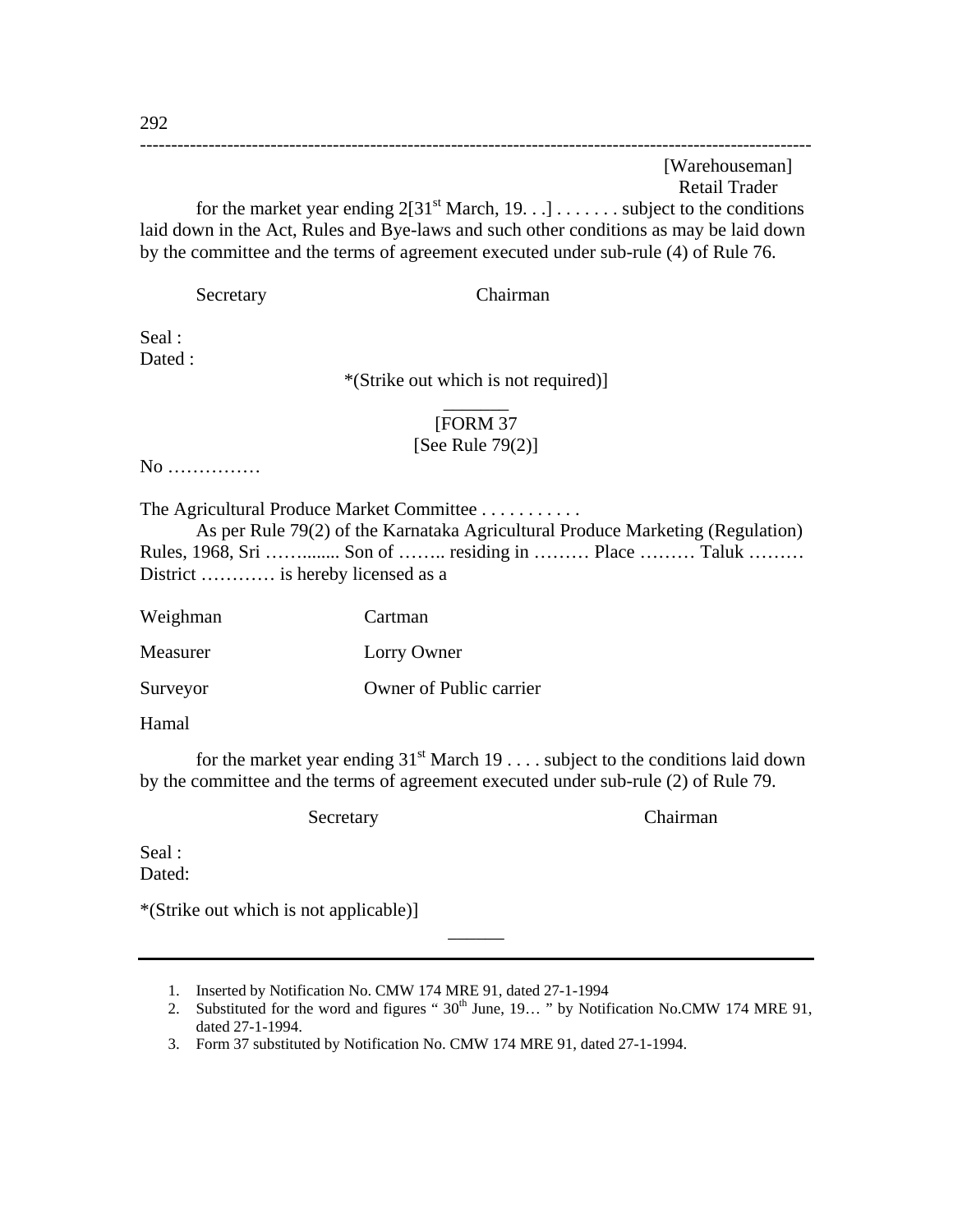## **------------------------------------------------------------------------------------------------------------ [FORM 37-A**  [See Rule 76] **Application for obtaining licence for operating in more than one marketing area as a Trader**

Date :

To,

Sir,

 I/We ……………… (Name) ………………………. (Address) ……….. (Phone No.) ……….., am/are making an application for a licence for operating as a trader in more than one Agricultural Produce Marketing Committee, in the below mentioned market areas. I am ready and willing to pay the necessary licence fee of Rs. ............ as per rules for obtaining the above mentioned licence.

1. ………………………………. 2. ………………………………. 3. ………………………………. 4. ……………………………….

Along with this application I am enclosing the following documents.

I. Solvency Certificate

II. Bank Guarantee

### **Declaration**

(1) I/We agree to abide by the Karnataka Agricultural Produce Marketing (Regulation & Development) Act, 1966 and rules made thereunder and amendments made to it from time to time and the directions or orders issued by the Director of Agricultural Marketing, from time to time.

(2) I/We agree to keep all the necessary records and information about the functioning of our business and to co-operate to produce whatever information and documents will be asked for inspection by appropriate authority.

(3) I/We agree to pay whatever charges of fees or amounts liable and due from me legally.

(4) I/We agree to avoid business with the persons doing illegal business and will co-operate in taking legal action against such persons.

Signature of the Applicant

1. Name :

Address:

Signature:

<sup>------------------------------------------------------------------------------------------------------------ 1.</sup> Form 37-A and 37-B inserted by Notification No.CD 229 MRE 2007, dated 19-3-2008, w.e.f 20-3-2008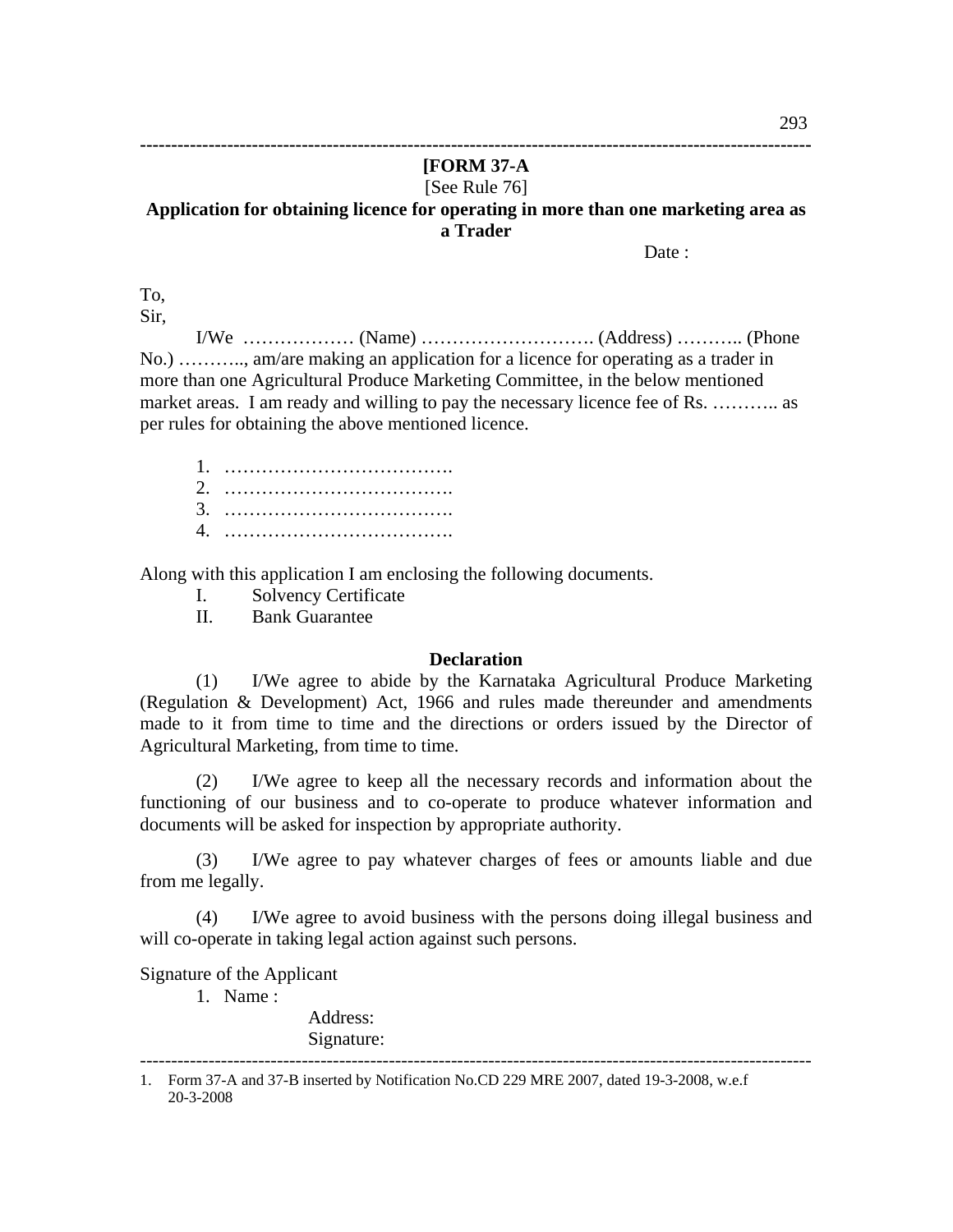2. Name:

Address: Signature:

 $\mathcal{L} = \mathcal{L} \times \mathcal{L} = \mathcal{L} \times \mathcal{L} = \mathcal{L} \times \mathcal{L} = \mathcal{L} \times \mathcal{L}$ 

## **FORM 37-B**

------------------------------------------------------------------------------------------------------------

### [*See Rule 76*]

## **Licence for operating in more than one market area as a Trader**

Licence is hereby granted to ………… (Name) ………… (Address) …………… (Phone No.) ……………….. hereinafter referred to as the licensee on payment of fee of Rs. ……………. For operating in the market areas of :-

 ……………………………. …………………………………… …………………………………………

 Subject to the provisions of the Karnataka Agricultural Produce Marketing (Regulation & Development) Act, 1966, and the Karnataka Agricultural Produce Marketing (Regulation & Development) Rules 1968, on the following conditions, namely:-

- 1. The licensee shall abide by the provisions of the said Act and the rules and the conditions of agreement entered into by the licensee on …………… with the Director of Agricultural Marketing.
- 2. This licence is not transferable.
- 3. This licence may be suspended or cancelled in accordance with the provisions of the said Act, and the rules made thereunder.
- 4. In the event of suspension or cancellation of this licence, it shall be surrendered to the Director of Agricultural Marketing.
- 5. The licensee shall carry on business as a Trader only and at such places for which the licence is issued and unless the licensee carries on any other business under a licence granted under the said rules, shall not carry on any other business of a market functionary in the market areas or in any market therein.
- 6. The licensee shall lpay market fees as prescribed in the bye-laws, to the concerned Agricultural Produce Market Committee.
- 7. The licensee shall not adulterate or cause any declared agricultural produce to be adulterated.
- 8. The licensee shall help the Director in preventing evasion of market fees.
- 9. The licensee after grant of licence by Director shall within a period of fifteen days inform about the authorized representative of the licensee who shall be responsible on his behalf.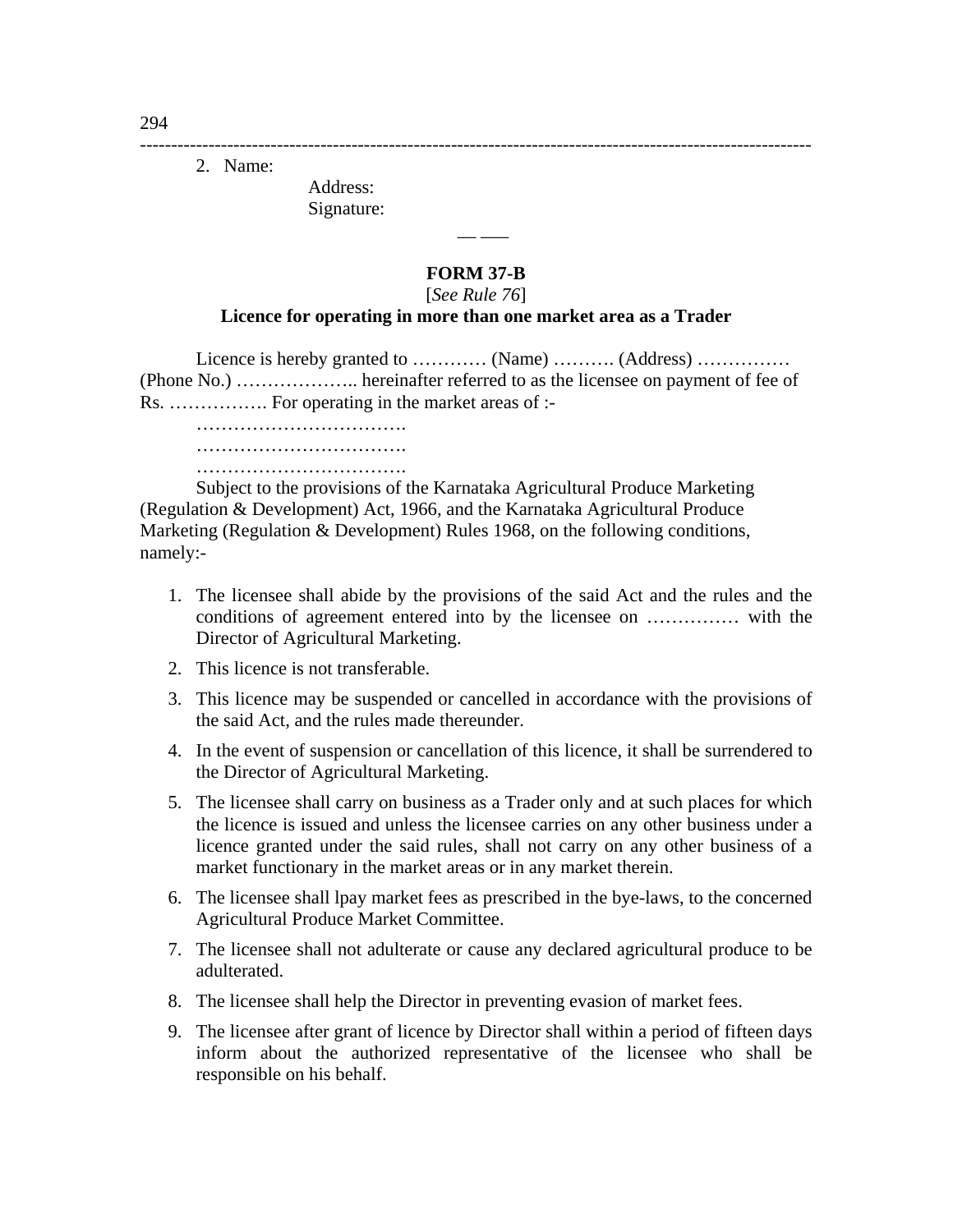- 10. The licensee shall maintain books, register and records in the manner, required by the Director and shall make them available for inspection to the Director or person authorized by him.
- 11. The licensee shall furnish information and returns to the Director as may be required by him from time to time.
- 12. The licensee shall settle the price of agricultural produce in the manner provided for under the Bye-laws of the Market Committee and shall issue account slips or purchase bills according to the provisions of the Karnataka Agricultural Produce Marketing (Regulation and Development) Rules, 1968.
- 13. The licensee shall, if the declared agricultural produce is sold through his agency or by him, pay to the seller the price of the agricultural produce so said on the same day.
- 14. The licensee shall not solicit or receive any fee or recover any charges other than those which he is entitled to receive or recover in accordance with the provisions of the Act, and the rules and bye-laws made thereunder.
- 15. The licensee shall not make or recover any trade allowance.
- 16. The licensee shall provide for authorized weights and measures.
- 17. The licensee shall pay to the licensed weighman or measurer and hamals as per the provisions of the bye-law.
- 18. The licensee shall inform the Director of any change in the constitution of the licensee.
- 19. The licensee shall refer all his disputes in relation to the marketing of the declared agricultural produce in the manner provided under the Karnataka Agricultural Produce Marketing (Regulation and Development) Act, 1966 and Rules, 1968.

Place:

Date :

| Renewal of Licence |                   | Director of Agricultural Marketing<br>Karnataka State. |  |
|--------------------|-------------------|--------------------------------------------------------|--|
| Date of Renewal    | Period of Renewal | Signature of Director<br>and date                      |  |

Director of Agricultural Marketing Karnataka State.]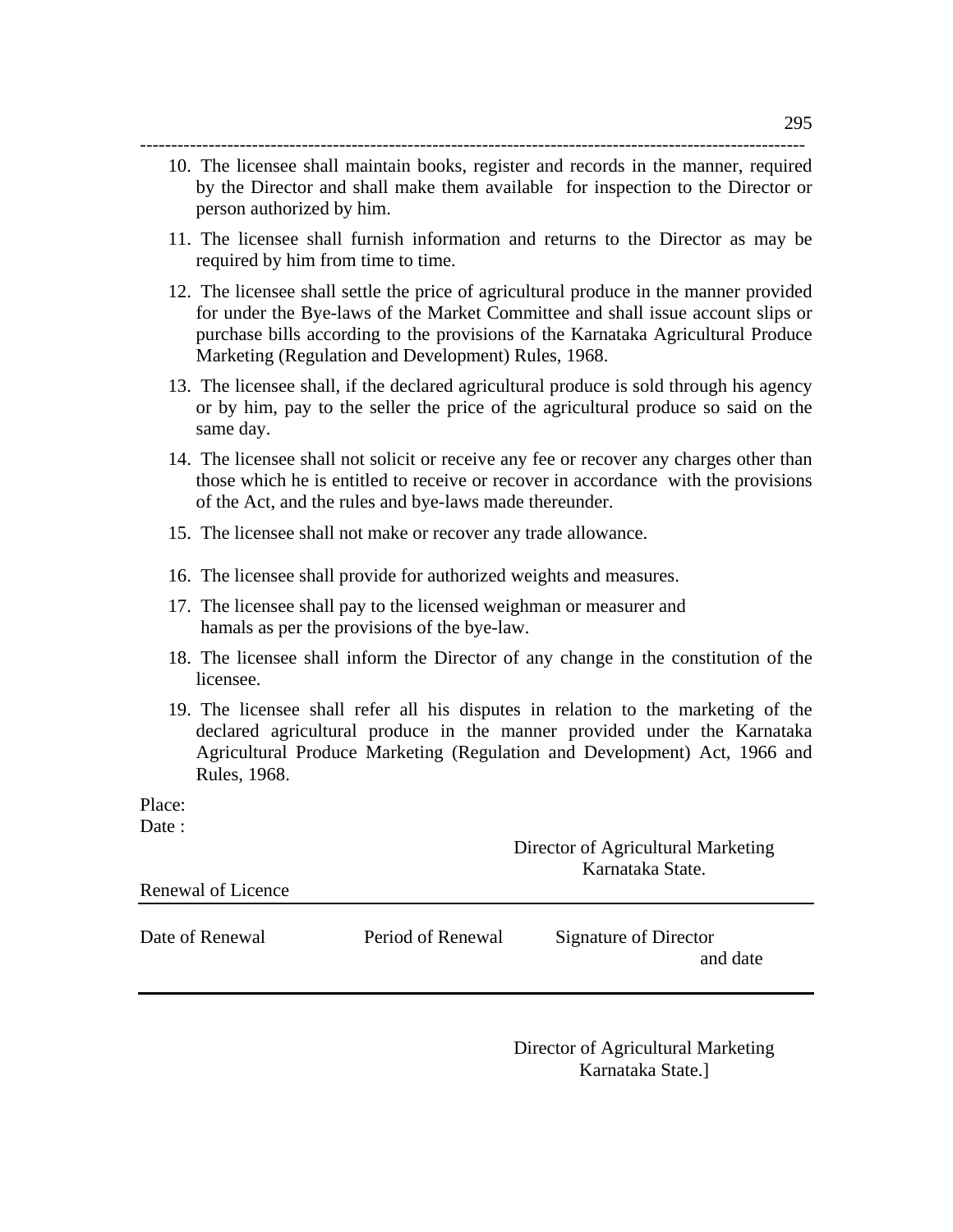## **FORM 38**  [*See Rule 88-A(1)]* **Election to the membership of the Karnataka State Agricultural Marketing Board**

**------------------------------------------------------------------------------------------------------------** 

I, ………………………….. Chairman of the Agricultural Produce Market Committee, ……………… District nominate myself, (desire to stand) as a candidate for elelection to the Membership of the Karnataka State Agricultural Marketing Board.

Date: Signature of the Candidate.

# **FORM 39**

 $\overline{\phantom{a}}$ 

# [*See Rule 88-F(3*)] Ballot paper for election to the Karnataka State Agricultural Marketing Board

| Counterfoil Serial   | Foil           |             |              |
|----------------------|----------------|-------------|--------------|
| Number of the ballot | Sl. No. of the | Name of the | Voter's Mark |
| paper                | Candidate      | Candidate   |              |
|                      |                |             |              |
|                      |                |             |              |

| 3. |  |
|----|--|
|    |  |

## **Instructions to Electors**

- 1. You have only one vote.
- [2. Place a cross mark with the instrument supplied for the purpose clearly opposite to the name of the candidate to whom you wish to vote.]

 $\overline{\phantom{a}}$ 

- 3. You must not vote fore more than one candidate.
- 4. The mark should be so placed as to indicate clearly and beyond doubt to which candidate you are giving your vote. If the mark is so placed as to make it doubtful to which candidate you have given the vote, that vote will be invalid.

<sup>1.</sup> Forms 38 to 40 inserted by GSR 74, dated 12-3-1971.

<sup>2.</sup> Item 2 substituted by Notification No.CMW 174 MRE 91, dated 27-1-1994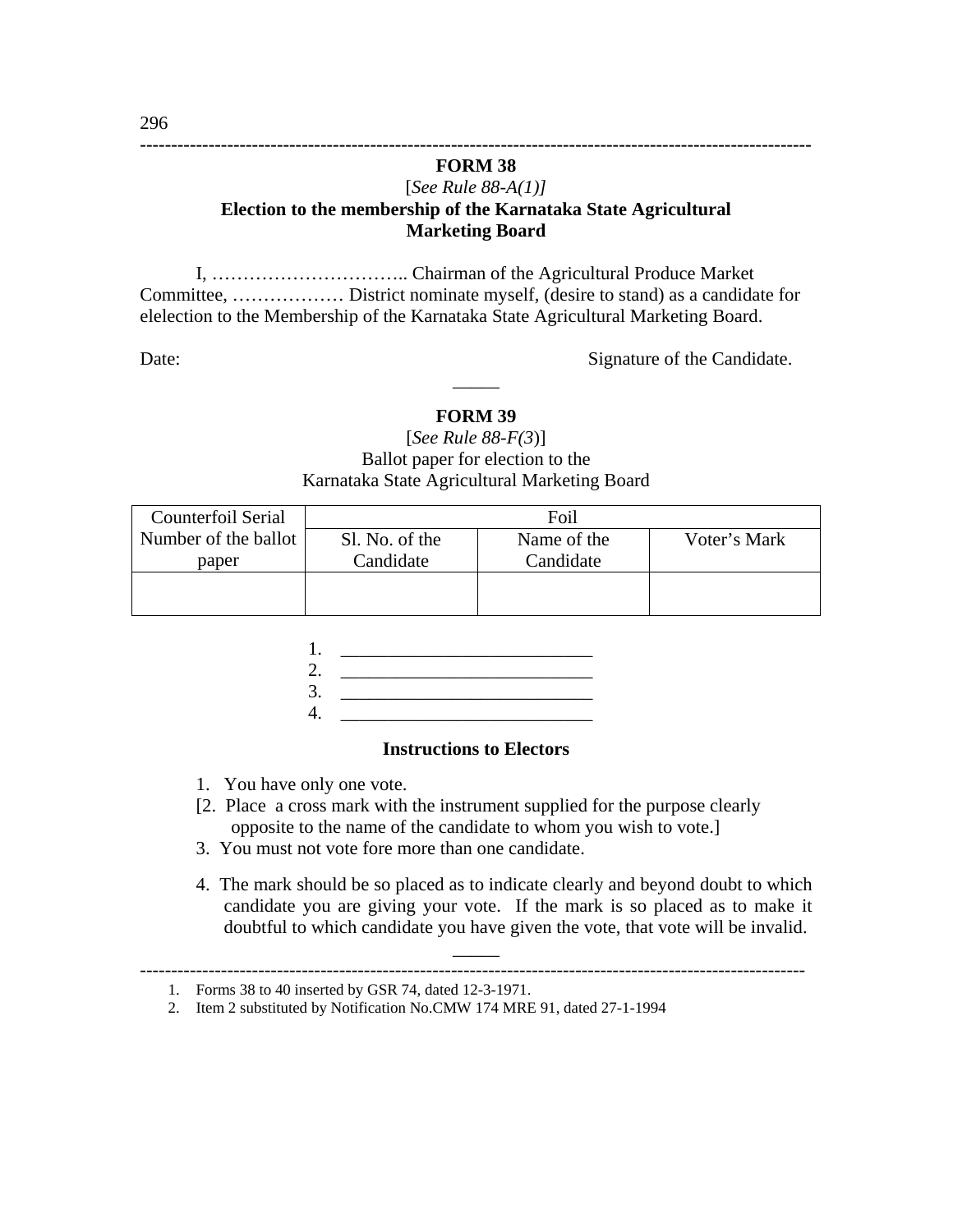## **FORM 40**

[*See Rule 88-G(8)]*

Return of election to the membership of the Karnataka State Agricultural Marketing Board

| Sl. | Name of the | Number of valid | Total number of     | Total number of  |
|-----|-------------|-----------------|---------------------|------------------|
| No. | Candidate   | votes polled    | valid votes polled: | rejected vortes: |
|     |             |                 |                     |                  |

 I declare that Shri ………………… Chairman, Agricultural Produce Market Committee. ……………….. of the ………..district has been elected as a Member of the Karnataka State Agricultural Marketing Board.

Returning Officer]

# …………………………… **FORM 41**

# [*See Rule 72(1) read with Rule 76(2)(i)]* **Form of Application for Grant/Renewal of Traders/Commission-Agents/Brokers/Exporters/Importers/Stockists/ Warehousemen/Ginners/Pressers/Crushers/Processors Licence**

### **To:**

The Secretary, Agricultural Produce Market Committee, …………………………………….

### Sir/Madam

I/We hereby apply for the grant / renewal of traders / Commission.

 Agents/Brokers/Exporters/Importers/Stockists/Warehousemen/Ginners/ Pressers/Crushers/Processors licence for the Market Year ending with  $31<sup>st</sup>$  March 19 ….. The Particulars are as stated below :

- 1. Business name of the applicant.
	- (i) Relationship of the signatory to the application (in case of minor) :
- 2. Name and address of the applicant/ Signatory (in block letters)
	- (i) Name and address of the business Premises and Phone number, if any :

1. Forms 41 to 45 inserted by Notification No.CMW 174 MRE 91, dat4ed 27-1-1994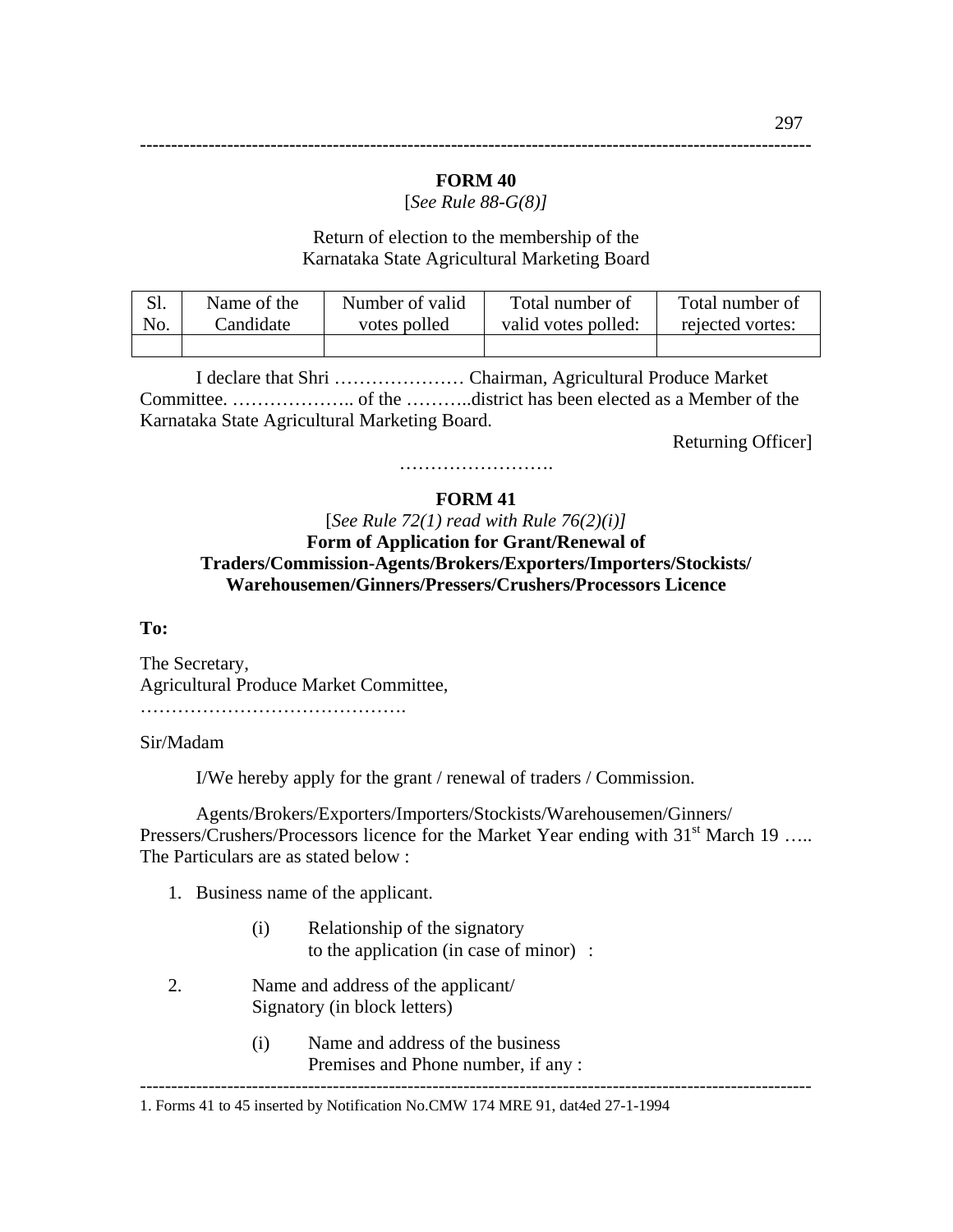|    |                        | (ii) Residence address and Phone number,<br>If any                                                                                                                                                                                                                                                  |             |  |
|----|------------------------|-----------------------------------------------------------------------------------------------------------------------------------------------------------------------------------------------------------------------------------------------------------------------------------------------------|-------------|--|
|    | birth of the applicant | 3. Father's/Husband's name and date of                                                                                                                                                                                                                                                              | (i)<br>(ii) |  |
|    |                        | 4. Status of the applicant (State whether<br>individual or partnership firm or<br>co-operative society or Joint Hindu<br>Family or Association or company or<br>Corporation or Board or any other status)                                                                                           |             |  |
|    | (a)                    | If individual proprietor is minor<br>or incapacitated person, state whether<br>his guardian who has signed this<br>application is the natural guardian or<br>one appointed by the Court                                                                                                             |             |  |
|    | (b)                    | If partnership firm, give names of<br>Partner /s and furnish the registration<br>Certificate / partnership deed                                                                                                                                                                                     |             |  |
|    | (c)                    | If Company or society or Board or<br>Corporation give names of President/<br>Chairman/Directors and Managers/<br>Managing Agents if any. In all cases<br>give names of agents or persons<br>authorized to carry on business whether<br>by General Power of Attorney, by<br>resolution or otherwise. |             |  |
|    | (d)                    | In other cases, give names of proprietor<br>or persons in management                                                                                                                                                                                                                                |             |  |
|    | (e)                    | If joint Hindu Family firm give<br>Names of all members and manager<br>With age of each member                                                                                                                                                                                                      |             |  |
|    | (f)                    | Name or Names of other firms<br>Companies, carrying on business in<br>Agricultural Produce in which the<br>Applicant or a partner of the applicant<br>firm or a Director of the applicant<br>company is a partner or Director as the<br>case may be. If so, give particulars. :                     |             |  |
| 5. |                        | Agricultural Produce in which the applicant<br>Proposes to carry on trade                                                                                                                                                                                                                           |             |  |
| 6. |                        | Whether the applicant owes any out standings<br>Relating to his business, to any producer/<br>Seller. If so, state particulars of out standings :                                                                                                                                                   |             |  |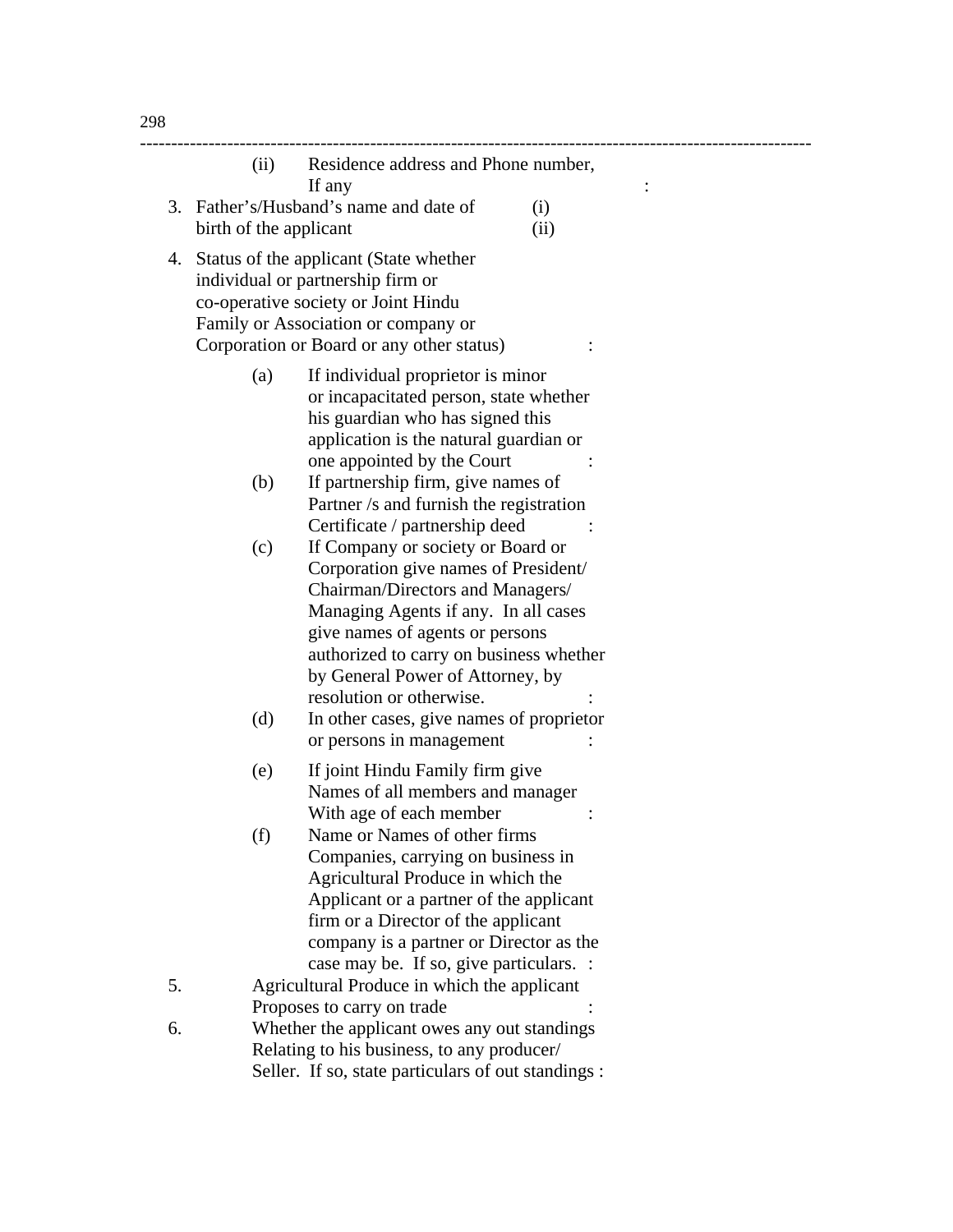7. Whether the applicant deposited with or furnished to the Market Committee a cash Security or Bank guarantee as provided in Section 85 or 86 of the Act and as specified In the bye-laws of the Market Committee as the case may be. Give full particulars.

| Cash   | Receipt<br>Number | Bank<br>Guarantee | <b>Bank</b><br>Name of<br>guarantee | Period  |          |    |
|--------|-------------------|-------------------|-------------------------------------|---------|----------|----|
| Rupees | and Date          | for<br>Rupees.    | No. $&$<br>Date.                    | the Ban | From     | To |
|        | $\left( 2\right)$ | $\mathcal{L}$     | $\left( 4\right)$                   | (5      | $\sigma$ |    |
|        |                   |                   |                                     |         |          |    |

------------------------------------------------------------------------------------------------------------

- 8. Whether the applicant owns any Movable/immovable property. If so, give particulars with details of encumbrances, if any.
- 9. Whether the applicant has storage Facility, If so, give particulars and state whether they are registered with the Market Committees as specified in the bye-laws of the Market Committee.

Godowns Owned

Rented / Leased . . . . . . . . . . . .

10. Whether the applicant has processing unit/factory. If so, give details (for Ginners/ Pressers/Processors/Crushers).

unit / factory

Owned

Rented

Leased

 CTS No. Storage Capacity Ward/ Lane/ Bags / MTs

Name & address of CTS Ward and Capacity The Processing CTS number/lane

Movable Immovable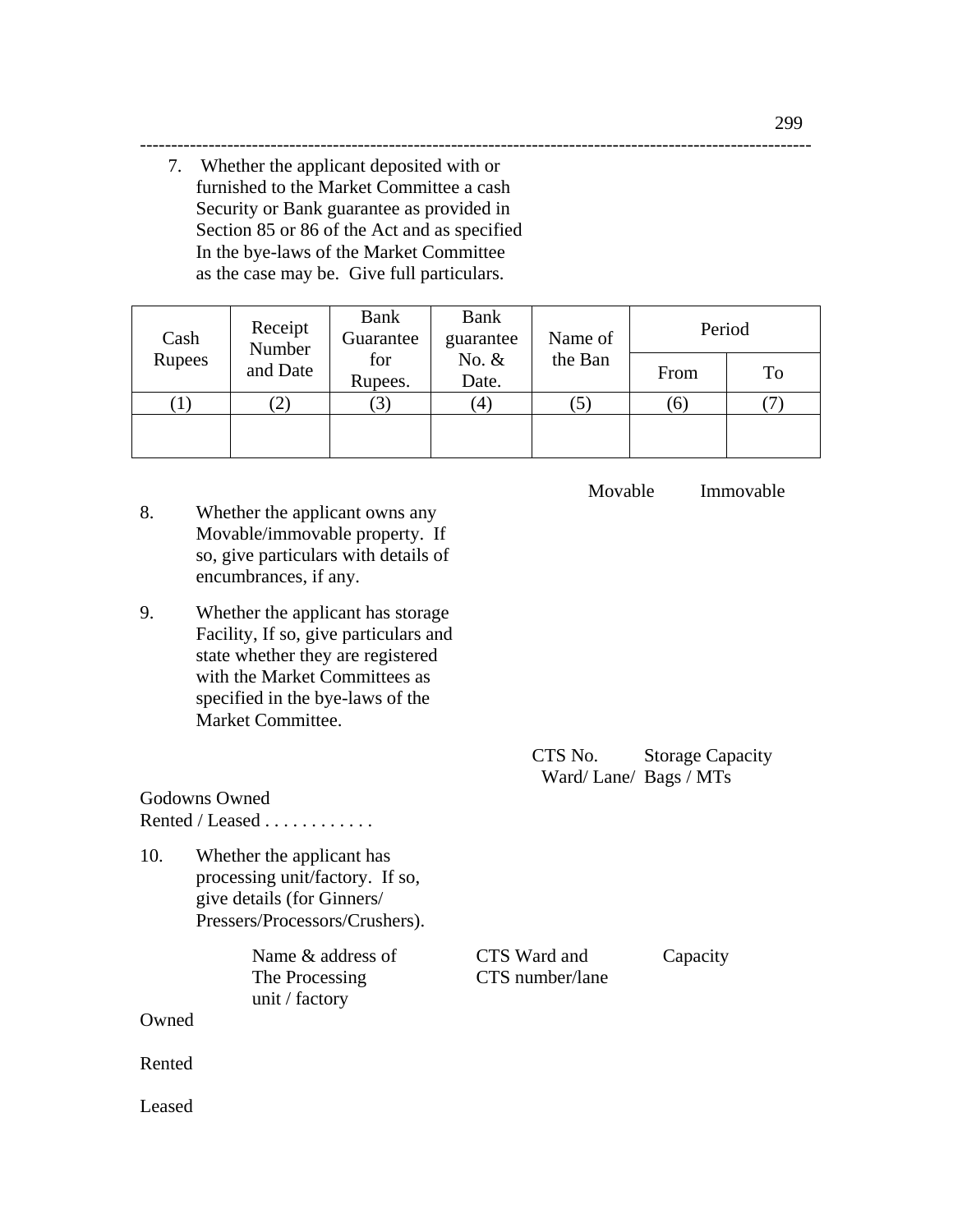11. Mention the names and addresses of the Assistants who will work on behalf of the applicant.

------------------------------------------------------------------------------------------------------------

| Name | Age |  | Specimen<br>Signature |
|------|-----|--|-----------------------|
|      |     |  |                       |
|      |     |  |                       |
|      |     |  |                       |
| (4)  |     |  |                       |

- 12. Whether the applicant has registered his name/Firm under the KST Act/ CST Act if so, give details Certified copies to be enclosed.
- 13. If the application is for renewal of licence, has the applicant transacted business during previous year.
- 14. If the application is for renewal enclose the original certificate of licence previously granted by the Market Committee.
- 15. Whether the applicant owes any dues to the Market Committee on account of charge/ costs/expenses/fees/rent or on any other account. If so give details.
- 16. Any other information.

Signature of the applicant

Designation/Seal.

 I . . . . . . . . . . . . hereby declare that the information contained in the above application is true to the best of my knowledge and information. I have read and understood the provisions of the Karnataka Agricultural Produce Marketing (Regulation) Act, 1966 and the Rules 1968 and the Bye-laws of your Committee and the standing orders and terms and conditions and restrictions of licence made thereunder and declare that I agree to abide by them and any amendments to the same made in future.

 I also agree to execute an agreement and to fulfill other conditions prescribed by the Agricultural Produce Market Committee from time to time.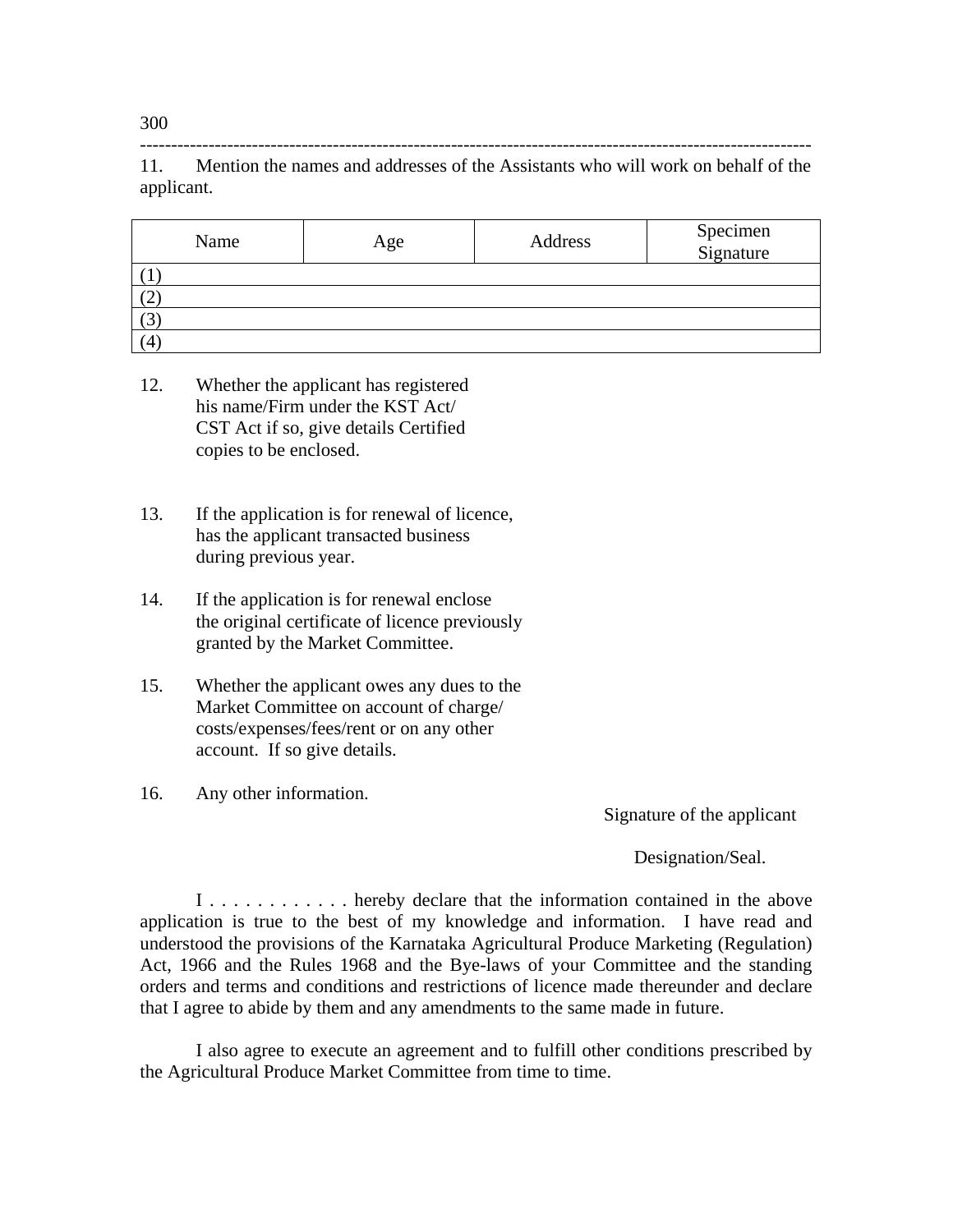I am remitting herewith the licence fee of Rs. . . . . . . . . . . (Rupees . . . . . . . . . . . . ) for the market year ending with  $31<sup>st</sup>$  March, 199 . . . is paid today by \*Cash/Demand Draft.

------------------------------------------------------------------------------------------------------------

 I request you to \*grant/renew . . . . . . . . . licence for the market year ending with  $31<sup>st</sup>$  March,  $199...$ ....

Yours faithfully,

Place: Taluk: District: Signature Date:

\*(Strike out whichever is not applicable)

 I hereby Certify that the licence fee of Rs……… (Rupees. . . . .) has been received under Receipt No. . . . . . . . dated . . . . . . . after verification of the facts furnished above

Date: Signature of the Accountant.

## $\overline{\phantom{a}}$ **FORM 42**

# [See Rule 72(1) read with Rule  $76(2)(i)$ ] **Form of Application for the use of retail traders**

**To:**  The Secretary, Agricultural Produce Market Committee, …………………………

Sir/Madam,

 I/We hereby apply for the grant/renewal of my retail trader's licence. The particulars are as stated below:

| (1) | Name and Full address of the applicant  |  |
|-----|-----------------------------------------|--|
| (2) | Name and address of partners in the     |  |
|     | Case of firms                           |  |
| (3) | Place of business/shop and full address |  |
| (4) | Reidential address                      |  |
| (5) | Agricultural Produce/s which is         |  |
|     | are proposed to be traded               |  |
| (6) | Whether the applicant has registered    |  |
|     | His name or firm under the Karntaka     |  |
|     | Sales Tax Act and Central Sale Tax Act. |  |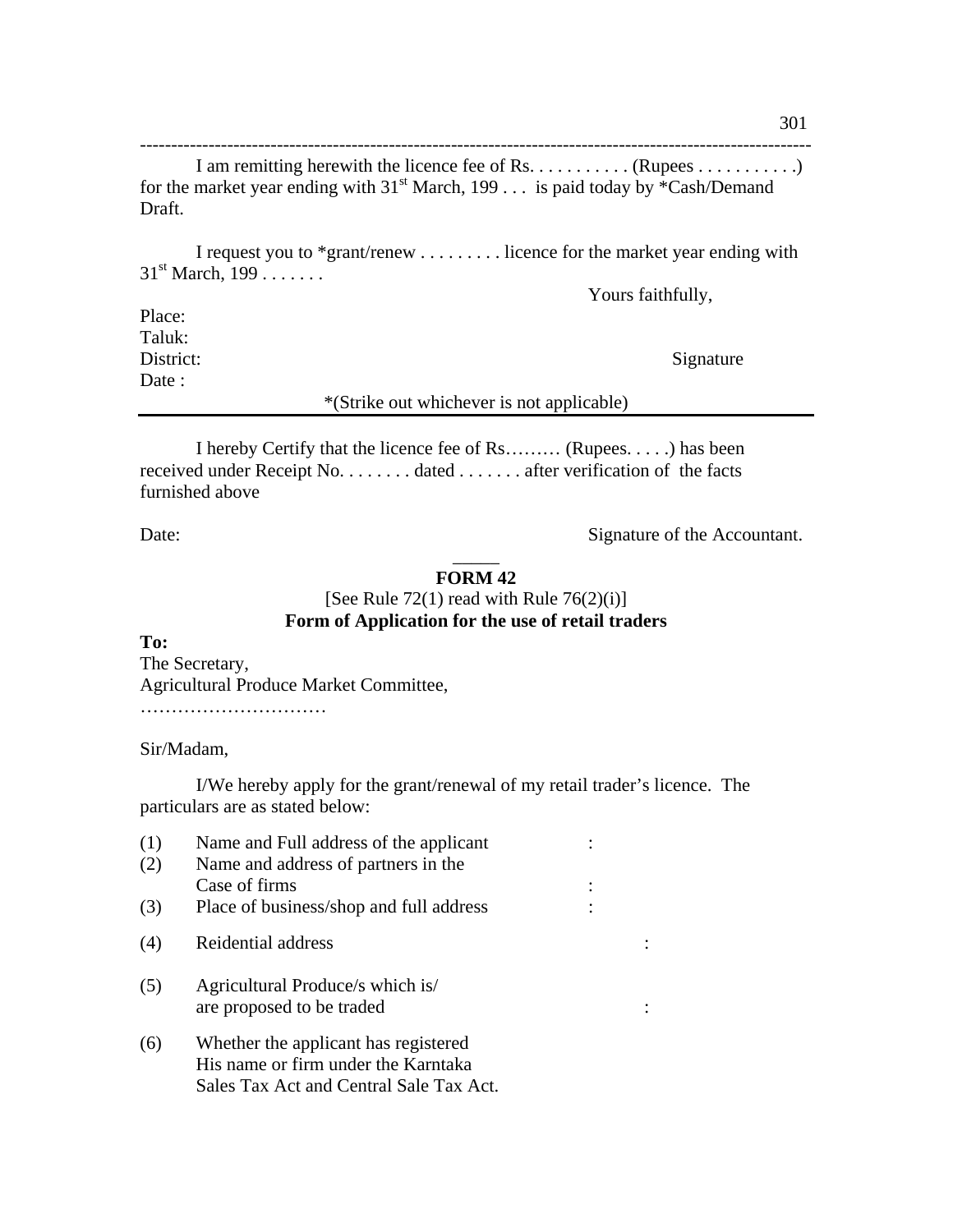|     | If so, furnish registration numbers with<br>Details                                                                             |  |
|-----|---------------------------------------------------------------------------------------------------------------------------------|--|
|     | Turnover of the applicant during the<br>Previous market year                                                                    |  |
| (8) | If the application is for renewal enclose<br>The original certificate of licence previously<br>granted by the Market Committee. |  |

Signature of the Applicant

I/We ………………….. do hereby declare that the information furnished is true to the best of my knowledge and information. I have read and understood the provisions of the Karnataka Agricultural Produce Marketing (Regulation) Act, 1966 and Rules 1968 and the Bye-laws of your Market Committee and the standing orders and terms and conditions and restrictions of licence made thereunder and declare that, I/We agree to abide by them and any amendments to the same made from time to time.

 I/We also agree to execute an agreement and to fulfill other conditions prescribed by the Agricultural Produce Market Committee from time to time.

 I am remitting herewith the licence fee of Rs. . . . . . .(Rupees . . . . . .) for the market year 199…….. is paid today by Cash/Demand Draft.

 I request you to grant / renew Retail licence . . . . . . . . to me for the market year ending with  $31<sup>st</sup>$  March. . . . . . . .

Place: Taluk : District:

Date : Signature of the Applicant

 I hereby certify tht the licence fee of Rs. . . . . . . .(Rupees . . . . . . ) has been received under receipt No. . . . . . . dated . . . . . . . after verification of the facts furnished above.

Signature of the Accountant

## $\overline{\phantom{a}}$ **FORM 43**

[See Rule 72(3) read with Rule  $76(2)(iii)$ ] **Form of Application for Traders Temporary Licence**  For the period from . . . . . . . . to . . . . . . . .

To. The Secretary, Agricultural Produce Market Committee, . . .. . . . . . . . . . . . . . . .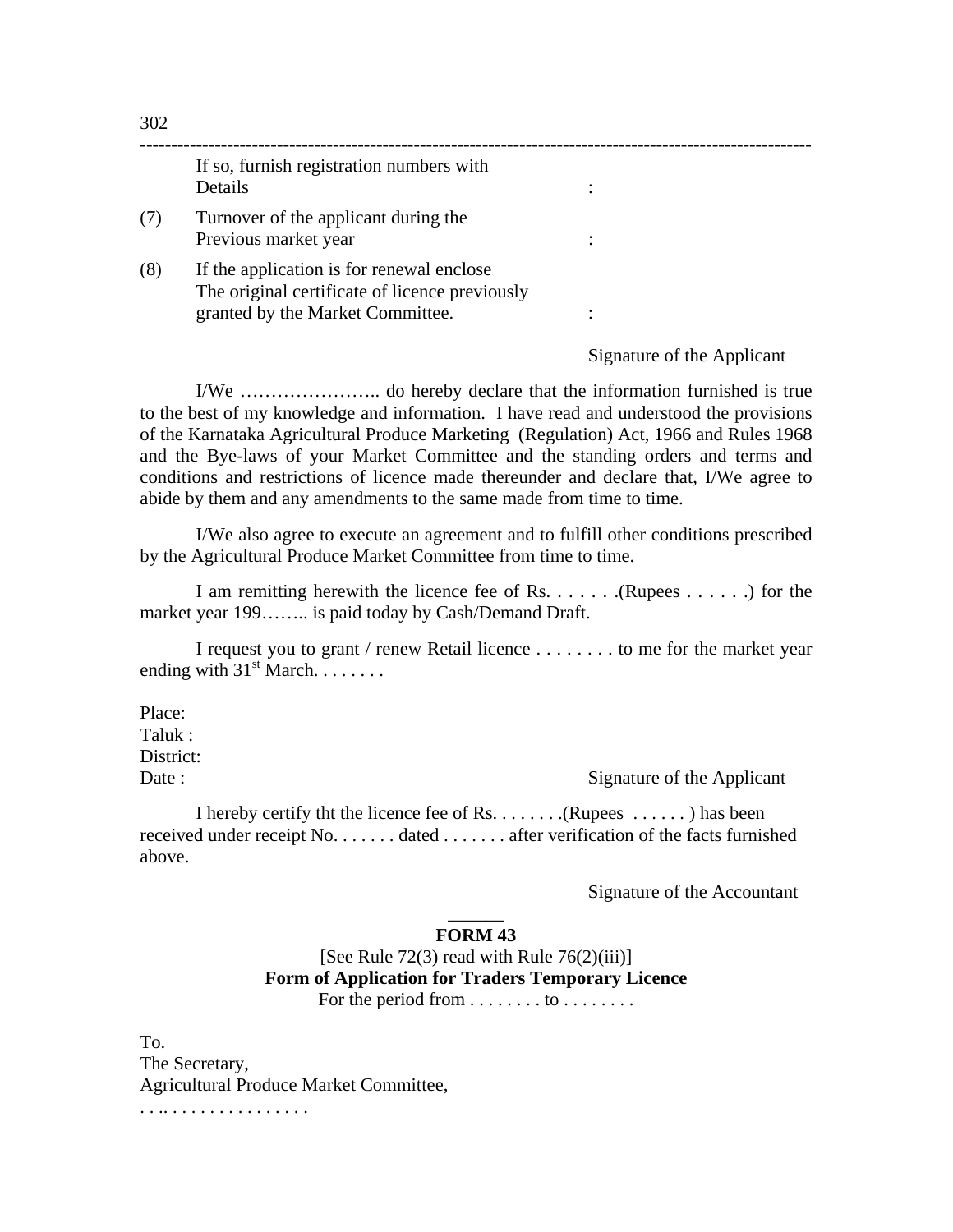Dear Sir/Madam,

| 1. Full Name of Trader*                 |       |          |
|-----------------------------------------|-------|----------|
| 2. Temporary Address                    | Taluk | District |
| 3. Permanent Address                    | Taluk | District |
| 4. Agricultural Produce which           |       |          |
| is proposed to be traded in             |       |          |
| 5. Name and address of other            |       |          |
| representatives or assistants           |       |          |
| who will work in the market             |       |          |
| area on behalf of the applicant.        |       |          |
| Name and addresses.                     |       |          |
| (i)                                     |       |          |
| (ii)                                    |       |          |
| (iii)<br>(iv)                           |       |          |
|                                         |       |          |
| 6. Copies of the KST/CST                |       |          |
| <b>Registration/Renewal Certificate</b> |       |          |

------------------------------------------------------------------------------------------------------------

(Copy of certificate to be enclosed).

I hereby declare that I have read and understood the Karnataka Agricultural Produce Marketing(Regulation) Act, 1966 and Rules and the Bye-laws, standing orders, terms and conditions and restrictions of licence made thereunder and declare that I agree to abide by them and by any amendments to the same made in future.

 I agree to execute an agreement and to fulfill other conditions prescribed by the Committee.

I also agree to pay the price of goods purchased in cash before delivery.

I request you to grant me a temporary licence.

 Licence fee of Rs........... (Rupees..............................................) for a period not exceeding one month commencing from.............. ending with ............. is remitted herewith which kindly receive and Temporary licence from................. to................ may please be granted.

Place:

Taluka:

District:

Date: Signature of the Applicant.

\* In case of firms the name of the firm and that of its owner, or its principal representative who will work in the market on its behalf, may be stated.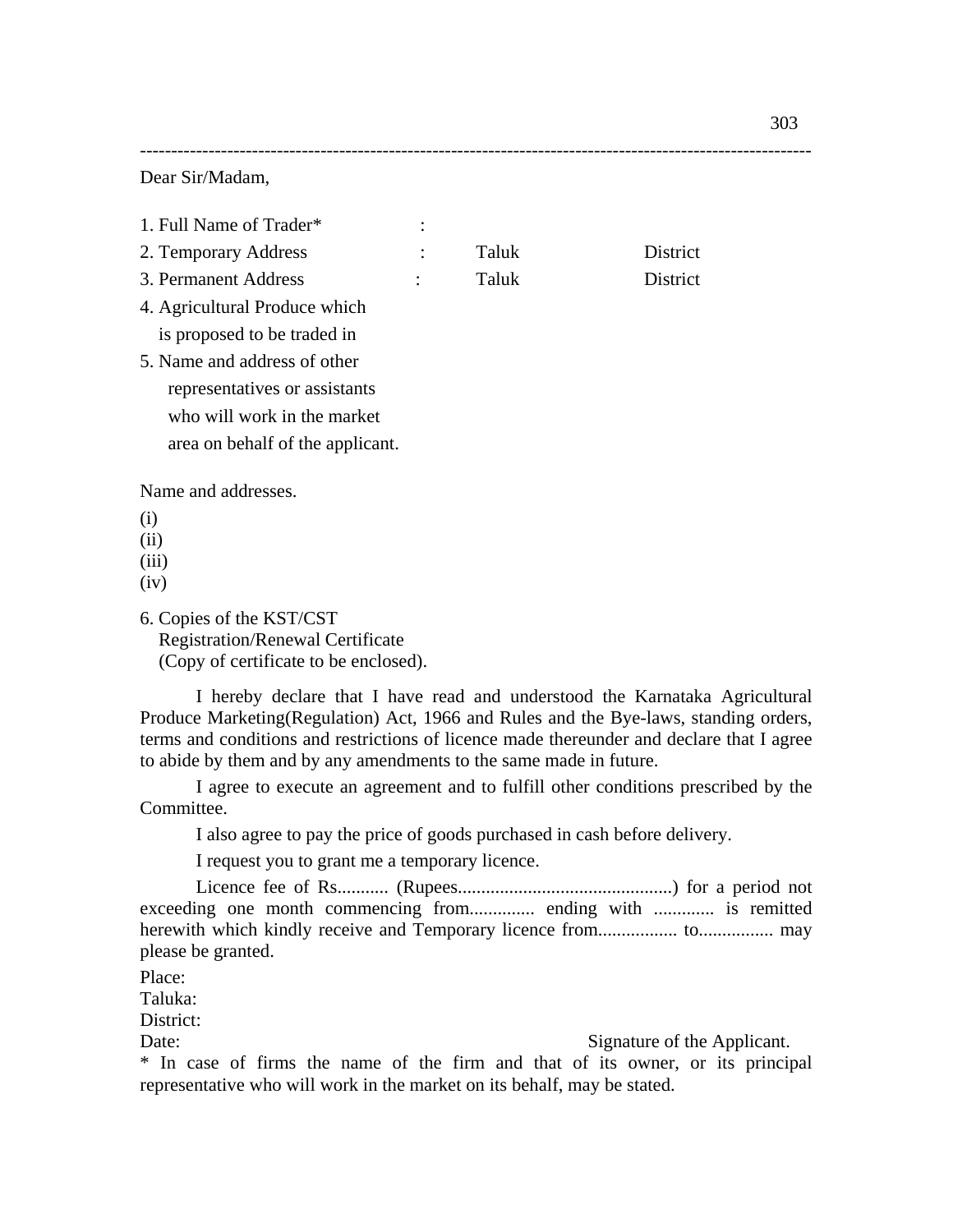------------------------------------------------------------------------------------------------------------

 I hereby certify that the licence fee Rs....... (Rupees..........) has been received under receipt No........... Dated.......... after verification of the facts furnished above.

Signature of the Accountant.

#### **--------------------- FORM 44**

# [See Section 72(1) read with Rule  $79(2)(i)$ ] **Form of Application for Grant of Licence of Weighmen/Measurers/Surveyors**

To:

The Secretary, Agricultural Produce Market Committee, ...........................................................

Sir/Madam,

 I (Name).................. Resident of ..............Taluk.........District..........hereby apply for the grant or renewal of weighmen's /Measurers/Surveyors licence to operate in the .........................Market yard/Market sub-yard/Sub-Market Yard within the Market area of Agricultural Produce Market Committee.

 I am a literate person, capable of reading and writing in Kannada, having studied upto..............

 I hereby agree not to enter service in any form with any licensed Trader, Commission Agent or Broker within the market area.

 I agree to abide by the directions issued by the Market Committee from time to time regarding the place and method of weighment, recording and submission of proper returns etc.,

 I will wear the weighman's/Measurer's/Surveyor's badge, in the manner directed, during the time of weighing measuring notified agricultural produce in the market yard/market sub-yard/sub-market yard.

 I have read and understood the provisions of the Karnataka Agricultural Produce Marketing(Regulation) Act, 1966 and the Rules and the Bye-laws, standing orders made thereunder and I agree to abide by them and by any amendments made thereto. I also agree to abide by any other terms and conditions restrictions of licence imposed by the Committee.

 I declare that I am/am not holder of licence at present/original certificate of the licence previously issued by the Market Committee is hereby enclosed.

 I am remitting herewith the licence fee of Rs.......(Rupees.................. in cash/demand draft for the market year 199.......

 I request you to grant/renew a weighman's/Measurer's/Surveyor's licence to me for the market year ending with  $31<sup>st</sup>$  March, 199.......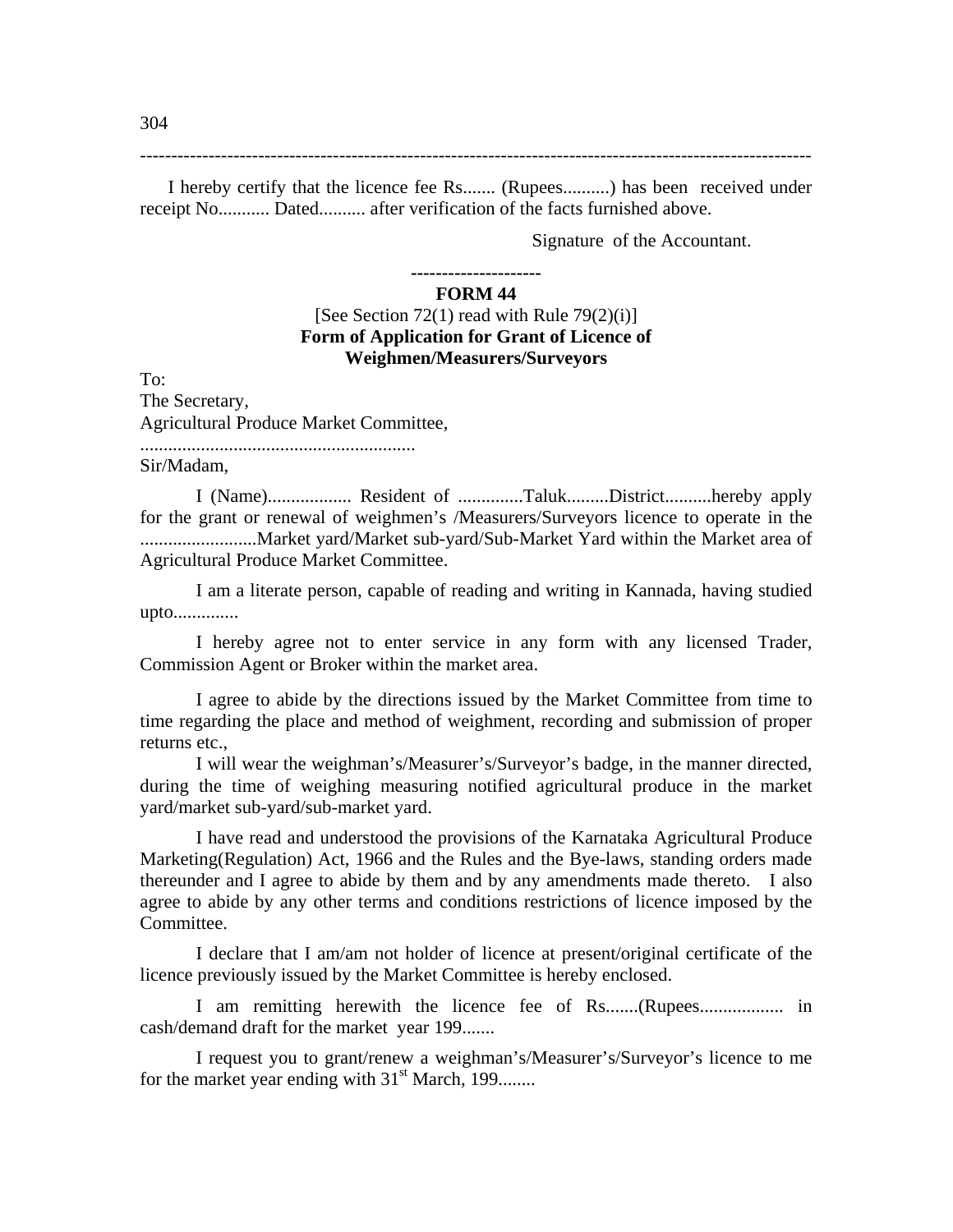- 1. Place :
- 

2. Taluk : Yours faithfully, 3. District: Signature of Applicant.

I hereby certify that the licence fee of Rs......... (Rupees...........) has been collected under Receipt No...........dated.................after verification of the facts furnished above.

------------------------------------------------------------------------------------------------------------

Date : Signature of the Accountant.

#### **---------------------------- FORM 45**

## [See Section 72(1) read with Rule 79(2)(ii)] **Application for grant/renewal of Hamal's/Cartmen's/Owner of Public Carriers/Truck/Tractor Licence.**

To:

The Secretary, Agricultural Produce Market Committee, ............................................................

Sir/Madam,

 I (name)............................................Resident of...................Taluk.................. District.............Hamal's/Cartmen's/Owner of Public Carriers/Truck/Tractor licence to operate in the market yard/market area of the agricultural produce Market Committee.......................

 I hereby agree not to enter service in any form with any licensed Trader, Commission Agent or Brokers within the market area.

 I have read and understood the provisions of the Karnataka Agricultural Produce Marketing (Regulation) Act, 1966 and the Rules, the bye-laws and the standing orders, terms and conditions and restrictions of licence made thereunder and agree to abide by them and by any amendments made thereto.

My vehicle Registration Number is.............

 I declare that I am/am not a holder of licence at present/original certificate of the licence previously issued by the Market Committee is hereby enclosed.

 I am remitting herewith the licence fee of Rs......(Rupees......) for the Market year.............in cash/demand draft.

 I request you to grant/renew Hamali's/Cartman's/Owner of Public Carriers/Truck/Tractor licence to me for the market year ending with  $31<sup>st</sup>$  March, 199.......

Yours faithfully,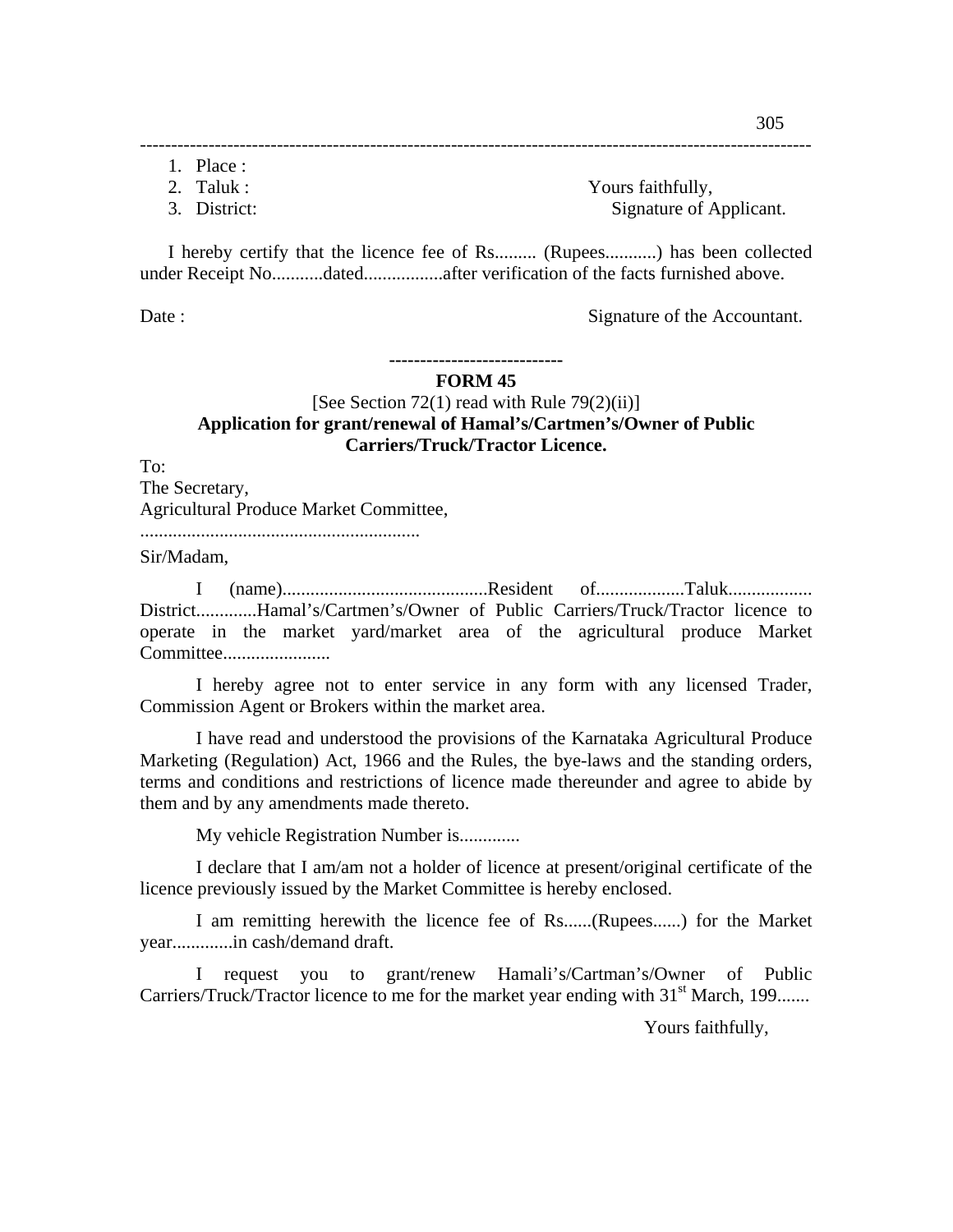------------------------------------------------------------------------------------------------------------ Place : Taluk:

District: Signature of the Applicant.

 I hereby certify that the licence fee of Rs...............(Rupees..........) has been collected under Receipt No........................ dated....................after verification of the facts furnished above.

Date : Signature of the Accountant.

# **[FORM 46 [See Rule 87-B(1), 87-D(1)]**

-----------------

# **Application for grant of licence for establishment private market yard/farmer-consumer market.**

From:

To,

 The Director Agricultural Marketing in Karnataka, Bangalore/Authorized Officer.

Sir,

 I/We...........(Name)............(Address)...........(Phone No)........................ am/are making an application for the grant of Licence for establishing private market yard/farmer consumer market. The necessary documents as required under the provisions of the Act and Rules are herewith enclosed. I am/we are ready and willing to pay the necessary licence fee of Rs............. as per rules for obtaining the above licence.

I/we request you to grant/renew the licence.

Yours faithfully,

Date : (Applicant) (Applicant) Name: Firm seal.

Place :

(Strike out whichever not applicable)

# **Documents submitted with this application.**

(1) Certificate of incorporation or Registration in respect of Company, Cooperative Society/Institution, Trust, Corporation, Partnership, *etc*.

<sup>------------------------------------------------------------------------------------------------------------ 1.</sup> Forms 46 to 57-A to 63 inserted by Notification No.CD 229 MRE 2007, dated 19-3-2008, w.e.f. 20-3-2008.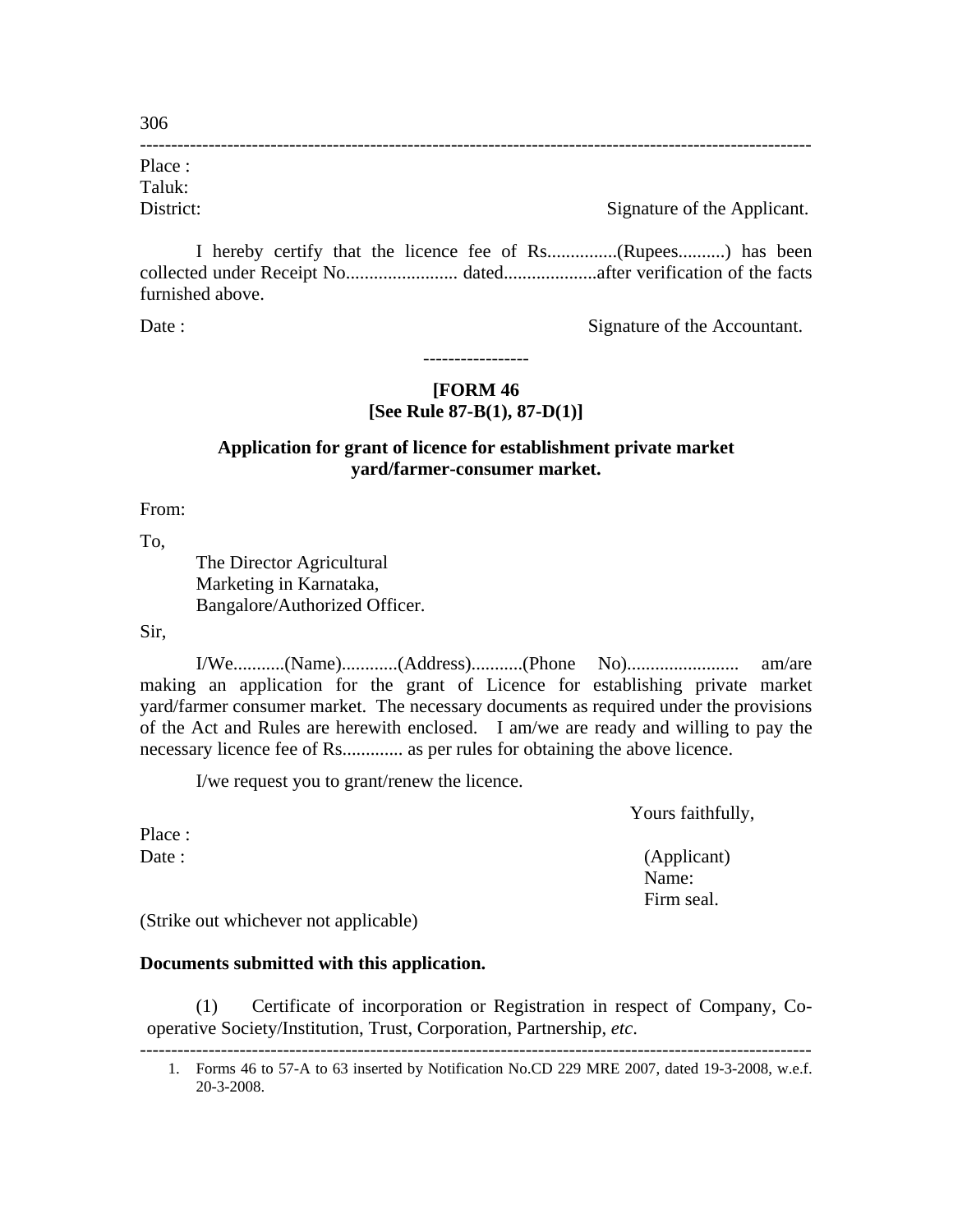---------------------------------------------------------------------------------------------------------- (2) Memorandum of Association/Articles of Association and operational and working guidelines of the proposed private market yard, farmer-consumer market. (as applicable).

(3) Names and full address and telephone number of all the Directors and owners and partners etc. (They shall inform immediately subsequent changes if any).

Detailed project-report approved/certified copy of the plan of the private market yard, farmer-consumer market purchasing centers. Details of infrastructure created, intended to be created with the breakup of the cost including the cost of the land in following table (proof in support of cost shall also be enclosed):

| SlNo | Type of Infrastructure | Estimated Cost (Rs.)/Actual cost<br>(if already set up). |
|------|------------------------|----------------------------------------------------------|
|      |                        |                                                          |
| 2    |                        |                                                          |
| 3    |                        |                                                          |
| 4    |                        |                                                          |
| 5    |                        |                                                          |

(5) Financial Status of the applicant with supportive document such as bank statements, Income-tax returns, PAN, Assets and Liability statement and its valuation certificate issued by a recognized chartered accountant.

(6) Documents relating to land including location map, ownership extract, area, title, (In case of leasehold land, lease agreement, possession certificate, etc) and a certificate of legal practitioner to that effect.

(7) Demand Draft in support of having paid the licence fee.

(8) Operational and working guidelines as to how private market yard and farmer-consumer market shall be conducted, controlled and operated.

(9) A Bank guarantee as provided in these rules undertaking and Affidavit that the applicant shall abide by all the provisions of the Act and rules made thereunder and in case of violation he/they shall be liable for legal action including cancellation of licence and recovery of all dues.

(10) The outlay earmarked for providing facilities for lodging, boarding for the users of market. Laboratory facilities to evaluate and determine the quality of the produce, sanitary, hygienic systems and phytosanitary requirements of the consumers of such produce.

(11) Applicant shall specify the agricultural produce intended for marketing in the private market yard/farmer-consumer market.

(12) Any other relevant information/documents that the applicant desires to furnish.

 (Applicant) Name: Seal: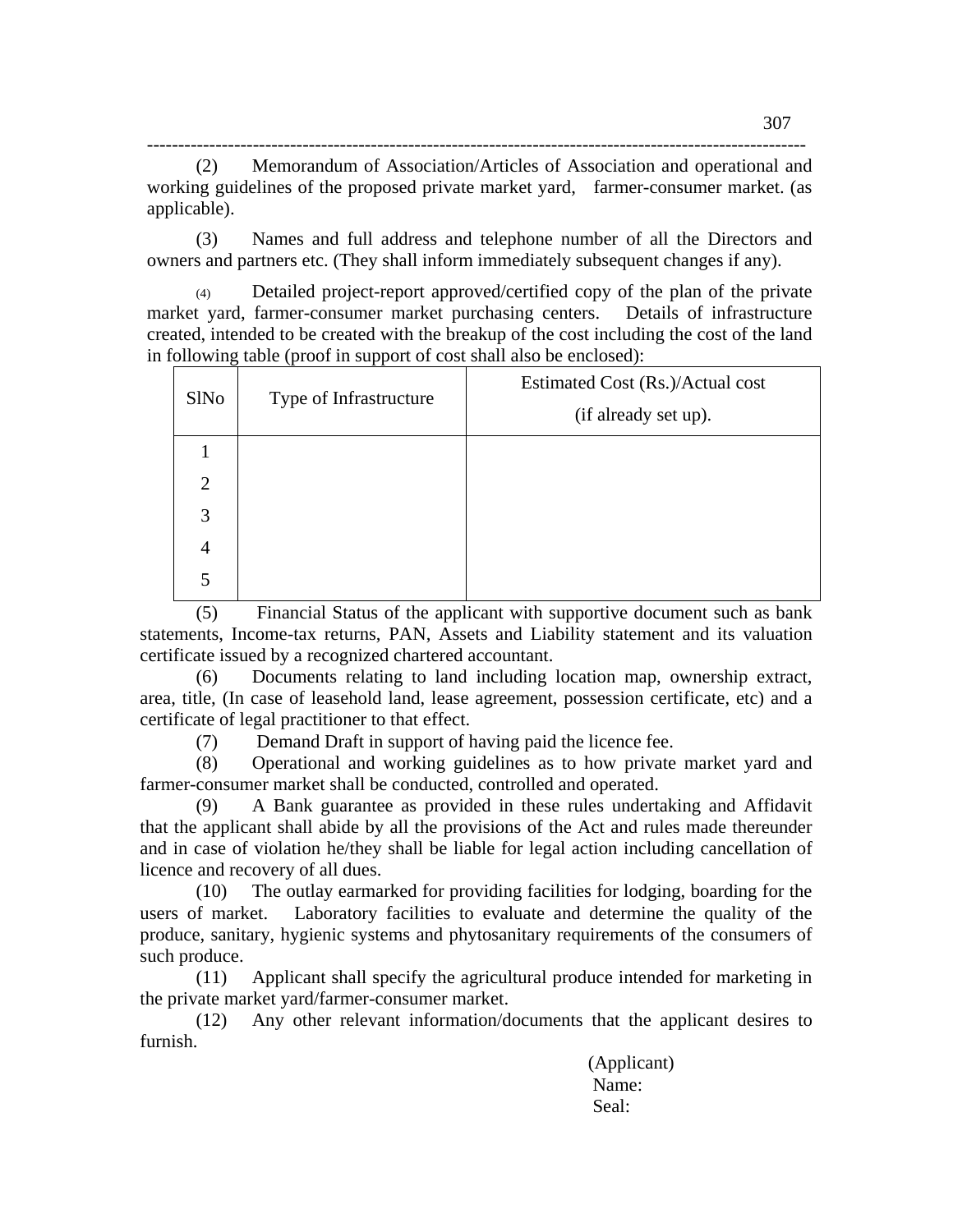## **FORM 47**  [See Rule 87-B(3), 87-C(3), 87-D(1)] **Register of Licence holders for establishment of Private market yard, direct purchase and farmer-consumer market.**

**------------------------------------------------------------------------------------------------------------** 

| <sub>S1</sub><br>No | $\left  \begin{array}{cc} \text{Name} & \text{and} \\ \text{i.e.} \end{array} \right $ Receipt of Type of Market  <br>Address of<br>Applicant. | of<br>Date<br>application   licence.   area.<br>for licence. |  | Licence<br>fee Rs. e<br>(Challa<br>n No. | Licenc<br>No.and<br>Date | Licenc<br>e<br>period | Remarks<br>and<br>Signature |
|---------------------|------------------------------------------------------------------------------------------------------------------------------------------------|--------------------------------------------------------------|--|------------------------------------------|--------------------------|-----------------------|-----------------------------|
|                     |                                                                                                                                                |                                                              |  | h                                        |                          | q<br>Õ                |                             |
|                     |                                                                                                                                                |                                                              |  |                                          |                          |                       |                             |

## **FORM 48**

----------

[See Rule 87-B(3), 87-C(3), 87-D(1)]

## **Register of Licence holders for establishment of Private market yard, Direct purchase and farmer-consumer market.**

## **CERTIFICATE**

 Licence is hereby granted to............. (Name) ........................(Address) ....................... (Phone No.)................ (hereinafter referred to as the licensee) on payment of fee of Rs....for establishment of Private market yard .............. (Category,) Direct purchase centers/Farmer-consumer market in the market area of Agricultural Produce Market Committee................. for the marketing of notified agricultural produce subject to the provisions of the Karnataka Agricultural Produce Marketing (Regulation and Development) Act, 1966 and Rules, 1968 on the following terms and conditions:-----

### **Terms and Conditions:**

- (1) The licensee shall abide by the provisions of the Karnataka Agricultural Produce Marketing (Regulation) Act, 1966 and the rules framed thereunder.
- (2) This licence is not transferable.
- (3) This licence may be suspended or cancelled in accordance with the provisions of the said Act and the rules made thereunder and if the licencee commits any act or abstains from carrying out his normal business in the market/yard with the intention of willfully obstructing, suspending or stopping the marketing of agricultural produce in the market area, the licence may be suspended or cancelled.
- (4) In the event of suspension or cancellation of this licence, it shall be surrendered to the Director of Agricultural Marketing or the Officer authorized by him.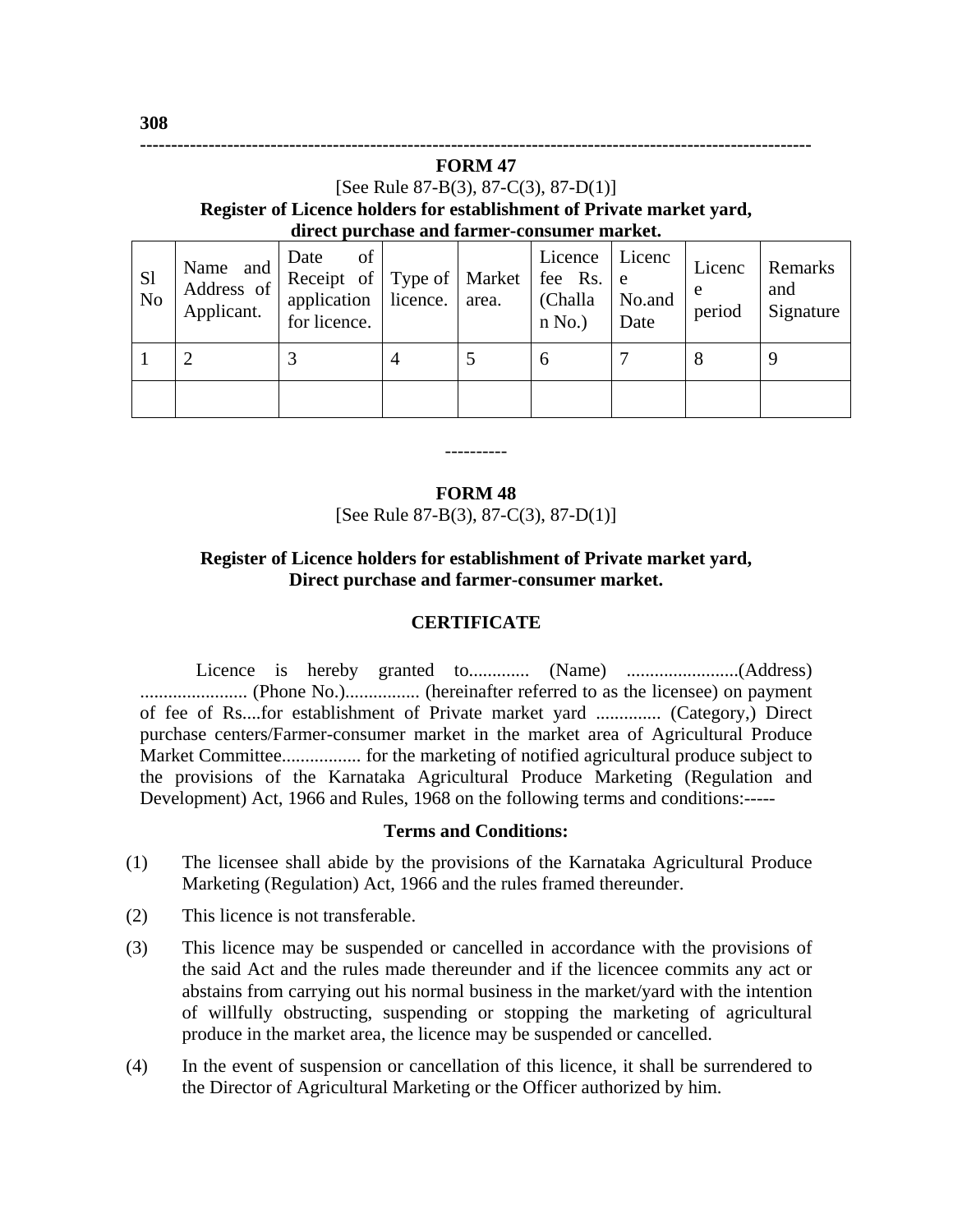------------------------------------------------------------------------------------------------------------

- (5) The licensee shall not adulterate or cause any notified agricultural produce to be adulterated.
- (6) The licensee shall help and comply with the directions issued by the Commissioner/Director/Authorized Officer in preventing evasion of market fees.
- (7) The licensee after grant of licence by the Director of Agricultural Marketing or the Officer authorized by him shall within a period of fifteen days inform about the authorized representative of the licensee who shall be responsible on his behalf.
- (8) The licensee shall maintain books, registers and records in respect of the agricultural produce in the manner, required by the Director of Agricultural Marketing or any person authorized by him.
- (9) The licensee shall furnish information and returns to the Director of Agricultural Marketing or the Officer authorized by him as may be required by him from time to time----------
	- (a) Sale and purchase of agricultural produce shall be as specified in Section 76 of the Act.
	- (b) Direct purchase centre licensee shall display the price of commodity at the place where he will purchase on a particular day.
- (10) The licensee shall, if notified agricultural produce is sold through his agency or by him, pay to the seller the price of the agricultural produce so sold on the same day by cash or cheque as the case may be.
- (11) The licensee shall not solicit or receive any fees or recover any charges other than those which he is entitled to receive or recover in accordance with the provisions of the Act and the rules.
- (12) The licensee shall not make or recover any trade allowance other than those prescribed.
- (13) The licensee shall provide for authorized weights and measures.
- (14) The licensee shall pay to the measurer and hamals, etc., at the rates approved by the Director of Agricultural Marketing.
- (15) The licensee shall inform the Director of Agricultural Marketing any change in the constitution of the licensee.
- (16) The licensee shall refer all disputes in relation to the marketing of the notified agricultural produce in the manner provided under Karnataka Agricultural Produce Marketing (Regulation and Development) Act, 1966 and Rules, 1968 as are applicable.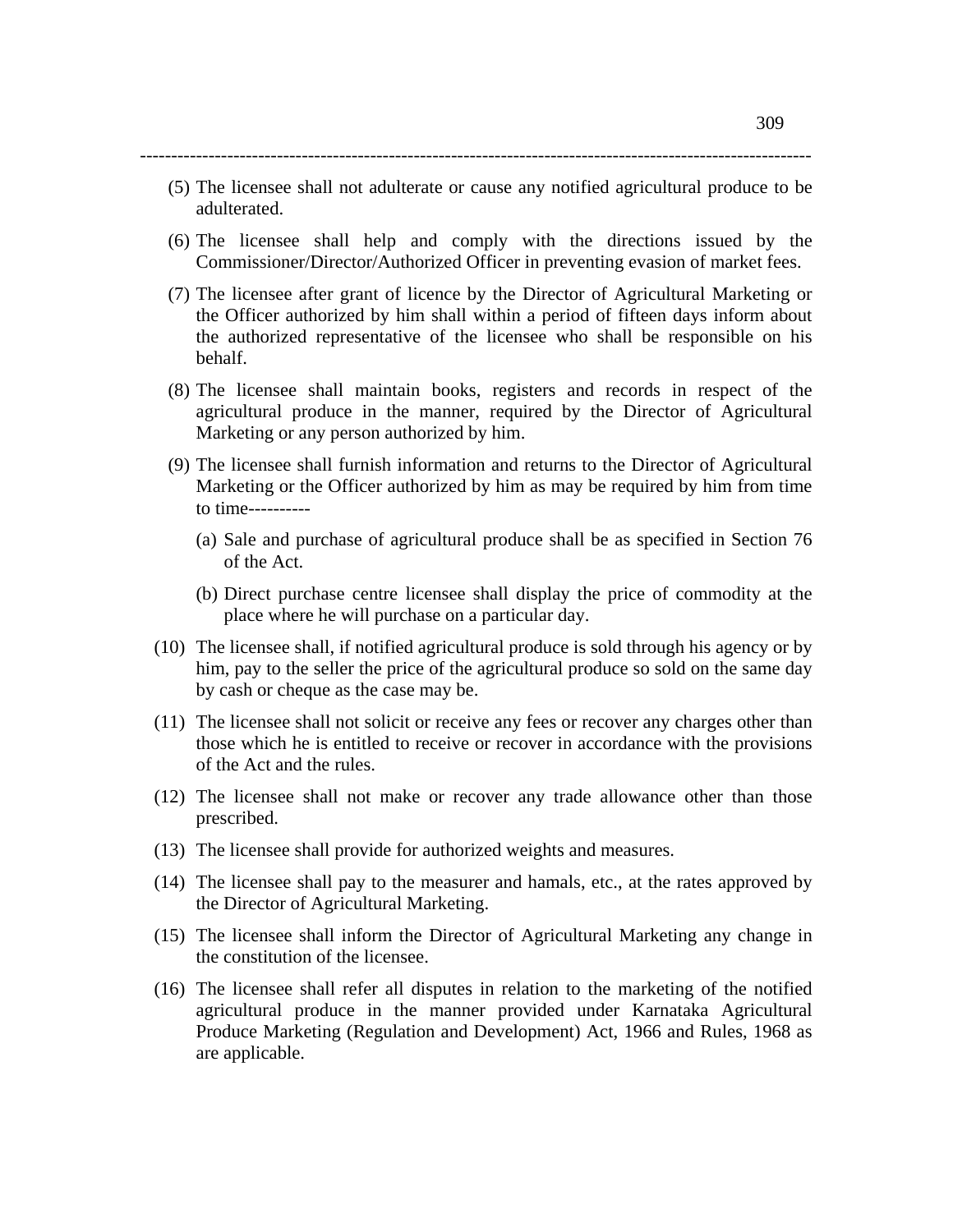-----------------------------------------------------------------------------------------------------------

- (18) In case the license issued is defaced, misplaced, torn, lost or accidentally destroyed, etc., a duplicate license on payment of Rs.100.00 may be issued.
- (19) The licence granted under this certificate unless renewed remains in force till the end of tenth market year including the year in which it has been granted.

Place : Director of Agricultural Date : Marketing.

## **FORM 49**

**-------------** 

[See Rule 87-B(9), 87-C(7), 87-D(1)]

## **Application Form for the renewal of licence of private market yard/direct purchase centre/farmer consumer market under Section 72-C**

To

The Director of Agricultural Marketing/Authorized Officer,

....................................................................................

Sir,

 I request for the renewal of my Licence. The necessary particulars are given below.—

1. Particulars of the private market yard/direct purchase centre/farmer-consumer market for which the Licence has been granted.

2. Name of the applicant (with full particulars of the place of market yard)

3. No. of licence.

4. Date on which the Licence expires.

5. Period for which renewal is required.

 6. The amount of Bank guarantee/cash security deposited with the licensing authority.

- 7. Has the applicant(s) or where the applicant is a firm, has any member thereof singly or in collaboration with any body else, been.--------
	- (a) Granted any licence in any other market area and his licence has been suspended or cancelled. If so, when, where, for what period and for what reasons;.......... or
	- (b) Convicted of any offence involving moral turpitude. If so the date of conviction;.................or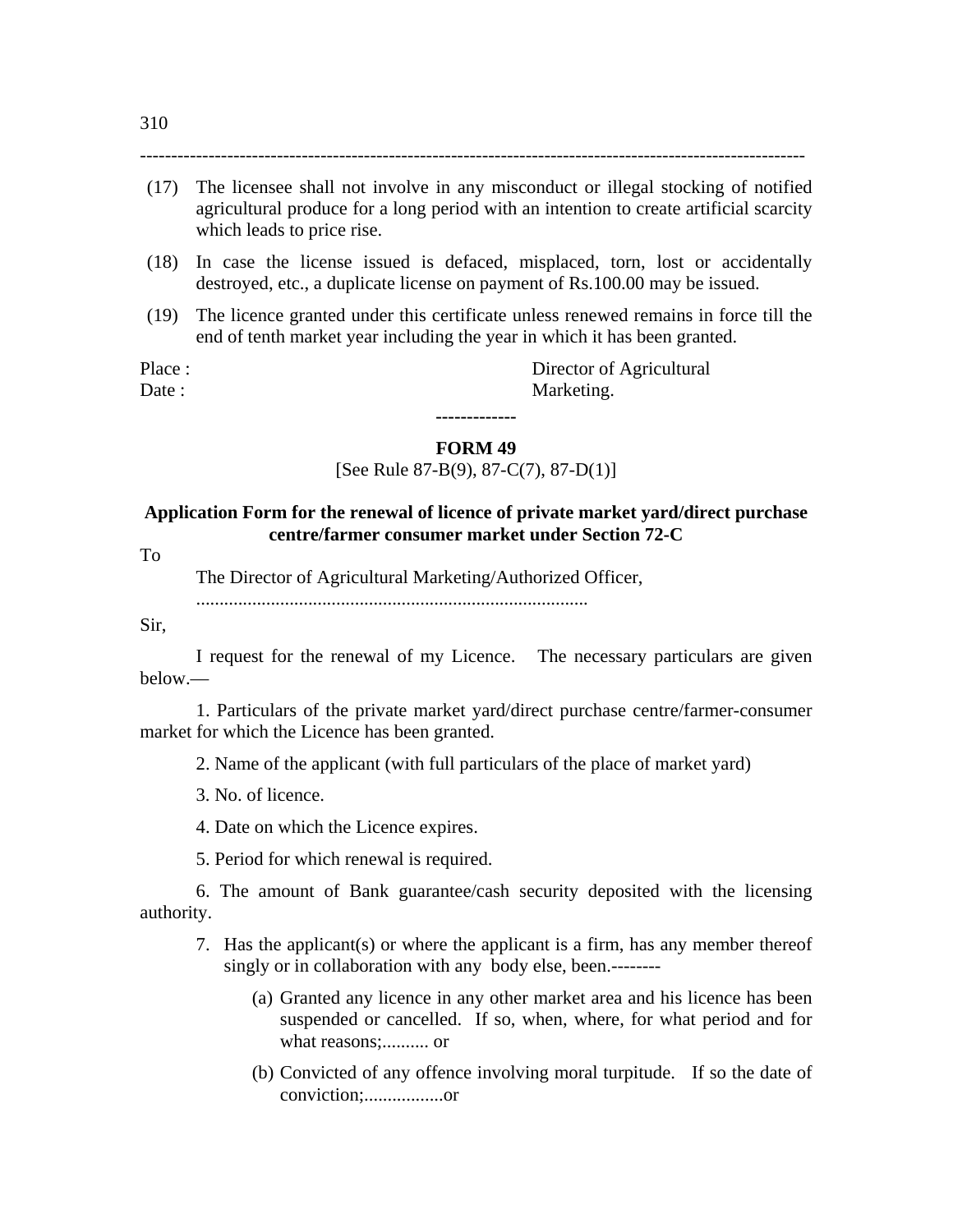---------------------------------------------------------------------------------------------------------------------

- (c) Declared as a undischarged insolvent.........................
- (d) Defaulter of not paying the dues to the market committee/seller/agriculturist/producerseller.........
	- (1) I am enclosing a demand draft No...........Dated.......Amounting to Rs................ on account of renewal fee.
	- (2) The particulars given above are true and correct to the best of my knowledge and belief.

Dated................ Signature of the applicant.

### **FORM 50**

--------------

## [*See Rule 87-C(1*)] **Application for obtaining licence for direct purchase of agricultural produce.**

From:

 $To^{\dagger}$ The Director of Agricultural Marketing/Authorized Officer. Sir,

 I/we...................(Name)............(Address)..............(Phone No.).................... am/are making an application for a licence for direct purchase of agricultural produce from the Agriculturists/producer-seller in the below mentioned market area. I am/We are ready and willing to pay the necessary licence fee of Rs..........as per rules for obtaining the above mentioned licence.

 Yours faithfully, (Applicant) Name : Firm seal:

 Along with this application I am/we are enclosing the following necessary documents as required under the Act and Rules.

### **Documents submitted with application.**

**1.**Solvency Certificate.

**2.**Bank Guarantee.

**3.**Details of Registration Documents of the Applicant (*e.g*. Company/Partnership Firm/NonGovernmentOrganization/Co-operative Society/Institutions/Government Organization, etc.

**4.**Names and addresses of their Directors, Partners, etc.

**5.**Income tax return.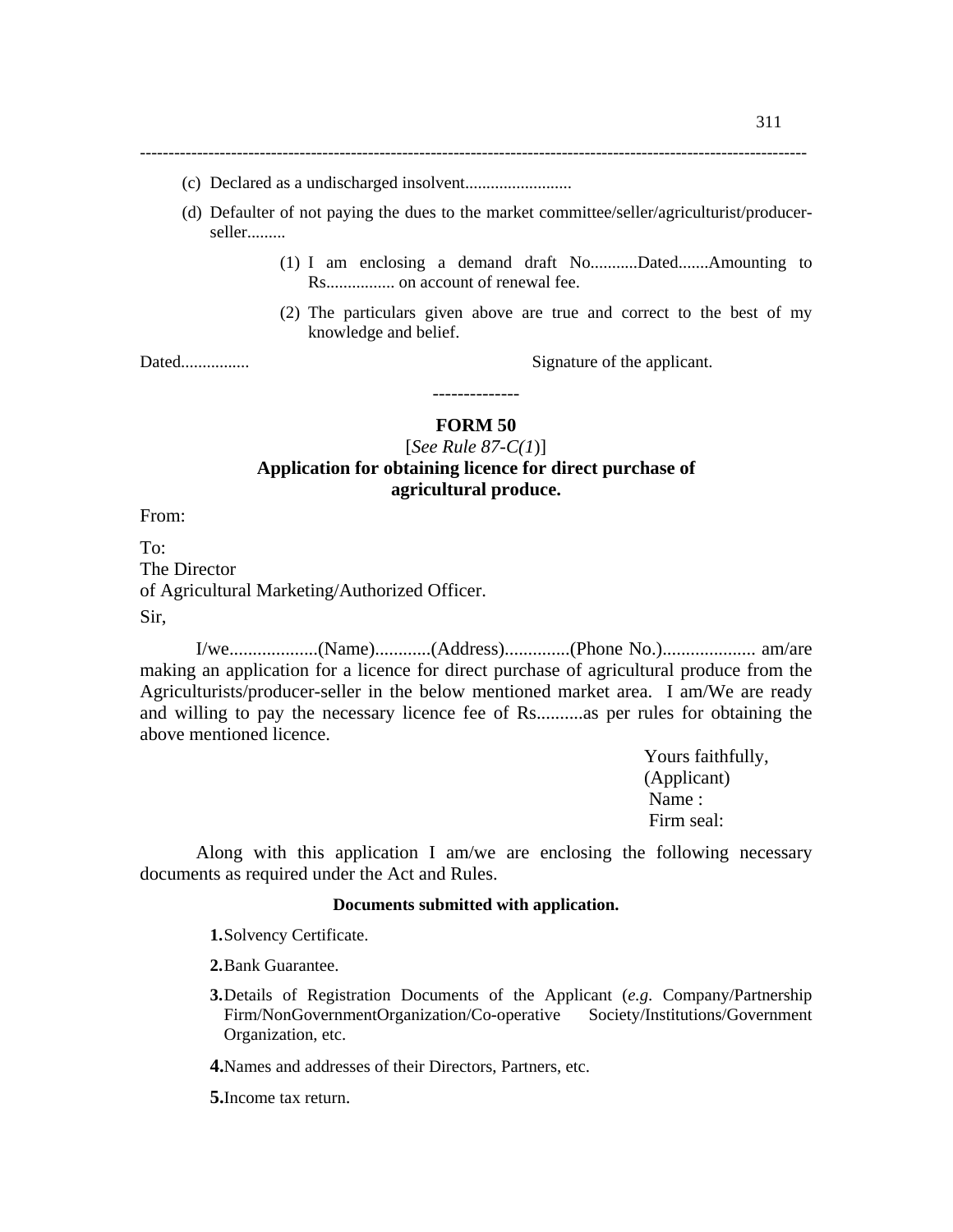### **Declaration**

- (1) I/We agree to abide by the Karnataka Agricultural Produce Marketing (Development and Regulation) Act, 1966, and the rules made thereunder and amendments made and the directions and orders issued by the Director of Agricultural Marketing, or the Officer authorized by him from time to time.
- (2) I/we agree to keep all the necessary records and information about the functioning of our business and to co-operate to produce or seller whatever information and documents will be asked for inspection by appropriate authority.
- (3) I/We agree to pay whatever charges or fees or amount liable and due from me/us legally.
- (4) I/We agree to avoid business with persons doing illegal trade/business and will cooperate in taking legal action against such persons.
- (5) I/We agree to pay the sale proceeds immediately to the farmer/producer-seller.

 Signature of Applicant. Seal Seal and the Seal Seal of the Seal of the Seal of the Seal of the Seal of the Seal of the Seal of the Seal of the Seal of the Seal of the Seal of the Seal of the Seal of the Seal of the Seal of the Seal of the Seal of

**-----------------------------------------------------------------------------------------------------------** 

Name : Address: Signature:

#### **-------------------- FORM 51**

# [See Rule  $87-C(1)(i)$ ] **Name of places to open direct purchase centers initially**

From:

To: The Director of Agricultural Marketing, /Authorized Officer.

Sir,

 I/We are submitting herewith the names of places where direct purchase centers to be opened immediately after obtaining licence.

| Sl.No. | Name and Address of the<br>Center | Date of opening of<br>center | Commodities to be<br>purchased. |  |  |  |  |
|--------|-----------------------------------|------------------------------|---------------------------------|--|--|--|--|
|        |                                   |                              |                                 |  |  |  |  |
|        |                                   |                              |                                 |  |  |  |  |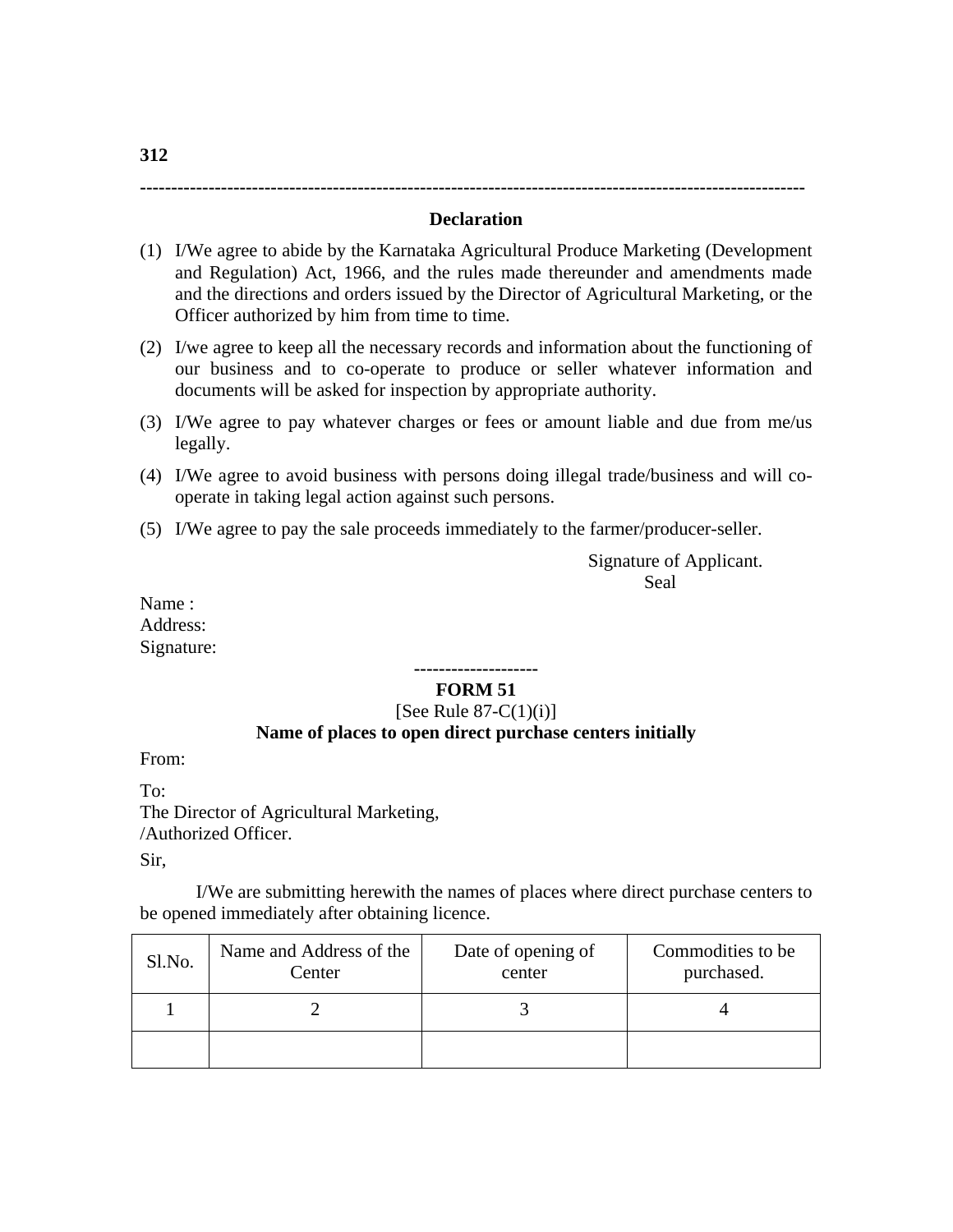------------------------------------------------------------------------------------------------------------ Date : Signature Place: Seal

## **FORM 52**

 $\overline{\phantom{a}}$ 

# [*See Rule 87-C(1)(i)]*

# **Name of centers to be opened by direct marketers for purchase of agricultural produce after obtaining licence.**

From:

To:

 The Director of Agricultural Marketing, /Authorized Officer.

Sir,

 I/We are submitting herewith the names of places where direct purchase centers likely to be opened within fifteen days from this letter.

| Sl.No | Name and Address of the<br>Center | Date of opening of<br>center | Commodities to be<br>purchased |  |  |  |  |
|-------|-----------------------------------|------------------------------|--------------------------------|--|--|--|--|
|       |                                   |                              |                                |  |  |  |  |
|       |                                   |                              |                                |  |  |  |  |

Place: Seal

Date : Signature

# **FORM 53**

 $\overline{\phantom{a}}$   $\overline{\phantom{a}}$ 

## **[***See Rule 87-F(1)]* **Register for recording the details of cash security/bank guarantee**

| Sl.<br>N <sub>o</sub> | Name of the<br>applicant | Category of<br>Licence | Amount | Date of expiry | Remarks |
|-----------------------|--------------------------|------------------------|--------|----------------|---------|
|                       |                          |                        |        |                |         |
|                       |                          |                        |        |                |         |
|                       |                          |                        |        |                |         |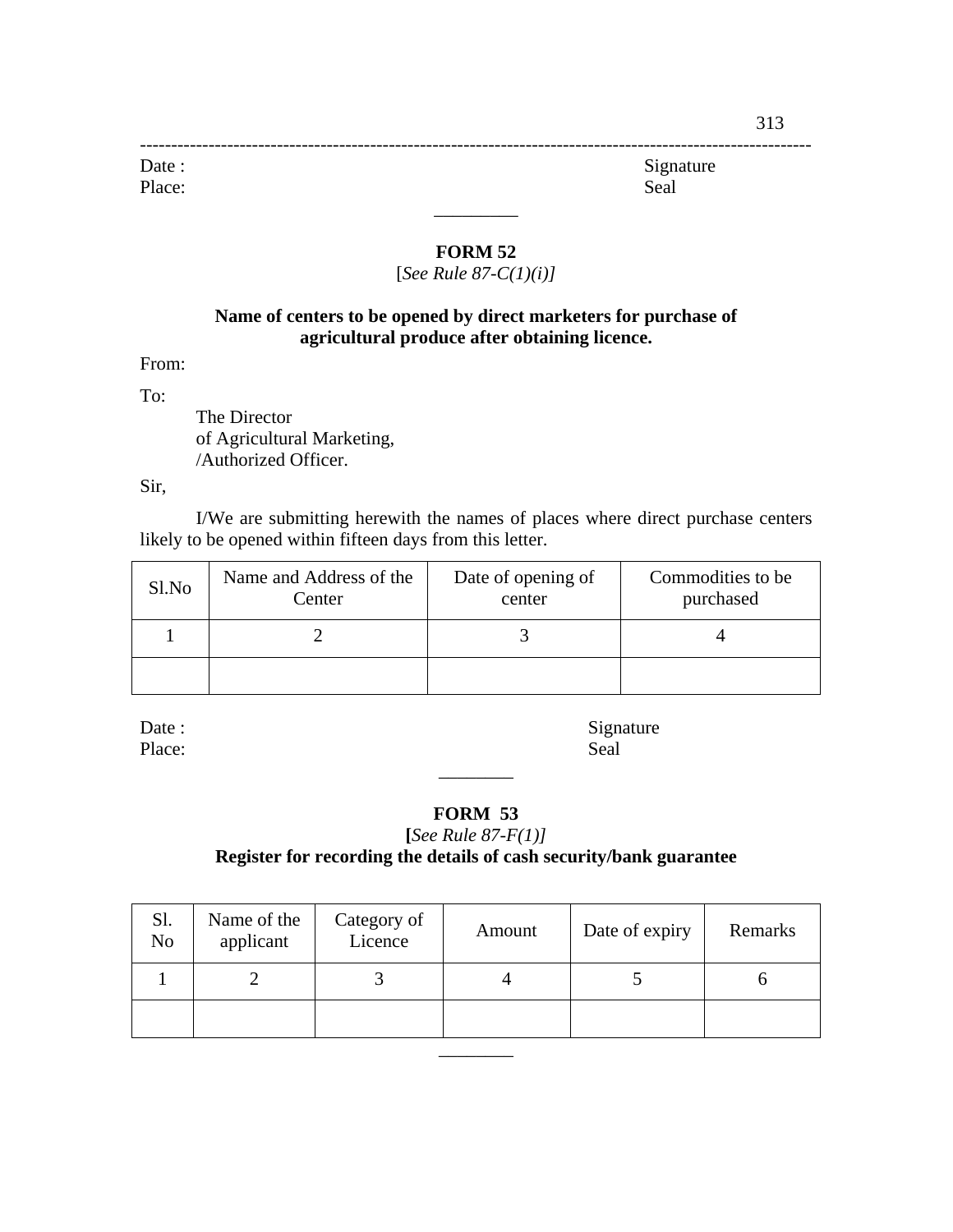**------------------------------------------------------------------------------------------------------------** 

# **FORM 54**

# [*See Rule 91-A(1*)]

## **Application for Registration as Contract Farming Sponsor**

To,

....................................................... ......................................................

Sir,

 I/We..............(Name)..(Address)(Phone No.)................., am/are making an application for a registration as Contract Farming Sponsor for the period from.................To.................,i.e.,......................years. I/We want the registration for the market area of the APMC...................

Along with this application I am enclosing the following documents.

- (I) Solvency certificate.
- (II) Bank Guarantee.
- (III) Details of Registration Documents of Company/Partnership Firm/Non-Governmental Organizations/Co-operative Society/Government Organization, etc. and names and addresses of directors and partners, etc.
- (IV) Details of agricultural produce coming under the contract.
- (V) Copy of challan by which fee of rupees five hundred per year per district has been paid in Government Treasury.
- (VI) Income tax return.

Signature of the Applicant.

## $\overline{\phantom{a}}$ **FORM 55**  [See Rule 94-A(2)]

## **Register of Contract Farming Sponsor**

| S1.<br>N <sub>o</sub> | Name<br>and<br>address<br>of<br>applicant | Date of<br>receipt of<br>application | Registration<br>fee Rs. | Period for<br>which<br>registration<br>is granted | No. and<br>date of<br>issue of<br>registration | Signature | Remarks |
|-----------------------|-------------------------------------------|--------------------------------------|-------------------------|---------------------------------------------------|------------------------------------------------|-----------|---------|
|                       |                                           |                                      |                         |                                                   |                                                |           |         |

\_\_\_\_\_\_\_\_\_\_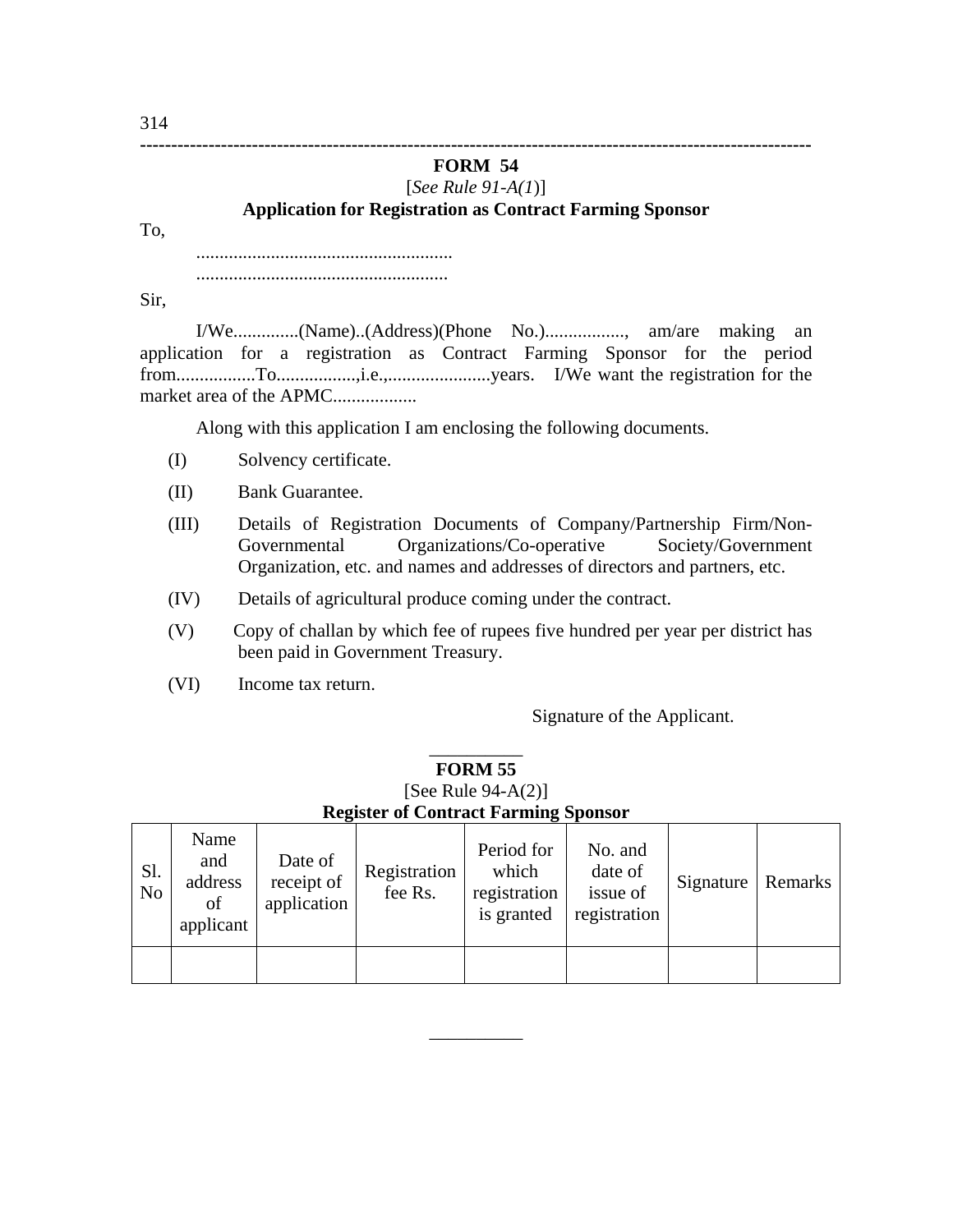**------------------------------------------------------------------------------------------------------------** 

# **FORM 56**  [See Rule 91-A(2)]

# **Register of Contract Farming Sponsor**

To:

................................

.................................

Sub : Registration as Contract farming sponsor.

Sir,

 With reference to your Application No...............dated.................on above cited subject, it is informed that your application for Registration has been accepted vide Registration No...........dated.............

 The registration is for the period.....................to .................for operating in the market area of APMC......................

The condition of registration is given below.

- 1. The registration holder shall comply with the provisions of the Act, Rules and instructions issued in this behalf.
- 2. The registration holder shall comply with the terms and conditions given in the contract.

Date : Signature of the registering

authority

Place :

# **--------------- FORM 57**

[See Rule  $94 - A(2)$ ]

## **Agreement for Contract Farming**

 THIS AGREEMENT is made and entered into at..............on the ............day of ........, between..............age...................residing at ...............,herein after called the party of the First part (which expression shall unless repugnant to the context or meaning thereof mean and include his heirs, executors, administrators and assigns) of the one part, and M/s............................a Pvt./Public Limited Co. incorporated under the provisions of Companies Act, 1956 and having its registered office at.......................... herein after called the party of the Second part (which expression shall unless repugnant to the context or meaning thereof mean and include its successors and assigns) of the other part.

 WHEREAS the party of the First part is the owner/cultivator of the agricultural land bearing the following particulars.

| Village | SlNo. | Area in Hectare | Taluka & Dist. State. |  |
|---------|-------|-----------------|-----------------------|--|
|---------|-------|-----------------|-----------------------|--|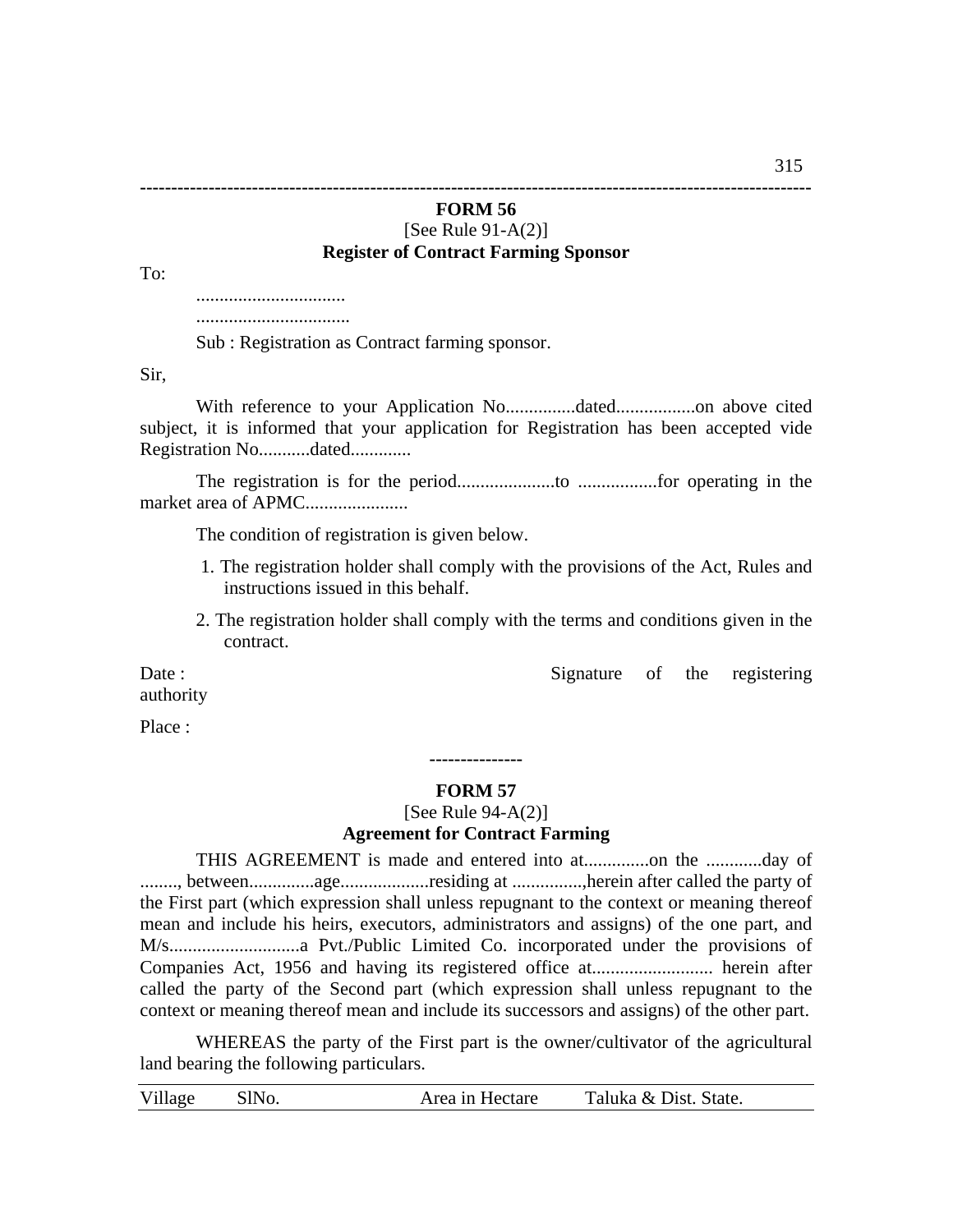AND WHEREAS, the party of the Second part is trading in agricultural produce and also providing technical know-how in respect of land preparation, nursery, fertilization, pest management, irrigation, harvesting and alike things.

------------------------------------------------------------------------------------------------------------

AND WHEREAS the party of the Second part is interested in the items of the agricultural produce more particularly mentioned in Schedule-I hereto annexed and at the request of the party of the Second part, party of the First part has agreed to cultivate and produce the items of agricultural produce mentioned in the Schedule-I hereto annexed.

AND WHEREAS the parties hereto have agreed to reduce in writing the terms and conditions in the manner hereinafter appearing.

NOW, THESE PRESENCE WITNESSTH AND IT IS HEREBY AGREED BY AND BETWEEN THE PARTIES AS FOLLOWS:

## **Clause 1 :**

 The party of the First part agrees to cultivate and produce and deliver to the party of the Second part and the party of the Second part agrees to buy from the party of the first part the items of the agricultural produces. Particulars of the items, quality, quantity and price of the items are more particularly mentioned in the Schedule-I hereto annexed.

### **Clause 2:**

 The agricultural produce particulars of which are mentioned in the Schedule-I hereto will be supplied by the party of he First part to the party of the Second part within……….months/years from the date hereof.

#### OR

 It is expressly agreed between the parties hereto that this agreement is for agricultural produce particulars of which are described in Schedule-I hereto and for a period of…………..months/years and after the expiration of said period, this agreement will automatically come to an end.

### **Clause 3:**

 The party of the First part agrees to cultivate, produce and supply quantity mentioned in the Schedule-I hereto annexed to the party of the Second part.

### **Clause 4 :**

 The party of the First part agrees to supply the quantity contracted according to the quality specifications stipulated in Schedule-I. If the agricultural produce is not as per the agreed quality standards, the party of the Second part will be entitled to refuse to take the delivery of the agricultural produce only on this count. Then

(a) The party of the First part shall be free to sell the produce to the party of the Second part at a mutually renegotiated price.

#### OR

(b) In open market (to bulk Buyer viz. exporter/processor/manufacturer etc.) and if he gets a price less than the price contracted, he will pay to the party of the Second part, for his investment proportionately less.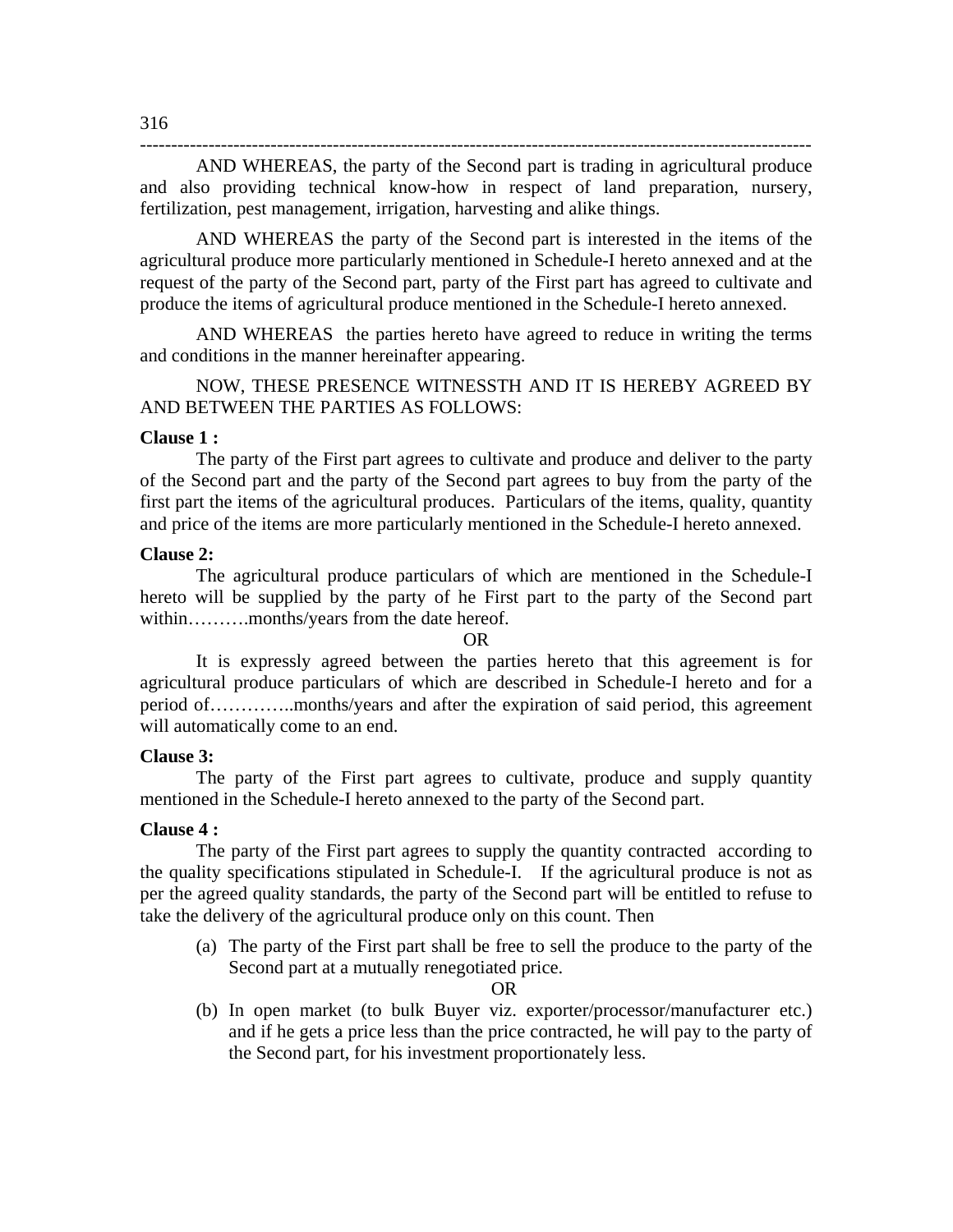OR

------------------------------------------------------------------------------------------------------------

(c) In the market yard and if the price obtained by him is less than contracted price, then he will pay to the party of the second part, for his investment proportionately less.

In the event the party of the Second part refuses/fails to take the delivery of the contracted produce for his own reasons then the party of the First part will be free to sell the produce in the open market and if the price received is lower than the contracted price the difference will be on account of the party of the Second part and the party of the second part shall pay the said difference to the party of the First part within a period of……………days from ascertaining the said difference.

### **Clause 5 :**

 The party of the First part agrees to adopt instructions/practices in respect of Land preparation, nursery, fertilization, pest management, irrigation, harvesting and any other, as suggested by the party of the Second part from time to time and cultivate and produce the items as per specifications mentioned in the Schedule-I hereto.

### **Clause 6 :**

 It is expressly agreed by and between the parties hereto that buying will be as per the following terms and buying slips will be issued immediately after the purchase.

### **Date Delivery Point Cost of Delivery**

It is further agreed that it will be the responsibility of the party of the Second part to take possession of the contracted produce at the delivery point agreed after it is offered for delivery and if he fails to take delivery within………period then the party of the First part will be free to sell the agriculture produce contracted as under:

- (a) In the open market (bulk buyer viz. exporter/processor/manufacturer, etc.), and if he gets a price less than the price contracted, he will pay to the party of the Second part for his investment proportionately less.
- (b) In the market yard, and if the price obtained is less than the contracted price then he will return proportionately less to the party of the Second part for his investment. It is further agreed that the quality maintenance in transit will be the responsibility of the party of the Second part and the party of the First part shall not be responsible or liable for the same.

### **Clause 7:**

 The party of the Second part shall pay to the party of the First part the price/rate mentioned in Schedule-I when his crop has been harvested and delivered to the party of the Second part after deducting all outstanding advances given to the party of the First part by the party of the Second part. The following schedule shall be followed for the payment.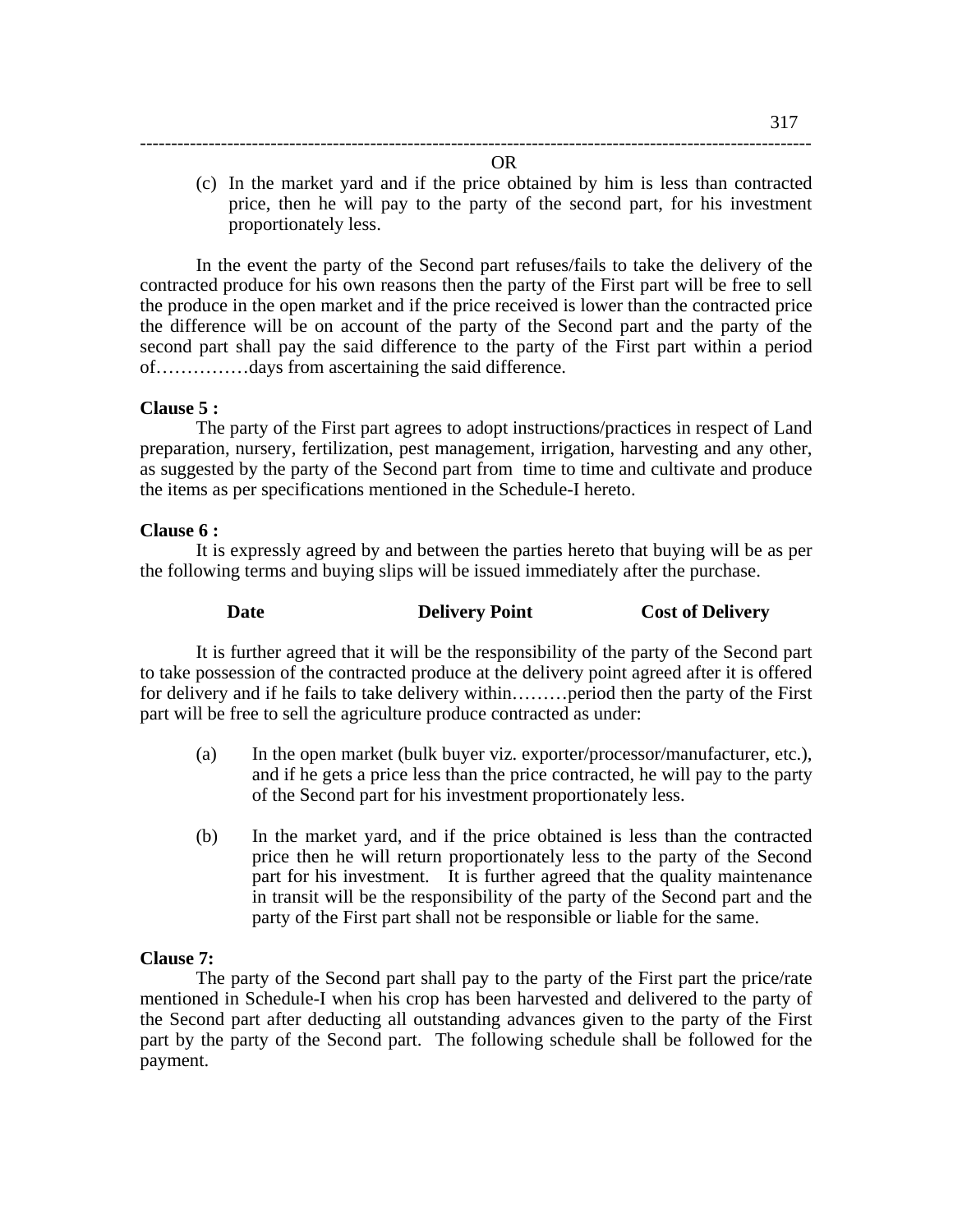| -210        |                 |                  |  |
|-------------|-----------------|------------------|--|
|             |                 |                  |  |
|             |                 |                  |  |
| <b>Date</b> | Mode of Payment | Place of Payment |  |

### **Clause 8:**

 The parties hereto shall insure the contrcted produce mentioned in Schedule-I hereto, for the period of………….. Against the rist of losses due to acts of God, destruction of specified assets, loan default and production and income loss and all other acts or events beyond the control of the parties, such as very low production caused by the serious outbreak of a disease, epidemic or by abnormal weather condition, floods, drought, hailstorm, cyclones, earthquakes, fire or other catastrophes, war, acts of Government, action existing on or after the effective date of this agreement which prevent totally or partially the fulfillment of the obligation of the farmer. Upon request, the party of the First part invoking such acts shall provide to the other party confirmation of the existence of facts. Such evidence shall consist of a statement of certificate of the appropriate Governmental Department. If such a statement or certificate cannot reasonably be obtained, the party of the First part claiming such acts may, as substitute, thereof, make a notorial statement describing in details the facts claimed and the reasons why such a certificate or statement confirming the existence of such facts cannot be issued alternatively, subject to the mutual agreement between the two parties, the party of the First part may fill his quota of the produce through other sources and the loss suffered by him thereby due to price difference, shall be shared equally between the parties, after taking into account the amount recovered from the insurance company. The insurance premium shall be shared equally by both the parties.

### **Clause 9:**

 The party of the Second part hereby agrees to provide folloiwing services to the party of the First part during the period of cultivation and post harvest management:

1.

 $2<sub>1</sub>$ 

3.

4.

## **Clause 10:**

 The party of the Second part or it's representatives agrees to have regular interactions with the farmers forum set up/named by the party of the First part during the period of contract.

### **Clause 11:**

 The party of the Second part or it's representatives at their costs shall have the right to enter the premises/fields of the party of the First part to monitor farming practices adopted and the quality of the produce from time to time.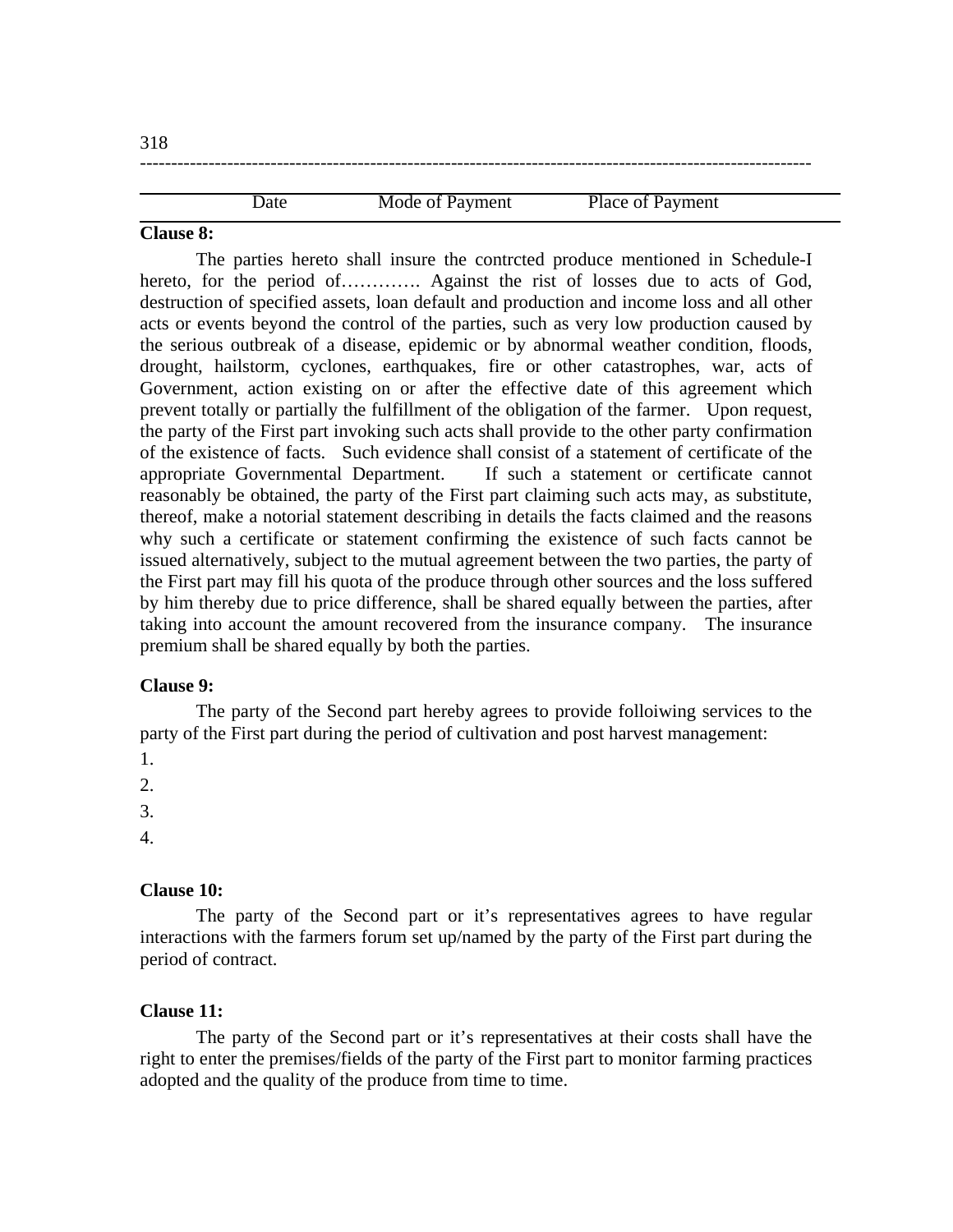### **Clause 12:**

 The party of the Second part confirms that he has registered himself with the Sponsor Registering Authority……….on…………and shall pay the fees in accordance with the law prevailing in this regard to the Sponsor Registered Authority which has jurisdiction to regulate the marketing of agriculture produce which is cultivated on the land described….......OR The party of the Second part has registered himself on…….with Sponsor Registering Authority (single point) namely…………..prescribed by the State in this regard. The fees levied by the respective Sponsor registering Authority shall be borne by the party of the Second part exclusively and will not be deducted in any manner, whatsoever, from the amounts payable to the party of the First part.

------------------------------------------------------------------------------------------------------------

### **Clause 13:**

 The party of the Second part will have no rights whatsoever as to the Title, Ownership, Possession of the land/property of the party of the First part nor will it in any way alienate the party of the First part from the land property particularly nor mortgage. Lease, sub-lease or transfer the land property of the First party in any way to any other person/institution during the continuation of this agreement.

### **Clause 14:**

 The party of the Second part shall submit true copy of this agreement signed by both the parties within a period of 15 days from the date of execution thereof with the ……….. market committee/sponsor Registering Authority as required by the APMR Act/and other registering authority prescribed for the purpose.

### **Clause 15:**

 Dissolution, Termination/Cancellation of the Contract will be with consent of both the parties. Such dissolution or termination/cancellation deed will be communicated to the registering authority within 15 days of such dissolution, termination/cancellation.

### **Clause 16:**

 In the event of any dispute or difference arising between the parties hereto or as to the rights and obligations under this agreement or as to any claim, monetary or otherwise of one party against the other or as to the interpretation and effect of any terms and conditions of this agreement, such dispute or difference shall be referred to disputes committee constituted under the Rules.

### **Clause 17:**

 In case of change of address of any party to this agreement, it should be intimated to the other party and also to the Sponsor Registering Authority.

### **Clause 18:**

 Each party hereto will act in good faith diligently and honestly with the other in the performance of their responsibilities under this agreement and nothing will be done to jeopardize the interest of the other.

 In witness whereof the parties have signed this agreement on the ………..day,………..month and ……..year first above mentioned.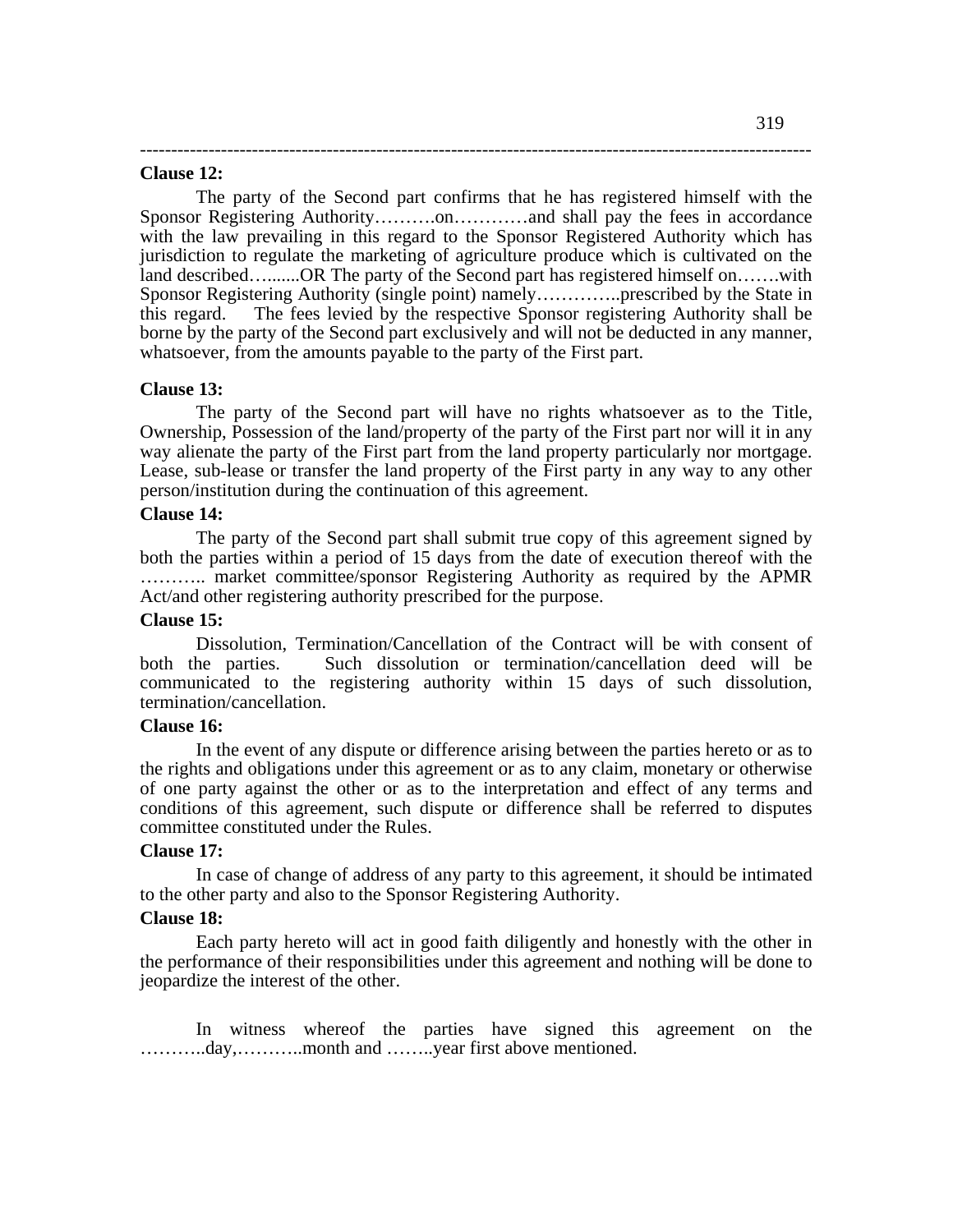320

# ------------------------------------------------------------------------------------------------------------ SIGNED, SEALED AND DELIVERED BY THE)

# within named 'PARTY OF THE FIRST PART')

In the presence of……………)

| ⌒ |  |  |  |  |  |  |  |  |  |  |  |  |  |  |  |  |
|---|--|--|--|--|--|--|--|--|--|--|--|--|--|--|--|--|

SIGNED, SEALED AND DELIVERED by the) Within named 'PARTY OF THE SECOND PART') In the presence of…………) 1………………………..)

2……………………….)

## **Schedule Agricultural Produce, Grade, Specification, Quantity and Price Chart**

| Agricultural<br>Produce | Grade        | Specification               | Quantity | Price/Rate |  |  |  |  |
|-------------------------|--------------|-----------------------------|----------|------------|--|--|--|--|
|                         | Grade 1 or A | Size, Colour,<br>Aroma etc. |          |            |  |  |  |  |
|                         | Grade 2 or B |                             |          |            |  |  |  |  |
|                         |              |                             |          |            |  |  |  |  |

## \_\_\_\_\_\_\_\_\_ **FORM 57-A**

## [See Rule  $91-A(3)$ ] **Agreement for Contract Farming**  Agreement between.

 Sir.............................S/o..............R/o.....................Village.......................Taluk ....................District........................ hereinafter referred to as contract farming Producer or simply Producer.

### AND

M/s.............................Address..............................Hereinafter referred to as contract farming Sponsor or simply Sponsor. We, the above said contract farming Producer and contract farming Sponsor mutually agree on the following terms and conditions for production and purchase and sale of............ (Commodities). The Producer owns/taken on lease an extent of Acres of land in Survey No...................... of .............................Village............... Taluk...................... District..............

2. The Producer agreed to produce...........(Commodity) required by the sponsor during .................... Season of...................(year/years).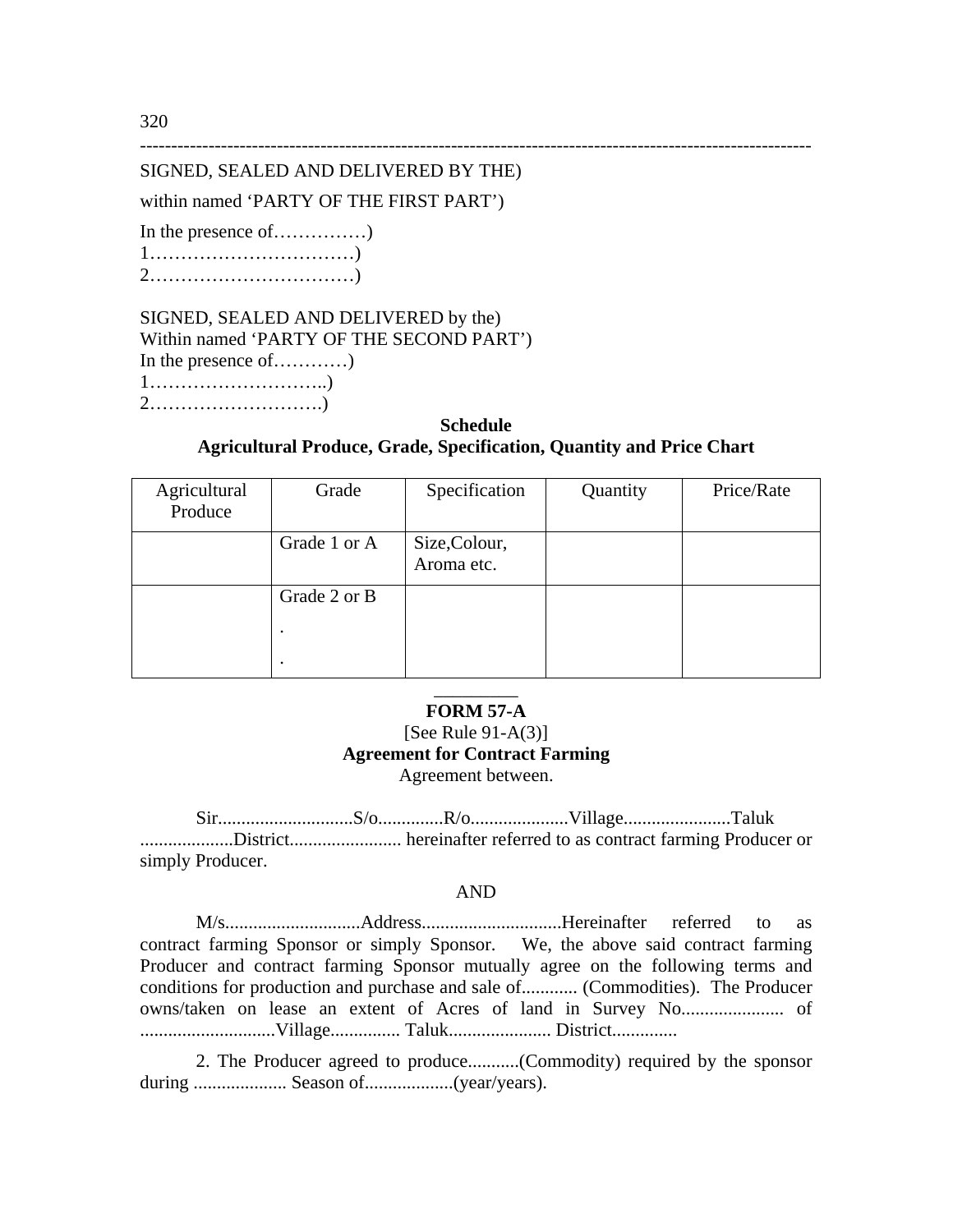3. The Sponsor agreed to provide the services with service charge specified hereunder/for production of the said commodity/commodities by the Producer. The Producer agreed to recover the service charges from the sale proceeds payable to him. Details of service  $\blacksquare$ 

-----------------------------------------------------------------------------------------------------------

4. The sponsor agreed to purchase the commodity conforming to specifications at the rates explicitly given hereunder.

| Commodity | Specification | Rate per kg./qtl. |  |  |  |  |
|-----------|---------------|-------------------|--|--|--|--|
|           |               |                   |  |  |  |  |
|           |               |                   |  |  |  |  |

5.The Sponsor cannot demand damages if the produce harvested does not conform to the specifications and quantity agreed upon.

6. The sponsor has agreed to purchase the entire quantity/...... quintals produced by the Producer at the rate/s as at clause 4 above.

7. The Producer has agreed to deliver the agreed quantities of commodities first to the sponsor and if and only if there is any left over quantity, he is at liberty to dispose of the commodities to others.

8. The Sponsor has agreed to take delivery of the commodity at the farm/villages after weighment and payment by incurring all expenditure incidental therefore, like handling, weighment, cost of containers, etc.

9. The sponsor has agreed not to refuse to take delivery of the quantity of produce conforming to specifications given at clauses 6 and 4 above.

10. The sponsor has agreed to give a third party guarantee in the form of bank guarantee for the entire value of the contract agreement.

11. In case the Producer sells the produce to any other person in violation of the terms of the agreement, the sponsor may approach the Market Committee for redressal. Market Committee shall proceed against the Producer including attachment of stocks and properties belonging to the Producer.

12. The sponsor can claim the loss suffered by him for breach of agreement by the Producer.

13. In case the Sponsor fails to take delivery of the produce, the Producer can ask Market Committee to recover the loss sustained by him from the bank guarantee furnished by the sponsor.

14. Any dispute arising out of this agreement shall be resolved as per sub-sections (4) of Section 131-C of The Karnataka Agricultural Produce Marketing (Regulation and Development) Act, 1966.

15. The agreement ceases to be in force on............(Date).

farming sponsor farming producer.

Signature of the contract Signature of the contract Signature of the contract

Witness: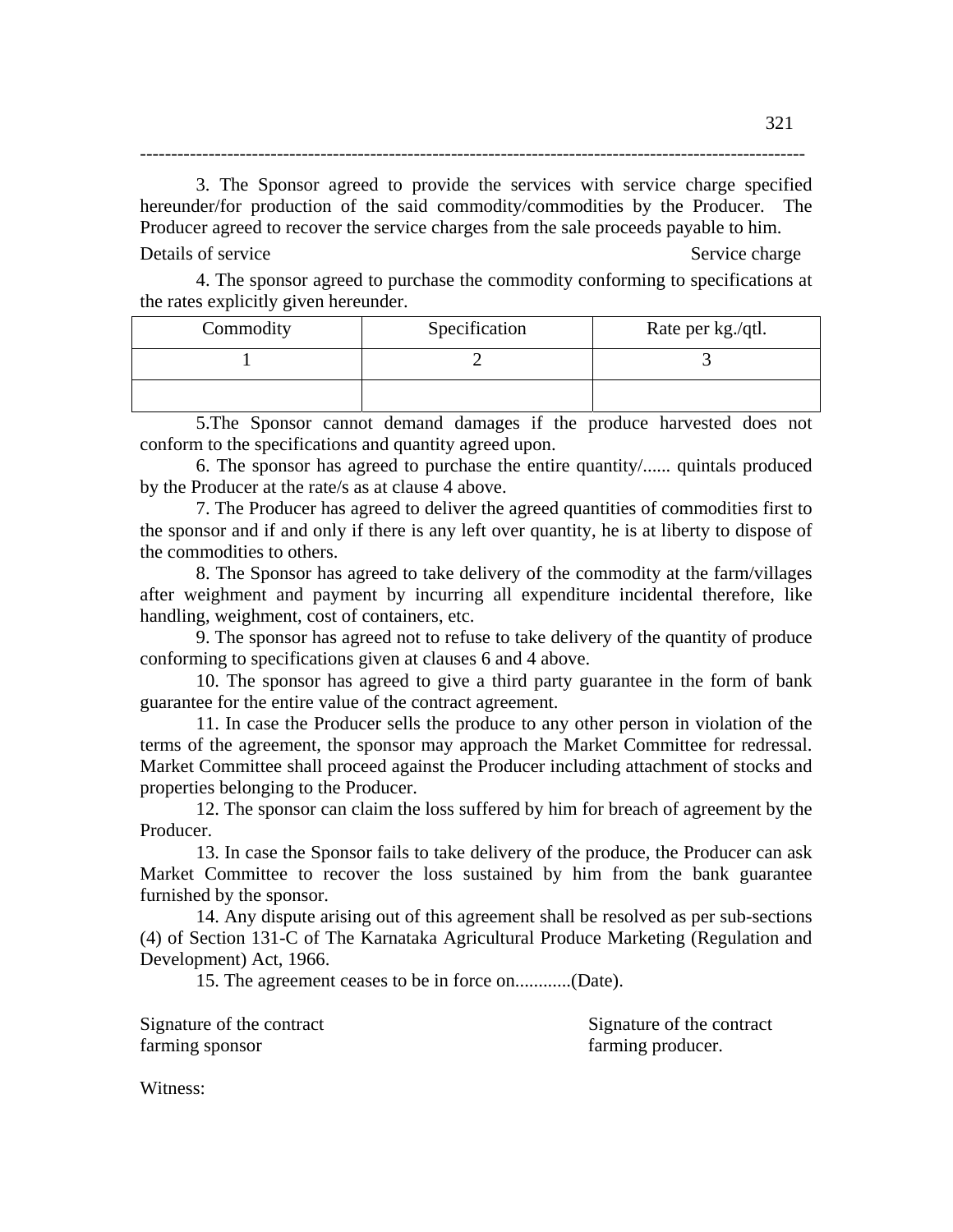------------------------------------------------------------------------------------------------------------ 1. Name and

address (Signature)

2. Name and address (Signature)

## **---------------- FORM 58**

# **[See Rule 91-A(4)] Register for registration of Contract Farming Agreement**

| S <sub>1</sub><br>$\mathbf N$<br>$\Omega$ | First<br>Party<br>(Farmer) | Name of parties to the<br>agreement<br>Second<br>Party<br>(Purcha<br>ser) | Third<br>party | Type of<br>agricultu<br>ral<br>produce | Estimate<br>d Qty.of<br>agricultu<br>ral<br>produce | Period<br>of<br>contra<br>ct | Estimate<br>d value<br>of<br>agricultu<br>ral<br>produce | Date<br>of<br>agre<br>eme<br>nt | Sign<br>of<br>regist<br>ering<br>office | Rem<br>arks. |
|-------------------------------------------|----------------------------|---------------------------------------------------------------------------|----------------|----------------------------------------|-----------------------------------------------------|------------------------------|----------------------------------------------------------|---------------------------------|-----------------------------------------|--------------|
|                                           | 2                          | 3                                                                         | $\overline{4}$ | 5                                      | 6                                                   | 7                            | 8                                                        | 9                               | 10                                      | 11           |
|                                           |                            |                                                                           |                |                                        |                                                     |                              |                                                          |                                 |                                         |              |

### --------------

# **FORM 59 [See Rule 91-1] Form of Annual Accounts of Contract Farming Sponsor**

| Sl.<br>N <sub>o</sub> | Name of the<br>Commodity | No. of farmers with<br>whom contracts<br>signed | Area in hectares<br>under contract<br>farming<br>agreement | Qty. purchased<br>in tonnes. |
|-----------------------|--------------------------|-------------------------------------------------|------------------------------------------------------------|------------------------------|
|                       | ↑                        | 3                                               | 4                                                          |                              |
|                       |                          |                                                 |                                                            |                              |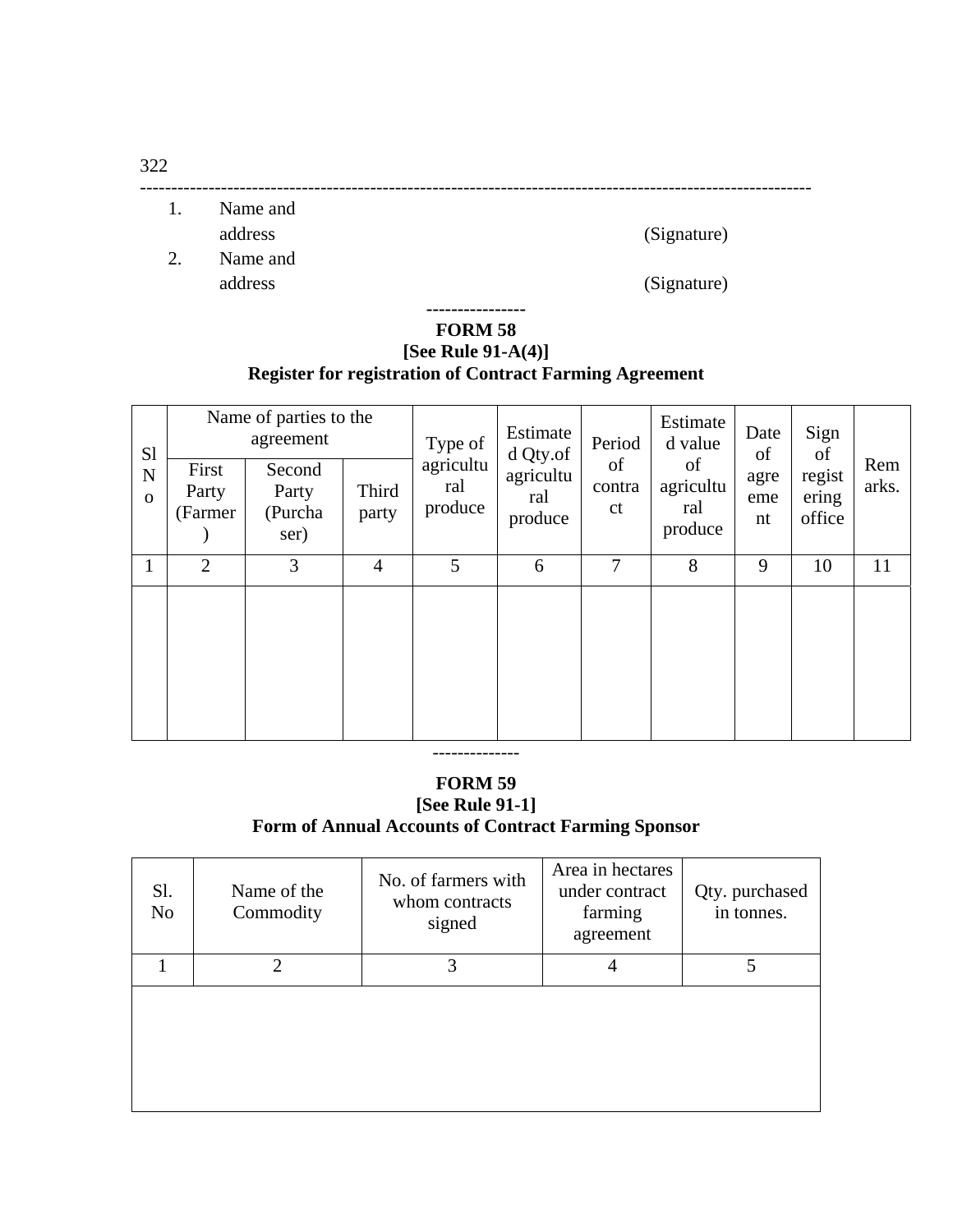| Total value and<br>qty. of produce | Value paid to the<br>farmers | Payment outstanding for more than 15<br>days. |               |  |  |
|------------------------------------|------------------------------|-----------------------------------------------|---------------|--|--|
| purchased                          |                              | No. of farmers                                | Amount in Rs. |  |  |
|                                    |                              |                                               |               |  |  |
|                                    |                              |                                               |               |  |  |

Signature of Contract Farming Sponsor.

# ----------------------- **FORM 60**

[See Rule  $91-J(1)$ ]

# **Application for grant of licence for establishment of Spot Exchange.**

From:

Date :

To, The Director Agricultural Marketing in Karnataka, Bangalore. Sir,

 I/we..................... (Name)..................(Address) ............................. (Phone No.)........................am/are making an application for the grant of Licence for establishing Spot Exchange. The necessary documents as required under the provisions of the Act and Rules are herewith enclosed. I am/we are ready and willing to pay the necessary licence fee of Rs......................... as per rules for obtaining the above licence.

I/We request you to grant/renew the licence.

Place : Yours faithfully,

(Applicant)

 Name : Firm seal.

(Strike out whichever not applicable)

## **Documents submitted with this application.**

(1) Certificate of incorporation or Registration in respect of Company, Cooperative Society/Institution, Trust, Corporation, Partnership, etc.

(2) Memorandum of Association/Articles of Association, etc.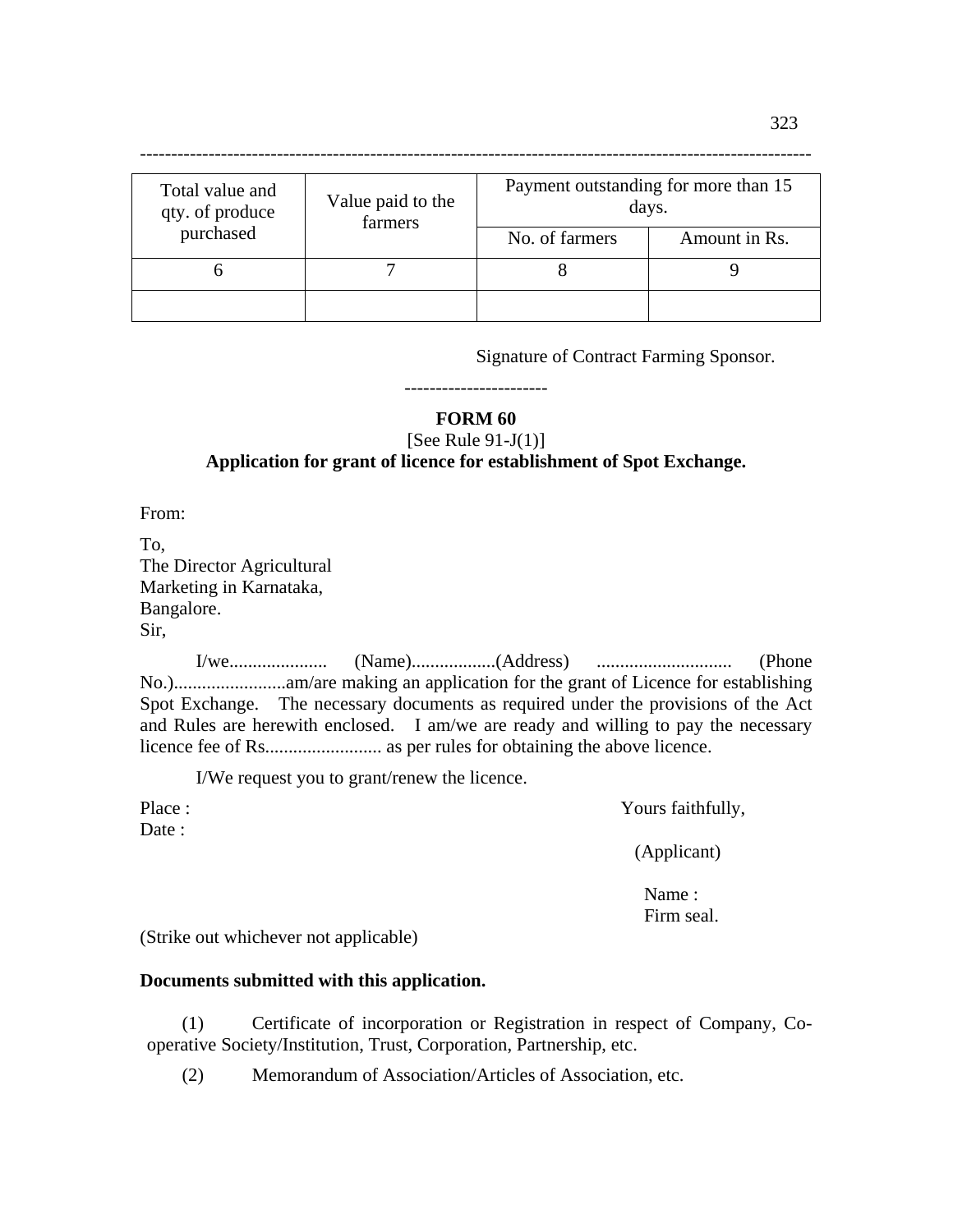(3) Names and full address and telephone number of all the Directors and owners and partners, etc. (They shall immediately inform subsequent changes if any).

-----------------------------------------------------------------------------------------------------------

(4) Detailed project-report of the proposed Spot Exchange, amount proposed to be spent for the project, operational and working guidelines as to how the Spot Exchange will be conducted, controlled and operated, the details of settlement guarantee fund to provide guarantee performance of all contracts executed on the spot exchange platform and the facilities proposed to be provided, financial status and resources with supportive documents, three years bank statements and income-tax returns, list of permanent assets and liabilities, memorandum and articles of association of the company and other documents showing the credibility of the applicant for establishment of a Spot Exchange as per the following table:

| Sl. No. | Type of Infrastructure. | Estimated Cost (Rs.) |
|---------|-------------------------|----------------------|
|         |                         |                      |
|         |                         |                      |
| 2       |                         |                      |
|         |                         |                      |
|         |                         |                      |

(5) Financial status of the applicant with supportive document such as bank statements, Income-tax returns, PAN, Assets and Liability statement and its valuation certificate issued by a recognized chartered accountant.

(6) Demand Draft in support of having paid the licence fee.

(7) An undertaking and affidavit to the effect that the applicant shall abide by all the provisions of the Act and rules made thereunder and in case of violation he/they shall be liable for legal action including cancellation of licence and recovery of all dues.

(8) Applicant shall specify the agricultural produce intended for marketing in the Spot Exchange.

(9) Any other relevant information/documents that the applicant desires to furnished.

**--------------------** 

(Applicant) Name: Seal :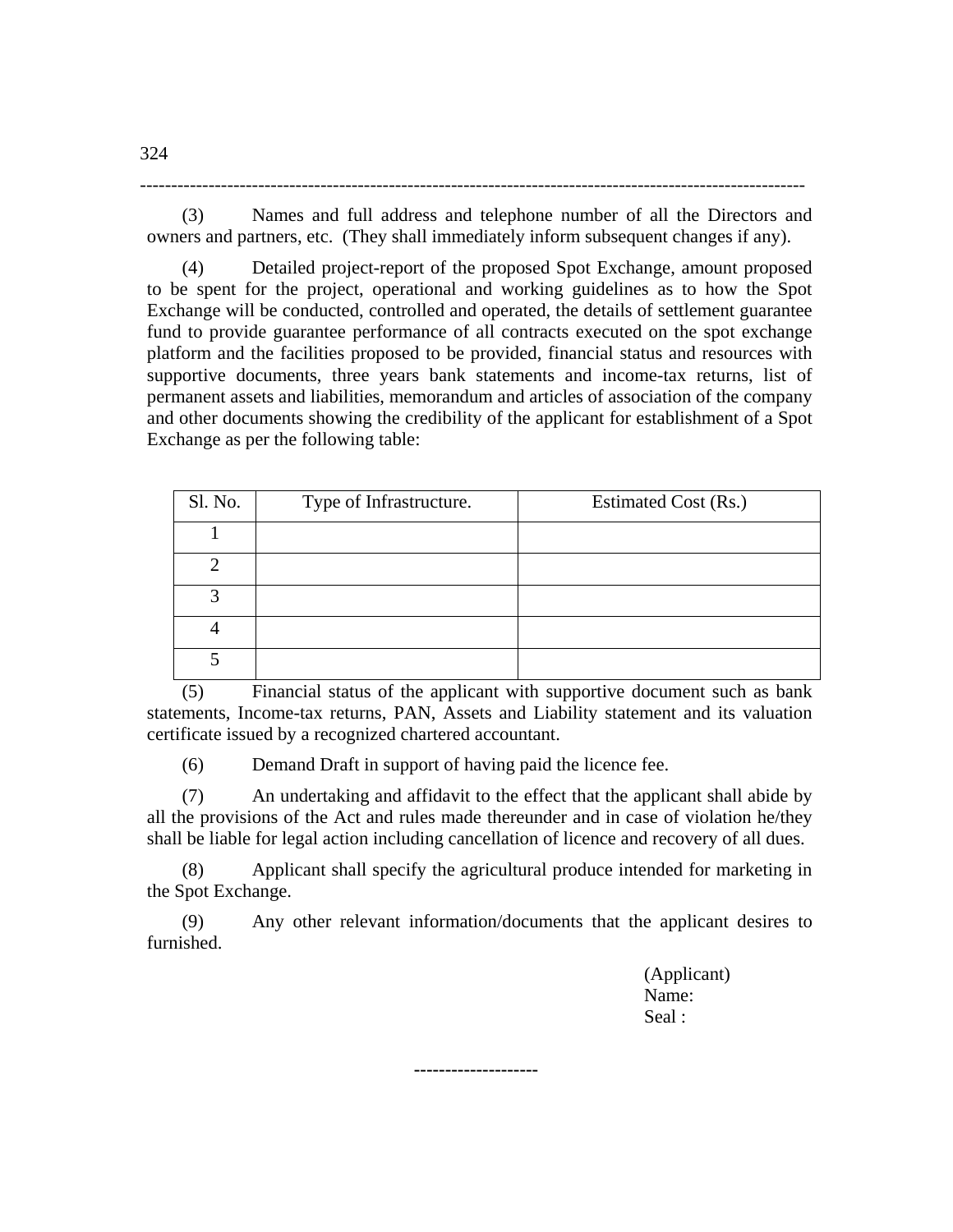#### **FORM 61**

## [*See Rule 91-J(3*)]

### **Grant of Licence for establishment of Spot Exchange**

### **CERTIFICATE**

 Licence is hereby granted to.......................(Name)..........................(Address) .........................(Phone No.).....................(hereinafter referred to as the licensee) on payment of fee of Rs.................for establishment of Spot Exchange in the State of Karnataka for conduction and facilitation e-trading in notified agricultural produce subject to the provisions of the Karnataka Agricultural Produce Marketing (Regulation and Development) Act, 1966 and Rules, 1968 on the following terms and conditions:---

#### **Terms and Conditions**

- (1) The licensee shall abide by the provisions of the Karnataka Agricultural Produce Marketing (Regulation and Development) Act, 1966 and rules framed thereunder.
- (2) This licence is not transferable.
- (3) This licence may be suspended or cancelled in accordance with the provisions of the said Act and the rules made thereunder and if the licensee commits any act or abstains from carrying out his normal business in the market/yard with the intention of willfully obstructing, suspending or stopping the marketing of agricultural produce in the market area, the licence may be suspended or cancelled.
- (4) In the event of suspension or cancellation of this licence, it shall be surrendered to the Director of Agricultural Marketing.
- (5) The licensee shall help and comply the directions issued by the Commissioner/Director in preventing evasion of market fees.
- (6) The licensee after grant of licence by the Director of Agricultural Marketing shall within a period of seven days inform the Director and the market committees concerned about the authorized representative of the licensee who shall be responsible on his behalf.
- (7) The licensee shall maintain books, registers and records in respect of the e-trading of the agricultural produce in the manner, required by the Director of Agricultural Marketing.
- (8) The licensee shall furnish information and returns to the Director of Agricultural Marketing or the Officer authorized by him from time to time.
- (9) The licensee shall not solicit or receive any fees or recover any charges other than those which he is entitled to receive or recover in accordance with the provisions of the Act and the rules.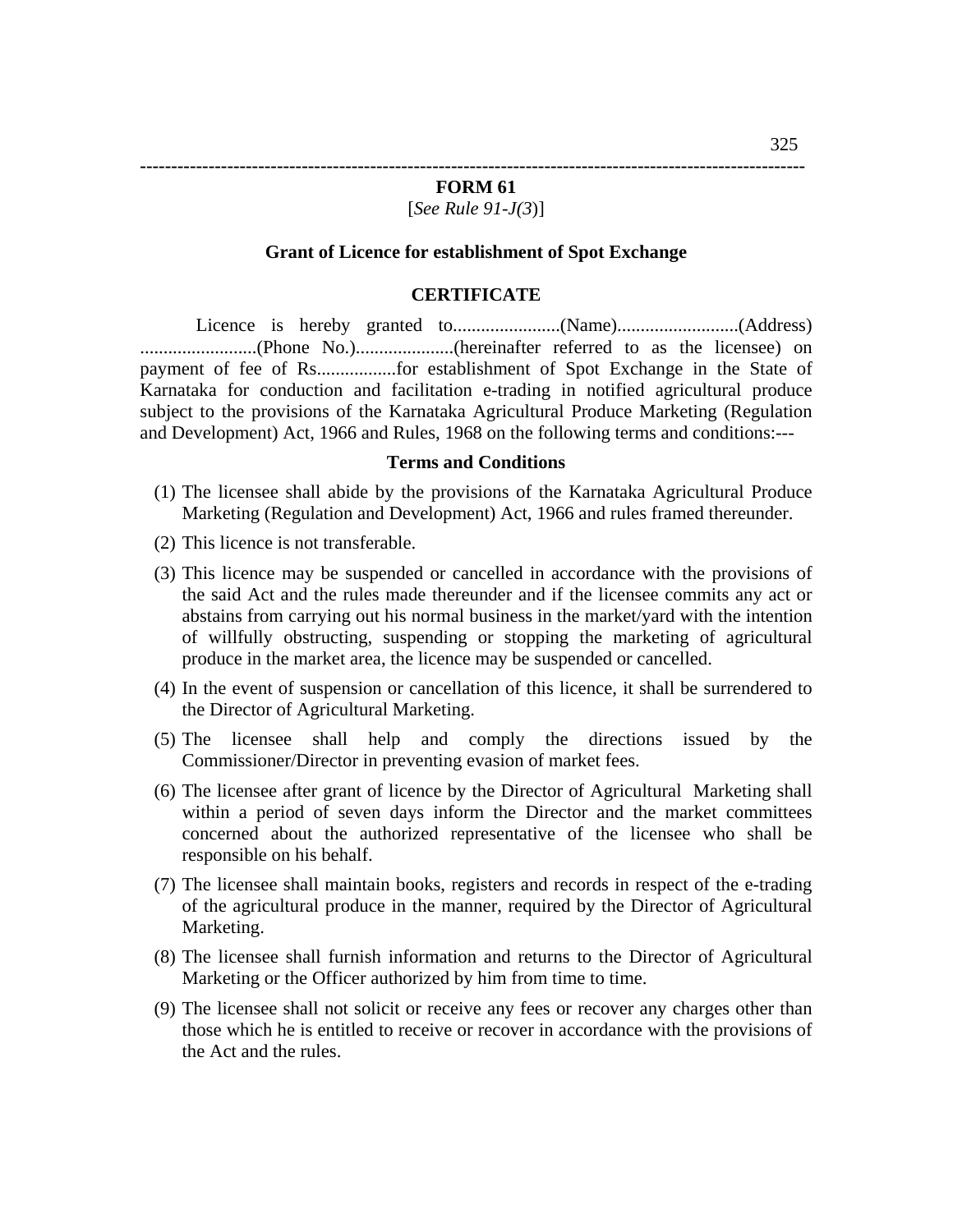(10) The licensee shall provide for authorized weights and measures.

(11) The licensee shall inform the Director of Agricultural Marketing any change in the constitution of the licensee.

------------------------------------------------------------------------------------------------------------

(12) Redressal of disputes shall be in accordance with, Section 131-G of the Act.

Place :

Date: Director of Agricultural Marketing.

**--------------------------** 

# **FORM 62**

[*See Rule 91-L*]

## **Certificate to be given in case a Trader delivers Market Fee Paid goods to Spot Exchange warehouse DELIVERY SLIP**

Name of the Market Yard: Serial No....................

Name of the Commission Agent/Trader APMC License No.

| Name of agricultural<br>produce | Weight | Name of buyer | Remarks |
|---------------------------------|--------|---------------|---------|
|                                 |        |               |         |

(a) In case of farmer purchase (original procurement by the trader).

I hereby solemnly declare and undertake that I have delivered the above mentioned commodities on which, the requisite market fees and other charges as applicable under the Karnataka Agricultural Produce Marketing (Regulation) Act, 1966 have been deposited with the concerned market committee/will be deposited with the concerned market committee on the due date and payment of sale proceeds has been made to the agriculturist seller.

The above mentioned sale is against the following purchase from farmer:

Date of purchase from the Farmer/Auction.

Market fee applicable on such purchase:

OR

(b) In case of purchase from concerned market committee licensed trader.

I hereby solemnly declare and undertake that I have delivered the above mentioned commodities, which were procured by me from a registered APMC Trader as detailed below and I have complete record of such purchase along with the relevant Bill of purchase in my record.